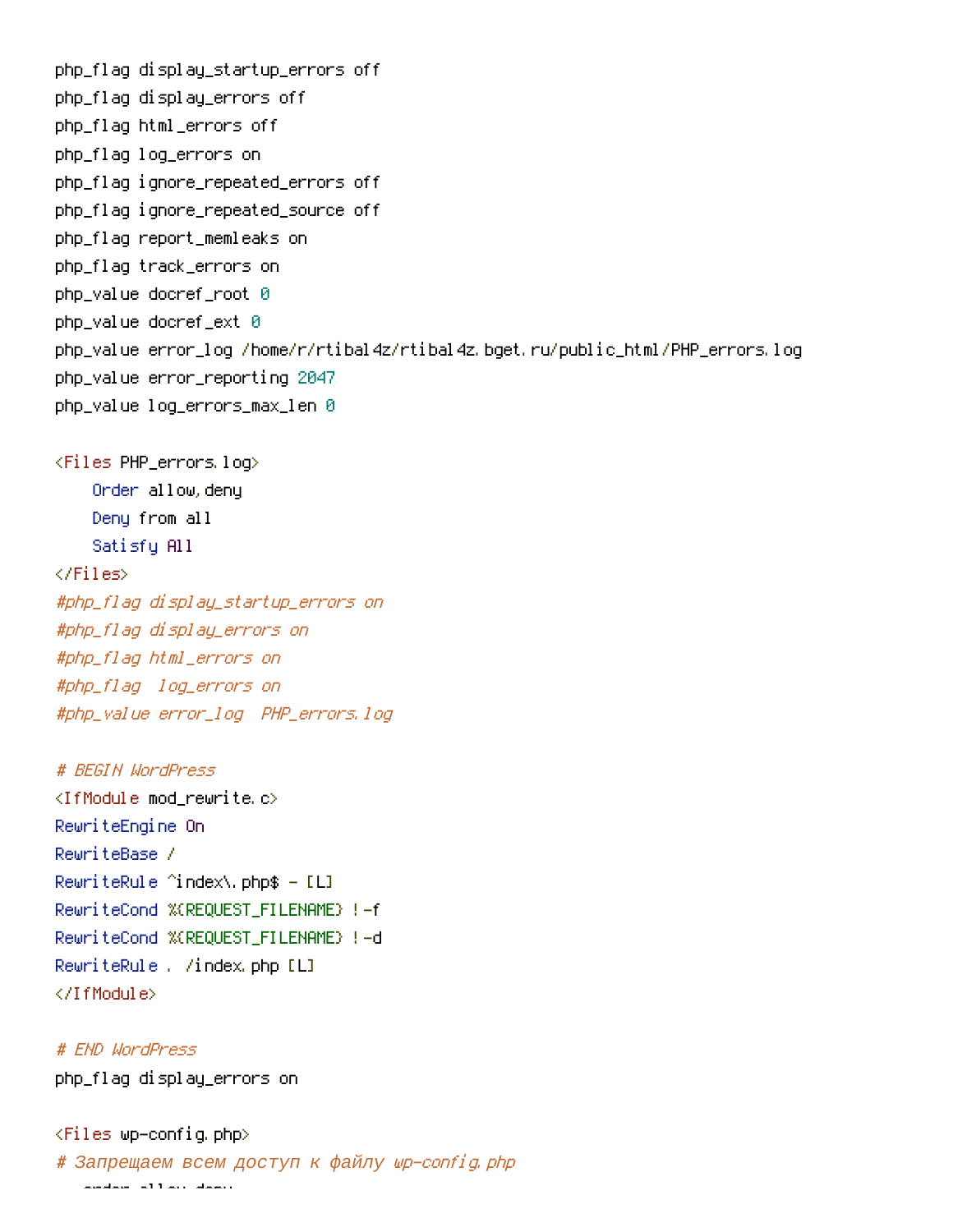order allow, deny deny from all  $\langle$ /Files $\rangle$ 

```
\langle \textsf{Files}\>, htaccess\rangleorder allow.denu
    deny from all
  \langle/Files\rangleAddDefaultCharset utf-8
```
## # BEGIN Hide console URL

 $\triangleleft$ IfModule mod\_rewrite,c $>$ RewriteEngine On

```
RewriteRule ^artibaltika/zloyboss.php/?$ /zloyboss.php?100500 [R,L]
```

```
RewriteCond %(HTTP_COOKIE) !^ *wordpress_logged_in_ *$
RewriteRule ^artibaltika/zloyboss.php/?$ /zloyboss.php?100500&redirect_to=/wp-admin/ [R,L]
```

```
RewriteRule ^artibaltika/zloyboss php/?$ /wp-admin/?100500 [R,L]
```

```
RewriteCond %(SCRIPT_FILENAME) !^(,*)admin—ajax\.php
RewriteCond %(HTTP_REFERER) !^(,*)artibaltika/wp−admin
RewriteCond %(HTTP_REFERER) !^(,*)artibaltika/zloyboss\.php
RewriteCond %(HTTP_REFERER) !^(,*)artibaltika/zloyboss.php
RewriteCond %(QUERY_STRING) !^100500
RewriteCond %(QUERY_STRING) !^action=logout
RewriteCond %(QUERY_STRING) !^action=rp
RewriteCond %(QUERY_STRING) !^action=postpass
RewriteCond %(HTTP_COOKIE) !^ *wordpress_logged_in_ *$
RewriteRule ^ *wp–admin/?L^ *zloyboss\ php /not_found [R,L]
```

```
RewriteCond %(QUERY_STRING) ^loggedout=true
RewriteRule ^ *$ /zloyboss php?100500 [R,L]
</IfModule>
# Hide admin URL end
```

```
-Redirect 301 /product/f-00074/ http://artibaltika/shop/salniki-rulevyx-reek/salnik
rulevoj-rejki-f-0000a/
-Redirect 301 /product/f-00355/ http://artibaltika/shop/salniki-rulevyx-reek/salnik
rulevoj–rejki–f–00074/
-
     pc and the contract of the complex state of the contract of the contract of the contract of the contract of the<br>Second
                                                                      \sim 10^{-10} m ^{-1}11
                                                                                   on the control of the control of
                                                                                                             0
```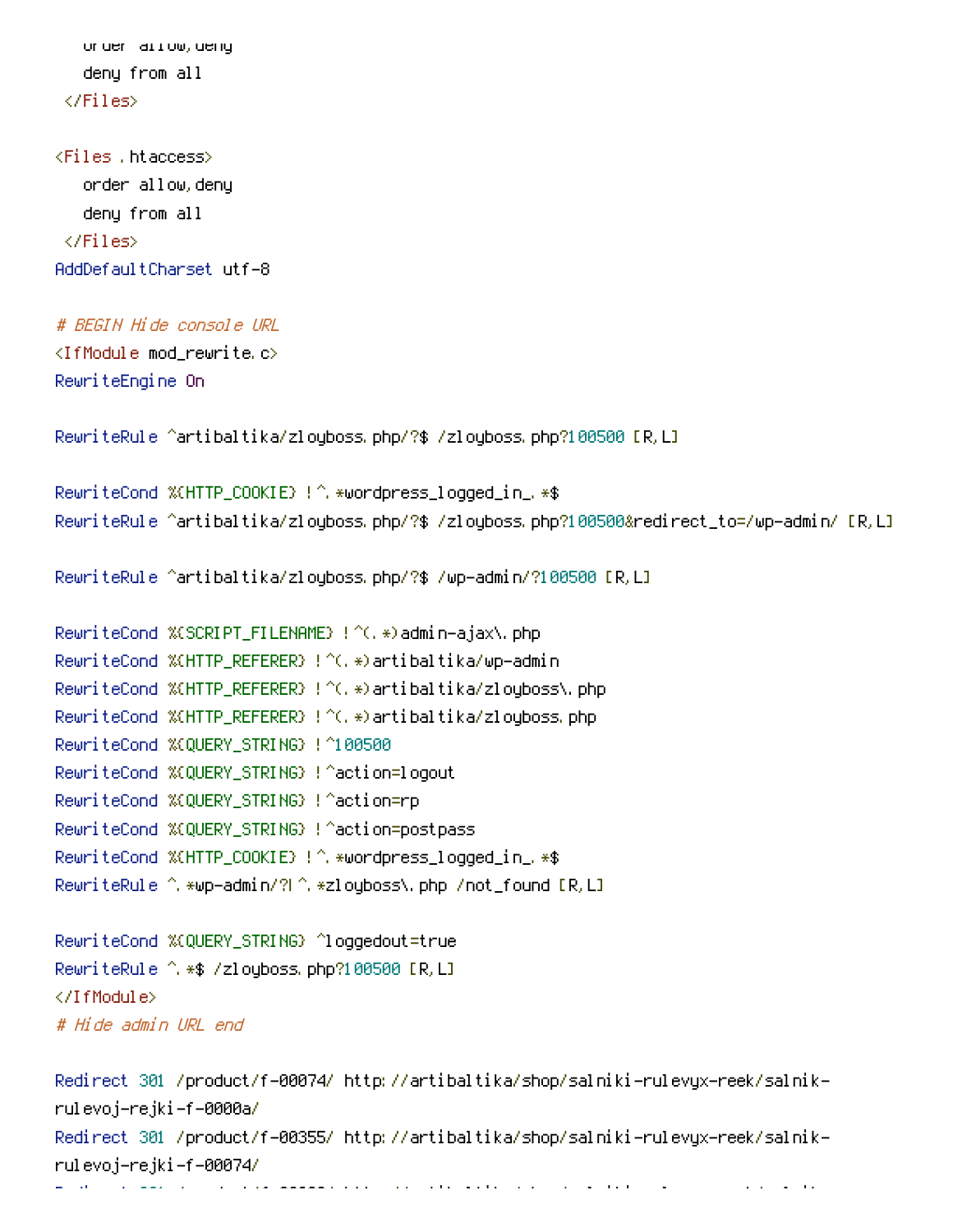Redirect 301 /product/f=00608/ http://artibaltika/shop/salniki=rulevyx=reek/salnik= rulevoj–rejki–f–00355/ Redirect 301 /product/f-00102/ http://artibaltika/shop/salniki-rulevyx-reek/salnik-nasosaqur-f-00608/ -Redirect 301 /product/f-00178/ http://artibaltika/shop/salniki-rulevyx-reek/salnik rulevoj–rejki–f–00102/ -Redirect 301 /product/f-00726/ http://artibaltika/shop/salniki-rulevyx-reek/salnik rulevoj–rejki–f–00178/ -Redirect 301 /product/f-00372/ http://artibaltika/shop/salniki-rulevyx-reek/salnik rulevoj–rejki–f–00726/ -Redirect 301 /product/f-00523/ http://artibaltika/shop/salniki-rulevyx-reek/salnik rulevoj–rejki–f–00372/ -Redirect 301 /product/f-00432/ http://artibaltika/shop/salniki-rulevyx-reek/salnik rulevoj–rejki–f–00523/ Redirect 301 /product/f-00597/ http://artibaltika/shop/salniki-rulevyx-reek/salnik-nasosagur-f-00432/ Redirect 301 /product/f-00744/ http://artibaltika/shop/salniki-rulevyx-reek/salnik-nasosaqur-f-00597/ Redirect 301 /product/f-00365/ http://artibaltika/shop/salniki-rulevyx-reek/salnik-nasosaqur-f-00744/ Redirect 301 /product/f-00052/ http://artibaltika/shop/salniki-rulevyx-reek/salnik-nasosaqur-f-00365/ Redirect 301 /product/f-00555/ http://artibaltika/shop/salniki-rulevyx-reek/salnik-nasosagur-f-00052/ Redirect 301 /product/f-00149/ http://artibaltika/shop/salniki-rulevyx-reek/salnik-nasosaqur-f-00149/ Redirect 301 /product/f-00894/ http://artibaltika/shop/salniki-rulevyx-reek/salnik-nasosaqur-f-00555/ Redirect 301 /product/f-00689/ http://artibaltika/shop/salniki-rulevyx-reek/salnik-nasosaqur-f-00689/ Redirect 301 /product/f-01106/ http://artibaltika/shop/salniki-rulevyx-reek/salnik-nasosagur-f-00894/ Redirect 301 /product/f-00976/ http://artibaltika/shop/salniki-rulevyx-reek/salnik-nasosaqur-f-01106/ Redirect 301 /product/f-00148/ http://artibaltika/shop/salniki-rulevyx-reek/salnik-nasosagidrousilitelya-f-00976/ Redirect 301 /product/f-00506/ http://artibaltika/shop/salniki-rulevyx-reek/salnik-nasosagidrousilitelya-f-00148/ Redirect 301 /product/f-00606/ http://artibaltika/shop/salniki-rulevyx-reek/salnik-nasosagidrousilitelya-f-00506/ Redirect 301 /product/f-00356/ http://artibaltika/shop/salniki-rulevyx-reek/salnik-nasosa-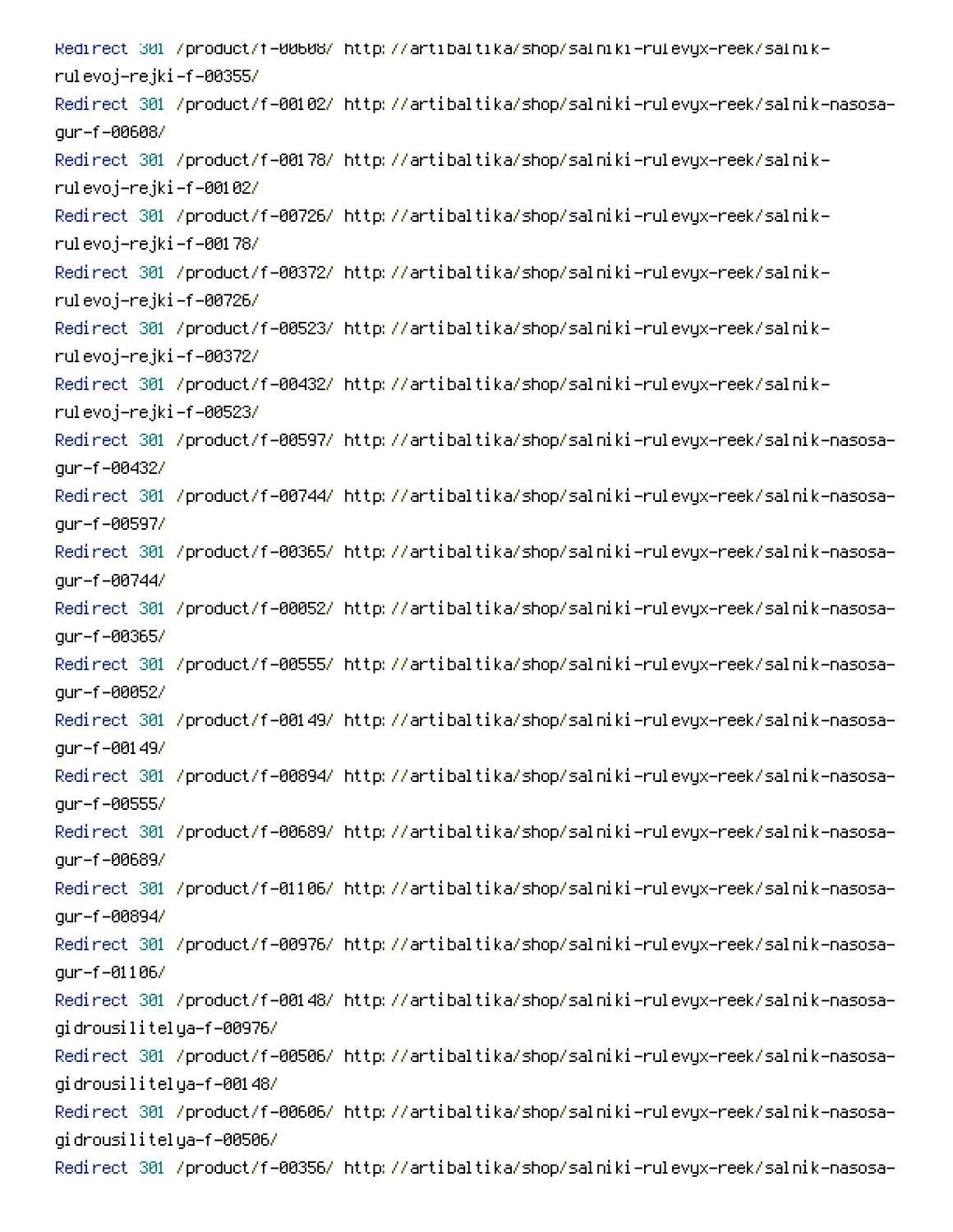gidrousilitelya-f-00586/ Redirect 301 /product/f-00414/ http://artibaltika/shop/salniki-rulevyx-reek/salnik-nasosagidrousilitelya-f-00556/ Redirect 301 /product/f-00473/ http://artibaltika/shop/salniki-rulevyx-reek/salnik-nasosagidrousilitelya-f-00356/ Redirect 301 /product/f-00154/ http://artibaltika/shop/salniki-rulevyx-reek/salnik-nasosagidrousilitelya–f–00414/ Redirect 301 /product/f-00465/ http://artibaltika/shop/salniki-rulevyx-reek/salnik-nasosagidrousilitelya–f–00473/ Redirect 301 /product/f-00165/ http://artibaltika/shop/salniki-rulevyx-reek/salnik-nasosagidrousilitelya-f-00154/ Redirect 301 /product/f-00122/ http://artibaltika/shop/salniki-rulevyx-reek/salnik-nasosagidrousilitelya-f-00465/ Redirect 301 /product/f-00687/ http://artibaltika/shop/salniki-rulevyx-reek/salnik-nasosagidrousilitelya-f-00165/ -Redirect 301 /product/f-00781x/ http://artibaltika/shop/salniki-rulevyx-reek/salnik nasosa-gur-f-00122/ Redirect 301 /product/f-00982/ http://artibaltika/shop/salniki-rulevyx-reek/salnik-nasosagidrousilitelya-f-00687/ -Redirect 301 /product/f-00519/ http://artibaltika/shop/salniki-rulevyx-reek/salnik rulevoj–rejki–f–00781 $\times$ / -Redirect 301 /product/f-00182/ http://artibaltika/shop/salniki-rulevyx-reek/salnik rulevoj–rejki–f–00519/ -Redirect 301 /product/f-00080/ http://artibaltika/shop/salniki-rulevyx-reek/salnik rulevoj–rejki–f–00982/ Redirect 301 /product/f-00632/ http://artibaltika/shop/salniki-rulevyx-reek/salnikrulevoj–rejki–f–00182/ -Redirect 301 /product/f-00782/ http://artibaltika/shop/salniki-rulevyx-reek/salnik rulevoj–rejki–f–00080/ -Redirect 301 /product/f-00152/ http://artibaltika/shop/salniki-rulevyx-reek/salnik rulevoj–rejki–f–00632/ -Redirect 301 /product/f-00771/ http://artibaltika/shop/salniki-rulevyx-reek/salnik rulevoj–rejki–f–00782/ Redirect 301 /product/f-00855/ http://artibaltika/shop/salniki-rulevyx-reek/salnik-nasosagidrousilitelya-f-00152/ -Redirect 301 /product/f-01091/ http://artibaltika/shop/salniki-rulevyx-reek/salnik rulevoj–rejki–f–00771/ -Redirect 301 /product/f-00051/ http://artibaltika/shop/salniki-rulevyx-reek/salnik rulevoj–rejki–f–00855/ Redirect 301 /product/f-00183/ http://artibaltika/shop/salniki-rulevyx-reek/salnik-nasosagidrousilitelya–f–01091/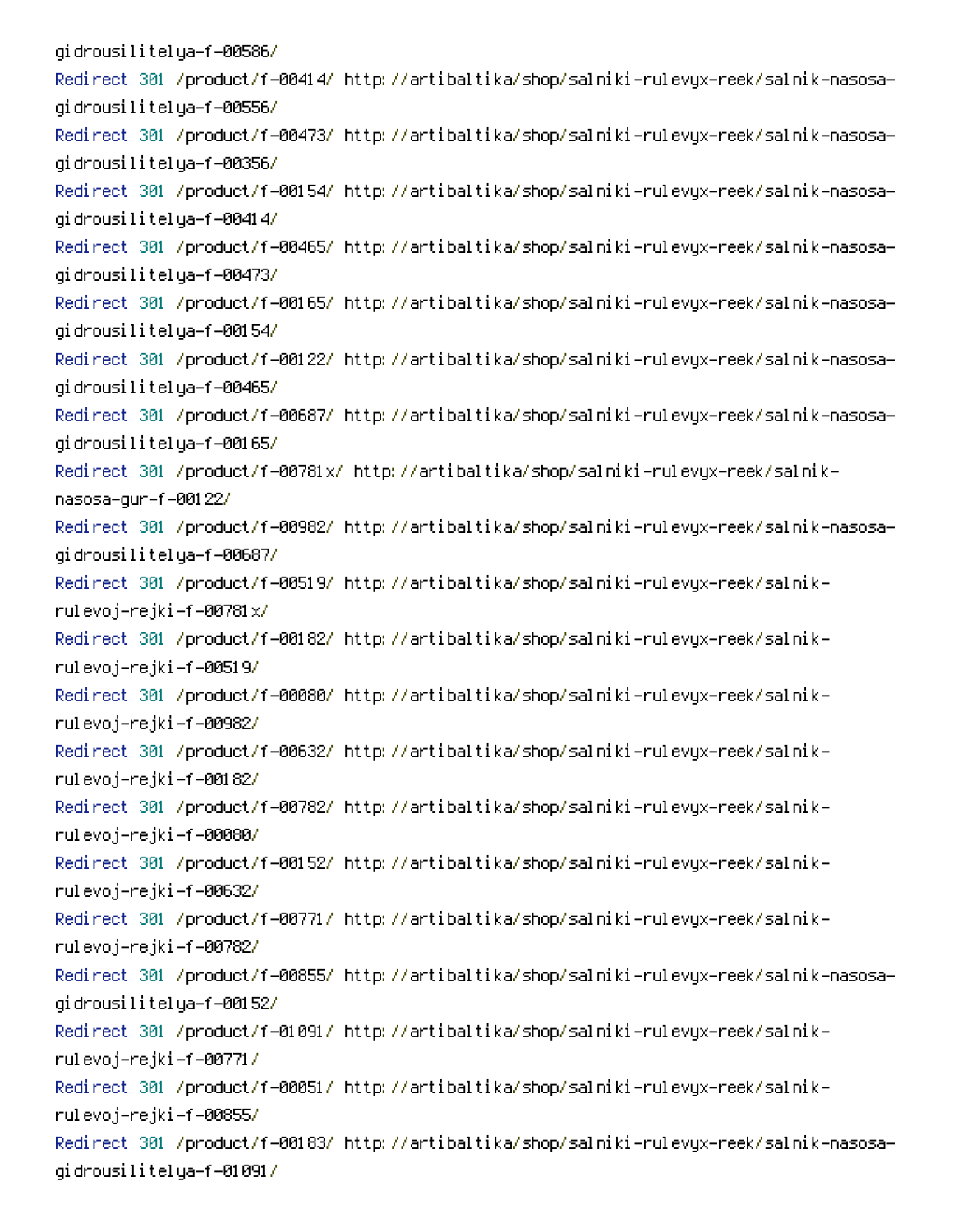-Redirect 301 /product/f-00517/ http://artibaltika/shop/salniki-rulevyx-reek/salnik rulevoj–rejki–f–00051/ -Redirect 301 /product/f-00648/ http://artibaltika/shop/salniki-rulevyx-reek/salnik rulevoj–rejki–f–00183/ -Redirect 301 /product/f-00117/ http://artibaltika/shop/salniki-rulevyx-reek/salnik rulevoj–rejki–f–00517/ -Redirect 301 /product/f-00959/ http://artibaltika/shop/salniki-rulevyx-reek/salnik rulevoj–rejki–f–00648/ -Redirect 301 /product/f-00164/ http://artibaltika/shop/salniki-rulevyx-reek/salnik rulevoj–rejki–f–00117/ -Redirect 301 /product/f-00741/ http://artibaltika/shop/salniki-rulevyx-reek/salnik rulevoj–rejki–f–00959/ -Redirect 301 /product/f-00421x/ http://artibaltika/shop/salniki-rulevyx-reek/salnik nasosa-gidrousilitelya-f-00164/ Redirect 301 /product/f-00185/ http://artibaltika/shop/salniki-rulevyx-reek/salnik-nasosagidrousilitelya–f–00741/ Redirect 301 /product/f-00464/ http://artibaltika/shop/salniki-rulevyx-reek/salnik-nasosagidrousilitelya-f-00421x/ -Redirect 301 /product/f-00484x/ http://artibaltika/shop/salniki-rulevyx-reek/salnik rulevoj–rejki–f–00185/ -Redirect 301 /product/f-00561x/ http://artibaltika/shop/salniki-rulevyx-reek/salnik nasosa-gidrousilitelya-f-00464/ -Redirect 301 /product/f-00136/ http://artibaltika/shop/salniki-rulevyx-reek/salnik rulevoj–rejki–f–00484x/ -Redirect 301 /product/f-00657/ http://artibaltika/shop/salniki-rulevyx-reek/salnik rulevoj–rejki–f–00114x/ Redirect 301 /product/f-00189/ http://artibaltika/shop/salniki-rulevyx-reek/salnik-nasosagidrousilitelya-f-00366x/ -Redirect 301 /product/f-00395/ http://artibaltika/shop/salniki-rulevyx-reek/salnik rulevoj–rejki–f–00403x/ -Redirect 301 /product/f-01140/ http://artibaltika/shop/salniki-rulevyx-reek/salnik rulevoj–rejki–f–00600x/ -Redirect 301 /product/f-00313x/ http://artibaltika/shop/salniki-rulevyx-reek/salnik rulevoj–rejki–f–00779x/ -Redirect 301 /product/f-00993x/ http://artibaltika/shop/salniki-rulevyx-reek/salnik rulevoj–rejki–f–01072x/ -Redirect 301 /product/f-00307/ http://artibaltika/shop/salniki-rulevyx-reek/salnik rulevoj–rejki–f–00136/ -Redirect 301 /product/f-00313/ http://artibaltika/shop/salniki-rulevyx-reek/salnik rulevoj–rejki–f–00657/ -Redirect 301 /product/f-00484/ http://artibaltika/shop/salniki-rulevyx-reek/salnik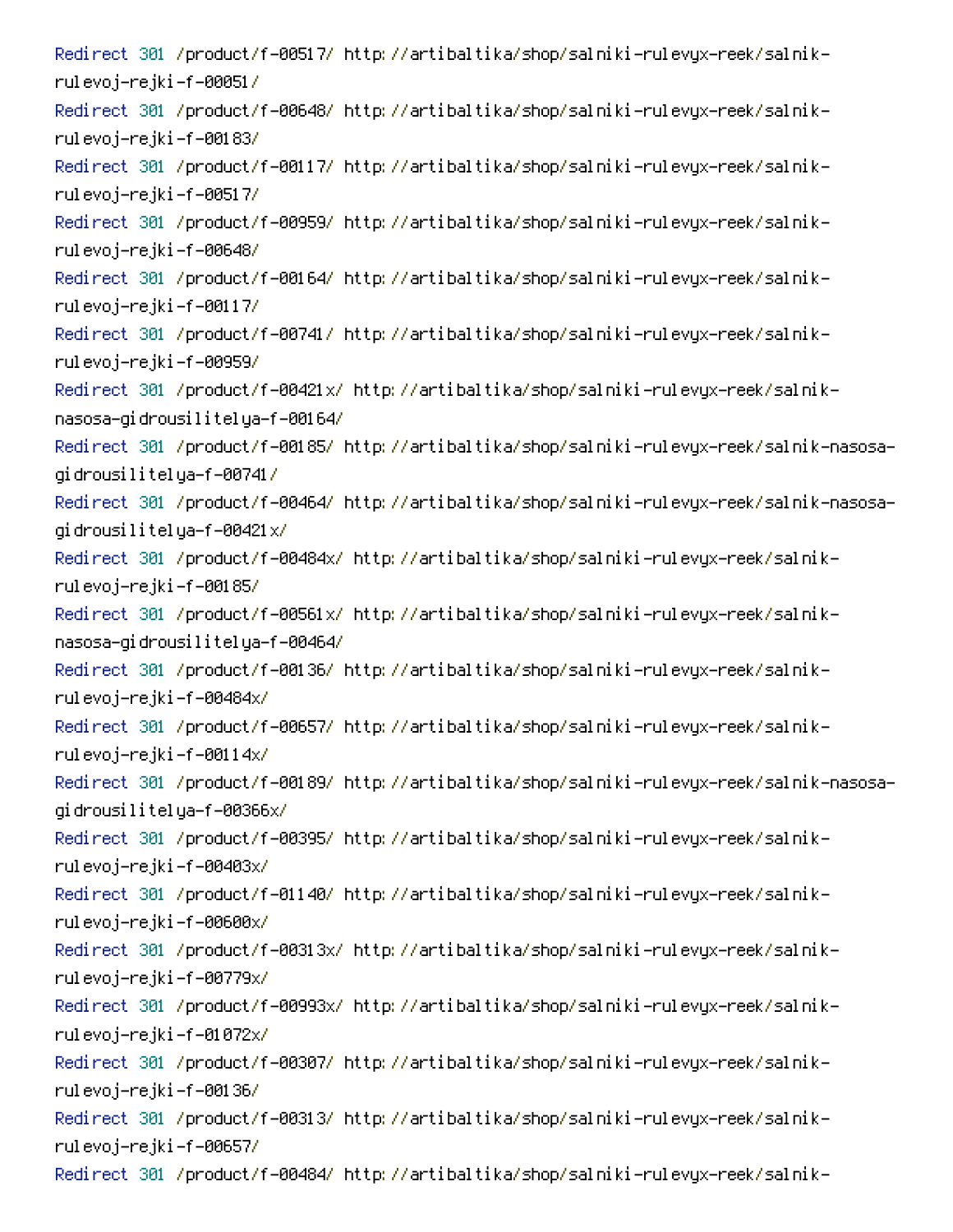rulevoj–rejki–f–00189/ -Redirect 301 /product/f-00459/ http://artibaltika/shop/salniki-rulevyx-reek/salnik rulevoj–rejki–f–00395/ -Redirect 301 /product/f-00993/ http://artibaltika/shop/salniki-rulevyx-reek/salnik rulevoj–rejki–f–01140/ -Redirect 301 /product/f-00110/ http://artibaltika/shop/salniki-rulevyx-reek/salnik rulevoj–rejki–f–00313x/ -Redirect 301 /product/f-00740/ http://artibaltika/shop/salniki-rulevyx-reek/salnik rulevoj–rejki–f–00993x/ Redirect 301 /product/f-00111/ http://artibaltika/shop/salniki-rulevyx-reek/salnik-nasosagidrousilitelya-f-00163x/ -Redirect 301 /product/f-00315/ http://artibaltika/shop/salniki-rulevyx-reek/salnik rulevoj–rejki–f–00307/ -Redirect 301 /product/f-00769/ http://artibaltika/shop/salniki-rulevyx-reek/salnik rulevoj–rejki–f–00313/ -Redirect 301 /product/f-00114/ http://artibaltika/shop/salniki-rulevyx-reek/salnik rulevoj–rejki–f–00484/ -Redirect 301 /product/f-00366/ http://artibaltika/shop/salniki-rulevyx-reek/salnik rulevoj–rejki–f–00459/ -Redirect 301 /product/f-00403/ http://artibaltika/shop/salniki-rulevyx-reek/salnik rulevoj–rejki–f–00993/ -Redirect 301 /product/f-00600/ http://artibaltika/shop/salniki-rulevyx-reek/salnik rulevoj–rejki–f–00110/ -Redirect 301 /product/f-00779/ http://artibaltika/shop/salniki-rulevyx-reek/salnik rulevoj–rejki–f–00740/ -Redirect 301 /product/f-01072/ http://artibaltika/shop/salniki-rulevyx-reek/salnik rulevoj–rejki–f–00111/ -Redirect 301 /product/f-00187/ http://artibaltika/shop/salniki-rulevyx-reek/salnik rulevoj–rejki–f–00315/ -Redirect 301 /product/f-00418/ http://artibaltika/shop/salniki-rulevyx-reek/salnik rulevoj–rejki–f–00769/ Redirect 301 /product/f-01051/ http://artibaltika/shop/salniki-rulevyx-reek/salnik-nasosagidrousilitelya-f-00619/ -Redirect 301 /product/f-01052/ http://artibaltika/shop/salniki-rulevyx-reek/salnik rulevoj–rejki–f–00114/ -Redirect 301 /product/f-00039/ http://artibaltika/shop/salniki-rulevyx-reek/salnik rulevoj–rejki–f–00403/ -Redirect 301 /product/f-00040/ http://artibaltika/shop/salniki-rulevyx-reek/salnik rulevoj–rejki–f–00600/ -Redirect 301 /product/f-00030/ http://artibaltika/shop/salniki-rulevyx-reek/salnik rulevoj–rejki–f–00779/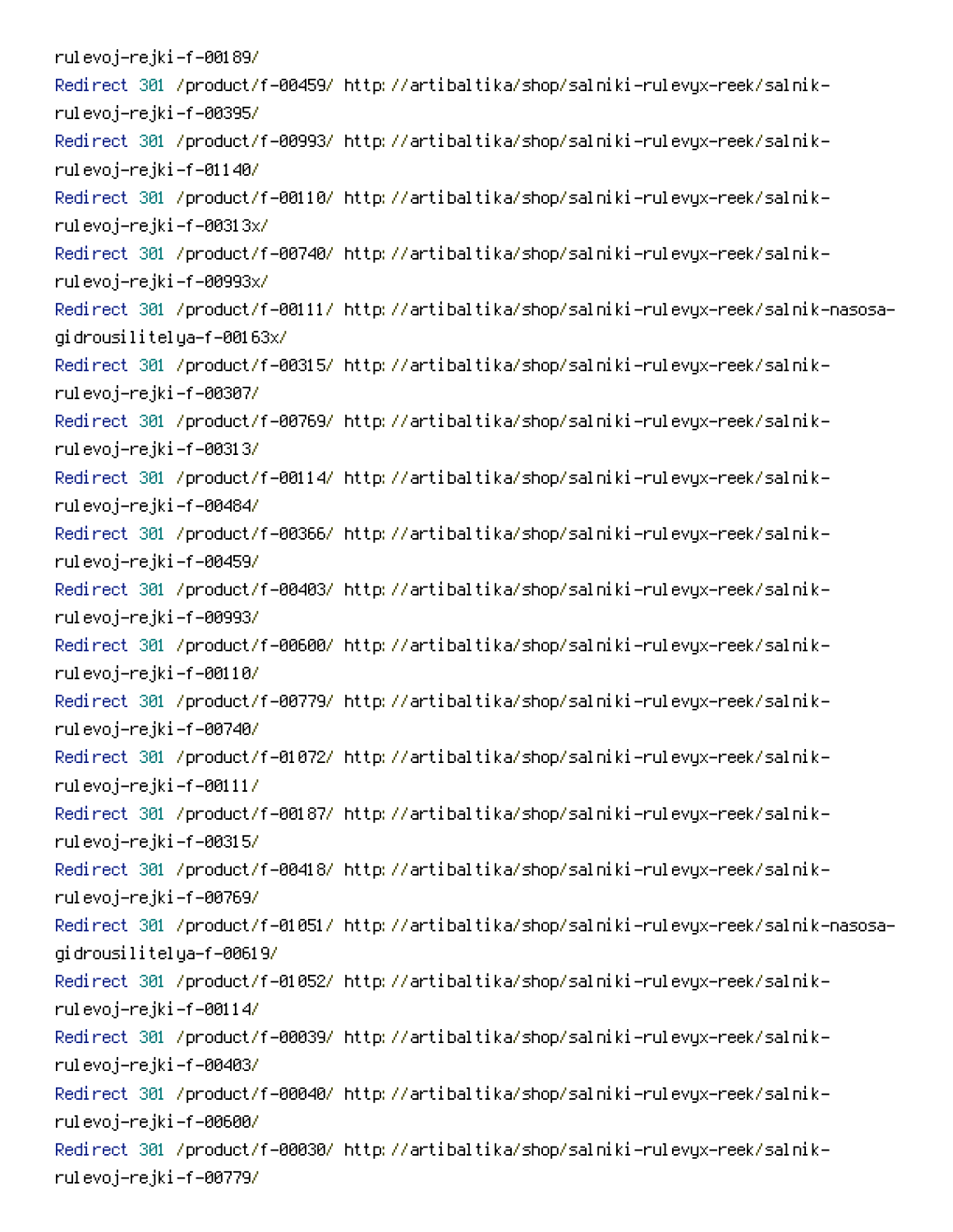-Redirect 301 /product/f-00849/ http://artibaltika/shop/salniki-rulevyx-reek/salnik rulevoj–rejki–f–01072/ -Redirect 301 /product/f-00011/ http://artibaltika/shop/salniki-rulevyx-reek/salnik rulevoj–rejki–f–00366/ -Redirect 301 /product/f-00037/ http://artibaltika/shop/salniki-rulevyx-reek/salnik rulevoj–rejki–f–00187/ Redirect 301 /product/f-01100/ http://artibaltika/shop/salniki-rulevyx-reek/salnik-nasosagidrousilitelya-f-00418/ -Redirect 301 /product/f-01105/ http://artibaltika/shop/salniki-rulevyx-reek/salnik rulevoj–rejki–f–01051/ -Redirect 301 /product/f-00140/ http://artibaltika/shop/salniki-rulevyx-reek/salnik rulevoj–rejki–f–01052/ -Redirect 301 /product/f-00886/ http://artibaltika/shop/salniki-rulevyx-reek/salnik rulevoj-rejki-f-00030a/ -Redirect 301 /product/f-00184/ http://artibaltika/shop/salniki-rulevyx-reek/salnik rulevoj–rejki–f–00039/ -Redirect 301 /product/f-00607/ http://artibaltika/shop/salniki-rulevyx-reek/salnik rulevoj–rejki–f–00040/ -Redirect 301 /product/f-00144/ http://artibaltika/shop/salniki-rulevyx-reek/salnik rulevoj–rejki–f–00011/ -Redirect 301 /product/f-00143/ http://artibaltika/shop/salniki-rulevyx-reek/salnik rulevoj–rejki–f–00037/ -Redirect 301 /product/f-00145/ http://artibaltika/shop/salniki-rulevyx-reek/salnik rulevoj–rejki–f–00849/ -Redirect 301 /product/f-00421/ http://artibaltika/shop/salniki-rulevyx-reek/salnik rulevoj–rejki–f–01100/ -Redirect 301 /product/f-01071/ http://artibaltika/shop/salniki-rulevyx-reek/salnik rulevoj–rejki–f–01105/ -Redirect 301 /product/f-00529/ http://artibaltika/shop/salniki-rulevyx-reek/salnik rulevoj–rejki–f–00140/ -Redirect 301 /product/f-00087/ http://artibaltika/shop/salniki-rulevyx-reek/salnik rulevoj–rejki–f–00886/ -Redirect 301 /product/f-00677/ http://artibaltika/shop/salniki-rulevyx-reek/salnik rulevoj–rejki–f–00184/ -Redirect 301 /product/f-00688/ http://artibaltika/shop/salniki-rulevyx-reek/salnik rulevoj–rejki–f–00308/ -Redirect 301 /product/f-00895/ http://artibaltika/shop/salniki-rulevyx-reek/salnik rulevoj–rejki–f–00607/ Redirect 301 /product/f-00368/ http://artibaltika/shop/salniki-rulevyx-reek/salnik-nasosagidrousilitelya-f-00533/ Redirect 301 /product/f-00561/ http://artibaltika/shop/salniki-rulevyx-reek/salnik-nasosa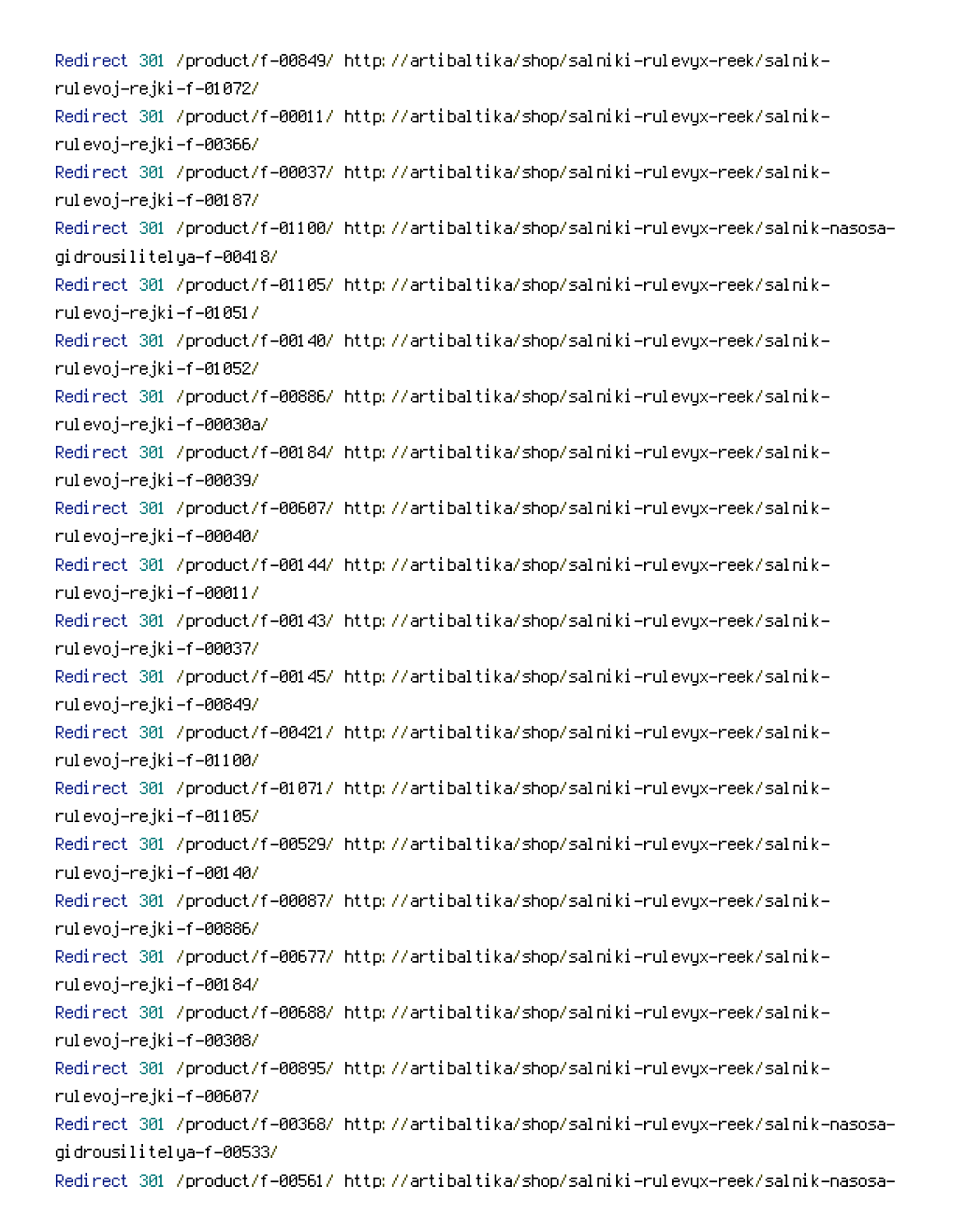aur-f-00144/ Redirect 301 /product/f-00868/ http://artibaltika/shop/salniki-rulevyx-reek/salnik-nasosaaur-f-00143/ Redirect 301 /product/f-00146/ http://artibaltika/shop/salniki-rulevyx-reek/salnik-nasosaqur-f-00145/ -Redirect 301 /product/f-00163/ http://artibaltika/shop/salniki-rulevyx-reek/salnik rulevoj–rejki–f–00421/ Redirect 301 /product/f-00158/ http://artibaltika/shop/salniki-rulevyx-reek/salnik-nasosagidrousilitelya–f–01071/ Redirect 301 /product/f-00641/ http://artibaltika/shop/salniki-rulevyx-reek/salnik-nasosagidrousilitelya-f-00529/ -Redirect 301 /product/f-00436/ http://artibaltika/shop/salniki-rulevyx-reek/salnik rulevoj–rejki–f–00087/ -Redirect 301 /product/f-00915/ http://artibaltika/shop/salniki-rulevyx-reek/salnik rulevoj–rejki–f–00677/ -Redirect 301 /product/f-00138/ http://artibaltika/shop/salniki-rulevyx-reek/salnik rulevoj–rejki–f–00688/ -Redirect 301 /product/f-00063/ http://artibaltika/shop/salniki-rulevyx-reek/salnik rulevoj–rejki–f–00895/ -Redirect 301 /product/f-00297/ http://artibaltika/shop/salniki-rulevyx-reek/salnik rulevoj–rejki–f–00868/ -Redirect 301 /product/f-00558/ http://artibaltika/shop/salniki-rulevyx-reek/salnik rulevoj–rejki–f–00368/ -Redirect 301 /product/f-00663/ http://artibaltika/shop/salniki-rulevyx-reek/salnik rulevoj–rejki–f–00561/ Redirect 301 /product/f-00681/ http://artibaltika/shop/salniki-rulevyx-reek/salnik-nasosagidrousilitelya–f–00146/ Redirect 301 /product/f-00887/ http://artibaltika/shop/salniki-rulevyx-reek/salnik-nasosagidrousilitelya-f-00158/ Redirect 301 /product/f-00978/ http://artibaltika/shop/salniki-rulevyx-reek/salnik-nasosagidrousilitelya–f–00163/ Redirect 301 /product/f-01159/ http://artibaltika/shop/salniki-rulevyx-reek/salnik-nasosagidrousilitelya–f–00641/ -Redirect 301 /product/f-00884/ http://artibaltika/shop/salniki-rulevyx-reek/salnik rulevoj–rejki–f–00436/ -Redirect 301 /product/f-00058/ http://artibaltika/shop/salniki-rulevyx-reek/salnik rulevoj–rejki–f–00915/ -Redirect 301 /product/f-00217/ http://artibaltika/shop/salniki-rulevyx-reek/salnik rulevoj–rejki–f–00063x/ -Redirect 301 /product/f-00640/ http://artibaltika/shop/salniki-rulevyx-reek/salnik rul evo i-re iki -f -00297x/

PC *Company of the Company of the Company* 

**Contract Contract** 

 $\mathbf{L}^{\text{max}}$ 

on the state of the state of the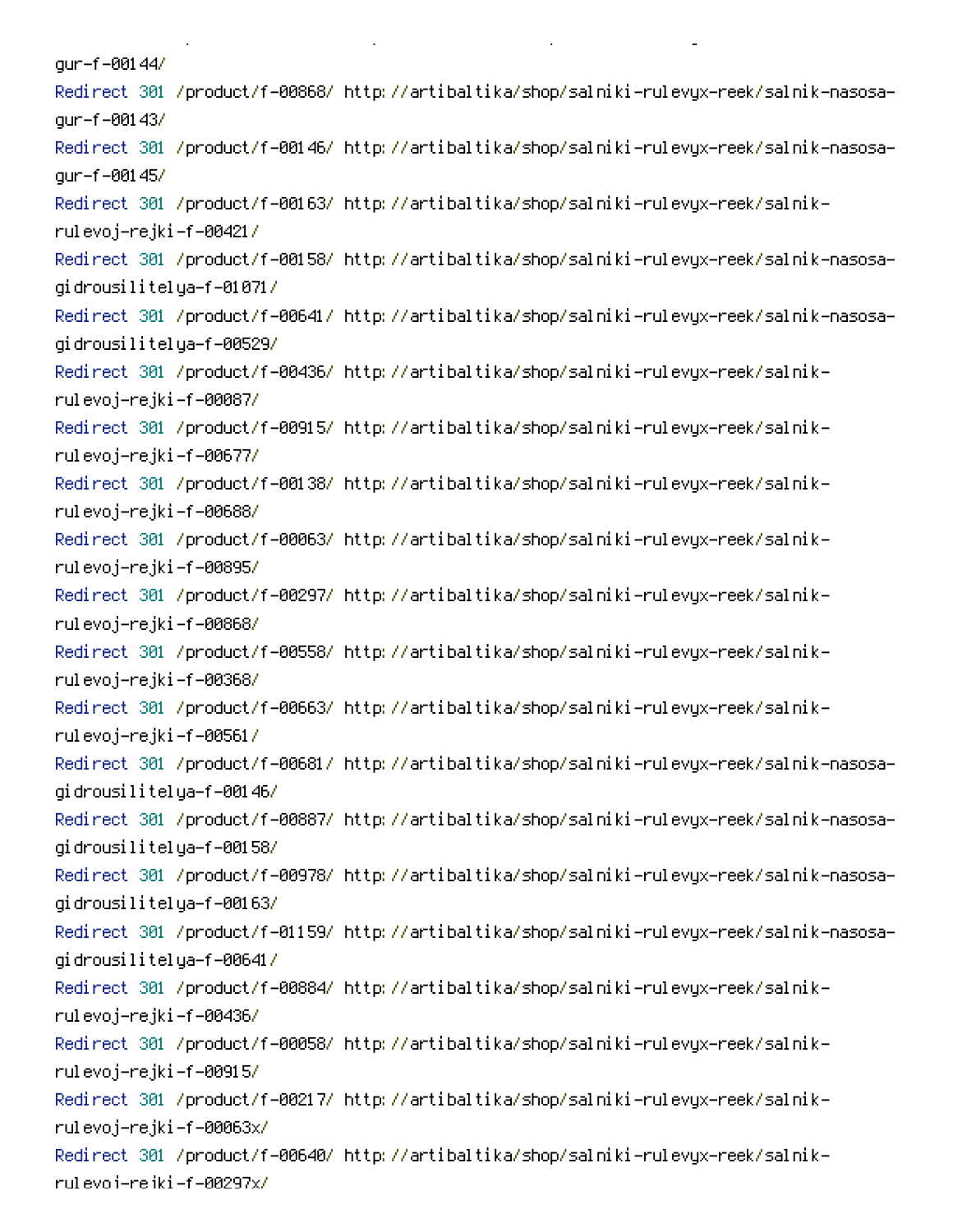, and the property of the second -Redirect 301 /product/f-00609/ http://artibaltika/shop/salniki-rulevyx-reek/salnik rulevoj–rejki–f–00558x/ -Redirect 301 /product/f-00153/ http://artibaltika/shop/salniki-rulevyx-reek/salnik rulevoj–rejki–f–00663x/ -Redirect 301 /product/f-00502/ http://artibaltika/shop/salniki-rulevyx-reek/salnik rulevoj–rejki–f–00681x/ -Redirect 301 /product/f-00562/ http://artibaltika/shop/salniki-rulevyx-reek/salnik rulevoj–rejki–f–00887x/ -Redirect 301 /product/f-00166/ http://artibaltika/shop/salniki-rulevyx-reek/salnik rulevoj–rejki–f–00978x/ -Redirect 301 /product/f-01153/ http://artibaltika/shop/salniki-rulevyx-reek/salnik rulevoj–rejki–f–01159x/ -Redirect 301 /product/f-01167/ http://artibaltika/shop/salniki-rulevyx-reek/salnik rulevoj–rejki–f–00138/ -Redirect 301 /product/f-00216/ http://artibaltika/shop/salniki-rulevyx-reek/salnik rulevoj–rejki–f–00063/ -Redirect 301 /product/f-00100a/ http://artibaltika/shop/salniki-rulevyx-reek/salnik rulevoj–rejki–f–00297/ -Redirect 301 /product/f-00186a/ http://artibaltika/shop/salniki-rulevyx-reek/salnik rulevoj–rejki–f–00558/ -Redirect 301 /product/f-00186/ http://artibaltika/shop/salniki-rulevyx-reek/salnik rulevoj–rejki–f–00663/ -Redirect 301 /product/f-00100/ http://artibaltika/shop/salniki-rulevyx-reek/salnik rulevoj–rejki–f–00681/ -Redirect 301 /product/f-00531x/ http://artibaltika/shop/salniki-rulevyx-reek/salnik rulevoj–rejki–f–00887/ -Redirect 301 /product/f-00659/ http://artibaltika/shop/salniki-rulevyx-reek/salnik rulevoj–rejki–f–00978/ Redirect 301 /product/f-00667x/ http://artibaltika/shop/salniki-rulevyx-reek/salnikrulevoj–rejki–f–01159/ -Redirect 301 /product/f-00108/ http://artibaltika/shop/salniki-rulevyx-reek/salnik rulevoj–rejki–f–00054/ -Redirect 301 /product/f-00420/ http://artibaltika/shop/salniki-rulevyx-reek/salnik rulevoj–rejki–f–00666/ -Redirect 301 /product/f-00109/ http://artibaltika/shop/salniki-rulevyx-reek/salnik rulevoj–rejki–f–00884/ -Redirect 301 /product/f-00104/ http://artibaltika/shop/salniki-rulevyx-reek/salnik rulevoj–rejki–f–00058/ -Redirect 301 /product/f-00191/ http://artibaltika/shop/salniki-rulevyx-reek/salnik rulevoj–rejki–f–00217/

Dedirect 301 /oroduct/f=00547v/ bttp://artibaltika/shoo/saloiki=rulevuv=reek/saloik=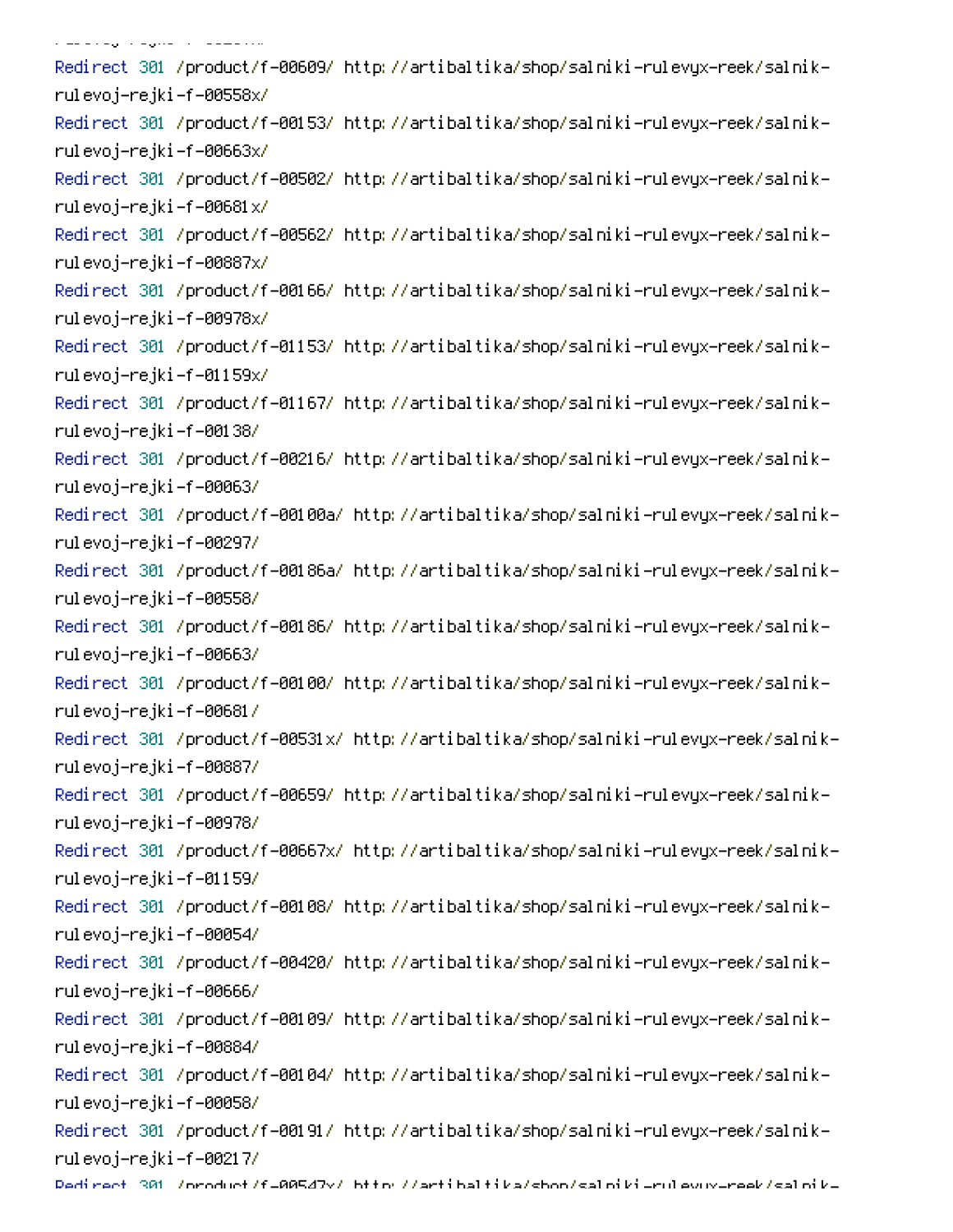-<br>אסטנו סטנו (סטנו / productri = סטטאורגר וונגנף, ו אם ננוסם ננושה טוטף (סטנונוגנה טנס אַקארן ססג) (סטנונוג nasosa-gidrousilitelya-f-00153/ Redirect 301 /product/f-01148/ http://artibaltika/shop/salniki-rulevyx-reek/salnik-nasosagidrousilitelya-f-00502/ -Redirect 301 /product/f-00168/ http://artibaltika/shop/salniki-rulevyx-reek/salnik rulevoj–rejki–f–00609/ Redirect 301 /product/f-00667/ http://artibaltika/shop/salniki-rulevyx-reek/salnik-nasosagidrousilitelya–f–00640/ -Redirect 301 /product/f-00720/ http://artibaltika/shop/salniki-rulevyx-reek/salnik rulevoj–rejki–f–00562/ Redirect 301 /product/f-00493/ http://artibaltika/shop/salniki-rulevyx-reek/salnik-nasosagidrousilitelya-f-00166/ -Redirect 301 /product/f-00531/ http://artibaltika/shop/salniki-rulevyx-reek/salnik rulevoj–rejki–f–00216/ Redirect 301 /product/f-00442/ http://artibaltika/shop/salniki-rulevyx-reek/salnik-nasosagidrousilitelya–f–01153/ Redirect 301 /product/f-00605/ http://artibaltika/shop/salniki-rulevyx-reek/salnik-nasosagidrousilitelya–f–01167/ -Redirect 301 /product/f-00547/ http://artibaltika/shop/salniki-rulevyx-reek/salnik rulevoj-rejki-f-00186a/ -Redirect 301 /product/f-00497xx/ http://artibaltika/shop/salniki-rulevyx-reek/salnik rulevoj-rejki-f-00100a/ -Redirect 301 /product/f-00494xx/ http://artibaltika/shop/salniki-rulevyx-reek/salnik rulevoj–rejki–f–00100/ -Redirect 301 /product/f-00576/ http://artibaltika/shop/salniki-rulevyx-reek/salnik rulevoj–rejki–f–00186/ -Redirect 301 /product/f-00027x/ http://artibaltika/shop/salniki-rulevyx-reek/salnik rulevoj–rejki–f–00531x/ -Redirect 301 /product/f-00284x/ http://artibaltika/shop/salniki-rulevyx-reek/salnik rulevoj–rejki–f–00659/ -Redirect 301 /product/f-00796x/ http://artibaltika/shop/salniki-rulevyx-reek/salnik rulevoj–rejki–f–00667x/ -Redirect 301 /product/f-00497x/ http://artibaltika/shop/salniki-rulevyx-reek/salnik rulevoj–rejki–f–00108/ -Redirect 301 /product/f-00381x/ http://artibaltika/shop/salniki-rulevyx-reek/salnik rulevoj–rejki–f–00420/ -Redirect 301 /product/f-00219x/ http://artibaltika/shop/salniki-rulevyx-reek/salnik rulevoj–rejki–f–00109/ -Redirect 301 /product/f-00670x/ http://artibaltika/shop/salniki-rulevyx-reek/salnik rulevoj–rejki–f–00104/ -Redirect 301 /product/f-00806x/ http://artibaltika/shop/salniki-rulevyx-reek/salnik

motive and marked of a position of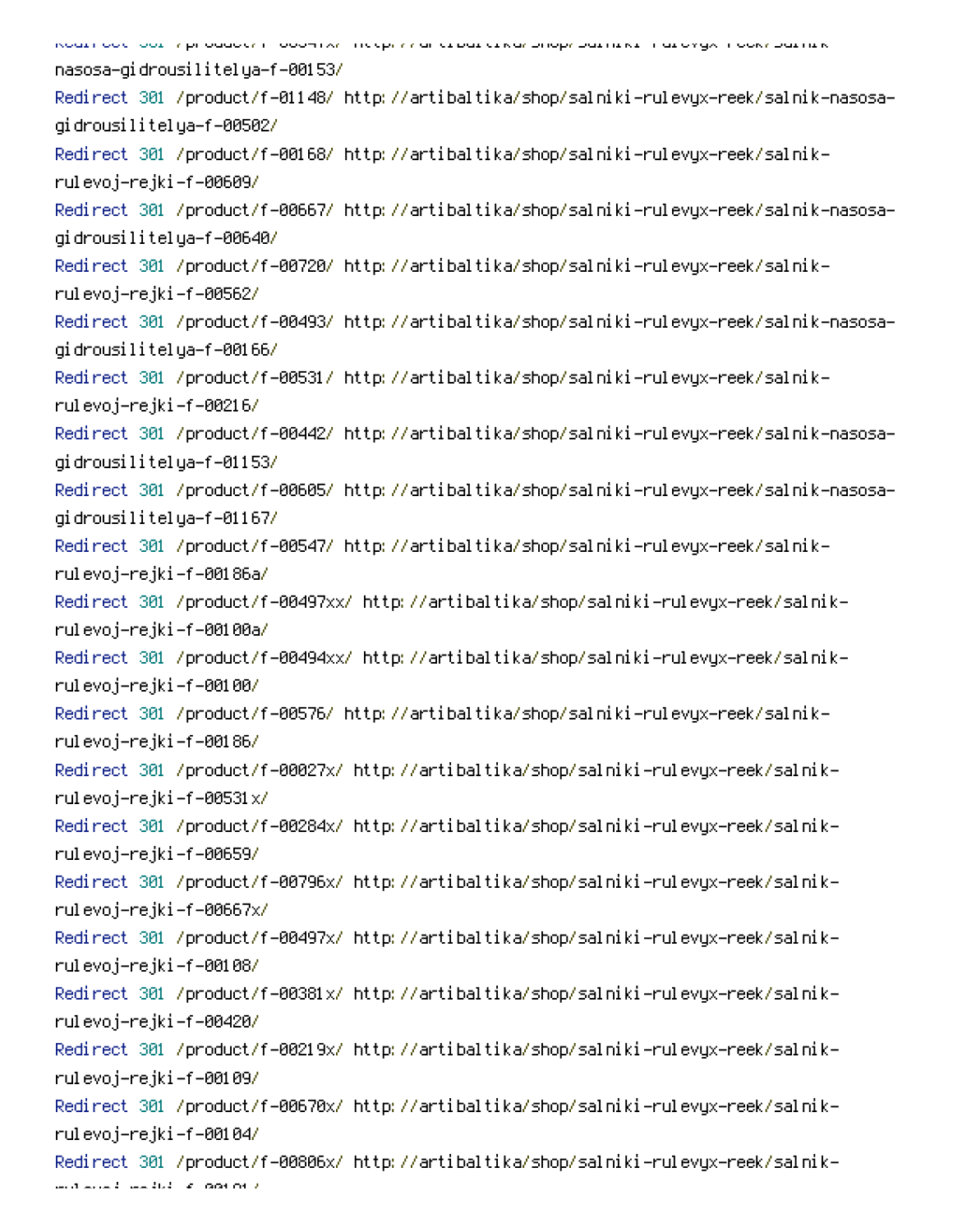/rurevoj-rejki-r-שטופו -Redirect 301 /product/f-00948x/ http://artibaltika/shop/salniki-rulevyx-reek/salnik rulevoj–rejki–f–00547x/ -Redirect 301 /product/f-00283x/ http://artibaltika/shop/salniki-rulevyx-reek/salnik rulevoj–rejki–f–01148/ -Redirect 301 /product/f-00494x/ http://artibaltika/shop/salniki-rulevyx-reek/salnik rulevoj–rejki–f–00168/ -Redirect 301 /product/f-00670ax/ http://artibaltika/shop/salniki-rulevyx-reek/salnik rulevoj–rejki–f–00667/ -Redirect 301 /product/f-00220x/ http://artibaltika/shop/salniki-rulevyx-reek/salnik rulevoj–rejki–f–00720/ -Redirect 301 /product/f-00512x/ http://artibaltika/shop/salniki-rulevyx-reek/salnik rulevoj–rejki–f–00531/ -Redirect 301 /product/f-00222x/ http://artibaltika/shop/salniki-rulevyx-reek/salnik rulevoj–rejki–f–00493/ -Redirect 301 /product/f-00221x/ http://artibaltika/shop/salniki-rulevyx-reek/salnik rul evogo-reduktora-f-00442/ -Redirect 301 /product/f-00797x/ http://artibaltika/shop/salniki-rulevyx-reek/salnik rulevodo-reduktora-f-00605/ -Redirect 301 /product/f-00672x/ http://artibaltika/shop/salniki-rulevyx-reek/salnik rulevoj–rejki–f–00547/ -Redirect 301 /product/f-00807x/ http://artibaltika/shop/salniki-rulevyx-reek/salnik rulevoj–rejki–f–00497xx/ -Redirect 301 /product/f-00949x/ http://artibaltika/shop/salniki-rulevyx-reek/salnik rulevoj–rejki–f–00494xx/ -Redirect 301 /product/f-00123x/ http://artibaltika/shop/salniki-rulevyx-reek/salnik rulevoj–rejki–f–00576/ -Redirect 301 /product/f-00027/ http://artibaltika/shop/salniki-rulevyx-reek/salnik rulevoj–rejki–f–00027x/ -Redirect 301 /product/f-00284/ http://artibaltika/shop/salniki-rulevyx-reek/salnik rulevoj–rejki–f–00284x/ -Redirect 301 /product/f-00069/ http://artibaltika/shop/salniki-rulevyx-reek/salnik rulevoj–rejki–f–00796x/ -Redirect 301 /product/f-00193/ http://artibaltika/shop/salniki-rulevyx-reek/salnik rulevoj–rejki–f–00497x/ -Redirect 301 /product/f-00680/ http://artibaltika/shop/salniki-rulevyx-reek/salnik rulevoj–rejki–f–00283x/ -Redirect 301 /product/f-00759/ http://artibaltika/shop/salniki-rulevyx-reek/salnik rulevoj–rejki–f–00219x/ -Redirect 301 /product/f-00890/ http://artibaltika/shop/salniki-rulevyx-reek/salnik rulevoj–rejki–f–00381 $\times$ / PC 
0SA-0.000 million

er i den større en delen i den forskeller.<br>Se

and a first

0

-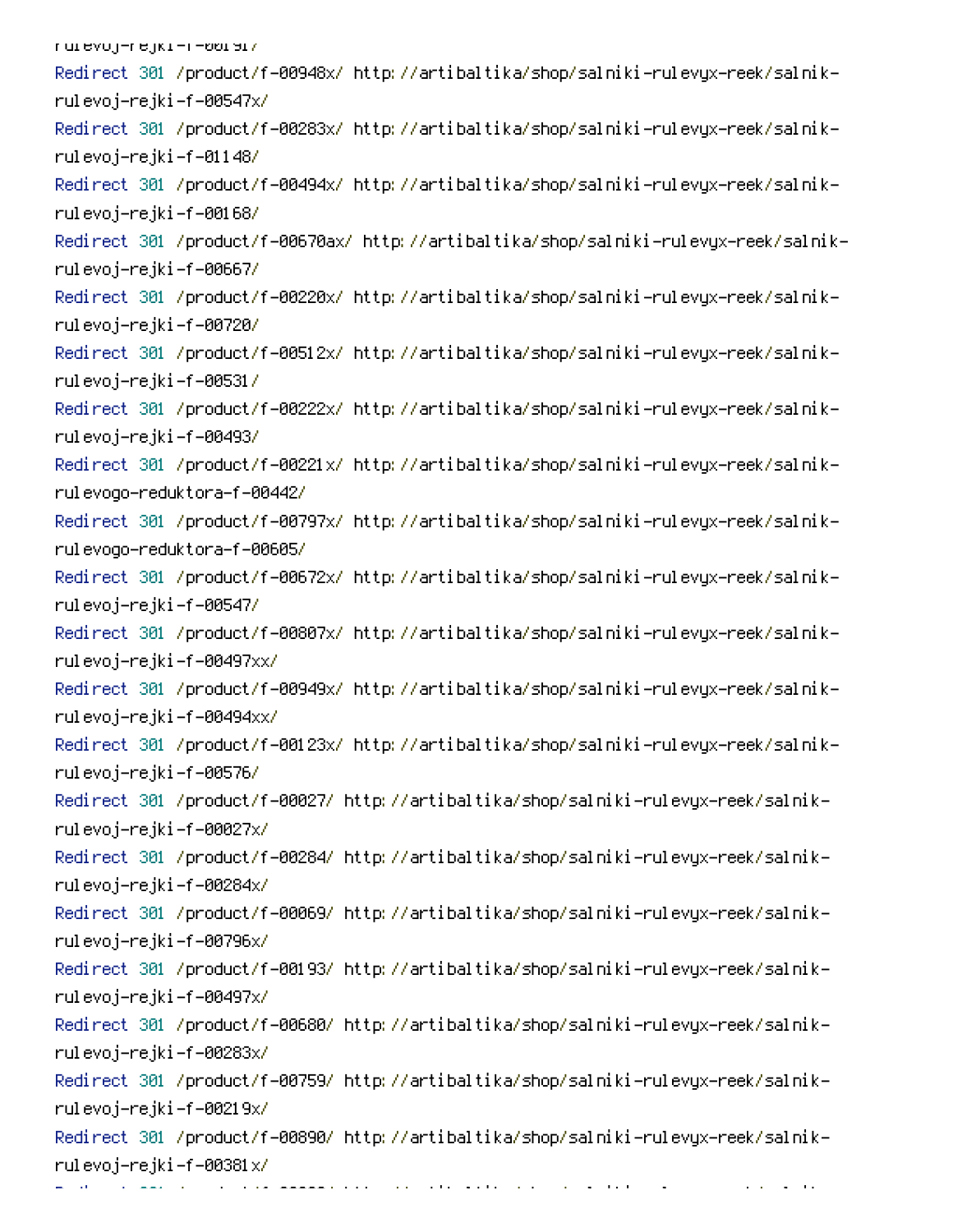Redirect 301 /product/f=00098/ http://artibaltika/shop/salniki=rulevyx=reek/salnik= rulevoj–rejki–f–00670x/ -Redirect 301 /product/f-00280/ http://artibaltika/shop/salniki-rulevyx-reek/salnik rulevoj–rejki–f–00806x/ -Redirect 301 /product/f-00796/ http://artibaltika/shop/salniki-rulevyx-reek/salnik rulevoj–rejki–f–00948x/ -Redirect 301 /product/f-00018xx/ http://artibaltika/shop/salniki-rulevyx-reek/salnik rulevoj–rejki–f–00494x/ Redirect 301 /product/f-00035xx/ http://artibaltika/shop/salniki-rulevyx-reek/salnikrulevoj-rejki-f-00670ax/ -Redirect 301 /product/f-00441xx/ http://artibaltika/shop/salniki-rulevyx-reek/salnik rulevoj–rejki–f–00220x/ Redirect 301 /product/f-00642xx/ http://artibaltika/shop/salniki-rulevyx-reek/salnikrulevoj–rejki–f–00807x/ -Redirect 301 /product/f-00497/ http://artibaltika/shop/salniki-rulevyx-reek/salnik rulevoj–rejki–f–00949x/ Redirect 301 /product/f-00024xx/ http://artibaltika/shop/salniki-rulevyx-reek/salnikrulevoj–rejki–f–00221x/ Redirect 301 /product/f-00396xx/ http://artibaltika/shop/salniki-rulevyx-reek/salnikrulevoj–rejki–f–00222x/ -Redirect 301 /product/f-00381/ http://artibaltika/shop/salniki-rulevyx-reek/salnik rulevoj–rejki–f–00512x/ -Redirect 301 /product/f-00219/ http://artibaltika/shop/salniki-rulevyx-reek/salnik rulevoj–rejki–f–00672x/ -Redirect 301 /product/f-00670/ http://artibaltika/shop/salniki-rulevyx-reek/salnik rulevoj–rejki–f–00797x/ -Redirect 301 /product/f-00806/ http://artibaltika/shop/salniki-rulevyx-reek/salnik rulevoj–rejki–f–00123x/ -Redirect 301 /product/f-00948/ http://artibaltika/shop/salniki-rulevyx-reek/salnik rulevoj–rejki–f–00027/ -Redirect 301 /product/f-00283/ http://artibaltika/shop/salniki-rulevyx-reek/salnik rulevoj–rejki–f–00284/ -Redirect 301 /product/f-00494/ http://artibaltika/shop/salniki-rulevyx-reek/salnik rulevoj–rejki–f–00425/ -Redirect 301 /product/f-00670a/ http://artibaltika/shop/salniki-rulevyx-reek/salnik rulevoj–rejki–f–00069/ -Redirect 301 /product/f-00220/ http://artibaltika/shop/salniki-rulevyx-reek/salnik rulevoj–rejki–f–00193/ -Redirect 301 /product/f-00223xx/ http://artibaltika/shop/salniki-rulevyx-reek/salnik rulevoj–rejki–f–00680/ -Redirect 301 /product/f-00512/ http://artibaltika/shop/salniki-rulevyx-reek/salnik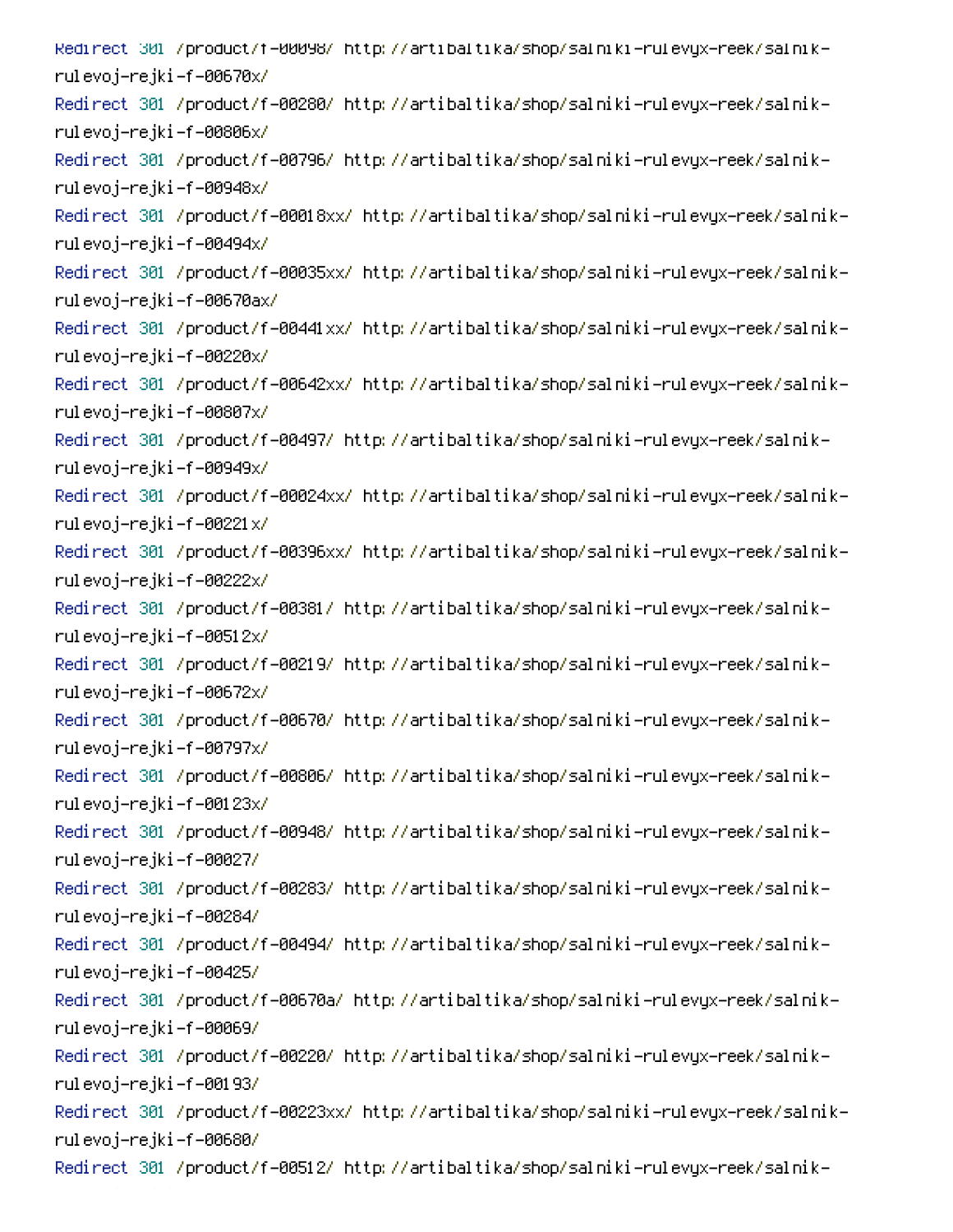rulevoj–rejki–f–00759/ -Redirect 301 /product/f-00221/ http://artibaltika/shop/salniki-rulevyx-reek/salnik rulevoj–rejki–f–00890/ -Redirect 301 /product/f-00221m/ http://artibaltika/shop/salniki-rulevyx-reek/salnik rulevoj–rejki–f–00098/ -Redirect 301 /product/f-00222/ http://artibaltika/shop/salniki-rulevyx-reek/salnik rulevoj–rejki–f–00280/ -Redirect 301 /product/f-00222m/ http://artibaltika/shop/salniki-rulevyx-reek/salnik rulevoj–rejki–f–00796/ -Redirect 301 /product/f-00797/ http://artibaltika/shop/salniki-rulevyx-reek/salnik rulevoj–rejki–f–00497/ -Redirect 301 /product/f-00672/ http://artibaltika/shop/salniki-rulevyx-reek/salnik rulevoj–rejki–f–00018xx/ -Redirect 301 /product/f-00807/ http://artibaltika/shop/salniki-rulevyx-reek/salnik rulevoj–rejki–f–00035xx/ -Redirect 301 /product/f-00949/ http://artibaltika/shop/salniki-rulevyx-reek/salnik rulevoj–rejki–f–00441xx/ -Redirect 301 /product/f-00513/ http://artibaltika/shop/salniki-rulevyx-reek/salnik rulevoj–rejki–f–00642xx/ -Redirect 301 /product/f-00123/ http://artibaltika/shop/salniki-rulevyx-reek/salnik rulevoj–rejki–f–00024xx/ -Redirect 301 /product/f-00748/ http://artibaltika/shop/salniki-rulevyx-reek/salnik rulevoj–rejki–f–00396xx/ -Redirect 301 /product/f-00526/ http://artibaltika/shop/salniki-rulevyx-reek/salnik rulevoj–rejki–f–00283/ -Redirect 301 /product/f-00938/ http://artibaltika/shop/salniki-rulevyx-reek/salnik rulevoj–rejki–f–01010/ -Redirect 301 /product/f-00739x/ http://artibaltika/shop/salniki-rulevyx-reek/salnik rulevoj–rejki–f–00304/ -Redirect 301 /product/f-00440x/ http://artibaltika/shop/salniki-rulevyx-reek/salnik rulevoj–rejki–f–00333/ -Redirect 301 /product/f-00018x/ http://artibaltika/shop/salniki-rulevyx-reek/salnik rulevoj–rejki–f–00381/ -Redirect 301 /product/f-00035x/ http://artibaltika/shop/salniki-rulevyx-reek/salnik rulevoj–rejki–f–00889/ -Redirect 301 /product/f-00396x/ http://artibaltika/shop/salniki-rulevyx-reek/salnik rulevoj–rejki–f–00219/ -Redirect 301 /product/f-00441x/ http://artibaltika/shop/salniki-rulevyx-reek/salnik rulevoj–rejki–f–00670/ -Redirect 301 /product/f-00642x/ http://artibaltika/shop/salniki-rulevyx-reek/salnik rulevoj–rejki–f–00806/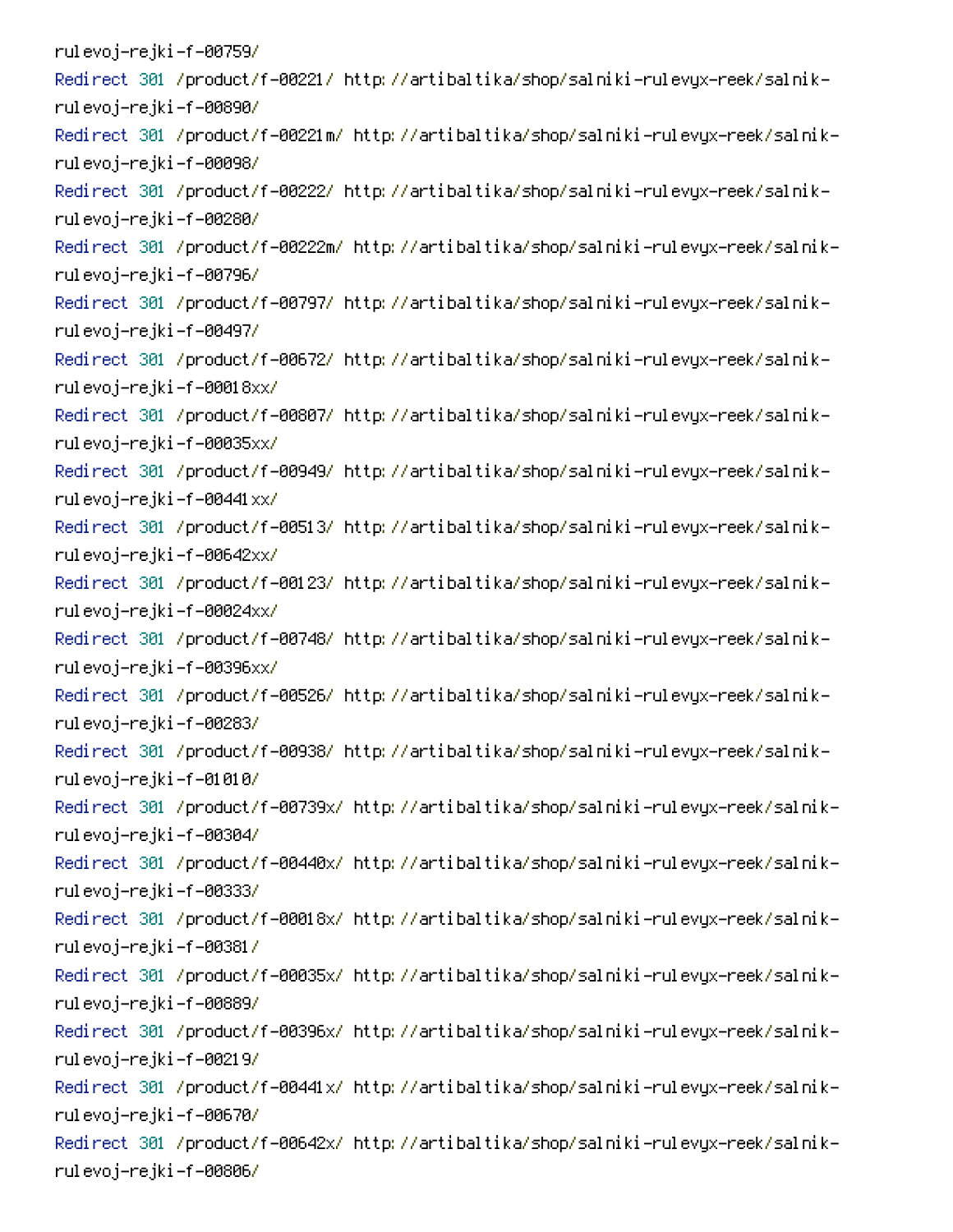-Redirect 301 /product/f-00016x/ http://artibaltika/shop/salniki-rulevyx-reek/salnik rulevoj–rejki–f–00948/ -Redirect 301 /product/f-00034x/ http://artibaltika/shop/salniki-rulevyx-reek/salnik rulevoj–rejki–f–00494/ -Redirect 301 /product/f-00024x/ http://artibaltika/shop/salniki-rulevyx-reek/salnik rulevoj–rejki–f–01410/ -Redirect 301 /product/f-01179x/ http://artibaltika/shop/salniki-rulevyx-reek/salnik rulevoj–rejki–f–00220/ -Redirect 301 /product/f-00402x/ http://artibaltika/shop/salniki-rulevyx-reek/salnik rulevoj–rejki–f–00223xx/ -Redirect 301 /product/f-00499x/ http://artibaltika/shop/salniki-rulevyx-reek/salnik rulevoj–rejki–f–00807/ -Redirect 301 /product/f-00225x/ http://artibaltika/shop/salniki-rulevyx-reek/salnik rulevoj–rejki–f–00949/ -Redirect 301 /product/f-00292x/ http://artibaltika/shop/salniki-rulevyx-reek/salnik rulevoj–rejki–f–00221/ -Redirect 301 /product/f-00901/ http://artibaltika/shop/salniki-rulevyx-reek/salnik rulevoj–rejki–f–00222/ -Redirect 301 /product/f-00865/ http://artibaltika/shop/salniki-rulevyx-reek/salnik rulevoj–rejki–f–00512/ -Redirect 301 /product/f-00739/ http://artibaltika/shop/salniki-rulevyx-reek/salnik rulevoj–rejki–f–00672/ -Redirect 301 /product/f-00440/ http://artibaltika/shop/salniki-rulevyx-reek/salnik rulevoj–rejki–f–00797/ -Redirect 301 /product/f-00089x/ http://artibaltika/shop/salniki-rulevyx-reek/salnik rulevoj–rejki–f–00513/ -Redirect 301 /product/f-00028xx/ http://artibaltika/shop/salniki-rulevyx-reek/salnik rulevoj–rejki–f–00123/ -Redirect 301 /product/f-00097/ http://artibaltika/shop/salniki-rulevyx-reek/salnik rulevoj–rejki–f–00748/ -Redirect 301 /product/f-00018/ http://artibaltika/shop/salniki-rulevyx-reek/salnik rulevoj–rejki–f–00526/ -Redirect 301 /product/f-00035/ http://artibaltika/shop/salniki-rulevyx-reek/salnik rulevoj–rejki–f–00938/ -Redirect 301 /product/f-00441/ http://artibaltika/shop/salniki-rulevyx-reek/salnik rulevoj–rejki–f–0000b/ -Redirect 301 /product/f-00642/ http://artibaltika/shop/salniki-rulevyx-reek/salnik rulevoj–rejki–f–00440x/ -Redirect 301 /product/f-00016/ http://artibaltika/shop/salniki-rulevyx-reek/salnik rulevoj–rejki–f–00739x/ -Redirect 301 /product/f-00034/ http://artibaltika/shop/salniki-rulevyx-reek/salnik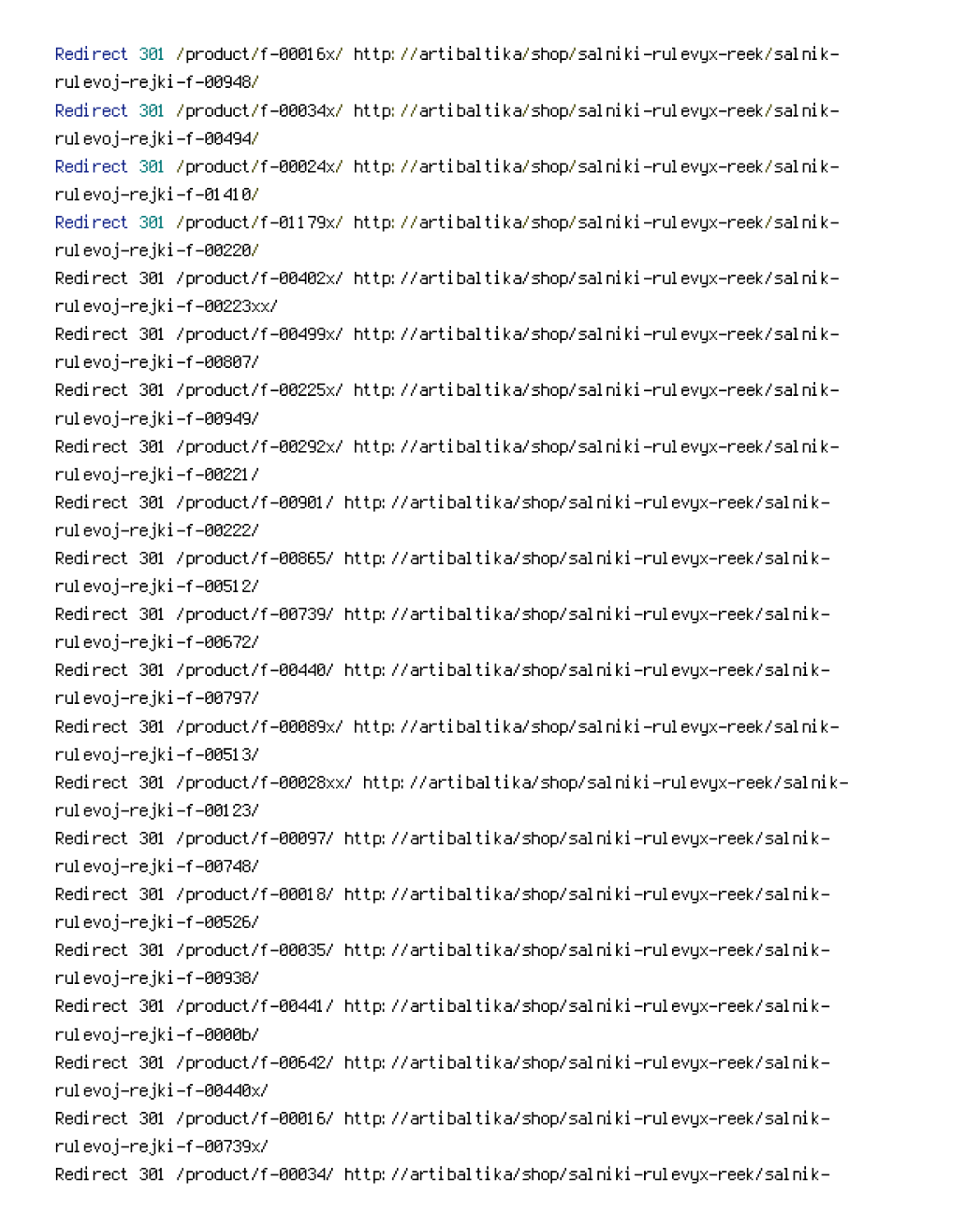rulevoj–rejki–f–00018x/ -Redirect 301 /product/f-00012/ http://artibaltika/shop/salniki-rulevyx-reek/salnik rulevoj–rejki–f–00035x/ -Redirect 301 /product/f-00012m/ http://artibaltika/shop/salniki-rulevyx-reek/salnik rulevoj–rejki–f–00441x/ -Redirect 301 /product/f-00024/ http://artibaltika/shop/salniki-rulevyx-reek/salnik rulevoj–rejki–f–00642x/ -Redirect 301 /product/f-00024m/ http://artibaltika/shop/salniki-rulevyx-reek/salnik rulevoj–rejki–f–00016x/ -Redirect 301 /product/f-00396/ http://artibaltika/shop/salniki-rulevyx-reek/salnik rulevoj–rejki–f–00034x/ -Redirect 301 /product/f-00396m/ http://artibaltika/shop/salniki-rulevyx-reek/salnik rulevoj–rejki–f–00024x/ -Redirect 301 /product/f-01179/ http://artibaltika/shop/salniki-rulevyx-reek/salnik rulevoj–rejki–f–00396x/ -Redirect 301 /product/f-01179m/ http://artibaltika/shop/salniki-rulevyx-reek/salnik rulevoj–rejki–f–01179x/ -Redirect 301 /product/f-00194/ http://artibaltika/shop/salniki-rulevyx-reek/salnik rulevoj–rejki–f–00402x/ -Redirect 301 /product/f-00916/ http://artibaltika/shop/salniki-rulevyx-reek/salnik rulevoj–rejki–f–00499x/ -Redirect 301 /product/f-00360xx/ http://artibaltika/shop/salniki-rulevyx-reek/salnik rulevoj–rejki–f–00225x/ -Redirect 301 /product/f-00226xm/ http://artibaltika/shop/salniki-rulevyx-reek/salnik rulevoj–rejki–f–00292x/ -Redirect 301 /product/f-00226xx/ http://artibaltika/shop/salniki-rulevyx-reek/salnik rulevoj–rejki–f–00926x/ -Redirect 301 /product/f-00223/ http://artibaltika/shop/salniki-rulevyx-reek/salnik rulevoj–rejki–f–00901/ -Redirect 301 /product/f-00195/ http://artibaltika/shop/salniki-rulevyx-reek/salnik rulevoj–rejki–f–00019/ -Redirect 301 /product/f-00402/ http://artibaltika/shop/salniki-rulevyx-reek/salnik rulevoj–rejki–f–00865/ -Redirect 301 /product/f-00499/ http://artibaltika/shop/salniki-rulevyx-reek/salnik rulevoj–rejki–f–00440/ -Redirect 301 /product/f-00090xx/ http://artibaltika/shop/salniki-rulevyx-reek/salnik rulevoj–rejki–f–00739/ -Redirect 301 /product/f-00224/ http://artibaltika/shop/salniki-rulevyx-reek/salnik rulevoj–rejki–f–00089x/ -Redirect 301 /product/f-00292/ http://artibaltika/shop/salniki-rulevyx-reek/salnik rulevoj–rejki–f–00028xx/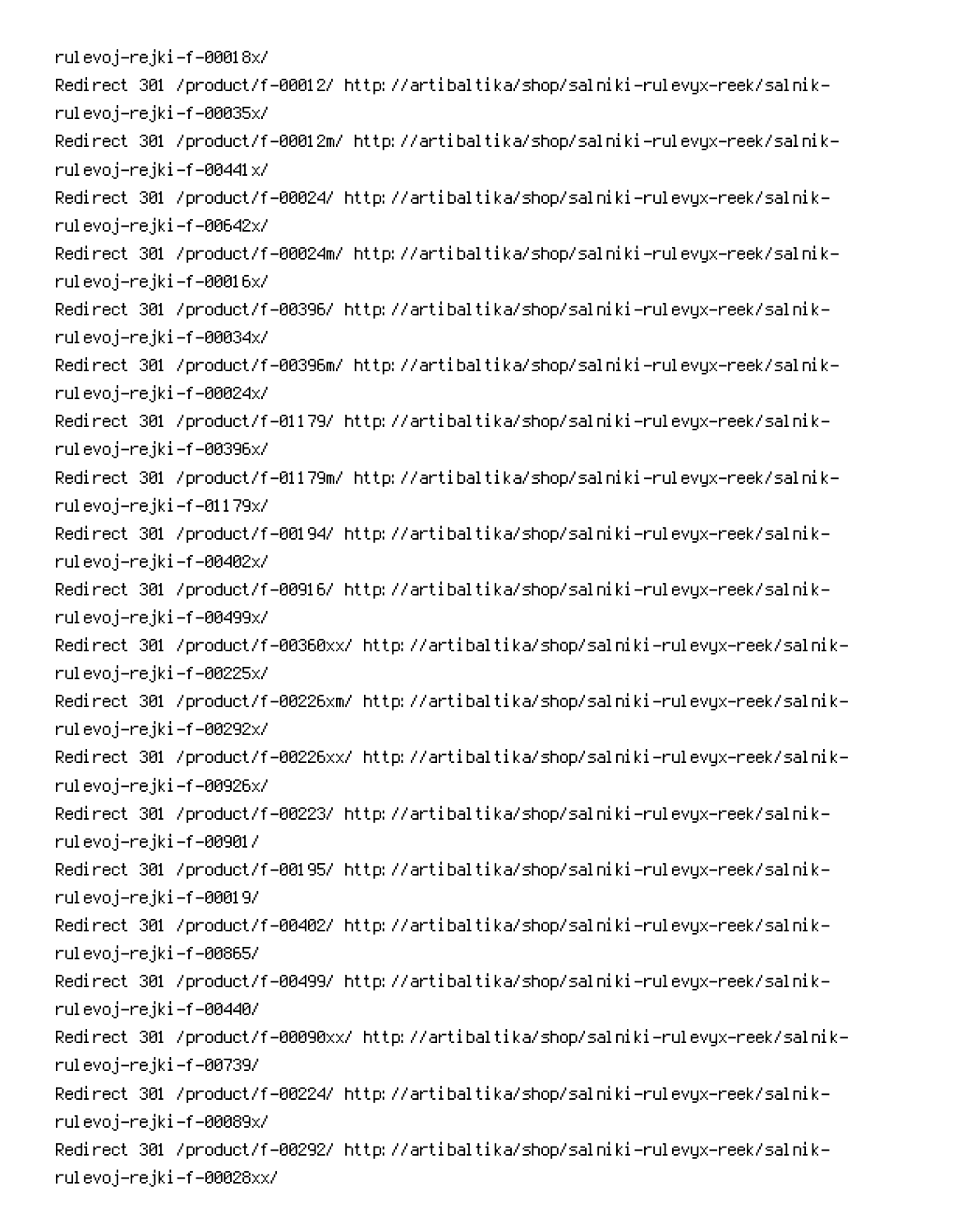-Redirect 301 /product/f-00292m/ http://artibaltika/shop/salniki-rulevyx-reek/salnik rulevoj–rejki–f–00097/ -Redirect 301 /product/f-00926/ http://artibaltika/shop/salniki-rulevyx-reek/salnik rulevoj–rejki–f–00018/ -Redirect 301 /product/f-00225/ http://artibaltika/shop/salniki-rulevyx-reek/salnik rulevoj–rejki–f–00035/ -Redirect 301 /product/f-00225m/ http://artibaltika/shop/salniki-rulevyx-reek/salnik rulevoj–rejki–f–00441/ -Redirect 301 /product/f-00079/ http://artibaltika/shop/salniki-rulevyx-reek/salnik rulevoj–rejki–f–00642/ -Redirect 301 /product/f-00082/ http://artibaltika/shop/salniki-rulevyx-reek/salnik rulevoj–rejki–f–00016/ -Redirect 301 /product/f-00032/ http://artibaltika/shop/salniki-rulevyx-reek/salnik rulevoj–rejki–f–00034/ -Redirect 301 /product/f-00036/ http://artibaltika/shop/salniki-rulevyx-reek/salnik rulevoj–rejki–f–00012/ -Redirect 301 /product/f-00118/ http://artibaltika/shop/salniki-rulevyx-reek/salnik rulevoj–rejki–f–00024/ -Redirect 301 /product/f-00758/ http://artibaltika/shop/salniki-rulevyx-reek/salnik rulevoj–rejki–f–00396/ -Redirect 301 /product/f-01065/ http://artibaltika/shop/salniki-rulevyx-reek/salnik rulevoj–rejki–f–01179/ -Redirect 301 /product/f-00086/ http://artibaltika/shop/salniki-rulevyx-reek/salnik rulevoj–rejki–f–00012m/ -Redirect 301 /product/f-00130/ http://artibaltika/shop/salniki-rulevyx-reek/salnik rulevoj–rejki–f–00024m/ -Redirect 301 /product/f-00296/ http://artibaltika/shop/salniki-rulevyx-reek/salnik rulevoj–rejki–f–00396m/ -Redirect 301 /product/f-00590/ http://artibaltika/shop/salniki-rulevyx-reek/salnik rulevoj–rejki–f–01179m/ -Redirect 301 /product/f-00820/ http://artibaltika/shop/salniki-rulevyx-reek/salnik rulevoj–rejki–f–00194/ -Redirect 301 /product/f-00927/ http://artibaltika/shop/salniki-rulevyx-reek/salnik rulevoj–rejki–f–00916/ -Redirect 301 /product/f-00837/ http://artibaltika/shop/salniki-rulevyx-reek/salnik rulevoj–rejki–f–00226xm/ -Redirect 301 /product/f-00028x/ http://artibaltika/shop/salniki-rulevyx-reek/salnik rulevoj–rejki–f–00226xx/ -Redirect 301 /product/f-00763/ http://artibaltika/shop/salniki-rulevyx-reek/salnik rulevoj–rejki–f–00360xx/ -Redirect 301 /product/f-00285x/ http://artibaltika/shop/salniki-rulevyx-reek/salnik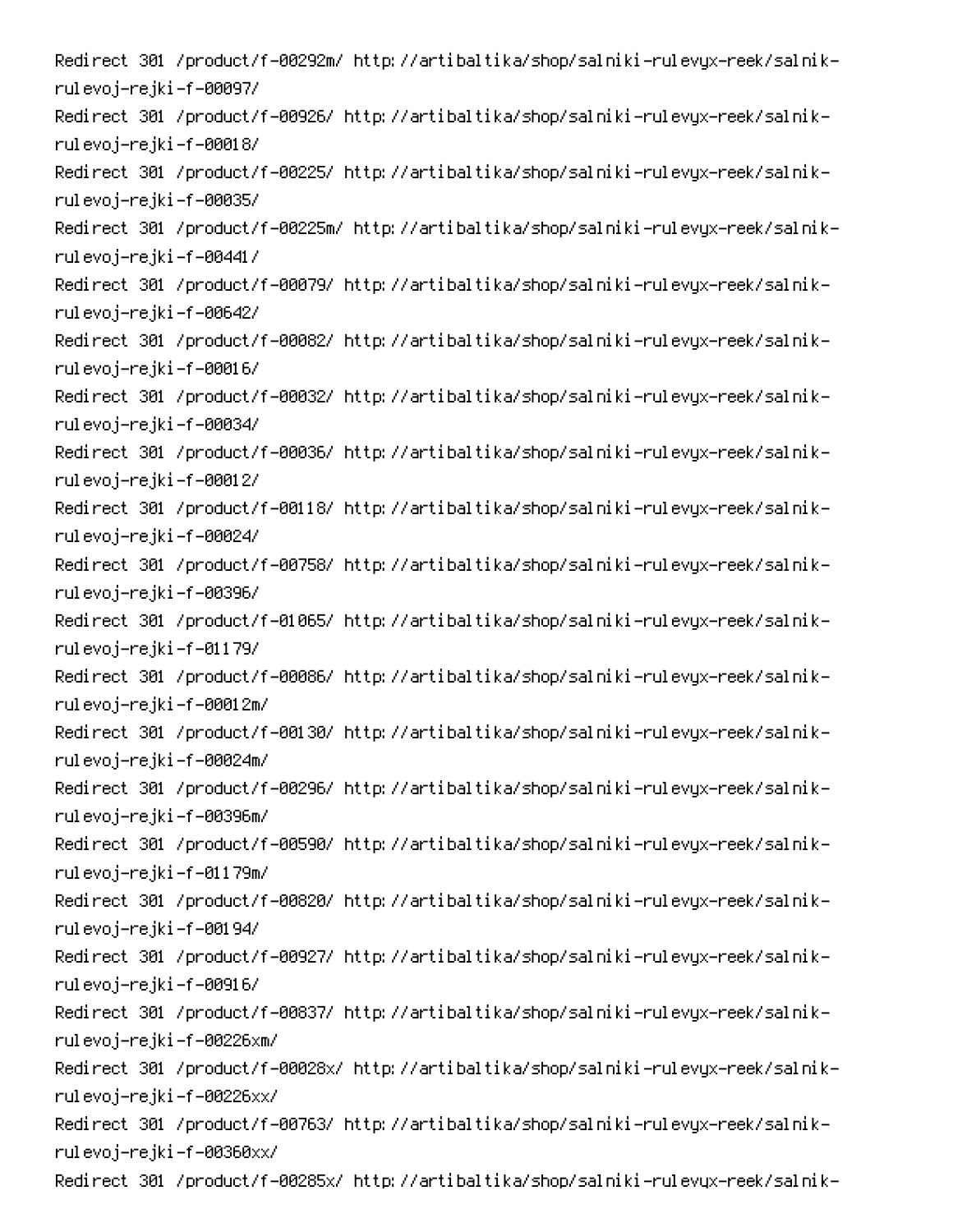rulevoj–rejki–f–00223/ -Redirect 301 /product/f-00236x/ http://artibaltika/shop/salniki-rulevyx-reek/salnik rulevoj–rejki–f–00195/ -Redirect 301 /product/f-00651x/ http://artibaltika/shop/salniki-rulevyx-reek/salnik rulevoj–rejki–f–00402/ -Redirect 301 /product/f-00783x/ http://artibaltika/shop/salniki-rulevyx-reek/salnik rulevoj–rejki–f–00499/ -Redirect 301 /product/f-00831x/ http://artibaltika/shop/salniki-rulevyx-reek/salnik rulevoj–rejki–f–00090xx/ -Redirect 301 /product/f-00198x/ http://artibaltika/shop/salniki-rulevyx-reek/salnik rulevoj–rejki–f–00224/ -Redirect 301 /product/f-00445x/ http://artibaltika/shop/salniki-rulevyx-reek/salnik rulevoj–rejki–f–00225/ -Redirect 301 /product/f-00360x/ http://artibaltika/shop/salniki-rulevyx-reek/salnik rulevoj–rejki–f–00292/ -Redirect 301 /product/f-01021x/ http://artibaltika/shop/salniki-rulevyx-reek/salnik rulevoj–rejki–f–00926/ -Redirect 301 /product/f-00226x/ http://artibaltika/shop/salniki-rulevyx-reek/salnik rulevoj–rejki–f–00079/ -Redirect 301 /product/f-00833x/ http://artibaltika/shop/salniki-rulevyx-reek/salnik rulevoj–rejki–f–00082/ -Redirect 301 /product/f-00966x/ http://artibaltika/shop/salniki-rulevyx-reek/salnik rulevoj–rejki–f–00032/ -Redirect 301 /product/f-00095x/ http://artibaltika/shop/salniki-rulevyx-reek/salnik rulevoj–rejki–f–00036/ -Redirect 301 /product/f-00121x/ http://artibaltika/shop/salniki-rulevyx-reek/salnik rulevoj–rejki–f–00118/ -Redirect 301 /product/f-00652x/ http://artibaltika/shop/salniki-rulevyx-reek/salnik rulevoj–rejki–f–00758/ -Redirect 301 /product/f-00830x/ http://artibaltika/shop/salniki-rulevyx-reek/salnik rulevoj–rejki–f–01065/ -Redirect 301 /product/f-00933/ http://artibaltika/shop/salniki-rulevyx-reek/salnik rulevoj–rejki–f–00296/ -Redirect 301 /product/f-00077x/ http://artibaltika/shop/salniki-rulevyx-reek/salnik rulevoj–rejki–f–00086/ -Redirect 301 /product/f-00612x/ http://artibaltika/shop/salniki-rulevyx-reek/salnik rulevoj–rejki–f–00130/ -Redirect 301 /product/f-00829x/ http://artibaltika/shop/salniki-rulevyx-reek/salnik rulevoj–rejki–f–00590/ -Redirect 301 /product/f-00238x/ http://artibaltika/shop/salniki-rulevyx-reek/salnik rul evo i-re iki -f -00837/

**Contract Contract** 

 $\mathbf{L}^{\text{max}}$ 

on the state of the state of the

PC 
0 AD-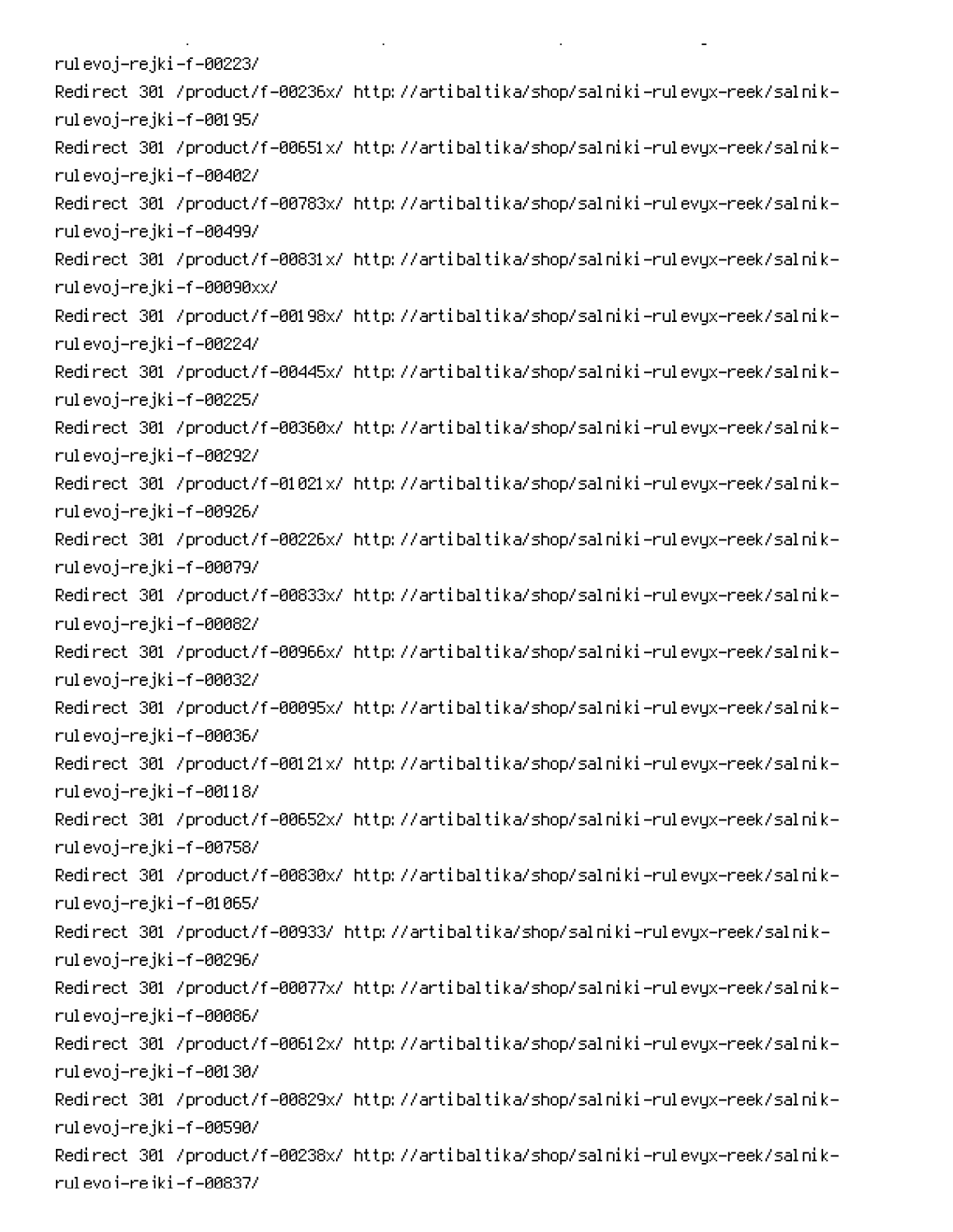, and a good of the series of -Redirect 301 /product/f-00716x/ http://artibaltika/shop/salniki-rulevyx-reek/salnik rulevoj–rejki–f–00820/ -Redirect 301 /product/f-00543x/ http://artibaltika/shop/salniki-rulevyx-reek/salnik rulevoj–rejki–f–00927/ -Redirect 301 /product/f-01039x/ http://artibaltika/shop/salniki-rulevyx-reek/salnik rulevoj–rejki–f–00028x/ -Redirect 301 /product/f-00229x/ http://artibaltika/shop/salniki-rulevyx-reek/salnik rulevoj–rejki–f–00285x/ -Redirect 301 /product/f-01018x/ http://artibaltika/shop/salniki-rulevyx-reek/salnik rulevoj–rejki–f–00236x/ -Redirect 301 /product/f-01092x/ http://artibaltika/shop/salniki-rulevyx-reek/salnik rulevoj–rejki–f–00651x/ -Redirect 301 /product/f-00474x/ http://artibaltika/shop/salniki-rulevyx-reek/salnik rulevoj–rejki–f–00783x/ -Redirect 301 /product/f-00397x/ http://artibaltika/shop/salniki-rulevyx-reek/salnik rulevoj–rejki–f–00831x/ -Redirect 301 /product/f-01129x/ http://artibaltika/shop/salniki-rulevyx-reek/salnik rulevoj–rejki–f–00198x/ -Redirect 301 /product/f-00919x/ http://artibaltika/shop/salniki-rulevyx-reek/salnik rulevoj–rejki–f–00226x/ -Redirect 301 /product/f-00228x/ http://artibaltika/shop/salniki-rulevyx-reek/salnik rulevoj–rejki–f–00360x/ -Redirect 301 /product/f-00230x/ http://artibaltika/shop/salniki-rulevyx-reek/salnik rulevoj–rejki–f–00833x/ -Redirect 301 /product/f-00231x/ http://artibaltika/shop/salniki-rulevyx-reek/salnik rulevoj–rejki–f–01021x/ -Redirect 301 /product/f-00878x/ http://artibaltika/shop/salniki-rulevyx-reek/salnik rulevoj–rejki–f–00966x/ -Redirect 301 /product/f-00917x/ http://artibaltika/shop/salniki-rulevyx-reek/salnik rulevoj–rejki–f–00445x/ -Redirect 301 /product/f-00232x/ http://artibaltika/shop/salniki-rulevyx-reek/salnik rulevoj–rejki–f–00476x/ -Redirect 301 /product/f-00233x/ http://artibaltika/shop/salniki-rulevyx-reek/salnik rulevoj–rejki–f–00601x/ -Redirect 301 /product/f-00407x/ http://artibaltika/shop/salniki-rulevyx-reek/salnik rulevoj–rejki–f–00077x/ -Redirect 301 /product/f-00426x/ http://artibaltika/shop/salniki-rulevyx-reek/salnik rulevoj–rejki–f–00095x/ -Redirect 301 /product/f-00965x/ http://artibaltika/shop/salniki-rulevyx-reek/salnik rulevoj–rejki–f–00121x/ Dedirect 301 /oroduct/f=00234v/ bttp://artibaltika/shoo/saloiki=rulevuv=reek/saloik=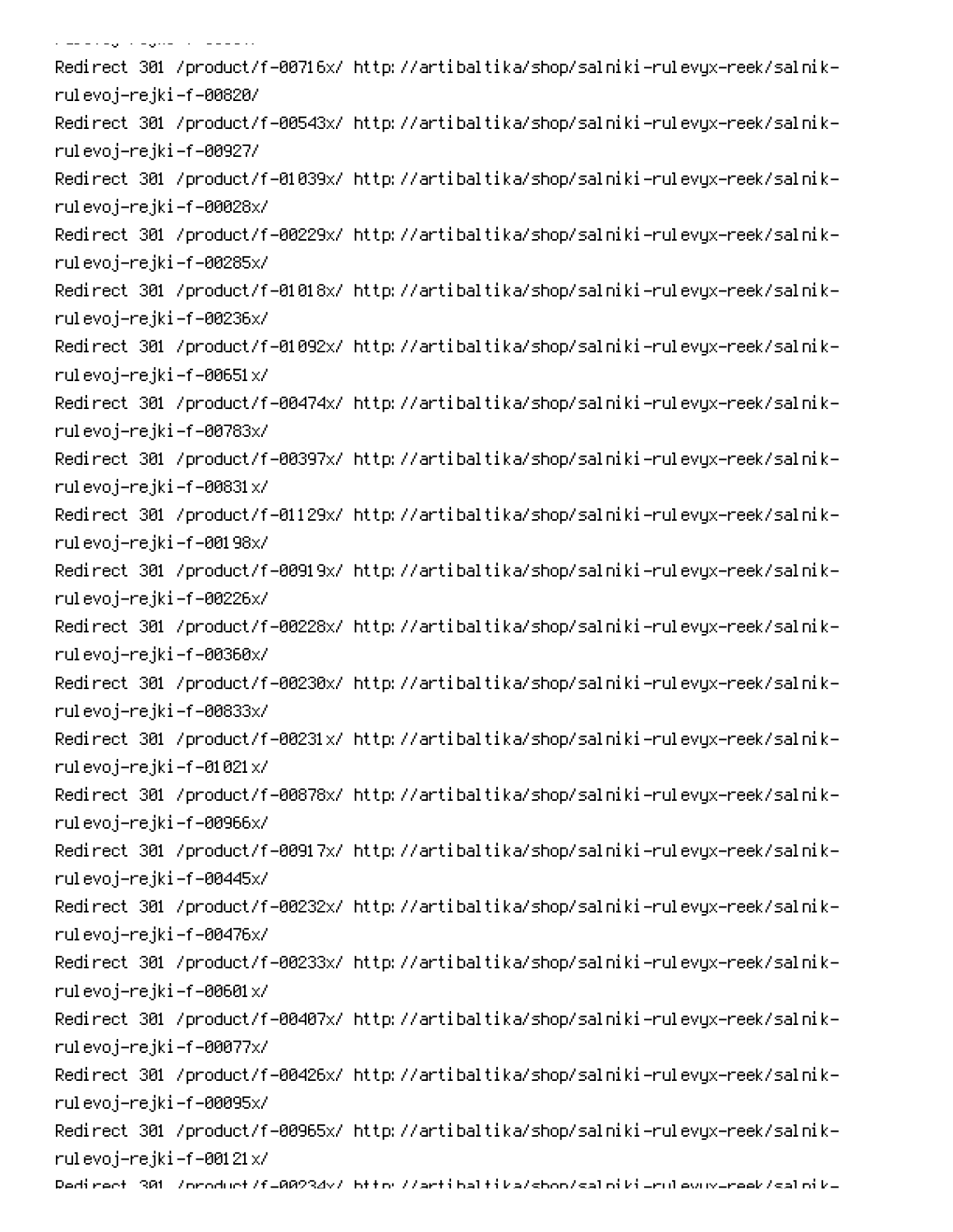6 PC 
0 P-Q - 00 0 rulevoj–rejki–f–00652x/ -Redirect 301 /product/f-00599x/ http://artibaltika/shop/salniki-rulevyx-reek/salnik rulevoj–rejki–f–00830x/ -Redirect 301 /product/f-00242xx/ http://artibaltika/shop/salniki-rulevyx-reek/salnik rulevoj–rejki–f–00933/ -Redirect 301 /product/f-00941x/ http://artibaltika/shop/salniki-rulevyx-reek/salnik rulevoj–rejki–f–00238x/ -Redirect 301 /product/f-00332/ http://artibaltika/shop/salniki-rulevyx-reek/salnik rulevoj–rejki–f–00612x/ -Redirect 301 /product/f-01157/ http://artibaltika/shop/salniki-rulevyx-reek/salnik rulevoj–rejki–f–00829x/ -Redirect 301 /product/f-00089/ http://artibaltika/shop/salniki-rulevyx-reek/salnik rulevoj–rejki–f–00229x/ -Redirect 301 /product/f-00028/ http://artibaltika/shop/salniki-rulevyx-reek/salnik rulevoj–rejki–f–00543x/ -Redirect 301 /product/f-00285/ http://artibaltika/shop/salniki-rulevyx-reek/salnik rulevoj–rejki–f–00716x/ -Redirect 301 /product/f-00236/ http://artibaltika/shop/salniki-rulevyx-reek/salnik rulevoj–rejki–f–01039x/ -Redirect 301 /product/f-00651/ http://artibaltika/shop/salniki-rulevyx-reek/salnik rulevoj–rejki–f–01018x/ -Redirect 301 /product/f-00783/ http://artibaltika/shop/salniki-rulevyx-reek/salnik rulevoj–rejki–f–00474x/ -Redirect 301 /product/f-00831/ http://artibaltika/shop/salniki-rulevyx-reek/salnik rulevoj–rejki–f–01092x/ -Redirect 301 /product/f-00239/ http://artibaltika/shop/salniki-rulevyx-reek/salnik rulevoj–rejki–f–00397x/ -Redirect 301 /product/f-00738/ http://artibaltika/shop/salniki-rulevyx-reek/salnik rulevoj–rejki–f–00919x/ -Redirect 301 /product/f-00078/ http://artibaltika/shop/salniki-rulevyx-reek/salnik rulevoj–rejki–f–01129x/ -Redirect 301 /product/f-00295/ http://artibaltika/shop/salniki-rulevyx-reek/salnik rulevoj–rejki–f–00228x/ -Redirect 301 /product/f-00496/ http://artibaltika/shop/salniki-rulevyx-reek/salnik rulevoj–rejki–f–00230x/ -Redirect 301 /product/f-00198/ http://artibaltika/shop/salniki-rulevyx-reek/salnik rulevoj–rejki–f–00240x/ -Redirect 301 /product/f-00476/ http://artibaltika/shop/salniki-rulevyx-reek/salnik rulevoj–rejki–f–00668x/ -Redirect 301 /product/f-00601/ http://artibaltika/shop/salniki-rulevyx-reek/salnik

mula de la concert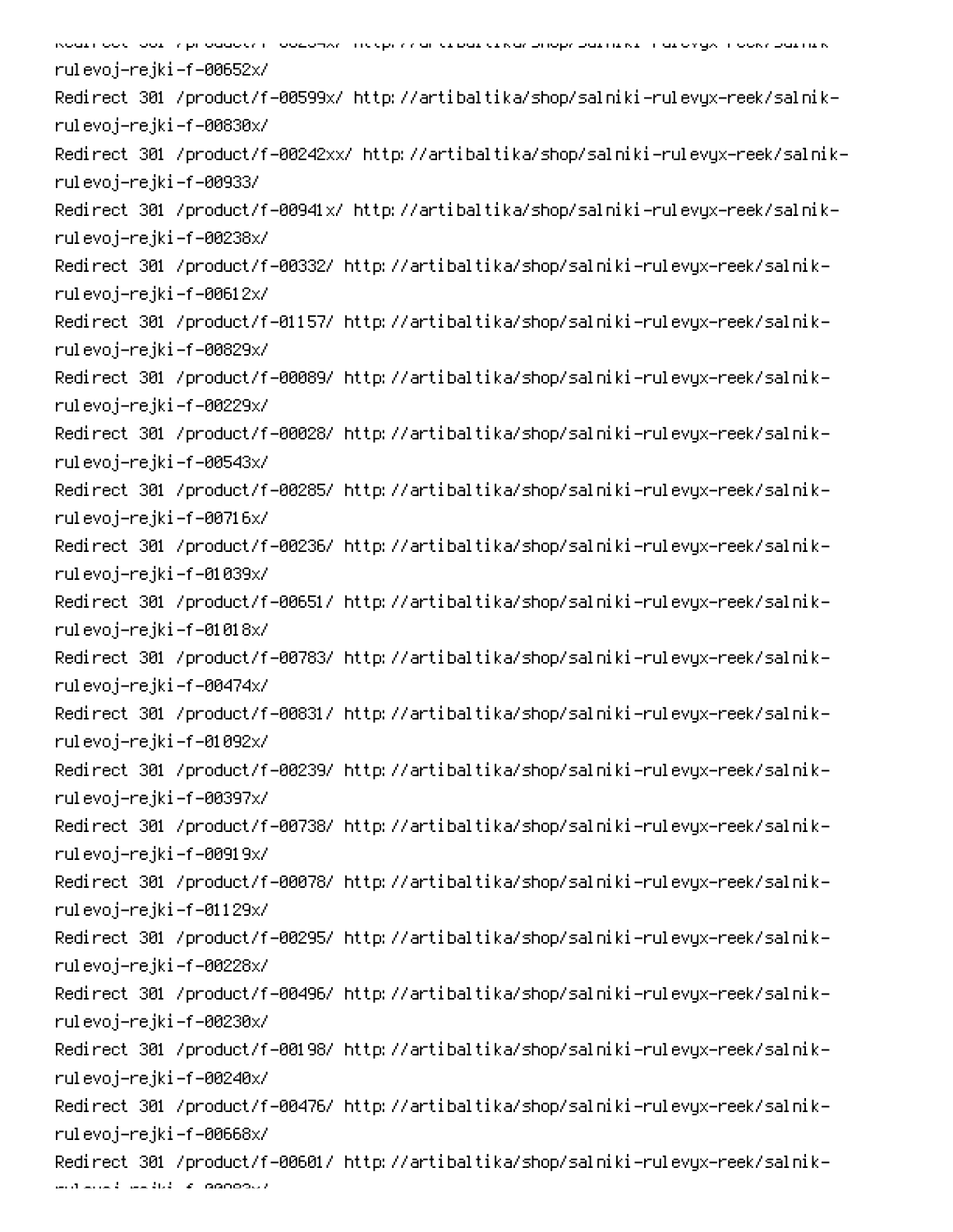rurevoj-rejki-m-00983X/ -Redirect 301 /product/f-00237/ http://artibaltika/shop/salniki-rulevyx-reek/salnik rulevoj–rejki–f–01009x/ -Redirect 301 /product/f-00360/ http://artibaltika/shop/salniki-rulevyx-reek/salnik rulevoj–rejki–f–00231x/ -Redirect 301 /product/f-01021/ http://artibaltika/shop/salniki-rulevyx-reek/salnik rulevoj–rejki–f–00917x/ -Redirect 301 /product/f-00226/ http://artibaltika/shop/salniki-rulevyx-reek/salnik rulevoj–rejki–f–00878x/ -Redirect 301 /product/f-00226m/ http://artibaltika/shop/salniki-rulevyx-reek/salnik rulevoj–rejki–f–00232x/ -Redirect 301 /product/f-00833/ http://artibaltika/shop/salniki-rulevyx-reek/salnik rulevoj–rejki–f–00233x/ -Redirect 301 /product/f-00966/ http://artibaltika/shop/salniki-rulevyx-reek/salnik rulevoj–rejki–f–00407x/ -Redirect 301 /product/f-00287/ http://artibaltika/shop/salniki-rulevyx-reek/salnik rulevoj–rejki–f–00426x/ -Redirect 301 /product/f-00048/ http://artibaltika/shop/salniki-rulevyx-reek/salnik rulevoj–rejki–f–00965x/ -Redirect 301 /product/f-01158/ http://artibaltika/shop/salniki-rulevyx-reek/salnik rulevoj–rejki–f–00234x/ -Redirect 301 /product/f-00095/ http://artibaltika/shop/salniki-rulevyx-reek/salnik rulevoj–rejki–f–00599x/ -Redirect 301 /product/f-00095m/ http://artibaltika/shop/salniki-rulevyx-reek/salnik rulevoj–rejki–f–01596/ -Redirect 301 /product/f-00121/ http://artibaltika/shop/salniki-rulevyx-reek/salnik rulevoj–rejki–f–00941x/ -Redirect 301 /product/f-00121m/ http://artibaltika/shop/salniki-rulevyx-reek/salnik rulevoj–rejki–f–00332/ -Redirect 301 /product/f-00652/ http://artibaltika/shop/salniki-rulevyx-reek/salnik rulevoj–rejki–f–01157/ -Redirect 301 /product/f-00830/ http://artibaltika/shop/salniki-rulevyx-reek/salnik rulevoj–rejki–f–00089/ -Redirect 301 /product/f-00077/ http://artibaltika/shop/salniki-rulevyx-reek/salnik rulevoj–rejki–f–00028/ -Redirect 301 /product/f-00445/ http://artibaltika/shop/salniki-rulevyx-reek/salnik rulevoj–rejki–f–00285/ -Redirect 301 /product/f-00243xx/ http://artibaltika/shop/salniki-rulevyx-reek/salnik rulevoj–rejki–f–00236/ -Redirect 301 /product/f-00014xx/ http://artibaltika/shop/salniki-rulevyx-reek/salnik rulevoj–rejki–f–00239/

er i den større en den større en delen.<br>S

 $\mathcal{L}_{\mathcal{A}}$  , and  $\mathcal{L}_{\mathcal{A}}$  , and  $\mathcal{L}_{\mathcal{A}}$ 

on the company of the company

0

6 

PC PC PC PC PC PC PC POWER (PC)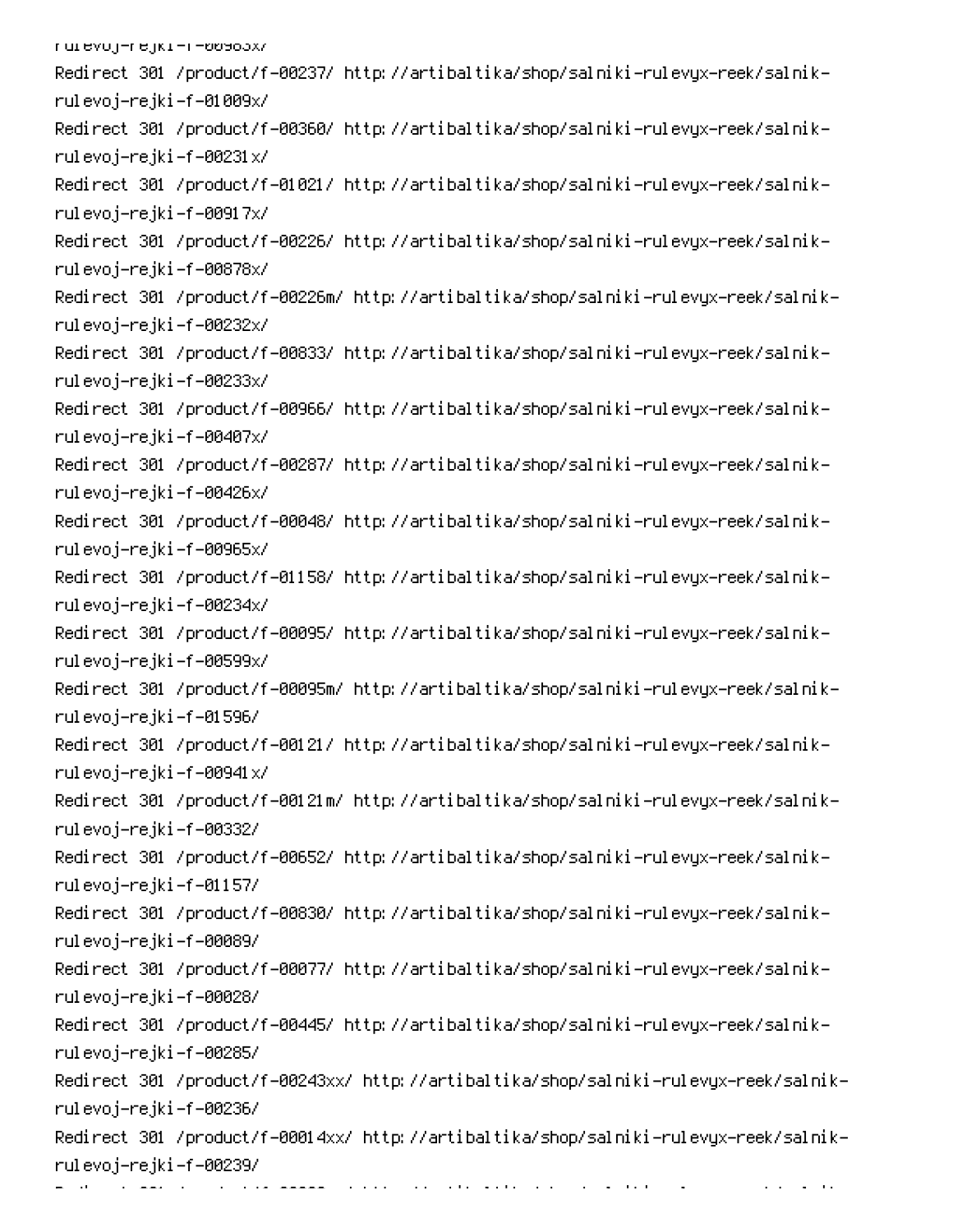Redirect 301 /product/f=00038xx/ http://artibaltika/shop/salniki=rulevyx=reek/salnik= rulevoj–rejki–f–00651/ -Redirect 301 /product/f-00227/ http://artibaltika/shop/salniki-rulevyx-reek/salnik rulevoj–rejki–f–00783/ -Redirect 301 /product/f-00911xx/ http://artibaltika/shop/salniki-rulevyx-reek/salnik rulevoj–rejki–f–00831/ -Redirect 301 /product/f-00485xx/ http://artibaltika/shop/salniki-rulevyx-reek/salnik rulevoj–rejki–f–00738/ -Redirect 301 /product/f-00015xx/ http://artibaltika/shop/salniki-rulevyx-reek/salnik rulevoj–rejki–f–00078/ -Redirect 301 /product/f-00764xx/ http://artibaltika/shop/salniki-rulevyx-reek/salnik rulevoj–rejki–f–00198/ -Redirect 301 /product/f-00369xx/ http://artibaltika/shop/salniki-rulevyx-reek/salnik rulevoj–rejki–f–00295/ -Redirect 301 /product/f-00467xx/ http://artibaltika/shop/salniki-rulevyx-reek/salnik rulevoj–rejki–f–00496/ -Redirect 301 /product/f-00023xx/ http://artibaltika/shop/salniki-rulevyx-reek/salnik rulevoj–rejki–f–00237/ -Redirect 301 /product/f-00387/ http://artibaltika/shop/salniki-rulevyx-reek/salnik rulevoj–rejki–f–00287/ -Redirect 301 /product/f-00387m/ http://artibaltika/shop/salniki-rulevyx-reek/salnik rulevoj–rejki–f–00360/ -Redirect 301 /product/f-00612/ http://artibaltika/shop/salniki-rulevyx-reek/salnik rulevoj–rejki–f–01021/ -Redirect 301 /product/f-00229/ http://artibaltika/shop/salniki-rulevyx-reek/salnik rulevoj–rejki–f–00226/ -Redirect 301 /product/f-00543/ http://artibaltika/shop/salniki-rulevyx-reek/salnik rulevoj–rejki–f–00226m/ -Redirect 301 /product/f-00716/ http://artibaltika/shop/salniki-rulevyx-reek/salnik rulevoj–rejki–f–00833/ -Redirect 301 /product/f-00829/ http://artibaltika/shop/salniki-rulevyx-reek/salnik rulevoj–rejki–f–00966/ -Redirect 301 /product/f-01039/ http://artibaltika/shop/salniki-rulevyx-reek/salnik rulevoj–rejki–f–00476/ -Redirect 301 /product/f-01039a/ http://artibaltika/shop/salniki-rulevyx-reek/salnik rulevoj–rejki–f–00601/ -Redirect 301 /product/f-00238/ http://artibaltika/shop/salniki-rulevyx-reek/salnik rulevoj–rejki–f–00077/ -Redirect 301 /product/f-01018/ http://artibaltika/shop/salniki-rulevyx-reek/salnik rulevoj–rejki–f–00445/ -Redirect 301 /product/f-00488xx/ http://artibaltika/shop/salniki-rulevyx-reek/salnik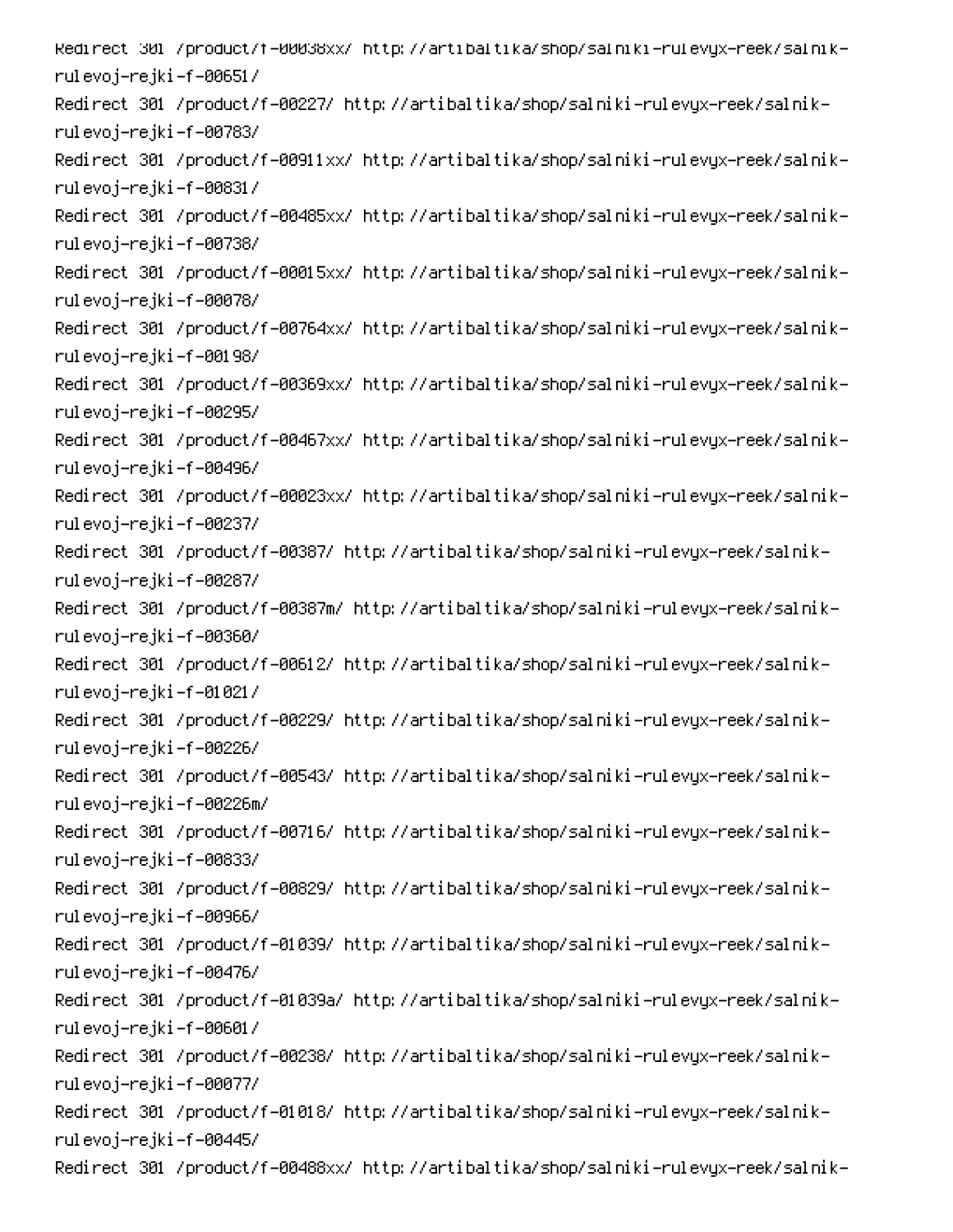rulevoj–rejki–f–00048/ -Redirect 301 /product/f-00090/ http://artibaltika/shop/salniki-rulevyx-reek/salnik rulevoj–rejki–f–01158/ -Redirect 301 /product/f-00090m/ http://artibaltika/shop/salniki-rulevyx-reek/salnik rulevoj–rejki–f–00095m/ -Redirect 301 /product/f-00474/ http://artibaltika/shop/salniki-rulevyx-reek/salnik rulevoj–rejki–f–00121m/ -Redirect 301 /product/f-01092/ http://artibaltika/shop/salniki-rulevyx-reek/salnik rulevoj–rejki–f–00652/ -Redirect 301 /product/f-01092m/ http://artibaltika/shop/salniki-rulevyx-reek/salnik rulevoj–rejki–f–00830/ -Redirect 301 /product/f-00397/ http://artibaltika/shop/salniki-rulevyx-reek/salnik rulevoj–rejki–f–00095/ -Redirect 301 /product/f-00919/ http://artibaltika/shop/salniki-rulevyx-reek/salnik rulevoj–rejki–f–00121/ -Redirect 301 /product/f-01129/ http://artibaltika/shop/salniki-rulevyx-reek/salnik rulevoj–rejki–f–00014xx/ -Redirect 301 /product/f-00717/ http://artibaltika/shop/salniki-rulevyx-reek/salnik rulevoj–rejki–f–00038xx/ -Redirect 301 /product/f-00228/ http://artibaltika/shop/salniki-rulevyx-reek/salnik rulevoj–rejki–f–00227/ -Redirect 301 /product/f-00230/ http://artibaltika/shop/salniki-rulevyx-reek/salnik rulevoj–rejki–f–00243xx/ -Redirect 301 /product/f-00230m/ http://artibaltika/shop/salniki-rulevyx-reek/salnik rulevoj–rejki–f–00015xx/ -Redirect 301 /product/f-00240/ http://artibaltika/shop/salniki-rulevyx-reek/salnik rulevoj–rejki–f–00023xx/ -Redirect 301 /product/f-00668/ http://artibaltika/shop/salniki-rulevyx-reek/salnik rulevoj–rejki–f–00369xx/ -Redirect 301 /product/f-00983/ http://artibaltika/shop/salniki-rulevyx-reek/salnik rulevoj–rejki–f–00467xx/ -Redirect 301 /product/f-01009/ http://artibaltika/shop/salniki-rulevyx-reek/salnik rulevoj–rejki–f–00485xx/ -Redirect 301 /product/f-01117/ http://artibaltika/shop/salniki-rulevyx-reek/salnik rulevoj–rejki–f–00764xx/ -Redirect 301 /product/f-00231/ http://artibaltika/shop/salniki-rulevyx-reek/salnik rulevoj–rejki–f–00911xx/ -Redirect 301 /product/f-00515/ http://artibaltika/shop/salniki-rulevyx-reek/salnik rulevoj–rejki–f–00387/ -Redirect 301 /product/f-00515m/ http://artibaltika/shop/salniki-rulevyx-reek/salnik rulevoj–rejki–f–00387m/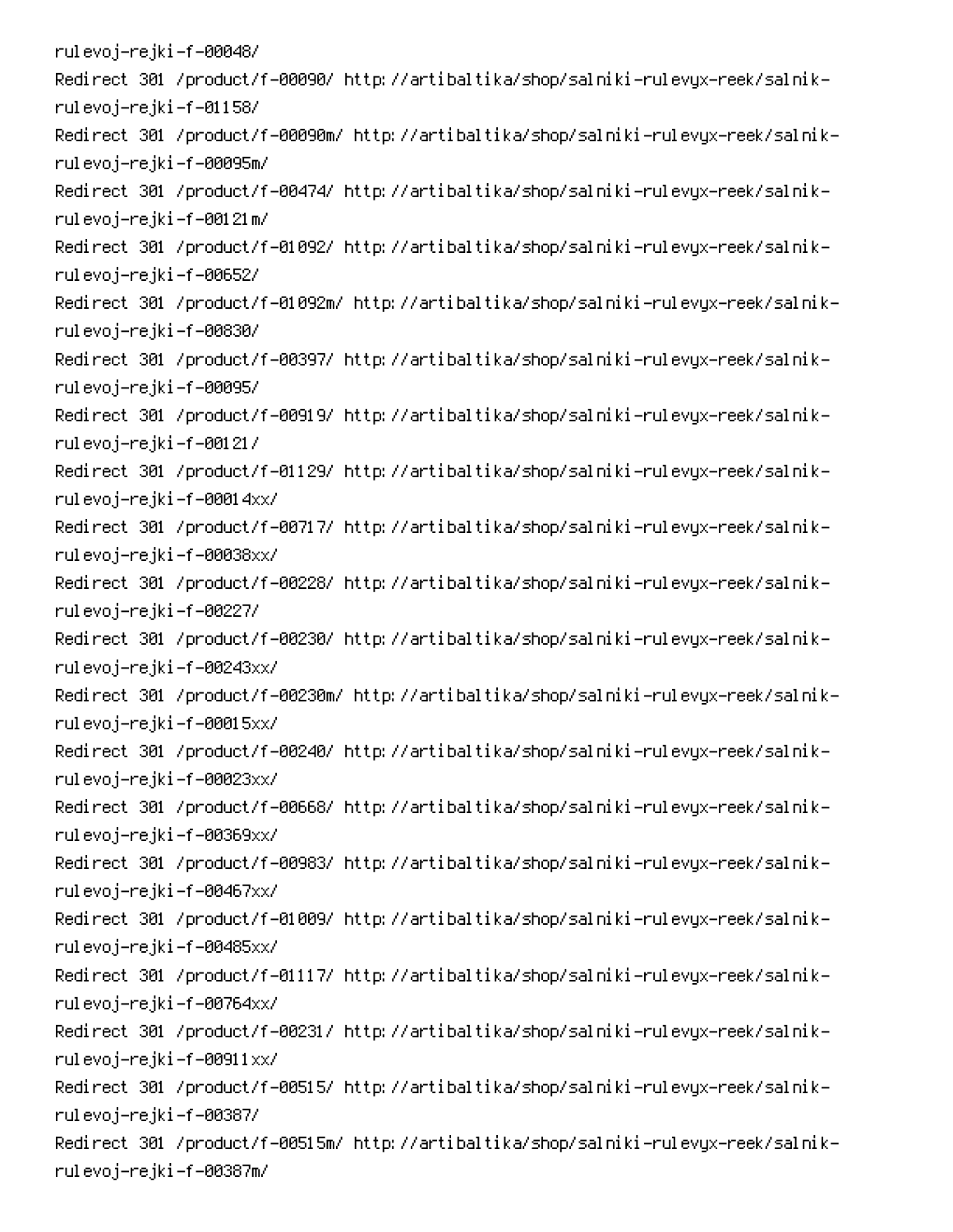-Redirect 301 /product/f-00917/ http://artibaltika/shop/salniki-rulevyx-reek/salnik rulevoj–rejki–f–00612/ -Redirect 301 /product/f-00291/ http://artibaltika/shop/salniki-rulevyx-reek/salnik rulevoj-rejki-f-01039a/ -Redirect 301 /product/f-00878/ http://artibaltika/shop/salniki-rulevyx-reek/salnik rulevoj–rejki–f–00238/ -Redirect 301 /product/f-00232/ http://artibaltika/shop/salniki-rulevyx-reek/salnik rulevoj–rejki–f–00229m/ -Redirect 301 /product/f-00233/ http://artibaltika/shop/salniki-rulevyx-reek/salnik rulevoj–rejki–f–00543/ -Redirect 301 /product/f-00407/ http://artibaltika/shop/salniki-rulevyx-reek/salnik rulevoj–rejki–f–00716/ -Redirect 301 /product/f-00426/ http://artibaltika/shop/salniki-rulevyx-reek/salnik rulevoj–rejki–f–00829/ -Redirect 301 /product/f-00818/ http://artibaltika/shop/salniki-rulevyx-reek/salnik rulevoj–rejki–f–01039/ -Redirect 301 /product/f-00965/ http://artibaltika/shop/salniki-rulevyx-reek/salnik rulevoj–rejki–f–00229/ -Redirect 301 /product/f-00171/ http://artibaltika/shop/salniki-rulevyx-reek/salnik rulevoj–rejki–f–01018/ -Redirect 301 /product/f-00234/ http://artibaltika/shop/salniki-rulevyx-reek/salnik rulevoj–rejki–f–00488xx/ -Redirect 301 /product/f-00099/ http://artibaltika/shop/salniki-rulevyx-reek/salnik rulevoj–rejki–f–00090/ -Redirect 301 /product/f-00599/ http://artibaltika/shop/salniki-rulevyx-reek/salnik rulevoj–rejki–f–00090m/ -Redirect 301 /product/f-00171a/ http://artibaltika/shop/salniki-rulevyx-reek/salnik rulevoj–rejki–f–00474/ -Redirect 301 /product/f-01150/ http://artibaltika/shop/salniki-rulevyx-reek/salnik rulevoj–rejki–f–01092/ -Redirect 301 /product/f-01096/ http://artibaltika/shop/salniki-rulevyx-reek/salnik rulevoj–rejki–f–01092m/ -Redirect 301 /product/f-01099/ http://artibaltika/shop/salniki-rulevyx-reek/salnik rulevoj–rejki–f–00397/ -Redirect 301 /product/f-00941/ http://artibaltika/shop/salniki-rulevyx-reek/salnik rulevoj–rejki–f–00717/ -Redirect 301 /product/f-00072x/ http://artibaltika/shop/salniki-rulevyx-reek/salnik rulevoj–rejki–f–00919/ -Redirect 301 /product/f-00135x/ http://artibaltika/shop/salniki-rulevyx-reek/salnik rulevoj–rejki–f–01129/ -Redirect 301 /product/f-00724x/ http://artibaltika/shop/salniki-rulevyx-reek/salnik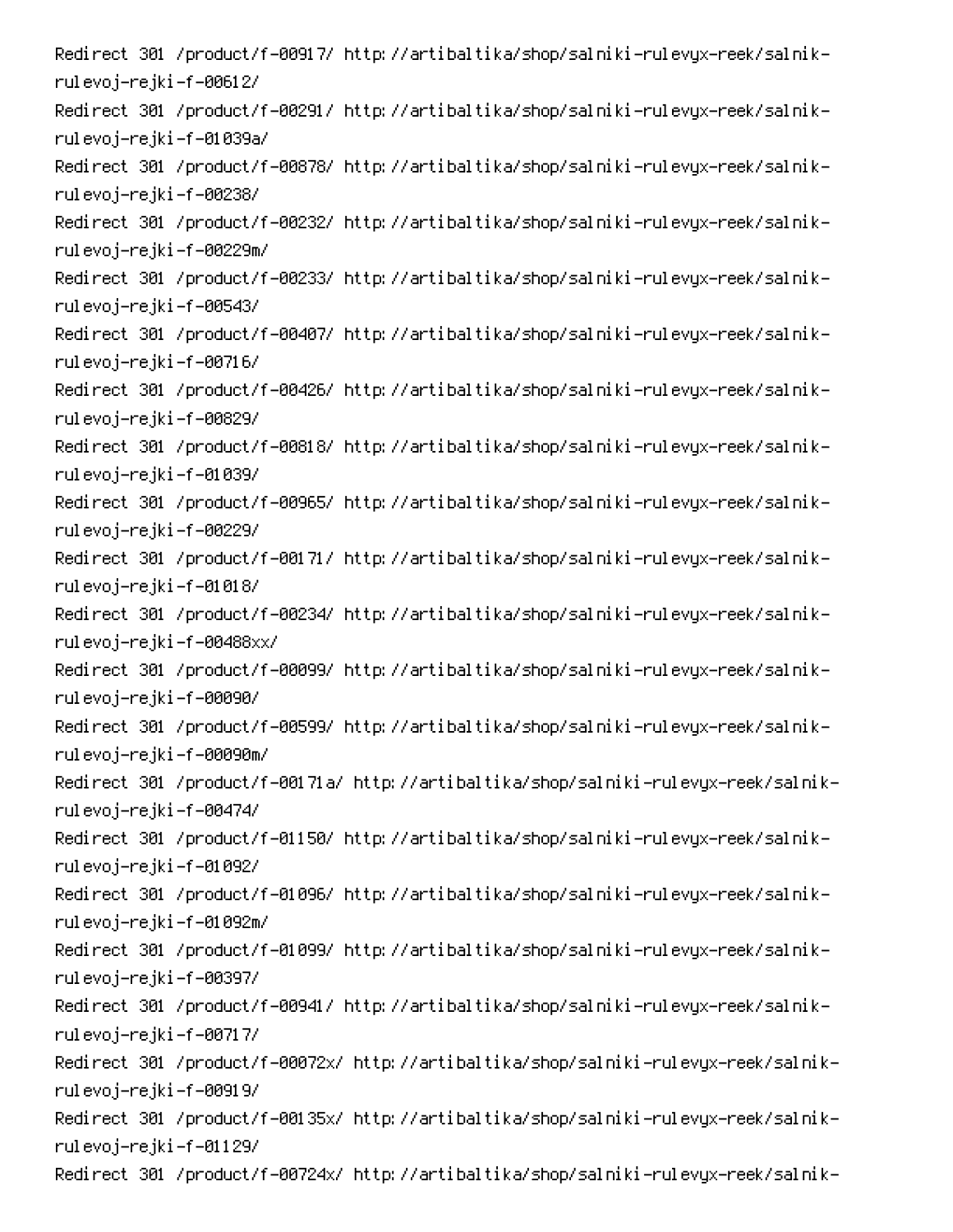rulevoj–rejki–f–00228/ -Redirect 301 /product/f-00406x/ http://artibaltika/shop/salniki-rulevyx-reek/salnik rulevoj–rejki–f–00230m/ -Redirect 301 /product/f-00107x/ http://artibaltika/shop/salniki-rulevyx-reek/salnik rulevoj–rejki–f–00240/ -Redirect 301 /product/f-00423x/ http://artibaltika/shop/salniki-rulevyx-reek/salnik rulevoj–rejki–f–00668/ -Redirect 301 /product/f-00071x/ http://artibaltika/shop/salniki-rulevyx-reek/salnik rulevoj–rejki–f–00983/ -Redirect 301 /product/f-00713x/ http://artibaltika/shop/salniki-rulevyx-reek/salnik rulevoj–rejki–f–01009/ -Redirect 301 /product/f-00243x/ http://artibaltika/shop/salniki-rulevyx-reek/salnik rulevoj–rejki–f–00230/ -Redirect 301 /product/f-00014x/ http://artibaltika/shop/salniki-rulevyx-reek/salnik rulevoj–rejki–f–01117/ -Redirect 301 /product/f-00038x/ http://artibaltika/shop/salniki-rulevyx-reek/salnik rulevoj–rejki–f–00291/ -Redirect 301 /product/f-00911x/ http://artibaltika/shop/salniki-rulevyx-reek/salnik rulevoj–rejki–f–00231/ -Redirect 301 /product/f-00015x/ http://artibaltika/shop/salniki-rulevyx-reek/salnik rulevoj–rejki–f–00515/ -Redirect 301 /product/f-00369x/ http://artibaltika/shop/salniki-rulevyx-reek/salnik rulevoj–rejki–f–00878/ -Redirect 301 /product/f-00467x/ http://artibaltika/shop/salniki-rulevyx-reek/salnik rulevoj–rejki–f–00917/ -Redirect 301 /product/f-00023x/ http://artibaltika/shop/salniki-rulevyx-reek/salnik rulevoj–rejki–f–00232/ -Redirect 301 /product/f-00448x/ http://artibaltika/shop/salniki-rulevyx-reek/salnik rulevoj–rejki–f–00233/ -Redirect 301 /product/f-00281x/ http://artibaltika/shop/salniki-rulevyx-reek/salnik rulevoj–rejki–f–00407/ -Redirect 301 /product/f-00070x/ http://artibaltika/shop/salniki-rulevyx-reek/salnik rulevoj–rejki–f–00426/ -Redirect 301 /product/f-00488x/ http://artibaltika/shop/salniki-rulevyx-reek/salnik rulevoj–rejki–f–00171/ -Redirect 301 /product/f-00129x/ http://artibaltika/shop/salniki-rulevyx-reek/salnik rulevoj–rejki–f–00818/ -Redirect 301 /product/f-00246x/ http://artibaltika/shop/salniki-rulevyx-reek/salnik rulevoj–rejki–f–00965/ -Redirect 301 /product/f-00094x/ http://artibaltika/shop/salniki-rulevyx-reek/salnik rulevoj-rejki-f-00171a/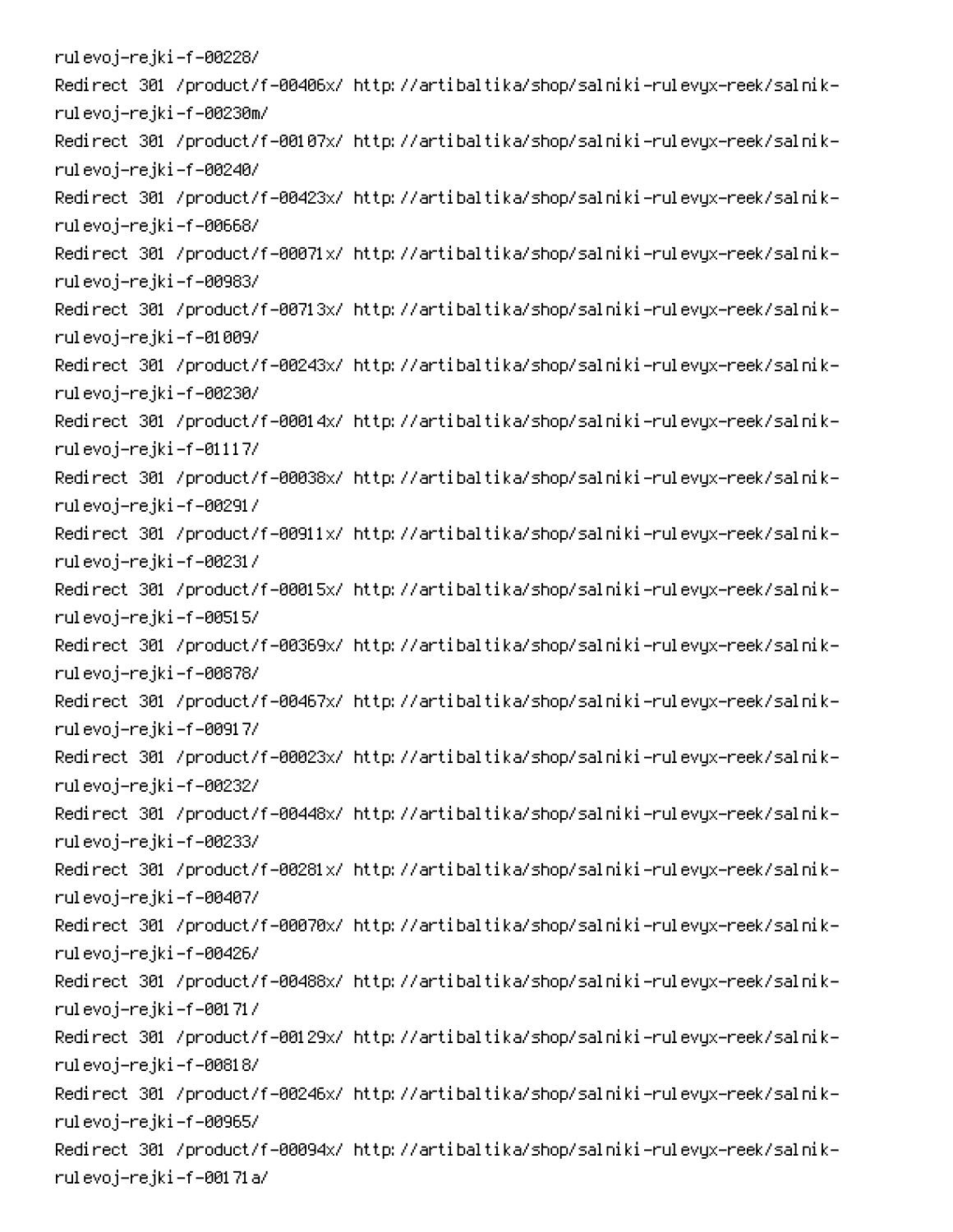-Redirect 301 /product/f-00935x/ http://artibaltika/shop/salniki-rulevyx-reek/salnik rulevoj–rejki–f–00234/ -Redirect 301 /product/f-00106x/ http://artibaltika/shop/salniki-rulevyx-reek/salnik nasosa-gur-f-00099a/ -Redirect 301 /product/f-00288x/ http://artibaltika/shop/salniki-rulevyx-reek/salnik rulevoj–rejki–f–00599/ -Redirect 301 /product/f-00669x/ http://artibaltika/shop/salniki-rulevyx-reek/salnik rulevoj–rejki–f–00712/ -Redirect 301 /product/f-00534x/ http://artibaltika/shop/salniki-rulevyx-reek/salnik rulevoj–rejki–f–01150/ -Redirect 301 /product/f-00120x/ http://artibaltika/shop/salniki-rulevyx-reek/salnik rulevoj–rejki–f–01096/ -Redirect 301 /product/f-00293x/ http://artibaltika/shop/salniki-rulevyx-reek/salnik rulevoj–rejki–f–01099/ -Redirect 301 /product/f-00241x/ http://artibaltika/shop/salniki-rulevyx-reek/salnik rulevoj–rejki–f–00941/ -Redirect 301 /product/f-00518x/ http://artibaltika/shop/salniki-rulevyx-reek/salnik rulevoj–rejki–f–00072x/ -Redirect 301 /product/f-00714x/ http://artibaltika/shop/salniki-rulevyx-reek/salnik rulevoj–rejki–f–00135x/ -Redirect 301 /product/f-00377x/ http://artibaltika/shop/salniki-rulevyx-reek/salnik rulevoj–rejki–f–00406x/ -Redirect 301 /product/f-00242x/ http://artibaltika/shop/salniki-rulevyx-reek/salnik rulevoj–rejki–f–00724x/ -Redirect 301 /product/f-00243x1/ http://artibaltika/shop/salniki-rulevyx-reek/salnik rulevoj–rejki–f–00107x/ -Redirect 301 /product/f-00014x1/ http://artibaltika/shop/salniki-rulevyx-reek/salnik rulevoj–rejki–f–00423x/ -Redirect 301 /product/f-00038x1/ http://artibaltika/shop/salniki-rulevyx-reek/salnik rulevoj–rejki–f–00071x/ -Redirect 301 /product/f-00014/ http://artibaltika/shop/salniki-rulevyx-reek/salnik rulevoj–rejki–f–00713x/ -Redirect 301 /product/f-00014m/ http://artibaltika/shop/salniki-rulevyx-reek/salnik rulevoj–rejki–f–00014x/ -Redirect 301 /product/f-00038/ http://artibaltika/shop/salniki-rulevyx-reek/salnik rulevoj–rejki–f–00038x/ -Redirect 301 /product/f-00038m/ http://artibaltika/shop/salniki-rulevyx-reek/salnik rulevoj–rejki–f–00243x/ -Redirect 301 /product/f-00015/ http://artibaltika/shop/salniki-rulevyx-reek/salnik rulevoj–rejki–f–00015x/ -Redirect 301 /product/f-00764/ http://artibaltika/shop/salniki-rulevyx-reek/salnik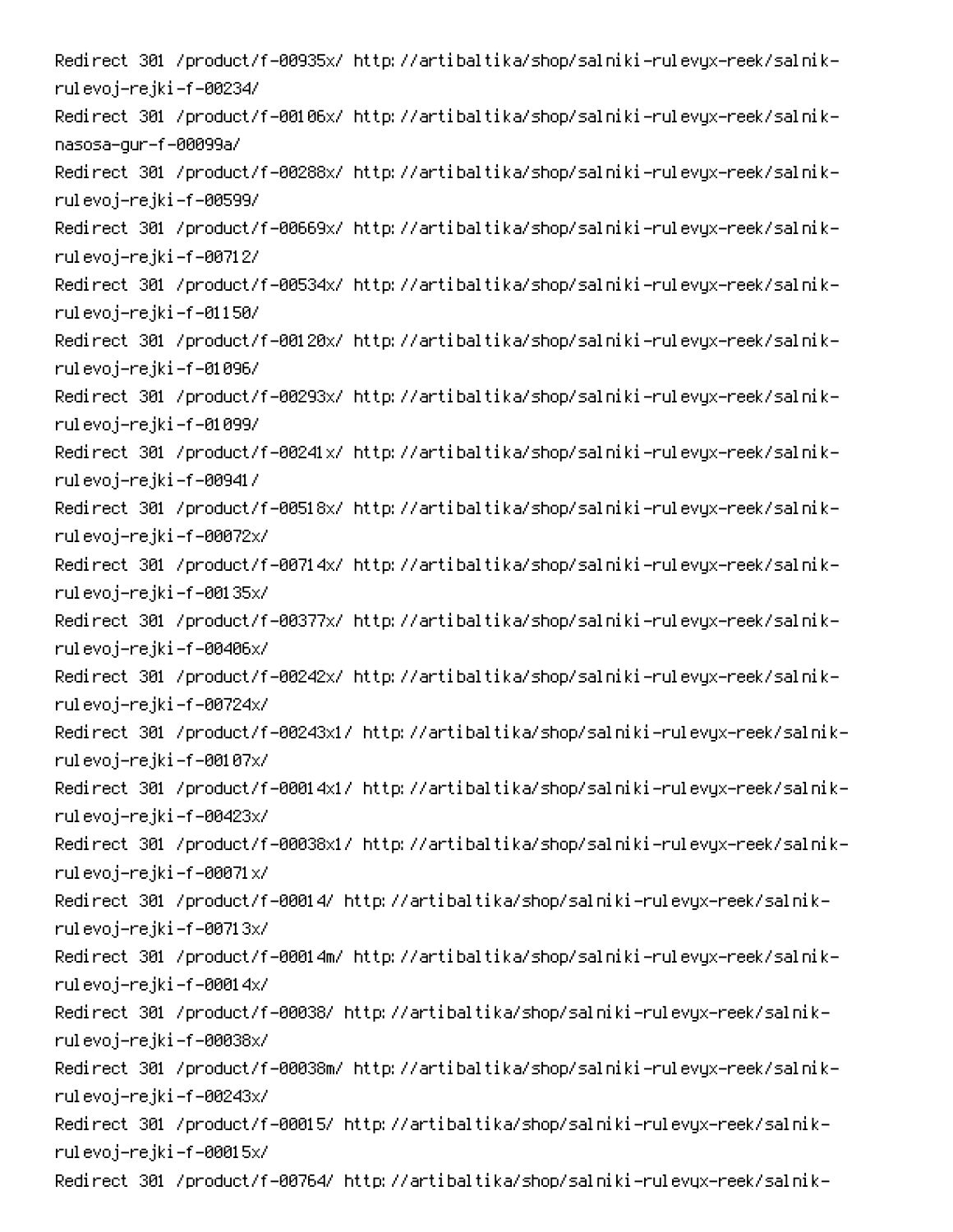rulevoj–rejki–f–00023x/ -Redirect 301 /product/f-00911/ http://artibaltika/shop/salniki-rulevyx-reek/salnik rulevoj–rejki–f–00369x/ -Redirect 301 /product/f-00072/ http://artibaltika/shop/salniki-rulevyx-reek/salnik rulevoj–rejki–f–00467x/ -Redirect 301 /product/f-00613/ http://artibaltika/shop/salniki-rulevyx-reek/salnik rulevoj–rejki–f–00485x/ -Redirect 301 /product/f-00301/ http://artibaltika/shop/salniki-rulevyx-reek/salnik rulevoj–rejki–f–00764x/ -Redirect 301 /product/f-00196/ http://artibaltika/shop/salniki-rulevyx-reek/salnik rulevoj–rejki–f–00911x/ -Redirect 301 /product/f-00422/ http://artibaltika/shop/salniki-rulevyx-reek/salnik rulevoj–rejki–f–00653x/ -Redirect 301 /product/f-00135/ http://artibaltika/shop/salniki-rulevyx-reek/salnik rulevoj–rejki–f–01175x/ -Redirect 301 /product/f-00406/ http://artibaltika/shop/salniki-rulevyx-reek/salnik rulevoj–rejki–f–00070x/ -Redirect 301 /product/f-00312/ http://artibaltika/shop/salniki-rulevyx-reek/salnik rulevoj–rejki–f–00281x/ -Redirect 301 /product/f-00311/ http://artibaltika/shop/salniki-rulevyx-reek/salnik rulevoj–rejki–f–00448x/ -Redirect 301 /product/f-00724/ http://artibaltika/shop/salniki-rulevyx-reek/salnik rulevoj–rejki–f–00488x/ -Redirect 301 /product/f-00696/ http://artibaltika/shop/salniki-rulevyx-reek/salnik rulevoj–rejki–f–00129x/ -Redirect 301 /product/f-00009/ http://artibaltika/shop/salniki-rulevyx-reek/salnik rulevoj–rejki–f–00246x/ -Redirect 301 /product/f-00199/ http://artibaltika/shop/salniki-rulevyx-reek/salnik rulevoj–rejki–f–00094x/ -Redirect 301 /product/f-00509/ http://artibaltika/shop/salniki-rulevyx-reek/salnik rulevoj–rejki–f–00106x/ -Redirect 301 /product/f-00631/ http://artibaltika/shop/salniki-rulevyx-reek/salnik rulevoj–rejki–f–00935x/ -Redirect 301 /product/f-00245/ http://artibaltika/shop/salniki-rulevyx-reek/salnik rulevoj–rejki–f–00288x/ -Redirect 301 /product/f-00245m/ http://artibaltika/shop/salniki-rulevyx-reek/salnik rulevoj–rejki–f–00669x/ -Redirect 301 /product/f-00530/ http://artibaltika/shop/salniki-rulevyx-reek/salnik rulevoj–rejki–f–00534x/ -Redirect 301 /product/f-00423/ http://artibaltika/shop/salniki-rulevyx-reek/salnik rul evo i-re iki -f -001 20x/

**Contract Contract** 

 $\mathbf{L}^{\text{max}}$ 

on the state of the state of the

PC (Research Contractor) (Research Contractor)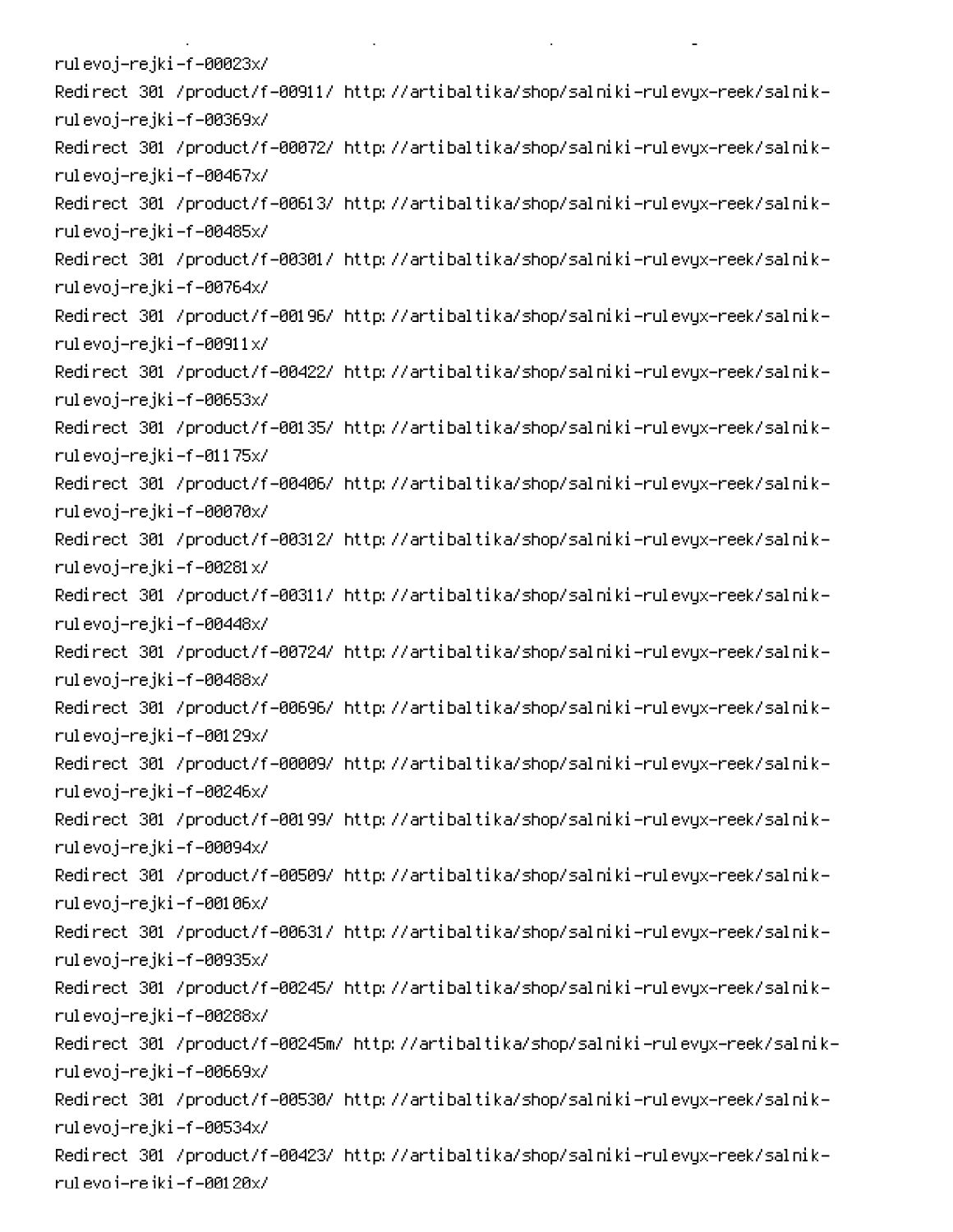, and a good of the second second -Redirect 301 /product/f-00071/ http://artibaltika/shop/salniki-rulevyx-reek/salnik rulevoj–rejki–f–00241x/ -Redirect 301 /product/f-00071m/ http://artibaltika/shop/salniki-rulevyx-reek/salnik rulevoj–rejki–f–00293x/ -Redirect 301 /product/f-00093/ http://artibaltika/shop/salniki-rulevyx-reek/salnik rulevoj–rejki–f–00518x/ -Redirect 301 /product/f-00713/ http://artibaltika/shop/salniki-rulevyx-reek/salnik rulevoj–rejki–f–00714x/ -Redirect 301 /product/f-01166/ http://artibaltika/shop/salniki-rulevyx-reek/salnik rulevoj–rejki–f–00377x/ -Redirect 301 /product/f-00243/ http://artibaltika/shop/salniki-rulevyx-reek/salnik rulevoj–rejki–f–00242x/ -Redirect 301 /product/f-00243m/ http://artibaltika/shop/salniki-rulevyx-reek/salnik rulevoj–rejki–f–00014x1/ -Redirect 301 /product/f-00844/ http://artibaltika/shop/salniki-rulevyx-reek/salnik rulevoj–rejki–f–00038x1/ -Redirect 301 /product/f-00023/ http://artibaltika/shop/salniki-rulevyx-reek/salnik rulevoj–rejki–f–00243x1/ -Redirect 301 /product/f-00369/ http://artibaltika/shop/salniki-rulevyx-reek/salnik rulevoj–rejki–f–00014/ -Redirect 301 /product/f-00467/ http://artibaltika/shop/salniki-rulevyx-reek/salnik rulevoj–rejki–f–00014m/ -Redirect 301 /product/f-00485/ http://artibaltika/shop/salniki-rulevyx-reek/salnik rulevoj-rejki-f-00014a/ -Redirect 301 /product/f-01042/ http://artibaltika/shop/salniki-rulevyx-reek/salnik rulevoj–rejki–f–00038m/ -Redirect 301 /product/f-01222/ http://artibaltika/shop/salniki-rulevyx-reek/salnik rulevoj–rejki–f–00015/ -Redirect 301 /product/f-00653/ http://artibaltika/shop/salniki-rulevyx-reek/salnik rulevoj–rejki–f–00764/ -Redirect 301 /product/f-01175/ http://artibaltika/shop/salniki-rulevyx-reek/salnik rulevoj–rejki–f–00911/ -Redirect 301 /product/f-00448/ http://artibaltika/shop/salniki-rulevyx-reek/salnik rulevoj–rejki–f–0000c/ -Redirect 301 /product/f-00070/ http://artibaltika/shop/salniki-rulevyx-reek/salnik rulevoj–rejki–f–00072/ -Redirect 301 /product/f-00070m/ http://artibaltika/shop/salniki-rulevyx-reek/salnik rulevoj–rejki–f–00613/ -Redirect 301 /product/f-01046/ http://artibaltika/shop/salniki-rulevyx-reek/salnik rulevoj–rejki–f–00301/ Dedirect 301 /oroduct/f=01046m/ bttp://artibaltika/shoo/saloiki=rulevuv=reek/saloik=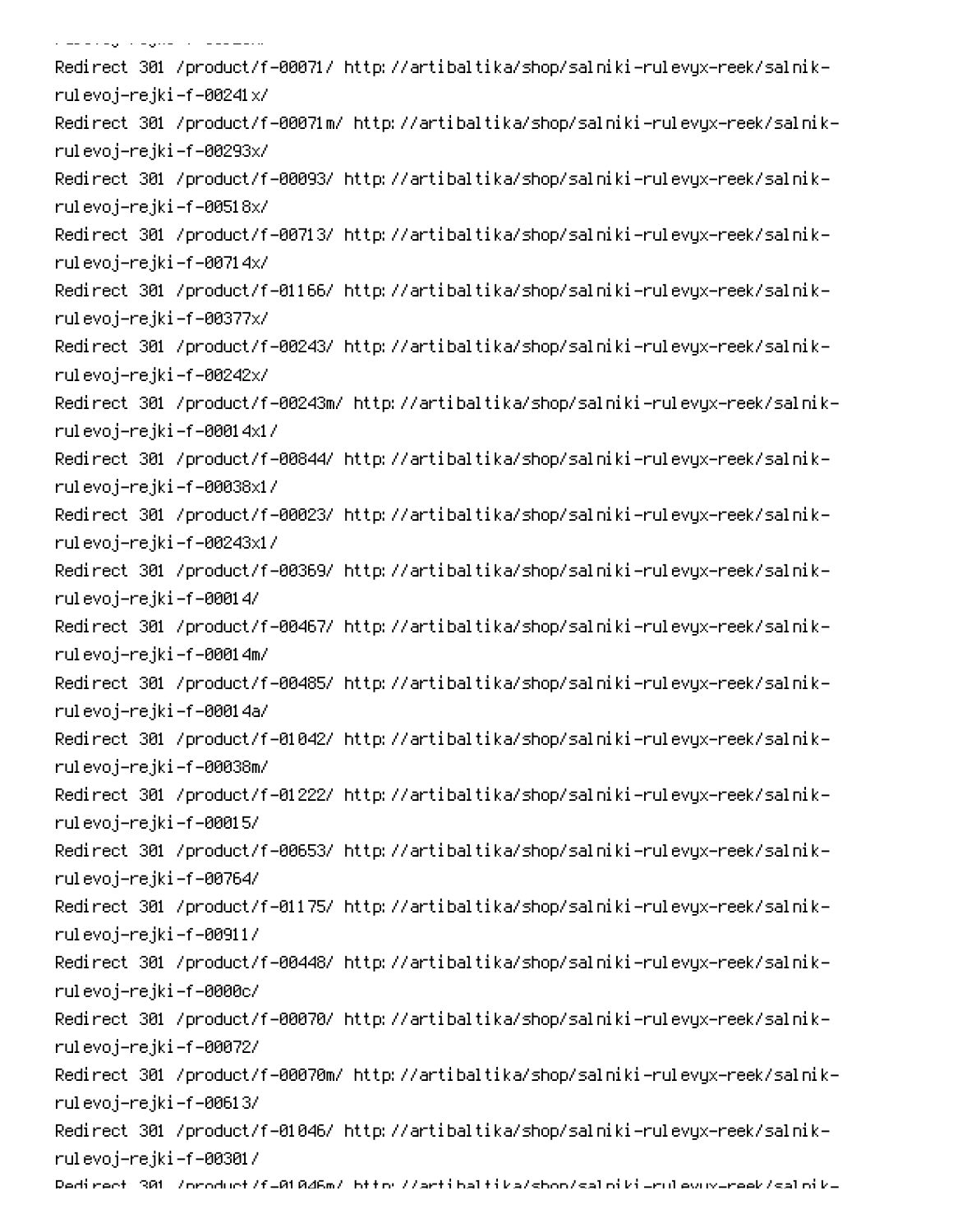האשת הסטון סטני און הסטטיבא ודיסו טייטווגי ווכלוי לא סוירו החסד בראש האוסורי איז היה מדפאלא. בסטר המס און אודי rulevoj–rejki–f–00312/ -Redirect 301 /product/f-00031/ http://artibaltika/shop/salniki-rulevyx-reek/salnik rulevoj–rejki–f–00489/ -Redirect 301 /product/f-00096/ http://artibaltika/shop/salniki-rulevyx-reek/salnik rulevoj–rejki–f–00311/ -Redirect 301 /product/f-01173/ http://artibaltika/shop/salniki-rulevyx-reek/salnik rulevoj–rejki–f–00196/ -Redirect 301 /product/f-00244/ http://artibaltika/shop/salniki-rulevyx-reek/salnik rulevoj–rejki–f–00422/ -Redirect 301 /product/f-00281/ http://artibaltika/shop/salniki-rulevyx-reek/salnik rulevoj–rejki–f–00135/ -Redirect 301 /product/f-00126/ http://artibaltika/shop/salniki-rulevyx-reek/salnik rulevoj–rejki–f–00406/ -Redirect 301 /product/f-00126a/ http://artibaltika/shop/salniki-rulevyx-reek/salnik rulevoj–rejki–f–00724/ -Redirect 301 /product/f-00527/ http://artibaltika/shop/salniki-rulevyx-reek/salnik rulevoj–rejki–f–00696/ -Redirect 301 /product/f-00604/ http://artibaltika/shop/salniki-rulevyx-reek/salnik rulevoj–rejki–f–00009/ -Redirect 301 /product/f-00488/ http://artibaltika/shop/salniki-rulevyx-reek/salnik rulevoj–rejki–f–00199/ -Redirect 301 /product/f-00129/ http://artibaltika/shop/salniki-rulevyx-reek/salnik rulevoj–rejki–f–00245m/ -Redirect 301 /product/f-00246/ http://artibaltika/shop/salniki-rulevyx-reek/salnik rulevoj–rejki–f–00245/ Redirect 301 /product/f-00658/ http://artibaltika/shop/salniki-rulevyx-reek/salnik-nasosagidrousilitelya-f-00509/ -Redirect 301 /product/f-00524x/ http://artibaltika/shop/salniki-rulevyx-reek/salnik nasosa-gidrousilitelya-f-00631/ -Redirect 301 /product/f-00094/ http://artibaltika/shop/salniki-rulevyx-reek/salnik rulevoj–rejki–f–00107/ -Redirect 301 /product/f-00094m/ http://artibaltika/shop/salniki-rulevyx-reek/salnik rulevoj–rejki–f–00530/ -Redirect 301 /product/f-00935/ http://artibaltika/shop/salniki-rulevyx-reek/salnik rulevoj–rejki–f–00423/ -Redirect 301 /product/f-00106/ http://artibaltika/shop/salniki-rulevyx-reek/salnik rulevoj–rejki–f–00721/ -Redirect 301 /product/f-00731/ http://artibaltika/shop/salniki-rulevyx-reek/salnik rulevoj–rejki–f–00071/ -Redirect 301 /product/f-00819/ http://artibaltika/shop/salniki-rulevyx-reek/salnik

MOMO S - SUS - A DOTHOL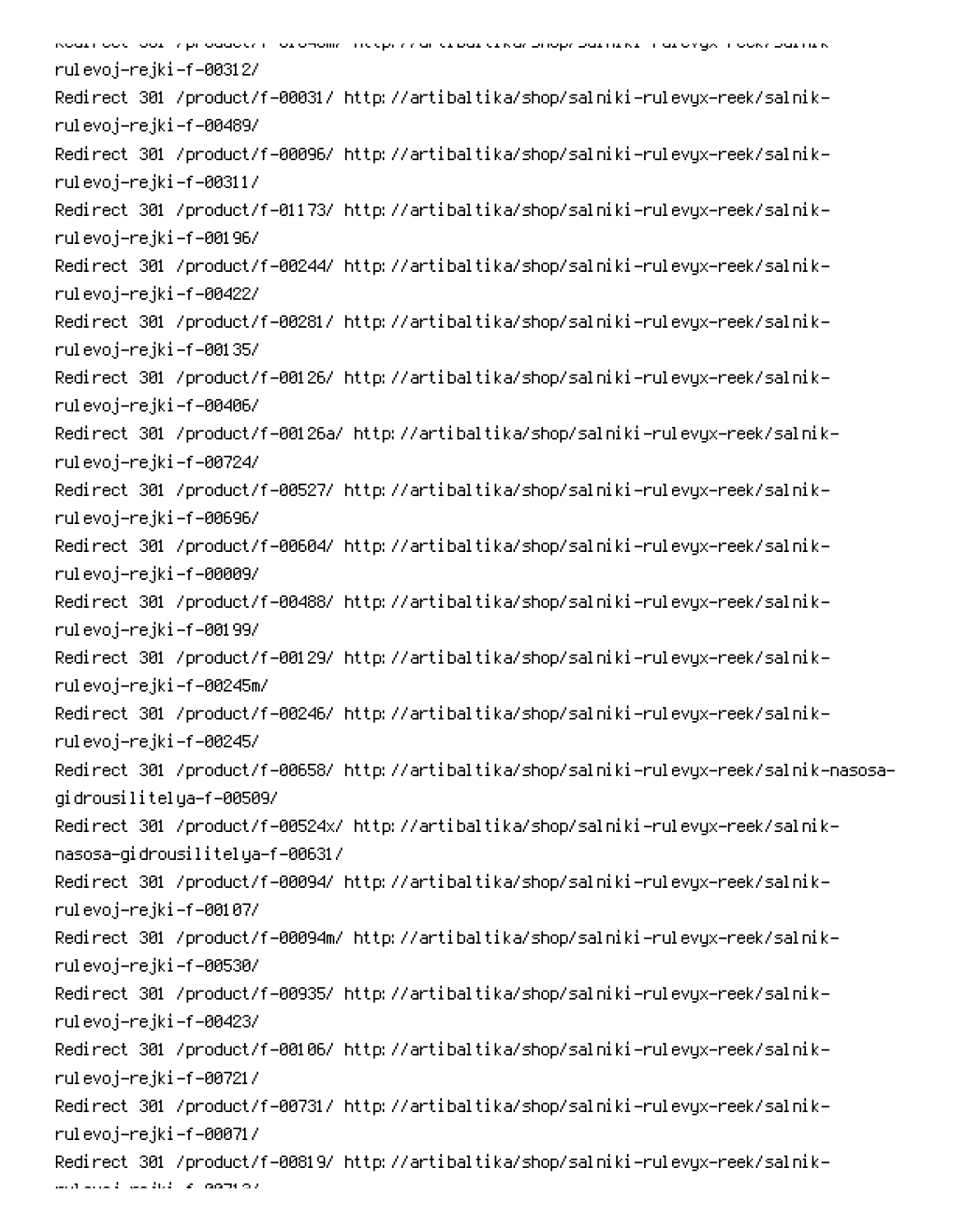| /culevoj=rejki=r=שטו <i>ו</i> נ                                                      |
|--------------------------------------------------------------------------------------|
| Redirect 301 /product/f-00288/ http://artibaltika/shop/salniki-rulevyx-reek/salnik-  |
| rulevoj–rejki–f–01166/                                                               |
| Redirect 301 /product/f-00288m/ http://artibaltika/shop/salniki-rulevyx-reek/salnik- |
| rulevoj–rejki–f–00093/                                                               |
| Redirect 301 /product/f-00253x/ http://artibaltika/shop/salniki-rulevyx-reek/salnik- |
| rulevoj–rejki–f–00243/                                                               |
| Redirect 301 /product/f-00669/ http://artibaltika/shop/salniki-rulevyx-reek/salnik-  |
| rulevoj–rejki–f–00243m/                                                              |
| Redirect 301 /product/f-00534/ http://artibaltika/shop/salniki-rulevyx-reek/salnik-  |
| rulevoj–rejki–f–00844/                                                               |
| Redirect 301 /product/f-00534m/ http://artibaltika/shop/salniki-rulevyx-reek/salnik- |
| rulevoj-rejki-f-00023/                                                               |
| Redirect 301 /product/f-00200/ http://artibaltika/shop/salniki-rulevyx-reek/salnik-  |
| rulevoj-rejki-f-00369/                                                               |
| Redirect 301 /product/f-00411/ http://artibaltika/shop/salniki-rulevyx-reek/salnik-  |
| rulevoj–rejki–f–00467/                                                               |
| Redirect 301 /product/f-00255x/ http://artibaltika/shop/salniki-rulevyx-reek/salnik- |
| rulevoj–rejki–f–00485/                                                               |
| Redirect 301 /product/f-00120/ http://artibaltika/shop/salniki-rulevyx-reek/salnik-  |
| rulevoj–rejki–f–01042/                                                               |
| Redirect 301 /product/f-00120m/ http://artibaltika/shop/salniki-rulevyx-reek/salnik- |
| rulevoj-rejki-f-01222/                                                               |
| Redirect 301 /product/f-00661/ http://artibaltika/shop/salniki-rulevyx-reek/salnik-  |
| rulevoj–rejki–f–00653/                                                               |
| Redirect 301 /product/f-00661m/ http://artibaltika/shop/salniki-rulevyx-reek/salnik- |
| rulevoj-rejki-f-01175/                                                               |
| Redirect 301 /product/f-00241/ http://artibaltika/shop/salniki-rulevyx-reek/salnik-  |
| rulevoj-rejki-f-00126/                                                               |
| Redirect 301 /product/f-00241m/ http://artibaltika/shop/salniki-rulevyx-reek/salnik- |
| rulevoj–rejki–f–00448/                                                               |
| Redirect 301 /product/f-00293/ http://artibaltika/shop/salniki-rulevyx-reek/salnik-  |
| rulevoj–rejki–f–01046m/                                                              |
| Redirect 301 /product/f-00518m/ http://artibaltika/shop/salniki-rulevyx-reek/salnik- |
| rulevoj–rejki–f–00031/                                                               |
| Redirect 301 /product/f-00247x/ http://artibaltika/shop/salniki-rulevyx-reek/salnik- |
| rulevoj–rejki–f–01046/                                                               |
| Redirect 301 /product/f-00377/ http://artibaltika/shop/salniki-rulevyx-reek/salnik-  |
| rulevoj-rejki-f-00096/                                                               |
| Redirect 301 /product/f-00282/ http://artibaltika/shop/salniki-rulevyx-reek/salnik-  |
| rulevoj–rejki–f–01173/                                                               |
| contract and contract of the state<br><u> 2008 - Francis III (m. 1918)</u>           |

 $\mathcal{L}_{\mathcal{A}}$  , and  $\mathcal{L}_{\mathcal{A}}$  , and  $\mathcal{L}_{\mathcal{A}}$ 

00 Percent Control of the Control of the Control of the Control of the Control of the Control of the Control o<br>000 Percent Control of the Control of the Control of the Control of the Control of the Control of the Control o

PC and the contract of the complex product of the contract of the contract of the contract of the contract of the<br>Second contract of the contract of the contract of the contract of the contract of the contract of the contr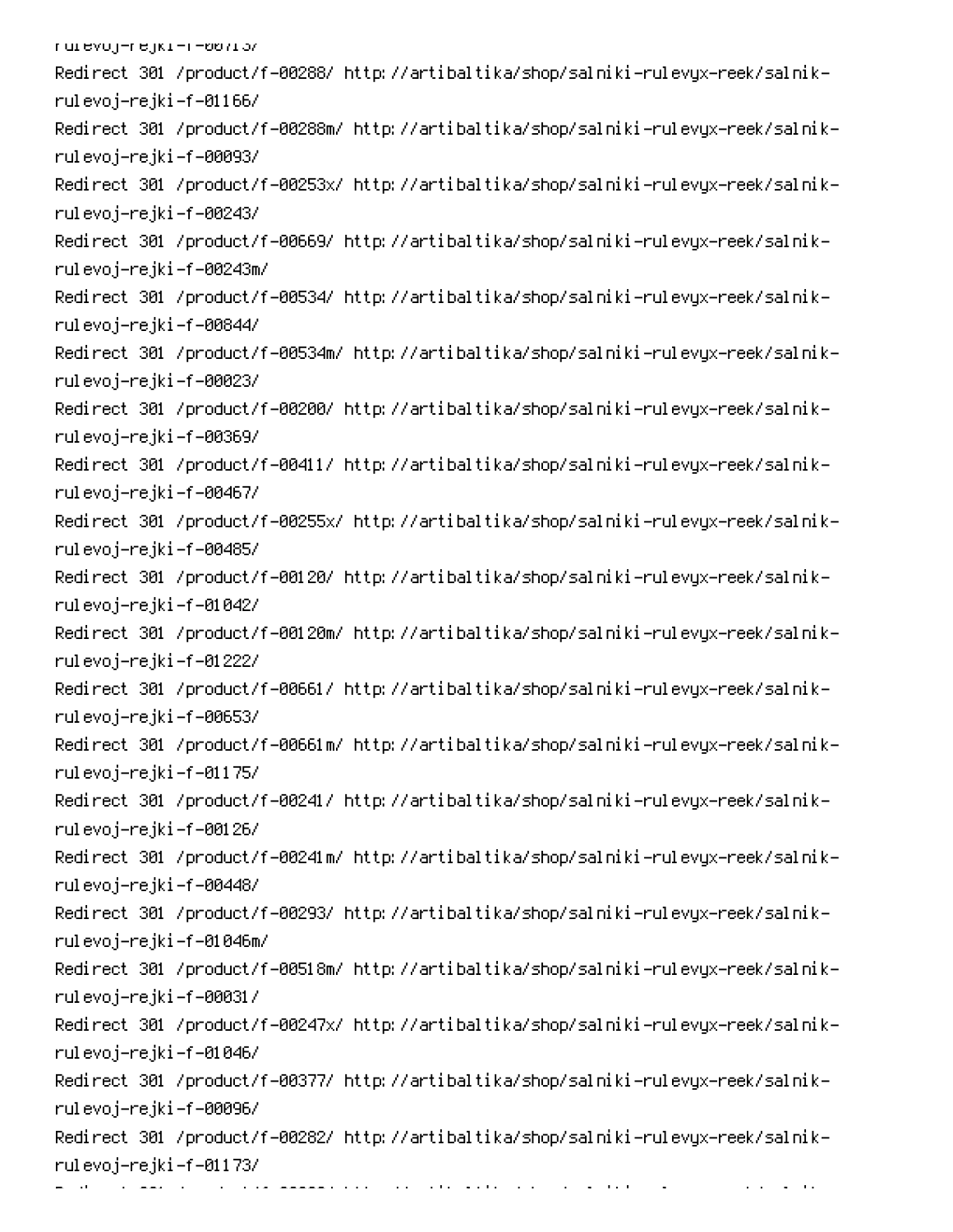-Redirect 301 /product/f-00808/ http://artibaltika/shop/salniki-rulevyx-reek/salnik rulevoj–rejki–f–00244/ -Redirect 301 /product/f-00860/ http://artibaltika/shop/salniki-rulevyx-reek/salnik rulevoj–rejki–f–00281/ -Redirect 301 /product/f-00788/ http://artibaltika/shop/salniki-rulevyx-reek/salnik rulevoj-rejki-f-00126a/ -Redirect 301 /product/f-00242/ http://artibaltika/shop/salniki-rulevyx-reek/salnik rulevoj–rejki–f–00527/ -Redirect 301 /product/f-00826xx/ http://artibaltika/shop/salniki-rulevyx-reek/salnik rulevoj–rejki–f–00604/ -Redirect 301 /product/f-00025x/ http://artibaltika/shop/salniki-rulevyx-reek/salnik rulevoj–rejki–f–00488/ -Redirect 301 /product/f-00541x/ http://artibaltika/shop/salniki-rulevyx-reek/salnik rulevoj–rejki–f–00129/ -Redirect 301 /product/f-00261x/ http://artibaltika/shop/salniki-rulevyx-reek/salnik rulevoj–rejki–f–00246/ -Redirect 301 /product/f-00923x/ http://artibaltika/shop/salniki-rulevyx-reek/salnik rulevoj–rejki–f–00658/ -Redirect 301 /product/f-00371x/ http://artibaltika/shop/salniki-rulevyx-reek/salnik rulevoj–rejki–f–00094/ -Redirect 301 /product/f-01170x/ http://artibaltika/shop/salniki-rulevyx-reek/salnik rulevoj–rejki–f–00524x/ -Redirect 301 /product/f-00535x/ http://artibaltika/shop/salniki-rulevyx-reek/salnik nasosa-gidrousilitelya-f-00731/ Redirect 301 /product/f-00251/ http://artibaltika/shop/salniki-rulevyx-reek/salnik-nasosagidrousilitelya-f-00819/ -Redirect 301 /product/f-00399/ http://artibaltika/shop/salniki-rulevyx-reek/salnik rulevoj–rejki–f–00106/ -Redirect 301 /product/f-00524/ http://artibaltika/shop/salniki-rulevyx-reek/salnik rulevoj–rejki–f–00935/ -Redirect 301 /product/f-00380x/ http://artibaltika/shop/salniki-rulevyx-reek/salnik rulevoj–rejki–f–00288/ -Redirect 301 /product/f-00262x/ http://artibaltika/shop/salniki-rulevyx-reek/salnik rulevoj–rejki–f–00253x/ -Redirect 301 /product/f-00592x/ http://artibaltika/shop/salniki-rulevyx-reek/salnik rulevoj–rejki–f–00288m/ -Redirect 301 /product/f-00253/ http://artibaltika/shop/salniki-rulevyx-reek/salnik rulevoj–rejki–f–00669/ -Redirect 301 /product/f-00934x/ http://artibaltika/shop/salniki-rulevyx-reek/salnik rulevoj-rejki-f-00534a/ -Redirect 301 /product/f-01107x/ http://artibaltika/shop/salniki-rulevyx-reek/salnik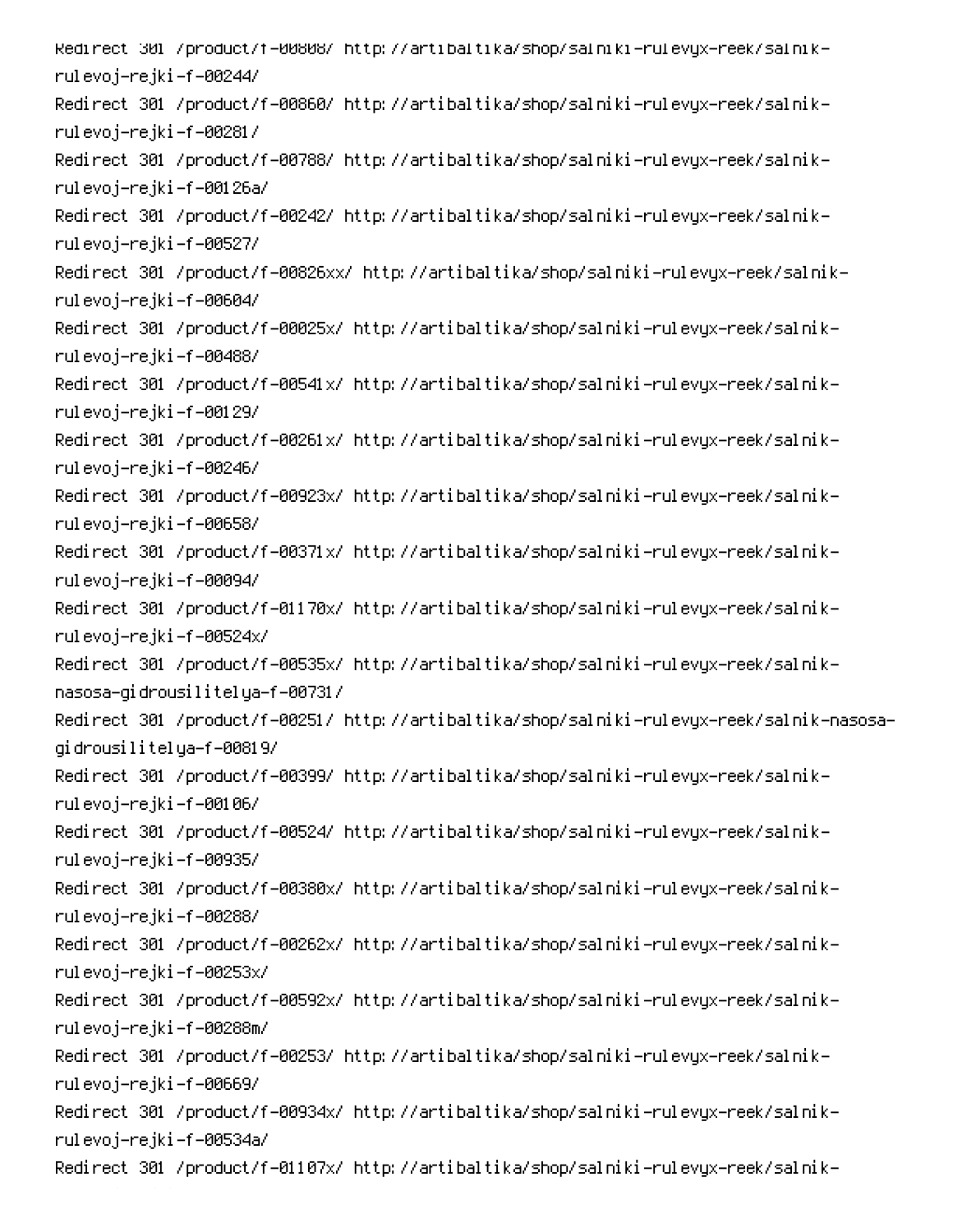rulevoj–rejki–f–00534/ -Redirect 301 /product/f-00254/ http://artibaltika/shop/salniki-rulevyx-reek/salnik rulevoj–rejki–f–00534m/ -Redirect 301 /product/f-00254m/ http://artibaltika/shop/salniki-rulevyx-reek/salnik rulevoj–rejki–f–00411/ -Redirect 301 /product/f-00401x/ http://artibaltika/shop/salniki-rulevyx-reek/salnik rulevoj–rejki–f–00120/ -Redirect 301 /product/f-00255/ http://artibaltika/shop/salniki-rulevyx-reek/salnik rulevoj–rejki–f–00120m/ -Redirect 301 /product/f-00255m/ http://artibaltika/shop/salniki-rulevyx-reek/salnik rulevoj–rejki–f–00661/ -Redirect 301 /product/f-00447x/ http://artibaltika/shop/salniki-rulevyx-reek/salnik rulevoj–rejki–f–00661m/ -Redirect 301 /product/f-01044/ http://artibaltika/shop/salniki-rulevyx-reek/salnik rulevoj–rejki–f–00255x/ -Redirect 301 /product/f-00401ax/ http://artibaltika/shop/salniki-rulevyx-reek/salnik rulevoj–rejki–f–00241/ -Redirect 301 /product/f-00952x/ http://artibaltika/shop/salniki-rulevyx-reek/salnik rulevoj–rejki–f–00241m/ -Redirect 301 /product/f-00475x/ http://artibaltika/shop/salniki-rulevyx-reek/salnik rulevoj–rejki–f–00293/ -Redirect 301 /product/f-00542x/ http://artibaltika/shop/salniki-rulevyx-reek/salnik rulevoj–rejki–f–00518/ -Redirect 301 /product/f-00813x/ http://artibaltika/shop/salniki-rulevyx-reek/salnik rulevoj–rejki–f–00518m/ -Redirect 301 /product/f-00994x/ http://artibaltika/shop/salniki-rulevyx-reek/salnik rulevoj–rejki–f–00714/ -Redirect 301 /product/f-01138x/ http://artibaltika/shop/salniki-rulevyx-reek/salnik rulevoj–rejki–f–00377/ -Redirect 301 /product/f-00501x/ http://artibaltika/shop/salniki-rulevyx-reek/salnik rulevoj–rejki–f–00247x/ -Redirect 301 /product/f-00544x/ http://artibaltika/shop/salniki-rulevyx-reek/salnik rulevoj–rejki–f–00808/ -Redirect 301 /product/f-00247/ http://artibaltika/shop/salniki-rulevyx-reek/salnik rulevoj–rejki–f–00860/ -Redirect 301 /product/f-00259x/ http://artibaltika/shop/salniki-rulevyx-reek/salnik rulevoj-rejki-f-00282a/ -Redirect 301 /product/f-00832x/ http://artibaltika/shop/salniki-rulevyx-reek/salnik rulevoj–rejki–f–00788/ -Redirect 301 /product/f-00780x/ http://artibaltika/shop/salniki-rulevyx-reek/salnik rulevoj–rejki–f–00242/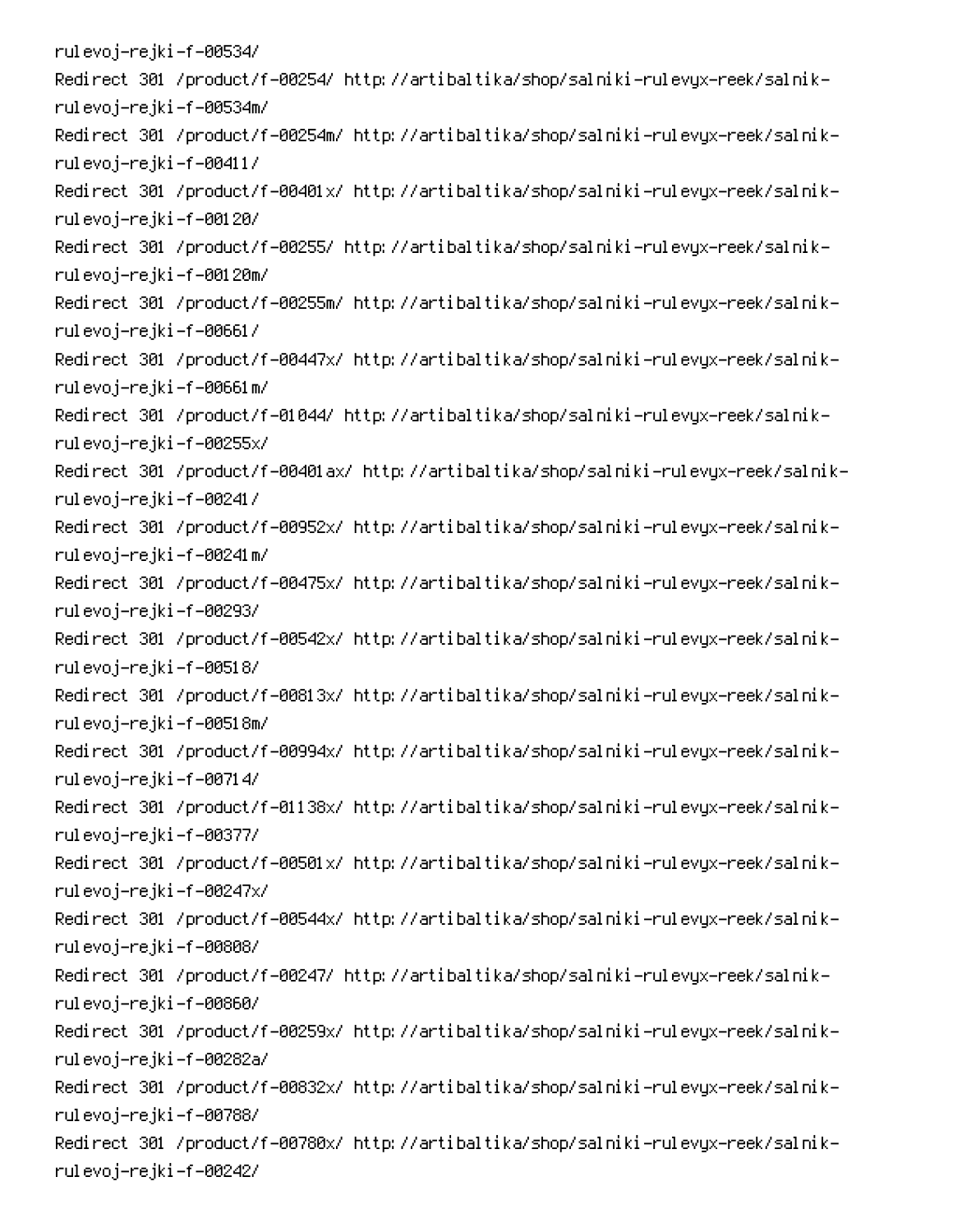-Redirect 301 /product/f-00400x/ http://artibaltika/shop/salniki-rulevyx-reek/salnik rulevoj–rejki–f–00826xx/ -Redirect 301 /product/f-01176x/ http://artibaltika/shop/salniki-rulevyx-reek/salnik rulevoj–rejki–f–00025x/ -Redirect 301 /product/f-00881x/ http://artibaltika/shop/salniki-rulevyx-reek/salnik rulevoj–rejki–f–00373x/ -Redirect 301 /product/f-00930x/ http://artibaltika/shop/salniki-rulevyx-reek/salnik rulevoj–rejki–f–00261x/ -Redirect 301 /product/f-00990x/ http://artibaltika/shop/salniki-rulevyx-reek/salnik rulevoj–rejki–f–00371x/ -Redirect 301 /product/f-01019x/ http://artibaltika/shop/salniki-rulevyx-reek/salnik rulevoj–rejki–f–00541x/ -Redirect 301 /product/f-01154x/ http://artibaltika/shop/salniki-rulevyx-reek/salnik rulevoj–rejki–f–00923x/ -Redirect 301 /product/f-00826x/ http://artibaltika/shop/salniki-rulevyx-reek/salnik rulevoj–rejki–f–01170x/ -Redirect 301 /product/f-00131/ http://artibaltika/shop/salniki-rulevyx-reek/salnik rulevoj–rejki–f–00251/ -Redirect 301 /product/f-00141/ http://artibaltika/shop/salniki-rulevyx-reek/salnik rulevoj–rejki–f–00399/ -Redirect 301 /product/f-00520/ http://artibaltika/shop/salniki-rulevyx-reek/salnik rulevoj–rejki–f–00535x/ -Redirect 301 /product/f-00339/ http://artibaltika/shop/salniki-rulevyx-reek/salnik rulevoj–rejki–f–00524/ -Redirect 301 /product/f-00309/ http://artibaltika/shop/salniki-rulevyx-reek/salnik rulevoj–rejki–f–00380x/ -Redirect 301 /product/f-00025/ http://artibaltika/shop/salniki-rulevyx-reek/salnik rulevoj–rejki–f–00262x/ -Redirect 301 /product/f-00483/ http://artibaltika/shop/salniki-rulevyx-reek/salnik rulevoj–rejki–f–00592x/ -Redirect 301 /product/f-00303/ http://artibaltika/shop/salniki-rulevyx-reek/salnik rulevoj–rejki–f–00253/ -Redirect 301 /product/f-00047/ http://artibaltika/shop/salniki-rulevyx-reek/salnik rulevoj–rejki–f–00254/ -Redirect 301 /product/f-00124/ http://artibaltika/shop/salniki-rulevyx-reek/salnik rulevoj–rejki–f–00934x/ -Redirect 301 /product/f-00490/ http://artibaltika/shop/salniki-rulevyx-reek/salnik rulevoj–rejki–f–01107x/ -Redirect 301 /product/f-00206/ http://artibaltika/shop/salniki-rulevyx-reek/salnik rulevoj-rejki-f-00401ax/ -Redirect 301 /product/f-00261/ http://artibaltika/shop/salniki-rulevyx-reek/salnik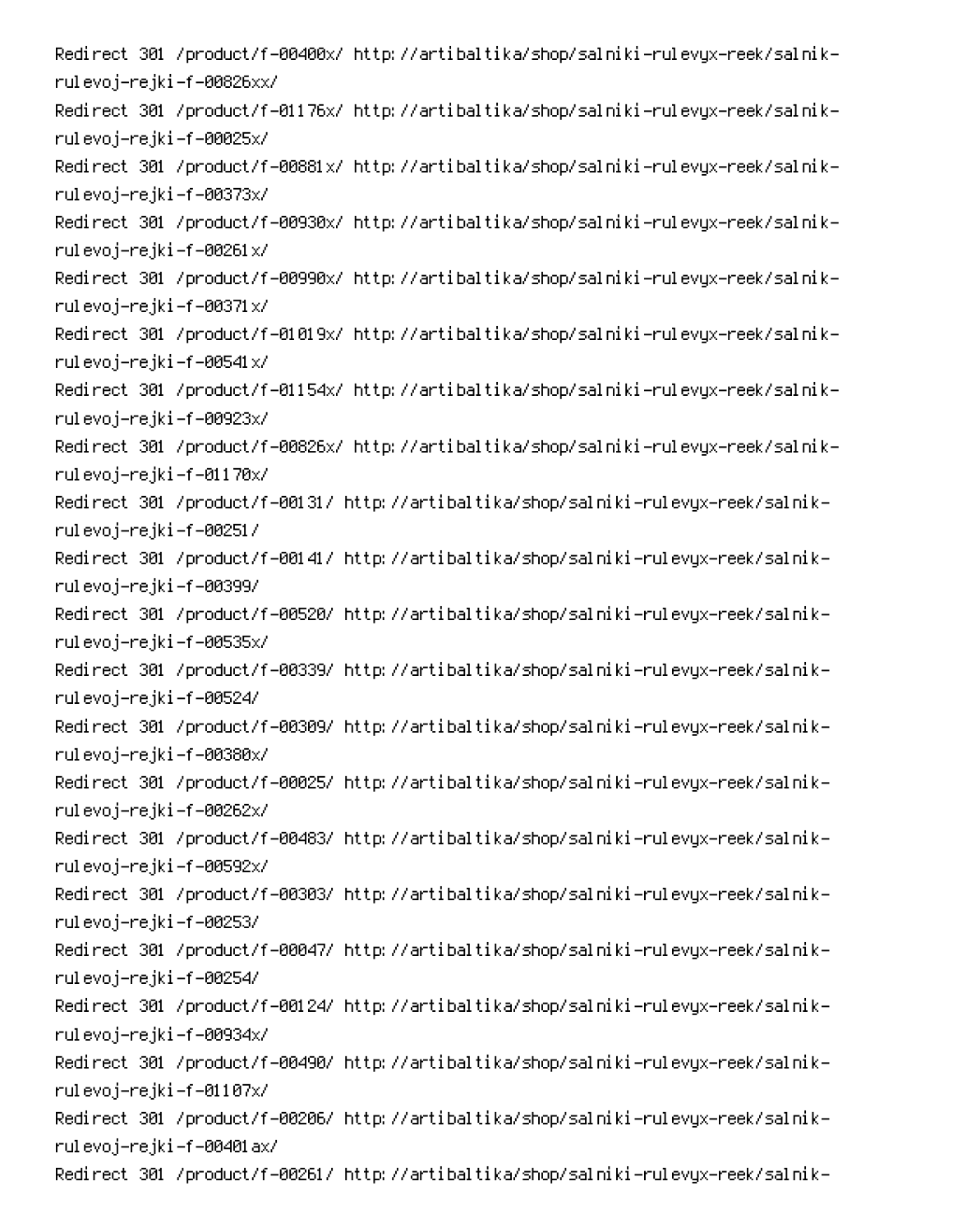rulevoj–rejki–f–00255m/ -Redirect 301 /product/f-00261m/ http://artibaltika/shop/salniki-rulevyx-reek/salnik rulevoj–rejki–f–00401x/ -Redirect 301 /product/f-00371/ http://artibaltika/shop/salniki-rulevyx-reek/salnik rulevoj–rejki–f–00447x/ -Redirect 301 /product/f-00371m/ http://artibaltika/shop/salniki-rulevyx-reek/salnik rulevoj–rejki–f–01044/ -Redirect 301 /product/f-00541/ http://artibaltika/shop/salniki-rulevyx-reek/salnik rulevoj–rejki–f–00475x/ -Redirect 301 /product/f-00545/ http://artibaltika/shop/salniki-rulevyx-reek/salnik rulevoj–rejki–f–00542x/ -Redirect 301 /product/f-00545m/ http://artibaltika/shop/salniki-rulevyx-reek/salnik rulevoj–rejki–f–00952x/ -Redirect 301 /product/f-00923/ http://artibaltika/shop/salniki-rulevyx-reek/salnik rulevoj–rejki–f–00501x/ -Redirect 301 /product/f-01170/ http://artibaltika/shop/salniki-rulevyx-reek/salnik rulevoj–rejki–f–00544x/ -Redirect 301 /product/f-00812/ http://artibaltika/shop/salniki-rulevyx-reek/salnik rulevoj–rejki–f–00813x/ -Redirect 301 /product/f-00373/ http://artibaltika/shop/salniki-rulevyx-reek/salnik rulevoj–rejki–f–00994x/ -Redirect 301 /product/f-00535/ http://artibaltika/shop/salniki-rulevyx-reek/salnik rulevoj–rejki–f–01138x/ -Redirect 301 /product/f-00694/ http://artibaltika/shop/salniki-rulevyx-reek/salnik rulevoj–rejki–f–00247/ -Redirect 301 /product/f-00380/ http://artibaltika/shop/salniki-rulevyx-reek/salnik rulevoj–rejki–f–00259x/ -Redirect 301 /product/f-01141/ http://artibaltika/shop/salniki-rulevyx-reek/salnik rulevoj–rejki–f–00832x/ -Redirect 301 /product/f-00262/ http://artibaltika/shop/salniki-rulevyx-reek/salnik rulevoj–rejki–f–00780x/ -Redirect 301 /product/f-00262m/ http://artibaltika/shop/salniki-rulevyx-reek/salnik rulevoj–rejki–f–00400x/ -Redirect 301 /product/f-00592/ http://artibaltika/shop/salniki-rulevyx-reek/salnik rulevoj–rejki–f–00881x/ -Redirect 301 /product/f-00258/ http://artibaltika/shop/salniki-rulevyx-reek/salnik rulevoj–rejki–f–01176x/ -Redirect 301 /product/f-00583/ http://artibaltika/shop/salniki-rulevyx-reek/salnik rulevoj–rejki–f–00930x/ -Redirect 301 /product/f-00695/ http://artibaltika/shop/salniki-rulevyx-reek/salnik rulevoj–rejki–f–00990x/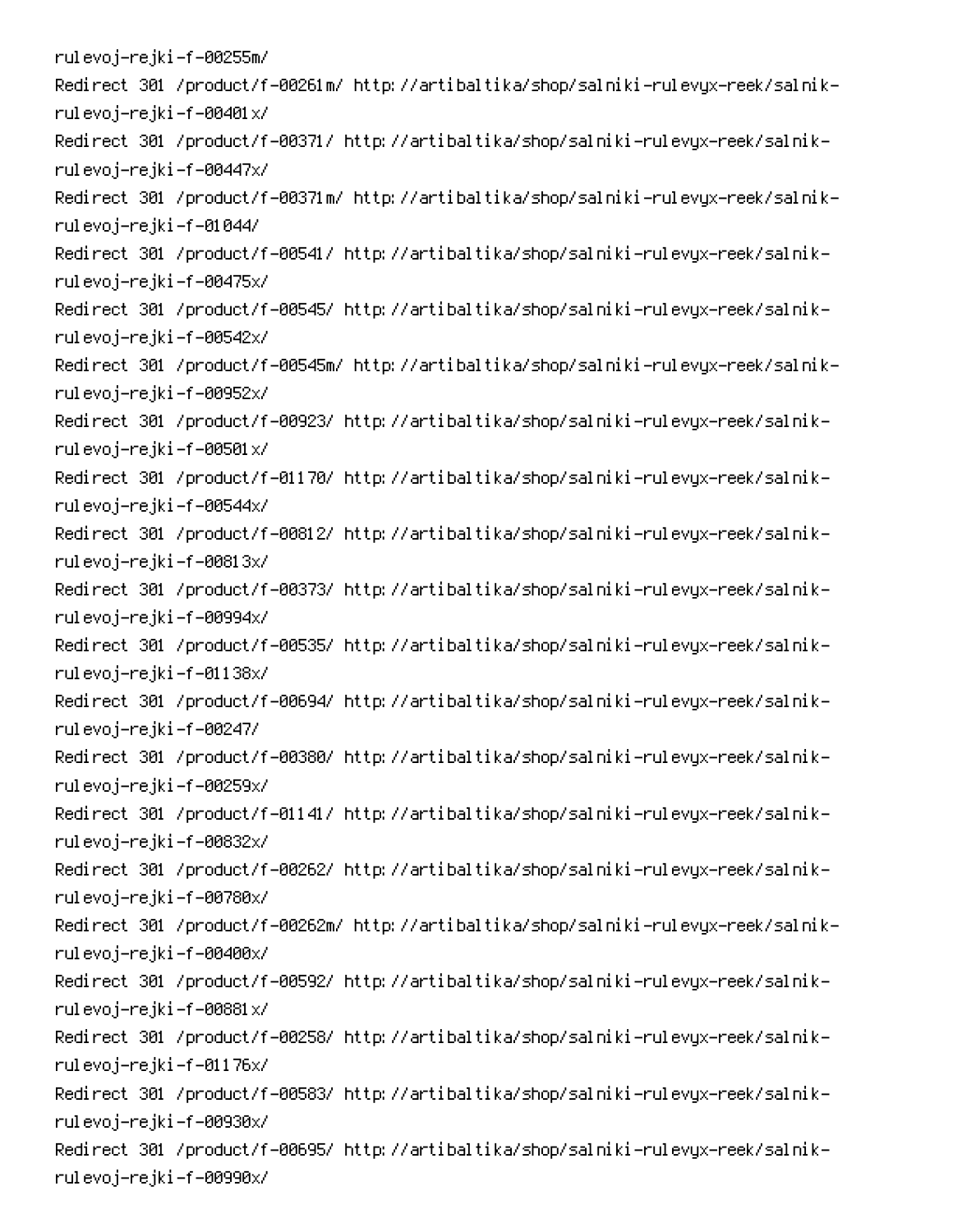-Redirect 301 /product/f-00934/ http://artibaltika/shop/salniki-rulevyx-reek/salnik rulevoj–rejki–f–01019x/ -Redirect 301 /product/f-01107/ http://artibaltika/shop/salniki-rulevyx-reek/salnik rulevoj–rejki–f–01154x/ -Redirect 301 /product/f-00401/ http://artibaltika/shop/salniki-rulevyx-reek/salnik rulevoj–rejki–f–00826x/ -Redirect 301 /product/f-00447/ http://artibaltika/shop/salniki-rulevyx-reek/salnik rulevoj–rejki–f–00141/ -Redirect 301 /product/f-00401a/ http://artibaltika/shop/salniki-rulevyx-reek/salnik rulevoj–rejki–f–00520/ -Redirect 301 /product/f-00475/ http://artibaltika/shop/salniki-rulevyx-reek/salnik rulevoj–rejki–f–00339/ -Redirect 301 /product/f-00542/ http://artibaltika/shop/salniki-rulevyx-reek/salnik rulevoj–rejki–f–00256/ -Redirect 301 /product/f-00542m/ http://artibaltika/shop/salniki-rulevyx-reek/salnik rulevoj–rejki–f–00309/ -Redirect 301 /product/f-00952/ http://artibaltika/shop/salniki-rulevyx-reek/salnik rulevoj–rejki–f–00025/ -Redirect 301 /product/f-00257/ http://artibaltika/shop/salniki-rulevyx-reek/salnik rulevoj–rejki–f–00483/ -Redirect 301 /product/f-00501/ http://artibaltika/shop/salniki-rulevyx-reek/salnik rulevoj–rejki–f–00303/ -Redirect 301 /product/f-01138/ http://artibaltika/shop/salniki-rulevyx-reek/salnik rulevoj–rejki–f–00331/ -Redirect 301 /product/f-00683x/ http://artibaltika/shop/salniki-rulevyx-reek/salnik rulevoj–rejki–f–00047/ -Redirect 301 /product/f-00922x/ http://artibaltika/shop/salniki-rulevyx-reek/salnik rulevoj–rejki–f–00124/ -Redirect 301 /product/f-00994/ http://artibaltika/shop/salniki-rulevyx-reek/salnik rulevoj–rejki–f–00490/ -Redirect 301 /product/f-00813/ http://artibaltika/shop/salniki-rulevyx-reek/salnik rulevoj–rejki–f–00675/ -Redirect 301 /product/f-00544/ http://artibaltika/shop/salniki-rulevyx-reek/salnik rulevoj–rejki–f–00389/ -Redirect 301 /product/f-00259/ http://artibaltika/shop/salniki-rulevyx-reek/salnik rulevoj–rejki–f–00373/ -Redirect 301 /product/f-00259m/ http://artibaltika/shop/salniki-rulevyx-reek/salnik rulevoj–rejki–f–00206/ -Redirect 301 /product/f-00376/ http://artibaltika/shop/salniki-rulevyx-reek/salnik rulevoj–rejki–f–00261m/ -Redirect 301 /product/f-00832/ http://artibaltika/shop/salniki-rulevyx-reek/salnik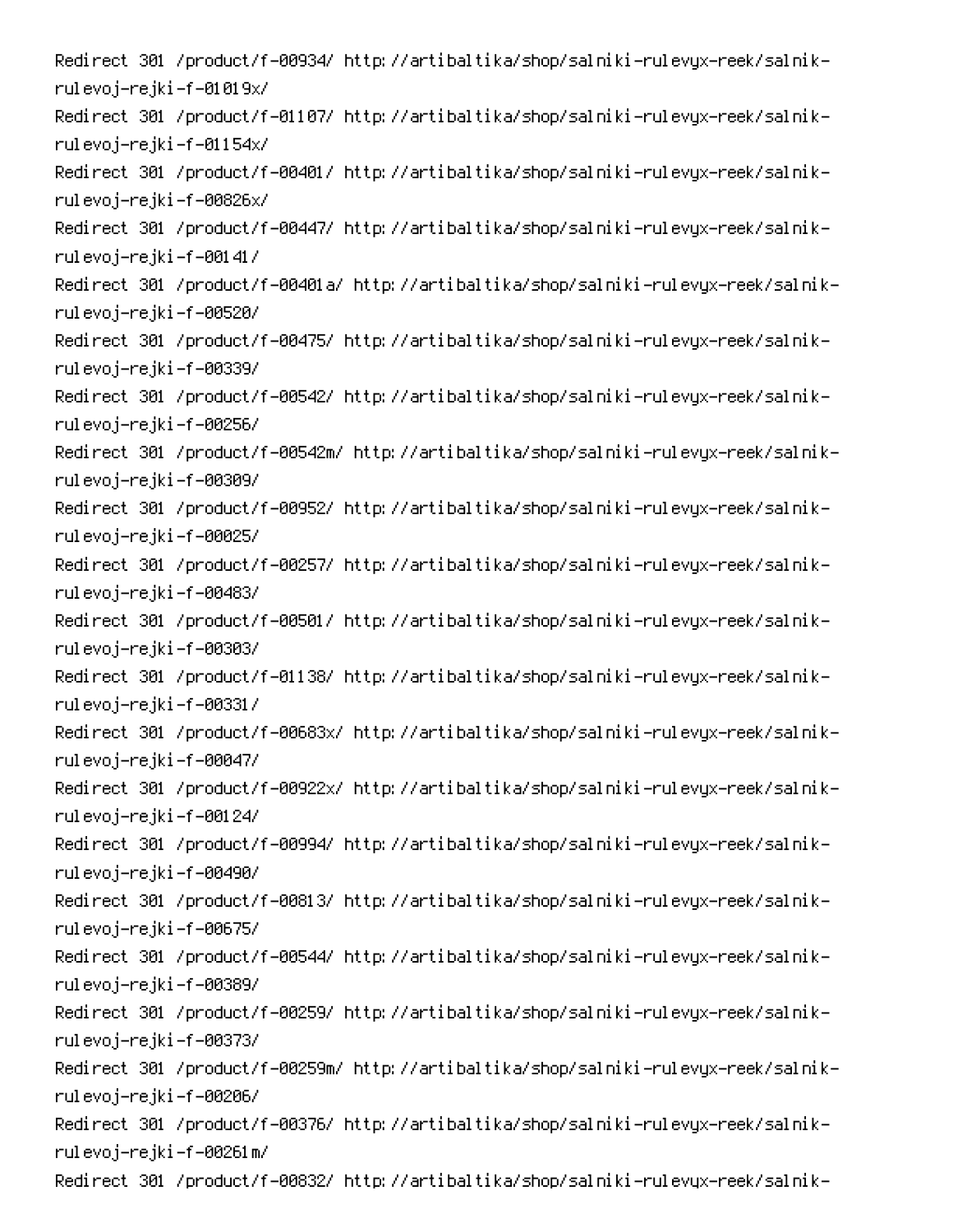rulevoj–rejki–f–00371m/ -Redirect 301 /product/f-00780/ http://artibaltika/shop/salniki-rulevyx-reek/salnik rulevoj–rejki–f–00545m/ -Redirect 301 /product/f-00400/ http://artibaltika/shop/salniki-rulevyx-reek/salnik rulevoj–rejki–f–00923/ -Redirect 301 /product/f-00881/ http://artibaltika/shop/salniki-rulevyx-reek/salnik rulevoj–rejki–f–01170/ -Redirect 301 /product/f-01176/ http://artibaltika/shop/salniki-rulevyx-reek/salnik rulevoj–rejki–f–00261/ -Redirect 301 /product/f-00930/ http://artibaltika/shop/salniki-rulevyx-reek/salnik rulevoj–rejki–f–00371/ -Redirect 301 /product/f-00990/ http://artibaltika/shop/salniki-rulevyx-reek/salnik rulevoj–rejki–f–00541/ -Redirect 301 /product/f-01019/ http://artibaltika/shop/salniki-rulevyx-reek/salnik rulevoj–rejki–f–00545/ -Redirect 301 /product/f-01154/ http://artibaltika/shop/salniki-rulevyx-reek/salnik rulevoj–rejki–f–00812/ -Redirect 301 /product/f-00826/ http://artibaltika/shop/salniki-rulevyx-reek/salnik rulevoj–rejki–f–00535/ -Redirect 301 /product/f-00859/ http://artibaltika/shop/salniki-rulevyx-reek/salnik rulevoj–rejki–f–00694/ -Redirect 301 /product/f-00839x/ http://artibaltika/shop/salniki-rulevyx-reek/salnik rulevoj–rejki–f–00380/ -Redirect 301 /product/f-00821x/ http://artibaltika/shop/salniki-rulevyx-reek/salnik rulevoj–rejki–f–01141/ -Redirect 301 /product/f-00265x/ http://artibaltika/shop/salniki-rulevyx-reek/salnik rulevoj–rejki–f–00258/ -Redirect 301 /product/f-00877x/ http://artibaltika/shop/salniki-rulevyx-reek/salnik rulevoj–rejki–f–00262/ -Redirect 301 /product/f-00540xx/ http://artibaltika/shop/salniki-rulevyx-reek/salnik rulevoj–rejki–f–00262m/ -Redirect 301 /product/f-00266x/ http://artibaltika/shop/salniki-rulevyx-reek/salnik rulevoj–rejki–f–00592/ -Redirect 301 /product/f-00264/ http://artibaltika/shop/salniki-rulevyx-reek/salnik rulevoj–rejki–f–00583/ -Redirect 301 /product/f-00263/ http://artibaltika/shop/salniki-rulevyx-reek/salnik rulevoj–rejki–f–00695/ -Redirect 301 /product/f-00267x/ http://artibaltika/shop/salniki-rulevyx-reek/salnik rulevoj–rejki–f–00934/ -Redirect 301 /product/f-00683/ http://artibaltika/shop/salniki-rulevyx-reek/salnik rul evo i-re iki -f -01107/

**Contract Contract** 

 $\mathbf{L}^{\text{max}}$ 

on the state of the state of the

PC 
0AP -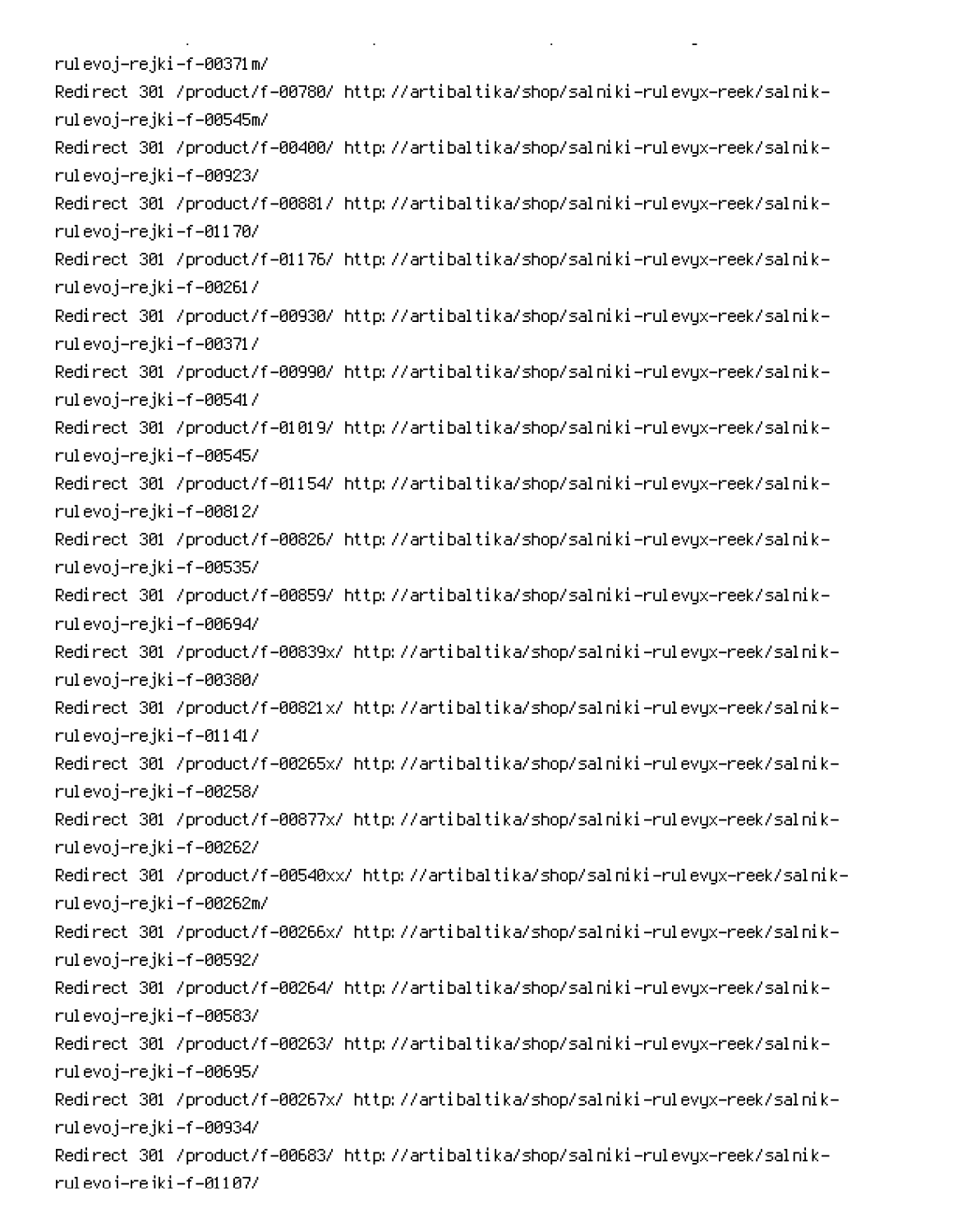.<br>مناسب المدرسات المتحدث المستخدمات -Redirect 301 /product/f-00922/ http://artibaltika/shop/salniki-rulevyx-reek/salnik rulevoj-rejki-f-00401 a/ -Redirect 301 /product/f-01028x/ http://artibaltika/shop/salniki-rulevyx-reek/salnik rulevoj–rejki–f–00401/ -Redirect 301 /product/f-00838x/ http://artibaltika/shop/salniki-rulevyx-reek/salnik rulevoj–rejki–f–00447/ -Redirect 301 /product/f-00986x/ http://artibaltika/shop/salniki-rulevyx-reek/salnik rulevoj–rejki–f–00257/ -Redirect 301 /product/f-01054x/ http://artibaltika/shop/salniki-rulevyx-reek/salnik rulevoj–rejki–f–00542/ -Redirect 301 /product/f-00671x/ http://artibaltika/shop/salniki-rulevyx-reek/salnik rulevoj-rejki-f-00542a/ -Redirect 301 /product/f-00825x/ http://artibaltika/shop/salniki-rulevyx-reek/salnik rulevoj–rejki–f–00475/ -Redirect 301 /product/f-00931x/ http://artibaltika/shop/salniki-rulevyx-reek/salnik rulevoj–rejki–f–00542m/ -Redirect 301 /product/f-00367/ http://artibaltika/shop/salniki-rulevyx-reek/salnik rulevoj–rejki–f–00952/ -Redirect 301 /product/f-00101/ http://artibaltika/shop/salniki-rulevyx-reek/salnik rulevoj–rejki–f–00501/ -Redirect 301 /product/f-00408/ http://artibaltika/shop/salniki-rulevyx-reek/salnik rulevoj–rejki–f–00544/ -Redirect 301 /product/f-00811/ http://artibaltika/shop/salniki-rulevyx-reek/salnik rulevoj–rejki–f–00683x/ -Redirect 301 /product/f-00589xx/ http://artibaltika/shop/salniki-rulevyx-reek/salnik rulevoj–rejki–f–00922x/ -Redirect 301 /product/f-01048xx/ http://artibaltika/shop/salniki-rulevyx-reek/salnik rulevoj–rejki–f–01138/ -Redirect 301 /product/f-00765x/ http://artibaltika/shop/salniki-rulevyx-reek/salnik rulevoj–rejki–f–00813/ -Redirect 301 /product/f-00133x/ http://artibaltika/shop/salniki-rulevyx-reek/salnik rulevoj–rejki–f–00994/ -Redirect 301 /product/f-00378xx/ http://artibaltika/shop/salniki-rulevyx-reek/salnik rulevoj-rejki-f-00544a/ -Redirect 301 /product/f-00589xx-2/ http://artibaltika/shop/salniki-rulevyx-reek/salnik rulevoj–rejki–f–00259/ -Redirect 301 /product/f-00128x/ http://artibaltika/shop/salniki-rulevyx-reek/salnik rulevoj–rejki–f–00259m/ -Redirect 301 /product/f-00492xx/ http://artibaltika/shop/salniki-rulevyx-reek/salnik rulevoj–rejki–f–00376/ Dedirect 301 /oroduct/f=00057vv/ bttp://artibaltika/shon/saloiki-rulevuv-reek/saloik-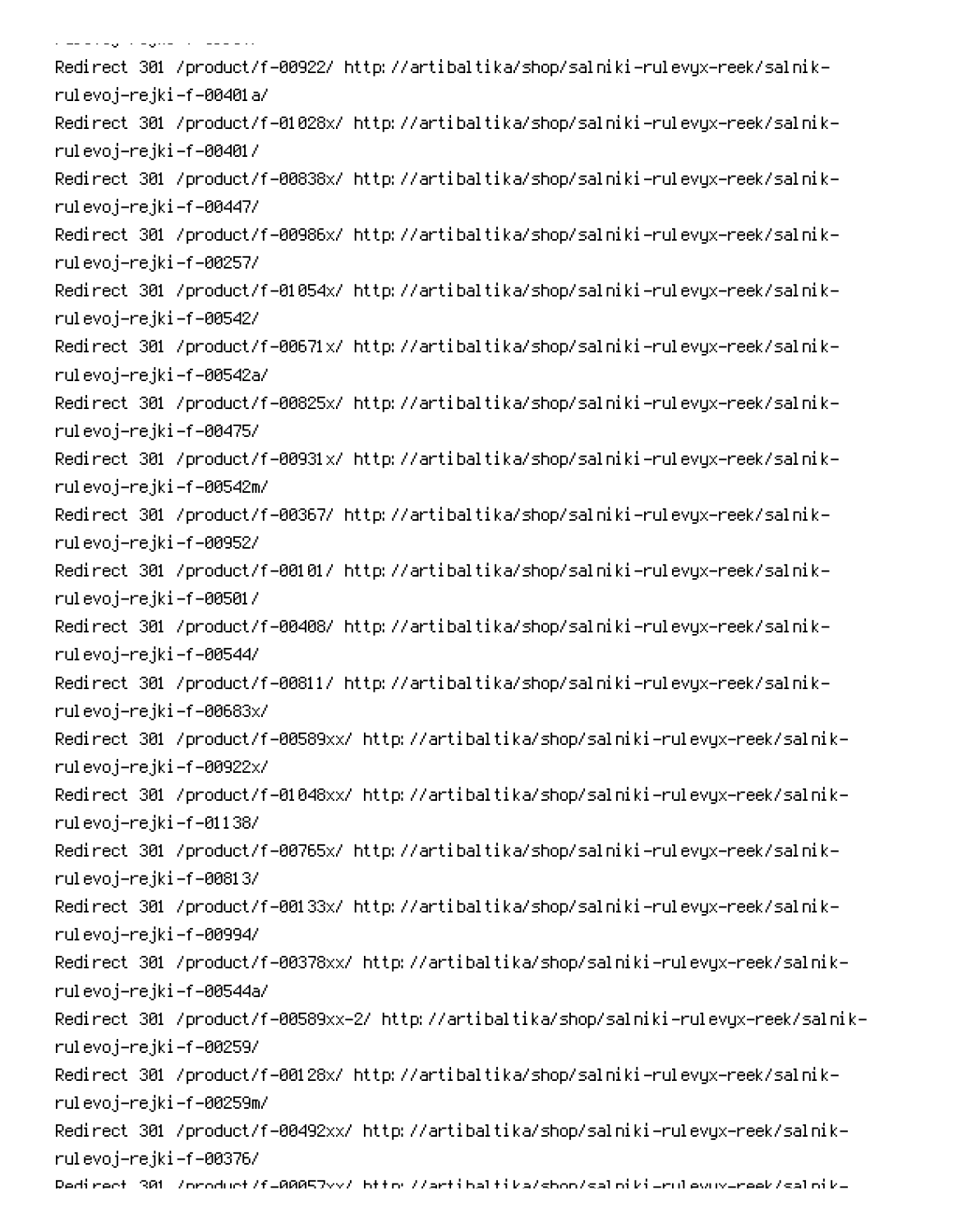6 PC 
0D!-Q - 00 0 rulevoj–rejki–f–00832/ -Redirect 301 /product/f-00022xx/ http://artibaltika/shop/salniki-rulevyx-reek/salnik rulevoj–rejki–f–00780/ -Redirect 301 /product/f-00735x/ http://artibaltika/shop/salniki-rulevyx-reek/salnik rulevoj–rejki–f–00400/ -Redirect 301 /product/f-00698x/ http://artibaltika/shop/salniki-rulevyx-reek/salnik rulevoj–rejki–f–00881/ -Redirect 301 /product/f-00821/ http://artibaltika/shop/salniki-rulevyx-reek/salnik rulevoj–rejki–f–01176/ -Redirect 301 /product/f-00839/ http://artibaltika/shop/salniki-rulevyx-reek/salnik rulevoj–rejki–f–00930/ -Redirect 301 /product/f-00265/ http://artibaltika/shop/salniki-rulevyx-reek/salnik rulevoj–rejki–f–00990/ -Redirect 301 /product/f-00877/ http://artibaltika/shop/salniki-rulevyx-reek/salnik rulevoj–rejki–f–01019/ -Redirect 301 /product/f-00270x/ http://artibaltika/shop/salniki-rulevyx-reek/salnik rulevoj–rejki–f–01154/ -Redirect 301 /product/f-00914x/ http://artibaltika/shop/salniki-rulevyx-reek/salnik rulevoj–rejki–f–00826/ -Redirect 301 /product/f-00960x/ http://artibaltika/shop/salniki-rulevyx-reek/salnik rulevoj–rejki–f–00859/ -Redirect 301 /product/f-00540x/ http://artibaltika/shop/salniki-rulevyx-reek/salnik rulevoj–rejki–f–00821x/ -Redirect 301 /product/f-00266/ http://artibaltika/shop/salniki-rulevyx-reek/salnik rulevoj–rejki–f–00839x/ -Redirect 301 /product/f-00267/ http://artibaltika/shop/salniki-rulevyx-reek/salnik rulevoj–rejki–f–00265x/ -Redirect 301 /product/f-00847x/ http://artibaltika/shop/salniki-rulevyx-reek/salnik rulevoj–rejki–f–00877x/ -Redirect 301 /product/f-01045x/ http://artibaltika/shop/salniki-rulevyx-reek/salnik rulevoj–rejki–f–00540xx/ -Redirect 301 /product/f-00375x/ http://artibaltika/shop/salniki-rulevyx-reek/salnik rulevoj–rejki–f–00266x/ -Redirect 301 /product/f-00766x/ http://artibaltika/shop/salniki-rulevyx-reek/salnik rulevoj–rejki–f–00263/ -Redirect 301 /product/f-01090xx/ http://artibaltika/shop/salniki-rulevyx-reek/salnik rulevoj–rejki–f–00264/ -Redirect 301 /product/f-01029/ http://artibaltika/shop/salniki-rulevyx-reek/salnik rulevoj–rejki–f–00267x/ -Redirect 301 /product/f-01028/ http://artibaltika/shop/salniki-rulevyx-reek/salnik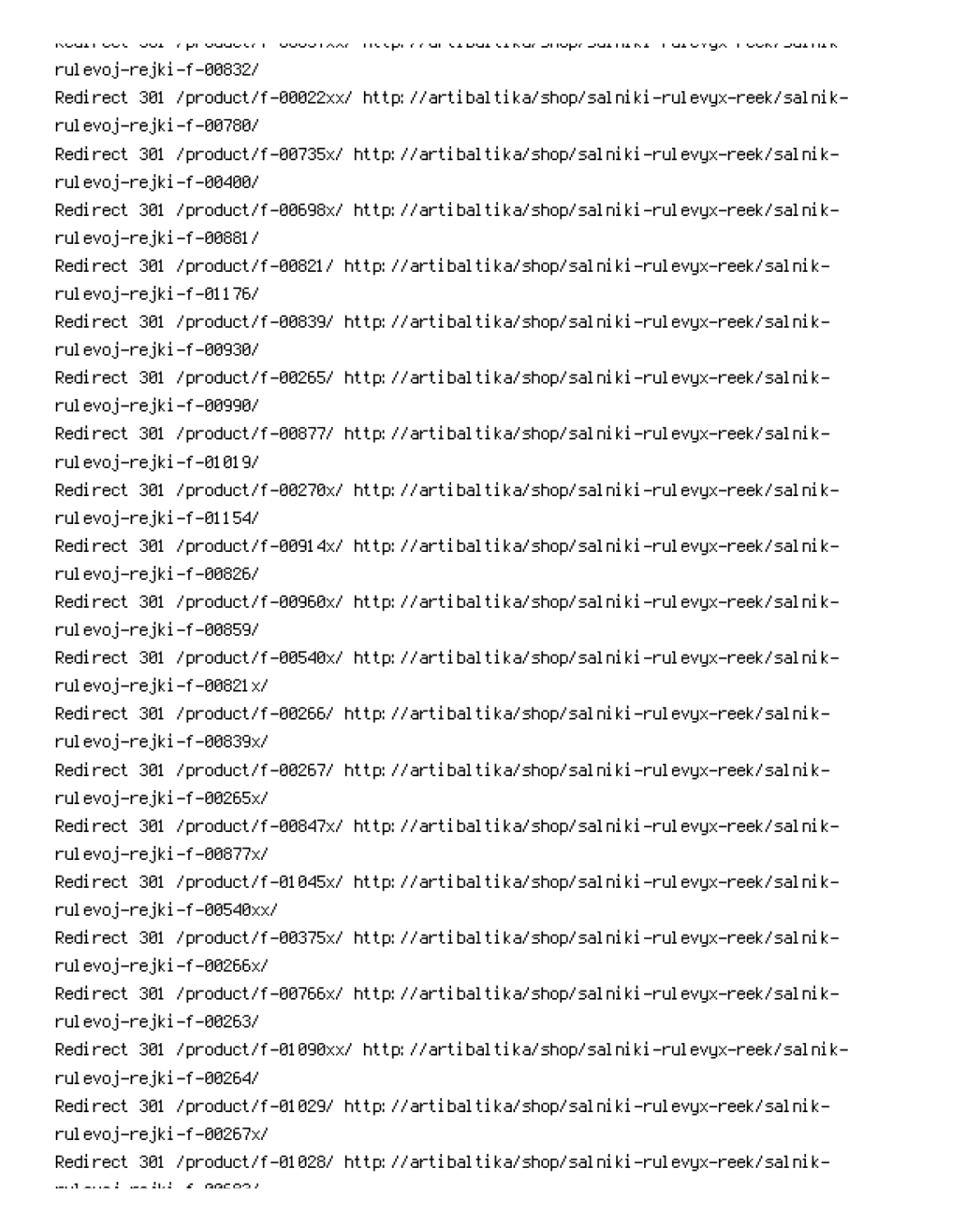ruievoj–rejki–r–oooos/ -Redirect 301 /product/f-00838/ http://artibaltika/shop/salniki-rulevyx-reek/salnik rulevoj–rejki–f–00922/ -Redirect 301 /product/f-00671/ http://artibaltika/shop/salniki-rulevyx-reek/salnik rulevoj–rejki–f–01028x/ -Redirect 301 /product/f-00825/ http://artibaltika/shop/salniki-rulevyx-reek/salnik rulevoj–rejki–f–00838x/ -Redirect 301 /product/f-00986/ http://artibaltika/shop/salniki-rulevyx-reek/salnik rulevoj–rejki–f–00671x/ -Redirect 301 /product/f-01054/ http://artibaltika/shop/salniki-rulevyx-reek/salnik rulevoj–rejki–f–00825x/ -Redirect 301 /product/f-00752xx/ http://artibaltika/shop/salniki-rulevyx-reek/salnik rulevoj–rejki–f–00986x/ -Redirect 301 /product/f-00872x/ http://artibaltika/shop/salniki-rulevyx-reek/salnik rulevoj–rejki–f–01054x/ -Redirect 301 /product/f-00624x/ http://artibaltika/shop/salniki-rulevyx-reek/salnik rulevoj–rejki–f–00931x/ -Redirect 301 /product/f-00951x/ http://artibaltika/shop/salniki-rulevyx-reek/salnik rulevoj–rejki–f–00367/ -Redirect 301 /product/f-00931/ http://artibaltika/shop/salniki-rulevyx-reek/salnik rulevoj–rejki–f–00101/ -Redirect 301 /product/f-00026x/ http://artibaltika/shop/salniki-rulevyx-reek/salnik rulevoj–rejki–f–00408/ -Redirect 301 /product/f-01048x/ http://artibaltika/shop/salniki-rulevyx-reek/salnik rulevoj–rejki–f–00811/ -Redirect 301 /product/f-00970x/ http://artibaltika/shop/salniki-rulevyx-reek/salnik rulevoj–rejki–f–00133x/ -Redirect 301 /product/f-00996x/ http://artibaltika/shop/salniki-rulevyx-reek/salnik rulevoj–rejki–f–00765x/ -Redirect 301 /product/f-00378x/ http://artibaltika/shop/salniki-rulevyx-reek/salnik rulevoj–rejki–f–01048xx/ -Redirect 301 /product/f-00409x/ http://artibaltika/shop/salniki-rulevyx-reek/salnik rulevoj–rejki–f–00378xx/ -Redirect 301 /product/f-00584x/ http://artibaltika/shop/salniki-rulevyx-reek/salnik rulevoj–rejki–f–00589xx/ -Redirect 301 /product/f-00492x/ http://artibaltika/shop/salniki-rulevyx-reek/salnik rulevoj–rejki–f–00492xx/ -Redirect 301 /product/f-00754x/ http://artibaltika/shop/salniki-rulevyx-reek/salnik rulevoj–rejki–f–00128x/ -Redirect 301 /product/f-00022x/ http://artibaltika/shop/salniki-rulevyx-reek/salnik rulevoj–rejki–f–00734x/ rak <del>alama</del> barri d

e e constante de la companya de la companya de la companya de la companya de la companya de la companya de la<br>La companya de la companya de la companya de la companya de la companya de la companya de la companya de la co

 $\mathcal{L}_{\mathcal{A}}$  , and  $\mathcal{L}_{\mathcal{A}}$  , and  $\mathcal{L}_{\mathcal{A}}$ 

on the control of the control of

0

6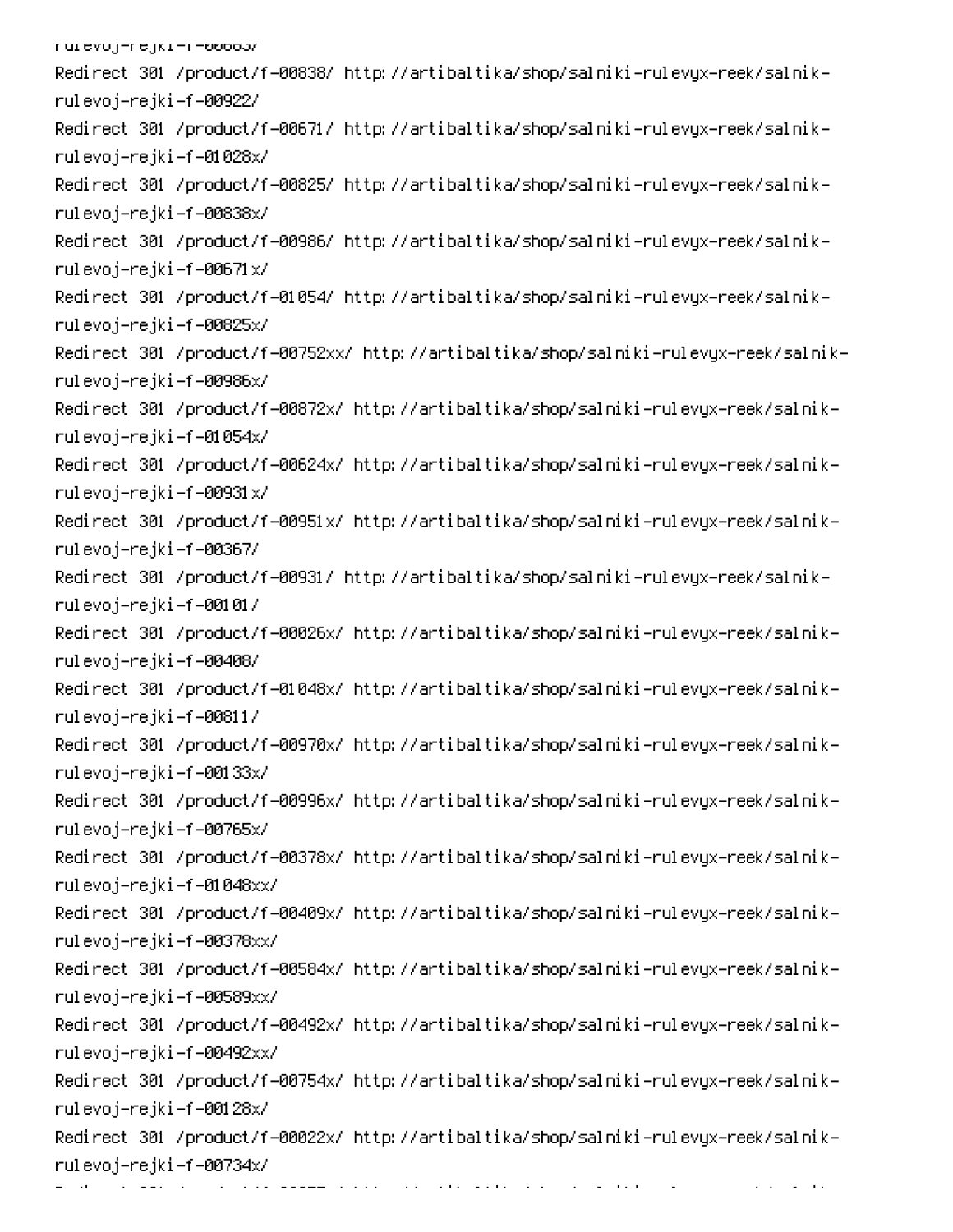-Redirect 301 /product/f=00057x/ http://artibaltika/shop/salniki=rulevyx=reek/salnik rulevoj–rejki–f–00735x/ -Redirect 301 /product/f-00139x/ http://artibaltika/shop/salniki-rulevyx-reek/salnik rulevoj–rejki–f–00022xx/ -Redirect 301 /product/f-00546x/ http://artibaltika/shop/salniki-rulevyx-reek/salnik rulevoj–rejki–f–00057xx/ -Redirect 301 /product/f-00662x/ http://artibaltika/shop/salniki-rulevyx-reek/salnik rulevoj–rejki–f–00698x/ -Redirect 301 /product/f-00749x/ http://artibaltika/shop/salniki-rulevyx-reek/salnik rulevoj–rejki–f–00821/ -Redirect 301 /product/f-01151x/ http://artibaltika/shop/salniki-rulevyx-reek/salnik rulevoj–rejki–f–00839/ -Redirect 301 /product/f-00269x/ http://artibaltika/shop/salniki-rulevyx-reek/salnik rulevoj–rejki–f–00265/ -Redirect 301 /product/f-00743x/ http://artibaltika/shop/salniki-rulevyx-reek/salnik rulevoj–rejki–f–00877/ -Redirect 301 /product/f-00961x/ http://artibaltika/shop/salniki-rulevyx-reek/salnik rulevoj–rejki–f–00914x/ -Redirect 301 /product/f-00270ax/ http://artibaltika/shop/salniki-rulevyx-reek/salnik rulevoj–rejki–f–00960x/ -Redirect 301 /product/f-00706x/ http://artibaltika/shop/salniki-rulevyx-reek/salnik rulevoj–rejki–f–00270x/ -Redirect 301 /product/f-01023x/ http://artibaltika/shop/salniki-rulevyx-reek/salnik rulevoj–rejki–f–00540x/ -Redirect 301 /product/f-00869x/ http://artibaltika/shop/salniki-rulevyx-reek/salnik rulevoj–rejki–f–00266/ -Redirect 301 /product/f-00133/ http://artibaltika/shop/salniki-rulevyx-reek/salnik rulevoj–rejki–f–00267/ -Redirect 301 /product/f-00765/ http://artibaltika/shop/salniki-rulevyx-reek/salnik rulevoj–rejki–f–00847x/ -Redirect 301 /product/f-00128/ http://artibaltika/shop/salniki-rulevyx-reek/salnik rulevoj–rejki–f–01045x/ -Redirect 301 /product/f-00735/ http://artibaltika/shop/salniki-rulevyx-reek/salnik rulevoj–rejki–f–01029/ -Redirect 301 /product/f-00698/ http://artibaltika/shop/salniki-rulevyx-reek/salnik rulevoj–rejki–f–01028/ -Redirect 301 /product/f-00139x1/ http://artibaltika/shop/salniki-rulevyx-reek/salnik rulevoj–rejki–f–00375x/ -Redirect 301 /product/f-00809/ http://artibaltika/shop/salniki-rulevyx-reek/salnik rulevoj–rejki–f–00766x/ -Redirect 301 /product/f-00900/ http://artibaltika/shop/salniki-rulevyx-reek/salnik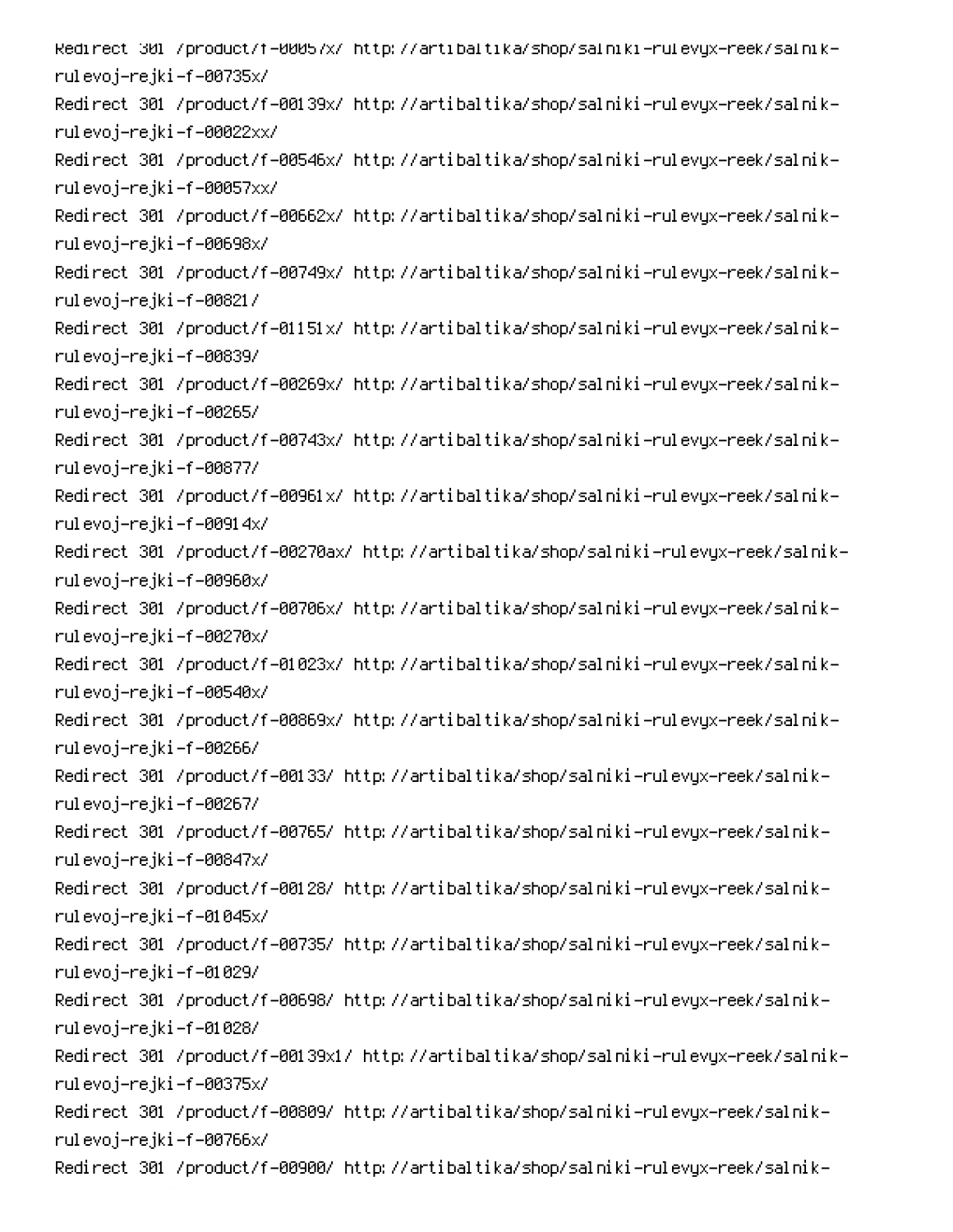rulevoj–rejki–f–01090xx/ -Redirect 301 /product/f-00814x/ http://artibaltika/shop/salniki-rulevyx-reek/salnik rulevoj–rejki–f–00838/ -Redirect 301 /product/f-00270/ http://artibaltika/shop/salniki-rulevyx-reek/salnik rulevoj–rejki–f–00624x/ -Redirect 301 /product/f-00270m/ http://artibaltika/shop/salniki-rulevyx-reek/salnik rulevoj–rejki–f–00872x/ -Redirect 301 /product/f-00914/ http://artibaltika/shop/salniki-rulevyx-reek/salnik rulevoj–rejki–f–00951x/ -Redirect 301 /product/f-00960/ http://artibaltika/shop/salniki-rulevyx-reek/salnik rulevoj–rejki–f–00671/ -Redirect 301 /product/f-00962/ http://artibaltika/shop/salniki-rulevyx-reek/salnik rulevoj–rejki–f–00752xx/ -Redirect 301 /product/f-00871/ http://artibaltika/shop/salniki-rulevyx-reek/salnik rulevoj–rejki–f–00825/ -Redirect 301 /product/f-00950/ http://artibaltika/shop/salniki-rulevyx-reek/salnik rulevoj–rejki–f–00986/ -Redirect 301 /product/f-00268/ http://artibaltika/shop/salniki-rulevyx-reek/salnik rulevoj–rejki–f–01054/ -Redirect 301 /product/f-00268a/ http://artibaltika/shop/salniki-rulevyx-reek/salnik rulevoj–rejki–f–00931/ -Redirect 301 /product/f-00540/ http://artibaltika/shop/salniki-rulevyx-reek/salnik rulevoj–rejki–f–00810x/ -Redirect 301 /product/f-00940/ http://artibaltika/shop/salniki-rulevyx-reek/salnik rulevoj–rejki–f–01177x/ -Redirect 301 /product/f-00847/ http://artibaltika/shop/salniki-rulevyx-reek/salnik rulevoj–rejki–f–00970x/ -Redirect 301 /product/f-01045/ http://artibaltika/shop/salniki-rulevyx-reek/salnik rulevoj–rejki–f–00996x/ -Redirect 301 /product/f-00697/ http://artibaltika/shop/salniki-rulevyx-reek/salnik rulevoj–rejki–f–00409x/ -Redirect 301 /product/f-00899/ http://artibaltika/shop/salniki-rulevyx-reek/salnik rulevoj–rejki–f–00584x/ -Redirect 301 /product/f-00375/ http://artibaltika/shop/salniki-rulevyx-reek/salnik rulevoj–rejki–f–00378x/ -Redirect 301 /product/f-00766/ http://artibaltika/shop/salniki-rulevyx-reek/salnik rulevoj–rejki–f–00026x/ -Redirect 301 /product/f-00751/ http://artibaltika/shop/salniki-rulevyx-reek/salnik rulevoj–rejki–f–00589x/ -Redirect 301 /product/f-00624/ http://artibaltika/shop/salniki-rulevyx-reek/salnik rulevoj–rejki–f–01048x/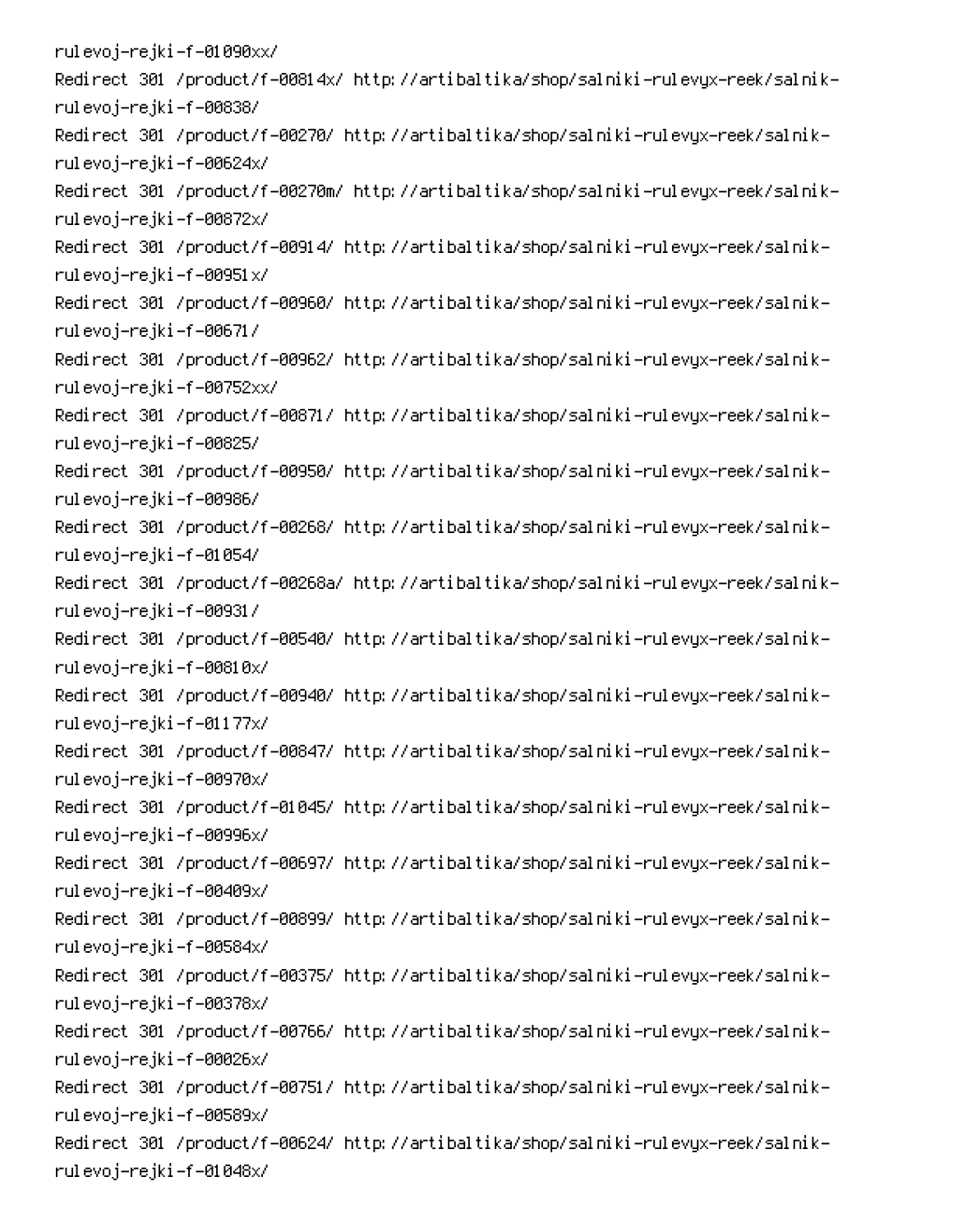-Redirect 301 /product/f-00872/ http://artibaltika/shop/salniki-rulevyx-reek/salnik rulevoj–rejki–f–00492x/ -Redirect 301 /product/f-00951/ http://artibaltika/shop/salniki-rulevyx-reek/salnik rulevoj–rejki–f–00754x/ -Redirect 301 /product/f-00810/ http://artibaltika/shop/salniki-rulevyx-reek/salnik rulevoj–rejki–f–00022x/ -Redirect 301 /product/f-01177/ http://artibaltika/shop/salniki-rulevyx-reek/salnik rulevoj–rejki–f–00057x/ -Redirect 301 /product/f-00970/ http://artibaltika/shop/salniki-rulevyx-reek/salnik rulevoj–rejki–f–00139x1/ -Redirect 301 /product/f-00996/ http://artibaltika/shop/salniki-rulevyx-reek/salnik rulevoj–rejki–f–00546x/ -Redirect 301 /product/f-00817/ http://artibaltika/shop/salniki-rulevyx-reek/salnik rulevoj–rejki–f–00662x/ -Redirect 301 /product/f-00985/ http://artibaltika/shop/salniki-rulevyx-reek/salnik rulevoj–rejki–f–00749x/ -Redirect 301 /product/f-00132/ http://artibaltika/shop/salniki-rulevyx-reek/salnik rulevoj–rejki–f–01151x/ -Redirect 301 /product/f-00134/ http://artibaltika/shop/salniki-rulevyx-reek/salnik rulevoj–rejki–f–00269x/ -Redirect 301 /product/f-00088/ http://artibaltika/shop/salniki-rulevyx-reek/salnik rulevoj–rejki–f–00743x/ -Redirect 301 /product/f-00319/ http://artibaltika/shop/salniki-rulevyx-reek/salnik rulevoj–rejki–f–00961x/ -Redirect 301 /product/f-00682/ http://artibaltika/shop/salniki-rulevyx-reek/salnik rulevoj-rejki-f-00270ax/ -Redirect 301 /product/f-00979/ http://artibaltika/shop/salniki-rulevyx-reek/salnik rulevoj–rejki–f–00706x/ -Redirect 301 /product/f-00169/ http://artibaltika/shop/salniki-rulevyx-reek/salnik rulevoj–rejki–f–00869x/ -Redirect 301 /product/f-00487/ http://artibaltika/shop/salniki-rulevyx-reek/salnik rulevoj–rejki–f–01023x/ -Redirect 301 /product/f-01024/ http://artibaltika/shop/salniki-rulevyx-reek/salnik rulevoj–rejki–f–00817/ -Redirect 301 /product/f-00026/ http://artibaltika/shop/salniki-rulevyx-reek/salnik rulevoj–rejki–f–00985/ -Redirect 301 /product/f-00026m/ http://artibaltika/shop/salniki-rulevyx-reek/salnik rulevoj–rejki–f–00133/ -Redirect 301 /product/f-00404/ http://artibaltika/shop/salniki-rulevyx-reek/salnik rulevoj–rejki–f–00765/ -Redirect 301 /product/f-00981/ http://artibaltika/shop/salniki-rulevyx-reek/salnik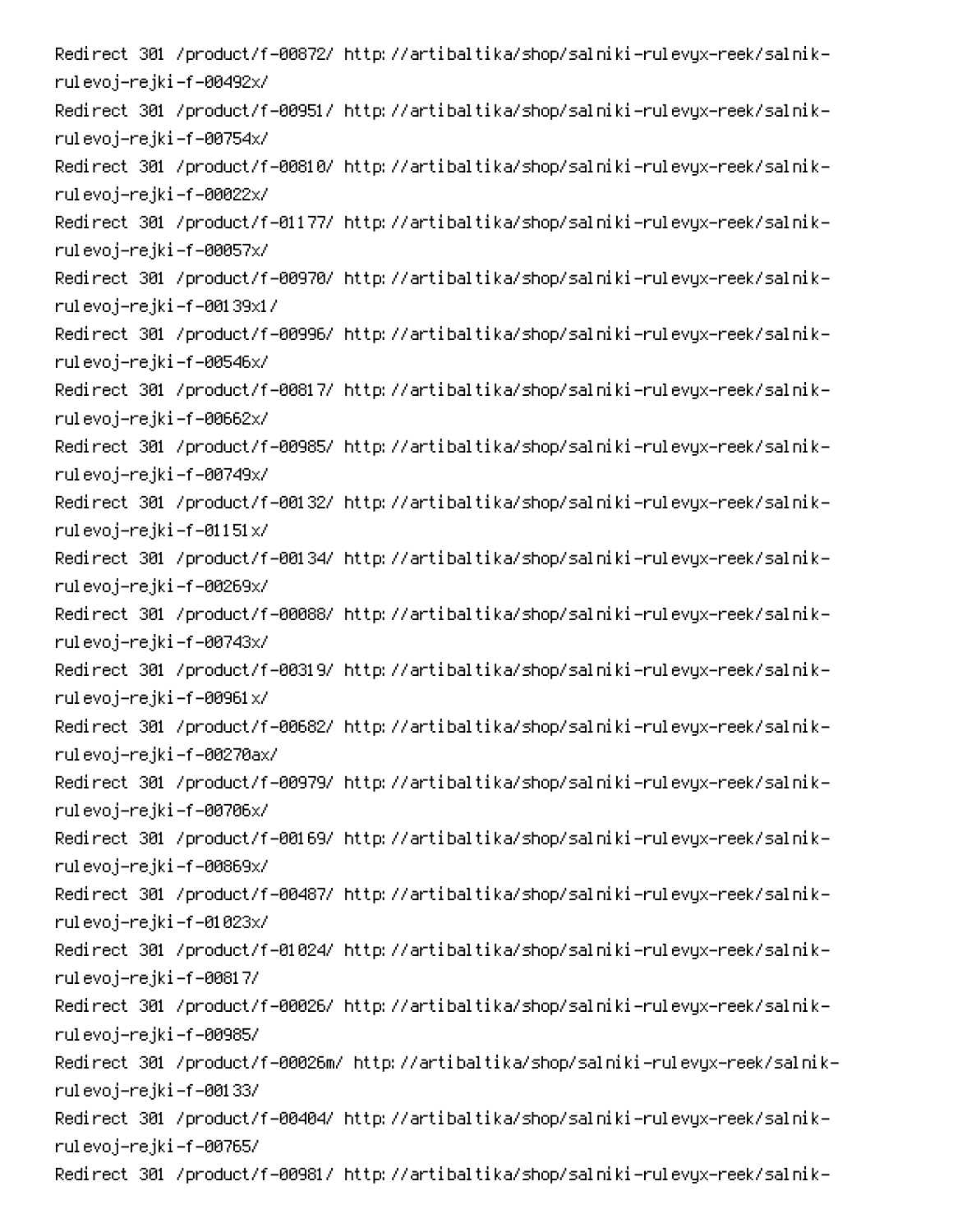rulevoj–rejki–f–00128/ -Redirect 301 /product/f-00981m/ http://artibaltika/shop/salniki-rulevyx-reek/salnik rulevoj–rejki–f–00734/ -Redirect 301 /product/f-00142/ http://artibaltika/shop/salniki-rulevyx-reek/salnik rulevoj–rejki–f–00735/ -Redirect 301 /product/f-00479/ http://artibaltika/shop/salniki-rulevyx-reek/salnik rulevoj–rejki–f–00139x/ -Redirect 301 /product/f-00479m/ http://artibaltika/shop/salniki-rulevyx-reek/salnik rulevoj–rejki–f–00698/ -Redirect 301 /product/f-00589/ http://artibaltika/shop/salniki-rulevyx-reek/salnik rulevoj–rejki–f–00809/ -Redirect 301 /product/f-00589m/ http://artibaltika/shop/salniki-rulevyx-reek/salnik rulevoj–rejki–f–00900/ -Redirect 301 /product/f-00589a/ http://artibaltika/shop/salniki-rulevyx-reek/salnik rulevoj–rejki–f–00814x/ -Redirect 301 /product/f-01048/ http://artibaltika/shop/salniki-rulevyx-reek/salnik rulevoj–rejki–f–00268/ -Redirect 301 /product/f-00409/ http://artibaltika/shop/salniki-rulevyx-reek/salnik rulevoj–rejki–f–00270/ -Redirect 301 /product/f-00584/ http://artibaltika/shop/salniki-rulevyx-reek/salnik rulevoj–rejki–f–00914/ -Redirect 301 /product/f-00835/ http://artibaltika/shop/salniki-rulevyx-reek/salnik rulevoj–rejki–f–00960/ -Redirect 301 /product/f-00394/ http://artibaltika/shop/salniki-rulevyx-reek/salnik rulevoj–rejki–f–00962/ -Redirect 301 /product/f-00492/ http://artibaltika/shop/salniki-rulevyx-reek/salnik rulevoj–rejki–f–00871/ -Redirect 301 /product/f-00754/ http://artibaltika/shop/salniki-rulevyx-reek/salnik rulevoj–rejki–f–00950/ -Redirect 301 /product/f-00022/ http://artibaltika/shop/salniki-rulevyx-reek/salnik rulevoj–rejki–f–00540/ -Redirect 301 /product/f-00057/ http://artibaltika/shop/salniki-rulevyx-reek/salnik rulevoj–rejki–f–00697/ -Redirect 301 /product/f-00943/ http://artibaltika/shop/salniki-rulevyx-reek/salnik rulevoj–rejki–f–00899/ -Redirect 301 /product/f-00434/ http://artibaltika/shop/salniki-rulevyx-reek/salnik rulevoj–rejki–f–00940/ -Redirect 301 /product/f-00548/ http://artibaltika/shop/salniki-rulevyx-reek/salnik rulevoj–rejki–f–00847/ -Redirect 301 /product/f-00172/ http://artibaltika/shop/salniki-rulevyx-reek/salnik rulevoj–rejki–f–01045/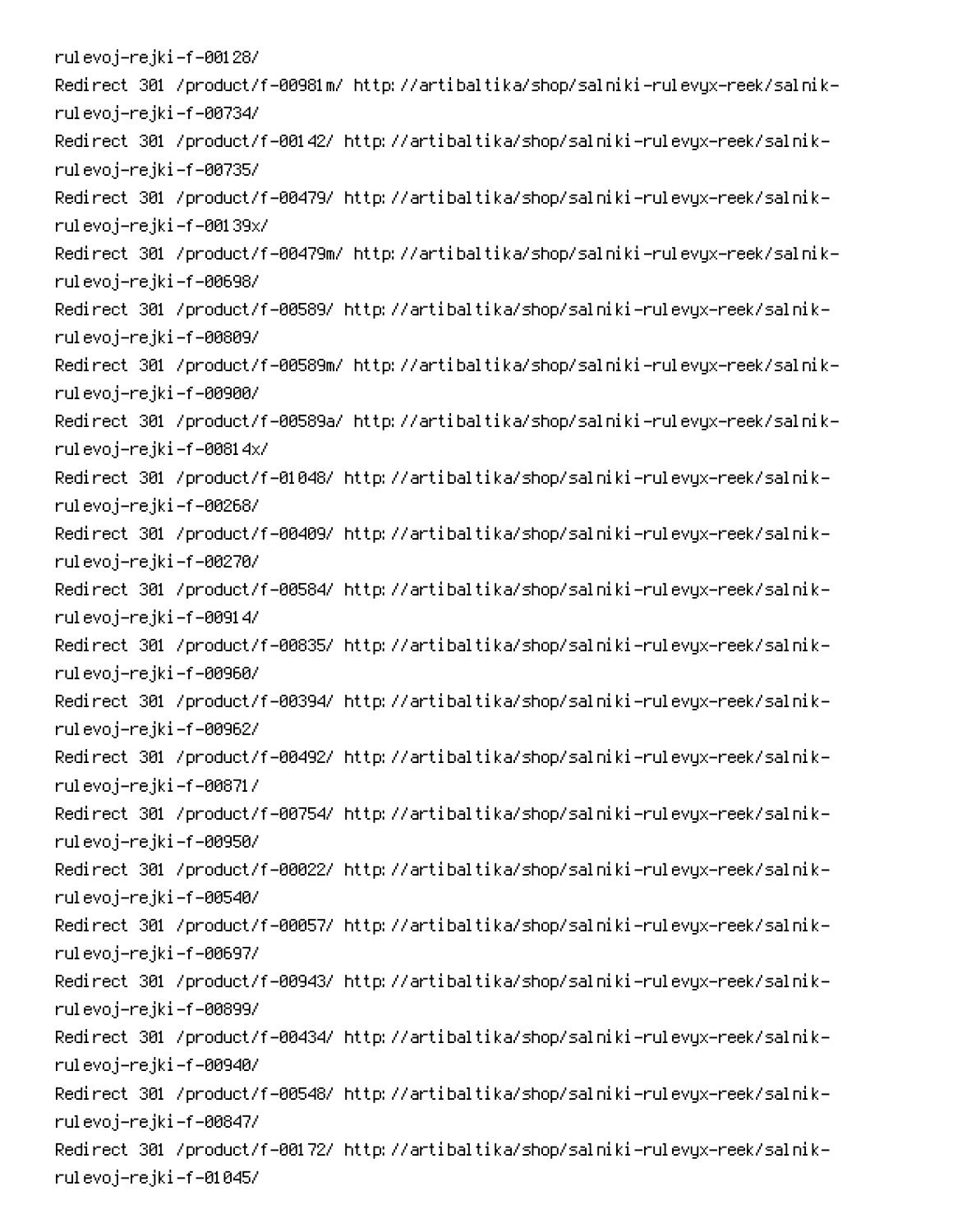-Redirect 301 /product/f-00478/ http://artibaltika/shop/salniki-rulevyx-reek/salnik rulevoj–rejki–f–00375/ -Redirect 301 /product/f-00139/ http://artibaltika/shop/salniki-rulevyx-reek/salnik rulevoj–rejki–f–00766/ -Redirect 301 /product/f-00139m/ http://artibaltika/shop/salniki-rulevyx-reek/salnik rulevoj–rejki–f–00624/ -Redirect 301 /product/f-00546/ http://artibaltika/shop/salniki-rulevyx-reek/salnik rulevoj–rejki–f–00872/ -Redirect 301 /product/f-00546m/ http://artibaltika/shop/salniki-rulevyx-reek/salnik rulevoj–rejki–f–00951/ -Redirect 301 /product/f-00662/ http://artibaltika/shop/salniki-rulevyx-reek/salnik rulevoj–rejki–f–00751/ -Redirect 301 /product/f-00662m/ http://artibaltika/shop/salniki-rulevyx-reek/salnik rulevoj–rejki–f–00810/ -Redirect 301 /product/f-00749/ http://artibaltika/shop/salniki-rulevyx-reek/salnik rulevoj–rejki–f–01177/ -Redirect 301 /product/f-01151/ http://artibaltika/shop/salniki-rulevyx-reek/salnik rulevoj–rejki–f–00970/ -Redirect 301 /product/f-00204/ http://artibaltika/shop/salniki-rulevyx-reek/salnik rulevoj–rejki–f–00996/ -Redirect 301 /product/f-00269/ http://artibaltika/shop/salniki-rulevyx-reek/salnik rulevoj–rejki–f–00132/ -Redirect 301 /product/f-00269a/ http://artibaltika/shop/salniki-rulevyx-reek/salnik rulevoj–rejki–f–00134/ -Redirect 301 /product/f-00269m/ http://artibaltika/shop/salniki-rulevyx-reek/salnik rulevoj–rejki–f–00088/ -Redirect 301 /product/f-00743/ http://artibaltika/shop/salniki-rulevyx-reek/salnik rulevoj–rejki–f–00319/ -Redirect 301 /product/f-00814/ http://artibaltika/shop/salniki-rulevyx-reek/salnik rulevoj–rejki–f–00682/ -Redirect 301 /product/f-00961/ http://artibaltika/shop/salniki-rulevyx-reek/salnik rulevoj–rejki–f–00979/ -Redirect 301 /product/f-00709/ http://artibaltika/shop/salniki-rulevyx-reek/salnik rulevoj–rejki–f–00169/ -Redirect 301 /product/f-00706/ http://artibaltika/shop/salniki-rulevyx-reek/salnik rulevoj–rejki–f–00487/ -Redirect 301 /product/f-00045/ http://artibaltika/shop/salniki-rulevyx-reek/salnik rulevoj–rejki–f–01024/ -Redirect 301 /product/f-00869/ http://artibaltika/shop/salniki-rulevyx-reek/salnik rulevoj–rejki–f–00409/ -Redirect 301 /product/f-01023/ http://artibaltika/shop/salniki-rulevyx-reek/salnik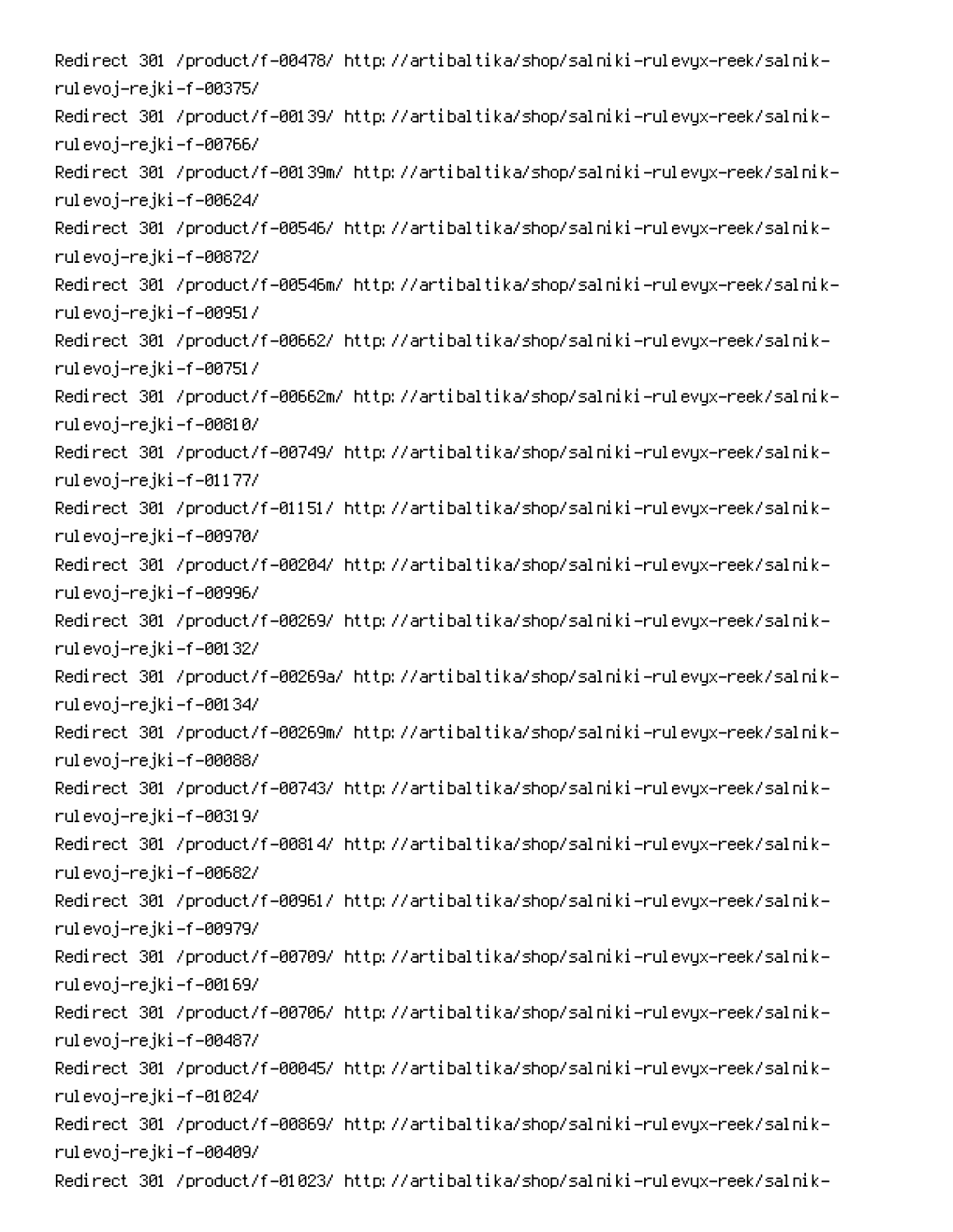rulevoj–rejki–f–00584/ -Redirect 301 /product/f-00816/ http://artibaltika/shop/salniki-rulevyx-reek/salnik rulevoj–rejki–f–00026/ -Redirect 301 /product/f-01090/ http://artibaltika/shop/salniki-rulevyx-reek/salnik rulevoj–rejki–f–00026m/ -Redirect 301 /product/f-00752/ http://artibaltika/shop/salniki-rulevyx-reek/salnik rulevoj–rejki–f–00479/ -Redirect 301 /product/f-00750/ http://artibaltika/shop/salniki-rulevyx-reek/salnik rulevoj–rejki–f–00479m/ -Redirect 301 /product/f-00286/ http://artibaltika/shop/salniki-rulevyx-reek/salnik rulevoj–rejki–f–00981/ -Redirect 301 /product/f-00113/ http://artibaltika/shop/salniki-rulevyx-reek/salnik rulevoj–rejki–f–00981m/ -Redirect 301 /product/f-00729/ http://artibaltika/shop/salniki-rulevyx-reek/salnik rulevoj–rejki–f–00142/ -Redirect 301 /product/f-00522/ http://artibaltika/shop/salniki-rulevyx-reek/salnik rulevoj–rejki–f–00404/ -Redirect 301 /product/f-01069x/ http://artibaltika/shop/salniki-rulevyx-reek/salnik rulevoj–rejki–f–00589/ -Redirect 301 /product/f-00081/ http://artibaltika/shop/salniki-rulevyx-reek/salnik rulevoj–rejki–f–01048/ -Redirect 301 /product/f-00431/ http://artibaltika/shop/salniki-rulevyx-reek/salnik rulevoj–rejki–f–00378/ -Redirect 301 /product/f-00633/ http://artibaltika/shop/salniki-rulevyx-reek/salnik rulevoj-rejki-f-00589a/ -Redirect 301 /product/f-00343/ http://artibaltika/shop/salniki-rulevyx-reek/salnik rulevoj–rejki–f–00835/ -Redirect 301 /product/f-00495/ http://artibaltika/shop/salniki-rulevyx-reek/salnik rulevoj–rejki–f–00394/ -Redirect 301 /product/f-00358x/ http://artibaltika/shop/salniki-rulevyx-reek/salnik rulevoj–rejki–f–00492/ -Redirect 301 /product/f-00980x/ http://artibaltika/shop/salniki-rulevyx-reek/salnik rulevoj–rejki–f–00754/ -Redirect 301 /product/f-00673x/ http://artibaltika/shop/salniki-rulevyx-reek/salnik rulevoj–rejki–f–00022/ -Redirect 301 /product/f-00433/ http://artibaltika/shop/salniki-rulevyx-reek/salnik rulevoj–rejki–f–00057/ -Redirect 301 /product/f-00062xx/ http://artibaltika/shop/salniki-rulevyx-reek/salnik rulevoj–rejki–f–00943/ -Redirect 301 /product/f-01066/ http://artibaltika/shop/salniki-rulevyx-reek/salnik rul evo i-re iki -f -00434/

**Contract Contract** 

 $\mathbf{L}^{\text{max}}$ 

on the state of the state of the

PC PC PC PC PC PC PC PC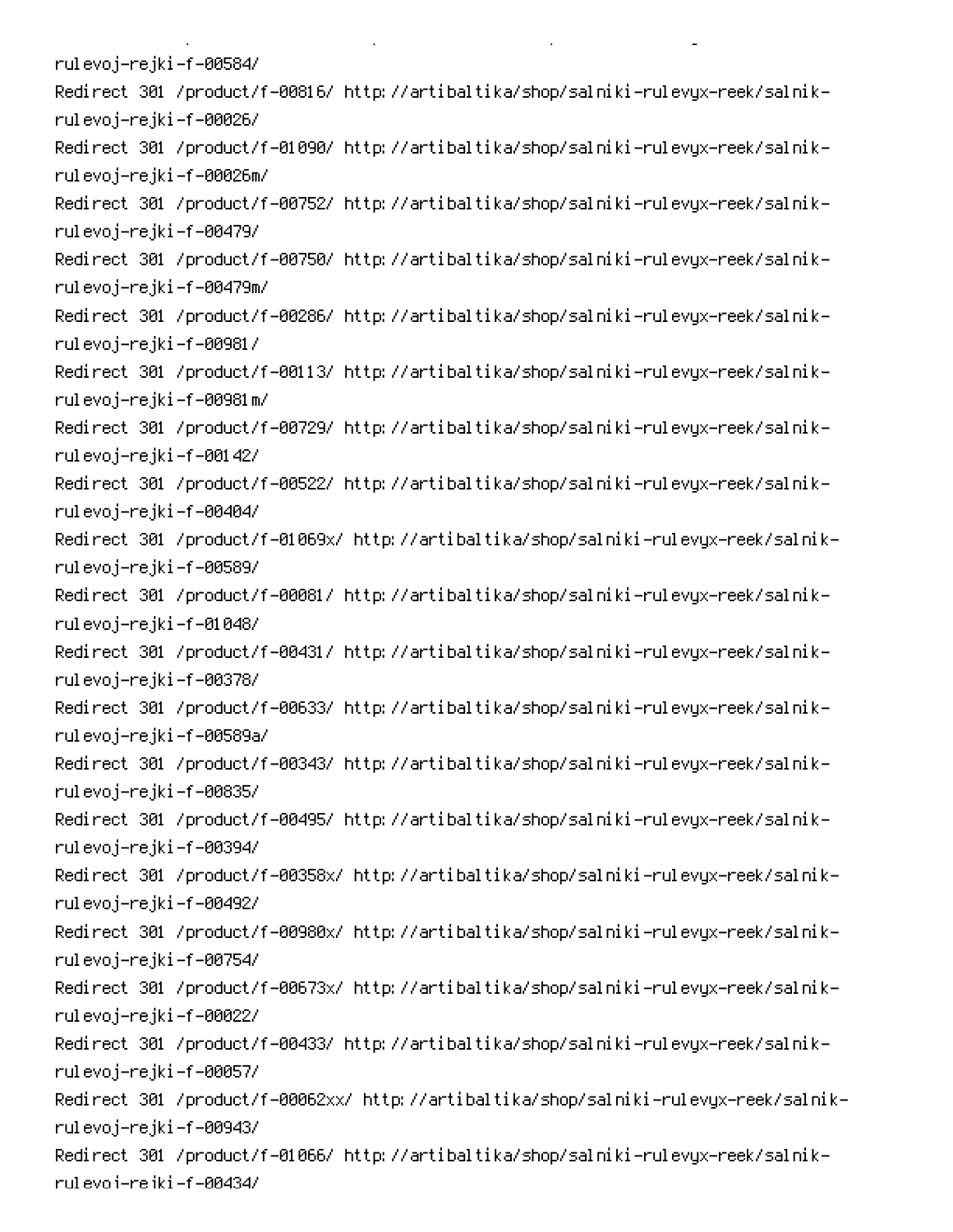.<br>الماضا صفار الأسمان في الماض الماضي الم -Redirect 301 /product/f-01069/ http://artibaltika/shop/salniki-rulevyx-reek/salnik rulevoj–rejki–f–00785/ -Redirect 301 /product/f-00537xx/ http://artibaltika/shop/salniki-rulevyx-reek/salnik rulevoj–rejki–f–00172/ -Redirect 301 /product/f-00017xx/ http://artibaltika/shop/salniki-rulevyx-reek/salnik rulevoj–rejki–f–00478/ -Redirect 301 /product/f-00033xx/ http://artibaltika/shop/salniki-rulevyx-reek/salnik rulevoj–rejki–f–00139/ -Redirect 301 /product/f-00486xx/ http://artibaltika/shop/salniki-rulevyx-reek/salnik rulevoj–rejki–f–00139m/ -Redirect 301 /product/f-00762xx/ http://artibaltika/shop/salniki-rulevyx-reek/salnik rulevoj–rejki–f–00546/ -Redirect 301 /product/f-00021xx/ http://artibaltika/shop/salniki-rulevyx-reek/salnik rulevoj–rejki–f–00546m/ -Redirect 301 /product/f-00029xx/ http://artibaltika/shop/salniki-rulevyx-reek/salnik rulevoj–rejki–f–00662/ -Redirect 301 /product/f-00358/ http://artibaltika/shop/salniki-rulevyx-reek/salnik rulevoj–rejki–f–00662m/ -Redirect 301 /product/f-00673/ http://artibaltika/shop/salniki-rulevyx-reek/salnik rulevoj–rejki–f–00749/ -Redirect 301 /product/f-00980/ http://artibaltika/shop/salniki-rulevyx-reek/salnik rulevoj–rejki–f–01151/ -Redirect 301 /product/f-00755xx/ http://artibaltika/shop/salniki-rulevyx-reek/salnik rulevoj-rejki-f-00269a/ -Redirect 301 /product/f-00622xx/ http://artibaltika/shop/salniki-rulevyx-reek/salnik rulevoj–rejki–f–00204/ -Redirect 301 /product/f-00073/ http://artibaltika/shop/salniki-rulevyx-reek/salnik rulevoj–rejki–f–00269/ -Redirect 301 /product/f-00435/ http://artibaltika/shop/salniki-rulevyx-reek/salnik rulevoj–rejki–f–00743/ -Redirect 301 /product/f-00062x/ http://artibaltika/shop/salniki-rulevyx-reek/salnik rulevoj–rejki–f–00269m/ -Redirect 301 /product/f-00271x/ http://artibaltika/shop/salniki-rulevyx-reek/salnik rulevoj–rejki–f–00814/ -Redirect 301 /product/f-00539x/ http://artibaltika/shop/salniki-rulevyx-reek/salnik rulevoj–rejki–f–00961/ -Redirect 301 /product/f-00537x/ http://artibaltika/shop/salniki-rulevyx-reek/salnik rulevoj–rejki–f–00709/ -Redirect 301 /product/f-01050x/ http://artibaltika/shop/salniki-rulevyx-reek/salnik rulevoj–rejki–f–00706/ Dedirect 301 /oroduct/f=00017v/ bttp://artibaltika/shoo/salpiki=rulevuv=reek/salpik=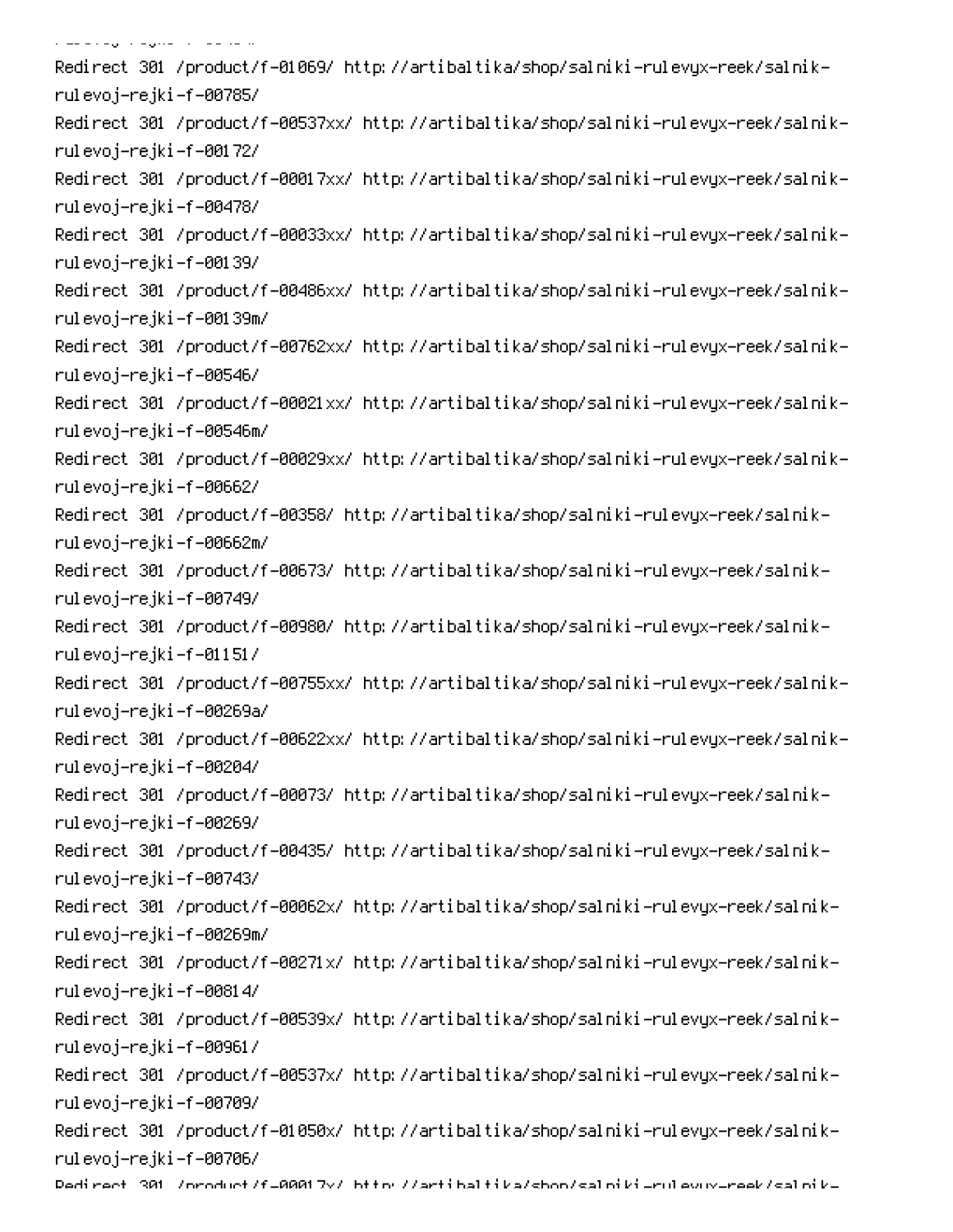6 PC 
0C!-Q - 00 0 rulevoj–rejki–f–00045/ -Redirect 301 /product/f-00033x/ http://artibaltika/shop/salniki-rulevyx-reek/salnik rulevoj–rejki–f–00869/ -Redirect 301 /product/f-00593x/ http://artibaltika/shop/salniki-rulevyx-reek/salnik rulevoj–rejki–f–01023/ -Redirect 301 /product/f-00417x/ http://artibaltika/shop/salniki-rulevyx-reek/salnik rulevoj–rejki–f–00816/ -Redirect 301 /product/f-00762x/ http://artibaltika/shop/salniki-rulevyx-reek/salnik rulevoj–rejki–f–01090/ -Redirect 301 /product/f-00021x/ http://artibaltika/shop/salniki-rulevyx-reek/salnik rulevoj–rejki–f–00286/ -Redirect 301 /product/f-00029x/ http://artibaltika/shop/salniki-rulevyx-reek/salnik rulevoj–rejki–f–00750/ -Redirect 301 /product/f-00800x/ http://artibaltika/shop/salniki-rulevyx-reek/salnik rulevoj–rejki–f–00752/ -Redirect 301 /product/f-00272x/ http://artibaltika/shop/salniki-rulevyx-reek/salnik rulevoj–rejki–f–00113/ -Redirect 301 /product/f-00725x/ http://artibaltika/shop/salniki-rulevyx-reek/salnik rulevoj–rejki–f–00729/ -Redirect 301 /product/f-01125x/ http://artibaltika/shop/salniki-rulevyx-reek/salnik rulevoj–rejki–f–00522/ -Redirect 301 /product/f-00273x/ http://artibaltika/shop/salniki-rulevyx-reek/salnik rulevoj–rejki–f–01069x/ -Redirect 301 /product/f-00719x/ http://artibaltika/shop/salniki-rulevyx-reek/salnik rulevoj–rejki–f–00081/ -Redirect 301 /product/f-00756x/ http://artibaltika/shop/salniki-rulevyx-reek/salnik rulevoj–rejki–f–00431/ -Redirect 301 /product/f-00274x/ http://artibaltika/shop/salniki-rulevyx-reek/salnik rulevoj–rejki–f–00633/ -Redirect 301 /product/f-01063x/ http://artibaltika/shop/salniki-rulevyx-reek/salnik rulevoj–rejki–f–00343/ -Redirect 301 /product/f-00450x/ http://artibaltika/shop/salniki-rulevyx-reek/salnik rulevoj–rejki–f–00433/ -Redirect 301 /product/f-00801x/ http://artibaltika/shop/salniki-rulevyx-reek/salnik rulevoj–rejki–f–00495/ -Redirect 301 /product/f-00585x/ http://artibaltika/shop/salniki-rulevyx-reek/salnik rulevoj–rejki–f–00673x/ -Redirect 301 /product/f-00718x/ http://artibaltika/shop/salniki-rulevyx-reek/salnik rulevoj–rejki–f–00980x/ -Redirect 301 /product/f-01030xx/ http://artibaltika/shop/salniki-rulevyx-reek/salnik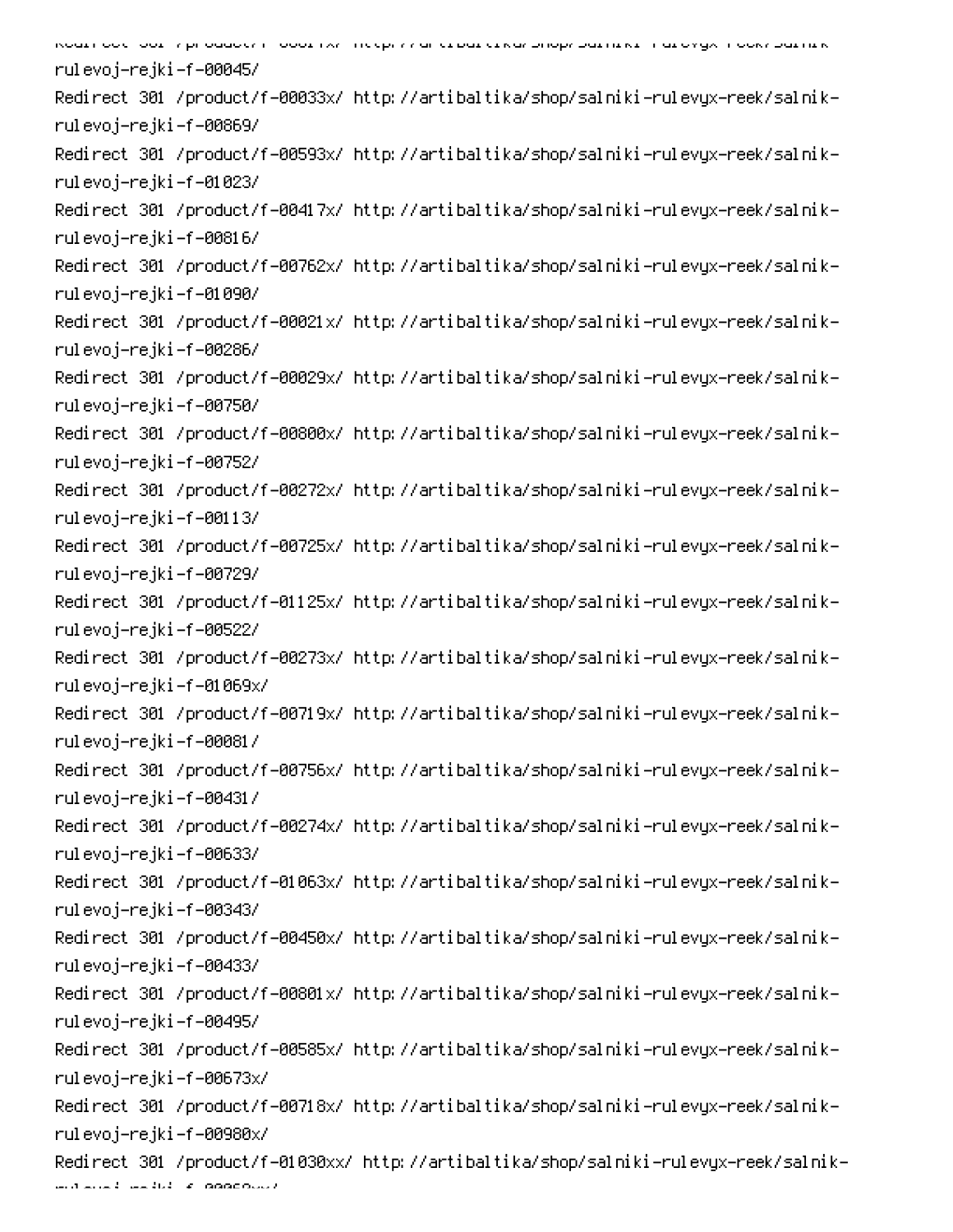| ruievoj-rejki-r-popozxx/                                                             |
|--------------------------------------------------------------------------------------|
| Redirect 301 /product/f-00727/ http://artibaltika/shop/salniki-rulevyx-reek/salnik-  |
| rulevoj-rejki-f-00537xx/                                                             |
| Redirect 301 /product/f-00062/ http://artibaltika/shop/salniki-rulevyx-reek/salnik-  |
| rulevoj–rejki–f–01066/                                                               |
| Redirect 301 /product/f-00062m/ http://artibaltika/shop/salniki-rulevyx-reek/salnik- |
| rulevoj–rejki–f–01069/                                                               |
| Redirect 301 /product/f-00209/ http://artibaltika/shop/salniki-rulevyx-reek/salnik-  |
| rulevoj–rejki –f–00017xx/                                                            |
| Redirect 301 /product/f-00539/ http://artibaltika/shop/salniki-rulevyx-reek/salnik-  |
| rulevoj–rejki –f–00033xx/                                                            |
| Redirect 301 /product/f-00539m/ http://artibaltika/shop/salniki-rulevyx-reek/salnik- |
| rulevoj–rejki –f–00021xx/                                                            |
| Redirect 301 /product/f-00537/ http://artibaltika/shop/salniki-rulevyx-reek/salnik-  |
| rulevoj–rejki –f–00029xx/                                                            |
| Redirect 301 /product/f-00704/ http://artibaltika/shop/salniki-rulevyx-reek/salnik-  |
| rulevoj–rejki–f–00486xx/                                                             |
| Redirect 301 /product/f-01050/ http://artibaltika/shop/salniki-rulevyx-reek/salnik-  |
| rulevoj-rejki-f-00762xx/                                                             |
| Redirect 301 /product/f-00271/ http://artibaltika/shop/salniki-rulevyx-reek/salnik-  |
| rulevoj–rejki –f–00358/                                                              |
| Redirect 301 /product/f-00017/ http://artibaltika/shop/salniki-rulevyx-reek/salnik-  |
| rulevoj–rejki–f–00673/                                                               |
| Redirect 301 /product/f-00017m/ http://artibaltika/shop/salniki-rulevyx-reek/salnik- |
| rulevoj–rejki–f–00980/                                                               |
| Redirect 301 /product/f-00033/ http://artibaltika/shop/salniki-rulevyx-reek/salnik-  |
| rulevoj-rejki-f-00755xx/                                                             |
| Redirect 301 /product/f-00033m/ http://artibaltika/shop/salniki-rulevyx-reek/salnik- |
| rulevoj-rejki-f-00622xx/                                                             |
| Redirect 301 /product/f-00417/ http://artibaltika/shop/salniki-rulevyx-reek/salnik-  |
| rulevoj-rejki-f-00073/                                                               |
| Redirect 301 /product/f-00417m/ http://artibaltika/shop/salniki-rulevyx-reek/salnik- |
| rulevoj–rejki–f–00435/                                                               |
| Redirect 301 /product/f-00593/ http://artibaltika/shop/salniki-rulevyx-reek/salnik-  |
| rulevoj–rejki –f–00062x/                                                             |
| Redirect 301 /product/f-00593m/ http://artibaltika/shop/salniki-rulevyx-reek/salnik- |
| rulevoj-rejki-f-00537x/                                                              |
| Redirect 301 /product/f-00021/ http://artibaltika/shop/salniki-rulevyx-reek/salnik-  |
| rulevoj-rejki-f-00539xm/                                                             |
| Redirect 301 /product/f-00029/ http://artibaltika/shop/salniki-rulevyx-reek/salnik-  |
| rulevoj-rejki-f-00539x/                                                              |
| والمستقرق والمستحدث والمتعارفة والمتعارض والمتعارف والمتعلق والمتعارض                |

de la companya de la companya de la companya de la companya de la companya de la companya de la companya de la<br>Entre la companya

00 0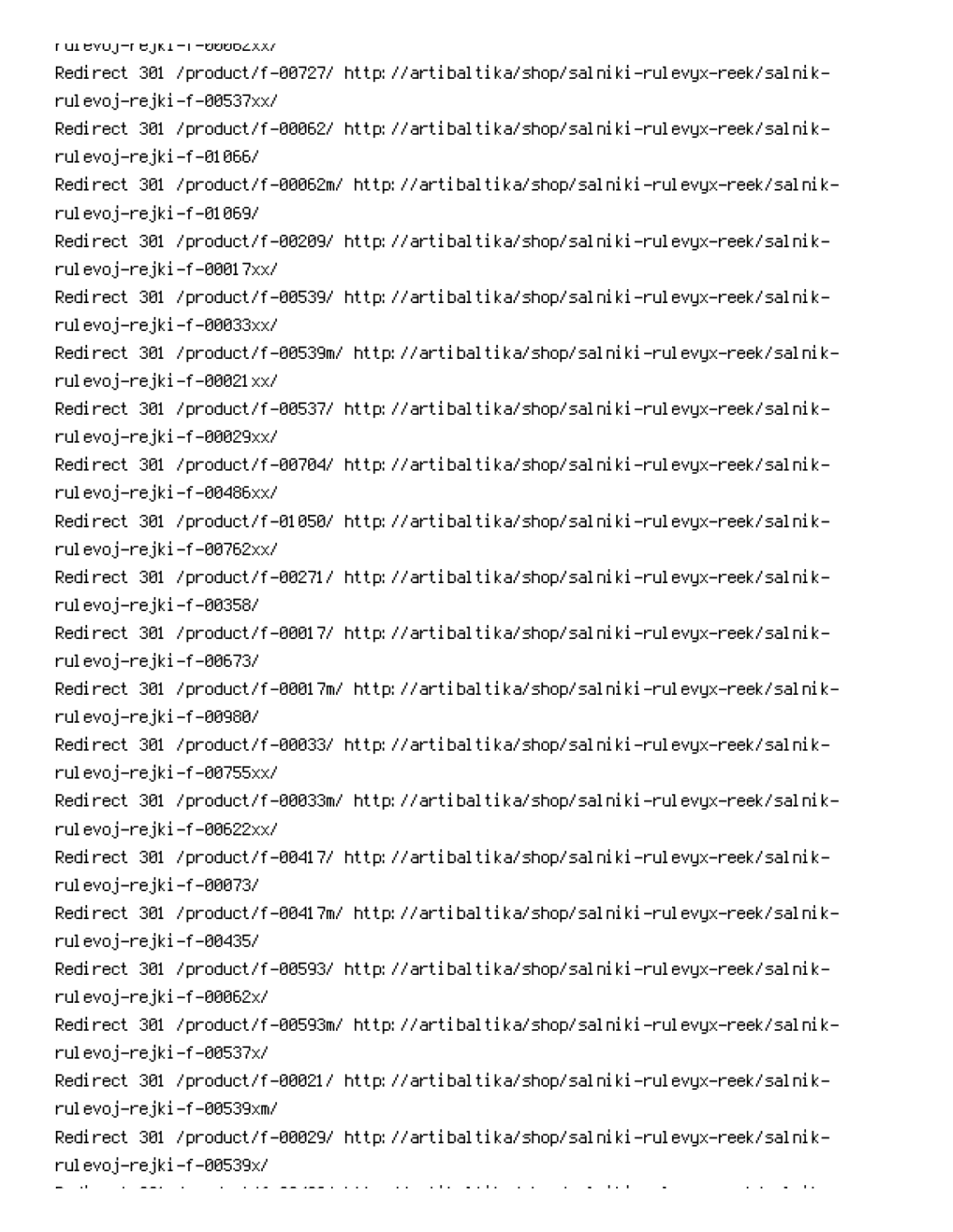-Redirect 301 /product/f-00486/ http://artibaltika/shop/salniki-rulevyx-reek/salnik rulevoj–rejki–f–00017x/ -Redirect 301 /product/f-00762/ http://artibaltika/shop/salniki-rulevyx-reek/salnik rulevoj–rejki–f–00033x/ -Redirect 301 /product/f-00587xx/ http://artibaltika/shop/salniki-rulevyx-reek/salnik rulevoj–rejki–f–00417x/ -Redirect 301 /product/f-00588xx/ http://artibaltika/shop/salniki-rulevyx-reek/salnik rulevoj–rejki–f–00593x/ -Redirect 301 /product/f-00800/ http://artibaltika/shop/salniki-rulevyx-reek/salnik rulevoj–rejki–f–00021x/ -Redirect 301 /product/f-00272/ http://artibaltika/shop/salniki-rulevyx-reek/salnik rulevoj–rejki–f–00029x/ -Redirect 301 /product/f-00272m/ http://artibaltika/shop/salniki-rulevyx-reek/salnik rulevoj–rejki–f–00486x/ -Redirect 301 /product/f-00725/ http://artibaltika/shop/salniki-rulevyx-reek/salnik rulevoj–rejki–f–00762x/ -Redirect 301 /product/f-00273/ http://artibaltika/shop/salniki-rulevyx-reek/salnik rulevoj–rejki–f–01050x/ -Redirect 301 /product/f-00273m/ http://artibaltika/shop/salniki-rulevyx-reek/salnik rulevoj–rejki–f–00800x/ -Redirect 301 /product/f-01125/ http://artibaltika/shop/salniki-rulevyx-reek/salnik rulevoj–rejki–f–00725x/ -Redirect 301 /product/f-00274/ http://artibaltika/shop/salniki-rulevyx-reek/salnik rulevoj–rejki–f–00272x/ -Redirect 301 /product/f-00274m/ http://artibaltika/shop/salniki-rulevyx-reek/salnik rulevoj–rejki–f–00273x/ -Redirect 301 /product/f-00756/ http://artibaltika/shop/salniki-rulevyx-reek/salnik rulevoj–rejki–f–01125x/ -Redirect 301 /product/f-00719/ http://artibaltika/shop/salniki-rulevyx-reek/salnik rulevoj–rejki–f–00274x/ -Redirect 301 /product/f-00450/ http://artibaltika/shop/salniki-rulevyx-reek/salnik rulevoj–rejki–f–00719x/ -Redirect 301 /product/f-00801/ http://artibaltika/shop/salniki-rulevyx-reek/salnik rulevoj–rejki–f–00756x/ -Redirect 301 /product/f-01063/ http://artibaltika/shop/salniki-rulevyx-reek/salnik rulevoj–rejki–f–00450x/ -Redirect 301 /product/f-00486a/ http://artibaltika/shop/salniki-rulevyx-reek/salnik rulevoj–rejki–f–00801x/ -Redirect 301 /product/f-00585/ http://artibaltika/shop/salniki-rulevyx-reek/salnik rulevoj–rejki–f–01063x/ -Redirect 301 /product/f-00374/ http://artibaltika/shop/salniki-rulevyx-reek/salnik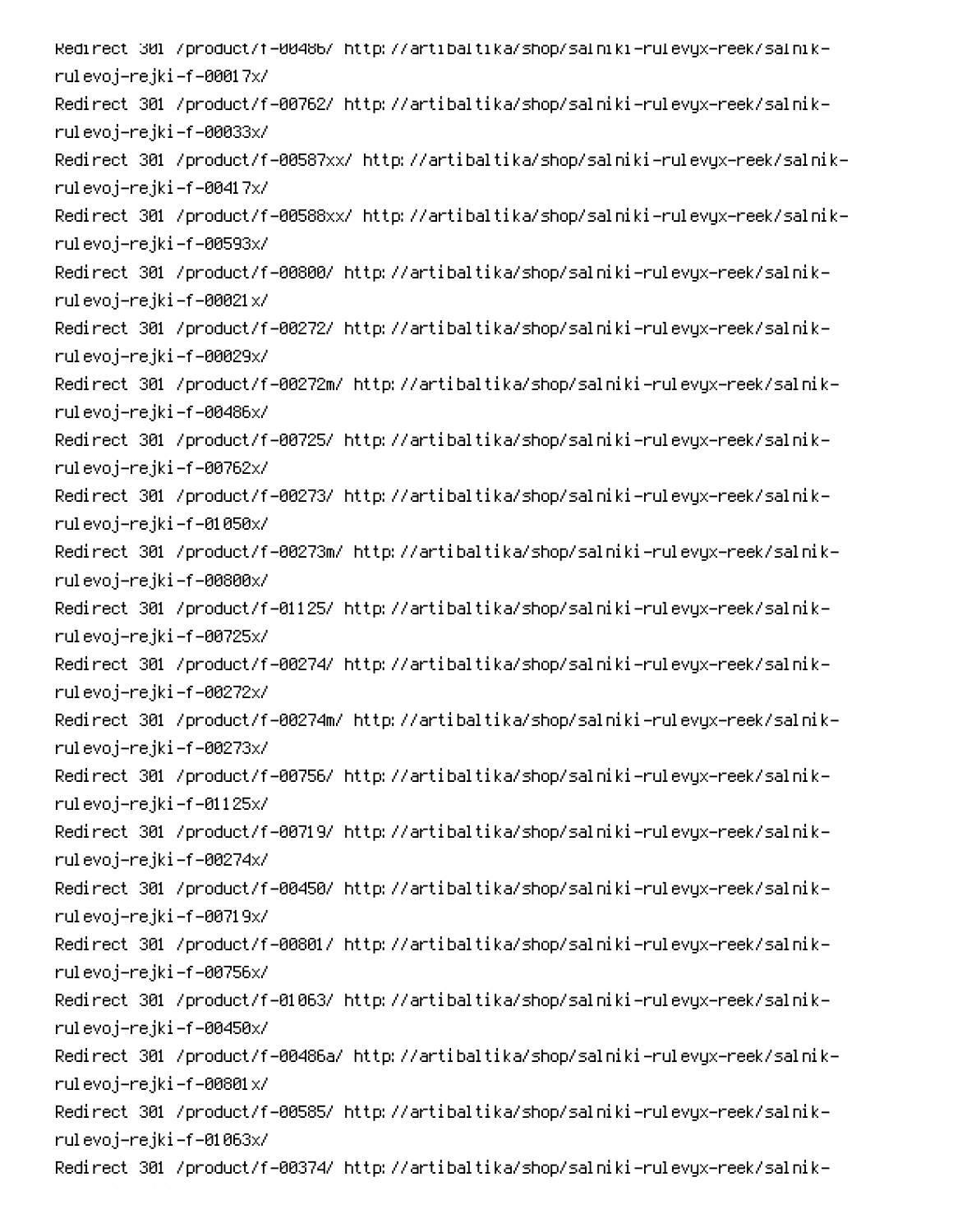rulevoj–rejki–f–00585x/ -Redirect 301 /product/f-01223/ http://artibaltika/shop/salniki-rulevyx-reek/salnik rulevoj–rejki–f–00718x/ -Redirect 301 /product/f-00755/ http://artibaltika/shop/salniki-rulevyx-reek/salnik rulevoj–rejki–f–00755x/ -Redirect 301 /product/f-01104xx/ http://artibaltika/shop/salniki-rulevyx-reek/salnik rulevoj–rejki–f–01030xx/ -Redirect 301 /product/f-00622/ http://artibaltika/shop/salniki-rulevyx-reek/salnik rulevoj–rejki–f–00622x/ -Redirect 301 /product/f-00587x/ http://artibaltika/shop/salniki-rulevyx-reek/salnik rulevoj–rejki–f–00727/ -Redirect 301 /product/f-00588x/ http://artibaltika/shop/salniki-rulevyx-reek/salnik rulevoj–rejki–f–00062/ -Redirect 301 /product/f-00289x/ http://artibaltika/shop/salniki-rulevyx-reek/salnik rulevoj–rejki–f–00062m/ -Redirect 301 /product/f-00290x/ http://artibaltika/shop/salniki-rulevyx-reek/salnik rulevoj–rejki–f–00209/ -Redirect 301 /product/f-00880xx/ http://artibaltika/shop/salniki-rulevyx-reek/salnik rulevoj–rejki–f–00537/ -Redirect 301 /product/f-01030x/ http://artibaltika/shop/salniki-rulevyx-reek/salnik rulevoj–rejki–f–00539/ -Redirect 301 /product/f-01104x/ http://artibaltika/shop/salniki-rulevyx-reek/salnik rulevoj–rejki–f–00539m/ -Redirect 301 /product/f-00910x/ http://artibaltika/shop/salniki-rulevyx-reek/salnik rulevoj–rejki–f–00271/ -Redirect 301 /product/f-00587/ http://artibaltika/shop/salniki-rulevyx-reek/salnik rulevoj–rejki–f–00017/ -Redirect 301 /product/f-00588/ http://artibaltika/shop/salniki-rulevyx-reek/salnik rulevoj–rejki–f–00033/ -Redirect 301 /product/f-00289/ http://artibaltika/shop/salniki-rulevyx-reek/salnik rulevoj–rejki–f–00417/ -Redirect 301 /product/f-00290/ http://artibaltika/shop/salniki-rulevyx-reek/salnik rulevoj–rejki–f–00021/ -Redirect 301 /product/f-00205/ http://artibaltika/shop/salniki-rulevyx-reek/salnik rulevoj–rejki–f–00029/ -Redirect 301 /product/f-00289a/ http://artibaltika/shop/salniki-rulevyx-reek/salnik rulevoj–rejki–f–00486/ -Redirect 301 /product/f-00290a/ http://artibaltika/shop/salniki-rulevyx-reek/salnik rulevoj–rejki–f–00762/ Redirect 301 /product/f-00444xx/ http://artibaltika/shop/salniki-rulevyx-reek/salnikrulevoj-rejki-f-00417a/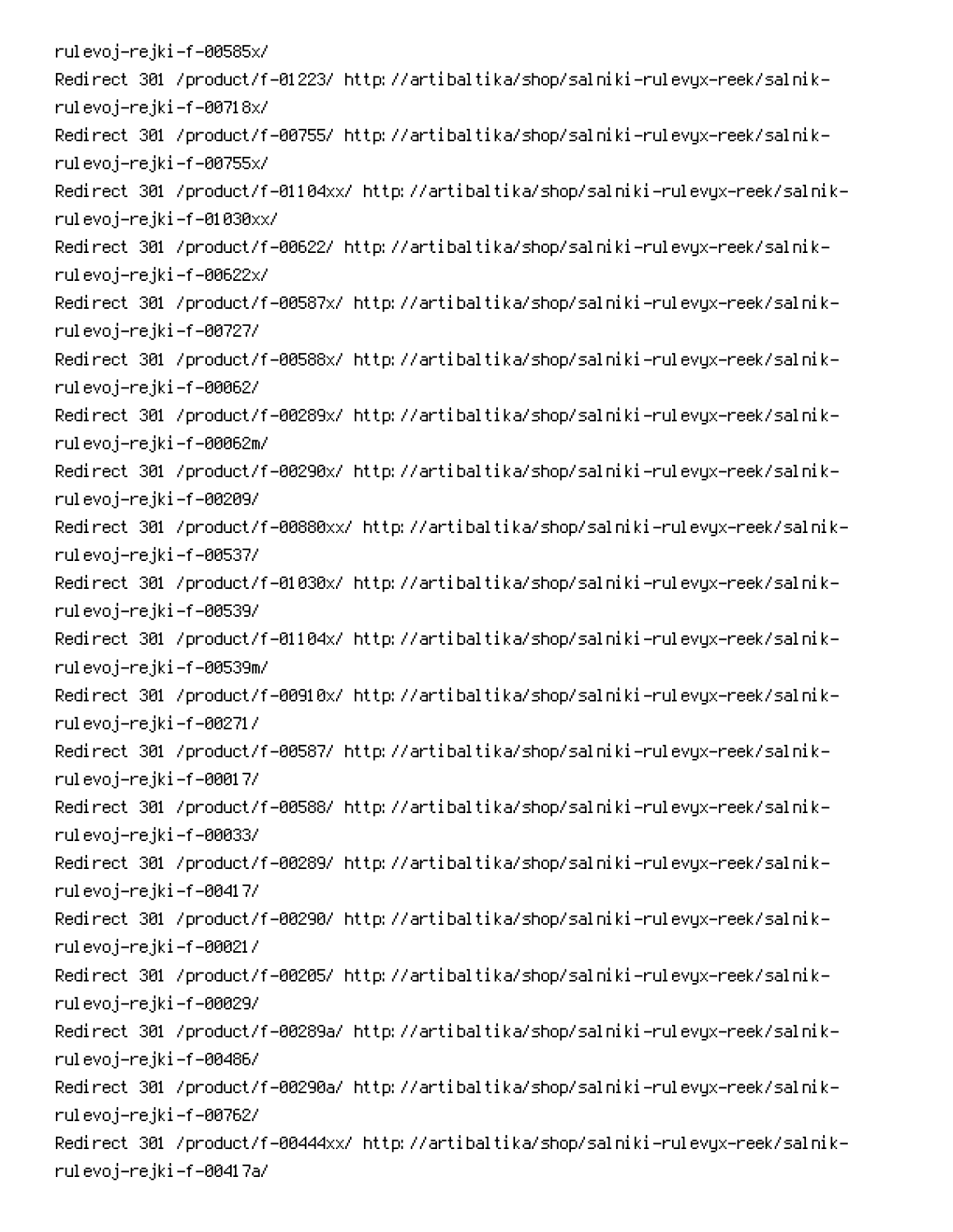-Redirect 301 /product/f-00932/ http://artibaltika/shop/salniki-rulevyx-reek/salnik rulevoj–rejki–f–00593/ -Redirect 301 /product/f-00276xx/ http://artibaltika/shop/salniki-rulevyx-reek/salnik rulevoj–rejki–f–00704/ -Redirect 301 /product/f-01095xx/ http://artibaltika/shop/salniki-rulevyx-reek/salnik rulevoj–rejki–f–01050/ -Redirect 301 /product/f-00582/ http://artibaltika/shop/salniki-rulevyx-reek/salnik rulevoj–rejki–f–00588xx/ -Redirect 301 /product/f-00560xx/ http://artibaltika/shop/salniki-rulevyx-reek/salnik rulevoj–rejki–f–00208/ -Redirect 301 /product/f-01030/ http://artibaltika/shop/salniki-rulevyx-reek/salnik rulevoj–rejki–f–00850/ -Redirect 301 /product/f-01104/ http://artibaltika/shop/salniki-rulevyx-reek/salnik rulevoj–rejki–f–00587xx/ -Redirect 301 /product/f-00910/ http://artibaltika/shop/salniki-rulevyx-reek/salnik rulevogo-reduktora-f-00046/ -Redirect 301 /product/f-00827xx/ http://artibaltika/shop/salniki-rulevyx-reek/salnik rulevoj–rejki–f–00800/ -Redirect 301 /product/f-00207x/ http://artibaltika/shop/salniki-rulevyx-reek/salnik rulevoj–rejki–f–00725/ -Redirect 301 /product/f-00678x/ http://artibaltika/shop/salniki-rulevyx-reek/salnik rulevoj–rejki–f–00272/ -Redirect 301 /product/f-00103x/ http://artibaltika/shop/salniki-rulevyx-reek/salnik rulevoj–rejki–f–00273/ -Redirect 301 /product/f-00569x/ http://artibaltika/shop/salniki-rulevyx-reek/salnik rulevoj–rejki–f–01125/ -Redirect 301 /product/f-01095x/ http://artibaltika/shop/salniki-rulevyx-reek/salnik rulevoj–rejki–f–00756/ -Redirect 301 /product/f-00275x/ http://artibaltika/shop/salniki-rulevyx-reek/salnik rulevoj–rejki–f–00274m/ -Redirect 301 /product/f-00560x/ http://artibaltika/shop/salniki-rulevyx-reek/salnik rulevoj–rejki–f–00719/ -Redirect 301 /product/f-00444x/ http://artibaltika/shop/salniki-rulevyx-reek/salnik rulevoj–rejki–f–00274/ -Redirect 301 /product/f-00276x/ http://artibaltika/shop/salniki-rulevyx-reek/salnik rulevoj–rejki–f–00801/ -Redirect 301 /product/f-00902x/ http://artibaltika/shop/salniki-rulevyx-reek/salnik rulevoj–rejki–f–00450/ -Redirect 301 /product/f-00902xa/ http://artibaltika/shop/salniki-rulevyx-reek/salnik rulevoj–rejki–f–01063/ -Redirect 301 /product/f-00745x/ http://artibaltika/shop/salniki-rulevyx-reek/salnik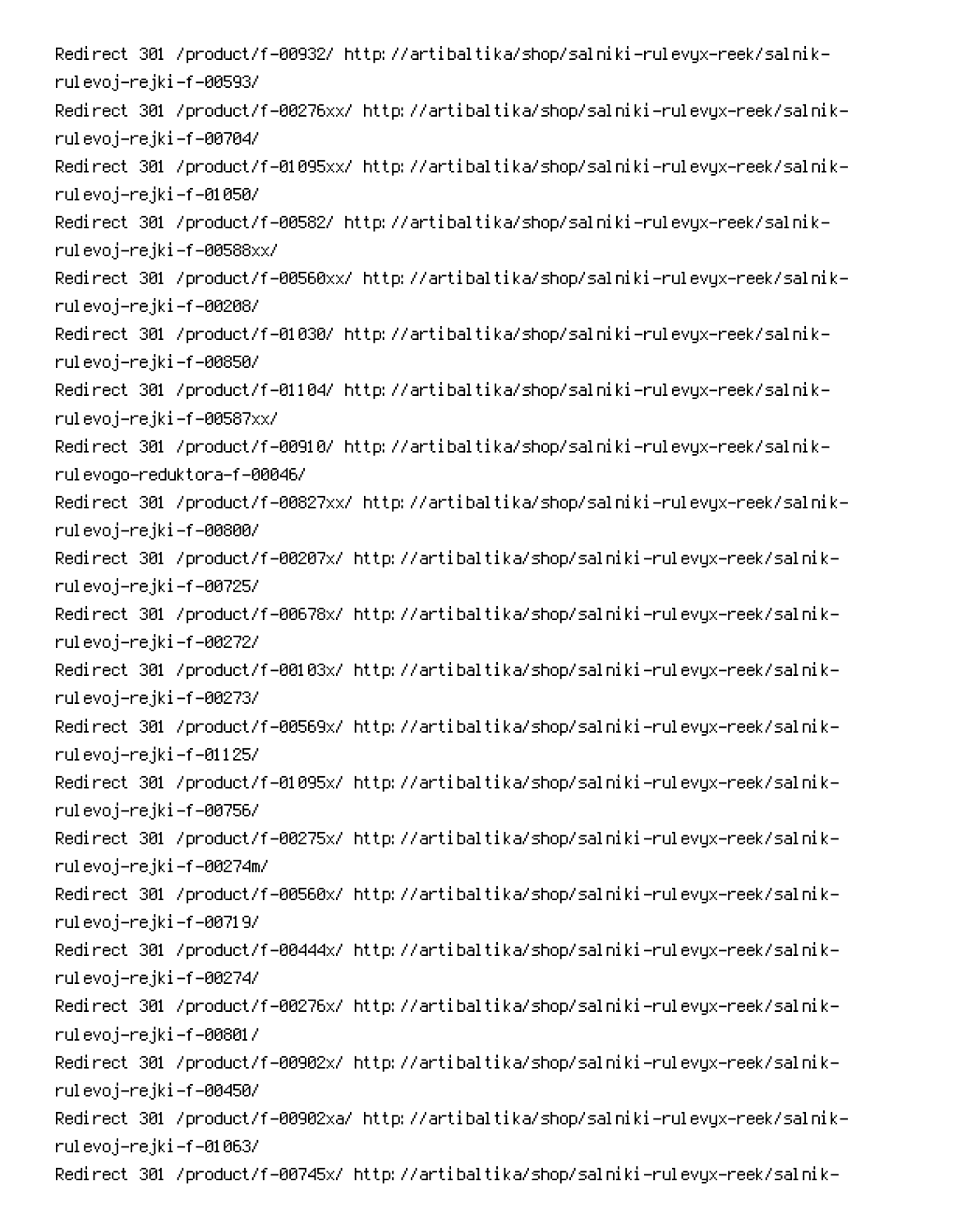rulevoj-rejki-f-00486a/ -Redirect 301 /product/f-00581x/ http://artibaltika/shop/salniki-rulevyx-reek/salnik rulevoj–rejki–f–00585/ -Redirect 301 /product/f-00827x/ http://artibaltika/shop/salniki-rulevyx-reek/salnik rulevoj–rejki–f–00718/ -Redirect 301 /product/f-01006x/ http://artibaltika/shop/salniki-rulevyx-reek/salnik rulevoj–rejki–f–00755/ -Redirect 301 /product/f-00857x/ http://artibaltika/shop/salniki-rulevyx-reek/salnik rulevoj–rejki–f–00374/ -Redirect 301 /product/f-00091/ http://artibaltika/shop/salniki-rulevyx-reek/salnik rulevoj–rejki –f–01223/ -Redirect 301 /product/f-00880x/ http://artibaltika/shop/salniki-rulevyx-reek/salnik rulevoj–rejki–f–01104xx/ -Redirect 301 /product/f-00176/ http://artibaltika/shop/salniki-rulevyx-reek/salnik rulevoj–rejki–f–00622/ -Redirect 301 /product/f-00211/ http://artibaltika/shop/salniki-rulevyx-reek/salnik rulevoj–rejki–f–00588x/ -Redirect 301 /product/f-00207/ http://artibaltika/shop/salniki-rulevyx-reek/salnik rulevoj–rejki–f–00587x/ -Redirect 301 /product/f-00000/ http://artibaltika/shop/salniki-rulevyx-reek/salnik rulevoj–rejki–f–00289x/ -Redirect 301 /product/f-01002/ http://artibaltika/shop/salniki-rulevyx-reek/salnik rulevoj–rejki–f–00290x/ -Redirect 301 /product/f-00446a/ http://artibaltika/shop/salniki-rulevyx-reek/salnik rulevoj–rejki–f–00880xx/ -Redirect 301 /product/f-00446/ http://artibaltika/shop/salniki-rulevyx-reek/salnik rulevoj–rejki–f–01030x/ -Redirect 301 /product/f-00678/ http://artibaltika/shop/salniki-rulevyx-reek/salnik rulevoj–rejki–f–01104x/ -Redirect 301 /product/f-00569/ http://artibaltika/shop/salniki-rulevyx-reek/salnik rulevoj–rejki–f–00910x/ -Redirect 301 /product/f-00103/ http://artibaltika/shop/salniki-rulevyx-reek/salnik rulevoj–rejki–f–00588/ -Redirect 301 /product/f-00737/ http://artibaltika/shop/salniki-rulevyx-reek/salnik rulevoj–rejki–f–00587/ -Redirect 301 /product/f-00444/ http://artibaltika/shop/salniki-rulevyx-reek/salnik rulevoj–rejki–f–00587m/ -Redirect 301 /product/f-00444m/ http://artibaltika/shop/salniki-rulevyx-reek/salnik rulevoj–rejki–f–00289/ -Redirect 301 /product/f-00880/ http://artibaltika/shop/salniki-rulevyx-reek/salnik rulevoj–rejki–f–00290/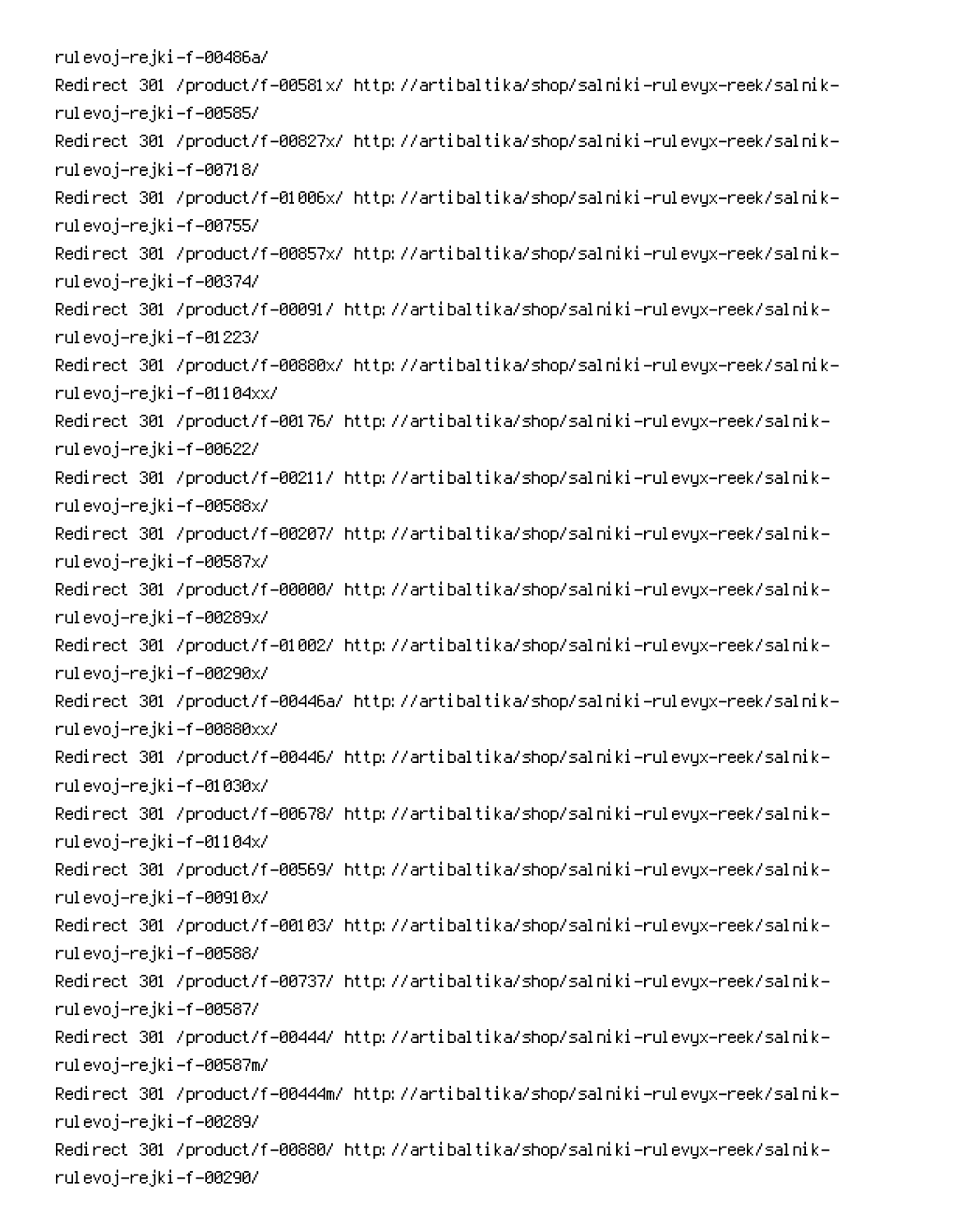-Redirect 301 /product/f-00276/ http://artibaltika/shop/salniki-rulevyx-reek/salnik rulevoj–rejki–f–00205/ -Redirect 301 /product/f-01095/ http://artibaltika/shop/salniki-rulevyx-reek/salnik rulevoj–rejki–f–00444xx/ -Redirect 301 /product/f-00644/ http://artibaltika/shop/salniki-rulevyx-reek/salnik rulevoj–rejki–f–00932/ -Redirect 301 /product/f-00973/ http://artibaltika/shop/salniki-rulevyx-reek/salnik rulevoj–rejki–f–00276xx/ -Redirect 301 /product/f-00275/ http://artibaltika/shop/salniki-rulevyx-reek/salnik rulevoj–rejki–f–01095xx/ -Redirect 301 /product/f-00560/ http://artibaltika/shop/salniki-rulevyx-reek/salnik rulevoj–rejki–f–00582/ -Redirect 301 /product/f-00902/ http://artibaltika/shop/salniki-rulevyx-reek/salnik rulevoj–rejki–f–00560xx/ -Redirect 301 /product/f-00902a/ http://artibaltika/shop/salniki-rulevyx-reek/salnik rulevoj–rejki–f–01030/ -Redirect 301 /product/f-00581/ http://artibaltika/shop/salniki-rulevyx-reek/salnik rulevoj–rejki–f–01104/ -Redirect 301 /product/f-00745/ http://artibaltika/shop/salniki-rulevyx-reek/salnik rulevoj–rejki–f–00910/ -Redirect 301 /product/f-01043/ http://artibaltika/shop/salniki-rulevyx-reek/salnik rulevoj–rejki–f–00207x/ -Redirect 301 /product/f-01006/ http://artibaltika/shop/salniki-rulevyx-reek/salnik rulevoj–rejki–f–00103x/ -Redirect 301 /product/f-00857/ http://artibaltika/shop/salniki-rulevyx-reek/salnik rulevoj–rejki–f–00569x/ -Redirect 301 /product/f-00742/ http://artibaltika/shop/salniki-rulevyx-reek/salnik rulevoj–rejki–f–00737x/ -Redirect 301 /product/f-00908/ http://artibaltika/shop/salniki-rulevyx-reek/salnik rulevoj–rejki–f–00444x/ Redirect 301 /product/f-00398xx/ http://artibaltika/shop/salniki-rulevyx-reek/salnikrulevoj–rejki–f–00678x/ -Redirect 301 /product/f-01062xx/ http://artibaltika/shop/salniki-rulevyx-reek/salnik rulevoj–rejki–f–00276x/ -Redirect 301 /product/f-00939xx/ http://artibaltika/shop/salniki-rulevyx-reek/salnik rulevoj–rejki–f–01095x/ -Redirect 301 /product/f-00988xx/ http://artibaltika/shop/salniki-rulevyx-reek/salnik rulevoj–rejki–f–00275x/ -Redirect 301 /product/f-00451xx/ http://artibaltika/shop/salniki-rulevyx-reek/salnik rulevoj–rejki–f–00560x/ -Redirect 301 /product/f-01178x/ http://artibaltika/shop/salniki-rulevyx-reek/salnik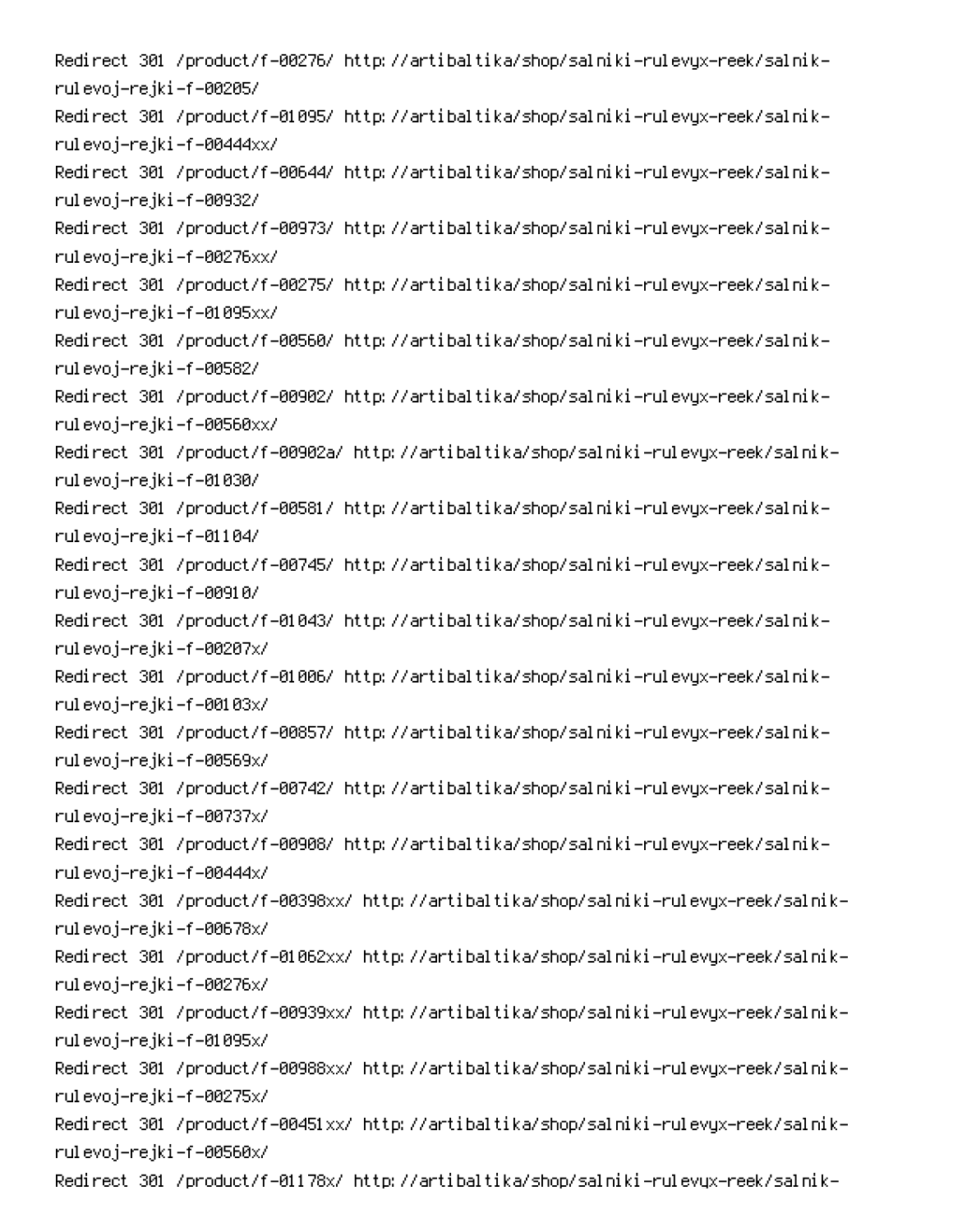rulevoj–rejki–f–00902x/ -Redirect 301 /product/f-01062x/ http://artibaltika/shop/salniki-rulevyx-reek/salnik rulevoj–rejki–f–00581x/ -Redirect 301 /product/f-00939x/ http://artibaltika/shop/salniki-rulevyx-reek/salnik rulevoj–rejki–f–00745x/ -Redirect 301 /product/f-00988x/ http://artibaltika/shop/salniki-rulevyx-reek/salnik rulevoj–rejki–f–00827x/ -Redirect 301 /product/f-00451x/ http://artibaltika/shop/salniki-rulevyx-reek/salnik rulevoj–rejki–f–01006x/ -Redirect 301 /product/f-00984/ http://artibaltika/shop/salniki-rulevyx-reek/salnik rulevoj–rejki–f–00857x/ -Redirect 301 /product/f-01178/ http://artibaltika/shop/salniki-rulevyx-reek/salnik rulevoj–rejki–f–00091/ -Redirect 301 /product/f-00424/ http://artibaltika/shop/salniki-rulevyx-reek/salnik rulevoj–rejki–f–00880x/ -Redirect 301 /product/f-00398/ http://artibaltika/shop/salniki-rulevyx-reek/salnik rulevoj–rejki–f–00211/ -Redirect 301 /product/f-01062/ http://artibaltika/shop/salniki-rulevyx-reek/salnik rulevoj–rejki–f–00176/ -Redirect 301 /product/f-01062m/ http://artibaltika/shop/salniki-rulevyx-reek/salnik rulevoj–rejki–f–00207/ -Redirect 301 /product/f-00939/ http://artibaltika/shop/salniki-rulevyx-reek/salnik rulevoj–rejki–f–0000d/ -Redirect 301 /product/f-00988/ http://artibaltika/shop/salniki-rulevyx-reek/salnik rulevoj–rejki–f–01002/ -Redirect 301 /product/f-00451/ http://artibaltika/shop/salniki-rulevyx-reek/salnik rulevogo-reduktora-f-00446a/ -Redirect 301 /product/f-01139/ http://artibaltika/shop/salniki-rulevyx-reek/salnik rulevoj–rejki–f–00446/ -Redirect 301 /product/f-00277x/ http://artibaltika/shop/salniki-rulevyx-reek/salnik rulevoj–rejki–f–00569/ -Redirect 301 /product/f-00383/ http://artibaltika/shop/salniki-rulevyx-reek/salnik rulevoj–rejki–f–00103/ -Redirect 301 /product/f-00277/ http://artibaltika/shop/salniki-rulevyx-reek/salnik rulevoj–rejki–f–00103m/ -Redirect 301 /product/f-01037xx/ http://artibaltika/shop/salniki-rulevyx-reek/salnik rulevoj–rejki–f–00737/ -Redirect 301 /product/f-01142xx/ http://artibaltika/shop/salniki-rulevyx-reek/salnik rulevoj–rejki–f–00737m/ -Redirect 301 /product/f-01037x/ http://artibaltika/shop/salniki-rulevyx-reek/salnik rul evo i-re iki -f -00444/

**Contract Contract** 

 $\mathbf{L}^{\text{max}}$ 

on the state of the state of the

PC And the property of the property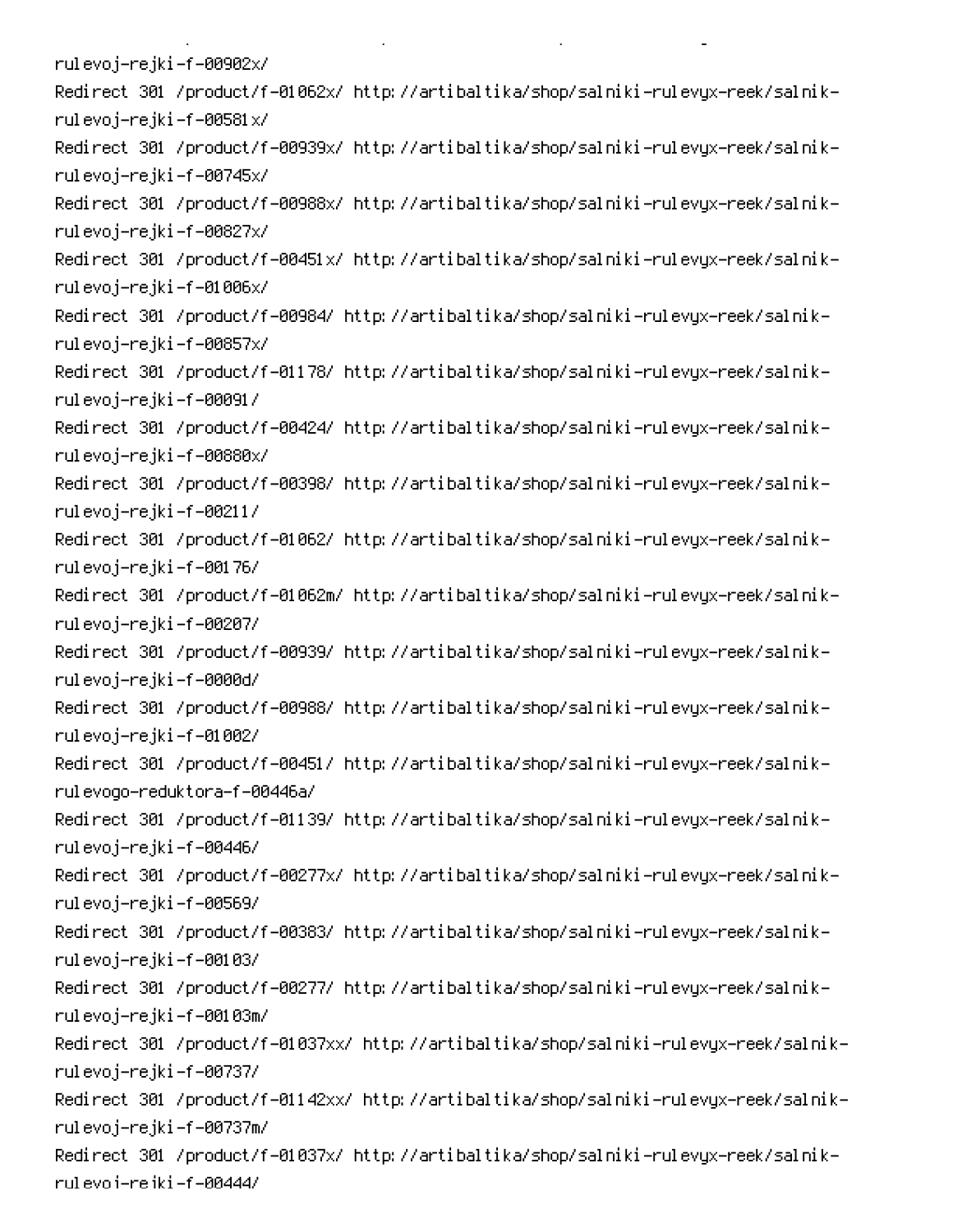الماد والواريخ المرابط والمتواطنة -Redirect 301 /product/f-01142x/ http://artibaltika/shop/salniki-rulevyx-reek/salnik rulevoj–rejki–f–00444m/ -Redirect 301 /product/f-01037/ http://artibaltika/shop/salniki-rulevyx-reek/salnik rulevoj–rejki–f–00880/ -Redirect 301 /product/f-01142/ http://artibaltika/shop/salniki-rulevyx-reek/salnik rulevoj–rejki–f–00678/ -Redirect 301 /product/f-00647/ http://artibaltika/shop/salniki-rulevyx-reek/salnik rulevoj–rejki–f–01003/ -Redirect 301 /product/f-00804/ http://artibaltika/shop/salniki-rulevyx-reek/salnik rulevoj–rejki–f–00276/ -Redirect 301 /product/f-01089/ http://artibaltika/shop/salniki-rulevyx-reek/salnik rulevoj–rejki–f–01095/ -Redirect 301 /product/f-01087/ http://artibaltika/shop/salniki-rulevyx-reek/salnik rulevoj–rejki–f–00644/ -Redirect 301 /product/f-00549/ http://artibaltika/shop/salniki-rulevyx-reek/salnik rulevoj–rejki–f–00803/ -Redirect 301 /product/f-00639/ http://artibaltika/shop/salniki-rulevyx-reek/salnik rulevoj–rejki–f–00973/ -Redirect 301 /product/f-00581-2/ http://artibaltika/shop/salniki-rulevyx-reek/salnik rulevoj–rejki–f–00275/ -Redirect 301 /product/f-00745-2/ http://artibaltika/shop/salniki-rulevyx-reek/salnik rulevoj–rejki–f–00560/ -Redirect 301 /product/f-00827-2/ http://artibaltika/shop/salniki-rulevyx-reek/salnik rulevoj–rejki–f–00902/ -Redirect 301 /product/f-01006-2/ http://artibaltika/shop/salniki-rulevyx-reek/salnik rulevoj–rejki–f–00581/ Redirect 301 /product/f-00857-2/ http://artibaltika/shop/salniki-rulevyx-reek/salnikrulevoj–rejki–f–00745/ -Redirect 301 /product/f-00742-2/ http://artibaltika/shop/salniki-rulevyx-reek/salnik rulevoj–rejki–f–00827/ -Redirect 301 /product/f-00908-2/ http://artibaltika/shop/salniki-rulevyx-reek/salnik rulevoj–rejki–f–01043/ -Redirect 301 /product/f-00398xx-2/ http://artibaltika/shop/salniki-rulevyx-reek/salnik rulevoj–rejki–f–01006/ -Redirect 301 /product/f-01062xx-2/ http://artibaltika/shop/salniki-rulevyx-reek/salnik rulevoj–rejki–f–00857/ -Redirect 301 /product/f-00939xx-2/ http://artibaltika/shop/salniki-rulevyx-reek/salnik rulevoj–rejki–f–00742/ -Redirect 301 /product/f-00988xx-2/ http://artibaltika/shop/salniki-rulevyx-reek/salnik rulevoj–rejki–f–00908/ Dedirect 301 /oroduct/f=00451xx=2/ bttp://artibaltika/shoo/saloiki=rulevux=reek/saloik=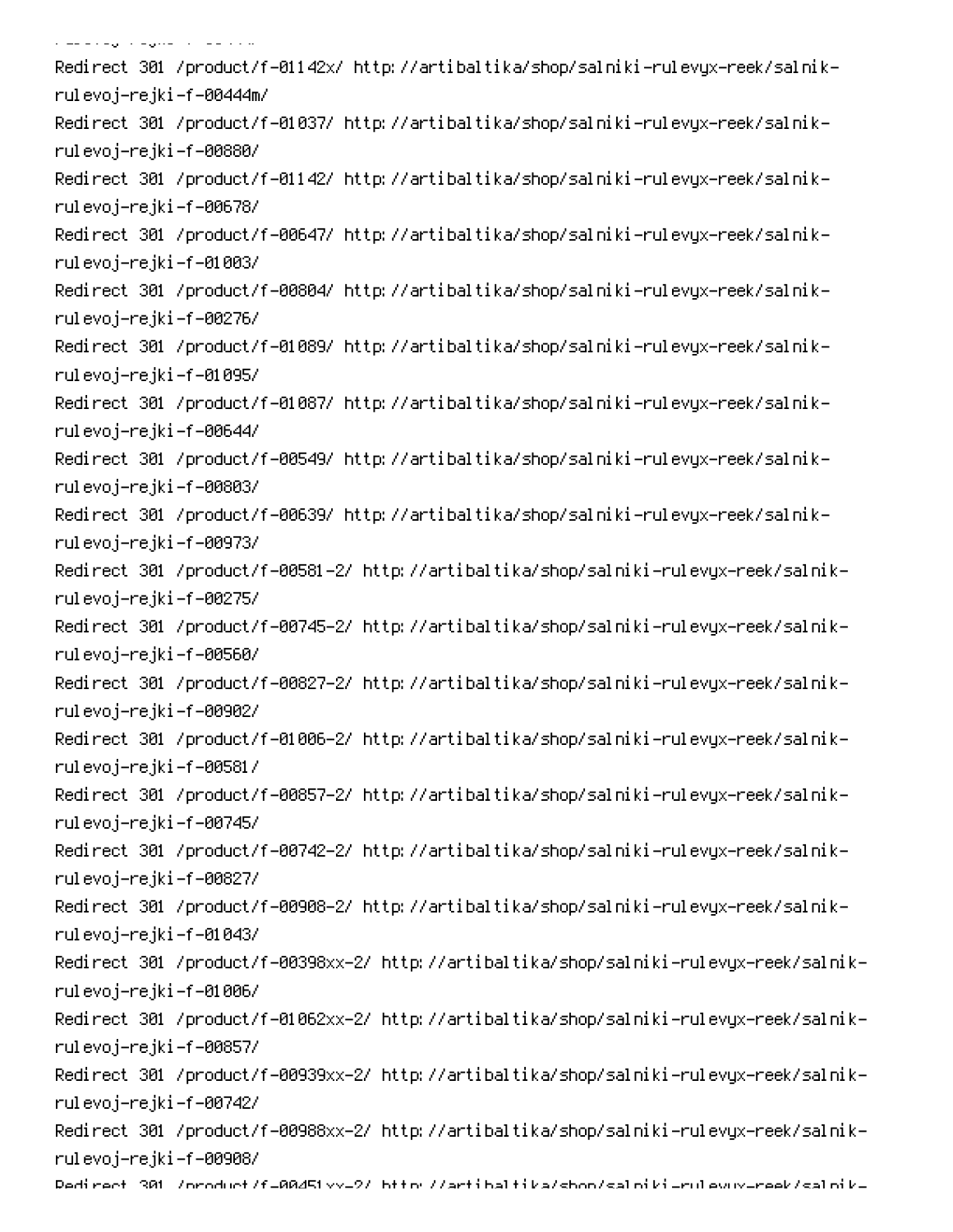אסטנו סטני טטני קור טטטטנקי דיסטאטנאגרבקי ווגינף. קקיסו גנוטסנינוגמקטוטןקקסנוונוגנידו טנסאקאדו ססגקטמנונוגר rulevoj–rejki–f–00398xx/ -Redirect 301 /product/f-01178x-2/ http://artibaltika/shop/salniki-rulevyx-reek/salnik rulevoj–rejki–f–01062xx/ -Redirect 301 /product/f-00398x-2/ http://artibaltika/shop/salniki-rulevyx-reek/salnik rulevoj–rejki–f–00939xx/ -Redirect 301 /product/f-01062x-2/ http://artibaltika/shop/salniki-rulevyx-reek/salnik rulevoj–rejki–f–00988xx/ -Redirect 301 /product/f-00939x-2/ http://artibaltika/shop/salniki-rulevyx-reek/salnik rulevoj–rejki–f–00451xx/ -Redirect 301 /product/f-00988x-2/ http://artibaltika/shop/salniki-rulevyx-reek/salnik rulevoj–rejki–f–01178x/ -Redirect 301 /product/f-00451x-2/ http://artibaltika/shop/salniki-rulevyx-reek/salnik rulevoj–rejki–f–00398x/ -Redirect 301 /product/f-01085/ http://artibaltika/shop/salniki-rulevyx-reek/salnik rulevoj–rejki–f–01062x/ Redirect 301 /product/f-00984-2/ http://artibaltika/shop/salniki-rulevyx-reek/salnikrulevoj–rejki–f–00939x/ -Redirect 301 /product/f-01178-2/ http://artibaltika/shop/salniki-rulevyx-reek/salnik rulevoj–rejki–f–00988x/ -Redirect 301 /product/f-00424-2/ http://artibaltika/shop/salniki-rulevyx-reek/salnik rulevoj–rejki–f–00451x/ Redirect 301 /product/f-00398-2/ http://artibaltika/shop/salniki-rulevyx-reek/salnikrulevoj–rejki–f–01085/ Redirect 301 /product/f-01062-2/ http://artibaltika/shop/salniki-rulevyx-reek/salnikrulevoj–rejki–f–00984/ -Redirect 301 /product/f-01062m-2/ http://artibaltika/shop/salniki-rulevyx-reek/salnik rulevoj–rejki–f–01178/ Redirect 301 /product/f-00939-2/ http://artibaltika/shop/salniki-rulevyx-reek/salnikrulevoj–rejki–f–00424/ Redirect 301 /product/f-00988-2/ http://artibaltika/shop/salniki-rulevyx-reek/salnikrulevoj–rejki–f–00398/ -Redirect 301 /product/f-00451-2/ http://artibaltika/shop/salniki-rulevyx-reek/salnik rulevoj–rejki–f–01062/ -Redirect 301 /product/f-00277x-2/ http://artibaltika/shop/salniki-rulevyx-reek/salnik rulevoj–rejki–f–00939/ Redirect 301 /product/f-00383-2/ http://artibaltika/shop/salniki-rulevyx-reek/salnikrulevoj–rejki–f–00988/ Redirect 301 /product/f-00277-2/ http://artibaltika/shop/salniki-rulevyx-reek/salnikrulevoj–rejki–f–00451/ -Redirect 301 /product/f-01037x-2/ http://artibaltika/shop/salniki-rulevyx-reek/salnik multiple and disk of parameters.<br>Note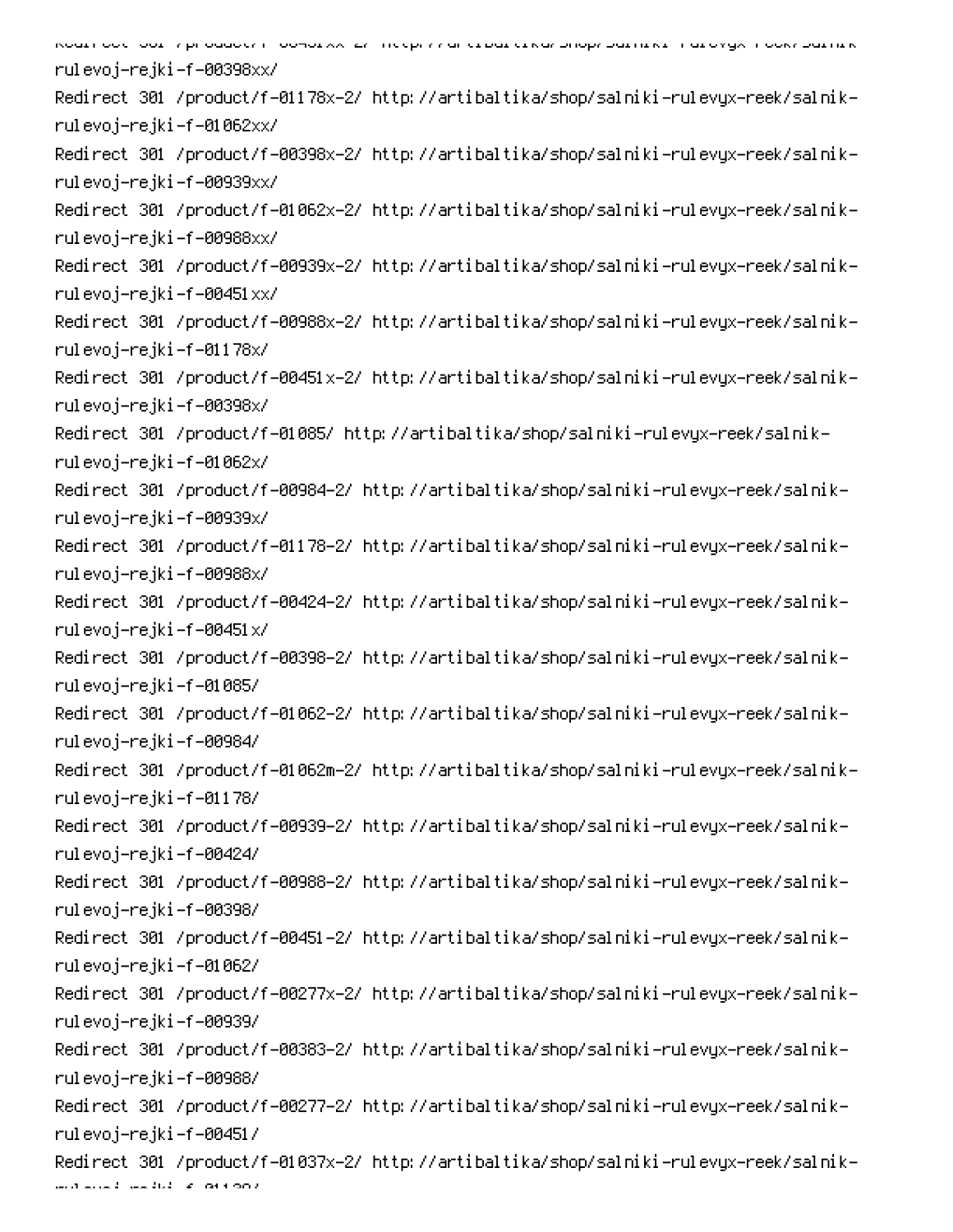rurevoj-rejki-m-011397 -Redirect 301 /product/f-01037xx-2/ http://artibaltika/shop/salniki-rulevyx-reek/salnik rulevoj–rejki–f–00277x/ -Redirect 301 /product/f-01142xx-2/ http://artibaltika/shop/salniki-rulevyx-reek/salnik rulevoj–rejki–f–00383/ -Redirect 301 /product/f-01142x-2/ http://artibaltika/shop/salniki-rulevyx-reek/salnik rulevoj–rejki–f–00277/ Redirect 301 /product/f-01037-2/ http://artibaltika/shop/salniki-rulevyx-reek/salnikrulevoj–rejki–f–01037xx/ -Redirect 301 /product/f-01142-2/ http://artibaltika/shop/salniki-rulevyx-reek/salnik rulevoj–rejki–f–01142xx/ Redirect 301 /product/f-00647-2/ http://artibaltika/shop/salniki-rulevyx-reek/salnikrulevoj–rejki–f–01037x/ Redirect 301 /product/f-01089-2/ http://artibaltika/shop/salniki-rulevyx-reek/salnikrulevoj–rejki–f–01037/ Redirect 301 /product/f-00639-2/ http://artibaltika/shop/salniki-rulevyx-reek/salnikrulevoj–rejki–f–00804/ -Redirect 301 /product/f-00635a-2/ http://artibaltika/shop/salniki-rulevyx-reek/salnik rulevoj–rejki–f–01087/ -Redirect 301 /product/f-00011x/ http://artibaltika/shop/salniki-rulevyx-reek/salnik rulevoj–rejki–f–00011 $\times$ / -Redirect 301 /product/f-01142x-3/ http://artibaltika/shop/salniki-rulevyx-reek/salnik rulevoj–rejki–f–01142x/ -Redirect 301 /product/f-01142-3/ http://artibaltika/shop/salniki-rulevyx-reek/salnik rulevoj–rejki–f–01142/ Redirect 301 /product/f-00647-3/ http://artibaltika/shop/salniki-rulevyx-reek/salnikrulevoj–rejki–f–00647/ Redirect 301 /product/f-01089-3/ http://artibaltika/shop/salniki-rulevyx-reek/salnikrulevoj–rejki–f–01089/ Redirect 301 /product/f-00549-3/ http://artibaltika/shop/salniki-rulevyx-reek/salnikrulevoj–rejki–f–00549/ Redirect 301 /product/f-00639-3/ http://artibaltika/shop/salniki-rulevyx-reek/salnikrulevoj–rejki–f–00639/ -Redirect 301 /product/f-00559/ http://artibaltika/shop/salniki-rulevyx-reek/salnik rulevoj–rejki–f–00559/ -Redirect 301 /product/f-00635a/ http://artibaltika/shop/salniki-rulevyx-reek/salnik rulevoj–rejki–f–01592/ -Redirect 301 /product/f-00444xa-5/ http://artibaltika/shop/salniki-rulevyx-reek/salnik rulevoj-rejki-f-00444xa/ Redirect 301 /product/f-00458-5/ http://artibaltika/shop/salniki-rulevyx-reek/salnikrulevoj–rejki–f–00458/ PC 
0DS0D-0.000 minutes

e e constante de la companya de la companya de la companya de la companya de la companya de la companya de la<br>La companya de la companya de la companya de la companya de la companya de la companya de la companya de la co

 $\mathcal{L}_{\mathcal{A}}$  , and  $\mathcal{L}_{\mathcal{A}}$  , and  $\mathcal{L}_{\mathcal{A}}$ 

0

6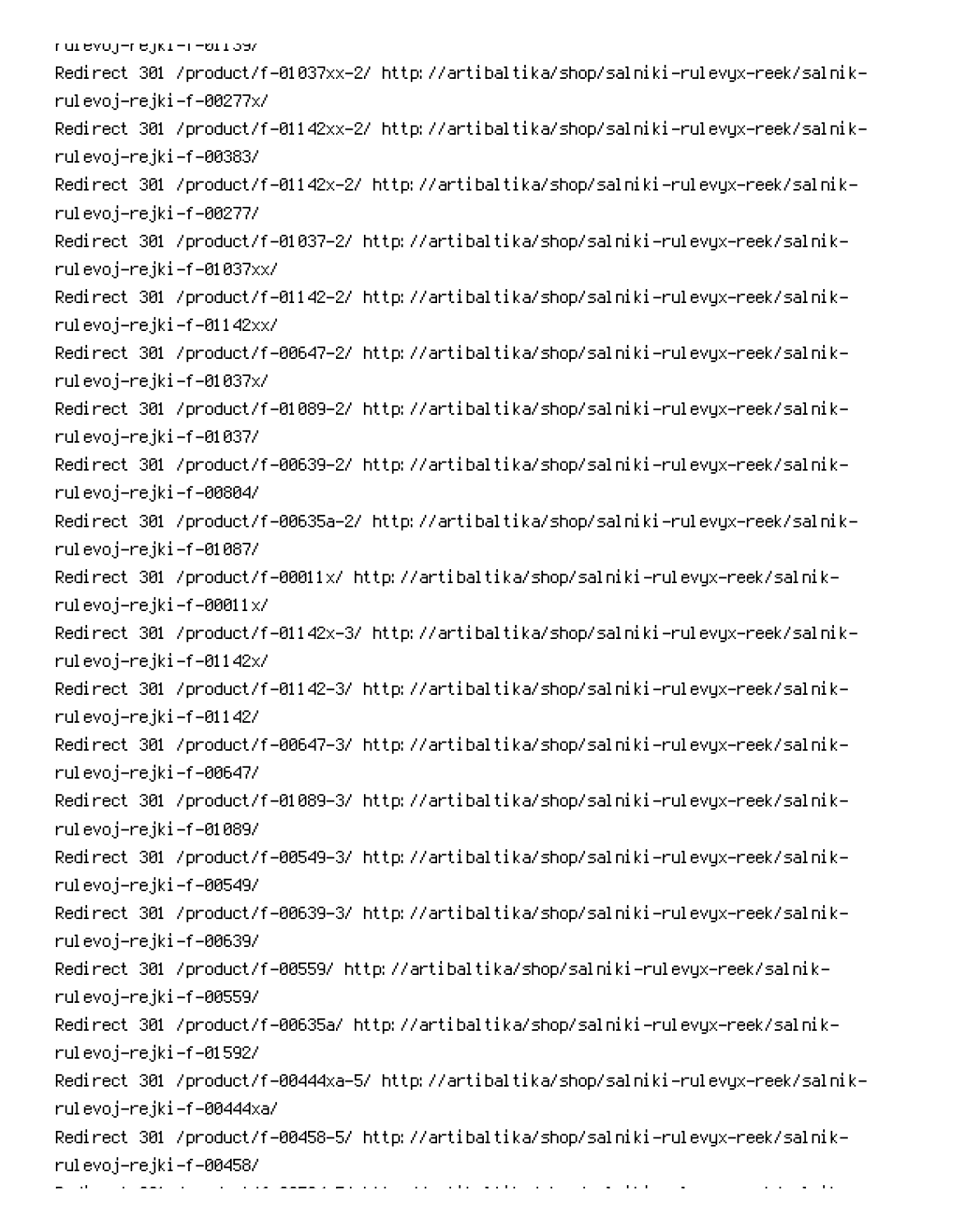Redirect 301 /product/f=00594-5/ http://artibaltika/shop/salniki-rulevyx-reek/salnikrulevoj–rejki–f–00594/ -Redirect 301 /product/f-01113-5/ http://artibaltika/shop/salniki-rulevyx-reek/salnik rulevoj–rejki–f–01113/ -Redirect 301 /product/f-01347-5/ http://artibaltika/shop/salniki-rulevyx-reek/salnik rulevoj–rejki–f–01347/ -Redirect 301 /product/f-00211x-5/ http://artibaltika/shop/salniki-rulevyx-reek/salnik rulevoj–rejki–f–00211x/ -Redirect 301 /product/f-00786-5/ http://artibaltika/shop/salniki-rulevyx-reek/salnik rulevoj–rejki–f–00786/ -Redirect 301 /product/f-00786x-5/ http://artibaltika/shop/salniki-rulevyx-reek/salnik rulevoj–rejki–f–00786x/ -Redirect 301 /product/f-01340-5/ http://artibaltika/shop/salniki-rulevyx-reek/salnik rulevoj–rejki–f–01340/ -Redirect 301 /product/f-00798-5/ http://artibaltika/shop/salniki-rulevyx-reek/salnik rulevoj–rejki–f–00798/ -Redirect 301 /product/f-01344-5/ http://artibaltika/shop/salniki-rulevyx-reek/salnik rulevoj–rejki–f–01344/ -Redirect 301 /product/f-00070-6/ http://artibaltika/shop/salniki-rulevyx-reek/salnik rulevoj–rejki–f–00070/ -Redirect 301 /product/f-01332-5/ http://artibaltika/shop/salniki-rulevyx-reek/salnik rulevoj–rejki–f–01332/ -Redirect 301 /product/f-00815-5/ http://artibaltika/shop/salniki-rulevyx-reek/salnik rulevoj–rejki–f–00815/ -Redirect 301 /product/f-01171-5/ http://artibaltika/shop/salniki-rulevyx-reek/salnik nasosa-gidrousilitelya-f-01171/ -Redirect 301 /product/f-00109x-5/ http://artibaltika/shop/salniki-rulevyx-reek/salnik rulevoj–rejki–f–00109x/ -Redirect 301 /product/f-00368x-5/ http://artibaltika/shop/salniki-rulevyx-reek/salnik rulevoj–rejki–f–00368x/ -Redirect 301 /product/f-00561x-6/ http://artibaltika/shop/salniki-rulevyx-reek/salnik rulevoj–rejki–f–00561x/ -Redirect 301 /product/f-00868x-5/ http://artibaltika/shop/salniki-rulevyx-reek/salnik rulevoj–rejki–f–00868x/ -Redirect 301 /product/f-00849x-5/ http://artibaltika/shop/salniki-rulevyx-reek/salnik rulevoj–rejki–f–00849x/ -Redirect 301 /product/f-00037x-5/ http://artibaltika/shop/salniki-rulevyx-reek/salnik rulevoj–rejki–f–00037x/ -Redirect 301 /product/f-00041-5/ http://artibaltika/shop/salniki-rulevyx-reek/salnik rulevoj–rejki–f–00042/ -Redirect 301 /product/f-00090x/ http://artibaltika/shop/salniki-rulevyx-reek/salnik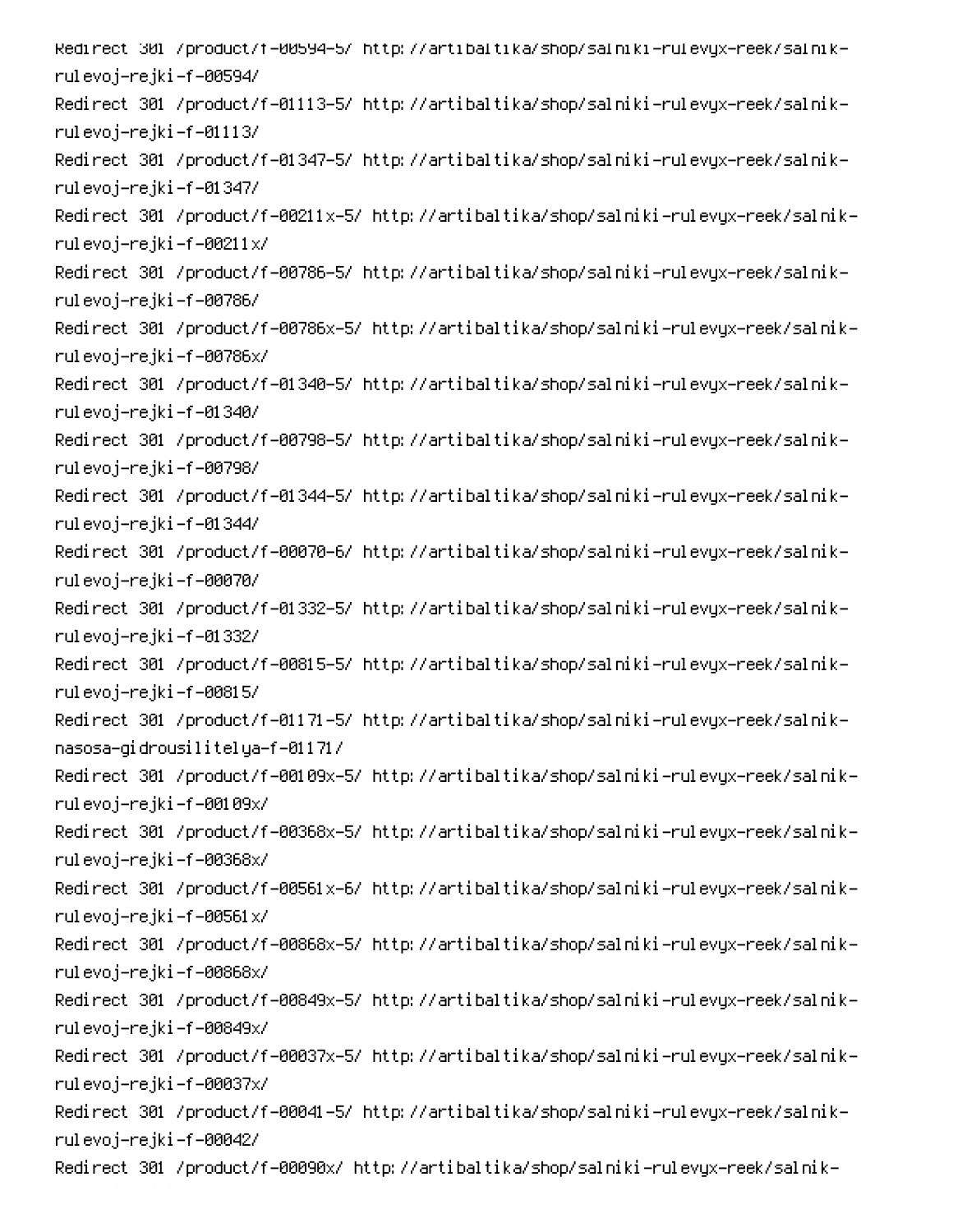rulevoj–rejki–f–00090x/ -Redirect 301 /product/f-00376x/ http://artibaltika/shop/salniki-rulevyx-reek/salnik rulevoj–rejki–f–00376x/ -Redirect 301 /product/f-00247a/ http://artibaltika/shop/salniki-rulevyx-reek/salnik rulevoj-rejki-f-00247a/ -Redirect 301 /product/f-00423a/ http://artibaltika/shop/salniki-rulevyx-reek/salnik rulevoj-rejki-f-00423a/ -Redirect 301 /product/f-01569/ http://artibaltika/shop/salniki-rulevyx-reek/salnik rulevoj–rejki–f–01569/ -Redirect 301 /product/f-00824/ http://artibaltika/shop/salniki-rulevyx-reek/salnik rulevoj–rejki–f–00824/ -Redirect 301 /product/f-00253a/ http://artibaltika/shop/salniki-rulevyx-reek/salnik rulevoj-rejki-f-00253a/ -Redirect 301 /product/f-00235/ http://artibaltika/shop/salniki-rulevyx-reek/salnik rulevoj–rejki–f–00235/ -Redirect 301 /product/f-01130/ http://artibaltika/shop/salniki-rulevyx-reek/salnik rulevoj–rejki–f–01130/ Redirect 301 /product/p11004/ http://artibaltika/shop/salniki-razlichnogoprimeneniya/manzheta-s-teflonovym-kolcom-3000/ Redirect 301 /product/p11419/ http://artibaltika/shop/salniki-razlichnogoprimeneniya/manzheta-s-teflonovym-kolcom-3001/ Redirect 301 /product/p11405/ http://artibaltika/shop/salniki-razlichnogoprimeneniya/salnik-3002/ Redirect 301 /product/p11422/ http://artibaltika/shop/salniki-razlichnogoprimeneniya/manzheta-bez-pruzhiny-3003/ Redirect 301 /product/p11460/ http://artibaltika/shop/salniki-razlichnogoprimeneniya/manzheta-s-teflonovym-kolcom-3004/ Redirect 301 /product/p11461/ http://artibaltika/shop/salniki-razlichnogoprimeneniya/manzheta-s-teflonovym-kolcom-3005/ Redirect 301 /product/p11418/ http://artibaltika/shop/salniki-razlichnogoprimeneniya/manzheta-s-teflonovym-kolcom-3006/ Redirect 301 /product/f-00061/ http://artibaltika/shop/salniki-rulevyx-reek/salnik-nasosaqur-f-00061/ -Redirect 301 /product/f-00513ax/ http://artibaltika/shop/salniki-rulevyx-reek/salnik rulevoj-rejki –f –00513ax/ Redirect 301 /product/f-00413/ http://artibaltika/shop/salniki-rulevyx-reek/salnik-nasosagidrousilitelya–f–00413/ Redirect 301 /product/p07304/ http://artibaltika/shop/salniki-razlichnogoprimeneniya/salnik-3007/ Redirect 301 /product/p01906/ http://artibaltika/shop/salniki-razlichnogoprimeneniya/salnik-3008/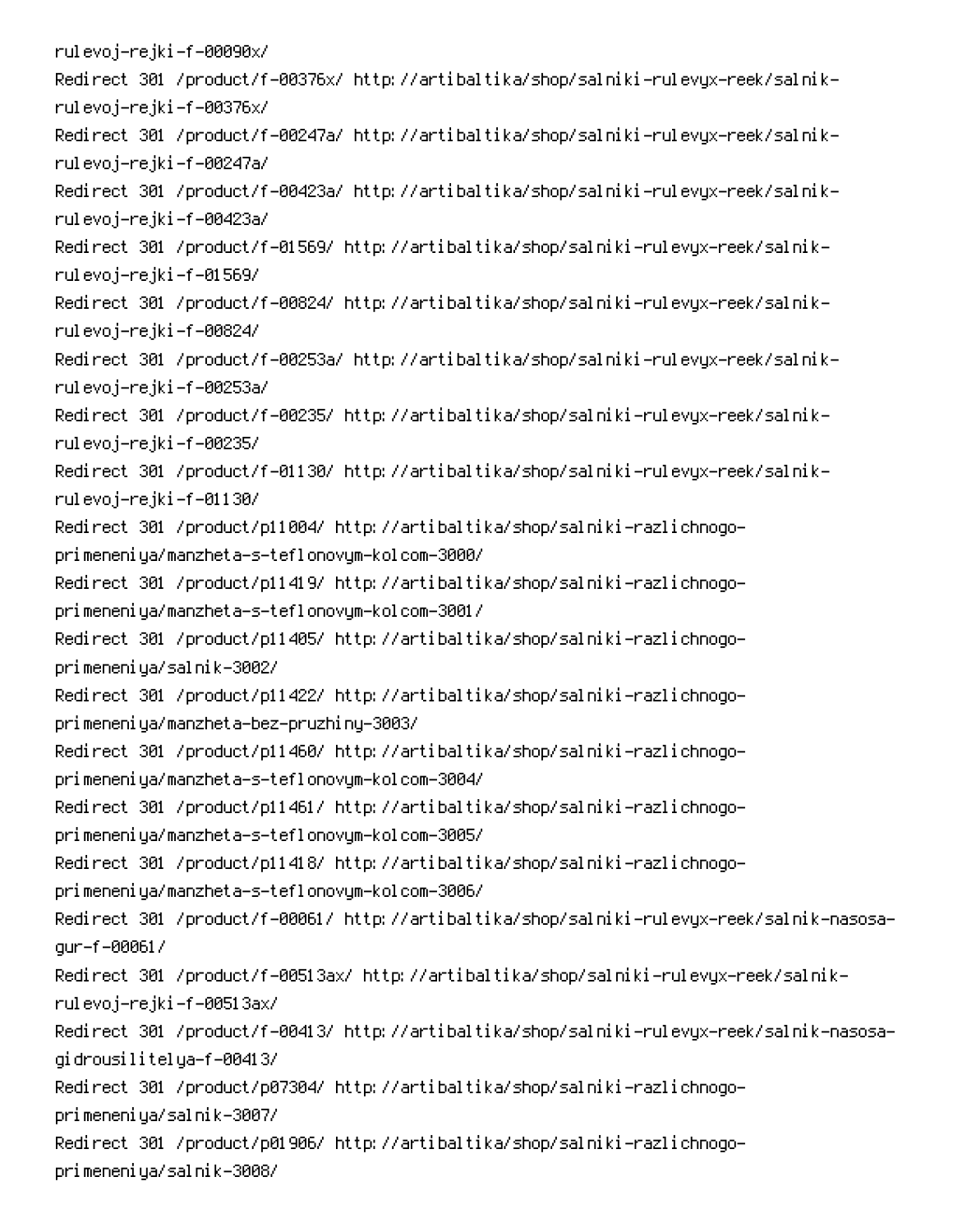Redirect 301 /product/p06483/ http://artibaltika/shop/salniki-razlichnogoprimeneniya/salnik-3009/

Redirect 301 /product/p00888/ http://artibaltika/shop/salniki-razlichnogoprimeneniya/salnik-s-uplotnyayushhej-pruzhinoj-3010/

Redirect 301 /product/010-409-568a/ http://artibaltika/shop/salniki-razlichnogoprimeneniya/salnik-akpp-pervichnyj-val-3011/

Redirect 301 /product/8636014/ http://artibaltika/shop/salniki-razlichnogoprimeneniya/salnik-razdatochnoj-korobki-3012/

Redirect 301 /product/pn00003/ http://artibaltika/shop/salniki-razlichnogoprimeneniya/zadnij-salnik-kolenvala-3013/

Redirect 301 /product/pn00004/ http://artibaltika/shop/salniki-razlichnogoprimeneniya/salnik-3014/

Redirect 301 /product/pn00005/ http://artibaltika/shop/salniki-razlichnogoprimeneniya/salnik-podshipnika-stupicy-3015/

Redirect 301 /product/pn00006/ http://artibaltika/shop/salniki-razlichnogoprimeneniya/salnik-akpp-zadnij-3016/

Redirect 301 /product/pn00007/ http://artibaltika/shop/salniki-razlichnogoprimeneniya/salnik-stupicy-3017/

Redirect 301 /product/n01705/ http://artibaltika/shop/salniki-razlichnogoprimeneniya/salnik-stupicy-3018/

Redirect 301 /product/3019/ http://artibaltika/shop/salniki-razlichnogoprimeneniya/salnik-s-uplotnyayushhej-pruzhinoj-3019/

Redirect 301 /product/3020/ http://artibaltika/shop/salniki-razlichnogoprimeneniya/salnik-3020/

Redirect 301 /product/3021/ http://artibaltika/shop/salniki-razlichnogoprimeneniya/salnik-3021/

Redirect 301 /product/3023/ http://artibaltika/shop/salniki-razlichnogoprimeneniya/salnik-3023/

Redirect 301 /product/3024/ http://artibaltika/shop/salniki-razlichnogoprimeneniya/salnik-3024/

Redirect 301 /product/3025/ http://artibaltika/shop/salniki-razlichnogoprimeneniya/salnik-3025/

Redirect 301 /product/3026/ http://artibaltika/shop/salniki-razlichnogoprimeneniya/salnik-3026/

Redirect 301 /product/3027/ http://artibaltika/shop/salniki-razlichnogoprimeneniya/salnik-3027/

Redirect 301 /product/3028/ http://artibaltika/shop/salniki-razlichnogoprimeneniya/salnik-3028/

Redirect 301 /product/3029/ http://artibaltika/shop/salniki-razlichnogoprimeneniya/salnik-3029/

Redirect 301 /product/3030/ http://artibaltika/shop/salniki-razlichnogo-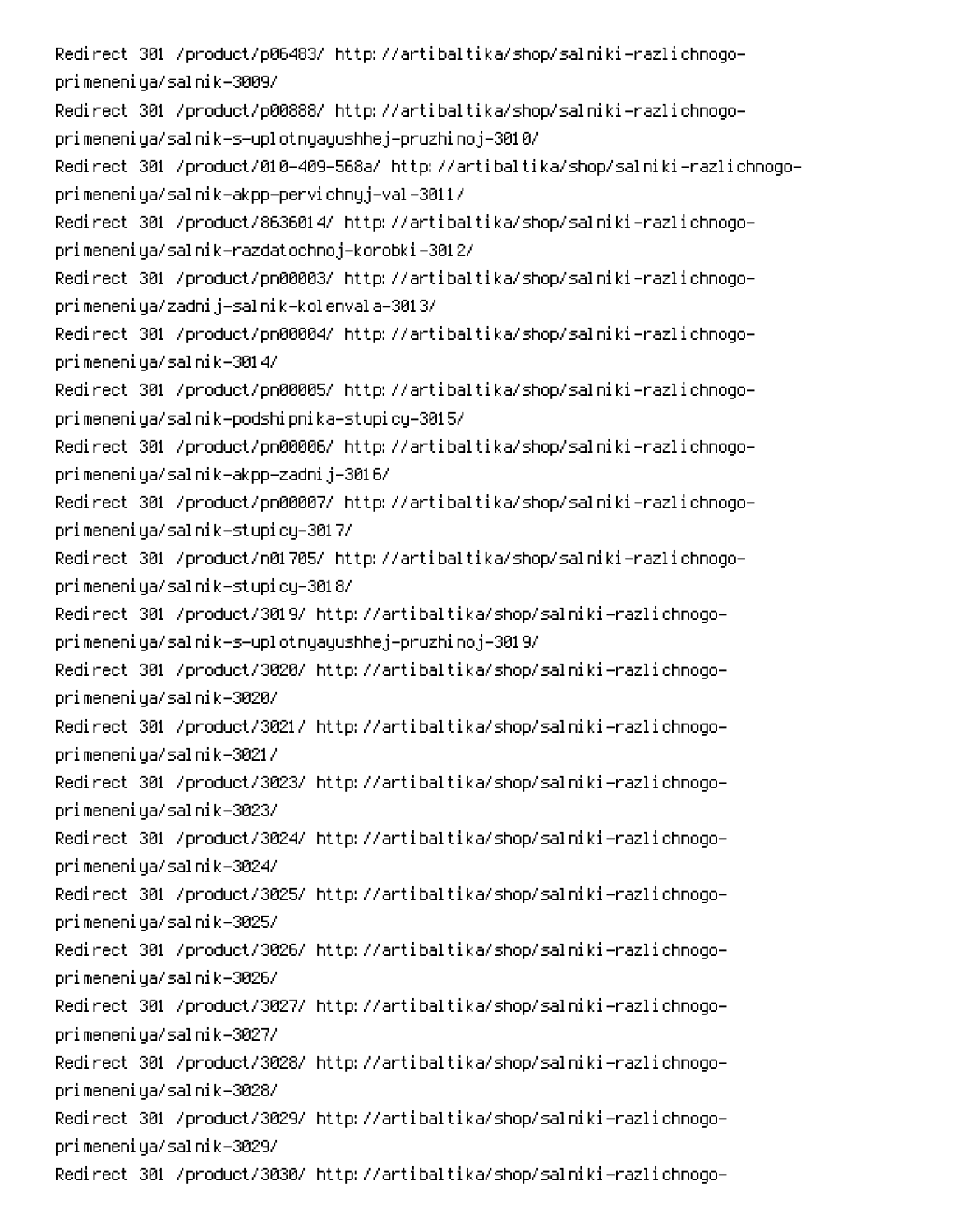primeneniya/salnik-3030/ Redirect 301 /product/3031/ http://artibaltika/shop/salniki-razlichnogoprimeneniya/salnik-3031/ Redirect 301 /product/3032/ http://artibaltika/shop/salniki-razlichnogoprimeneniya/salnik-3032/ Redirect 301 /product/3033/ http://artibaltika/shop/salniki-razlichnogoprimeneniya/salnik-3033/ Redirect 301 /product/3034/ http://artibaltika/shop/salniki-razlichnogoprimeneniya/salnik-3034/ Redirect 301 /product/3035/ http://artibaltika/shop/salniki-razlichnogoprimeneniya/salnik-3035/ Redirect 301 /product/3036/ http://artibaltika/shop/salniki-razlichnogoprimeneniya/salnik-3036/ Redirect 301 /product/3037/ http://artibaltika/shop/salniki-razlichnogoprimeneniya/salnik-3037/ Redirect 301 /product/3038/ http://artibaltika/shop/salniki-razlichnogoprimeneniya/salnik-3038/ Redirect 301 /product/3039/ http://artibaltika/shop/salniki-razlichnogoprimeneniya/salnik-3039/ Redirect 301 /product/3040/ http://artibaltika/shop/salniki-razlichnogoprimeneniya/salnik-3040/ Redirect 301 /product/3041/ http://artibaltika/shop/salniki-razlichnogoprimeneniya/salnik-3041/ Redirect 301 /product/3042/ http://artibaltika/shop/salniki-razlichnogoprimeneniya/salnik-3042/ Redirect 301 /product/3043/ http://artibaltika/shop/salniki-razlichnogoprimeneniya/salnik-3043/ Redirect 301 /product/3044/ http://artibaltika/shop/salniki-razlichnogoprimeneniya/salnik-3044/ Redirect 301 /product/3045/ http://artibaltika/shop/salniki-razlichnogoprimeneniya/salnik-3045/ Redirect 301 /product/3046/ http://artibaltika/shop/salniki-razlichnogoprimeneniya/salnik-3046/ Redirect 301 /product/3047/ http://artibaltika/shop/salniki-razlichnogoprimeneniya/salnik-3047/ Redirect 301 /product/3048/ http://artibaltika/shop/salniki-razlichnogoprimeneniya/salnik-3048/ Redirect 301 /product/3049/ http://artibaltika/shop/salniki-razlichnogoprimeneniya/salnik-3049/ Redirect 301 /product/3050/ http://artibaltika/shop/salniki-razlichnogoprimeneniya/salnik-3050/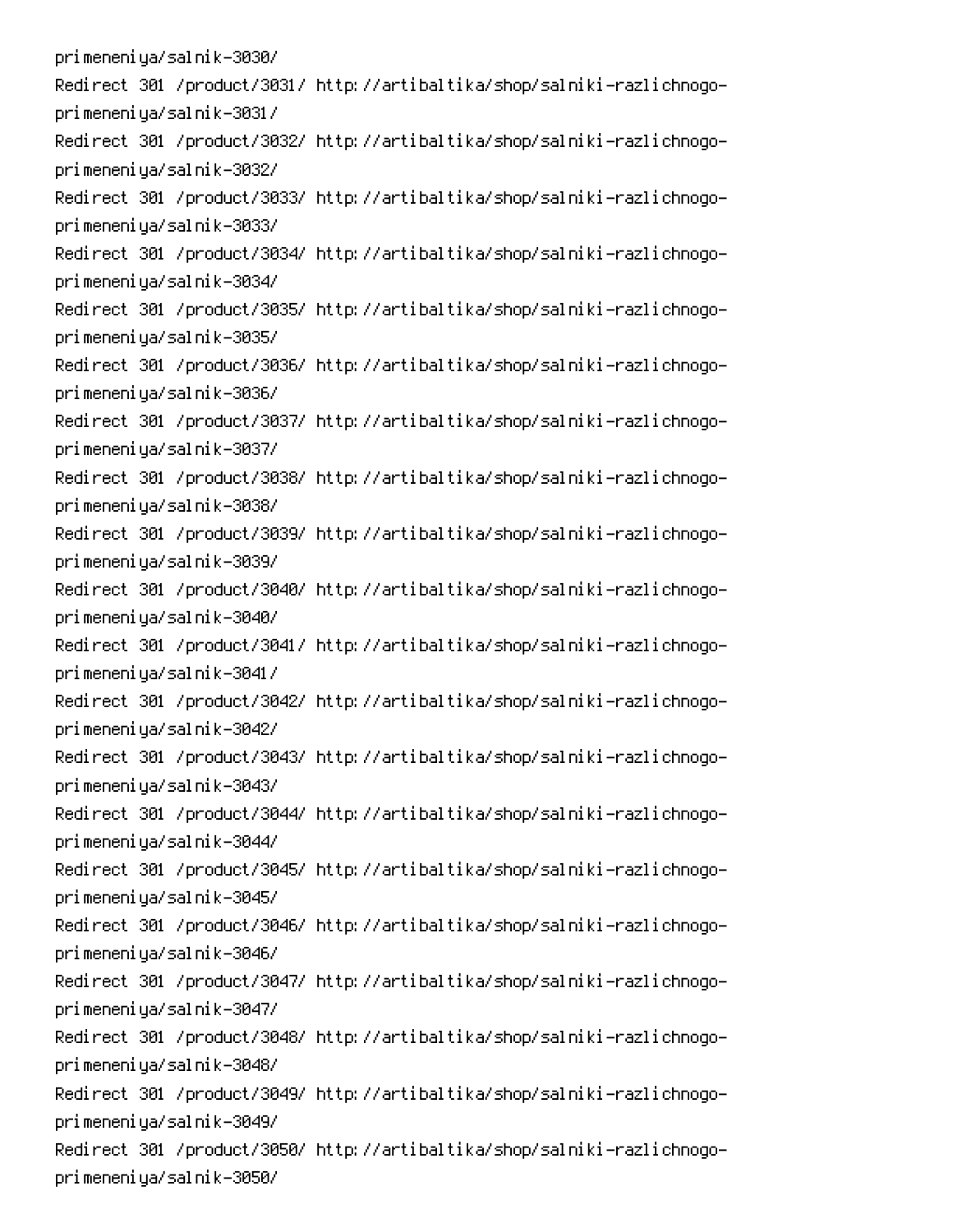Redirect 301 /product/3051/ http://artibaltika/shop/salniki-razlichnogoprimeneniya/salnik-3051/ Redirect 301 /product/3052/ http://artibaltika/shop/salniki-razlichnogoprimeneniya/salnik-3052/ Redirect 301 /product/3053/ http://artibaltika/shop/salniki-razlichnogoprimeneniya/salnik-3053/ Redirect 301 /product/3054/ http://artibaltika/shop/salniki-razlichnogoprimeneniya/salnik-3054/ Redirect 301 /product/3055/ http://artibaltika/shop/salniki-razlichnogoprimeneniya/salnik-3055/ Redirect 301 /product/3056/ http://artibaltika/shop/salniki-razlichnogoprimeneniya/salnik-3056/ Redirect 301 /product/3057/ http://artibaltika/shop/salniki-razlichnogoprimeneniya/salnik-3057/ Redirect 301 /product/f-00099-2/ http://artibaltika/shop/salniki-rulevyx-reek/salniknasosa-gur-f-00099/ Redirect 301 /product/3058/ http://artibaltika/shop/salniki-razlichnogoprimeneniya/salnik-3058/ Redirect 301 /product/3059/ http://artibaltika/shop/salniki-razlichnogoprimeneniya/salnik-3059/ Redirect 301 /product/3060/ http://artibaltika/shop/salniki-razlichnogoprimeneniya/salnik-3060/ Redirect 301 /product/3061/ http://artibaltika/shop/salniki-razlichnogoprimeneniya/salnik-3061/ Redirect 301 /product/3062/ http://artibaltika/shop/salniki-razlichnogoprimeneniya/salnik-3062/ Redirect 301 /product/3063/ http://artibaltika/shop/salniki-razlichnogoprimeneniya/salnik-3063/ Redirect 301 /product/3064/ http://artibaltika/shop/salniki-razlichnogoprimeneniya/salnik-3064/ Redirect 301 /product/3065/ http://artibaltika/shop/salniki-razlichnogoprimeneniya/salnik-3065/ Redirect 301 /product/3066/ http://artibaltika/shop/salniki-razlichnogoprimeneniya/salnik-3066/ Redirect 301 /product/3067/ http://artibaltika/shop/salniki-razlichnogoprimeneniya/salnik-3067/ Redirect 301 /product/3068/ http://artibaltika/shop/salniki-razlichnogoprimeneniya/salnik-3068/ Redirect 301 /product/3069/ http://artibaltika/shop/salniki-razlichnogoprimeneniya/salnik-3069/ Redirect 301 /product/3070/ http://artibaltika/shop/salniki-razlichnogo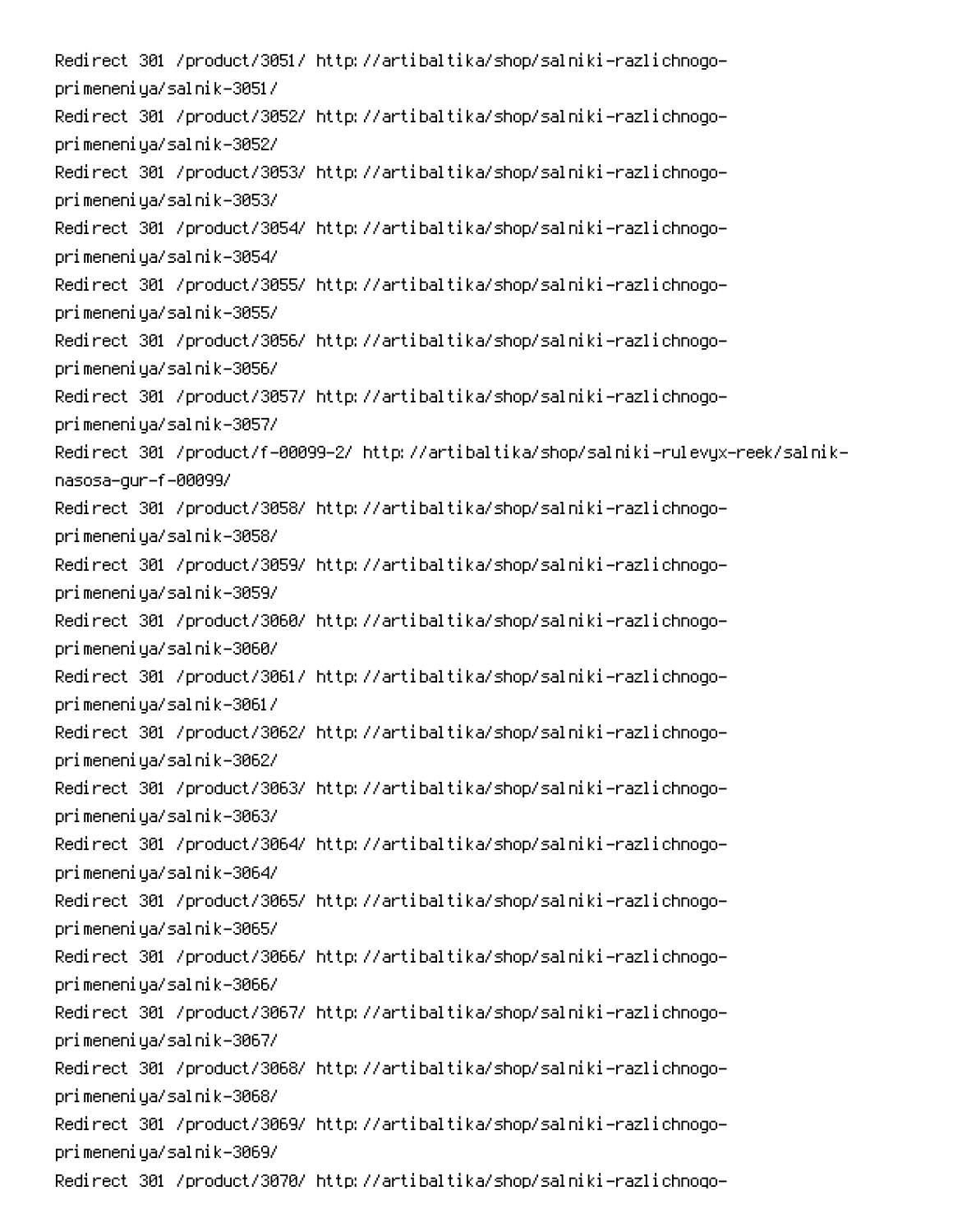primeneniya/salnik-3070/ Redirect 301 /product/3071/ http://artibaltika/shop/salniki-razlichnogoprimeneniya/salnik-3071/ Redirect 301 /product/3072/ http://artibaltika/shop/salniki-razlichnogoprimeneniya/salnik-3072/ Redirect 301 /product/3073/ http://artibaltika/shop/salniki-razlichnogoprimeneniya/salnik-3073/ Redirect 301 /product/3074/ http://artibaltika/shop/salniki-razlichnogoprimeneniya/salnik-3074/ Redirect 301 /product/3075/ http://artibaltika/shop/salniki-razlichnogoprimeneniya/salnik-3075/ Redirect 301 /product/3076/ http://artibaltika/shop/salniki-razlichnogoprimeneniya/salnik-3076/ Redirect 301 /product/3077/ http://artibaltika/shop/salniki-razlichnogoprimeneniya/salnik-3077/ Redirect 301 /product/3078/ http://artibaltika/shop/salniki-razlichnogoprimeneniya/salnik-3078/ Redirect 301 /product/3079/ http://artibaltika/shop/salniki-razlichnogoprimeneniya/salnik-3079/ Redirect 301 /product/3080/ http://artibaltika/shop/salniki-razlichnogoprimeneniya/salnik-3080/ Redirect 301 /product/3081/ http://artibaltika/shop/salniki-razlichnogoprimeneniya/salnik-3081/ Redirect 301 /product/3082/ http://artibaltika/shop/salniki-razlichnogoprimeneniya/salnik-3082/ Redirect 301 /product/3083/ http://artibaltika/shop/salniki-razlichnogoprimeneniya/salnik-3083/ Redirect 301 /product/3084/ http://artibaltika/shop/salniki-razlichnogoprimeneniya/salnik-3084/ Redirect 301 /product/3085/ http://artibaltika/shop/salniki-razlichnogoprimeneniya/salnik-3085/ Redirect 301 /product/3086/ http://artibaltika/shop/salniki-razlichnogoprimeneniya/salnik-3086/ Redirect 301 /product/3087/ http://artibaltika/shop/salniki-razlichnogoprimeneniya/salnik-3087/ Redirect 301 /product/3088/ http://artibaltika/shop/salniki-razlichnogoprimeneniya/salnik-3088/ Redirect 301 /product/3089/ http://artibaltika/shop/salniki-razlichnogoprimeneniya/salnik-3089/ Redirect 301 /product/3090/ http://artibaltika/shop/salniki-razlichnogoorimeneniua/salnik-3090/

**Contract Contract** 

 $\mathbf{L}^{\text{max}}$ 

 $\mathbb{R}^{\mathbb{Z}^2}$ 

PC And the second contract of the second contract of the second contract of the second contract of the second contract of the second contract of the second contract of the second contract of the second contract of the seco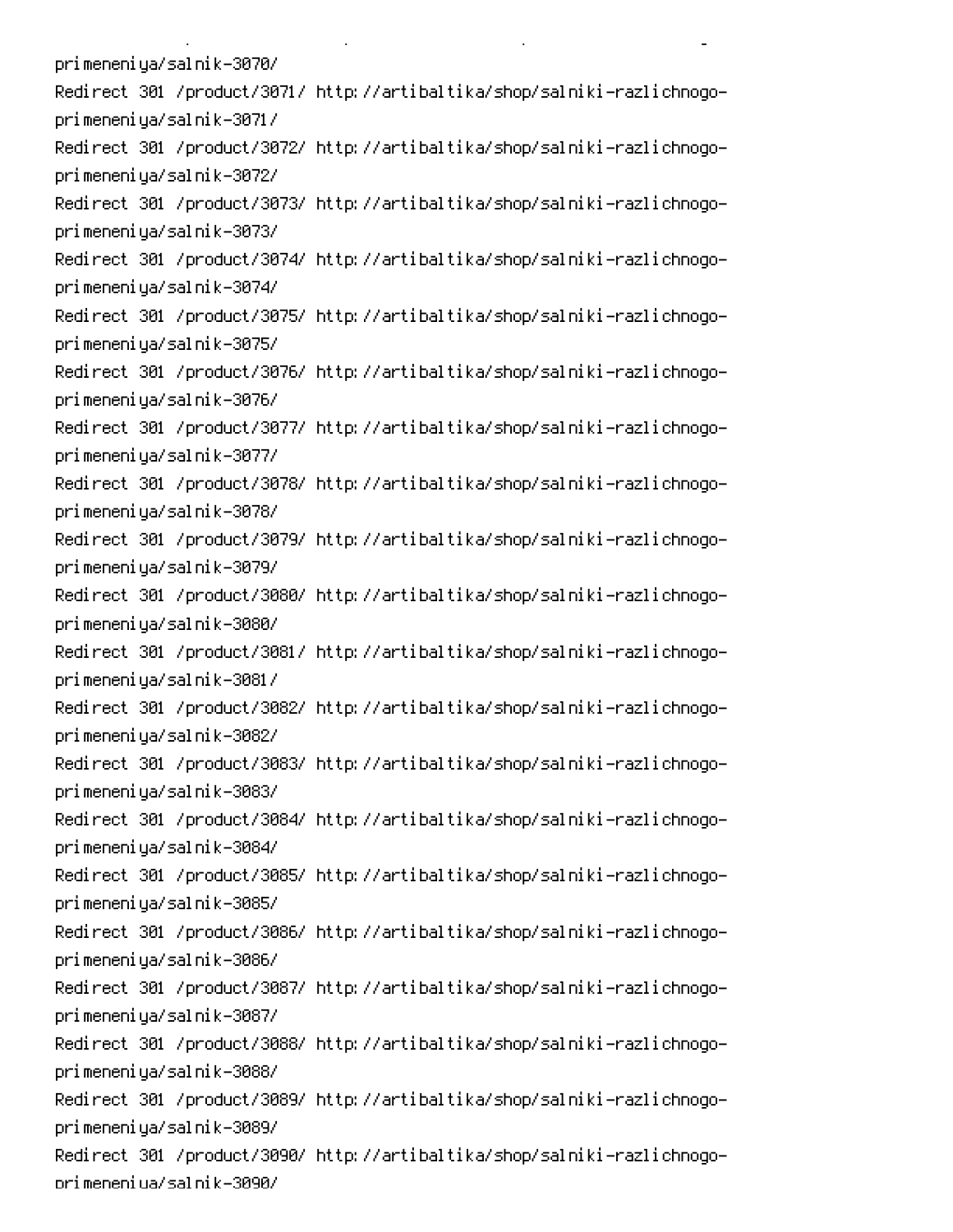.<br>Pramariana gara alam nomina alam n Redirect 301 /product/3091/ http://artibaltika/shop/salniki-razlichnogoprimeneniya/salnik-3091/ Redirect 301 /product/3092/ http://artibaltika/shop/salniki-razlichnogoprimeneniya/salnik-3092/ Redirect 301 /product/3093/ http://artibaltika/shop/salniki-razlichnogoprimeneniya/salnik-3093/ Redirect 301 /product/3094/ http://artibaltika/shop/salniki-razlichnogoprimeneniya/salnik-3094/ Redirect 301 /product/3095/ http://artibaltika/shop/salniki-razlichnogoprimeneniya/salnik-3095/ Redirect 301 /product/3096/ http://artibaltika/shop/salniki-razlichnogoprimeneniya/salnik-3096/ Redirect 301 /product/3097/ http://artibaltika/shop/salniki-razlichnogoprimeneniya/salnik-3097/ Redirect 301 /product/3098/ http://artibaltika/shop/salniki-razlichnogoprimeneniya/salnik-3098/ Redirect 301 /product/3099/ http://artibaltika/shop/salniki-razlichnogoprimeneniya/salnik-3099/ Redirect 301 /product/3100/ http://artibaltika/shop/salniki-razlichnogoprimeneniya/salnik-3100/ Redirect 301 /product/3101/ http://artibaltika/shop/salniki-razlichnogoprimeneniya/salnik-3101/ Redirect 301 /product/3102/ http://artibaltika/shop/salniki-razlichnogoprimeneniya/salnik-3102/ Redirect 301 /product/3103/ http://artibaltika/shop/salniki-razlichnogoprimeneniya/salnik-3103/ Redirect 301 /product/3104/ http://artibaltika/shop/salniki-razlichnogoprimeneniya/salnik-3104/ Redirect 301 /product/3105/ http://artibaltika/shop/salniki-razlichnogoprimeneniya/salnik-3105/ Redirect 301 /product/3106/ http://artibaltika/shop/salniki-razlichnogoprimeneniya/salnik-3106/ Redirect 301 /product/3107/ http://artibaltika/shop/salniki-razlichnogoprimeneniya/salnik-3107/ Redirect 301 /product/3108/ http://artibaltika/shop/salniki-razlichnogoprimeneniya/salnik-3108/ Redirect 301 /product/3109/ http://artibaltika/shop/salniki-razlichnogoprimeneniya/salnik-3109/ Redirect 301 /product/3110/ http://artibaltika/shop/salniki-razlichnogoprimeneniya/salnik-3110/ Dedirect 301 /oroduct/3111/ bttp://artibaltika/shon/salpiki\_razlichooqo<mark>-</mark>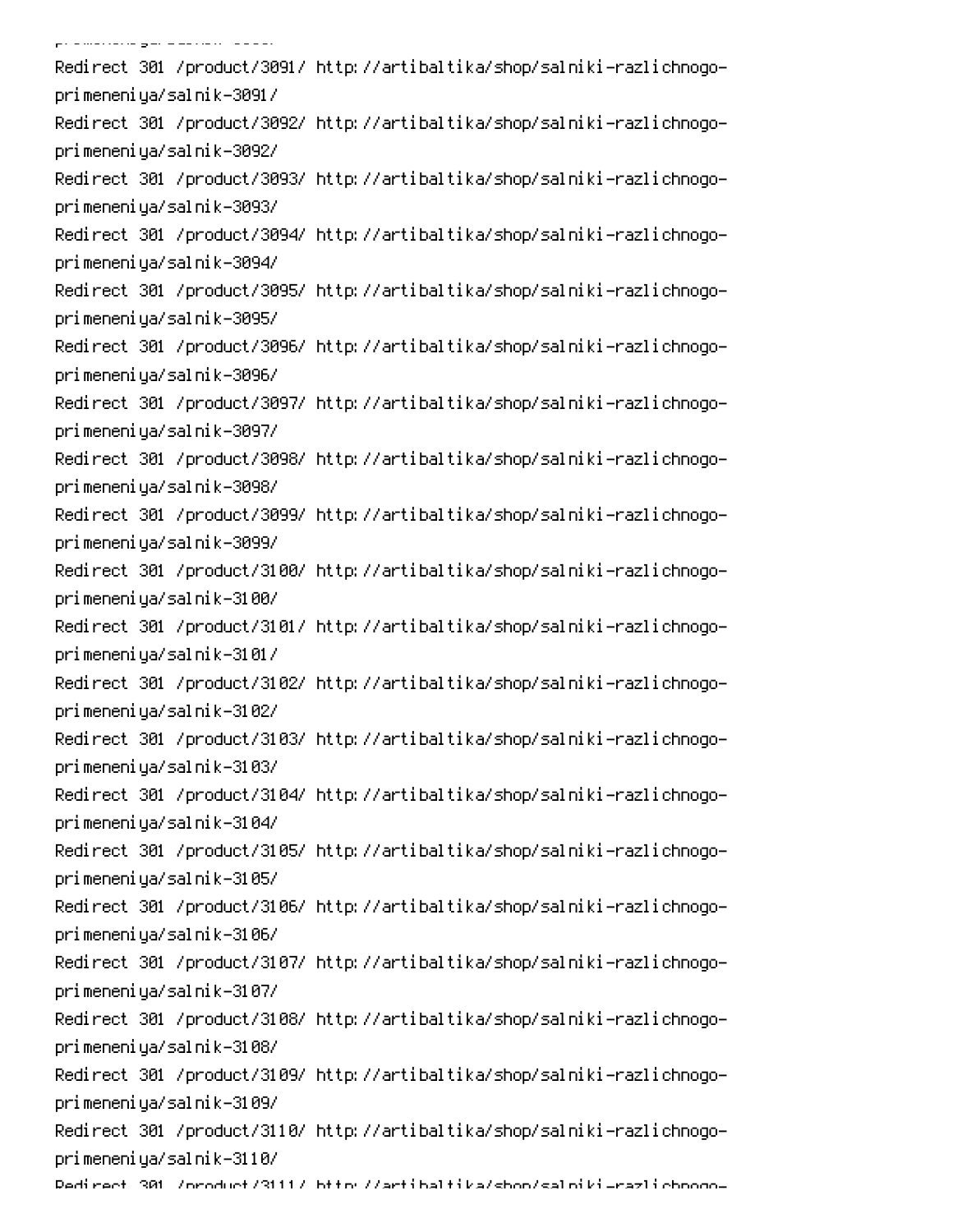| Koari oo tii Jori 7 proaactiv urriinii meepiivi ar erbarerkanonophoariirkiimiazi romogo- |
|------------------------------------------------------------------------------------------|
| primeneniya/salnik-3111/                                                                 |
| Redirect 301 /product/3112/ http://artibaltika/shop/salniki-razlichnogo-                 |
| primeneniya/salnik-3112/                                                                 |
| Redirect 301 /product/3113/ http://artibaltika/shop/salniki-razlichnogo-                 |
| primeneniya/salnik-3113/                                                                 |
| Redirect 301 /product/3114/ http://artibaltika/shop/salniki-razlichnogo-                 |
| primeneniya/salnik-3114/                                                                 |
| Redirect 301 /product/3115/ http://artibaltika/shop/salniki-razlichnogo-                 |
| primeneniya/salnik-3115/                                                                 |
| Redirect 301 /product/3116/ http://artibaltika/shop/salniki-razlichnogo-                 |
| primeneniya/salnik-3116/                                                                 |
| Redirect 301 /product/3117/ http://artibaltika/shop/salniki-razlichnogo-                 |
| primeneniya/salnik-3117/                                                                 |
| Redirect 301 /product/3118/ http://artibaltika/shop/salniki-razlichnogo-                 |
| primeneniya/salnik-3118/                                                                 |
| Redirect 301 /product/3119/ http://artibaltika/shop/salniki-razlichnogo-                 |
| primeneniya/salnik-3119/                                                                 |
| Redirect 301 /product/3120/ http://artibaltika/shop/salniki-razlichnogo-                 |
| primeneniya/salnik-3120/                                                                 |
| Redirect 301 /product/3121/ http://artibaltika/shop/salniki-razlichnogo-                 |
| primeneniya/salnik-3121/                                                                 |
| Redirect 301 /product/3122/ http://artibaltika/shop/salniki-razlichnogo-                 |
| primeneniya/salnik-3122/                                                                 |
| Redirect 301 /product/3123/ http://artibaltika/shop/salniki-razlichnogo-                 |
| primeneniya/salnik-3123/                                                                 |
| Redirect 301 /product/3124/ http://artibaltika/shop/salniki-razlichnogo-                 |
| primeneniya/salnik-3124/                                                                 |
| Redirect 301 /product/3125/ http://artibaltika/shop/salniki-razlichnogo-                 |
| primeneniya/salnik-3125/                                                                 |
| Redirect 301 /product/3126/ http://artibaltika/shop/salniki-razlichnogo-                 |
| primeneniya/salnik-3126/                                                                 |
| Redirect 301 /product/3127/ http://artibaltika/shop/salniki-razlichnogo-                 |
| primeneniya/salnik-3127/                                                                 |
| Redirect 301 /product/3128/ http://artibaltika/shop/salniki-razlichnogo-                 |
| primeneniya/salnik-3128/                                                                 |
| Redirect 301 /product/3129/ http://artibaltika/shop/salniki-razlichnogo-                 |
| primeneniya/salnik-3129/                                                                 |
| Redirect 301 /product/3130/ http://artibaltika/shop/salniki-razlichnogo-                 |
| primeneniya/salnik-3130/                                                                 |
| Redirect 301 /product/3022/ http://artibaltika/shop/salniki-razlichnogo-                 |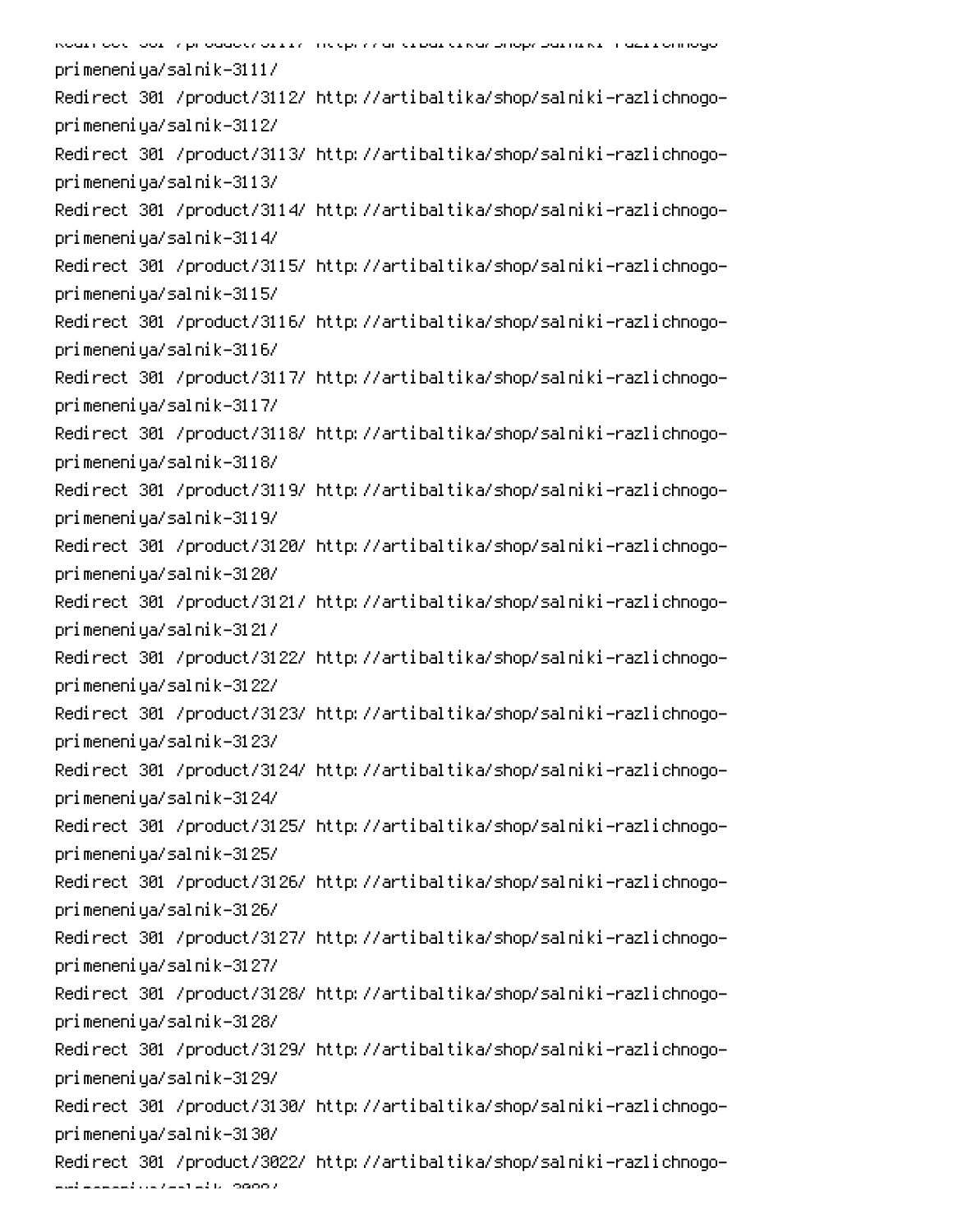primeneniya/sarnik-3022/ -Redirect 301 /product/f-00718xx/ http://artibaltika/shop/salniki-rulevyx-reek/salnik rulevoj–rejki–f–00718xx/ Redirect 301 /product/3131/ http://artibaltika/shop/salniki-razlichnogoprimeneniya/salnik-3131/ Redirect 301 /product/3132/ http://artibaltika/shop/salniki-razlichnogoprimeneniya/salnik-3132/ Redirect 301 /product/3133/ http://artibaltika/shop/salniki-razlichnogoprimeneniya/salnik-3133/ Redirect 301 /product/3134/ http://artibaltika/shop/salniki-razlichnogoprimeneniya/salnik-3134/ Redirect 301 /product/3135/ http://artibaltika/shop/salniki-razlichnogoprimeneniya/salnik-3135/ Redirect 301 /product/3136/ http://artibaltika/shop/salniki-razlichnogoprimeneniya/salnik-3136/ Redirect 301 /product/3137/ http://artibaltika/shop/salniki-razlichnogoprimeneniya/salnik-3137/ Redirect 301 /product/3138/ http://artibaltika/shop/salniki-razlichnogoprimeneniya/salnik-3138/ Redirect 301 /product/3139/ http://artibaltika/shop/salniki-razlichnogoprimeneniya/salnik-3139/ Redirect 301 /product/3140/ http://artibaltika/shop/salniki-razlichnogoprimeneniya/salnik-3140/ Redirect 301 /product/3141/ http://artibaltika/shop/salniki-razlichnogoprimeneniya/salnik-3141/ Redirect 301 /product/3142/ http://artibaltika/shop/salniki-razlichnogoprimeneniya/salnik-3142/ Redirect 301 /product/3143/ http://artibaltika/shop/salniki-razlichnogoprimeneniya/salnik-3143/ Redirect 301 /product/3144/ http://artibaltika/shop/salniki-razlichnogoprimeneniya/salnik-3144/ Redirect 301 /product/3145/ http://artibaltika/shop/salniki-razlichnogoprimeneniya/salnik-3145/ Redirect 301 /product/3146/ http://artibaltika/shop/salniki-razlichnogoprimeneniya/salnik-3146/ Redirect 301 /product/3147/ http://artibaltika/shop/salniki-razlichnogoprimeneniya/salnik-3147/ Redirect 301 /product/3148/ http://artibaltika/shop/salniki-razlichnogoprimeneniya/salnik-3148/ Redirect 301 /product/3149/ http://artibaltika/shop/salniki-razlichnogoprimeneniya/salnik-3149/ 6 pc and the companion of the companion of the companion of the companion of the companion of the companion of the<br>PCD- $\mathcal{L}_{\mathcal{A}}$  , and  $\mathcal{L}_{\mathcal{A}}$  , and  $\mathcal{L}_{\mathcal{A}}$ 0 -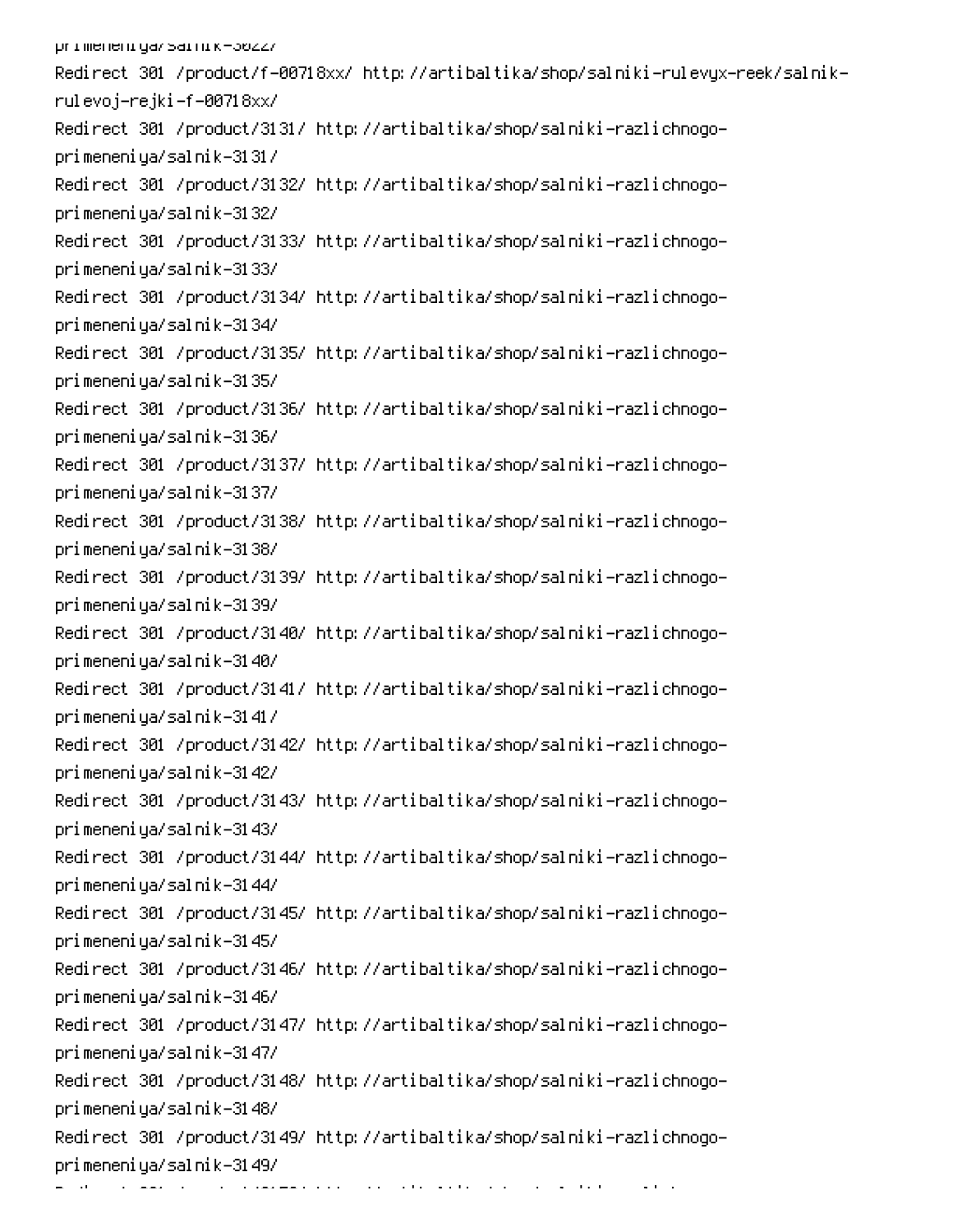Redirect\_301\_/product/3150/\_http://artibaltika/shop/salniki-razlichnogoprimeneniya/salnik-3150/ Redirect 301 /product/3151/ http://artibaltika/shop/salniki-razlichnogoprimeneniya/salnik-3151/ Redirect 301 /product/3152/ http://artibaltika/shop/salniki-razlichnogoprimeneniya/salnik-3152/ Redirect 301 /product/3153/ http://artibaltika/shop/salniki-razlichnogoprimeneniya/salnik-3153/ Redirect 301 /product/3154/ http://artibaltika/shop/salniki-razlichnogoprimeneniya/salnik-3154/ Redirect 301 /product/3155/ http://artibaltika/shop/salniki-razlichnogoprimeneniya/salnik-3155/ Redirect 301 /product/3156/ http://artibaltika/shop/salniki-razlichnogoprimeneniya/salnik-3156/ Redirect 301 /product/3157/ http://artibaltika/shop/salniki-razlichnogoprimeneniya/salnik-3157/ Redirect 301 /product/3158/ http://artibaltika/shop/salniki-razlichnogoprimeneniya/salnik-3158/ Redirect 301 /product/3159/ http://artibaltika/shop/salniki-razlichnogoprimeneniya/salnik-3159/ Redirect 301 /product/3160/ http://artibaltika/shop/salniki-razlichnogoprimeneniya/salnik-3160/ Redirect 301 /product/3161/ http://artibaltika/shop/salniki-razlichnogoprimeneniya/salnik-3161/ Redirect 301 /product/3162/ http://artibaltika/shop/salniki-razlichnogoprimeneniya/salnik-3162/ Redirect 301 /product/3163/ http://artibaltika/shop/salniki-razlichnogoprimeneniya/salnik-3163/ Redirect 301 /product/3164/ http://artibaltika/shop/salniki-razlichnogoprimeneniya/salnik-3164/ Redirect 301 /product/3165/ http://artibaltika/shop/salniki-razlichnogoprimeneniya/salnik-3165/ Redirect 301 /product/3166/ http://artibaltika/shop/salniki-razlichnogoprimeneniya/salnik-3166/ Redirect 301 /product/3167/ http://artibaltika/shop/salniki-razlichnogoprimeneniya/salnik-3167/ Redirect 301 /product/3168/ http://artibaltika/shop/salniki-razlichnogoprimeneniya/salnik-3168/ Redirect 301 /product/3169/ http://artibaltika/shop/salniki-razlichnogoprimeneniya/salnik-3169/ Redirect 301 /product/3170/ http://artibaltika/shop/salniki-razlichnogo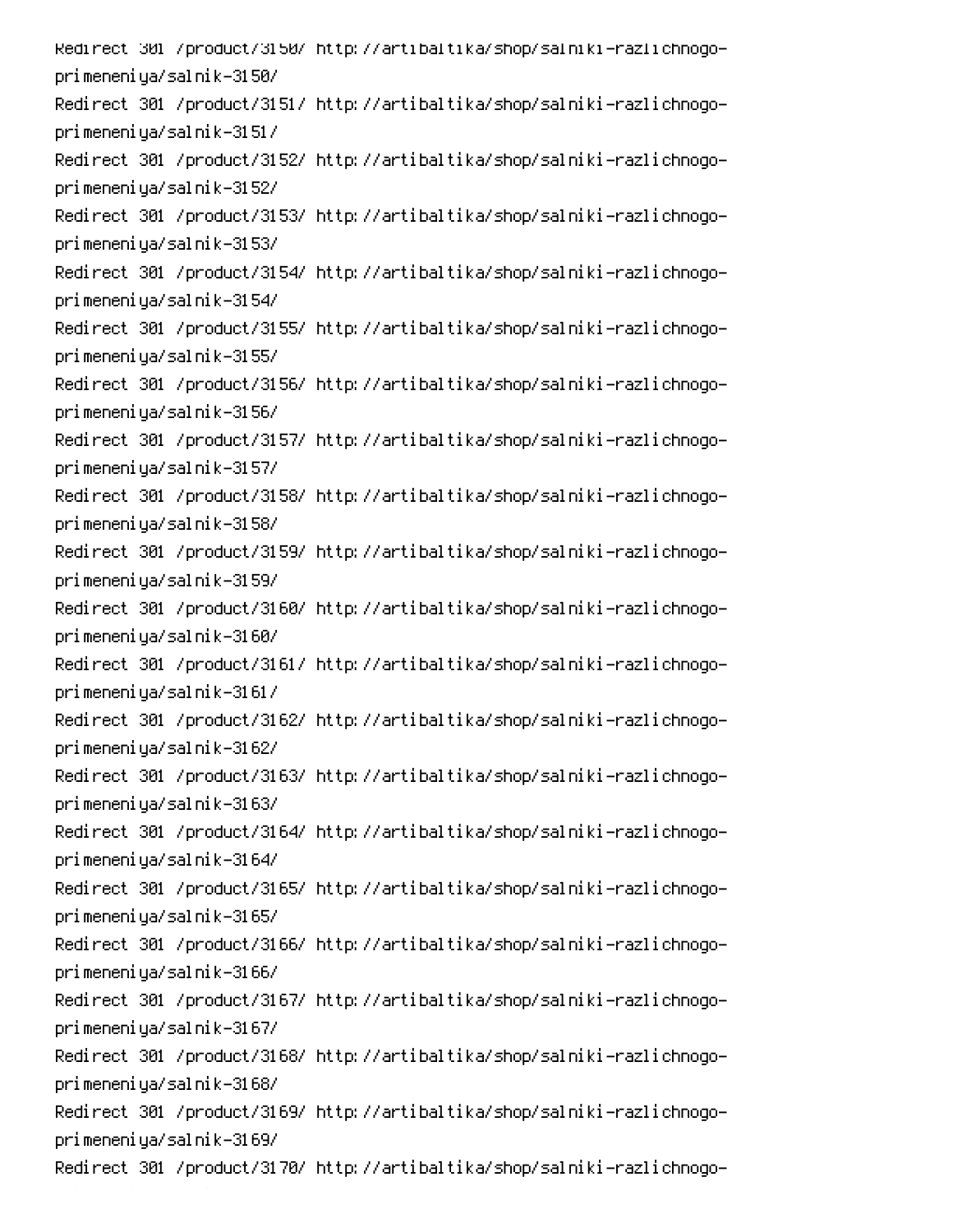primeneniya/salnik-3170/ Redirect 301 /product/3171/ http://artibaltika/shop/salniki-razlichnogoprimeneniya/salnik-3171/ Redirect 301 /product/3172/ http://artibaltika/shop/salniki-razlichnogoprimeneniya/salnik-3172/ Redirect 301 /product/3173/ http://artibaltika/shop/salniki-razlichnogoprimeneniya/salnik-3173/ Redirect 301 /product/3174/ http://artibaltika/shop/salniki-razlichnogoprimeneniya/salnik-3174/ Redirect 301 /product/3175/ http://artibaltika/shop/salniki-razlichnogoprimeneniya/salnik-3175/ Redirect 301 /product/3176/ http://artibaltika/shop/salniki-razlichnogoprimeneniya/salnik-3176/ Redirect 301 /product/3177/ http://artibaltika/shop/salniki-razlichnogoprimeneniya/salnik-3177/ Redirect 301 /product/3178/ http://artibaltika/shop/salniki-razlichnogoprimeneniya/salnik-3178/ Redirect 301 /product/3179/ http://artibaltika/shop/salniki-razlichnogoprimeneniya/salnik-3179/ -Redirect 301 /product/f-01372/ http://artibaltika/shop/salniki-rulevyx-reek/salnik rulevoj–rejki–f–01372/ -Redirect 301 /product/f-01466/ http://artibaltika/shop/salniki-rulevyx-reek/salnik rulevoj–rejki–f–01466/ Redirect 301 /product/3180/ http://artibaltika/shop/salniki-razlichnogoprimeneniya/salnik-3180/ Redirect 301 /product/3181/ http://artibaltika/shop/salniki-razlichnogoprimeneniya/salnik-3181/ Redirect 301 /product/3182/ http://artibaltika/shop/salniki-razlichnogoprimeneniya/salnik-3182/ Redirect 301 /product/3183/ http://artibaltika/shop/salniki-razlichnogoprimeneniya/salnik-3183/ Redirect 301 /product/3184/ http://artibaltika/shop/salniki-razlichnogoprimeneniya/salnik-3184/ Redirect 301 /product/3185/ http://artibaltika/shop/salniki-razlichnogoprimeneniya/salnik-3185/ Redirect 301 /product/3186/ http://artibaltika/shop/salniki-razlichnogoprimeneniya/salnik-3186/ Redirect 301 /product/3187/ http://artibaltika/shop/salniki-razlichnogoprimeneniya/salnik-3187/ Redirect 301 /product/3188/ http://artibaltika/shop/salniki-razlichnogoprimeneniya/salnik-3188/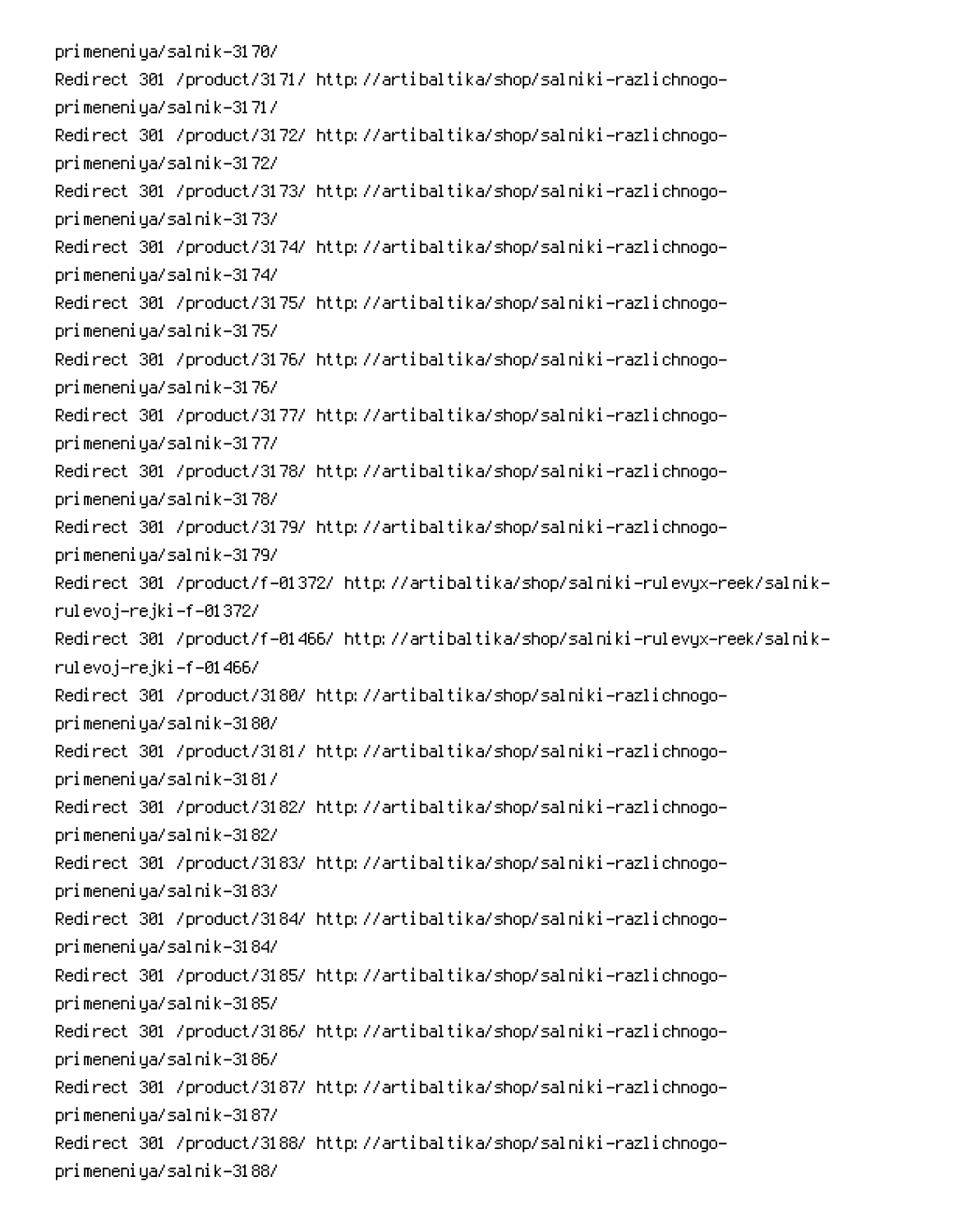Redirect 301 /product/3189/ http://artibaltika/shop/salniki-razlichnogoprimeneniya/salnik-3189/ Redirect 301 /product/3190/ http://artibaltika/shop/salniki-razlichnogoprimeneniya/salnik-3190/ Redirect 301 /product/3191/ http://artibaltika/shop/salniki-razlichnogoprimeneniya/salnik-3191/ Redirect 301 /product/3192/ http://artibaltika/shop/salniki-razlichnogoprimeneniya/salnik-3192/ Redirect 301 /product/3193/ http://artibaltika/shop/salniki-razlichnogoprimeneniya/salnik-3193/ Redirect 301 /product/3194/ http://artibaltika/shop/salniki-razlichnogoprimeneniya/salnik-3194/ Redirect 301 /product/3195/ http://artibaltika/shop/salniki-razlichnogoprimeneniya/salnik-3195/ Redirect 301 /product/3196/ http://artibaltika/shop/salniki-razlichnogoprimeneniya/salnik-3196/ Redirect 301 /product/3197/ http://artibaltika/shop/salniki-razlichnogoprimeneniya/salnik-3197/ Redirect 301 /product/3198/ http://artibaltika/shop/salniki-razlichnogoprimeneniya/salnik-3198/ Redirect 301 /product/3199/ http://artibaltika/shop/salniki-razlichnogoprimeneniya/salnik-3199/ Redirect 301 /product/3200/ http://artibaltika/shop/salniki-razlichnogoprimeneniya/salnik-3200/ Redirect 301 /product/3201/ http://artibaltika/shop/salniki-razlichnogoprimeneniya/salnik-3201/ Redirect 301 /product/3202/ http://artibaltika/shop/salniki-razlichnogoprimeneniya/salnik-3202/ Redirect 301 /product/3203/ http://artibaltika/shop/salniki-razlichnogoprimeneniya/salnik-3203/ Redirect 301 /product/3204/ http://artibaltika/shop/salniki-razlichnogoprimeneniya/salnik-3204/ Redirect 301 /product/3205/ http://artibaltika/shop/salniki-razlichnogoprimeneniya/salnik-3205/ Redirect 301 /product/3206/ http://artibaltika/shop/salniki-razlichnogoprimeneniya/salnik-3206/ Redirect 301 /product/3207/ http://artibaltika/shop/salniki-razlichnogoprimeneniya/salnik-3207/ Redirect 301 /product/3208/ http://artibaltika/shop/salniki-razlichnogoprimeneniya/salnik-3208/ Redirect 301 /product/3209–2/ http://artibaltika/shop/salniki-razlichnogo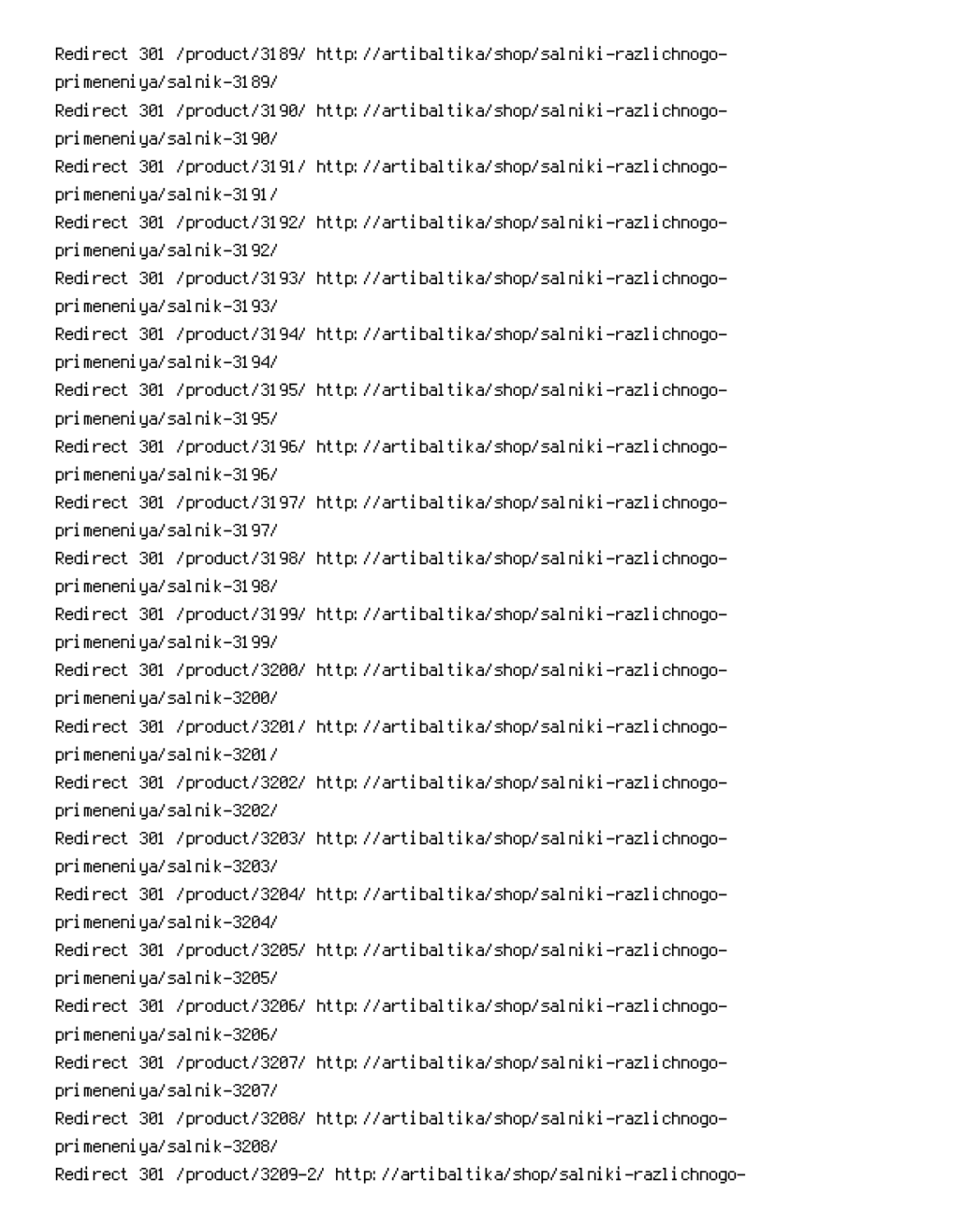primeneniya/salnik-3209/ Redirect 301 /product/3210/ http://artibaltika/shop/salniki-razlichnogoprimeneniya/salnik-3210/ Redirect 301 /product/3211/ http://artibaltika/shop/salniki-razlichnogoprimeneniya/salnik-3211/ Redirect 301 /product/3212/ http://artibaltika/shop/salniki-razlichnogoprimeneniya/salnik-3212/ Redirect 301 /product/3213/ http://artibaltika/shop/salniki-razlichnogoprimeneniya/salnik-3213/ Redirect 301 /product/3214/ http://artibaltika/shop/salniki-razlichnogoprimeneniya/salnik-3214/ Redirect 301 /product/3215/ http://artibaltika/shop/salniki-razlichnogoprimeneniya/salnik-3215/ Redirect 301 /product/3216/ http://artibaltika/shop/salniki-razlichnogoprimeneniya/salnik-3216/ Redirect 301 /product/3217/ http://artibaltika/shop/salniki-razlichnogoprimeneniya/salnik-3217/ Redirect 301 /product/3218/ http://artibaltika/shop/salniki-razlichnogoprimeneniya/salnik-3218/ Redirect 301 /product/3219/ http://artibaltika/shop/salniki-razlichnogoprimeneniya/salnik-3219/ Redirect 301 /product/3220/ http://artibaltika/shop/salniki-razlichnogoprimeneniya/salnik-3220/ Redirect 301 /product/3221/ http://artibaltika/shop/salniki-razlichnogoprimeneniya/salnik-3221/ Redirect 301 /product/3222/ http://artibaltika/shop/salniki-razlichnogoprimeneniya/salnik-3222/ Redirect 301 /product/3223/ http://artibaltika/shop/salniki-razlichnogoprimeneniya/salnik-3223/ Redirect 301 /product/3224/ http://artibaltika/shop/salniki-razlichnogoprimeneniya/salnik-3224/ Redirect 301 /product/3225/ http://artibaltika/shop/salniki-razlichnogoprimeneniya/salnik-3225/ Redirect 301 /product/3226/ http://artibaltika/shop/salniki-razlichnogoprimeneniya/salnik-3226/ Redirect 301 /product/3227/ http://artibaltika/shop/salniki-razlichnogoprimeneniya/salnik-3227/ Redirect 301 /product/3228/ http://artibaltika/shop/salniki-razlichnogoprimeneniya/salnik-3228/ Redirect 301 /product/3229/ http://artibaltika/shop/salniki-razlichnogoprimeneniya/salnik-3229/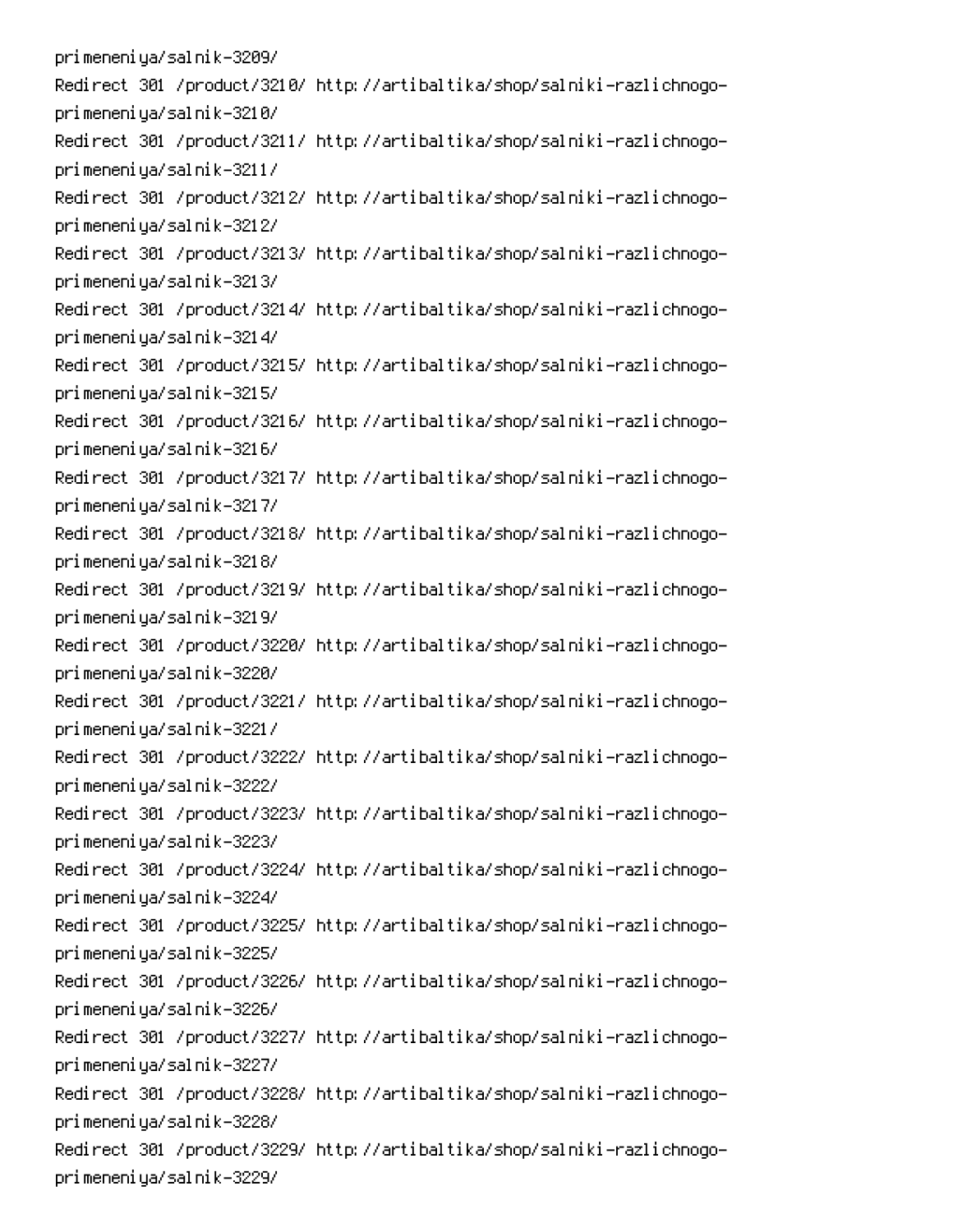Redirect 301 /product/3230/ http://artibaltika/shop/salniki-razlichnogoprimeneniya/salnik-3230/ Redirect 301 /product/3231/ http://artibaltika/shop/salniki-razlichnogoprimeneniya/salnik-3231/ Redirect 301 /product/3232/ http://artibaltika/shop/salniki-razlichnogoprimeneniya/salnik-3232/ Redirect 301 /product/3233/ http://artibaltika/shop/salniki-razlichnogoprimeneniya/salnik-3233/ Redirect 301 /product/3234/ http://artibaltika/shop/salniki-razlichnogoprimeneniya/salnik-3234/ Redirect 301 /product/3235/ http://artibaltika/shop/salniki-razlichnogoprimeneniya/salnik-3235/ Redirect 301 /product/3236/ http://artibaltika/shop/salniki-razlichnogoprimeneniya/salnik-3236/ Redirect 301 /product/3237/ http://artibaltika/shop/salniki-razlichnogoprimeneniya/salnik-3237/ Redirect 301 /product/3238/ http://artibaltika/shop/salniki-razlichnogoprimeneniya/salnik-3238/ Redirect 301 /product/3239/ http://artibaltika/shop/salniki-razlichnogoprimeneniya/salnik-3239/ Redirect 301 /product/3240/ http://artibaltika/shop/salniki-razlichnogoprimeneniya/salnik-3240/ Redirect 301 /product/3241/ http://artibaltika/shop/salniki-razlichnogoprimeneniya/salnik-3241/ Redirect 301 /product/3242/ http://artibaltika/shop/salniki-razlichnogoprimeneniya/salnik-3242/ Redirect 301 /product/3243/ http://artibaltika/shop/salniki-razlichnogoprimeneniya/salnik-3243/ Redirect 301 /product/3244/ http://artibaltika/shop/salniki-razlichnogoprimeneniya/salnik-3244/ Redirect 301 /product/3245/ http://artibaltika/shop/salniki-razlichnogoprimeneniya/salnik-3245/ Redirect 301 /product/3246/ http://artibaltika/shop/salniki-razlichnogoprimeneniya/salnik-3246/ Redirect 301 /product/3247/ http://artibaltika/shop/salniki-razlichnogoprimeneniya/salnik-3247/ Redirect 301 /product/3248/ http://artibaltika/shop/salniki-razlichnogoprimeneniya/salnik-3248/ Redirect 301 /product/3249/ http://artibaltika/shop/salniki-razlichnogoprimeneniya/salnik-3249/ Redirect 301 /product/3250/ http://artibaltika/shop/salniki-razlichnogo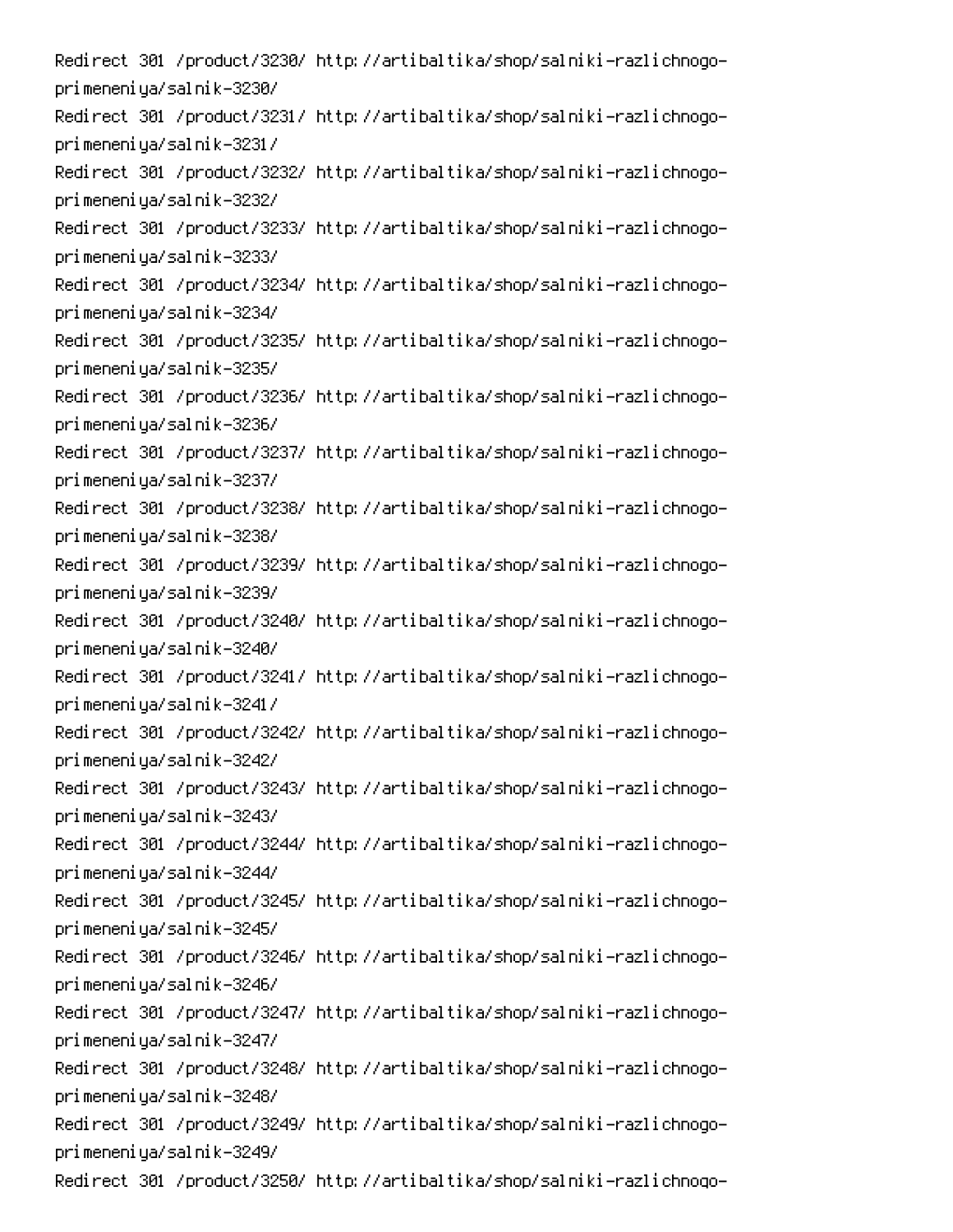primeneniya/salnik-3250/ Redirect 301 /product/3251/ http://artibaltika/shop/salniki-razlichnogoprimeneniya/salnik-3251/ Redirect 301 /product/3252/ http://artibaltika/shop/salniki-razlichnogoprimeneniya/salnik-3252/ Redirect 301 /product/3253/ http://artibaltika/shop/salniki-razlichnogoprimeneniya/salnik-3253/ Redirect 301 /product/3254/ http://artibaltika/shop/salniki-razlichnogoprimeneniya/salnik-3254/ Redirect 301 /product/3255/ http://artibaltika/shop/salniki-razlichnogoprimeneniya/salnik-3255/ Redirect 301 /product/3256/ http://artibaltika/shop/salniki-razlichnogoprimeneniya/salnik-3256/ Redirect 301 /product/3257/ http://artibaltika/shop/salniki-razlichnogoprimeneniya/salnik-3257/ Redirect 301 /product/3258/ http://artibaltika/shop/salniki-razlichnogoprimeneniya/salnik-3258/ Redirect 301 /product/3259/ http://artibaltika/shop/salniki-razlichnogoprimeneniya/salnik-3259/ Redirect 301 /product/3260/ http://artibaltika/shop/salniki-razlichnogoprimeneniya/salnik-3260/ Redirect 301 /product/3261/ http://artibaltika/shop/salniki-razlichnogoprimeneniya/salnik-3261/ Redirect 301 /product/3262/ http://artibaltika/shop/salniki-razlichnogoprimeneniya/salnik-3262/ Redirect 301 /product/3263/ http://artibaltika/shop/salniki-razlichnogoprimeneniya/salnik-3263/ Redirect 301 /product/3264/ http://artibaltika/shop/salniki-razlichnogoprimeneniya/salnik-3264/ Redirect 301 /product/3265/ http://artibaltika/shop/salniki-razlichnogoprimeneniya/salnik-3265/ Redirect 301 /product/3267/ http://artibaltika/shop/salniki-razlichnogoprimeneniya/salnik-3267/ Redirect 301 /product/3266/ http://artibaltika/shop/salniki-razlichnogoprimeneniya/salnik-n14129/ Redirect 301 /product/3268/ http://artibaltika/shop/salniki-razlichnogoprimeneniya/salnik-3268/ Redirect 301 /product/3269/ http://artibaltika/shop/salniki-razlichnogoprimeneniya/salnik-3269/ Redirect 301 /product/3270/ http://artibaltika/shop/salniki-razlichnogoorimeneniua/salnik-3270/

**Contract Contract** 

 $\mathbf{L}^{\text{max}}$ 

 $\mathbb{R}^{\mathbb{Z}^2}$ 

PC 
P D-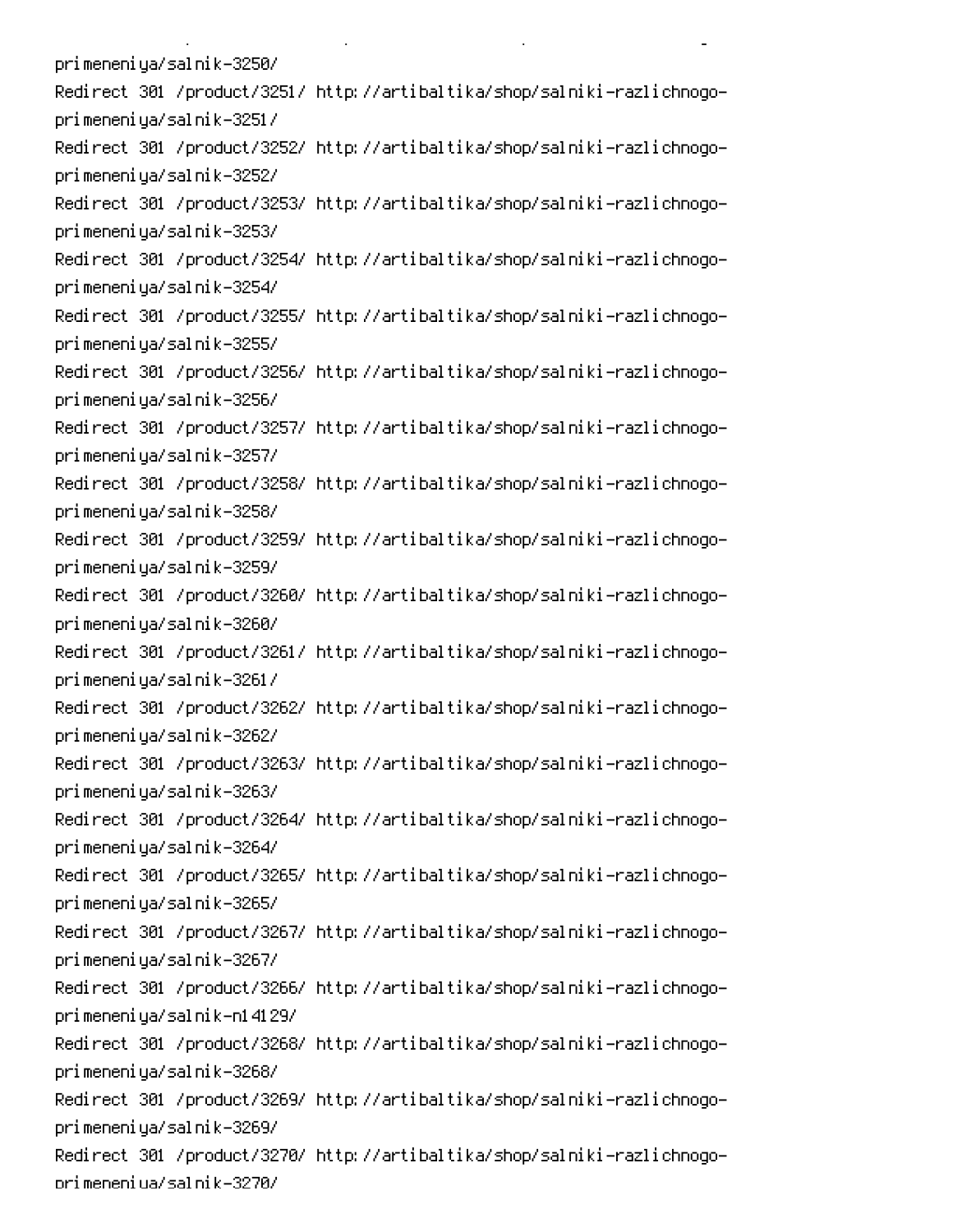0P ! Redirect 301 /product/3271/ http://artibaltika/shop/salniki-razlichnogoprimeneniya/salnik-3271/ Redirect 301 /product/3272/ http://artibaltika/shop/salniki-razlichnogoprimeneniya/salnik-3272/ Redirect 301 /product/3273/ http://artibaltika/shop/salniki-razlichnogoprimeneniya/salnik-3273/ Redirect 301 /product/3274/ http://artibaltika/shop/salniki-razlichnogoprimeneniya/salnik-3274/ Redirect 301 /product/3275/ http://artibaltika/shop/salniki-razlichnogoprimeneniya/salnik-3275/ Redirect 301 /product/3276/ http://artibaltika/shop/salniki-razlichnogoprimeneniya/salnik-3276/ Redirect 301 /product/3277/ http://artibaltika/shop/salniki-razlichnogoprimeneniya/salnik-3277/ Redirect 301 /product/3278/ http://artibaltika/shop/salniki-razlichnogoprimeneniya/salnik-3278/ Redirect 301 /product/3279/ http://artibaltika/shop/salniki-razlichnogoprimeneniya/salnik-3279/ Redirect 301 /product/3280/ http://artibaltika/shop/salniki-razlichnogoprimeneniya/salnik-3280/ Redirect 301 /product/3281/ http://artibaltika/shop/salniki-razlichnogoprimeneniya/salnik-3281/ Redirect 301 /product/3282/ http://artibaltika/shop/salniki-razlichnogoprimeneniya/salnik-3282/ Redirect 301 /product/3283/ http://artibaltika/shop/salniki-razlichnogoprimeneniya/salnik-3283/ Redirect 301 /product/3284/ http://artibaltika/shop/salniki-razlichnogoprimeneniya/salnik-3284/ Redirect 301 /product/3285/ http://artibaltika/shop/salniki-razlichnogoprimeneniya/salnik-3285/ Redirect 301 /product/3286/ http://artibaltika/shop/salniki-razlichnogoprimeneniya/salnik-3286/ Redirect 301 /product/3287/ http://artibaltika/shop/salniki-razlichnogoprimeneniya/salnik-3287/ Redirect 301 /product/3288/ http://artibaltika/shop/salniki-razlichnogoprimeneniya/salnik-3288/ Redirect 301 /product/3289/ http://artibaltika/shop/salniki-razlichnogoprimeneniya/salnik-3289/ Redirect 301 /product/3290/ http://artibaltika/shop/salniki-razlichnogoprimeneniya/salnik-3290/ Dedirect 301 /oroduct/3291/ bttp://artibaltika/shon/salpiki\_razlichooqo-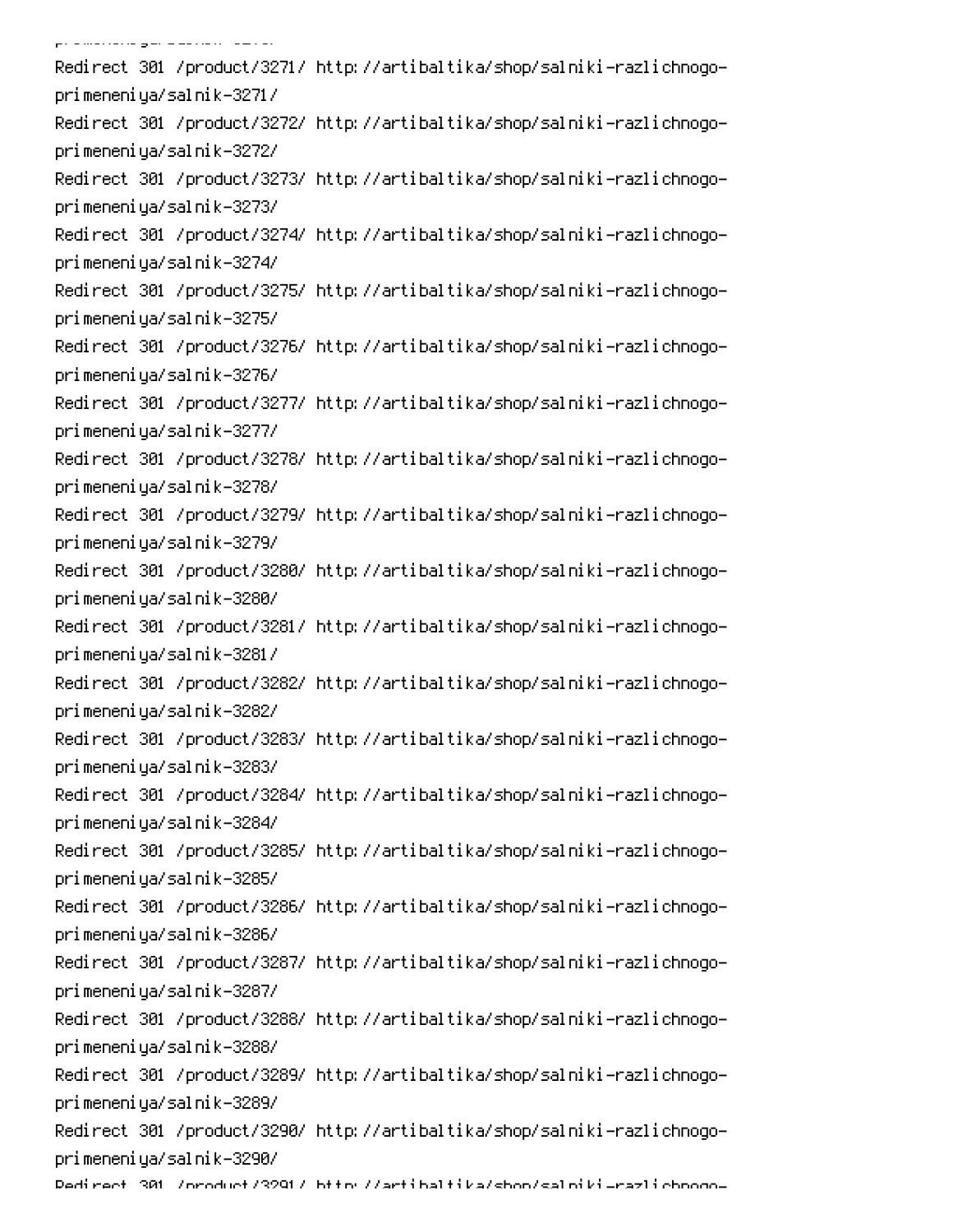לפחור פרי הסת ללו המחורה מקצוע ונוצאי עם הוא מוכן את המחור ויוסד בין סלו המוכח המחורה בין את המחורה מסו primeneniya/salnik-3291/ Redirect 301 /product/3292/ http://artibaltika/shop/salniki-razlichnogoprimeneniya/salnik-3292/ Redirect 301 /product/3293/ http://artibaltika/shop/salniki-razlichnogoprimeneniya/salnik-levoe-vraschenie-3293/ Redirect 301 /product/3294/ http://artibaltika/shop/salniki-razlichnogoprimeneniya/salnik-3294/ Redirect 301 /product/3295/ http://artibaltika/shop/salniki-razlichnogoprimeneniya/salnik-3295/ Redirect 301 /product/3296/ http://artibaltika/shop/salniki-razlichnogoprimeneniya/salnik-3296/ Redirect 301 /product/3297/ http://artibaltika/shop/salniki-razlichnogoprimeneniya/salnik-3297/ Redirect 301 /product/3298/ http://artibaltika/shop/salniki-razlichnogoprimeneniya/salnik-3298/ Redirect 301 /product/3299/ http://artibaltika/shop/salniki-razlichnogoprimeneniya/salnik-3299/ Redirect 301 /product/3300/ http://artibaltika/shop/salniki-razlichnogoprimeneniya/salnik-3300/ Redirect 301 /product/3301/ http://artibaltika/shop/salniki-razlichnogoprimeneniya/salnik-3301/ Redirect 301 /product/3302/ http://artibaltika/shop/salniki-razlichnogoprimeneniya/salnik-3302/ Redirect 301 /product/3303/ http://artibaltika/shop/salniki-razlichnogoprimeneniya/salnik-3303/ Redirect 301 /product/3304/ http://artibaltika/shop/salniki-razlichnogoprimeneniya/salnik-3304/ Redirect 301 /product/3305/ http://artibaltika/shop/salniki-razlichnogoprimeneniya/salnik-3305/ Redirect 301 /product/3306/ http://artibaltika/shop/salniki-razlichnogoprimeneniya/salnik-3306/ Redirect 301 /product/3307/ http://artibaltika/shop/salniki-razlichnogoprimeneniya/salnik-3307/ Redirect 301 /product/3308/ http://artibaltika/shop/salniki-razlichnogoprimeneniya/salnik-3308/ Redirect 301 /product/3309/ http://artibaltika/shop/salniki-razlichnogoprimeneniya/salnik-3309/ Redirect 301 /product/3310/ http://artibaltika/shop/salniki-razlichnogoprimeneniya/salnik-3310/ Redirect 301 /product/3311/ http://artibaltika/shop/salniki-razlichnogo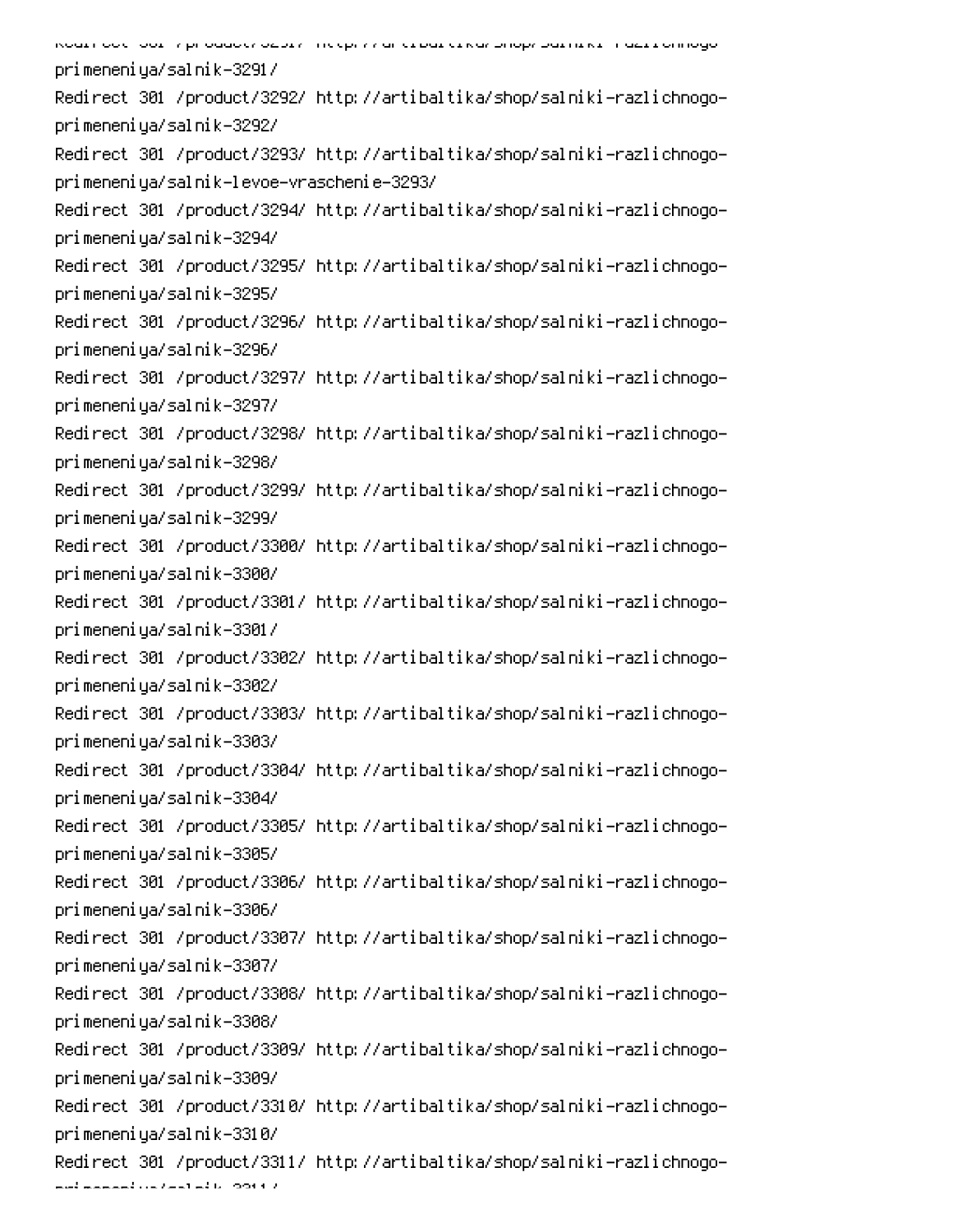primeneniya/sarnik-33ri/ Redirect 301 /product/3312/ http://artibaltika/shop/salniki-razlichnogoprimeneniya/salnik-3312/ Redirect 301 /product/3313/ http://artibaltika/shop/salniki-razlichnogoprimeneniya/salnik-3313/ Redirect 301 /product/3314/ http://artibaltika/shop/salniki-razlichnogoprimeneniya/salnik-3314/ Redirect 301 /product/3315/ http://artibaltika/shop/salniki-razlichnogoprimeneniya/salnik-n22373/ Redirect 301 /product/3316/ http://artibaltika/shop/salniki-razlichnogoprimeneniya/salnik-3316/ Redirect 301 /product/3317/ http://artibaltika/shop/salniki-razlichnogoprimeneniya/salnik-3317/ Redirect 301 /product/3318/ http://artibaltika/shop/salniki-razlichnogoprimeneniya/salnik-3318/ Redirect 301 /product/3319/ http://artibaltika/shop/salniki-razlichnogoprimeneniya/salnik-n15738/ Redirect 301 /product/3320/ http://artibaltika/shop/salniki-razlichnogoprimeneniya/salnik-n20488/ Redirect 301 /product/3321/ http://artibaltika/shop/salniki-razlichnogoprimeneniya/salnik-3321/ Redirect 301 /product/3322/ http://artibaltika/shop/salniki-razlichnogoprimeneniya/salnik-n10676/ Redirect 301 /product/3323/ http://artibaltika/shop/salniki-razlichnogoprimeneniya/salnik-3323/ Redirect 301 /product/3324/ http://artibaltika/shop/salniki-razlichnogoprimeneniya/salnik-3324/ Redirect 301 /product/3325/ http://artibaltika/shop/salniki-razlichnogoprimeneniya/salnik-3325/ Redirect 301 /product/3326/ http://artibaltika/shop/salniki-razlichnogoprimeneniya/salnik-3326/ Redirect 301 /product/3328/ http://artibaltika/shop/salniki-razlichnogoprimeneniya/salnik-3328/ Redirect 301 /product/3329/ http://artibaltika/shop/salniki-razlichnogoprimeneniya/salnik-3329/ Redirect 301 /product/3330/ http://artibaltika/shop/salniki-razlichnogoprimeneniya/salnik-3330/ Redirect 301 /product/3331/ http://artibaltika/shop/salniki-razlichnogoprimeneniya/salnik-3331/ Redirect 301 /product/3332/ http://artibaltika/shop/salniki-razlichnogoprimeneniya/salnik-3332/ 6 per la commune de la commune de la commune de la commune de la commune de la commune de la commune de la commun<br>Per la commune de la commune de la commune de la commune de la commune de la commune de la commune de la commu  $\sim 10^{-10}$  and  $\sim 10^{-10}$ 0 -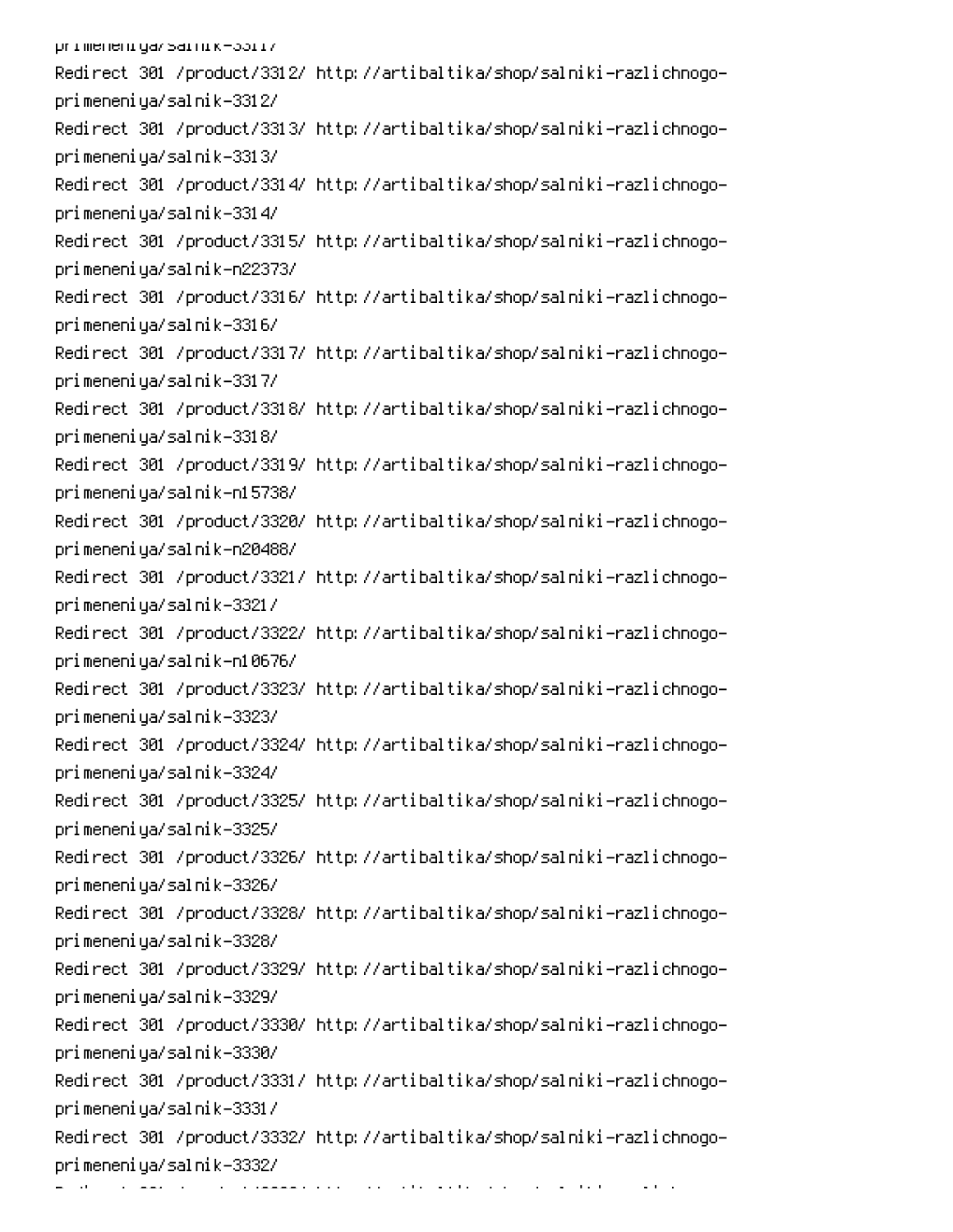Redirect\_301\_/product/3333/\_http://artibaltika/shop/salniki-razlichnogoprimeneniya/salnik-3333/ Redirect 301 /product/3334/ http://artibaltika/shop/salniki-razlichnogoprimeneniya/salnik-3334/ Redirect 301 /product/3335/ http://artibaltika/shop/salniki-razlichnogoprimeneniya/salnik-3335/ Redirect 301 /product/3336/ http://artibaltika/shop/salniki-razlichnogoprimeneniya/salnik-3336/ Redirect 301 /product/3337/ http://artibaltika/shop/salniki-razlichnogoprimeneniya/salnik-3337/ Redirect 301 /product/3339/ http://artibaltika/shop/salniki-razlichnogoprimeneniya/salnik-3339/ Redirect 301 /product/3340/ http://artibaltika/shop/salniki-razlichnogoprimeneniya/salnik-3340/ Redirect 301 /product/3341/ http://artibaltika/shop/salniki-razlichnogoprimeneniya/salnik-3341/ Redirect 301 /product/3342/ http://artibaltika/shop/salniki-razlichnogoprimeneniya/salnik-3342/ Redirect 301 /product/3343/ http://artibaltika/shop/salniki-razlichnogoprimeneniya/salnik-3343/ Redirect 301 /product/3344/ http://artibaltika/shop/salniki-razlichnogoprimeneniya/salnik-3344/ Redirect 301 /product/3345/ http://artibaltika/shop/salniki-razlichnogoprimeneniya/salnik-3345/ Redirect 301 /product/3346/ http://artibaltika/shop/salniki-razlichnogoprimeneniya/salnik-3346/ Redirect 301 /product/3347/ http://artibaltika/shop/salniki-razlichnogoprimeneniya/salnik-3347/ Redirect 301 /product/3348/ http://artibaltika/shop/salniki-razlichnogoprimeneniya/salnik-3348/ Redirect 301 /product/3349/ http://artibaltika/shop/salniki-razlichnogoprimeneniya/salnik-3349/ Redirect 301 /product/3350/ http://artibaltika/shop/salniki-razlichnogoprimeneniya/salnik-3350/ Redirect 301 /product/3351/ http://artibaltika/shop/salniki-razlichnogoprimeneniya/salnik-3351/ Redirect 301 /product/3352/ http://artibaltika/shop/salniki-razlichnogoprimeneniya/salnik-3352/ Redirect 301 /product/3353/ http://artibaltika/shop/salniki-razlichnogoprimeneniya/salnik-3353/ Redirect 301 /product/3354/ http://artibaltika/shop/salniki-razlichnogo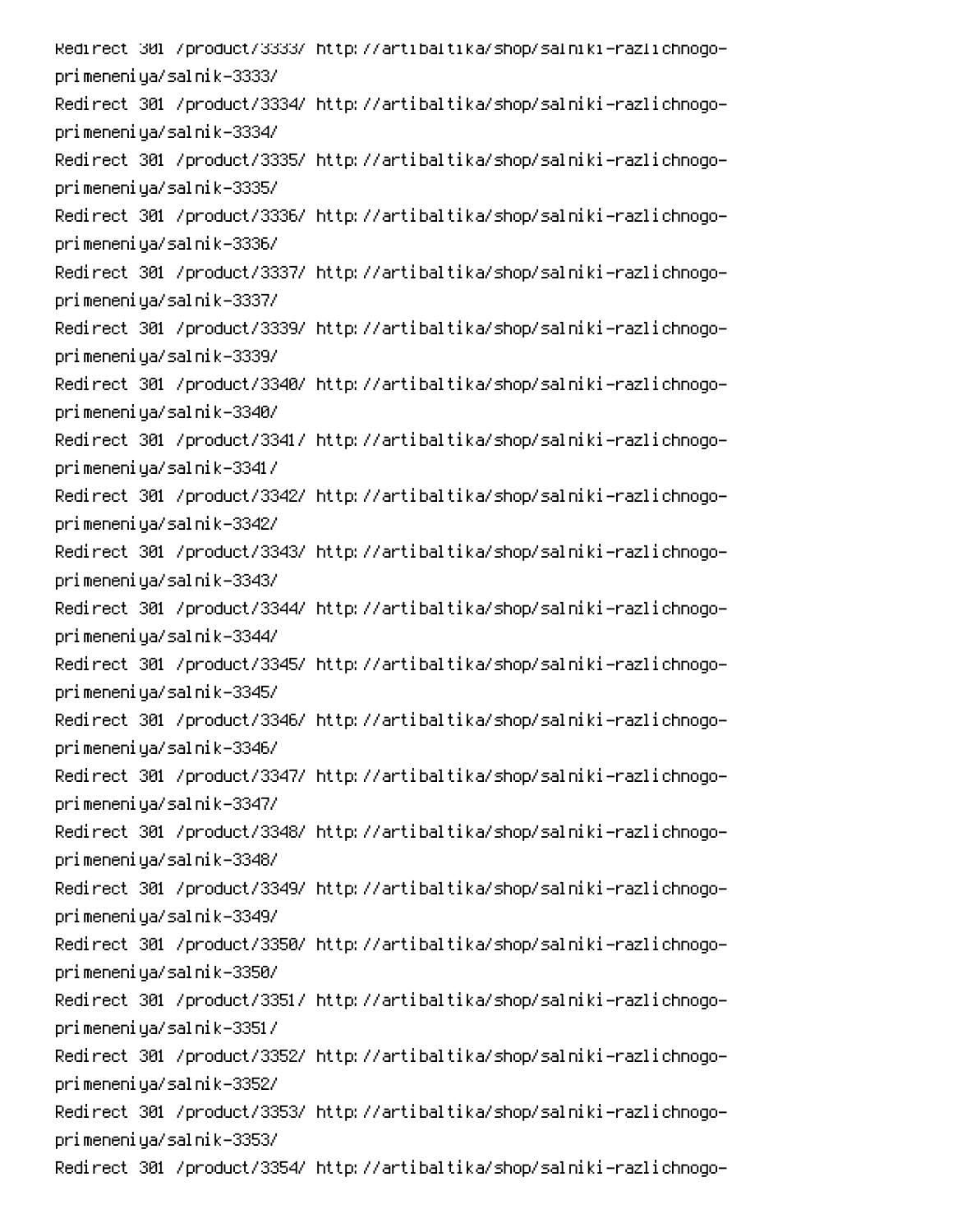primeneniya/salnik-3354/ Redirect 301 /product/3355/ http://artibaltika/shop/salniki-razlichnogoprimeneniya/salnik-3355/ Redirect 301 /product/3356/ http://artibaltika/shop/salniki-razlichnogoprimeneniya/salnik-3356/ Redirect 301 /product/3357/ http://artibaltika/shop/salniki-razlichnogoprimeneniya/salnik-3357/ Redirect 301 /product/3358/ http://artibaltika/shop/salniki-razlichnogoprimeneniya/salnik-3358/ Redirect 301 /product/3359/ http://artibaltika/shop/salniki-razlichnogoprimeneniya/salnik-3359/ Redirect 301 /product/3360/ http://artibaltika/shop/salniki-razlichnogoprimeneniya/salnik-3360/ Redirect 301 /product/3361/ http://artibaltika/shop/salniki-razlichnogoprimeneniya/salnik-3361/ Redirect 301 /product/3362/ http://artibaltika/shop/salniki-razlichnogoprimeneniya/salnik-3362/ Redirect 301 /product/3363/ http://artibaltika/shop/salniki-razlichnogoprimeneniya/salnik-3363/ Redirect 301 /product/3364/ http://artibaltika/shop/salniki-razlichnogoprimeneniya/salnik-3364/ Redirect 301 /product/3365/ http://artibaltika/shop/salniki-razlichnogoprimeneniya/salnik-3365/ Redirect 301 /product/3366/ http://artibaltika/shop/salniki-razlichnogoprimeneniya/salnik-3366/ Redirect 301 /product/3367/ http://artibaltika/shop/salniki-razlichnogoprimeneniya/salnik-3367/ Redirect 301 /product/3368/ http://artibaltika/shop/salniki-razlichnogoprimeneniya/salnik-3368/ Redirect 301 /product/3369/ http://artibaltika/shop/salniki-razlichnogoprimeneniya/salnik-3369/ Redirect 301 /product/3370/ http://artibaltika/shop/salniki-razlichnogoprimeneniya/salnik-3370/ Redirect 301 /product/3371/ http://artibaltika/shop/salniki-razlichnogoprimeneniya/salnik-3371/ Redirect 301 /product/3372/ http://artibaltika/shop/salniki-razlichnogoprimeneniya/salnik-3372/ Redirect 301 /product/3373/ http://artibaltika/shop/salniki-razlichnogoprimeneniya/salnik-3373/ Redirect 301 /product/3374/ http://artibaltika/shop/salniki-razlichnogoprimeneniya/salnik-3374/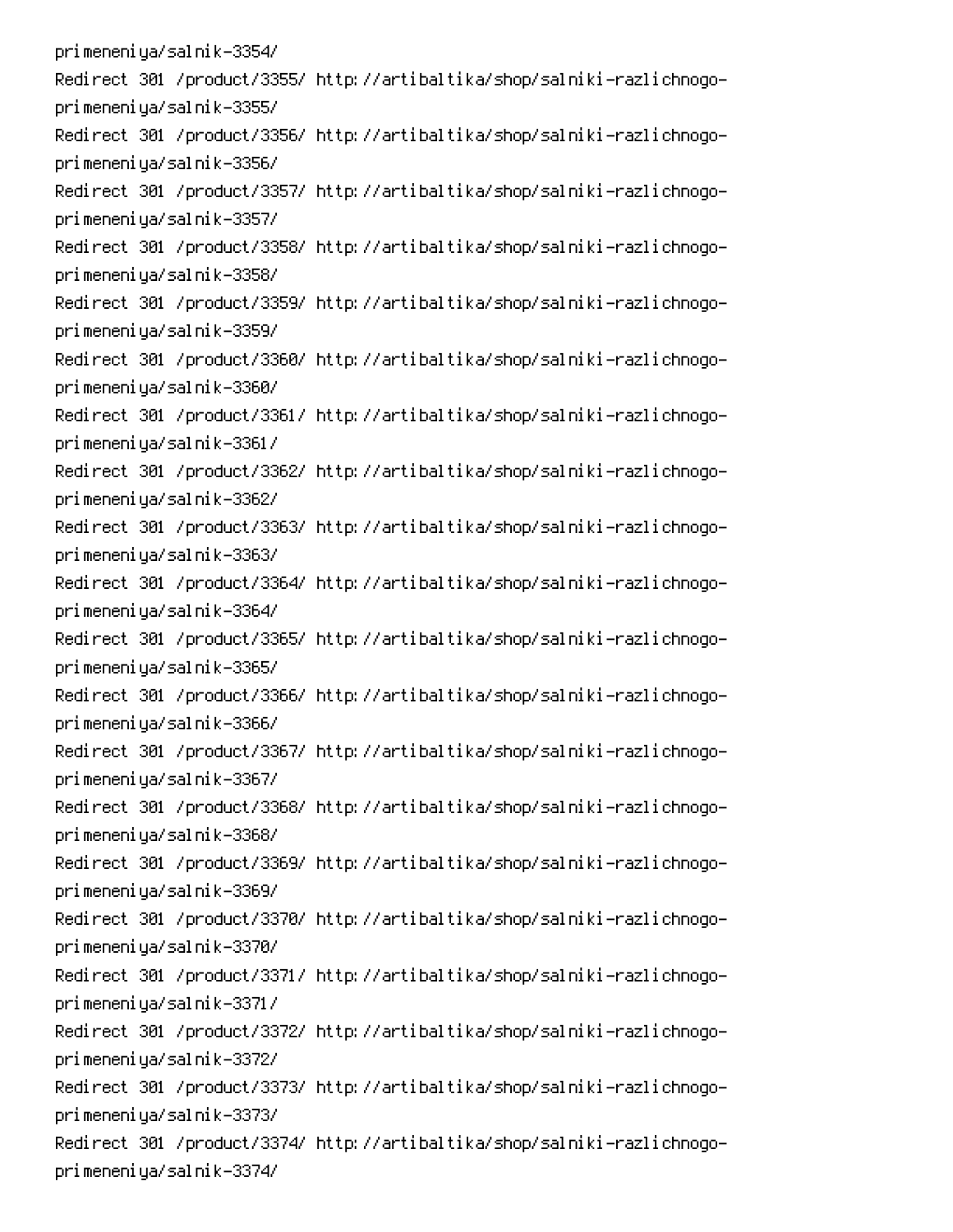Redirect 301 /product/3375/ http://artibaltika/shop/salniki-razlichnogoprimeneniya/salnik-3375/ Redirect 301 /product/3376/ http://artibaltika/shop/salniki-razlichnogoprimeneniya/salnik-3376/ Redirect 301 /product/3377/ http://artibaltika/shop/salniki-razlichnogoprimeneniya/salnik-3377/ Redirect 301 /product/3378/ http://artibaltika/shop/salniki-razlichnogoprimeneniya/salnik-3378/ Redirect 301 /product/3379/ http://artibaltika/shop/salniki-razlichnogoprimeneniya/salnik-3379/ Redirect 301 /product/3380/ http://artibaltika/shop/salniki-razlichnogoprimeneniya/salnik-3380/ Redirect 301 /product/3381/ http://artibaltika/shop/salniki-razlichnogoprimeneniya/salnik-3381/ Redirect 301 /product/3382/ http://artibaltika/shop/salniki-razlichnogoprimeneniya/salnik-3382/ Redirect 301 /product/3383/ http://artibaltika/shop/salniki-razlichnogoprimeneniya/salnik-3383/ Redirect 301 /product/3384/ http://artibaltika/shop/salniki-razlichnogoprimeneniya/salnik-3384/ Redirect 301 /product/3385/ http://artibaltika/shop/salniki-razlichnogoprimeneniya/salnik-3385/ Redirect 301 /product/3386/ http://artibaltika/shop/salniki-razlichnogoprimeneniya/salnik-3386/ Redirect 301 /product/3387/ http://artibaltika/shop/salniki-razlichnogoprimeneniya/salnik-3387/ Redirect 301 /product/3388/ http://artibaltika/shop/salniki-razlichnogoprimeneniya/salnik-3388/ Redirect 301 /product/3389/ http://artibaltika/shop/salniki-razlichnogoprimeneniya/salnik-3389/ Redirect 301 /product/3390/ http://artibaltika/shop/salniki-razlichnogoprimeneniya/salnik-3390/ Redirect 301 /product/3391/ http://artibaltika/shop/salniki-razlichnogoprimeneniya/salnik-3391/ Redirect 301 /product/3392/ http://artibaltika/shop/salniki-razlichnogoprimeneniya/salnik-3392/ Redirect 301 /product/3393/ http://artibaltika/shop/salniki-razlichnogoprimeneniya/salnik-3393/ Redirect 301 /product/3394/ http://artibaltika/shop/salniki-razlichnogoprimeneniya/salnik-3394/ Redirect 301 /product/3395/ http://artibaltika/shop/salniki-razlichnogo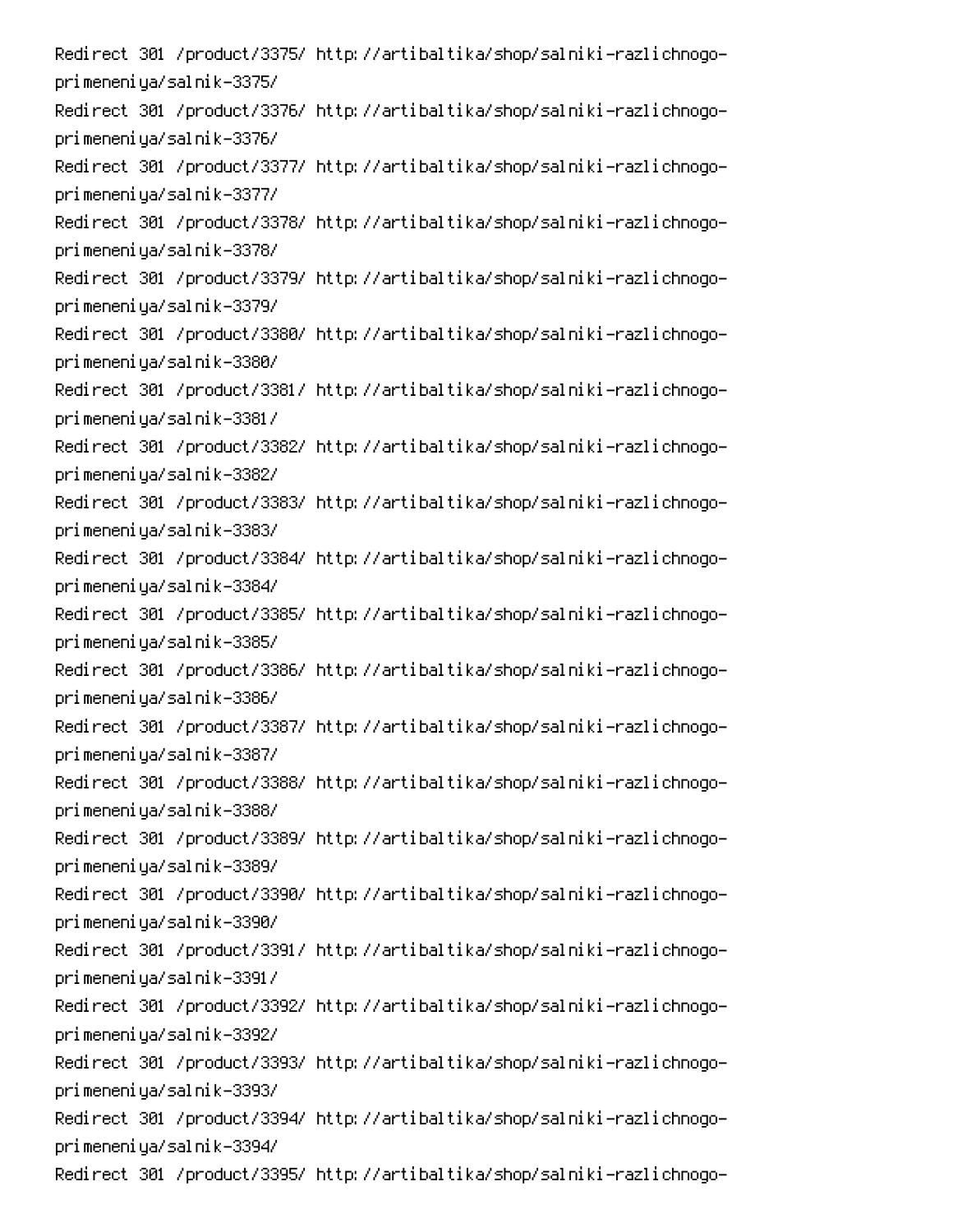primeneniya/salnik-3395/ Redirect 301 /product/3396/ http://artibaltika/shop/salniki-razlichnogoprimeneniya/salnik-3396/ Redirect 301 /product/3397/ http://artibaltika/shop/salniki-razlichnogoprimeneniya/salnik-3397/ Redirect 301 /product/3398/ http://artibaltika/shop/salniki-razlichnogoprimeneniya/salnik-3398/ Redirect 301 /product/3399/ http://artibaltika/shop/salniki-razlichnogoprimeneniya/salnik-3399/ Redirect 301 /product/3400/ http://artibaltika/shop/salniki-razlichnogoprimeneniya/salnik-3400/ Redirect 301 /product/3401/ http://artibaltika/shop/salniki-razlichnogoprimeneniya/salnik-3401/ Redirect 301 /product/3402/ http://artibaltika/shop/salniki-razlichnogoprimeneniya/salnik-3402/ Redirect 301 /product/3403/ http://artibaltika/shop/salniki-razlichnogoprimeneniya/salnik-3403/ Redirect 301 /product/3404/ http://artibaltika/shop/salniki-razlichnogoprimeneniya/salnik-3404/ Redirect 301 /product/3405/ http://artibaltika/shop/salniki-razlichnogoprimeneniya/salnik-3405/ Redirect 301 /product/3406/ http://artibaltika/shop/salniki-razlichnogoprimeneniya/salnik-3406/ Redirect 301 /product/3407/ http://artibaltika/shop/salniki-razlichnogoprimeneniya/salnik-3407/ Redirect 301 /product/3408/ http://artibaltika/shop/salniki-razlichnogoprimeneniya/salnik-3408/ Redirect 301 /product/3409/ http://artibaltika/shop/salniki-razlichnogoprimeneniya/salnik-3409/ Redirect 301 /product/3410/ http://artibaltika/shop/salniki-razlichnogoprimeneniya/salnik-3410/ Redirect 301 /product/3411/ http://artibaltika/shop/salniki-razlichnogoprimeneniya/salnik-3411/ Redirect 301 /product/3412/ http://artibaltika/shop/salniki-razlichnogoprimeneniya/salnik-3412/ Redirect 301 /product/3413/ http://artibaltika/shop/salniki-razlichnogoprimeneniya/salnik-3413/ Redirect 301 /product/3414/ http://artibaltika/shop/salniki-razlichnogoprimeneniya/salnik-3414/ Redirect 301 /product/3415/ http://artibaltika/shop/salniki-razlichnogoprimeneniya/salnik-3415/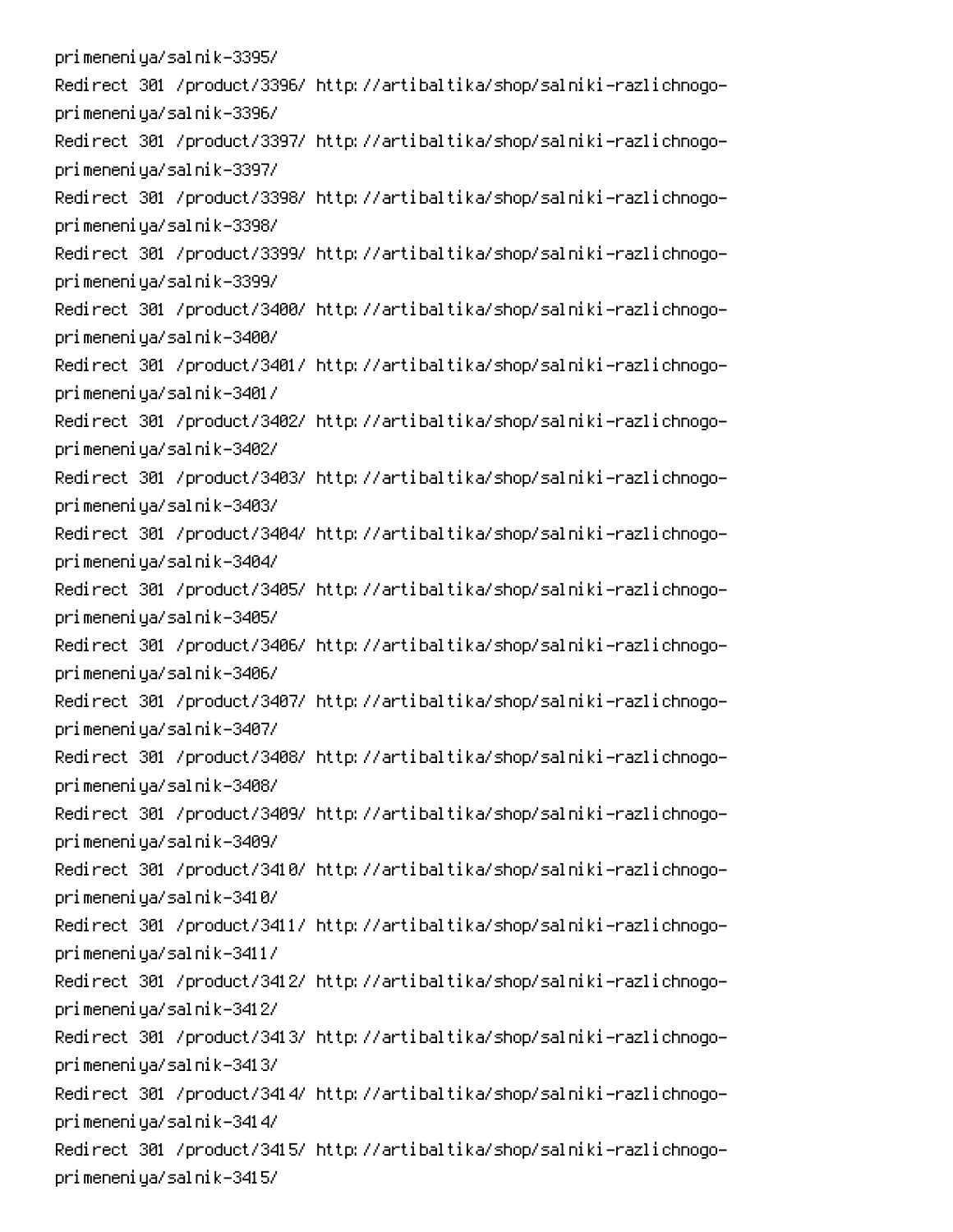Redirect 301 /product/3416/ http://artibaltika/shop/salniki-razlichnogoprimeneniya/salnik-3416/ Redirect 301 /product/3417/ http://artibaltika/shop/salniki-razlichnogoprimeneniya/salnik-3417/ Redirect 301 /product/3418/ http://artibaltika/shop/salniki-razlichnogoprimeneniya/salnik-3418/ Redirect 301 /product/3419/ http://artibaltika/shop/salniki-razlichnogoprimeneniya/salnik-3419/ Redirect 301 /product/3420/ http://artibaltika/shop/salniki-razlichnogoprimeneniya/salnik-3420/ Redirect 301 /product/3421/ http://artibaltika/shop/salniki-razlichnogoprimeneniya/salnik-3421/ Redirect 301 /product/3422/ http://artibaltika/shop/salniki-razlichnogoprimeneniya/salnik-3422/ Redirect 301 /product/3423/ http://artibaltika/shop/salniki-razlichnogoprimeneniya/salnik-3423/ Redirect 301 /product/3424/ http://artibaltika/shop/salniki-razlichnogoprimeneniya/salnik-3424/ Redirect 301 /product/3425/ http://artibaltika/shop/salniki-razlichnogoprimeneniya/salnik-3425/ Redirect 301 /product/3426/ http://artibaltika/shop/salniki-razlichnogoprimeneniya/salnik-3426/ Redirect 301 /product/3427/ http://artibaltika/shop/salniki-razlichnogoprimeneniya/salnik-3427/ Redirect 301 /product/3428/ http://artibaltika/shop/salniki-razlichnogoprimeneniya/salnik-3428/ Redirect 301 /product/3429/ http://artibaltika/shop/salniki-razlichnogoprimeneniya/salnik-3429/ Redirect 301 /product/3430/ http://artibaltika/shop/salniki-razlichnogoprimeneniya/salnik-3430/ Redirect 301 /product/3431/ http://artibaltika/shop/salniki-razlichnogoprimeneniya/salnik-3431/ Redirect 301 /product/3432/ http://artibaltika/shop/salniki-razlichnogoprimeneniya/salnik-3432/ Redirect 301 /product/3433/ http://artibaltika/shop/salniki-razlichnogoprimeneniya/salnik-3433/ Redirect 301 /product/3434/ http://artibaltika/shop/salniki-razlichnogoprimeneniya/salnik-3434/ Redirect 301 /product/3435/ http://artibaltika/shop/salniki-razlichnogoprimeneniya/salnik-3435/ Redirect 301 /product/3436/ http://artibaltika/shop/salniki-razlichnogo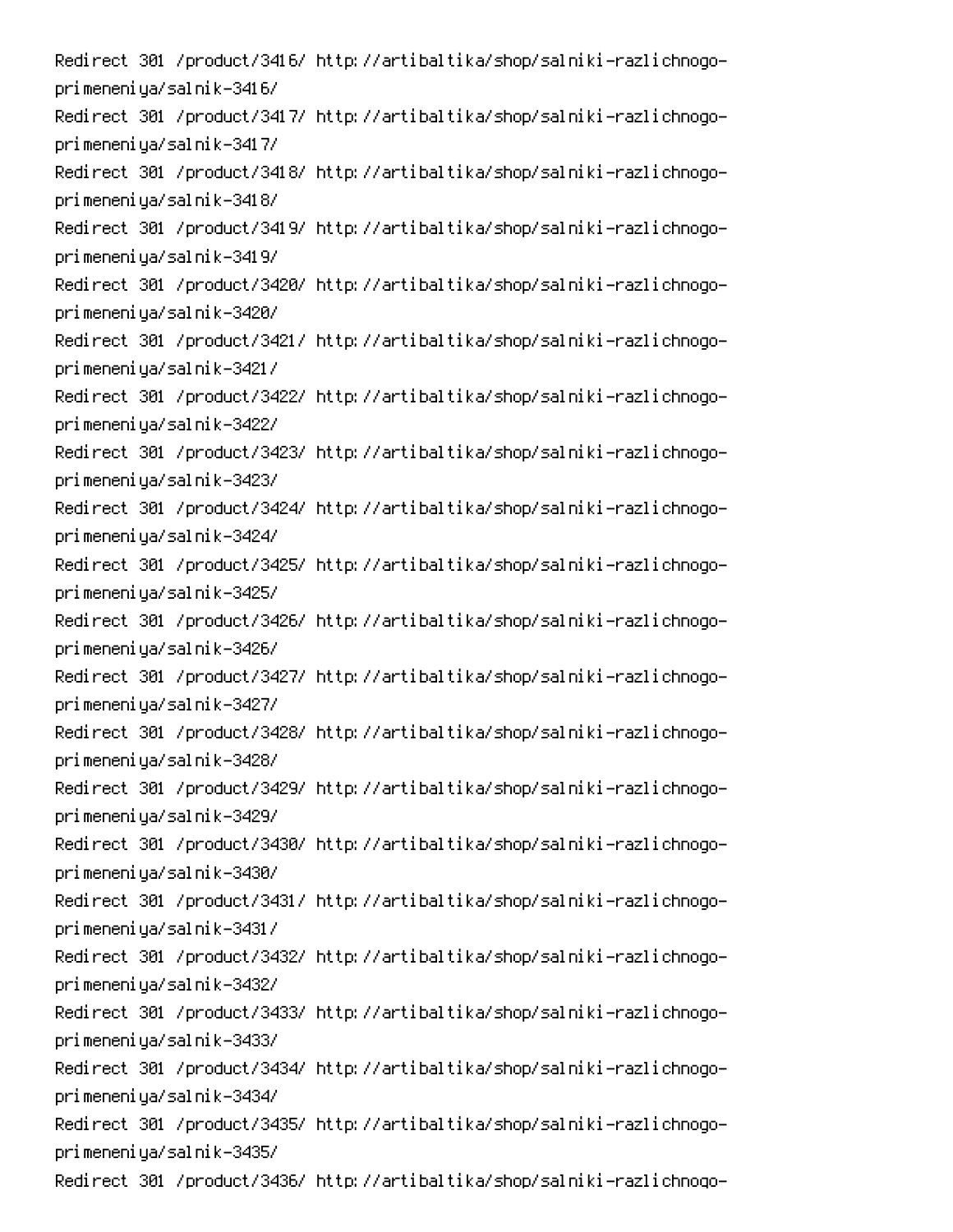primeneniya/salnik-3436/ Redirect 301 /product/3437/ http://artibaltika/shop/salniki-razlichnogoprimeneniya/salnik-3437/ Redirect 301 /product/3438/ http://artibaltika/shop/salniki-razlichnogoprimeneniya/salnik-3438/ Redirect 301 /product/3439/ http://artibaltika/shop/salniki-razlichnogoprimeneniya/salnik-3439/ Redirect 301 /product/3440/ http://artibaltika/shop/salniki-razlichnogoprimeneniya/salnik-3440/ Redirect 301 /product/3441/ http://artibaltika/shop/salniki-razlichnogoprimeneniya/salnik-3441/ Redirect 301 /product/3442/ http://artibaltika/shop/salniki-razlichnogoprimeneniya/salnik-3442/ Redirect 301 /product/3443/ http://artibaltika/shop/salniki-razlichnogoprimeneniya/salnik-3443/ Redirect 301 /product/3444/ http://artibaltika/shop/salniki-razlichnogoprimeneniya/salnik-3444/ Redirect 301 /product/3445/ http://artibaltika/shop/salniki-razlichnogoprimeneniya/salnik-3445/ Redirect 301 /product/3446/ http://artibaltika/shop/salniki-razlichnogoprimeneniya/salnik-3446/ Redirect 301 /product/3447/ http://artibaltika/shop/salniki-razlichnogoprimeneniya/salnik-3447/ Redirect 301 /product/3448/ http://artibaltika/shop/salniki-razlichnogoprimeneniya/salnik-3448/ Redirect 301 /product/3449/ http://artibaltika/shop/salniki-razlichnogoprimeneniya/salnik-3449/ Redirect 301 /product/3450/ http://artibaltika/shop/salniki-razlichnogoprimeneniya/salnik-3450/ Redirect 301 /product/3451/ http://artibaltika/shop/salniki-razlichnogoprimeneniya/salnik-3451/ Redirect 301 /product/3452/ http://artibaltika/shop/salniki-razlichnogoprimeneniya/salnik-3452/ Redirect 301 /product/3454/ http://artibaltika/shop/salniki-razlichnogoprimeneniya/salnik-3454/ Redirect 301 /product/3455/ http://artibaltika/shop/salniki-razlichnogoprimeneniya/salnik-3455/ Redirect 301 /product/3456/ http://artibaltika/shop/salniki-razlichnogoprimeneniya/salnik-3456/ Redirect 301 /product/3457/ http://artibaltika/shop/salniki-razlichnogoorimeneniua/salnik-3457/

**Contract Contract** 

 $\mathbf{L}^{\text{max}}$ 

 $\mathbb{R}^{\mathbb{Z}^2}$ 

PC PC PC PC PC PC PC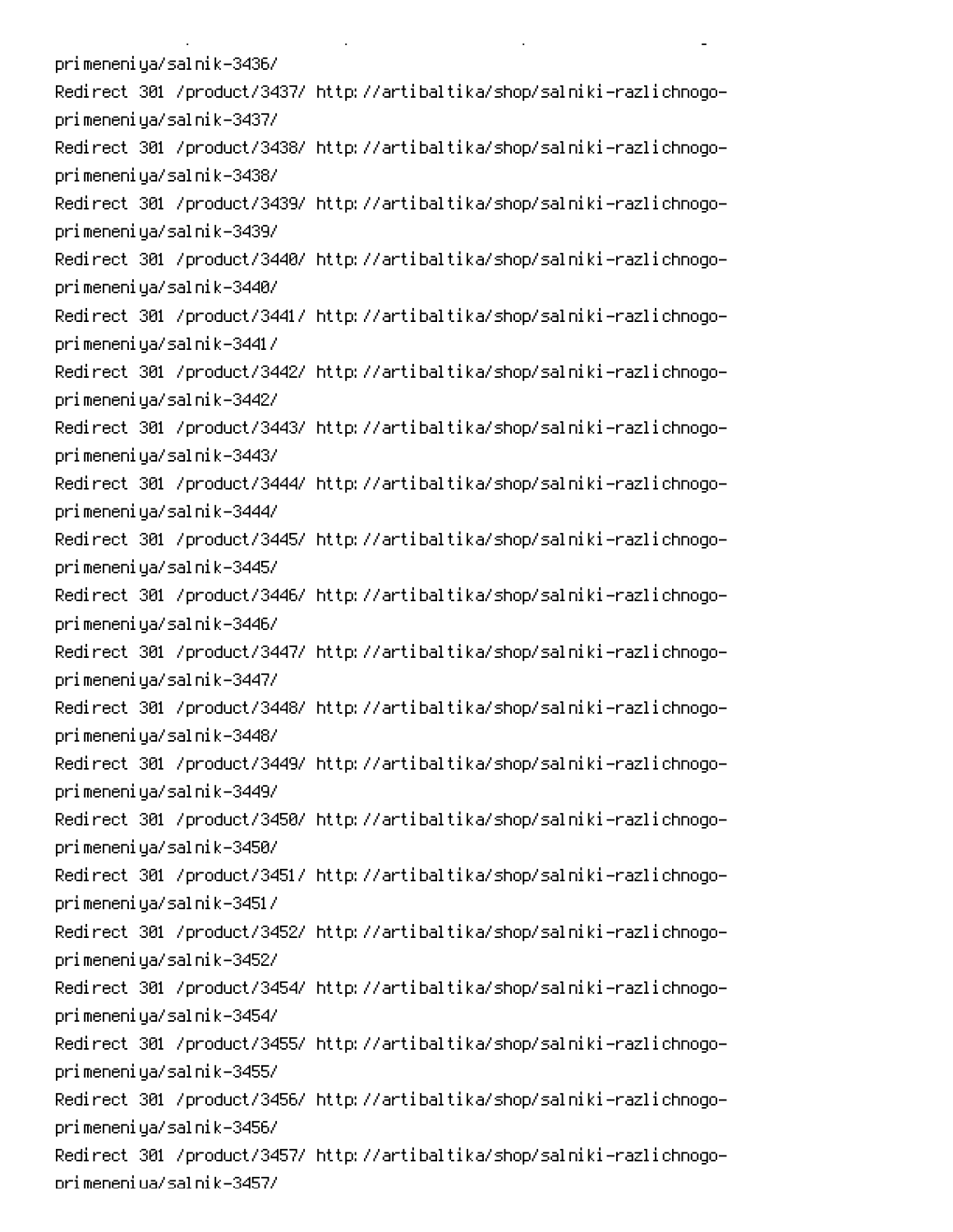.<br>Pramarana gara alikuwa ta 1977 Redirect 301 /product/3458/ http://artibaltika/shop/salniki-razlichnogoprimeneniya/salnik-3458/ Redirect 301 /product/3459/ http://artibaltika/shop/salniki-razlichnogoprimeneniya/salnik-3459/ Redirect 301 /product/3460/ http://artibaltika/shop/salniki-razlichnogoprimeneniya/salnik-3460/ Redirect 301 /product/3461/ http://artibaltika/shop/salniki-razlichnogoprimeneniya/salnik-3461/ Redirect 301 /product/3462/ http://artibaltika/shop/salniki-razlichnogoprimeneniya/salnik-3462/ Redirect 301 /product/3463/ http://artibaltika/shop/salniki-razlichnogoprimeneniya/salnik-3463/ Redirect 301 /product/3464/ http://artibaltika/shop/salniki-razlichnogoprimeneniya/salnik-3464/ Redirect 301 /product/3465/ http://artibaltika/shop/salniki-razlichnogoprimeneniya/salnik-3465/ Redirect 301 /product/3466/ http://artibaltika/shop/salniki-razlichnogoprimeneniya/salnik-3466/ Redirect 301 /product/3467/ http://artibaltika/shop/salniki-razlichnogoprimeneniya/salnik-3467/ Redirect 301 /product/3468/ http://artibaltika/shop/salniki-razlichnogoprimeneniya/salnik-3468/ Redirect 301 /product/3469/ http://artibaltika/shop/salniki-razlichnogoprimeneniya/salnik-3469/ Redirect 301 /product/3470/ http://artibaltika/shop/salniki-razlichnogoprimeneniya/salnik-3470/ Redirect 301 /product/3471/ http://artibaltika/shop/salniki-razlichnogoprimeneniya/salnik-3471/ Redirect 301 /product/3472/ http://artibaltika/shop/salniki-razlichnogoprimeneniya/salnik-3472/ Redirect 301 /product/3473/ http://artibaltika/shop/salniki-razlichnogoprimeneniya/salnik-3473/ Redirect 301 /product/3474/ http://artibaltika/shop/salniki-razlichnogoprimeneniya/salnik-3474/ Redirect 301 /product/3475/ http://artibaltika/shop/salniki-razlichnogoprimeneniya/salnik-3475/ Redirect 301 /product/3476/ http://artibaltika/shop/salniki-razlichnogoprimeneniya/salnik-3476/ Redirect 301 /product/3477/ http://artibaltika/shop/salniki-razlichnogoprimeneniya/salnik-3477/ Dedirect 301 /oroduct/3478/ bttp://artibaltika/shon/salpiki\_razlichooqo-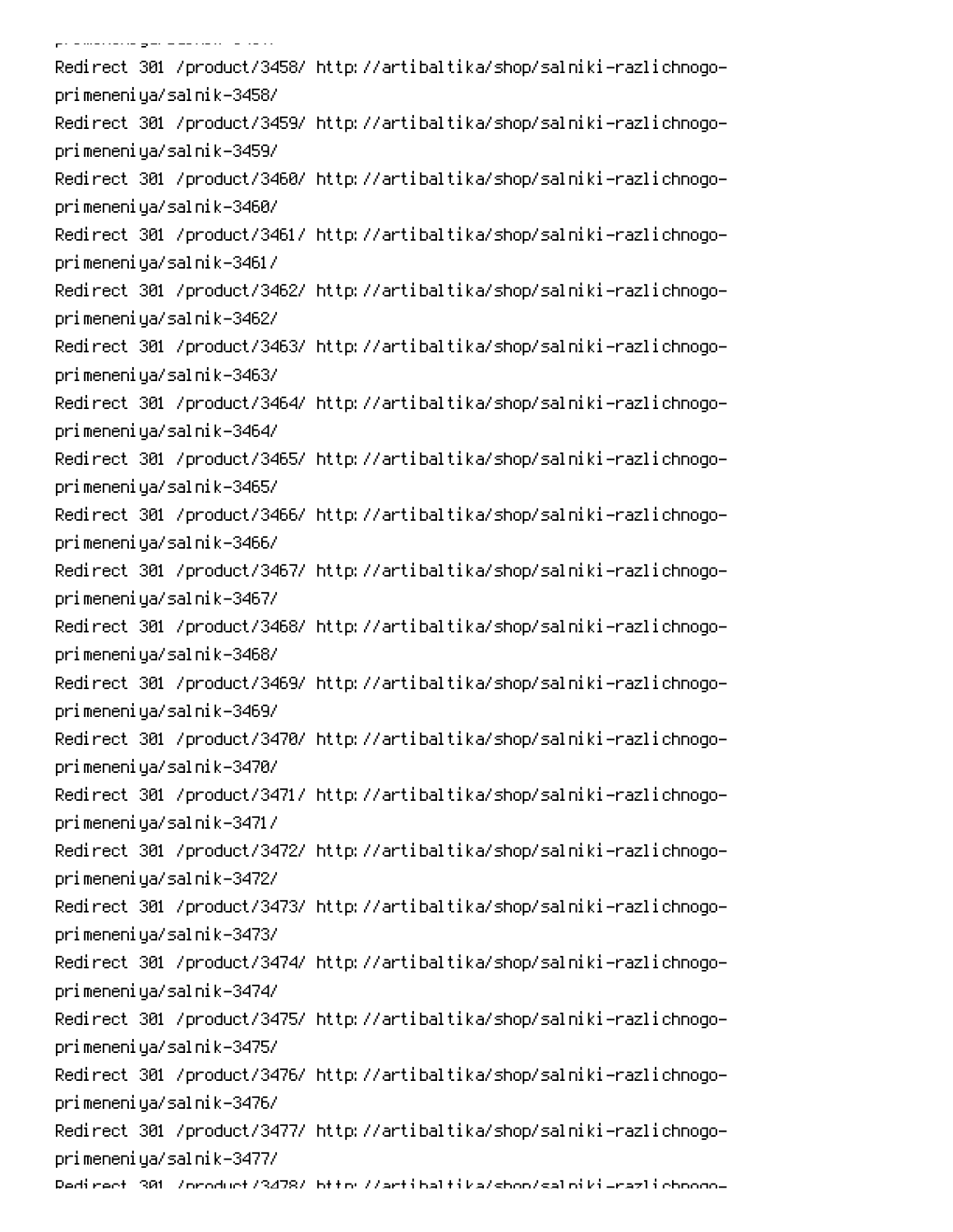| model out you will also a server in the contraction of the product of the company |
|-----------------------------------------------------------------------------------|
| primeneniya/salnik-3478/                                                          |
| Redirect 301 /product/3479/ http://artibaltika/shop/salniki-razlichnogo-          |
| primeneniya/salnik-3479/                                                          |
| Redirect 301 /product/3480/ http://artibaltika/shop/salniki-razlichnogo-          |
| primeneniya/salnik-3480/                                                          |
| Redirect 301 /product/3481/ http://artibaltika/shop/salniki-razlichnogo-          |
| primeneniya/salnik-3481/                                                          |
| Redirect 301 /product/3482/ http://artibaltika/shop/salniki-razlichnogo-          |
| primeneniya/salnik-3482/                                                          |
| Redirect 301 /product/3483/ http://artibaltika/shop/salniki-razlichnogo-          |
| primeneniya/salnik-3483/                                                          |
| Redirect 301 /product/3484/ http://artibaltika/shop/salniki-razlichnogo-          |
| primeneniya/salnik-3484/                                                          |
| Redirect 301 /product/3485/ http://artibaltika/shop/salniki-razlichnogo-          |
| primeneniya/salnik-3485/                                                          |
| Redirect 301 /product/3486/ http://artibaltika/shop/salniki-razlichnogo-          |
| primeneniya/salnik-3486/                                                          |
| Redirect 301 /product/3487/ http://artibaltika/shop/salniki-razlichnogo-          |
| primeneniya/salnik-3487/                                                          |
| Redirect 301 /product/3488/ http://artibaltika/shop/salniki-razlichnogo-          |
| primeneniya/salnik-3488/                                                          |
| Redirect 301 /product/3489/ http://artibaltika/shop/salniki-razlichnogo-          |
| primeneniya/salnik-3489/                                                          |
| Redirect 301 /product/3490/ http://artibaltika/shop/salniki-razlichnogo-          |
| primeneniya/salnik-3490/                                                          |
| Redirect 301 /product/3492/ http://artibaltika/shop/salniki-razlichnogo-          |
| primeneniya/salnik-3492/                                                          |
| Redirect 301 /product/3493/ http://artibaltika/shop/salniki-razlichnogo-          |
| primeneniya/salnik-3493/                                                          |
| Redirect 301 /product/3494/ http://artibaltika/shop/salniki-razlichnogo-          |
| primeneniya/salnik-3494/                                                          |
| Redirect 301 /product/3495/ http://artibaltika/shop/salniki-razlichnogo-          |
| primeneniya/salnik-3495/                                                          |
| Redirect 301 /product/3496/ http://artibaltika/shop/salniki-razlichnogo-          |
| primeneniya/salnik-3496/                                                          |
| Redirect 301 /product/3497/ http://artibaltika/shop/salniki-razlichnogo-          |
| primeneniya/salnik-3497/                                                          |
| Redirect 301 /product/3498/ http://artibaltika/shop/salniki-razlichnogo-          |
| primeneniya/salnik-3498/                                                          |
| Redirect 301 /product/3499/ http://artibaltika/shop/salniki-razlichnogo-          |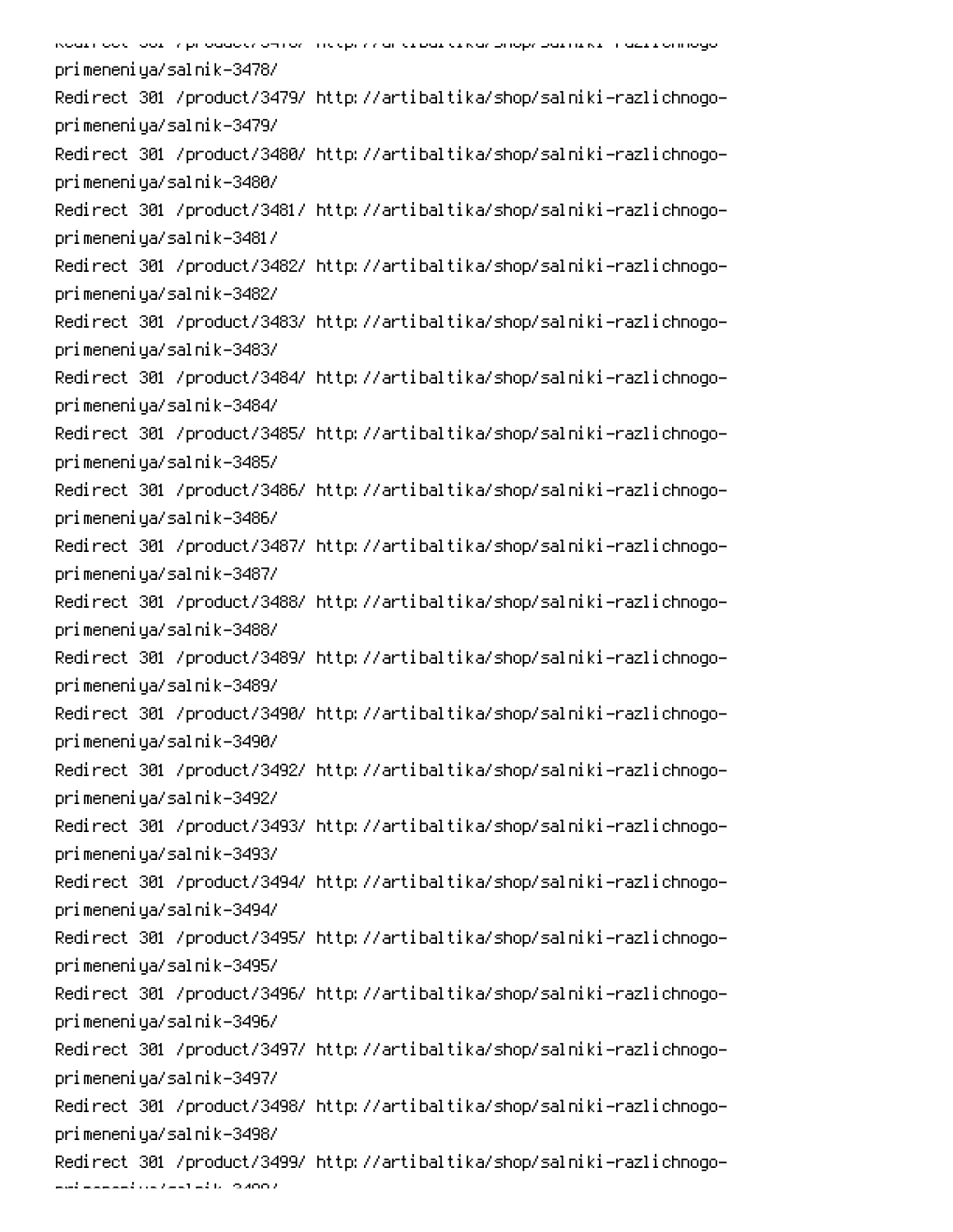primeneniya/sarnik-3499/ Redirect 301 /product/3500/ http://artibaltika/shop/salniki-razlichnogoprimeneniya/salnik-3500/ Redirect 301 /product/3501/ http://artibaltika/shop/salniki-razlichnogoprimeneniya/salnik-3501/ Redirect 301 /product/rk8000/ http://artibaltika/shop/remrulreek/remkomplekt-rulevojrejki–rk8005/ Redirect 301 /product/rk8006/ http://artibaltika/shop/remrulreek/remkomplekt-rulevojrejki–rk8006/ -Redirect 301 /product/f-00065/ http://artibaltika/shop/salniki-rulevyx-reek/salnik rulevoj–rejki–f–00065/ -Redirect 301 /product/f-00030-2/ http://artibaltika/shop/salniki-rulevyx-reek/salnik rulevoj–rejki–f–00030/ Redirect 301 /product/rk8007/ http://artibaltika/shop/remrulreek/remkomplekt-rulevojrejki–rk8007/ Redirect 301 /product/3502/ http://artibaltika/shop/salniki-razlichnogoprimeneniya/salnik-3502/ Redirect 301 /product/3503/ http://artibaltika/shop/salniki-razlichnogoprimeneniya/salnik-3503/ Redirect 301 /product/3504/ http://artibaltika/shop/salniki-razlichnogoprimeneniya/salnik-3504/ Redirect 301 /product/3505/ http://artibaltika/shop/salniki-razlichnogoprimeneniya/salnik-3505/ Redirect 301 /product/3506/ http://artibaltika/shop/salniki-razlichnogoprimeneniya/salnik-3506/ Redirect 301 /product/3507/ http://artibaltika/shop/salniki-razlichnogoprimeneniya/salnik-3507/ Redirect 301 /product/3508/ http://artibaltika/shop/salniki-razlichnogoprimeneniya/salnik-3508/ Redirect 301 /product/3509/ http://artibaltika/shop/salniki-razlichnogoprimeneniya/salnik-3509/ Redirect 301 /product/3510/ http://artibaltika/shop/salniki-razlichnogoprimeneniya/salnik-3510/ Redirect 301 /product/3511/ http://artibaltika/shop/salniki-razlichnogoprimeneniya/salnik-3511/ Redirect 301 /product/3512/ http://artibaltika/shop/salniki-razlichnogoprimeneniya/salnik-3512/ Redirect 301 /product/3513/ http://artibaltika/shop/salniki-razlichnogoprimeneniya/salnik-3513/ Redirect 301 /product/3514/ http://artibaltika/shop/salniki-razlichnogoprimeneniya/salnik-3514/ 6 pc and the companion of the companion of the companion of the companion of the companion of the companion of the<br>Posterior companion  $\sim 10^{-10}$  and  $\sim 10^{-10}$ 0 -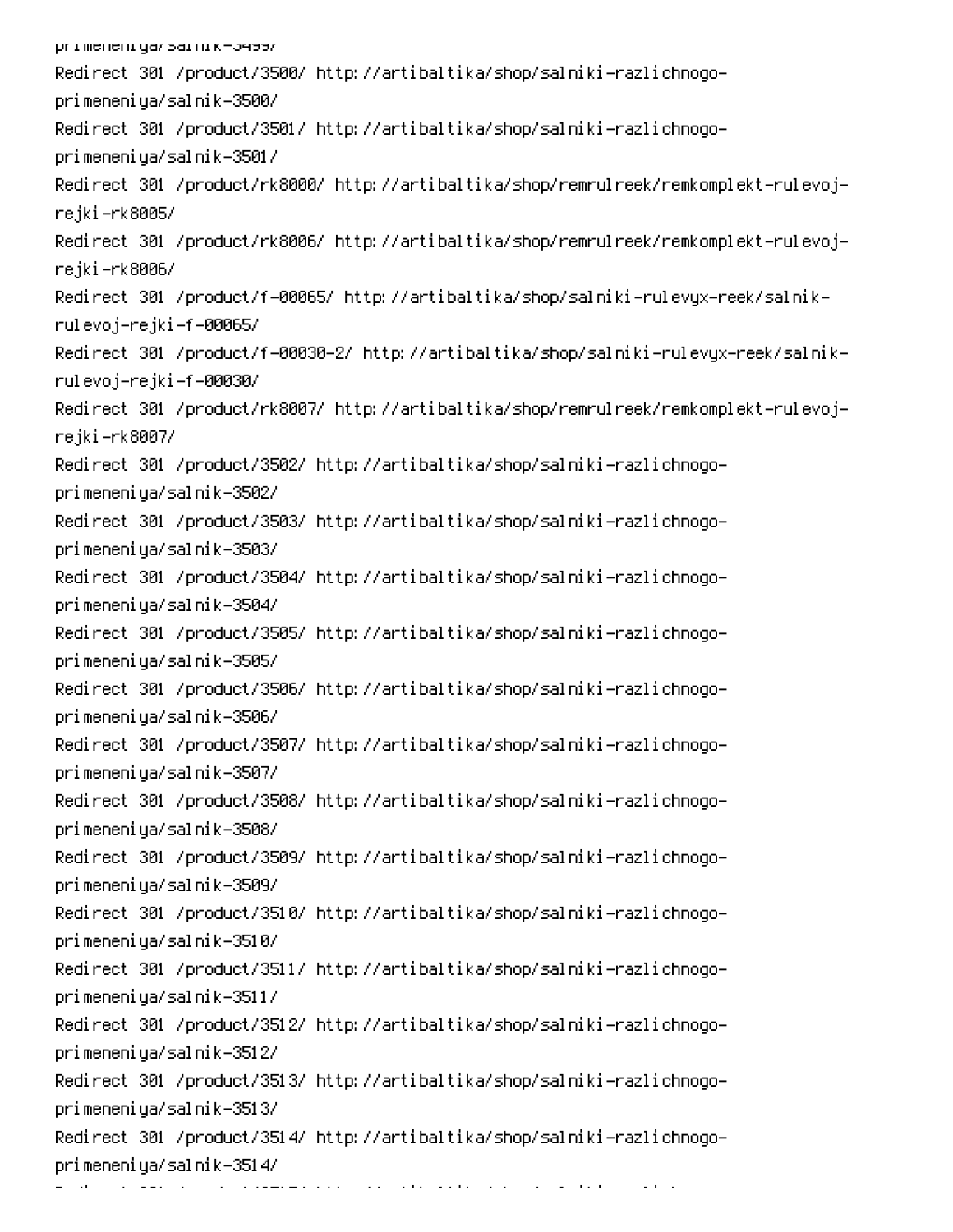Redirect 301 /product/3515/ http://artibaltika/shop/salniki-razlichnogoprimeneniya/salnik-3515/ Redirect 301 /product/3516/ http://artibaltika/shop/salniki-razlichnogoprimeneniya/salnik-3516/ Redirect 301 /product/3517/ http://artibaltika/shop/salniki-razlichnogoprimeneniya/salnik-3517/ Redirect 301 /product/3518/ http://artibaltika/shop/salniki-razlichnogoprimeneniya/salnik-3518/ Redirect 301 /product/3519/ http://artibaltika/shop/salniki-razlichnogoprimeneniya/salnik-3519/ Redirect 301 /product/3520/ http://artibaltika/shop/salniki-razlichnogoprimeneniya/salnik-3520/ Redirect 301 /product/3521/ http://artibaltika/shop/salniki-razlichnogoprimeneniya/salnik-3521/ Redirect 301 /product/3522/ http://artibaltika/shop/salniki-razlichnogoprimeneniya/salnik-3522/ Redirect 301 /product/3523/ http://artibaltika/shop/salniki-razlichnogoprimeneniya/salnik-3523/ Redirect 301 /product/3524/ http://artibaltika/shop/salniki-razlichnogoprimeneniya/salnik-3524/ Redirect 301 /product/3525/ http://artibaltika/shop/salniki-razlichnogoprimeneniya/salnik-3525/ Redirect 301 /product/3526/ http://artibaltika/shop/salniki-razlichnogoprimeneniya/salnik-3526/ Redirect 301 /product/3527/ http://artibaltika/shop/salniki-razlichnogoprimeneniya/salnik-3527/ Redirect 301 /product/3528/ http://artibaltika/shop/salniki-razlichnogoprimeneniya/salnik-3528/ Redirect 301 /product/3529/ http://artibaltika/shop/salniki-razlichnogoprimeneniya/salnik-3529/ Redirect 301 /product/3530/ http://artibaltika/shop/salniki-razlichnogoprimeneniya/salnik-3530/ Redirect 301 /product/3531/ http://artibaltika/shop/salniki-razlichnogoprimeneniya/salnik-3531/ Redirect 301 /product/3532/ http://artibaltika/shop/salniki-razlichnogoprimeneniya/salnik-3532/ Redirect 301 /product/3533/ http://artibaltika/shop/salniki-razlichnogoprimeneniya/salnik-3533/ Redirect 301 /product/3534/ http://artibaltika/shop/salniki-razlichnogoprimeneniya/salnik-3534/ Redirect 301 /product/3535/ http://artibaltika/shop/salniki-razlichnogo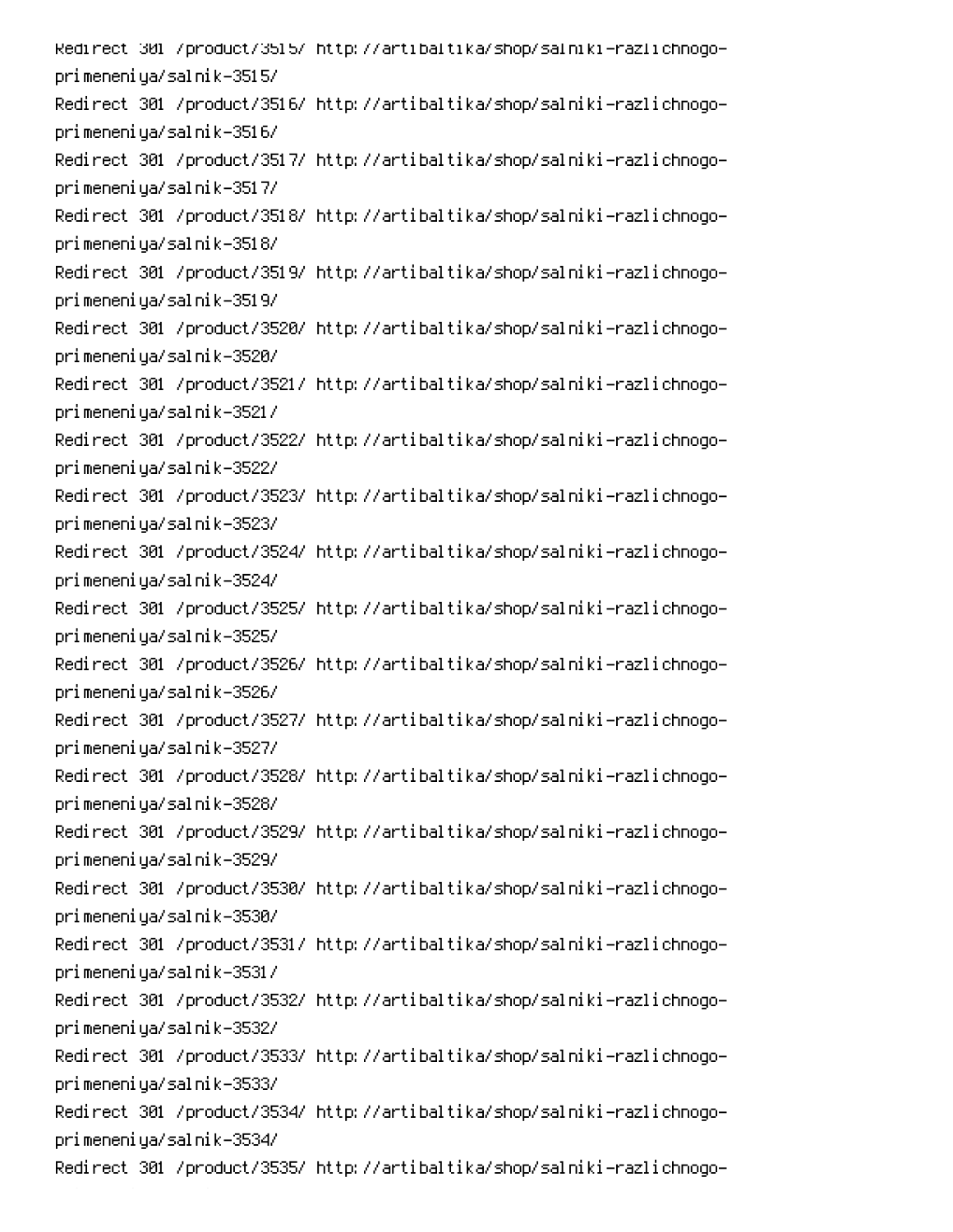primeneniya/salnik-3535/ Redirect 301 /product/3536/ http://artibaltika/shop/salniki-razlichnogoprimeneniya/salnik-3536/ Redirect 301 /product/3537/ http://artibaltika/shop/salniki-razlichnogoprimeneniya/salnik-3537/ Redirect 301 /product/3538/ http://artibaltika/shop/salniki-razlichnogoprimeneniya/salnik-3538/ Redirect 301 /product/3539/ http://artibaltika/shop/salniki-razlichnogoprimeneniya/salnik-3539/ Redirect 301 /product/3540/ http://artibaltika/shop/salniki-razlichnogoprimeneniya/salnik-3540/ Redirect 301 /product/3541/ http://artibaltika/shop/salniki-razlichnogoprimeneniya/salnik-3541/ Redirect 301 /product/3542/ http://artibaltika/shop/salniki-razlichnogoprimeneniya/salnik-3542/ Redirect 301 /product/3543/ http://artibaltika/shop/salniki-razlichnogoprimeneniya/salnik-3543/ Redirect 301 /product/rk8008/ http://artibaltika/shop/remrulreek/remkomplekt-rulevojrejki–rk8008/ Redirect 301 /product/3544/ http://artibaltika/shop/salniki-razlichnogoprimeneniya/salnik-3544/ Redirect 301 /product/3545/ http://artibaltika/shop/salniki-razlichnogoprimeneniya/salnik-3545/ Redirect 301 /product/3546/ http://artibaltika/shop/salniki-razlichnogoprimeneniya/salnik-3546/ Redirect 301 /product/3547/ http://artibaltika/shop/salniki-razlichnogoprimeneniya/salnik-3547/ Redirect 301 /product/3548/ http://artibaltika/shop/salniki-razlichnogoprimeneniya/salnik-3548/ Redirect 301 /product/3549/ http://artibaltika/shop/salniki-razlichnogoprimeneniya/salnik-3549/ Redirect 301 /product/3550/ http://artibaltika/shop/salniki-razlichnogoprimeneniya/salnik-3550/ Redirect 301 /product/3551/ http://artibaltika/shop/salniki-razlichnogoprimeneniya/salnik-3551/ Redirect 301 /product/3552/ http://artibaltika/shop/salniki-razlichnogoprimeneniya/salnik-3552/ Redirect 301 /product/3553/ http://artibaltika/shop/salniki-razlichnogoprimeneniya/salnik-3553/ Redirect 301 /product/3554/ http://artibaltika/shop/salniki-razlichnogoprimeneniya/salnik-3554/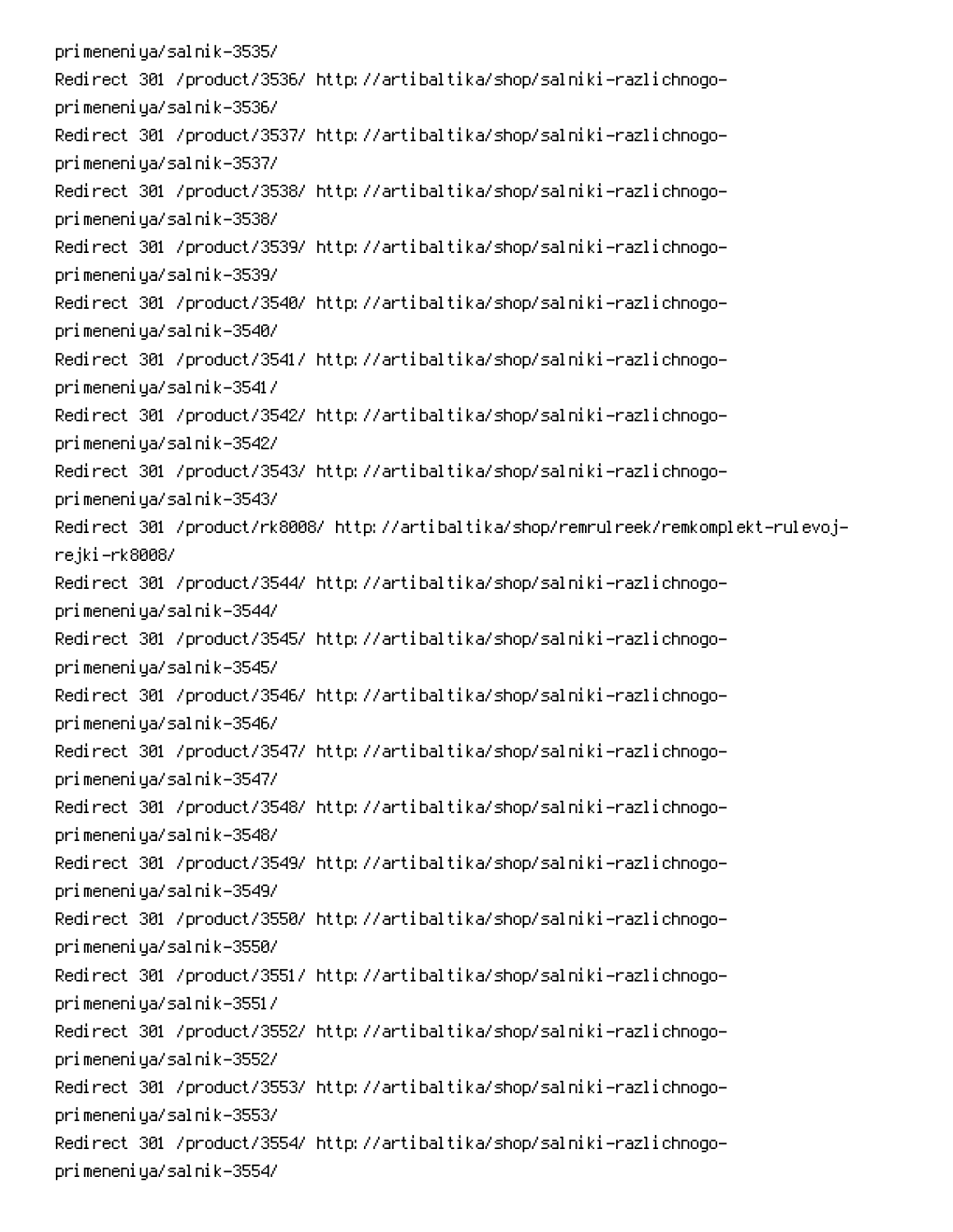Redirect 301 /product/3555/ http://artibaltika/shop/salniki-razlichnogoprimeneniya/salnik-3555/ Redirect 301 /product/3556/ http://artibaltika/shop/salniki-razlichnogoprimeneniya/salnik-3556/ Redirect 301 /product/3557/ http://artibaltika/shop/salniki-razlichnogoprimeneniya/salnik-3557/ Redirect 301 /product/3558/ http://artibaltika/shop/salniki-razlichnogoprimeneniya/salnik-3558/ Redirect 301 /product/3559/ http://artibaltika/shop/salniki-razlichnogoprimeneniya/salnik-3559/ Redirect 301 /product/3560/ http://artibaltika/shop/salniki-razlichnogoprimeneniya/salnik-3560/ Redirect 301 /product/3561/ http://artibaltika/shop/salniki-razlichnogoprimeneniya/salnik-3561/ Redirect 301 /product/3562/ http://artibaltika/shop/salniki-razlichnogoprimeneniya/salnik-3562/ Redirect 301 /product/3563/ http://artibaltika/shop/salniki-razlichnogoprimeneniya/salnik-3563/ Redirect 301 /product/3564/ http://artibaltika/shop/salniki-razlichnogoprimeneniya/salnik-3564/ Redirect 301 /product/3565/ http://artibaltika/shop/salniki-razlichnogoprimeneniya/salnik-3565/ Redirect 301 /product/3566/ http://artibaltika/shop/salniki-razlichnogoprimeneniya/salnik-3566/ Redirect 301 /product/3567/ http://artibaltika/shop/salniki-razlichnogoprimeneniya/salnik-3567/ Redirect 301 /product/3568/ http://artibaltika/shop/salniki-razlichnogoprimeneniya/salnik-3568/ Redirect 301 /product/3569/ http://artibaltika/shop/salniki-razlichnogoprimeneniya/salnik-3569/ Redirect 301 /product/3570/ http://artibaltika/shop/salniki-razlichnogoprimeneniya/salnik-3570/ Redirect 301 /product/3571/ http://artibaltika/shop/salniki-razlichnogoprimeneniya/salnik-3571/ Redirect 301 /product/3572/ http://artibaltika/shop/salniki-razlichnogoprimeneniya/salnik-3572/ Redirect 301 /product/3573/ http://artibaltika/shop/salniki-razlichnogoprimeneniya/salnik-3573/ Redirect 301 /product/3574/ http://artibaltika/shop/salniki-razlichnogoprimeneniya/salnik-3574/ Redirect 301 /product/3575/ http://artibaltika/shop/salniki-razlichnogo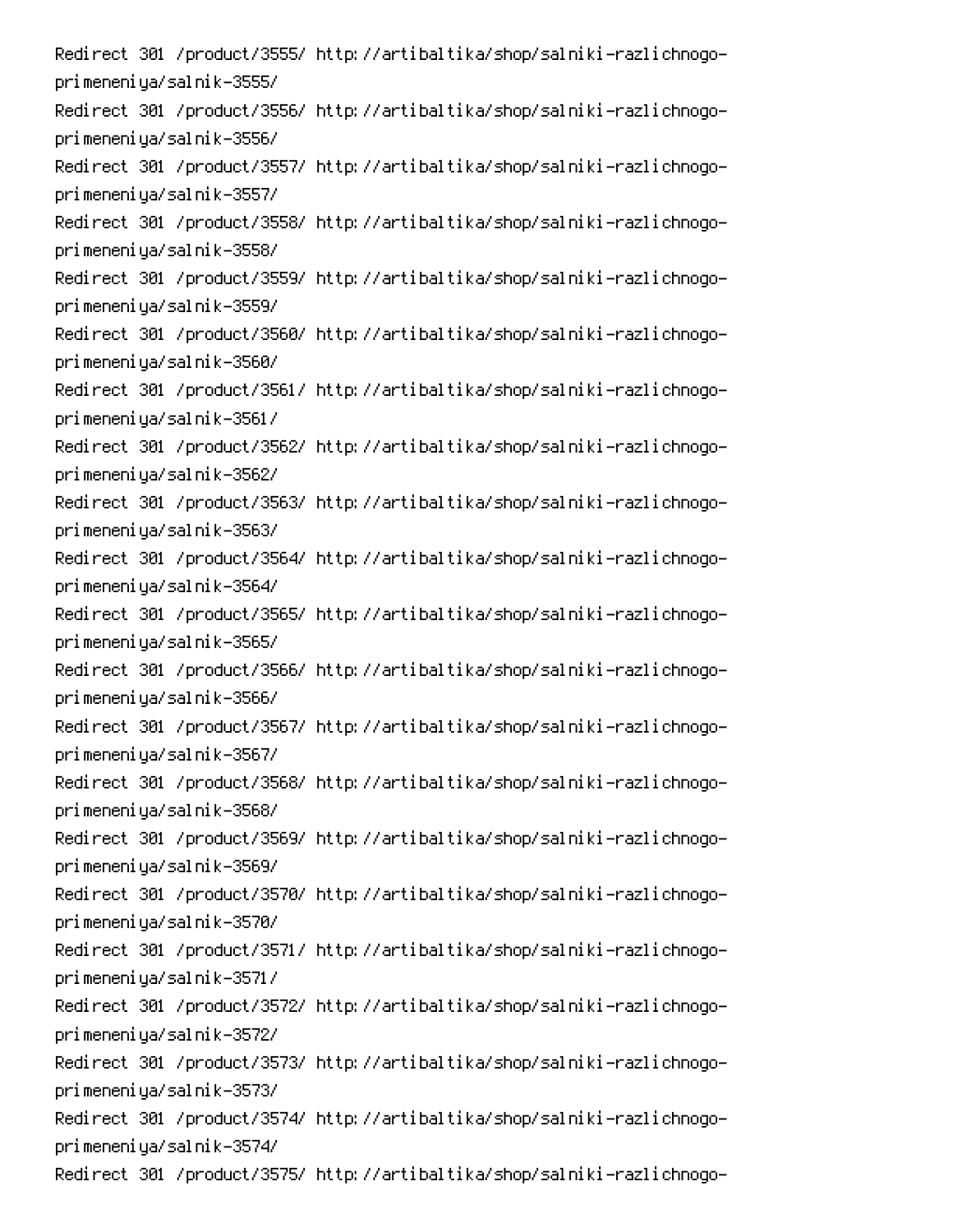primeneniya/salnik-3575/ Redirect 301 /product/3576/ http://artibaltika/shop/salniki-razlichnogoprimeneniya/salnik-3576/ Redirect 301 /product/3577/ http://artibaltika/shop/salniki-razlichnogoprimeneniya/salnik-3577/ Redirect 301 /product/rk8009/ http://artibaltika/shop/remrulreek/remkomplekt-rulevojrejki–rk8009/ Redirect 301 /product/rk8010/ http://artibaltika/shop/remrulreek/remkomplekt-rulevojrejki–rk8010/ Redirect 301 /product/3578/ http://artibaltika/shop/salniki-razlichnogoprimeneniya/salnik-3578/ Redirect 301 /product/3579/ http://artibaltika/shop/salniki-razlichnogoprimeneniya/salnik-3579/ Redirect 301 /product/3580/ http://artibaltika/shop/salniki-razlichnogoprimeneniya/salnik-3580/ Redirect 301 /product/3851/ http://artibaltika/shop/salniki-razlichnogoprimeneniya/salnik-3581/ Redirect 301 /product/3582/ http://artibaltika/shop/salniki-razlichnogoprimeneniya/salnik-3582/ Redirect 301 /product/rk8011/ http://artibaltika/shop/remrulreek/remkomplekt-rulevojrejki-rk8011/ Redirect 301 /product/rk8012/ http://artibaltika/shop/remrulreek/remkomplekt-rulevojrejki–rk8012/ Redirect 301 /product/rk8013/ http://artibaltika/shop/remrulreek/remkomplekt-rulevojrejki–rk8013/ Redirect 301 /product/rk8014/ http://artibaltika/shop/remrulreek/remkomplekt-rulevojrejki–rk8014/ Redirect 301 /product/rk8015/ http://artibaltika/shop/remrulreek/remkomplekt-rulevojrejki-rk8015/ Redirect 301 /product/rk8016/ http://artibaltika/shop/remrulreek/remkomplekt-rulevojrejki–rk8016/ Redirect 301 /product/rk8017/ http://artibaltika/shop/remrulreek/remkomplekt-rulevojrejki-rk8017/ Redirect 301 /product/rk8018/ http://artibaltika/shop/remrulreek/remkomplekt-rulevojrejki–rk8018/ Redirect 301 /product/rk8019/ http://artibaltika/shop/remrulreek/remkomplekt-rulevojrejki–rk8019/ Redirect 301 /product/rk8020/ http://artibaltika/shop/remrulreek/remkomplekt-rulevojrejki–rk8020/ Redirect 301 /product/rk8021/ http://artibaltika/shop/remrulreek/remkomplekt-rulevojrejki-rk8021/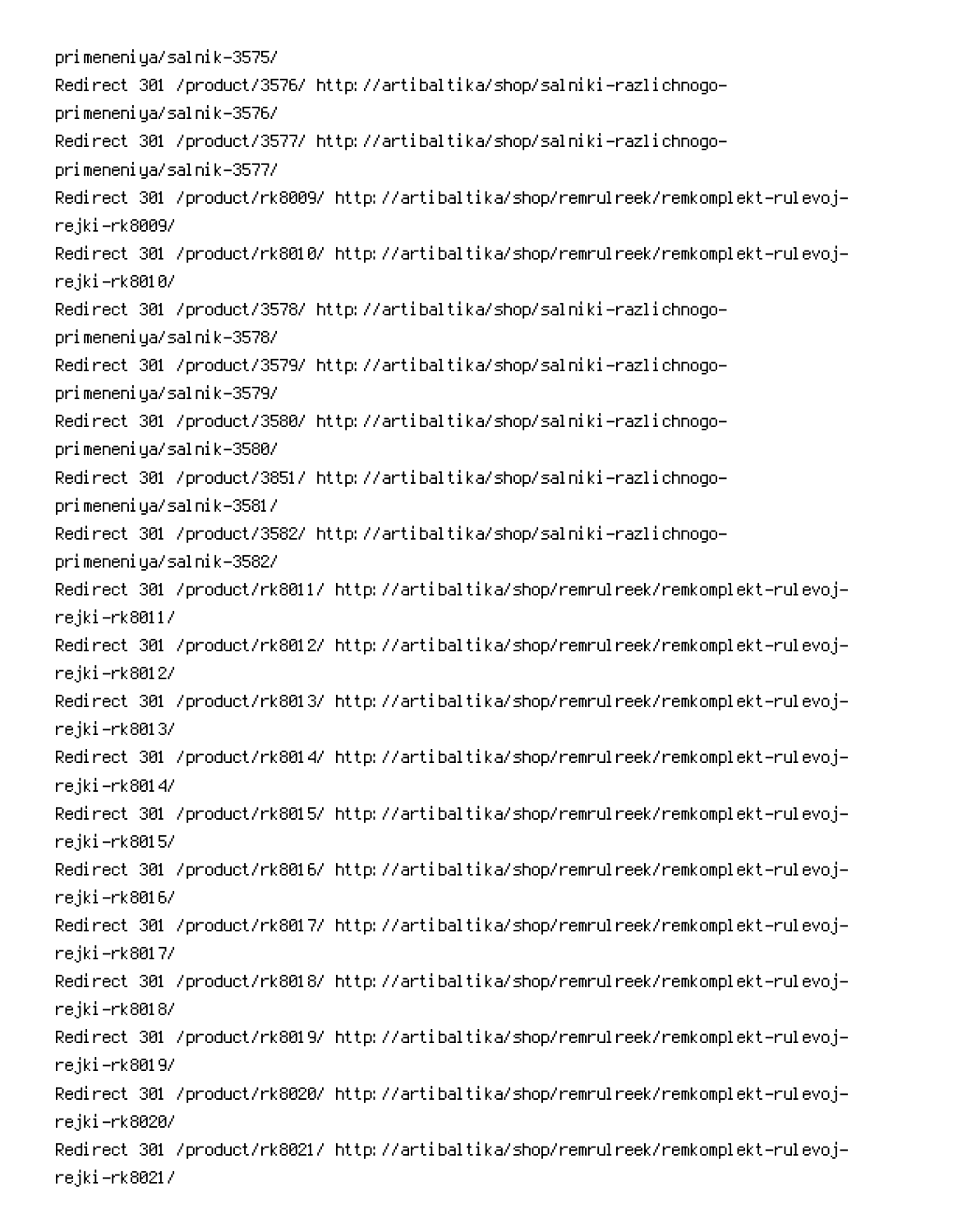Redirect 301 /product/rk8022/ http://artibaltika/shop/remrulreek/remkomplekt-rulevojrejki–rk8022/ Redirect 301 /product/rk8023/ http://artibaltika/shop/remrulreek/remkomplekt-rulevojrejki–rk8023/ Redirect 301 /product/rk8024/ http://artibaltika/shop/remrulreek/remkomplekt-rulevojrejki–rk8024/ Redirect 301 /product/rk8025/ http://artibaltika/shop/remrulreek/remkomplekt-rulevojrejki–rk8025/ Redirect 301 /product/rk8026/ http://artibaltika/shop/remrulreek/remkomplekt-rulevojrejki–rk8026/ Redirect 301 /product/rk8027/ http://artibaltika/shop/remrulreek/remkomplekt-rulevojrejki–rk8027/ Redirect 301 /product/rk8028/ http://artibaltika/shop/remrulreek/remkomplekt-rulevojrejki–rk8028/ Redirect 301 /product/3583/ http://artibaltika/shop/salniki-razlichnogoprimeneniya/salnik-3583/ Redirect 301 /product/3584/ http://artibaltika/shop/salniki-razlichnogoprimeneniya/salnik-p00017/ Redirect 301 /product/3585/ http://artibaltika/shop/salniki-razlichnogoprimeneniya/salnik-p00018/ Redirect 301 /product/3586/ http://artibaltika/shop/salniki-razlichnogoprimeneniya/salnik-3586/ Redirect 301 /product/3587/ http://artibaltika/shop/salniki-razlichnogoprimeneniya/salnik-3587/ Redirect 301 /product/3588/ http://artibaltika/shop/salniki-razlichnogoprimeneniya/salnik-3588/ Redirect 301 /product/3589/ http://artibaltika/shop/salniki-razlichnogoprimeneniya/salnik-3589/ Redirect 301 /product/3590/ http://artibaltika/shop/salniki-razlichnogoprimeneniya/salnik-3590/ Redirect 301 /product/3591/ http://artibaltika/shop/salniki-razlichnogoprimeneniya/salnik-3591/ Redirect 301 /product/3592/ http://artibaltika/shop/salniki-razlichnogoprimeneniya/salnik-3592/ Redirect 301 /product/3593/ http://artibaltika/shop/salniki-razlichnogoprimeneniya/salnik-3593/ Redirect 301 /product/3594/ http://artibaltika/shop/salniki-razlichnogoprimeneniya/salnik-3594/ Redirect 301 /product/3595/ http://artibaltika/shop/salniki-razlichnogoprimeneniya/salnik-3595/ Redirect 301 /product/3596/ http://artibaltika/shop/salniki-razlichnogo-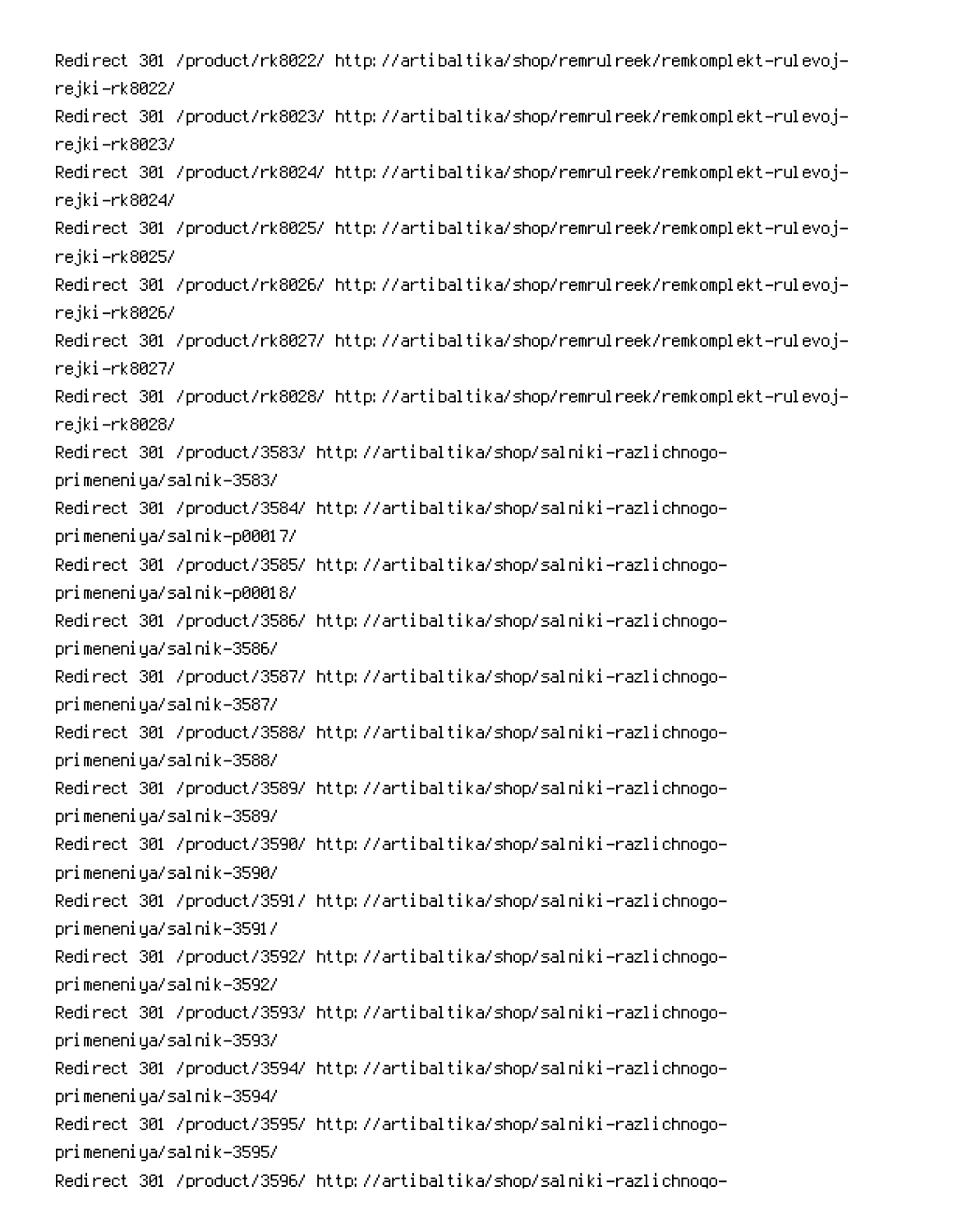primeneniya/salnik-3596/ Redirect 301 /product/3597/ http://artibaltika/shop/salniki-razlichnogoprimeneniya/salnik-3597/ Redirect 301 /product/3598/ http://artibaltika/shop/salniki-razlichnogoprimeneniya/salnik-p00057/ Redirect 301 /product/3599/ http://artibaltika/shop/salniki-razlichnogoprimeneniya/salnik-3599/ Redirect 301 /product/3600/ http://artibaltika/shop/salniki-razlichnogoprimeneniya/salnik-3600/ Redirect 301 /product/rk8029/ http://artibaltika/shop/remrulreek/remkomplekt-rulevojrejki–rk8029/ Redirect 301 /product/rk8030/ http://artibaltika/shop/remrulreek/remkomplekt-rulevojrejki–rk8030/ Redirect 301 /product/rk8031/ http://artibaltika/shop/remrulreek/remkomplekt-rulevojrejki–rk8031/ Redirect 301 /product/rk8032/ http://artibaltika/shop/remrulreek/remkomplekt-rulevojrejki–rk8032/ Redirect 301 /product/rk8033/ http://artibaltika/shop/remrulreek/remkomplekt-rulevojrejki–rk8033/ Redirect 301 /product/rk8034/ http://artibaltika/shop/remrulreek/remkomplekt-rulevojrejki–rk8034/ Redirect 301 /product/f-00447a/ http://artibaltika/shop/salniki-rulevyx-reek/salnik-f-00447a/ Redirect 301 /product/rk8035/ http://artibaltika/shop/remrulreek/remkomplekt-rulevojrejki–rk8035/ Redirect 301 /product/rk8036/ http://artibaltika/shop/remrulreek/remkomplekt-rulevojrejki–rk8036/ Redirect 301 /product/rk8036–2/ http://artibaltika/shop/remrulreek/remkomplekt-rulevojrejki–rk8037/ Redirect 301 /product/rk8038/ http://artibaltika/shop/remrulreek/remkomplekt-rulevojrejki–rk8038/ Redirect 301 /product/rk8039/ http://artibaltika/shop/remrulreek/remkomplekt-rulevojrejki–rk8039/ Redirect 301 /product/rk8040/ http://artibaltika/shop/remrulreek/remkomplekt-rulevojrejki–rk8040/ Redirect 301 /product/rk8041/ http://artibaltika/shop/remrulreek/remkomplekt-rulevojrejki–rk8041/ Redirect 301 /product/rk8042/ http://artibaltika/shop/remrulreek/remkomplekt-rulevojrejki–rk8042/ Redirect 301 /product/rk8043/ http://artibaltika/shop/remrulreek/remkomplekt-rulevojreiki-rk8043/

PC PC PC PC PC PC PC

**Contract Contract** 

 $\mathbf{L}^{\text{max}}$ 

 $\mathbb{R}^{\mathbb{Z}^2}$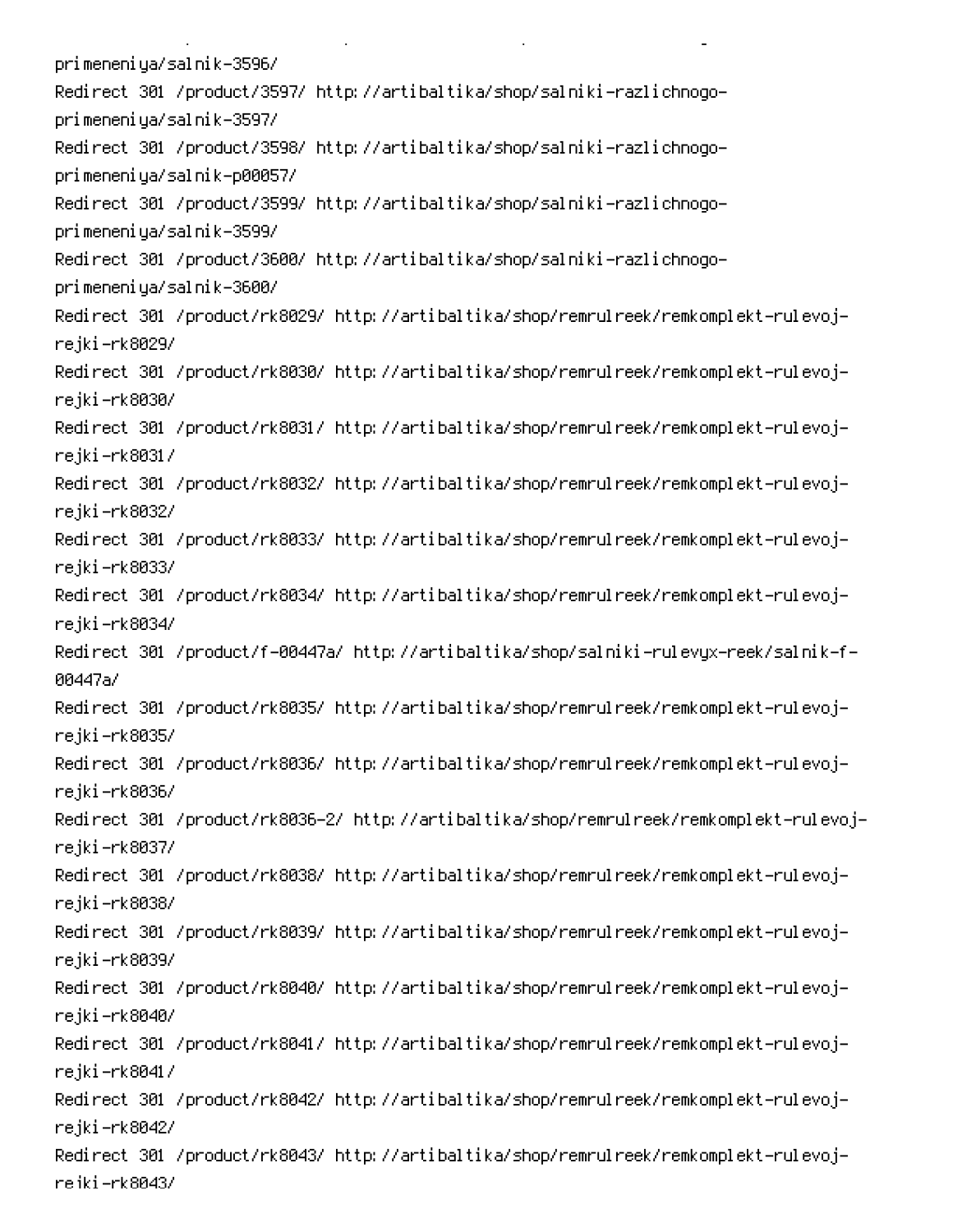Redirect 301 /product/rk8044/ http://artibaltika/shop/remrulreek/remkomplekt-rulevojrejki–rk8044/ Redirect 301 /product/rk8045/ http://artibaltika/shop/remrulreek/remkomplekt-rulevojrejki–rk8045/ Redirect 301 /product/rk8046/ http://artibaltika/shop/remrulreek/remkomplekt-rulevojrejki–rk8046/ Redirect 301 /product/rk8047/ http://artibaltika/shop/remrulreek/remkomplekt-rulevojrejki-rk8047/ Redirect 301 /product/rk8048/ http://artibaltika/shop/remrulreek/remkomplekt-rulevojrejki–rk8048/ Redirect 301 /product/rk8049/ http://artibaltika/shop/remrulreek/remkomplekt-rulevojrejki–rk8049/ Redirect 301 /product/rk8050/ http://artibaltika/shop/remrulreek/remkomplekt-rulevojrejki–rk8050/ Redirect 301 /product/rk8051/ http://artibaltika/shop/remrulreek/remkomplekt-rulevojrejki-rk8051/ Redirect 301 /product/rk8052/ http://artibaltika/shop/remrulreek/remkomplekt-rulevojrejki-rk8052/ Redirect 301 /product/rk8053/ http://artibaltika/shop/remrulreek/remkomplekt-rulevojrejki-rk8053/ Redirect 301 /product/rk8054/ http://artibaltika/shop/remrulreek/remkomplekt-rulevojrejki-rk8054/ Redirect 301 /product/rk8055/ http://artibaltika/shop/remrulreek/remkomplekt-rulevojrejki-rk8055/ Redirect 301 /product/rk8056/ http://artibaltika/shop/remrulreek/remkomplekt-rulevojrejki-rk8056/ Redirect 301 /product/rk8057/ http://artibaltika/shop/remrulreek/remkomplekt-rulevojrejki-rk8057/ Redirect 301 /product/rk8058/ http://artibaltika/shop/remrulreek/remkomplekt-rulevojrejki-rk8058/ Redirect 301 /product/rk8059/ http://artibaltika/shop/remrulreek/remkomplekt-rulevojrejki–rk8059/ Redirect 301 /product/rk8060/ http://artibaltika/shop/remrulreek/remkomplekt-rulevojrejki–rk8060/ -Redirect 301 /product/f-01223a/ http://artibaltika/shop/salniki-rulevyx-reek/salnik rulevoj-rejki-f-01223a/ -Redirect 301 /product/l-10011/ http://artibaltika/shop/vtulki/uplotnitelnaya-vtulka rulevoj–rejki–l–10011/ Redirect 301 /product/l-10009/ http://artibaltika/shop/vtulki/uplotnitelnaya-vtulkarulevoj–rejki–l–10009/

.<br>Manazarta Manazarta

Dedirect 301 /oroduct/3601/ bttp://artibaltika/shon/salpiki\_razlichooqo-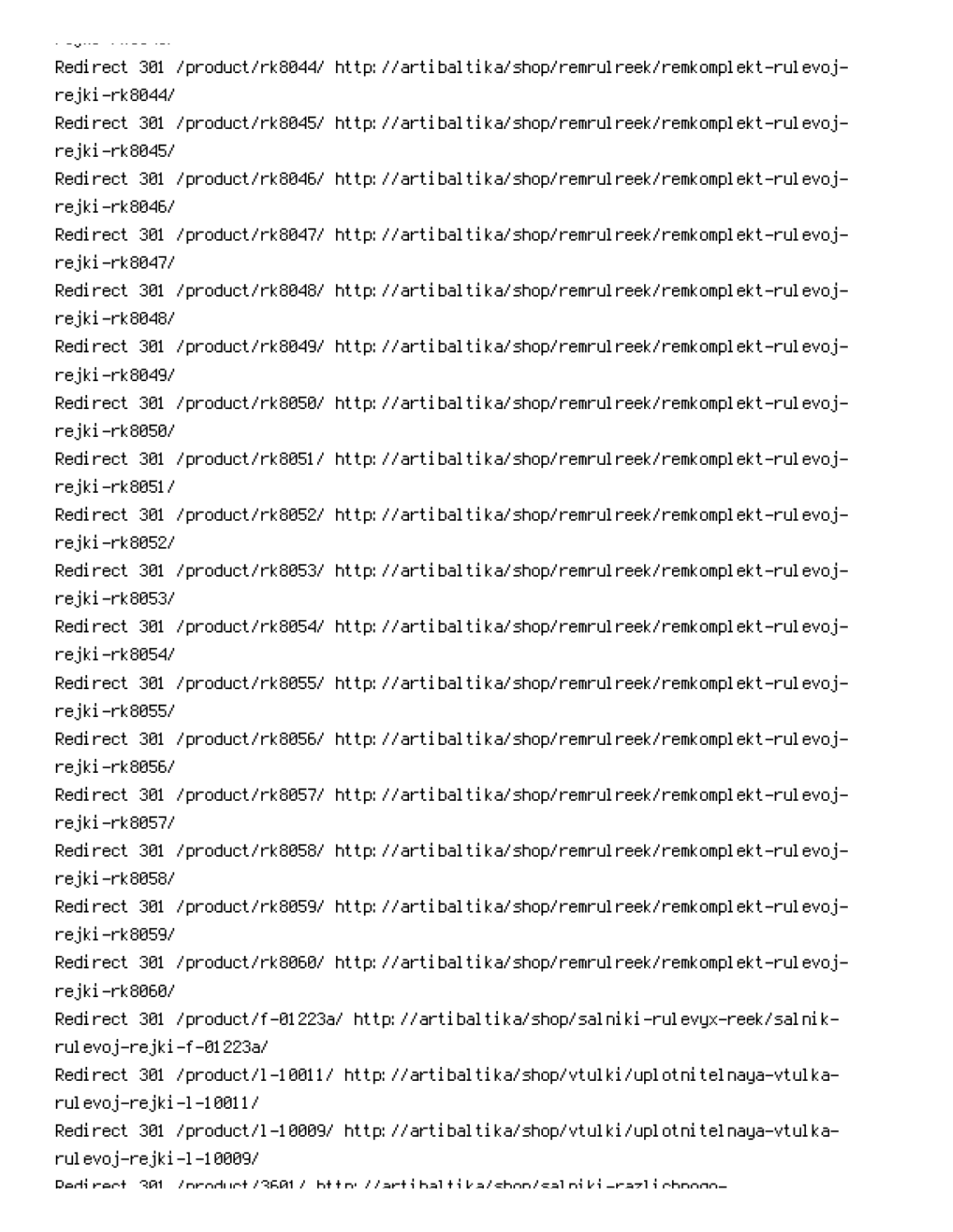| Koari oo tii oor iy prioqaace ooory incepty ah erbarerkay bilopy barriikii maarronnogo- |
|-----------------------------------------------------------------------------------------|
| primeneniya/salnik-3601/                                                                |
| Redirect 301 /product/3602/ http://artibaltika/shop/salniki-razlichnogo-                |
| primeneniya/salnik-3602/                                                                |
| Redirect 301 /product/3603/ http://artibaltika/shop/salniki-razlichnogo-                |
| primeneniya/salnik-3603/                                                                |
| Redirect 301 /product/3604/ http://artibaltika/shop/salniki-razlichnogo-                |
| primeneniya/salnik-3604/                                                                |
| Redirect 301 /product/3605/ http://artibaltika/shop/salniki-razlichnogo-                |
| primeneniya/salnik-3605/                                                                |
| Redirect 301 /product/3606/ http://artibaltika/shop/salniki-razlichnogo-                |
| primeneniya/salnik-p00093/                                                              |
| Redirect 301 /product/3607/ http://artibaltika/shop/salniki-razlichnogo-                |
| primeneniya/salnik-3607/                                                                |
| Redirect 301 /product/3608/ http://artibaltika/shop/salniki-razlichnogo-                |
| primeneniya/salnik-3608/                                                                |
| Redirect 301 /product/3609/ http://artibaltika/shop/salniki-razlichnogo-                |
| primeneniya/salnik-3609/                                                                |
| Redirect 301 /product/3610/ http://artibaltika/shop/salniki-razlichnogo-                |
| primeneniya/salnik-3610/                                                                |
| Redirect 301 /product/3611/ http://artibaltika/shop/salniki-razlichnogo-                |
| primeneniya/salnik-3611/                                                                |
| Redirect 301 /product/3612/ http://artibaltika/shop/salniki-razlichnogo-                |
| primeneniya/salnik-3612/                                                                |
| Redirect 301 /product/3613/ http://artibaltika/shop/salniki-razlichnogo-                |
| primeneniya/salnik-3613/                                                                |
| Redirect 301 /product/3614/ http://artibaltika/shop/salniki-razlichnogo-                |
| primeneniya/salnik-3614/                                                                |
| Redirect 301 /product/3615/ http://artibaltika/shop/salniki-razlichnogo-                |
| primeneniya/salnik-3615/                                                                |
| Redirect 301 /product/3616/ http://artibaltika/shop/salniki-razlichnogo-                |
| primeneniya/salnik-3616/                                                                |
| Redirect 301 /product/3617/ http://artibaltika/shop/salniki-razlichnogo-                |
| primeneniya/salnik-3617/                                                                |
| Redirect 301 /product/3618/ http://artibaltika/shop/salniki-razlichnogo-                |
| primeneniya/salnik-3618/                                                                |
| Redirect 301 /product/3619/ http://artibaltika/shop/salniki-razlichnogo-                |
| primeneniya/salnik-3619/                                                                |
| Redirect 301 /product/3620/ http://artibaltika/shop/salniki-razlichnogo-                |
| primeneniya/salnik-3620/                                                                |
| Redirect 301 /product/3621/ http://artibaltika/shop/salniki-razlichnogo-                |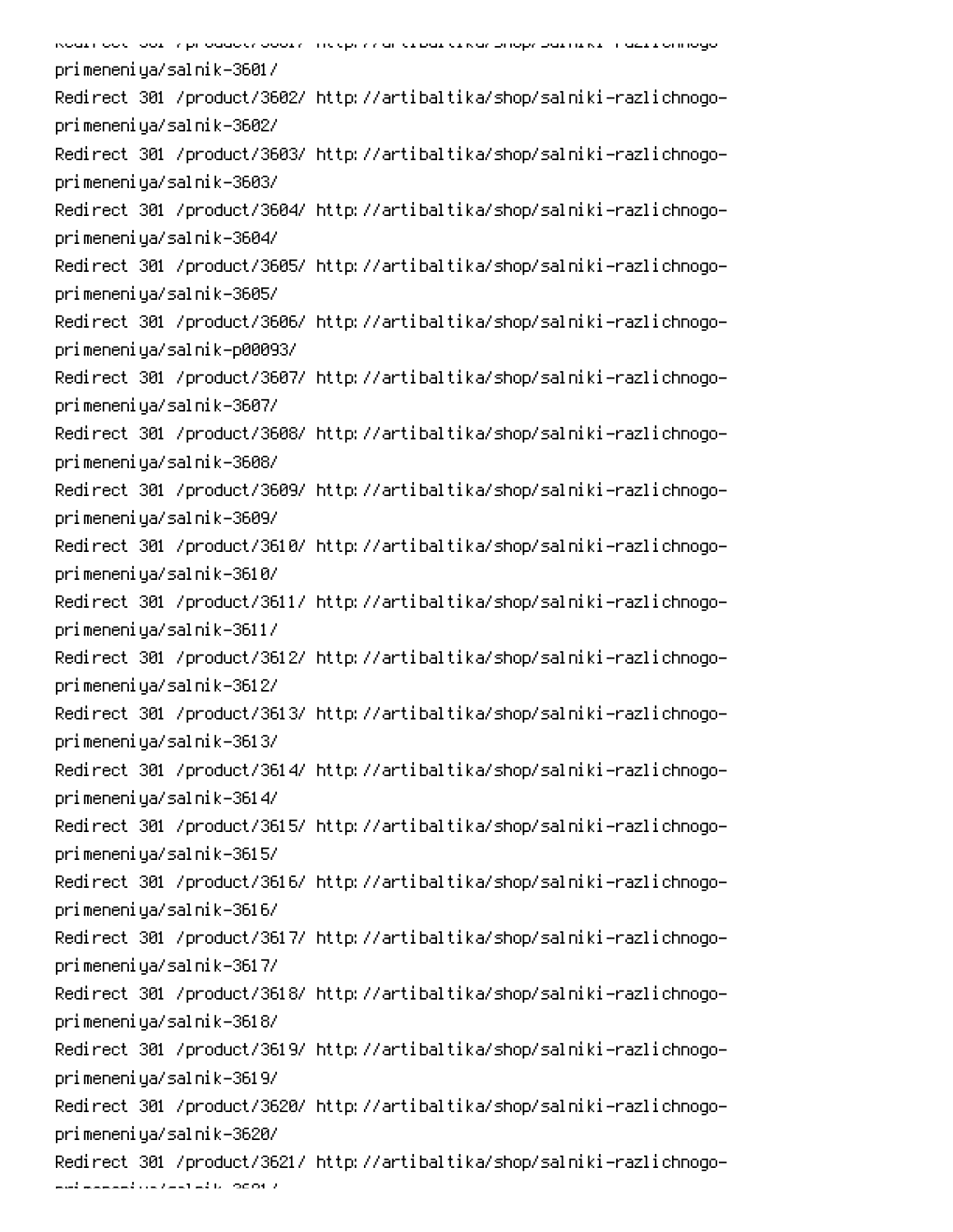primeneniya/sarnik-36217 Redirect 301 /product/3622/ http://artibaltika/shop/salniki-razlichnogoprimeneniya/salnik-p00253/ Redirect 301 /product/3623/ http://artibaltika/shop/salniki-razlichnogoprimeneniya/salnik-3623/ Redirect 301 /product/3624/ http://artibaltika/shop/salniki-razlichnogoprimeneniya/salnik-3624/ Redirect 301 /product/3625/ http://artibaltika/shop/salniki-razlichnogoprimeneniya/salnik-3625/ Redirect 301 /product/3626/ http://artibaltika/shop/salniki-razlichnogoprimeneniya/salnik-p00596/ Redirect 301 /product/3627/ http://artibaltika/shop/salniki-razlichnogoprimeneniya/salnik-3627/ Redirect 301 /product/3628/ http://artibaltika/shop/salniki-razlichnogoprimeneniya/salnik-3628/ Redirect 301 /product/3629/ http://artibaltika/shop/salniki-razlichnogoprimeneniya/salnik-3629/ Redirect 301 /product/3630/ http://artibaltika/shop/salniki-razlichnogoprimeneniya/salnik-3630/ Redirect 301 /product/3631/ http://artibaltika/shop/salniki-razlichnogoprimeneniya/salnik-3631/ Redirect 301 /product/3632/ http://artibaltika/shop/salniki-razlichnogoprimeneniya/salnik-3632/ Redirect 301 /product/3633/ http://artibaltika/shop/salniki-razlichnogoprimeneniya/salnik-3633/ Redirect 301 /product/3634/ http://artibaltika/shop/salniki-razlichnogoprimeneniya/salnik-3634/ Redirect 301 /product/3635/ http://artibaltika/shop/salniki-razlichnogoprimeneniya/salnik-3635/ Redirect 301 /product/3636/ http://artibaltika/shop/salniki-razlichnogoprimeneniya/salnik-3636/ Redirect 301 /product/3637/ http://artibaltika/shop/salniki-razlichnogoprimeneniya/salnik-3637/ Redirect 301 /product/3638/ http://artibaltika/shop/salniki-razlichnogoprimeneniya/salnik-3638/ Redirect 301 /product/3639/ http://artibaltika/shop/salniki-razlichnogoprimeneniya/salnik-3639/ Redirect 301 /product/3640/ http://artibaltika/shop/salniki-razlichnogoprimeneniya/salnik-3640/ Redirect 301 /product/3641/ http://artibaltika/shop/salniki-razlichnogoprimeneniya/salnik-3641/

pc and the second contract of the second contract of the second contract of the second contract of the second contract of the second contract of the second contract of the second contract of the second contract of the seco

 $\sim 10^{-10}$  and  $\sim 10^{-10}$ 

0

-

6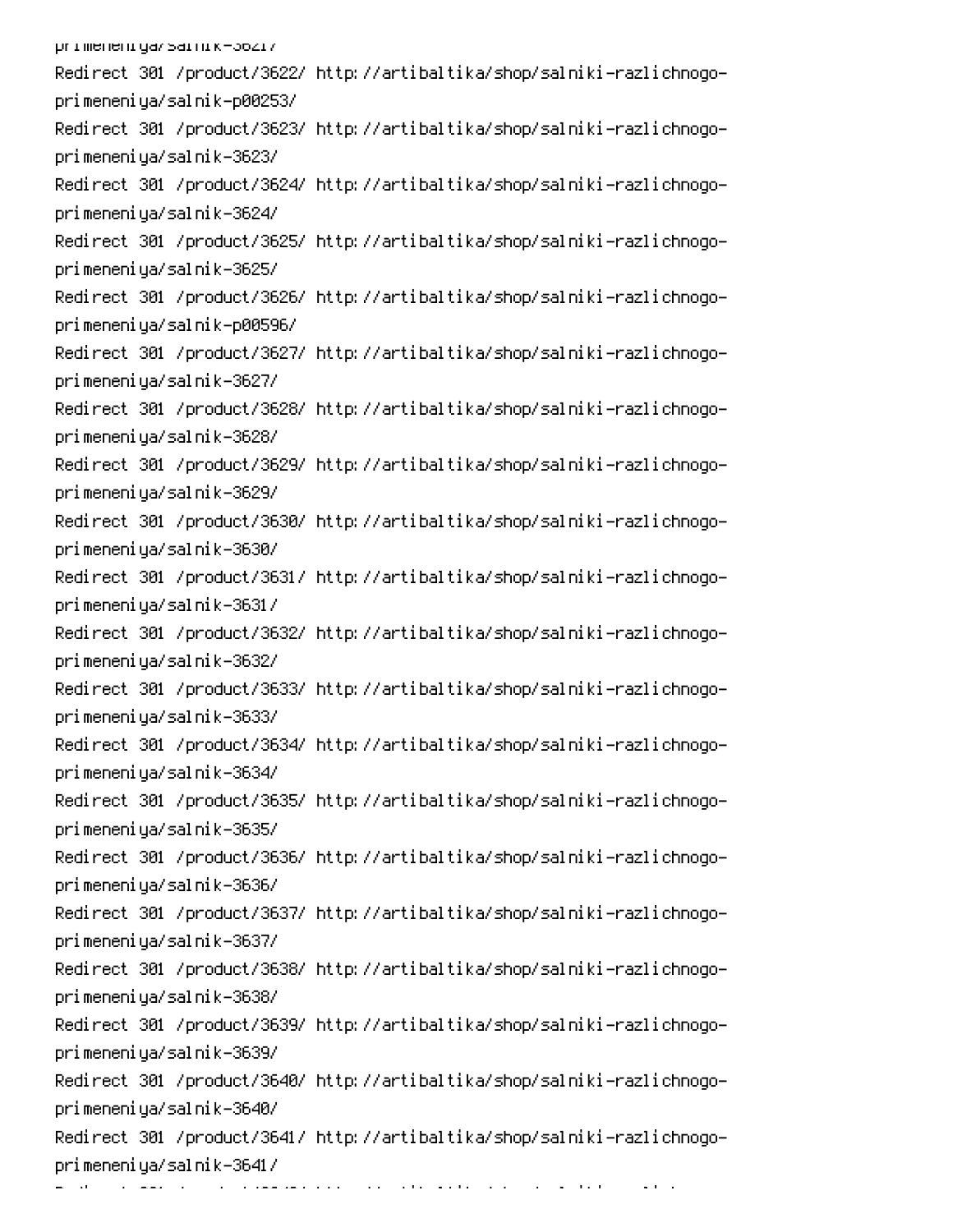Redirect 301 /product/3542/ http://artibaltika/shop/salniki-razlichnogoprimeneniya/salnik-3642/ Redirect 301 /product/3643/ http://artibaltika/shop/salniki-razlichnogoprimeneniya/salnik-3643/ Redirect 301 /product/3644/ http://artibaltika/shop/salniki-razlichnogoprimeneniya/salnik-3644/ Redirect 301 /product/3645/ http://artibaltika/shop/salniki-razlichnogoprimeneniya/salnik-3645/ Redirect 301 /product/3646/ http://artibaltika/shop/salniki-razlichnogoprimeneniya/salnik-3646/ Redirect 301 /product/3647/ http://artibaltika/shop/salniki-razlichnogoprimeneniya/salnik-3647/ Redirect 301 /product/3648/ http://artibaltika/shop/salniki-razlichnogoprimeneniya/salnik-3648/ Redirect 301 /product/3649/ http://artibaltika/shop/salniki-razlichnogoprimeneniya/salnik-3649/ Redirect 301 /product/3650/ http://artibaltika/shop/salniki-razlichnogoprimeneniya/salnik-3650/ Redirect 301 /product/3651/ http://artibaltika/shop/salniki-razlichnogoprimeneniya/salnik-3651/ Redirect 301 /product/3652/ http://artibaltika/shop/salniki-razlichnogoprimeneniya/salnik-3652/ Redirect 301 /product/3653/ http://artibaltika/shop/salniki-razlichnogoprimeneniya/salnik-3653/ Redirect 301 /product/3654/ http://artibaltika/shop/salniki-razlichnogoprimeneniya/salnik-3654/ Redirect 301 /product/3655/ http://artibaltika/shop/salniki-razlichnogoprimeneniya/salnik-3655/ Redirect 301 /product/3656/ http://artibaltika/shop/salniki-razlichnogoprimeneniya/salnik-3656/ Redirect 301 /product/3657/ http://artibaltika/shop/salniki-razlichnogoprimeneniya/salnik-3657/ Redirect 301 /product/3658/ http://artibaltika/shop/salniki-razlichnogoprimeneniya/salnik-3658/ Redirect 301 /product/3659/ http://artibaltika/shop/salniki-razlichnogoprimeneniya/salnik-3659/ Redirect 301 /product/3660/ http://artibaltika/shop/salniki-razlichnogoprimeneniya/salnik-3660/ Redirect 301 /product/3661/ http://artibaltika/shop/salniki-razlichnogoprimeneniya/salnik-3661/ Redirect 301 /product/3662/ http://artibaltika/shop/salniki-razlichnogo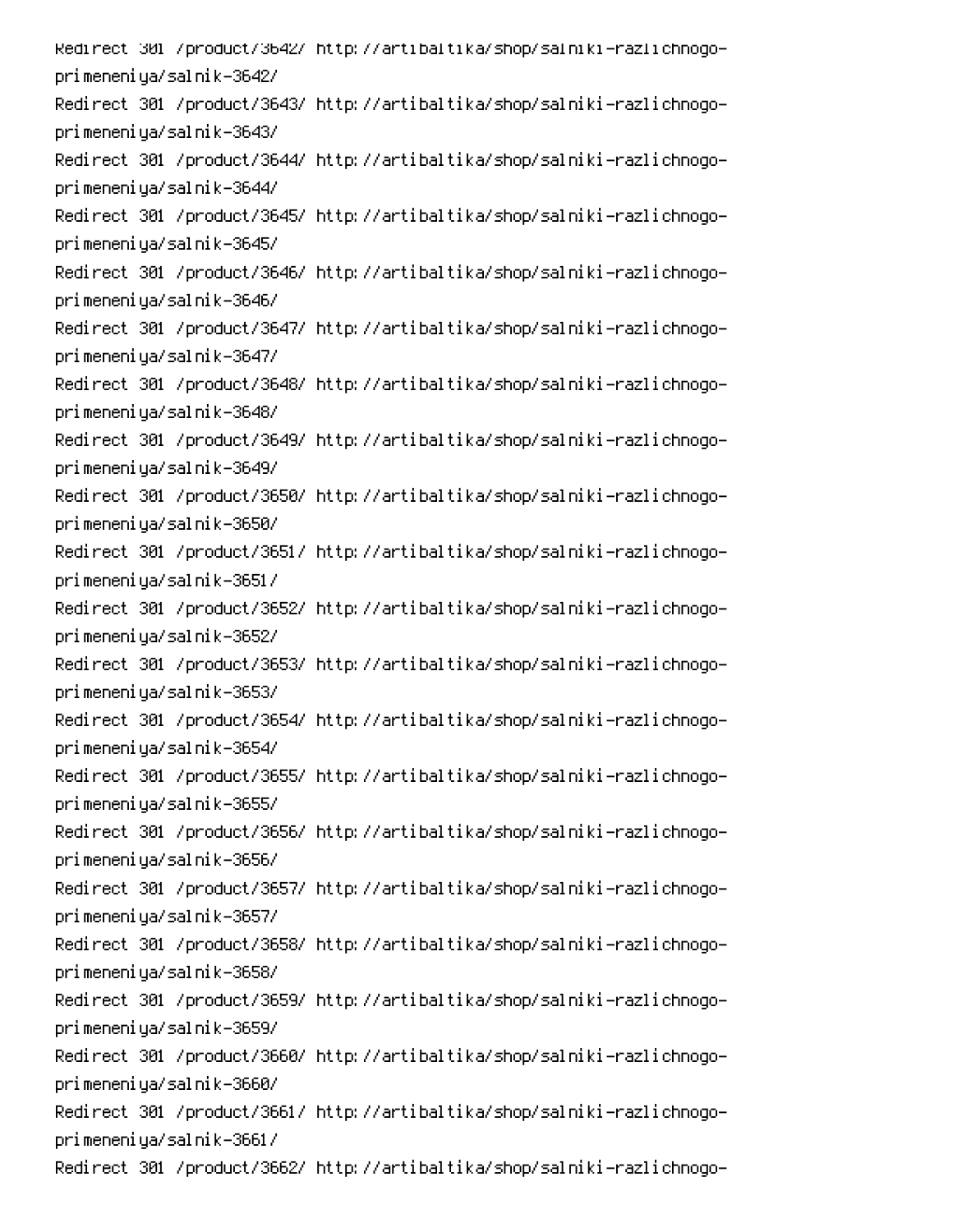primeneniya/salnik-3662/ Redirect 301 /product/3663/ http://artibaltika/shop/salniki-razlichnogoprimeneniya/salnik-3663/ Redirect 301 /product/3664/ http://artibaltika/shop/salniki-razlichnogoprimeneniya/salnik-3664/ Redirect 301 /product/3665/ http://artibaltika/shop/salniki-razlichnogoprimeneniya/salnik-3665/ Redirect 301 /product/3666/ http://artibaltika/shop/salniki-razlichnogoprimeneniya/salnik-3666/ Redirect 301 /product/3667/ http://artibaltika/shop/salniki-razlichnogoprimeneniya/salnik-3667/ Redirect 301 /product/3668/ http://artibaltika/shop/salniki-razlichnogoprimeneniya/salnik-3668/ Redirect 301 /product/3669/ http://artibaltika/shop/salniki-razlichnogoprimeneniya/salnik-p00922/ Redirect 301 /product/3670/ http://artibaltika/shop/salniki-razlichnogoprimeneniya/salnik-3670/ Redirect 301 /product/3671/ http://artibaltika/shop/salniki-razlichnogoprimeneniya/salnik-3671/ Redirect 301 /product/3672/ http://artibaltika/shop/salniki-razlichnogoprimeneniya/salnik-3672/ Redirect 301 /product/3673/ http://artibaltika/shop/salniki-razlichnogoprimeneniya/salnik-3673/ Redirect 301 /product/3674/ http://artibaltika/shop/salniki-razlichnogoprimeneniya/salnik-3674/ Redirect 301 /product/3675/ http://artibaltika/shop/salniki-razlichnogoprimeneniya/salnik-3675/ Redirect 301 /product/3676/ http://artibaltika/shop/salniki-razlichnogoprimeneniya/salnik-3676/ Redirect 301 /product/3677/ http://artibaltika/shop/salniki-razlichnogoprimeneniya/salnik-3677/ Redirect 301 /product/3678/ http://artibaltika/shop/salniki-razlichnogoprimeneniya/salnik-3678/ Redirect 301 /product/3679/ http://artibaltika/shop/salniki-razlichnogoprimeneniya/salnik-3679/ Redirect 301 /product/3680/ http://artibaltika/shop/salniki-razlichnogoprimeneniya/salnik-3680/ Redirect 301 /product/3681/ http://artibaltika/shop/salniki-razlichnogoprimeneniya/salnik-3681/ Redirect 301 /product/3682/ http://artibaltika/shop/salniki-razlichnogoprimeneniya/salnik-3682/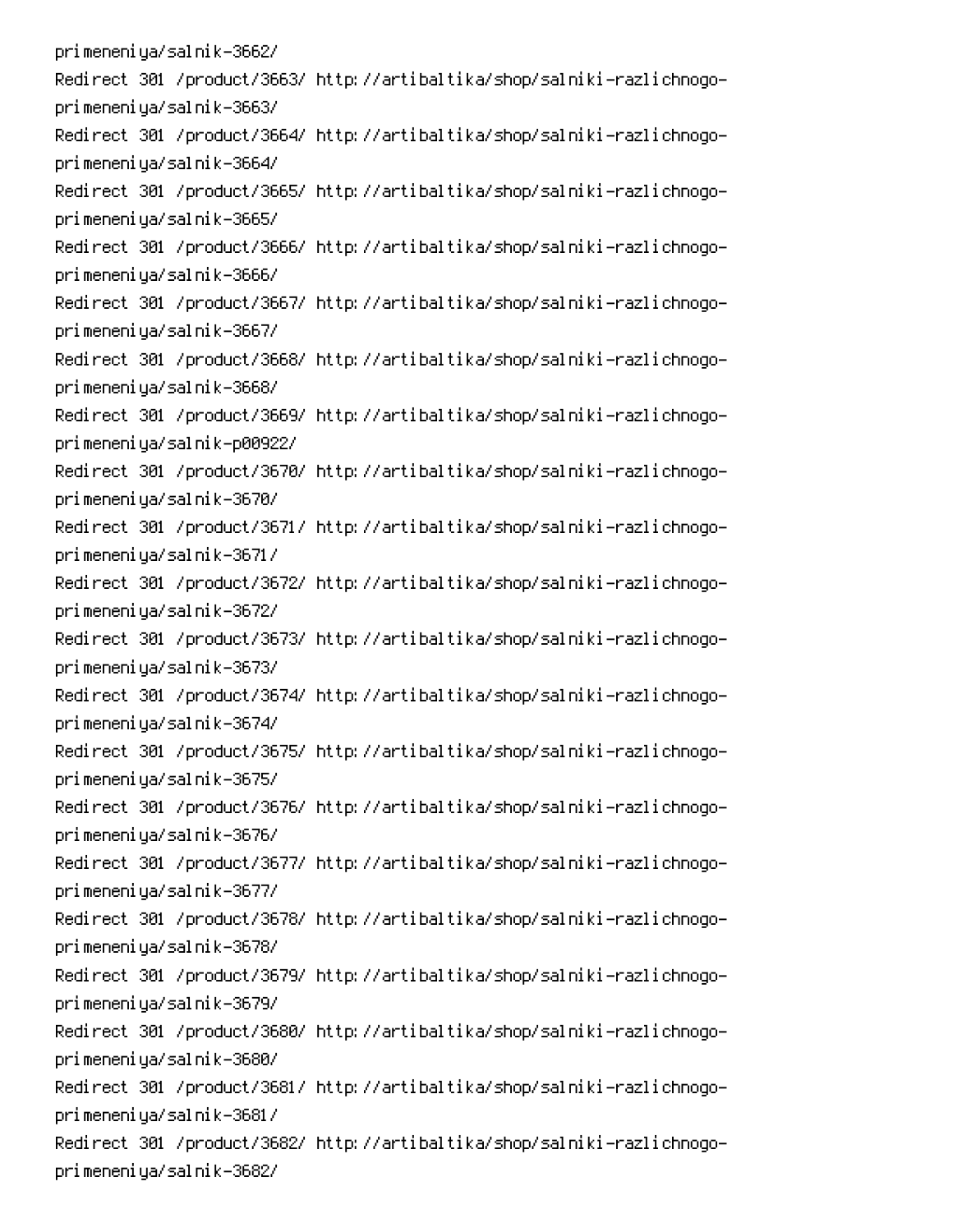Redirect 301 /product/3683/ http://artibaltika/shop/salniki-razlichnogoprimeneniya/salnik-3683/ Redirect 301 /product/3684/ http://artibaltika/shop/salniki-razlichnogoprimeneniya/salnik-3684/ Redirect 301 /product/3685/ http://artibaltika/shop/salniki-razlichnogoprimeneniya/salnik-3685/ Redirect 301 /product/3686/ http://artibaltika/shop/salniki-razlichnogoprimeneniya/salnik-3686/ Redirect 301 /product/3687/ http://artibaltika/shop/salniki-razlichnogoprimeneniya/salnik-3687/ Redirect 301 /product/3688/ http://artibaltika/shop/salniki-razlichnogoprimeneniya/salnik-3688/ Redirect 301 /product/3689/ http://artibaltika/shop/salniki-razlichnogoprimeneniya/salnik-3689/ Redirect 301 /product/3690/ http://artibaltika/shop/salniki-razlichnogoprimeneniya/salnik-3690/ Redirect 301 /product/3691/ http://artibaltika/shop/salniki-razlichnogoprimeneniya/salnik-3691/ Redirect 301 /product/3692/ http://artibaltika/shop/salniki-razlichnogoprimeneniya/salnik-3692/ Redirect 301 /product/3693/ http://artibaltika/shop/salniki-razlichnogoprimeneniya/salnik-3693/ Redirect 301 /product/3694/ http://artibaltika/shop/salniki-razlichnogoprimeneniya/salnik-3694/ Redirect 301 /product/3695/ http://artibaltika/shop/salniki-razlichnogoprimeneniya/salnik-3695/ Redirect 301 /product/3696/ http://artibaltika/shop/salniki-razlichnogoprimeneniya/salnik-3696/ Redirect 301 /product/3697/ http://artibaltika/shop/salniki-razlichnogoprimeneniya/salnik-3697/ Redirect 301 /product/3698/ http://artibaltika/shop/salniki-razlichnogoprimeneniya/salnik-3698/ Redirect 301 /product/3699/ http://artibaltika/shop/salniki-razlichnogoprimeneniya/salnik-3699/ Redirect 301 /product/3700/ http://artibaltika/shop/salniki-razlichnogoprimeneniya/salnik-3700/ Redirect 301 /product/3701/ http://artibaltika/shop/salniki-razlichnogoprimeneniya/salnik-3701/ Redirect 301 /product/3702/ http://artibaltika/shop/salniki-razlichnogoprimeneniya/salnik-3702/ Redirect 301 /product/3703/ http://artibaltika/shop/salniki-razlichnogo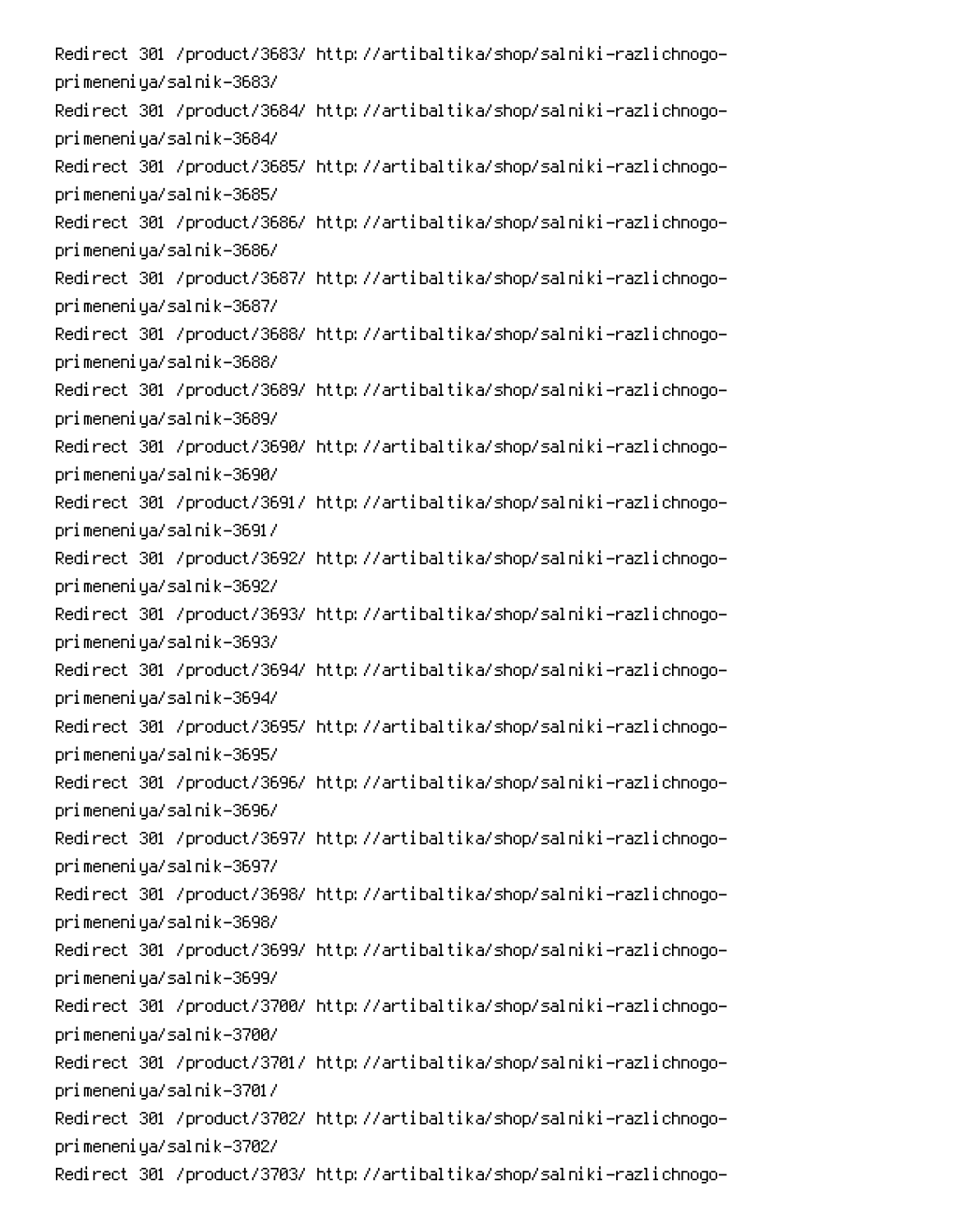primeneniya/salnik-3703/ Redirect 301 /product/3704/ http://artibaltika/shop/salniki-razlichnogoprimeneniya/salnik-3704/ Redirect 301 /product/3705/ http://artibaltika/shop/salniki-razlichnogoprimeneniya/salnik-3705/ Redirect 301 /product/3706/ http://artibaltika/shop/salniki-razlichnogoprimeneniya/salnik-3706/ Redirect 301 /product/3707/ http://artibaltika/shop/salniki-razlichnogoprimeneniya/salnik-3707/ Redirect 301 /product/3708/ http://artibaltika/shop/salniki-razlichnogoprimeneniya/salnik-p01515/ Redirect 301 /product/3709/ http://artibaltika/shop/salniki-razlichnogoprimeneniya/salnik-3709/ Redirect 301 /product/3710/ http://artibaltika/shop/salniki-razlichnogoprimeneniya/salnik-3710/ Redirect 301 /product/3711/ http://artibaltika/shop/salniki-razlichnogoprimeneniya/salnik-3711/ Redirect 301 /product/3712/ http://artibaltika/shop/salniki-razlichnogoprimeneniya/salnik-3712/ Redirect 301 /product/3713/ http://artibaltika/shop/salniki-razlichnogoprimeneniya/salnik-3713/ Redirect 301 /product/3714/ http://artibaltika/shop/salniki-razlichnogoprimeneniya/salnik-3714/ Redirect 301 /product/3715/ http://artibaltika/shop/salniki-razlichnogoprimeneniya/salnik-3715/ Redirect 301 /product/3716/ http://artibaltika/shop/salniki-razlichnogoprimeneniya/salnik-3716/ Redirect 301 /product/3717/ http://artibaltika/shop/salniki-razlichnogoprimeneniya/salnik-3717/ Redirect 301 /product/3718/ http://artibaltika/shop/salniki-razlichnogoprimeneniya/salnik-3718/ Redirect 301 /product/3719/ http://artibaltika/shop/salniki-razlichnogoprimeneniya/salnik-3719/ Redirect 301 /product/3720/ http://artibaltika/shop/salniki-razlichnogoprimeneniya/salnik-3720/ Redirect 301 /product/3721/ http://artibaltika/shop/salniki-razlichnogoprimeneniya/salnik-3721/ Redirect 301 /product/3722/ http://artibaltika/shop/salniki-razlichnogoprimeneniya/salnik-3722/ Redirect 301 /product/3733/ http://artibaltika/shop/salniki-razlichnogoprimeneniya/salnik-3723/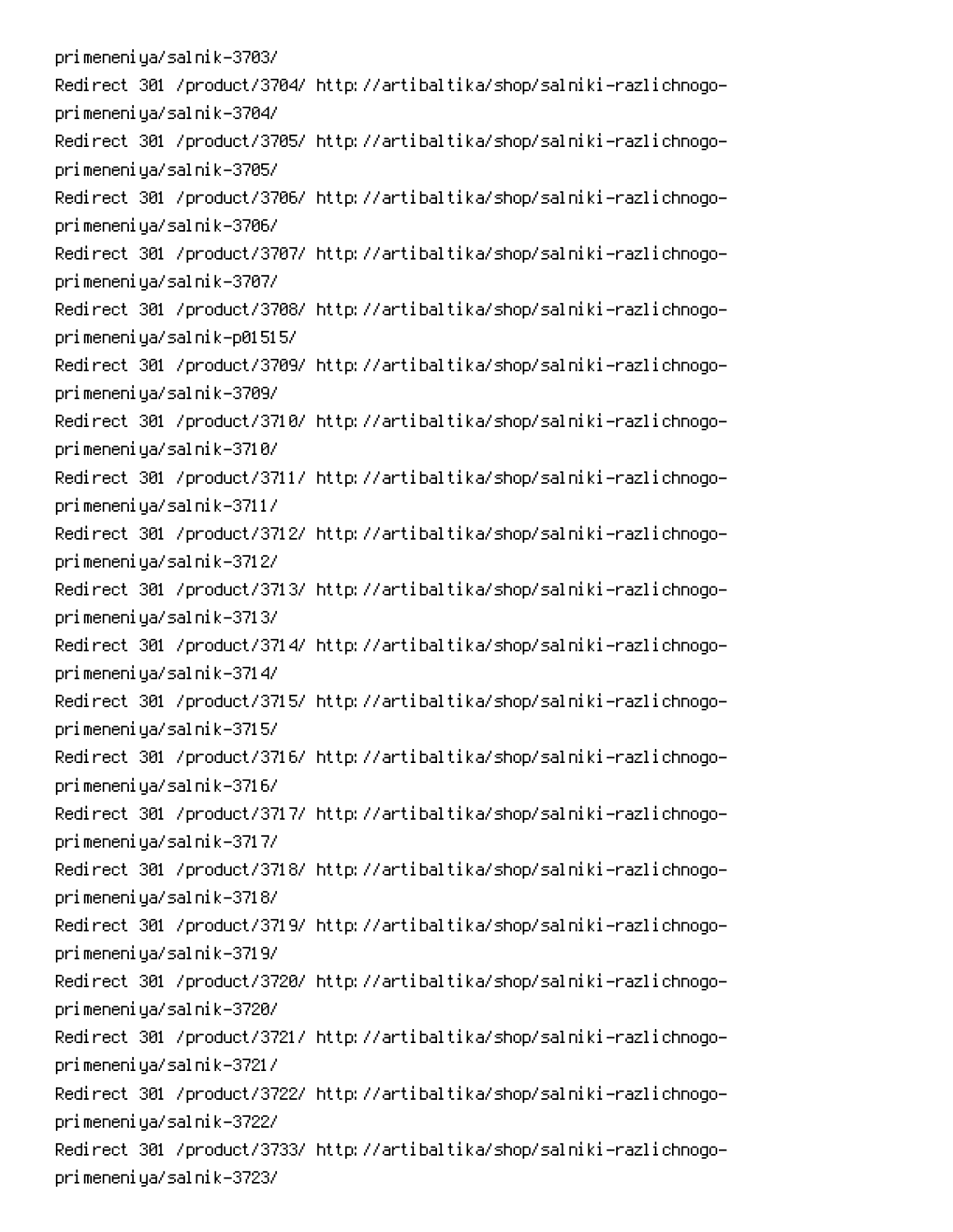Redirect 301 /product/3724/ http://artibaltika/shop/salniki-razlichnogoprimeneniya/salnik-3724/ Redirect 301 /product/3725/ http://artibaltika/shop/salniki-razlichnogoprimeneniya/salnik-3725/ Redirect 301 /product/3726/ http://artibaltika/shop/salniki-razlichnogoprimeneniya/salnik-3726/ Redirect 301 /product/3727/ http://artibaltika/shop/salniki-razlichnogoprimeneniya/salnik-3727/ Redirect 301 /product/3728/ http://artibaltika/shop/salniki-razlichnogoprimeneniya/salnik-3728/ Redirect 301 /product/3729/ http://artibaltika/shop/salniki-razlichnogoprimeneniya/salnik-3729/ Redirect 301 /product/3730/ http://artibaltika/shop/salniki-razlichnogoprimeneniya/salnik-3730/ Redirect 301 /product/3731/ http://artibaltika/shop/salniki-razlichnogoprimeneniya/salnik-3731/ Redirect 301 /product/3732/ http://artibaltika/shop/salniki-razlichnogoprimeneniya/salnik-3732/ Redirect 301 /product/3733–2/ http://artibaltika/shop/salniki-razlichnogoprimeneniya/salnik-3733/ Redirect 301 /product/3734/ http://artibaltika/shop/salniki-razlichnogoprimeneniya/salnik-3734/ Redirect 301 /product/3735/ http://artibaltika/shop/salniki-razlichnogoprimeneniya/salnik-3735/ Redirect 301 /product/3736/ http://artibaltika/shop/salniki-razlichnogoprimeneniya/salnik-3736/ Redirect 301 /product/3737/ http://artibaltika/shop/salniki-razlichnogoprimeneniya/salnik-3737/ Redirect 301 /product/3738/ http://artibaltika/shop/salniki-razlichnogoprimeneniya/salnik-3738/ Redirect 301 /product/3739/ http://artibaltika/shop/salniki-razlichnogoprimeneniya/salnik-3739/ Redirect 301 /product/3740/ http://artibaltika/shop/salniki-razlichnogoprimeneniya/salnik-3740/ Redirect 301 /product/3741/ http://artibaltika/shop/salniki-razlichnogoprimeneniya/salnik-3741/ Redirect 301 /product/3742/ http://artibaltika/shop/salniki-razlichnogoprimeneniya/salnik-3742/ Redirect 301 /product/3743/ http://artibaltika/shop/salniki-razlichnogoprimeneniya/salnik-3743/ Redirect 301 /product/3744/ http://artibaltika/shop/salniki-razlichnogo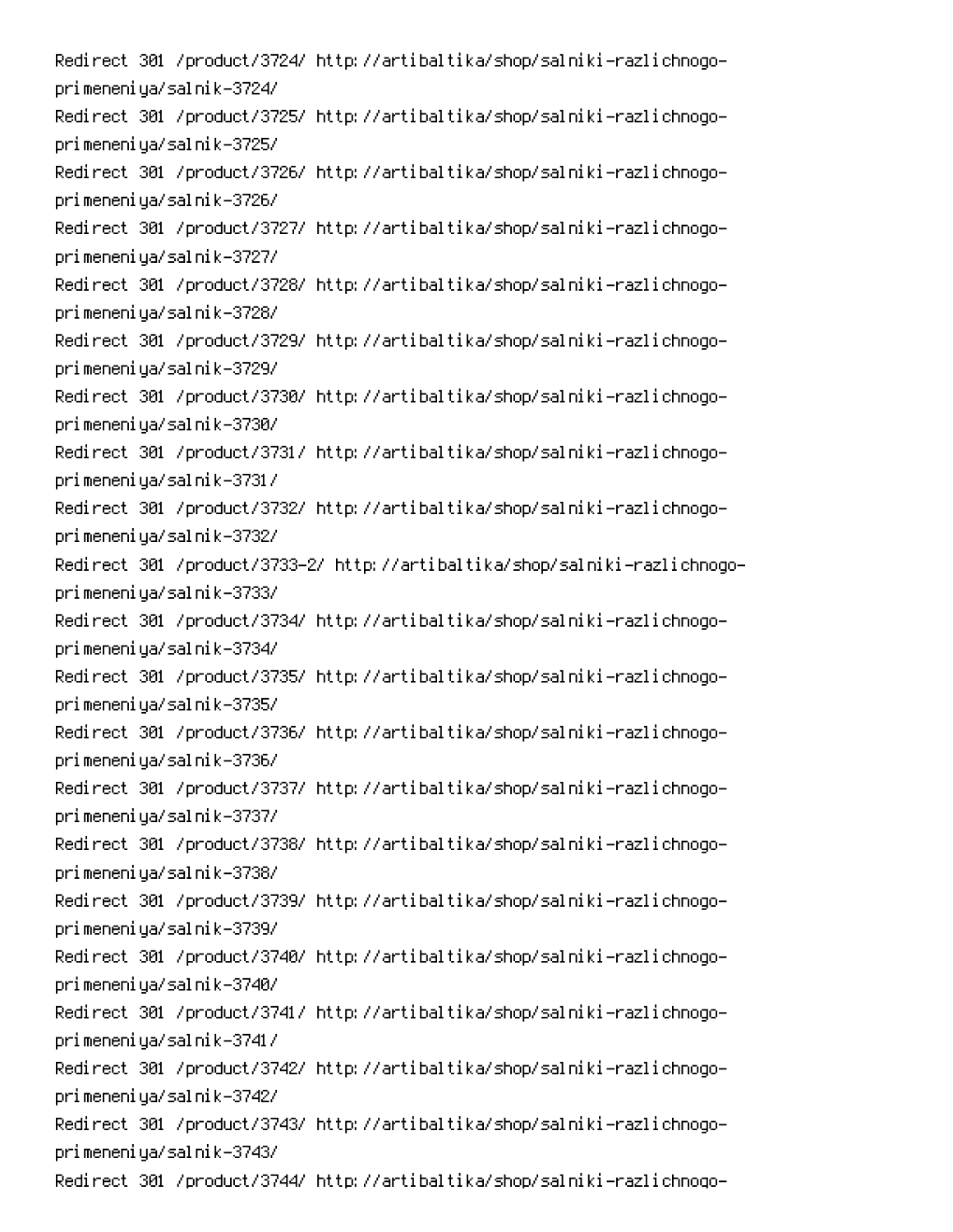primeneniya/salnik-3744/ Redirect 301 /product/3745/ http://artibaltika/shop/salniki-razlichnogoprimeneniya/salnik-3745/ Redirect 301 /product/3746/ http://artibaltika/shop/salniki-razlichnogoprimeneniya/salnik-3746/ Redirect 301 /product/3747/ http://artibaltika/shop/salniki-razlichnogoprimeneniya/salnik-3747/ Redirect 301 /product/3748/ http://artibaltika/shop/salniki-razlichnogoprimeneniya/salnik-3748/ Redirect 301 /product/3749/ http://artibaltika/shop/salniki-razlichnogoprimeneniya/salnik-3749/ Redirect 301 /product/3750/ http://artibaltika/shop/salniki-razlichnogoprimeneniya/salnik-3750/ Redirect 301 /product/3751/ http://artibaltika/shop/salniki-razlichnogoprimeneniya/salnik-3751/ Redirect 301 /product/3752/ http://artibaltika/shop/salniki-razlichnogoprimeneniya/salnik-3752/ Redirect 301 /product/3753/ http://artibaltika/shop/salniki-razlichnogoprimeneniya/salnik-3753/ Redirect 301 /product/3754/ http://artibaltika/shop/salniki-razlichnogoprimeneniya/salnik-3754/ Redirect 301 /product/3755/ http://artibaltika/shop/salniki-razlichnogoprimeneniya/salnik-3755/ Redirect 301 /product/3756/ http://artibaltika/shop/salniki-razlichnogoprimeneniya/salnik-3756/ Redirect 301 /product/3757/ http://artibaltika/shop/salniki-razlichnogoprimeneniya/salnik-3757/ Redirect 301 /product/3758/ http://artibaltika/shop/salniki-razlichnogoprimeneniya/salnik-3758/ Redirect 301 /product/3759/ http://artibaltika/shop/salniki-razlichnogoprimeneniya/salnik-3759/ Redirect 301 /product/3760/ http://artibaltika/shop/salniki-razlichnogoprimeneniya/salnik-3760/ Redirect 301 /product/3791/ http://artibaltika/shop/salniki-razlichnogoprimeneniya/salnik-3761/ Redirect 301 /product/3762/ http://artibaltika/shop/salniki-razlichnogoprimeneniya/salnik-3762/ Redirect 301 /product/3763/ http://artibaltika/shop/salniki-razlichnogoprimeneniya/salnik-3763/ Redirect 301 /product/3764/ http://artibaltika/shop/salniki-razlichnogoorimeneniua/salnik-3764/

**Contract Contract** 

 $\mathbf{L}^{\text{max}}$ 

 $\mathbb{R}^{\mathbb{Z}^2}$ 

PC And the second contract of the second contract of the second contract of the second contract of the second contract of the second contract of the second contract of the second contract of the second contract of the seco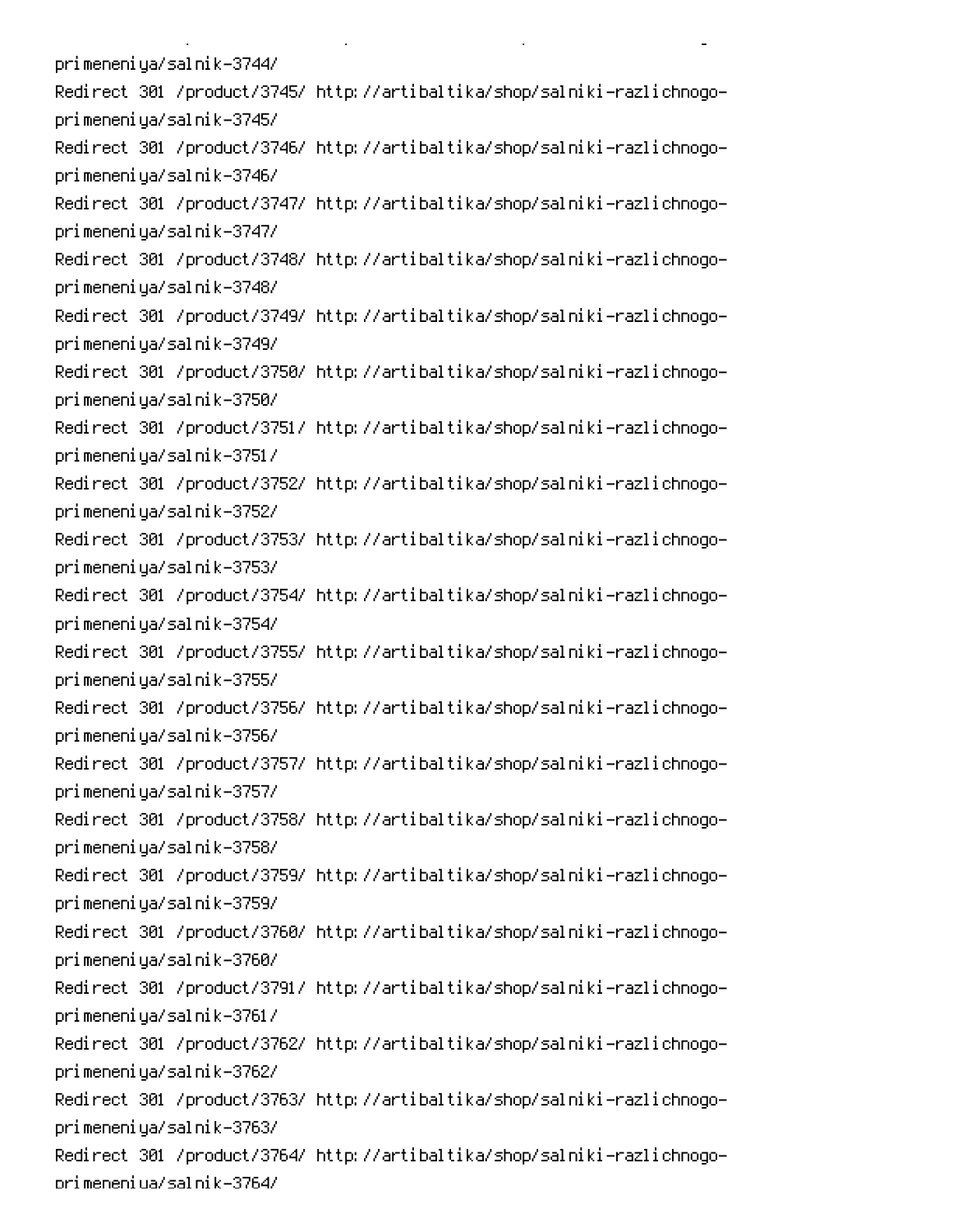.<br>Pramarana gara alikuwa tana m Redirect 301 /product/3765/ http://artibaltika/shop/salniki-razlichnogoprimeneniya/salnik-3765/ Redirect 301 /product/3766/ http://artibaltika/shop/salniki-razlichnogoprimeneniya/salnik-3766/ Redirect 301 /product/3767/ http://artibaltika/shop/salniki-razlichnogoprimeneniya/salnik-3767/ Redirect 301 /product/3768/ http://artibaltika/shop/salniki-razlichnogoprimeneniya/salnik-3768/ Redirect 301 /product/3769/ http://artibaltika/shop/salniki-razlichnogoprimeneniya/salnik-3769/ Redirect 301 /product/3770/ http://artibaltika/shop/salniki-razlichnogoprimeneniya/salnik-3770/ Redirect 301 /product/3771/ http://artibaltika/shop/salniki-razlichnogoprimeneniya/salnik-3771/ Redirect 301 /product/3772/ http://artibaltika/shop/salniki-razlichnogoprimeneniya/salnik-3772/ Redirect 301 /product/3773/ http://artibaltika/shop/salniki-razlichnogoprimeneniya/salnik-3773/ Redirect 301 /product/3774/ http://artibaltika/shop/salniki-razlichnogoprimeneniya/salnik-3774/ Redirect 301 /product/3775/ http://artibaltika/shop/salniki-razlichnogoprimeneniya/salnik-3775/ Redirect 301 /product/3776/ http://artibaltika/shop/salniki-razlichnogoprimeneniya/salnik-3776/ Redirect 301 /product/3777/ http://artibaltika/shop/salniki-razlichnogoprimeneniya/salnik-3777/ Redirect 301 /product/3778/ http://artibaltika/shop/salniki-razlichnogoprimeneniya/salnik-3778/ Redirect 301 /product/3779/ http://artibaltika/shop/salniki-razlichnogoprimeneniya/salnik-3779/ Redirect 301 /product/3780/ http://artibaltika/shop/salniki-razlichnogoprimeneniya/salnik-3780/ Redirect 301 /product/3781/ http://artibaltika/shop/salniki-razlichnogoprimeneniya/salnik-3781/ Redirect 301 /product/3782/ http://artibaltika/shop/salniki-razlichnogoprimeneniya/salnik-3782/ Redirect 301 /product/3783/ http://artibaltika/shop/salniki-razlichnogoprimeneniya/salnik-3783/ Redirect 301 /product/3784/ http://artibaltika/shop/salniki-razlichnogoprimeneniya/salnik-3784/ Dedirect 301 /oroduct/3785/ bttp://artibaltika/shon/salpiki\_razlichooqo<mark>-</mark>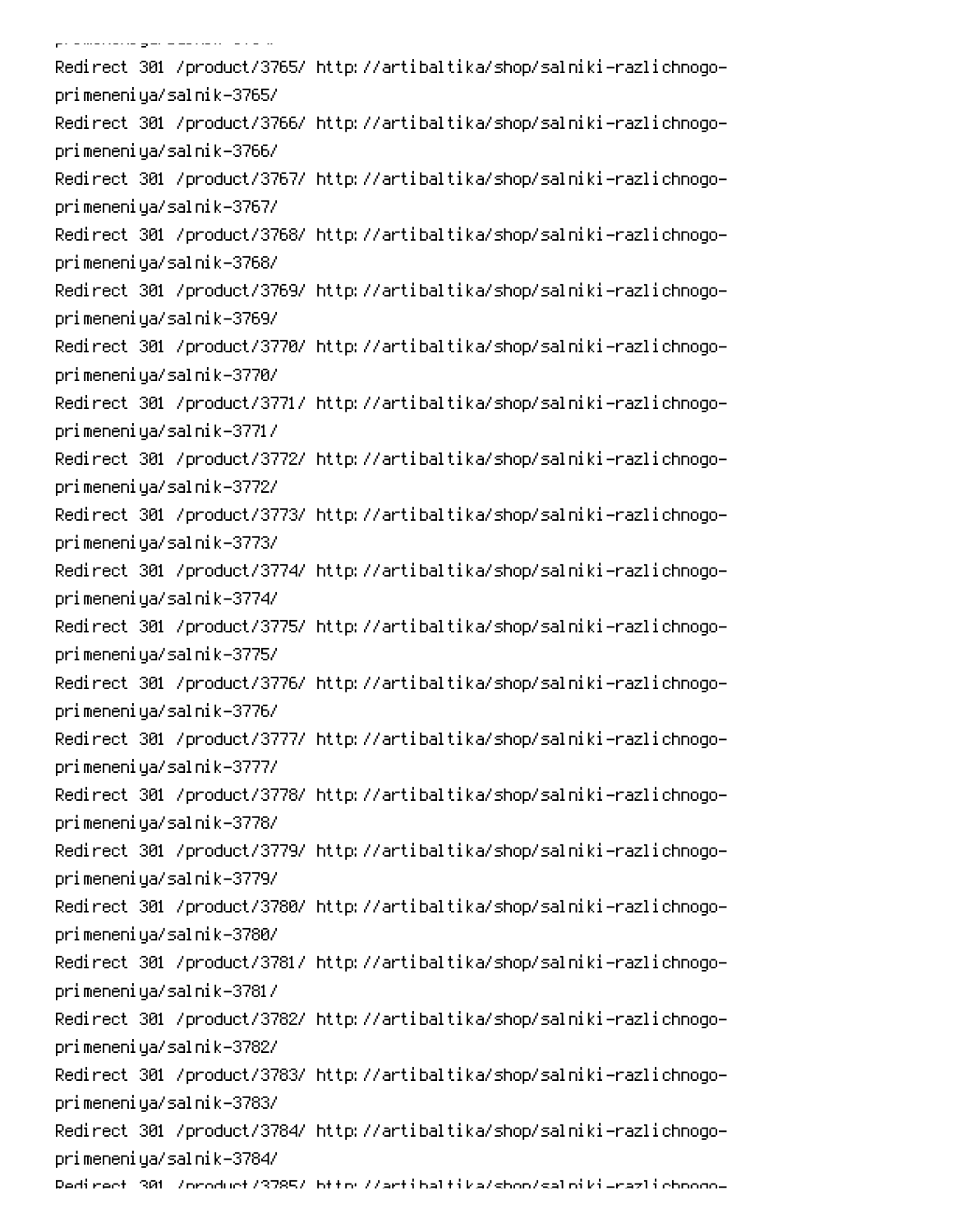| primeneniya/salnik-3785/                                                   |
|----------------------------------------------------------------------------|
| Redirect 301 /product/3786/ http://artibaltika/shop/salniki-razlichnogo-   |
| primeneniya/salnik-p02147/                                                 |
| Redirect 301 /product/3787/ http://artibaltika/shop/salniki-razlichnogo-   |
| primeneniya/salnik-3787/                                                   |
| Redirect 301 /product/3788/ http://artibaltika/shop/salniki-razlichnogo-   |
| primeneniya/salnik-3788/                                                   |
| Redirect 301 /product/3789/ http://artibaltika/shop/salniki-razlichnogo-   |
| primeneniya/salnik-3789/                                                   |
| Redirect 301 /product/3790/ http://artibaltika/shop/salniki-razlichnogo-   |
| primeneniya/salnik-3790/                                                   |
| Redirect 301 /product/3791-2/ http://artibaltika/shop/salniki-razlichnogo- |
| primeneniya/salnik-3791/                                                   |
| Redirect 301 /product/3792/ http://artibaltika/shop/salniki-razlichnogo-   |
| primeneniya/salnik-3792/                                                   |
| Redirect 301 /product/3793/ http://artibaltika/shop/salniki-razlichnogo-   |
| primeneniya/salnik-3793/                                                   |
| Redirect 301 /product/3794/ http://artibaltika/shop/salniki-razlichnogo-   |
| primeneniya/salnik-3794/                                                   |
| Redirect 301 /product/3795/ http://artibaltika/shop/salniki-razlichnogo-   |
| primeneniya/salnik-3795/                                                   |
| Redirect 301 /product/3796/ http://artibaltika/shop/salniki-razlichnogo-   |
| primeneniya/salnik-3796/                                                   |
| Redirect 301 /product/3797/ http://artibaltika/shop/salniki-razlichnogo-   |
| primeneniya/salnik-3797/                                                   |
| Redirect 301 /product/3798/ http://artibaltika/shop/salniki-razlichnogo-   |
| primeneniya/salnik-3798/                                                   |
| Redirect 301 /product/3799/ http://artibaltika/shop/salniki-razlichnogo-   |
| primeneniya/salnik-3799/                                                   |
| Redirect 301 /product/3800/ http://artibaltika/shop/salniki-razlichnogo-   |
| primeneniya/salnik-3800/                                                   |
| Redirect 301 /product/3801/ http://artibaltika/shop/salniki-razlichnogo-   |
| primeneniya/salnik-3801/                                                   |
| Redirect 301 /product/3802/ http://artibaltika/shop/salniki-razlichnogo-   |
| primeneniya/salnik-3802/                                                   |
| Redirect 301 /product/3803/ http://artibaltika/shop/salniki-razlichnogo-   |
| primeneniya/salnik-3803/                                                   |
| Redirect 301 /product/3804/ http://artibaltika/shop/salniki-razlichnogo-   |
| primeneniya/salnik-3804/                                                   |
| Redirect 301 /product/3805/ http://artibaltika/shop/salniki-razlichnogo-   |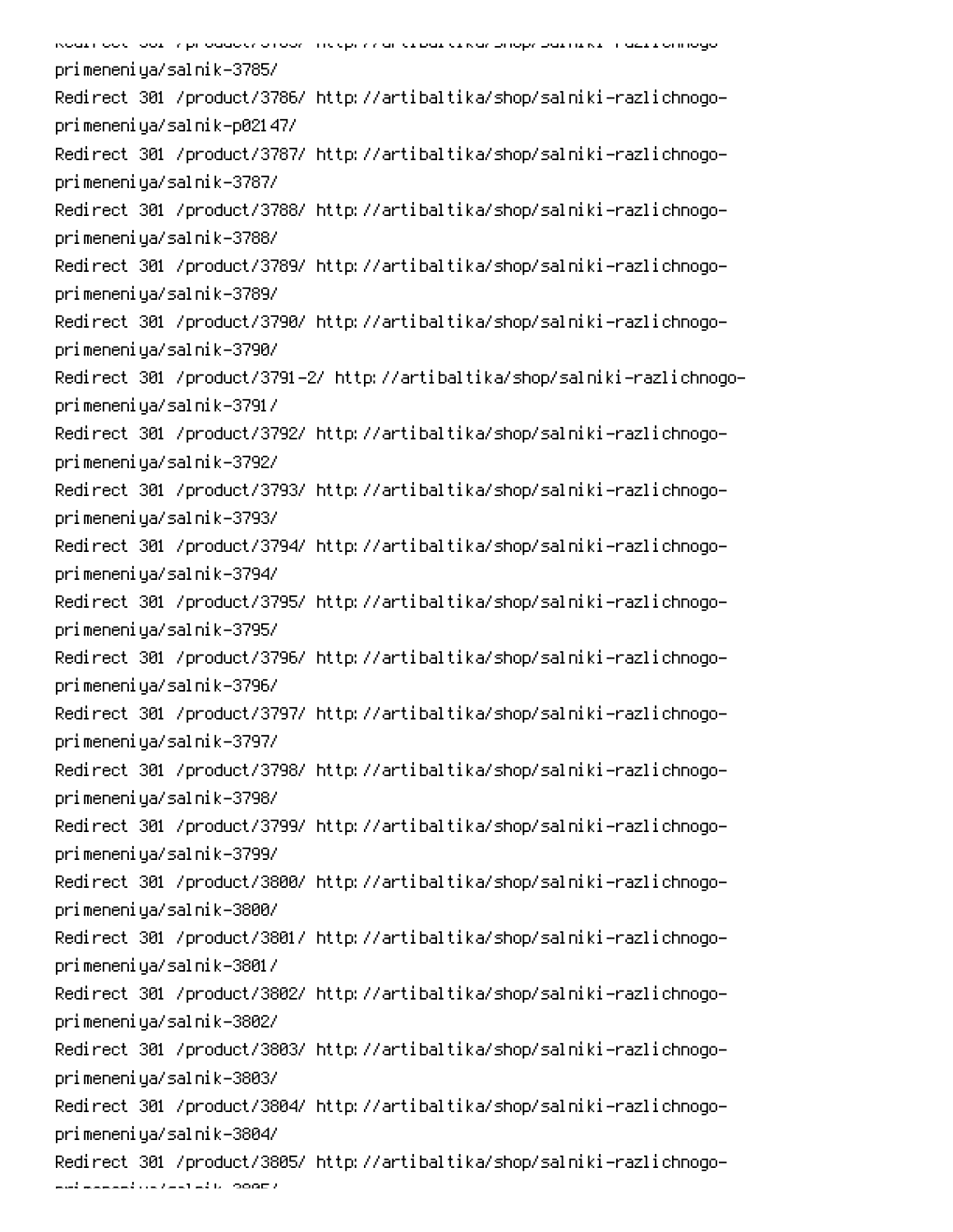primeneniya/sarnik-3605/ Redirect 301 /product/3806/ http://artibaltika/shop/salniki-razlichnogoprimeneniya/salnik-3806/ Redirect 301 /product/3807/ http://artibaltika/shop/salniki-razlichnogoprimeneniya/salnik-3807/ Redirect 301 /product/3808/ http://artibaltika/shop/salniki-razlichnogoprimeneniya/salnik-3808/ Redirect 301 /product/3809/ http://artibaltika/shop/salniki-razlichnogoprimeneniya/salnik-3809/ Redirect 301 /product/3810/ http://artibaltika/shop/salniki-razlichnogoprimeneniya/salnik-3810/ Redirect 301 /product/3811/ http://artibaltika/shop/salniki-razlichnogoprimeneniya/salnik-3811/ Redirect 301 /product/3812/ http://artibaltika/shop/salniki-razlichnogoprimeneniya/salnik-3812/ Redirect 301 /product/3813/ http://artibaltika/shop/salniki-razlichnogoprimeneniya/salnik-3813/ Redirect 301 /product/3814/ http://artibaltika/shop/salniki-razlichnogoprimeneniya/salnik-3814/ Redirect 301 /product/3815/ http://artibaltika/shop/salniki-razlichnogoprimeneniya/salnik-3815/ Redirect 301 /product/3816/ http://artibaltika/shop/salniki-razlichnogoprimeneniya/salnik-3816/ Redirect 301 /product/3817/ http://artibaltika/shop/salniki-razlichnogoprimeneniya/salnik-3817/ Redirect 301 /product/3818/ http://artibaltika/shop/salniki-razlichnogoprimeneniya/salnik-3818/ Redirect 301 /product/3819/ http://artibaltika/shop/salniki-razlichnogoprimeneniya/salnik-3819/ Redirect 301 /product/3820/ http://artibaltika/shop/salniki-razlichnogoprimeneniya/salnik-3820/ Redirect 301 /product/3821/ http://artibaltika/shop/salniki-razlichnogoprimeneniya/salnik-3821/ Redirect 301 /product/3822/ http://artibaltika/shop/salniki-razlichnogoprimeneniya/salnik-3822/ Redirect 301 /product/3823/ http://artibaltika/shop/salniki-razlichnogoprimeneniya/salnik-3823/ Redirect 301 /product/3824/ http://artibaltika/shop/salniki-razlichnogoprimeneniya/salnik-3824/ Redirect 301 /product/3825/ http://artibaltika/shop/salniki-razlichnogoprimeneniya/salnik-3825/

position and provide the companion of the contract of the companion of the contract of the companion of the contract of the companion of the contract of the companion of the contract of the companion of the contract of the

 $\sim 10^{-10}$  and  $\sim 10^{-10}$ 

0

-

6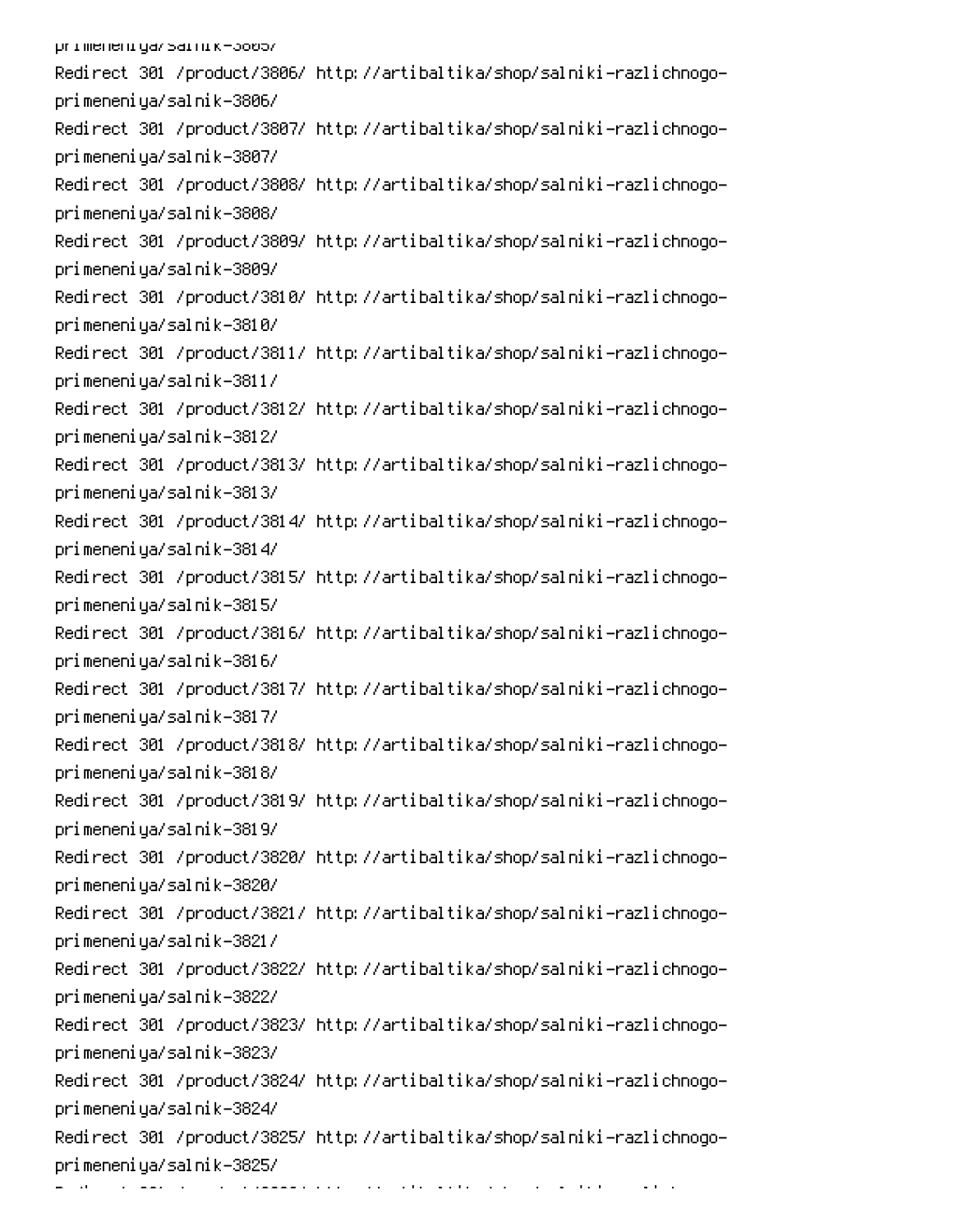Redirect 301 /product/3826/ http://artibaltika/shop/salniki-razlichnogoprimeneniya/salnik-3826/ Redirect 301 /product/3827/ http://artibaltika/shop/salniki-razlichnogoprimeneniya/salnik-3827/ Redirect 301 /product/3828/ http://artibaltika/shop/salniki-razlichnogoprimeneniya/salnik-3828/ Redirect 301 /product/3829/ http://artibaltika/shop/salniki-razlichnogoprimeneniya/salnik-3829/ Redirect 301 /product/3830/ http://artibaltika/shop/salniki-razlichnogoprimeneniya/salnik-3830/ Redirect 301 /product/3831/ http://artibaltika/shop/salniki-razlichnogoprimeneniya/salnik-3831/ Redirect 301 /product/3832/ http://artibaltika/shop/salniki-razlichnogoprimeneniya/salnik-3832/ Redirect 301 /product/3833/ http://artibaltika/shop/salniki-razlichnogoprimeneniya/salnik-3833/ Redirect 301 /product/3834/ http://artibaltika/shop/salniki-razlichnogoprimeneniya/salnik-3834/ Redirect 301 /product/3835/ http://artibaltika/shop/salniki-razlichnogoprimeneniya/salnik-3835/ Redirect 301 /product/3836/ http://artibaltika/shop/salniki-razlichnogoprimeneniya/salnik-3836/ Redirect 301 /product/3837/ http://artibaltika/shop/salniki-razlichnogoprimeneniya/salnik-3837/ Redirect 301 /product/3838/ http://artibaltika/shop/salniki-razlichnogoprimeneniya/salnik-3838/ Redirect 301 /product/3839/ http://artibaltika/shop/salniki-razlichnogoprimeneniya/salnik-3839/ Redirect 301 /product/3840/ http://artibaltika/shop/salniki-razlichnogoprimeneniya/salnik-3840/ Redirect 301 /product/3841/ http://artibaltika/shop/salniki-razlichnogoprimeneniya/salnik-3841/ Redirect 301 /product/3842/ http://artibaltika/shop/salniki-razlichnogoprimeneniya/salnik-3842/ Redirect 301 /product/3843/ http://artibaltika/shop/salniki-razlichnogoprimeneniya/salnik-3843/ Redirect 301 /product/3844/ http://artibaltika/shop/salniki-razlichnogoprimeneniya/salnik-3844/ Redirect 301 /product/3845/ http://artibaltika/shop/salniki-razlichnogoprimeneniya/salnik-3845/ Redirect 301 /product/3846/ http://artibaltika/shop/salniki-razlichnogo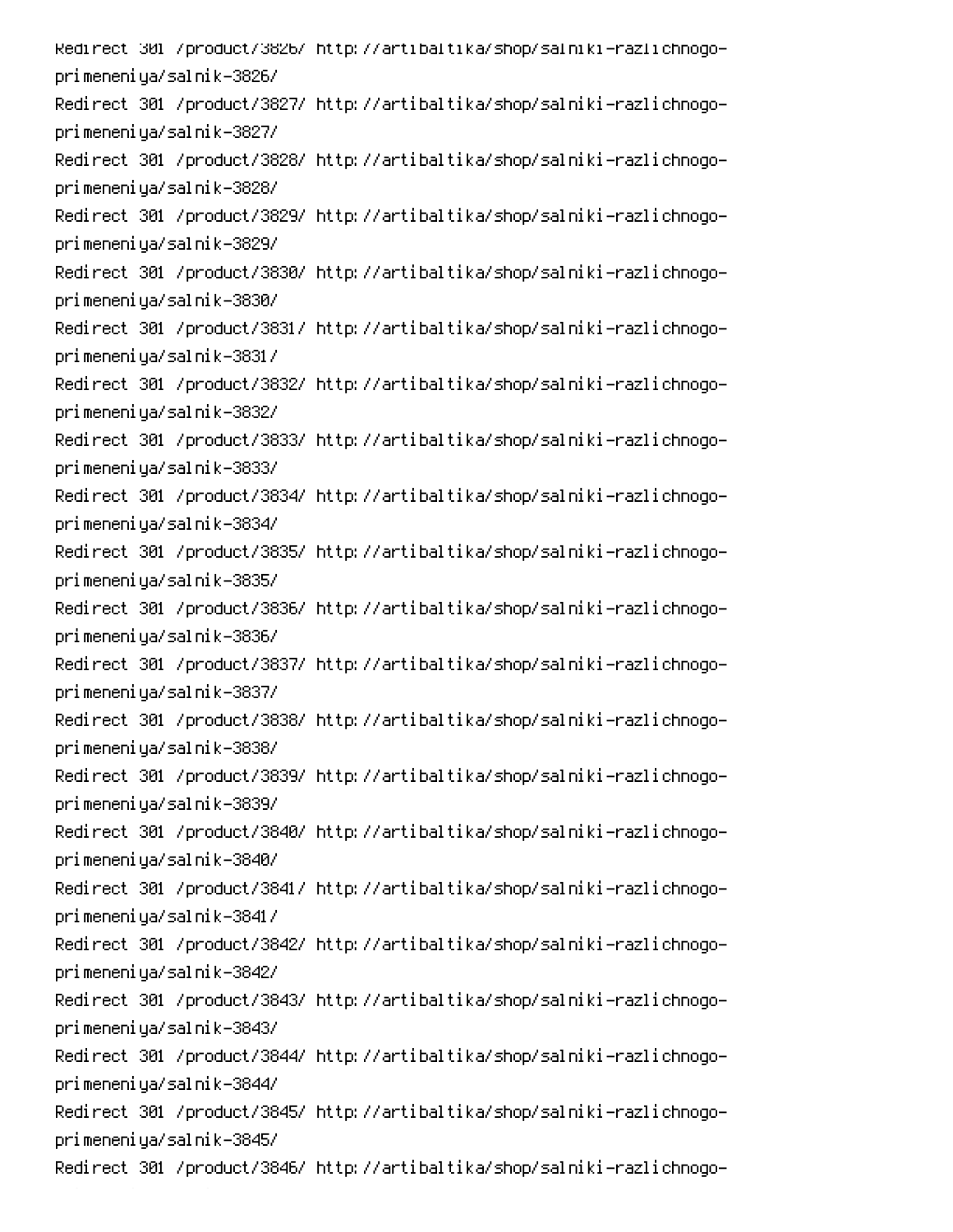primeneniya/salnik-3846/ Redirect 301 /product/3847/ http://artibaltika/shop/salniki-razlichnogoprimeneniya/salnik-3847/ Redirect 301 /product/3848/ http://artibaltika/shop/salniki-razlichnogoprimeneniya/salnik-3848/ Redirect 301 /product/3849/ http://artibaltika/shop/salniki-razlichnogoprimeneniya/salnik-3849/ Redirect 301 /product/3850/ http://artibaltika/shop/salniki-razlichnogoprimeneniya/salnik-3850/ Redirect 301 /product/3851-2/ http://artibaltika/shop/salniki-razlichnogoprimeneniya/salnik-3851/ Redirect 301 /product/3852/ http://artibaltika/shop/salniki-razlichnogoprimeneniya/salnik-3852/ Redirect 301 /product/3853/ http://artibaltika/shop/salniki-razlichnogoprimeneniya/salnik-3853/ Redirect 301 /product/3854/ http://artibaltika/shop/salniki-razlichnogoprimeneniya/salnik-3854/ Redirect 301 /product/3855/ http://artibaltika/shop/salniki-razlichnogoprimeneniya/salnik-3855/ Redirect 301 /product/3856/ http://artibaltika/shop/salniki-razlichnogoprimeneniya/salnik-3856/ Redirect 301 /product/3857/ http://artibaltika/shop/salniki-razlichnogoprimeneniya/salnik-3857/ Redirect 301 /product/3858/ http://artibaltika/shop/salniki-razlichnogoprimeneniya/salnik-3858/ Redirect 301 /product/3859/ http://artibaltika/shop/salniki-razlichnogoprimeneniya/salnik-3859/ Redirect 301 /product/3860/ http://artibaltika/shop/salniki-razlichnogoprimeneniya/salnik-3860/ Redirect 301 /product/3861/ http://artibaltika/shop/salniki-razlichnogoprimeneniya/salnik-3861/ Redirect 301 /product/3862/ http://artibaltika/shop/salniki-razlichnogoprimeneniya/salnik-3862/ Redirect 301 /product/3863/ http://artibaltika/shop/salniki-razlichnogoprimeneniya/salnik-3863/ Redirect 301 /product/3864/ http://artibaltika/shop/salniki-razlichnogoprimeneniya/salnik-3864/ Redirect 301 /product/3865/ http://artibaltika/shop/salniki-razlichnogoprimeneniya/salnik-3865/ Redirect 301 /product/3866/ http://artibaltika/shop/salniki-razlichnogoprimeneniya/salnik-3866/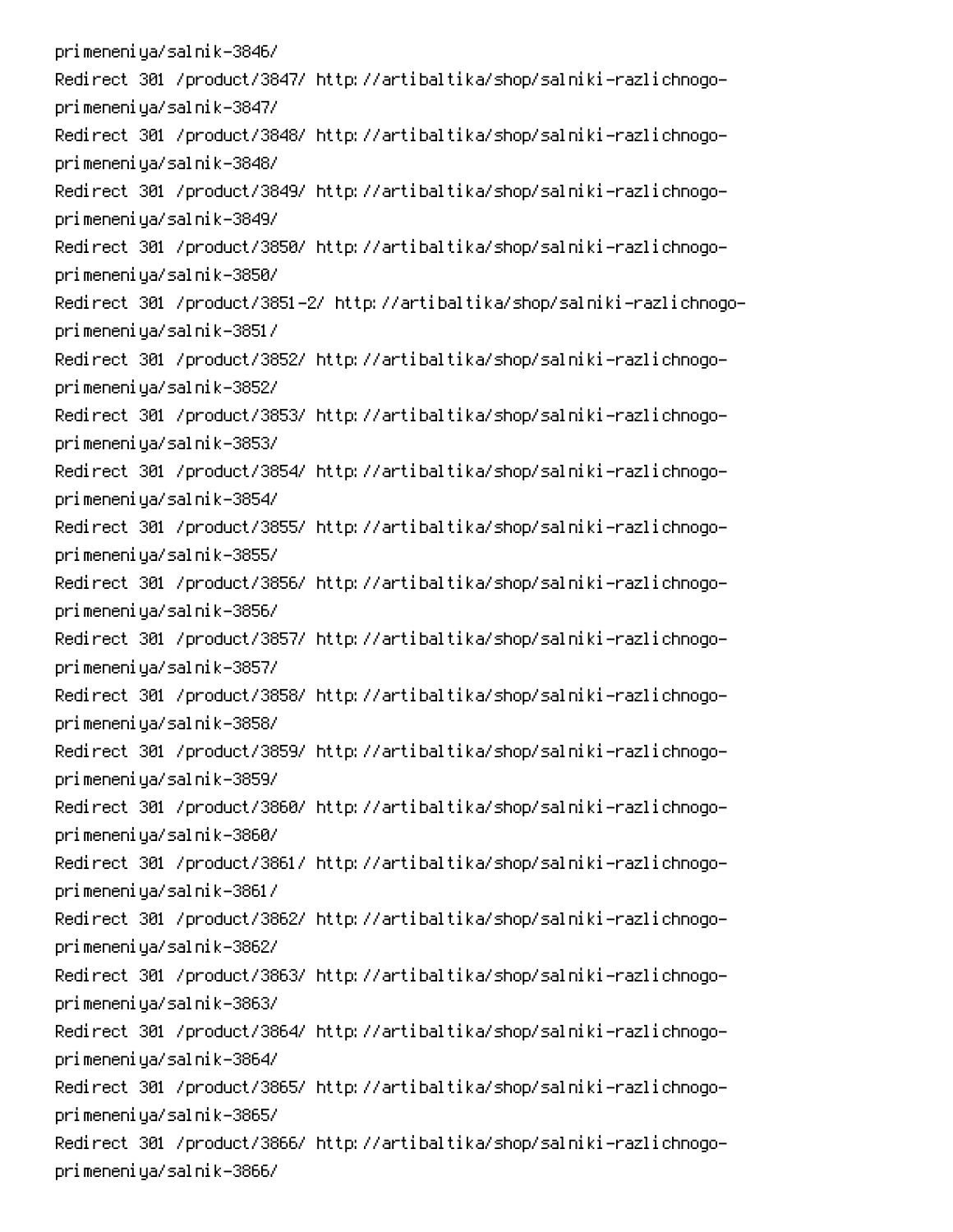Redirect 301 /product/3867/ http://artibaltika/shop/salniki-razlichnogoprimeneniya/salnik-3867/ Redirect 301 /product/3868/ http://artibaltika/shop/salniki-razlichnogoprimeneniya/salnik-3868/ Redirect 301 /product/3869/ http://artibaltika/shop/salniki-razlichnogoprimeneniya/salnik-3869/ Redirect 301 /product/3870/ http://artibaltika/shop/salniki-razlichnogoprimeneniya/salnik-3870/ Redirect 301 /product/3871/ http://artibaltika/shop/salniki-razlichnogoprimeneniya/salnik-3871/ Redirect 301 /product/3872/ http://artibaltika/shop/salniki-razlichnogoprimeneniya/salnik-3872/ Redirect 301 /product/3873/ http://artibaltika/shop/salniki-razlichnogoprimeneniya/salnik-p02915/ Redirect 301 /product/3874/ http://artibaltika/shop/salniki-razlichnogoprimeneniya/salnik-p02936/ Redirect 301 /product/3875/ http://artibaltika/shop/salniki-razlichnogoprimeneniya/salnik-3875/ Redirect 301 /product/3876/ http://artibaltika/shop/salniki-razlichnogoprimeneniya/salnik-3876/ Redirect 301 /product/3877/ http://artibaltika/shop/salniki-razlichnogoprimeneniya/salnik-p02954/ Redirect 301 /product/3878/ http://artibaltika/shop/salniki-razlichnogoprimeneniya/salnik-p02955/ Redirect 301 /product/3879/ http://artibaltika/shop/salniki-razlichnogoprimeneniya/salnik-3879/ Redirect 301 /product/3880/ http://artibaltika/shop/salniki-razlichnogoprimeneniya/salnik-3880/ Redirect 301 /product/3881/ http://artibaltika/shop/salniki-razlichnogoprimeneniya/salnik-3881/ Redirect 301 /product/3882/ http://artibaltika/shop/salniki-razlichnogoprimeneniya/salnik-3882/ Redirect 301 /product/3883/ http://artibaltika/shop/salniki-razlichnogoprimeneniya/salnik-3883/ Redirect 301 /product/3884/ http://artibaltika/shop/salniki-razlichnogoprimeneniya/salnik-3884/ Redirect 301 /product/3885/ http://artibaltika/shop/salniki-razlichnogoprimeneniya/salnik-3885/ Redirect 301 /product/3886/ http://artibaltika/shop/salniki-razlichnogoprimeneniya/salnik-3886/ Redirect 301 /product/3887/ http://artibaltika/shop/salniki-razlichnogo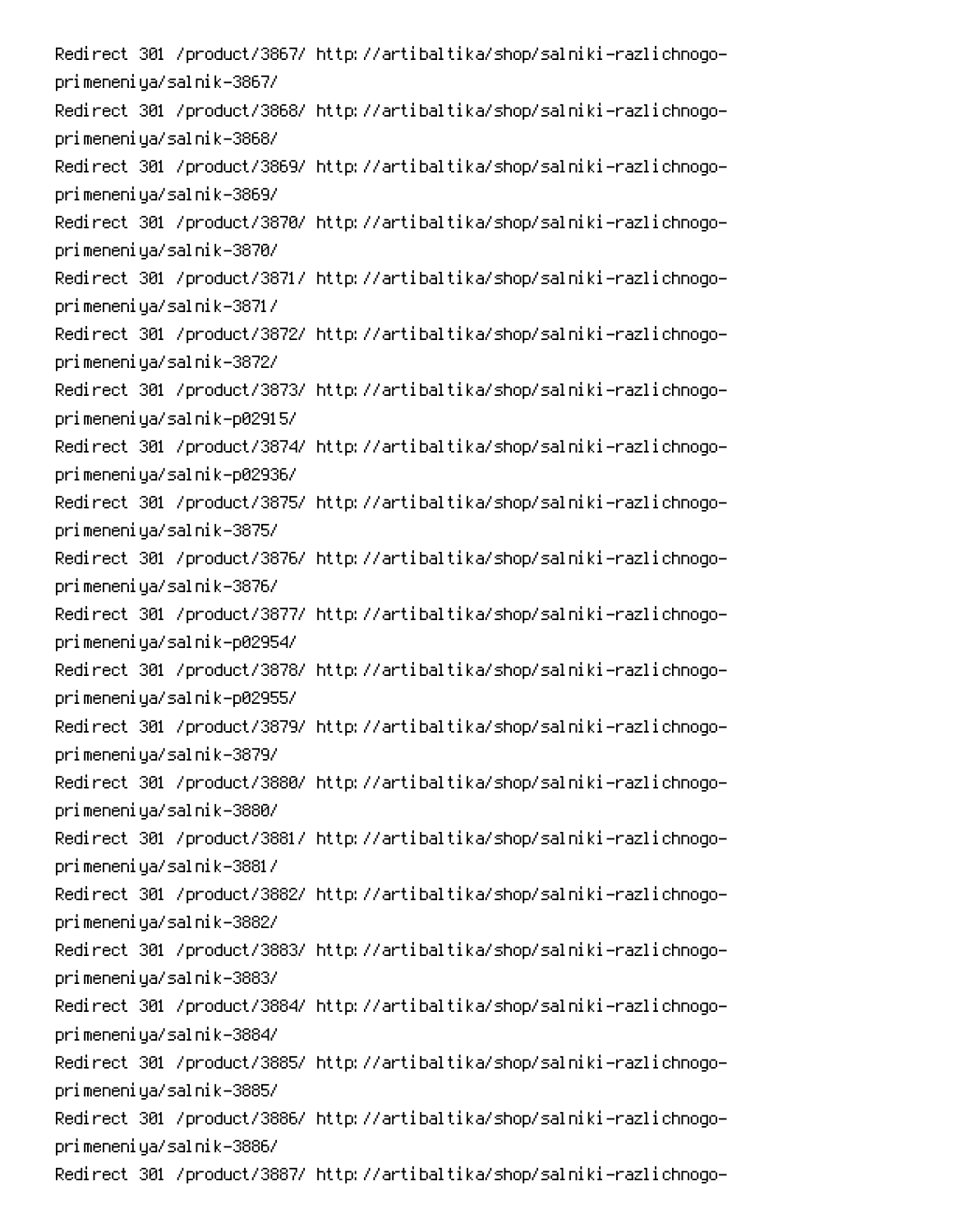primeneniya/salnik-3887/ Redirect 301 /product/3888/ http://artibaltika/shop/salniki-razlichnogoprimeneniya/salnik-3888/ Redirect 301 /product/3889/ http://artibaltika/shop/salniki-razlichnogoprimeneniya/salnik-p03038/ Redirect 301 /product/3890/ http://artibaltika/shop/salniki-razlichnogoprimeneniya/salnik-p03039/ Redirect 301 /product/3891/ http://artibaltika/shop/salniki-razlichnogoprimeneniya/salnik-p03040/ Redirect 301 /product/3892/ http://artibaltika/shop/salniki-razlichnogoprimeneniya/salnik-p03042/ Redirect 301 /product/3893/ http://artibaltika/shop/salniki-razlichnogoprimeneniya/salnik-p03043/ Redirect 301 /product/3894/ http://artibaltika/shop/salniki-razlichnogoprimeneniya/salnik-3894/ Redirect 301 /product/3895/ http://artibaltika/shop/salniki-razlichnogoprimeneniya/salnik-3895/ Redirect 301 /product/3896/ http://artibaltika/shop/salniki-razlichnogoprimeneniya/salnik-3896/ Redirect 301 /product/3897/ http://artibaltika/shop/salniki-razlichnogoprimeneniya/salnik-3897/ Redirect 301 /product/3898/ http://artibaltika/shop/salniki-razlichnogoprimeneniya/salnik-3898/ Redirect 301 /product/3899/ http://artibaltika/shop/salniki-razlichnogoprimeneniya/salnik-3899/ Redirect 301 /product/3890-2/ http://artibaltika/shop/salniki-razlichnogoprimeneniya/salnik-3900/ Redirect 301 /product/3901/ http://artibaltika/shop/salniki-razlichnogoprimeneniya/salnik-3901/ Redirect 301 /product/3902/ http://artibaltika/shop/salniki-razlichnogoprimeneniya/salnik-3902/ Redirect 301 /product/3903/ http://artibaltika/shop/salniki-razlichnogoprimeneniya/salnik-3903/ Redirect 301 /product/3904/ http://artibaltika/shop/salniki-razlichnogoprimeneniya/salnik-3904/ Redirect 301 /product/3905/ http://artibaltika/shop/salniki-razlichnogoprimeneniya/salnik-3905/ Redirect 301 /product/3906/ http://artibaltika/shop/salniki-razlichnogoprimeneniya/salnik-3906/ Redirect 301 /product/3907/ http://artibaltika/shop/salniki-razlichnogoprimeneniya/salnik-3907/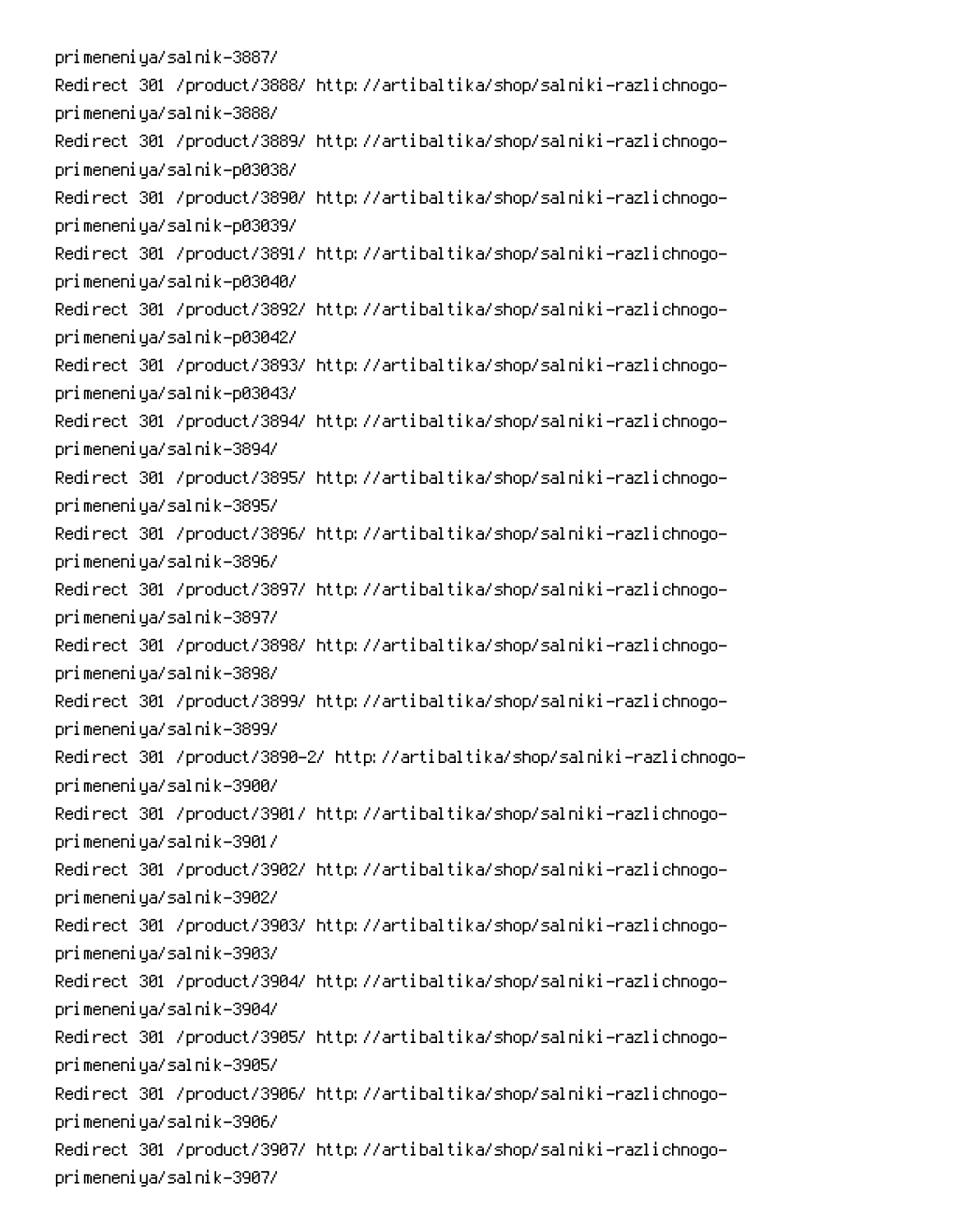Redirect 301 /product/3908/ http://artibaltika/shop/salniki-razlichnogoprimeneniya/salnik-3908/ Redirect 301 /product/3909/ http://artibaltika/shop/salniki-razlichnogoprimeneniya/salnik-3909/ Redirect 301 /product/3910/ http://artibaltika/shop/salniki-razlichnogoprimeneniya/salnik-3910/ Redirect 301 /product/3911/ http://artibaltika/shop/salniki-razlichnogoprimeneniya/salnik-3911/ Redirect 301 /product/3912/ http://artibaltika/shop/salniki-razlichnogoprimeneniya/salnik-3912/ Redirect 301 /product/3913/ http://artibaltika/shop/salniki-razlichnogoprimeneniya/salnik-3913/ Redirect 301 /product/3914/ http://artibaltika/shop/salniki-razlichnogoprimeneniya/salnik-3914/ Redirect 301 /product/3915/ http://artibaltika/shop/salniki-razlichnogoprimeneniya/salnik-3915/ Redirect 301 /product/3916/ http://artibaltika/shop/salniki-razlichnogoprimeneniya/salnik-3916/ Redirect 301 /product/3917/ http://artibaltika/shop/salniki-razlichnogoprimeneniya/salnik-3917/ Redirect 301 /product/3918/ http://artibaltika/shop/salniki-razlichnogoprimeneniya/salnik-3918/ Redirect 301 /product/3919/ http://artibaltika/shop/salniki-razlichnogoprimeneniya/salnik-3919/ Redirect 301 /product/3920/ http://artibaltika/shop/salniki-razlichnogoprimeneniya/salnik-3920/ Redirect 301 /product/3921/ http://artibaltika/shop/salniki-razlichnogoprimeneniya/salnik-3921/ Redirect 301 /product/3922/ http://artibaltika/shop/salniki-razlichnogoprimeneniya/salnik-3922/ Redirect 301 /product/3923/ http://artibaltika/shop/salniki-razlichnogoprimeneniya/salnik-3923/ Redirect 301 /product/3924/ http://artibaltika/shop/salniki-razlichnogoprimeneniya/salnik-3924/ Redirect 301 /product/3925/ http://artibaltika/shop/salniki-razlichnogoprimeneniya/salnik-3925/ Redirect 301 /product/3926/ http://artibaltika/shop/salniki-razlichnogoprimeneniya/salnik-3926/ Redirect 301 /product/3927/ http://artibaltika/shop/salniki-razlichnogoprimeneniya/salnik-3927/ Redirect 301 /product/3928/ http://artibaltika/shop/salniki-razlichnogo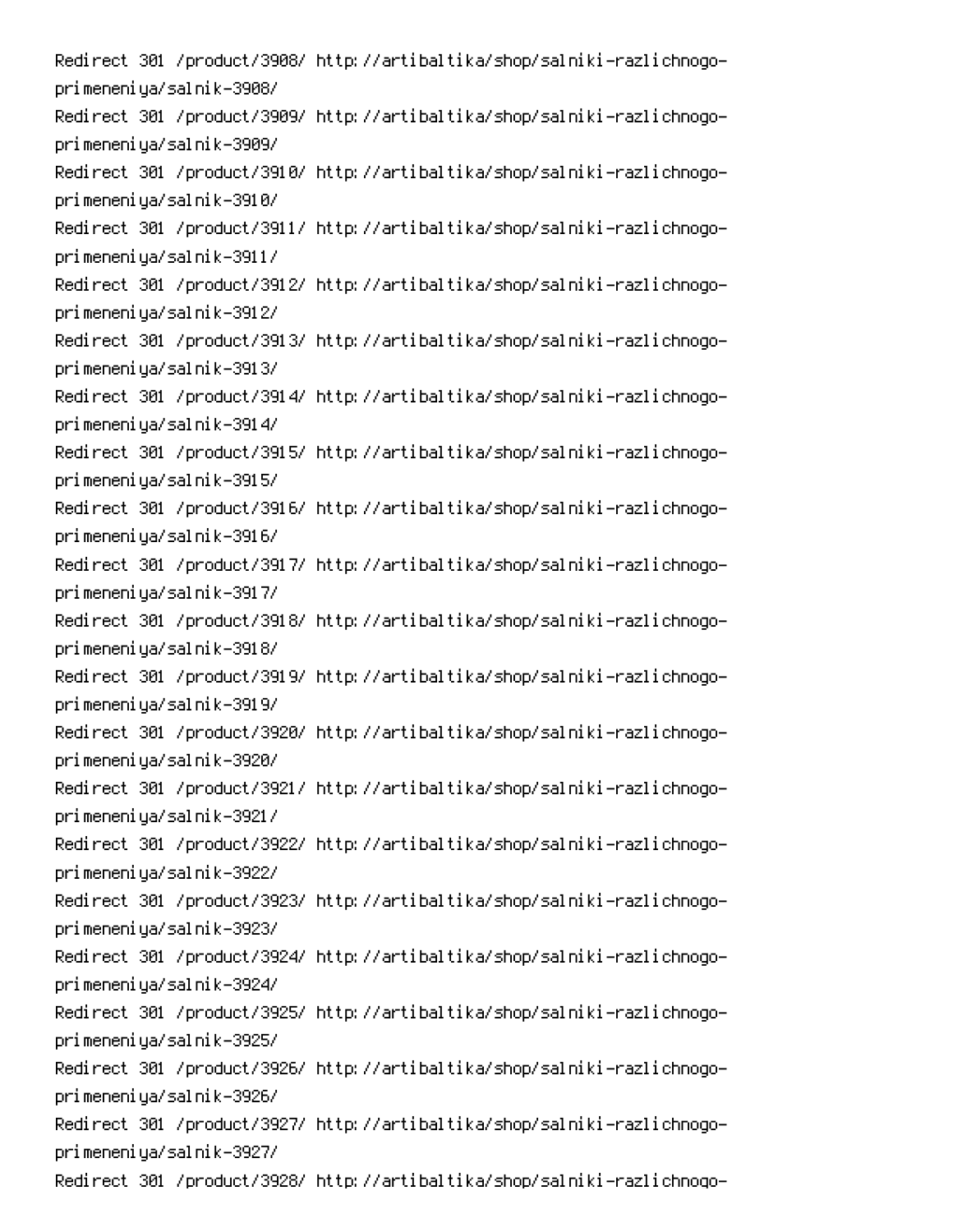primeneniya/salnik-3928/ Redirect 301 /product/3929/ http://artibaltika/shop/salniki-razlichnogoprimeneniya/salnik-3929/ Redirect 301 /product/3930/ http://artibaltika/shop/salniki-razlichnogoprimeneniya/salnik-3930/ Redirect 301 /product/3931/ http://artibaltika/shop/salniki-razlichnogoprimeneniya/salnik-3931/ Redirect 301 /product/3932/ http://artibaltika/shop/salniki-razlichnogoprimeneniya/salnik-3932/ Redirect 301 /product/3933/ http://artibaltika/shop/salniki-razlichnogoprimeneniya/salnik-3933/ Redirect 301 /product/3934/ http://artibaltika/shop/salniki-razlichnogoprimeneniya/salnik-3934/ Redirect 301 /product/3935/ http://artibaltika/shop/salniki-razlichnogoprimeneniya/salnik-3935/ Redirect 301 /product/3936/ http://artibaltika/shop/salniki-razlichnogoprimeneniya/salnik-3936/ Redirect 301 /product/3937/ http://artibaltika/shop/salniki-razlichnogoprimeneniya/salnik-3937/ Redirect 301 /product/3938/ http://artibaltika/shop/salniki-razlichnogoprimeneniya/salnik-3938/ Redirect 301 /product/3939/ http://artibaltika/shop/salniki-razlichnogoprimeneniya/salnik-3939/ Redirect 301 /product/3940/ http://artibaltika/shop/salniki-razlichnogoprimeneniya/salnik-3940/ Redirect 301 /product/3941/ http://artibaltika/shop/salniki-razlichnogoprimeneniya/salnik-3941/ Redirect 301 /product/3942/ http://artibaltika/shop/salniki-razlichnogoprimeneniya/salnik-3942/ Redirect 301 /product/3943/ http://artibaltika/shop/salniki-razlichnogoprimeneniya/salnik-3943/ Redirect 301 /product/3944/ http://artibaltika/shop/salniki-razlichnogoprimeneniya/salnik-3944/ Redirect 301 /product/3945/ http://artibaltika/shop/salniki-razlichnogoprimeneniya/salnik-3945/ Redirect 301 /product/3946/ http://artibaltika/shop/salniki-razlichnogoprimeneniya/salnik-3946/ Redirect 301 /product/3947/ http://artibaltika/shop/salniki-razlichnogoprimeneniya/salnik-3947/ Redirect 301 /product/3948/ http://artibaltika/shop/salniki-razlichnogoorimeneniua/salnik-3948/

**Contract Contract** 

 $\mathbf{L}^{\text{max}}$ 

 $\mathbb{R}^{\mathbb{Z}^2}$ 

PC A-10 A-10 A-10 A-10 A-10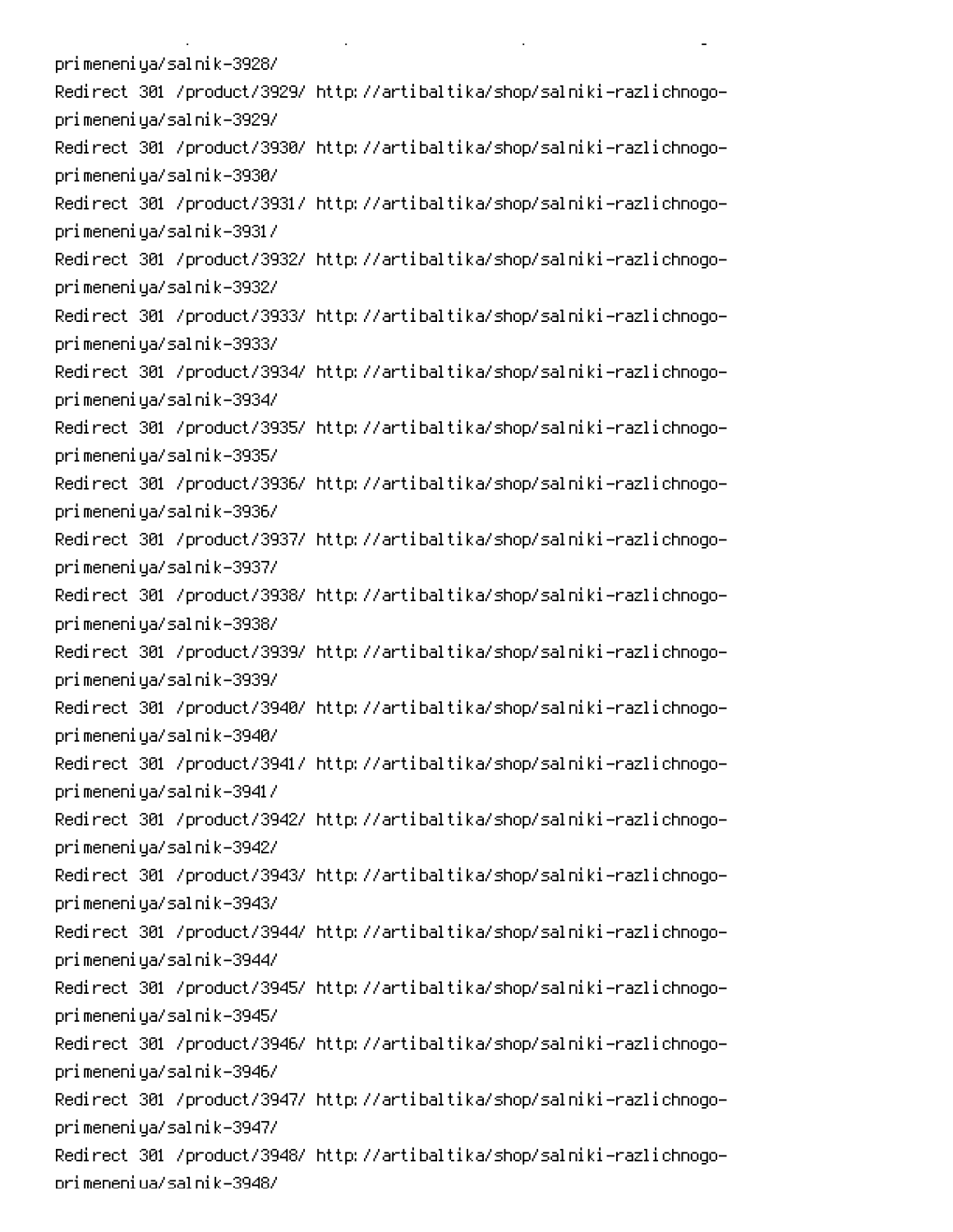po a marracia gan a aa ciaro (a a ciaro Redirect 301 /product/3949/ http://artibaltika/shop/salniki-razlichnogoprimeneniya/salnik-3949/ Redirect 301 /product/3950/ http://artibaltika/shop/salniki-razlichnogoprimeneniya/salnik-3950/ Redirect 301 /product/3951/ http://artibaltika/shop/salniki-razlichnogoprimeneniya/salnik-3951/ Redirect 301 /product/3952/ http://artibaltika/shop/salniki-razlichnogoprimeneniya/salnik-3952/ Redirect 301 /product/3953/ http://artibaltika/shop/salniki-razlichnogoprimeneniya/salnik-3953/ Redirect 301 /product/3954/ http://artibaltika/shop/salniki-razlichnogoprimeneniya/salnik-3954/ Redirect 301 /product/3955/ http://artibaltika/shop/salniki-razlichnogoprimeneniya/salnik-3955/ Redirect 301 /product/3956/ http://artibaltika/shop/salniki-razlichnogoprimeneniya/salnik-3956/ Redirect 301 /product/3957/ http://artibaltika/shop/salniki-razlichnogoprimeneniya/salnik-3957/ Redirect 301 /product/3958/ http://artibaltika/shop/salniki-razlichnogoprimeneniya/salnik-3958/ Redirect 301 /product/3959/ http://artibaltika/shop/salniki-razlichnogoprimeneniya/salnik-3959/ Redirect 301 /product/3960/ http://artibaltika/shop/salniki-razlichnogoprimeneniya/salnik-3960/ Redirect 301 /product/3961/ http://artibaltika/shop/salniki-razlichnogoprimeneniya/salnik-3961/ Redirect 301 /product/3962/ http://artibaltika/shop/salniki-razlichnogoprimeneniya/salnik-3962/ Redirect 301 /product/3963/ http://artibaltika/shop/salniki-razlichnogoprimeneniya/salnik-3963/ Redirect 301 /product/3964/ http://artibaltika/shop/salniki-razlichnogoprimeneniya/salnik-p03199/ Redirect 301 /product/3965/ http://artibaltika/shop/salniki-razlichnogoprimeneniya/salnik-3965/ Redirect 301 /product/3966/ http://artibaltika/shop/salniki-razlichnogoprimeneniya/salnik-3966/ Redirect 301 /product/3967/ http://artibaltika/shop/salniki-razlichnogoprimeneniya/salnik-3967/ Redirect 301 /product/3968/ http://artibaltika/shop/salniki-razlichnogoprimeneniya/salnik-3968/ Dedirect 301 /oroduct/3969/ bttp://artibaltika/shon/salpiki\_razlichooqo-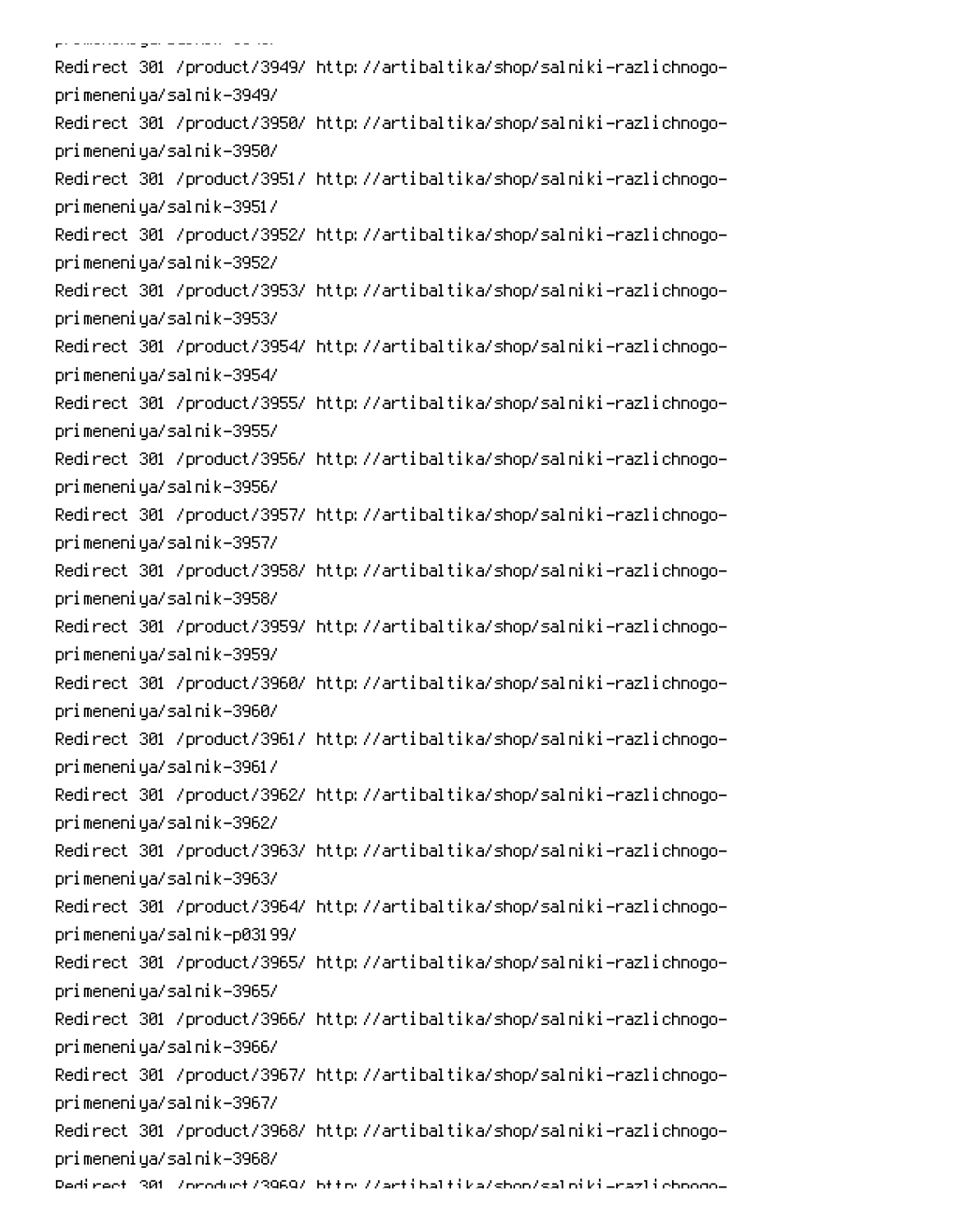| Koart oo til oor in prioaacte opophitic op the antiquational proprioarring in azi romogo- |
|-------------------------------------------------------------------------------------------|
| primeneniya/salnik-3969/                                                                  |
| Redirect 301 /product/3970/ http://artibaltika/shop/salniki-razlichnogo-                  |
| primeneniya/salnik-3970/                                                                  |
| Redirect 301 /product/3971/ http://artibaltika/shop/salniki-razlichnogo-                  |
| primeneniya/salnik-3971/                                                                  |
| Redirect 301 /product/3972/ http://artibaltika/shop/salniki-razlichnogo-                  |
| primeneniya/salnik-3972/                                                                  |
| Redirect 301 /product/3973/ http://artibaltika/shop/salniki-razlichnogo-                  |
| primeneniya/salnik-3973/                                                                  |
| Redirect 301 /product/3974/ http://artibaltika/shop/salniki-razlichnogo-                  |
| primeneniya/salnik-3974/                                                                  |
| Redirect 301 /product/3975/ http://artibaltika/shop/salniki-razlichnogo-                  |
| primeneniya/salnik-3975/                                                                  |
| Redirect 301 /product/3976/ http://artibaltika/shop/salniki-razlichnogo-                  |
| primeneniya/salnik-3976/                                                                  |
| Redirect 301 /product/3977/ http://artibaltika/shop/salniki-razlichnogo-                  |
| primeneniya/salnik-3977/                                                                  |
| Redirect 301 /product/3978/ http://artibaltika/shop/salniki-razlichnogo-                  |
| primeneniya/salnik-3978/                                                                  |
| Redirect 301 /product/3979/ http://artibaltika/shop/salniki-razlichnogo-                  |
| primeneniya/salnik-3979/                                                                  |
| Redirect 301 /product/3980/ http://artibaltika/shop/salniki-razlichnogo-                  |
| primeneniya/salnik-3980/                                                                  |
| Redirect 301 /product/o-02712/ http://artibaltika/shop/rezinovye-kolca/rezinovoe-kolco-   |
| a00329/                                                                                   |
| Redirect 301 /product/o-02812/ http://artibaltika/shop/rezinovye-kolca/rezinovoe-kolco-   |
| a00331/                                                                                   |
| Redirect 301 /product/o-02908/ http://artibaltika/shop/rezinovye-kolca/rezinovoe-kolco-   |
| a11270/                                                                                   |
| Redirect 301 /product/o-03001/ http://artibaltika/shop/rezinovye-kolca/rezinovoe-kolco-   |
| a00335/                                                                                   |
| Redirect 301 /product/o-02796a/ http://artibaltika/shop/rezinovye-kolca/rezinovoe-kolco-  |
| a03995/                                                                                   |
| Redirect 301 /product/o-02873b/ http://artibaltika/shop/rezinovye-kolca/rezinovoe-kolco-  |
| a01979/                                                                                   |
| Redirect 301 /product/o-02960/ http://artibaltika/shop/rezinovye-kolca/rezinovoe-kolco-   |
| a01980/                                                                                   |
| Redirect 301 /product/o-02962/ http://artibaltika/shop/rezinovye-kolca/rezinovoe-kolco-   |
| a02017/                                                                                   |
| Redirect 301 /product/o-02874b/ http://artibaltika/shop/rezinovye-kolca/rezinovoe-kolco-  |
| $-000002$                                                                                 |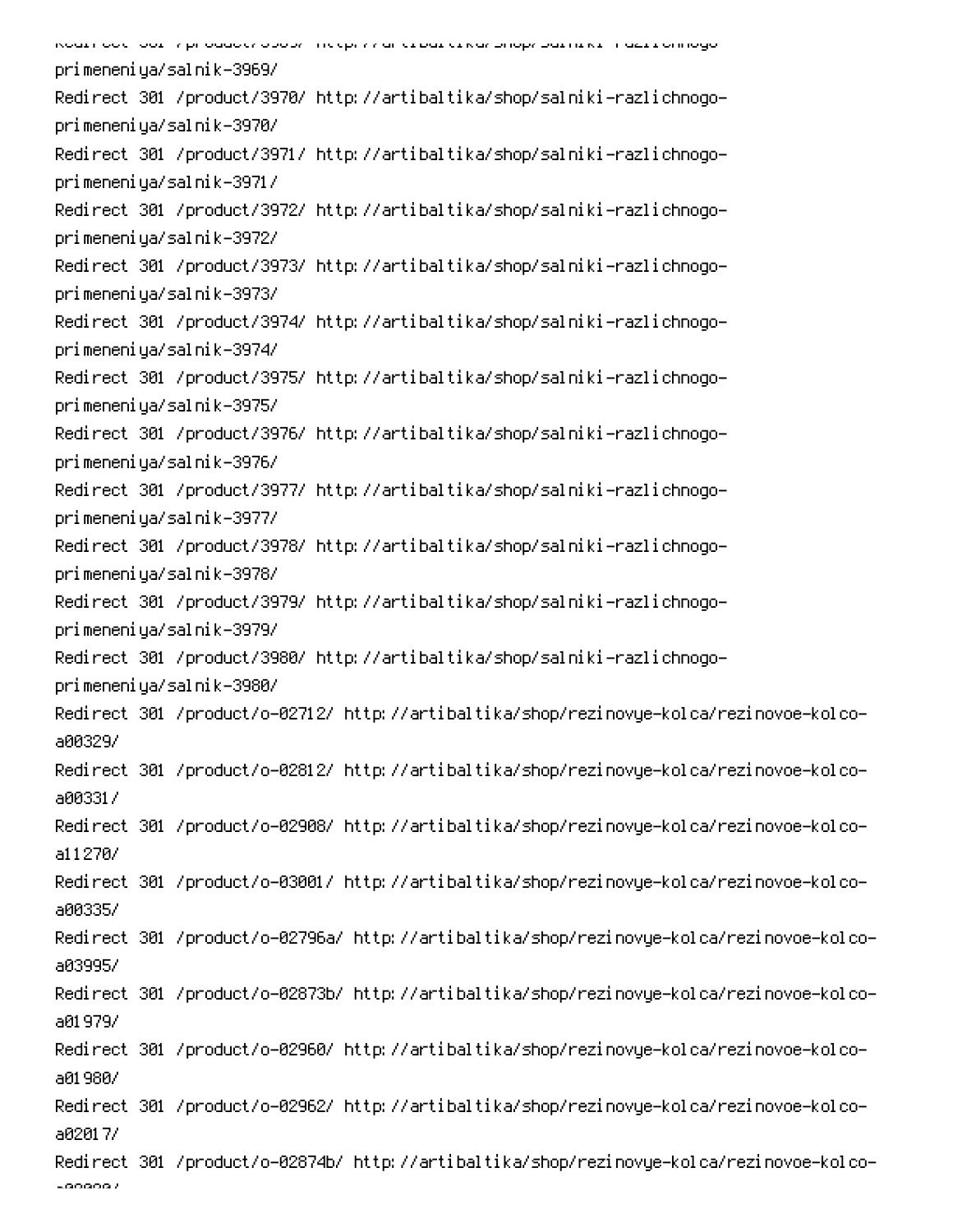aozozo/ Redirect 301 /product/o-02962a/ http://artibaltika/shop/rezinovye-kolca/rezinovoe-kolcoa02025/ Redirect 301 /product/o-02625/ http://artibaltika/shop/rezinovye-kolca/rezinovoe-kolcoa00363/ -Redirect 301 /product/o-02713/ http://artibaltika/shop/rezinovye-kolca/rezinovoe-kolco a03875/ -Redirect 301 /product/o-02810/ http://artibaltika/shop/rezinovye-kolca/rezinovoe-kolco a00367/ -Redirect 301 /product/o-03002/ http://artibaltika/shop/rezinovye-kolca/rezinovoe-kolco a00369/ -Redirect 301 /product/o-02790/ http://artibaltika/shop/rezinovye-kolca/rezinovoe-kolco a02062/ Redirect 301 /product/o-02966/ http://artibaltika/shop/rezinovye-kolca/rezinovoe-kolcoa02064/ Redirect 301 /product/o-02968a/ http://artibaltika/shop/rezinovye-kolca/rezinovoe-kolcoa02102/ Redirect 301 /product/o-02523/ http://artibaltika/shop/rezinovye-kolca/rezinovoe-kolcoa00395/ Redirect 301 /product/o-02627/ http://artibaltika/shop/rezinovye-kolca/rezinovoe-kolcoa00397/ -Redirect 301 /product/o-02728/ http://artibaltika/shop/rezinovye-kolca/rezinovoe-kolco a00399/ -Redirect 301 /product/o-02822/ http://artibaltika/shop/rezinovye-kolca/rezinovoe-kolco a00401/ -Redirect 301 /product/o-02912/ http://artibaltika/shop/rezinovye-kolca/rezinovoe-kolco a00402/ -Redirect 301 /product/o-03003/ http://artibaltika/shop/rezinovye-kolca/rezinovoe-kolco a00405/ -Redirect 301 /product/o-02971/ http://artibaltika/shop/rezinovye-kolca/rezinovoe-kolco a02145/ -Redirect 301 /product/o-02525/ http://artibaltika/shop/rezinovye-kolca/rezinovoe-kolco a00433/ Redirect 301 /product/o-02629/ http://artibaltika/shop/rezinovye-kolca/rezinovoe-kolcoa00435/ Redirect 301 /product/o-02733/ http://artibaltika/shop/rezinovye-kolca/rezinovoe-kolcoa04110/ -Redirect 301 /product/o-02813/ http://artibaltika/shop/rezinovye-kolca/rezinovoe-kolco a00439/ -Redirect 301 /product/o-02913/ http://artibaltika/shop/rezinovye-kolca/rezinovoe-kolco a00440/

Q

-

and a sta

0

000 minutes

6 

PC 
0 D !-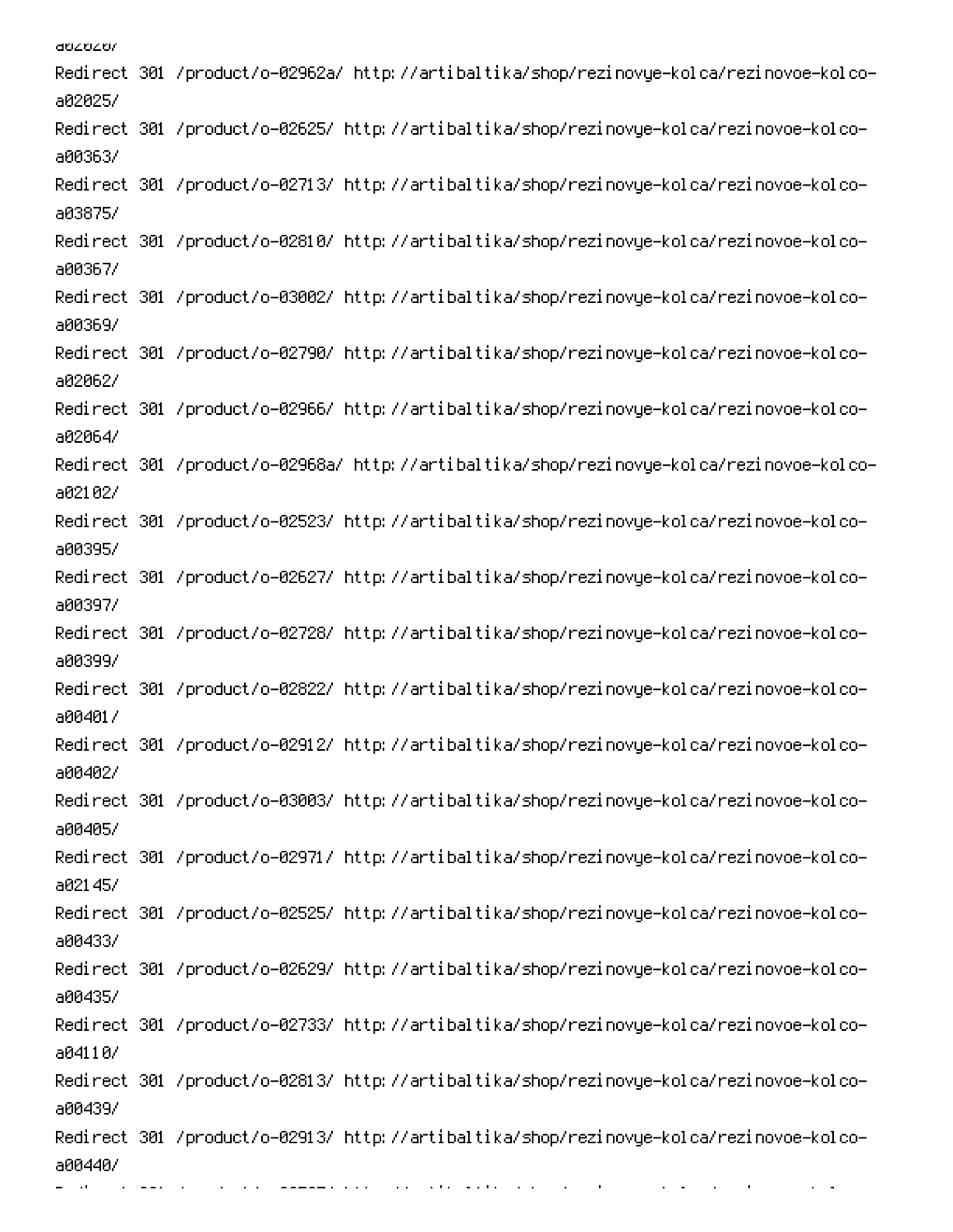Redirect 301 /product/o-02527/ http://artibaltika/shop/rezinovye-kolca/rezinovoe-kolcoa00473/ -Redirect 301 /product/o-02631/ http://artibaltika/shop/rezinovye-kolca/rezinovoe-kolco a00474/ -Redirect 301 /product/o-02735/ http://artibaltika/shop/rezinovye-kolca/rezinovoe-kolco a00476/ -Redirect 301 /product/o-02826/ http://artibaltika/shop/rezinovye-kolca/rezinovoe-kolco a00478/ -Redirect 301 /product/o-02914/ http://artibaltika/shop/rezinovye-kolca/rezinovoe-kolco a00479/ -Redirect 301 /product/o-02529/ http://artibaltika/shop/rezinovye-kolca/rezinovoe-kolco a00500/ -Redirect 301 /product/o-02633/ http://artibaltika/shop/rezinovye-kolca/rezinovoe-kolco a00503/ -Redirect 301 /product/o-02737/ http://artibaltika/shop/rezinovye-kolca/rezinovoe-kolco a00506/ -Redirect 301 /product/o-02816/ http://artibaltika/shop/rezinovye-kolca/rezinovoe-kolco a00507/ -Redirect 301 /product/o-02916/ http://artibaltika/shop/rezinovye-kolca/rezinovoe-kolco a00508/ -Redirect 301 /product/o-03006/ http://artibaltika/shop/rezinovye-kolca/rezinovoe-kolco a00509/ -Redirect 301 /product/o-02531/ http://artibaltika/shop/rezinovye-kolca/rezinovoe-kolco a00532/ -Redirect 301 /product/o-02607/ http://artibaltika/shop/rezinovye-kolca/rezinovoe-kolco a00534/ -Redirect 301 /product/o-02739/ http://artibaltika/shop/rezinovye-kolca/rezinovoe-kolco a00536/ -Redirect 301 /product/o-02828/ http://artibaltika/shop/rezinovye-kolca/rezinovoe-kolco a00538/ -Redirect 301 /product/o-02917/ http://artibaltika/shop/rezinovye-kolca/rezinovoe-kolco a00544/ -Redirect 301 /product/o-03007/ http://artibaltika/shop/rezinovye-kolca/rezinovoe-kolco a00541/ -Redirect 301 /product/o-02533/ http://artibaltika/shop/rezinovye-kolca/rezinovoe-kolco a00557/ -Redirect 301 /product/o-02635/ http://artibaltika/shop/rezinovye-kolca/rezinovoe-kolco a00558/ -Redirect 301 /product/o-02715/ http://artibaltika/shop/rezinovye-kolca/rezinovoe-kolco a00559/ -Redirect 301 /product/o-02831/ http://artibaltika/shop/rezinovye-kolca/rezinovoe-kolco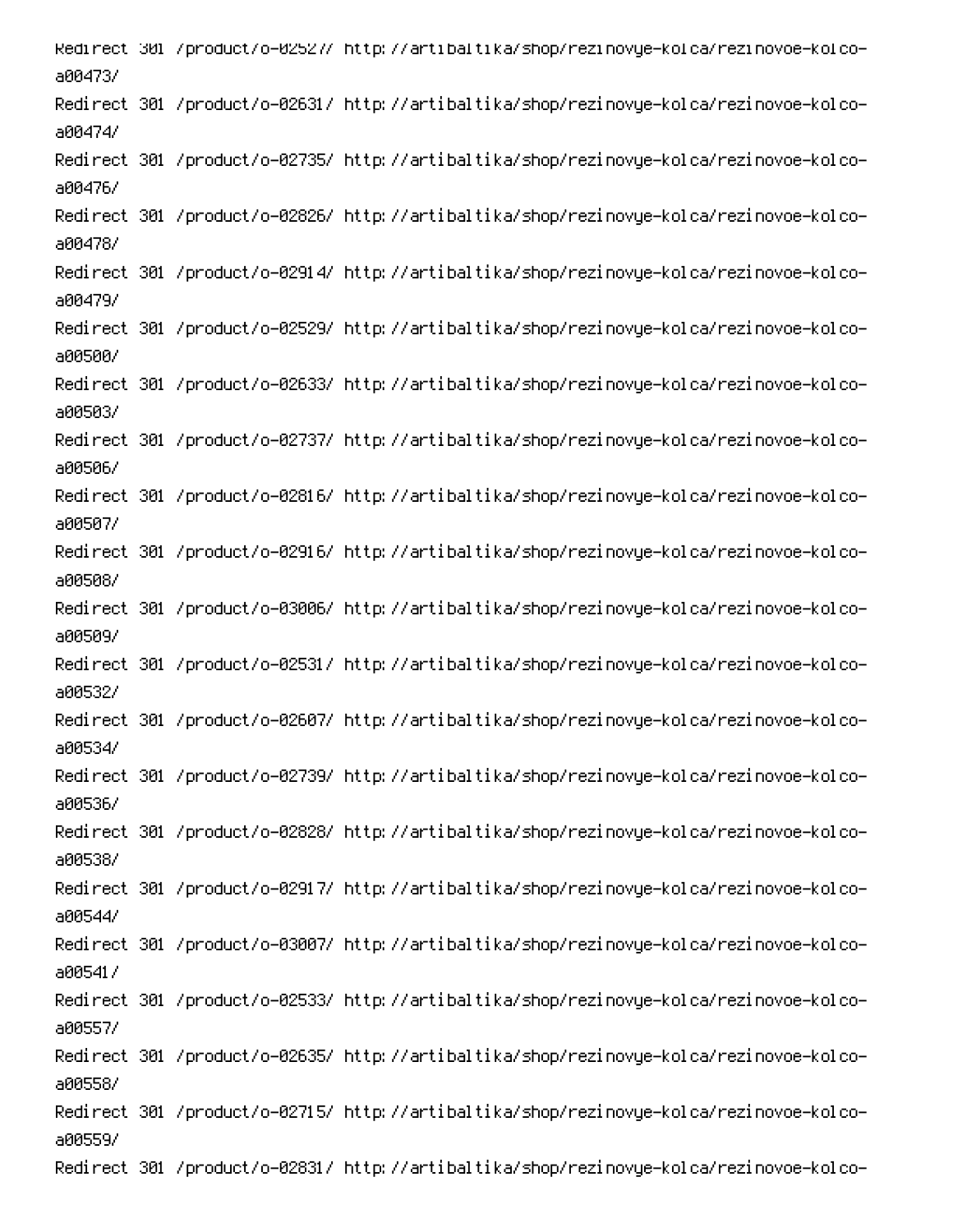a00561/ -Redirect 301 /product/o-02918/ http://artibaltika/shop/rezinovye-kolca/rezinovoe-kolco a005627 -Redirect 301 /product/o-03008/ http://artibaltika/shop/rezinovye-kolca/rezinovoe-kolco a00564/ Redirect 301 /product/o-02535/ http://artibaltika/shop/rezinovye-kolca/rezinovoe-kolcoa00585/ -Redirect 301 /product/o-02637/ http://artibaltika/shop/rezinovye-kolca/rezinovoe-kolco a00587/ -Redirect 301 /product/o-02741/ http://artibaltika/shop/rezinovye-kolca/rezinovoe-kolco a00590/ Redirect 301 /product/o-02835/ http://artibaltika/shop/rezinovye-kolca/rezinovoe-kolcoa005927 Redirect 301 /product/o-02918a/ http://artibaltika/shop/rezinovye-kolca/rezinovoe-kolcoa00593/ -Redirect 301 /product/o-03009/ http://artibaltika/shop/rezinovye-kolca/rezinovoe-kolco a00596/ Redirect 301 /product/o-02536/ http://artibaltika/shop/rezinovye-kolca/rezinovoe-kolcoa006207 -Redirect 301 /product/o-02609/ http://artibaltika/shop/rezinovye-kolca/rezinovoe-kolco a006217 -Redirect 301 /product/o-02743/ http://artibaltika/shop/rezinovye-kolca/rezinovoe-kolco a00622/ -Redirect 301 /product/o-02817/ http://artibaltika/shop/rezinovye-kolca/rezinovoe-kolco a006297 -Redirect 301 /product/o-02919/ http://artibaltika/shop/rezinovye-kolca/rezinovoe-kolco a00623/ -Redirect 301 /product/o-03011/ http://artibaltika/shop/rezinovye-kolca/rezinovoe-kolco a006267 -Redirect 301 /product/o-02601/ http://artibaltika/shop/rezinovye-kolca/rezinovoe-kolco a00037/ -Redirect 301 /product/o-02602/ http://artibaltika/shop/rezinovye-kolca/rezinovoe-kolco  $a112717$ -Redirect 301 /product/o-02538/ http://artibaltika/shop/rezinovye-kolca/rezinovoe-kolco a006427 -Redirect 301 /product/o-02640/ http://artibaltika/shop/rezinovye-kolca/rezinovoe-kolco a00644/ -Redirect 301 /product/o-02749/ http://artibaltika/shop/rezinovye-kolca/rezinovoe-kolco a006467 -Redirect 301 /product/o-02841/ http://artibaltika/shop/rezinovye-kolca/rezinovoe-kolco a00648/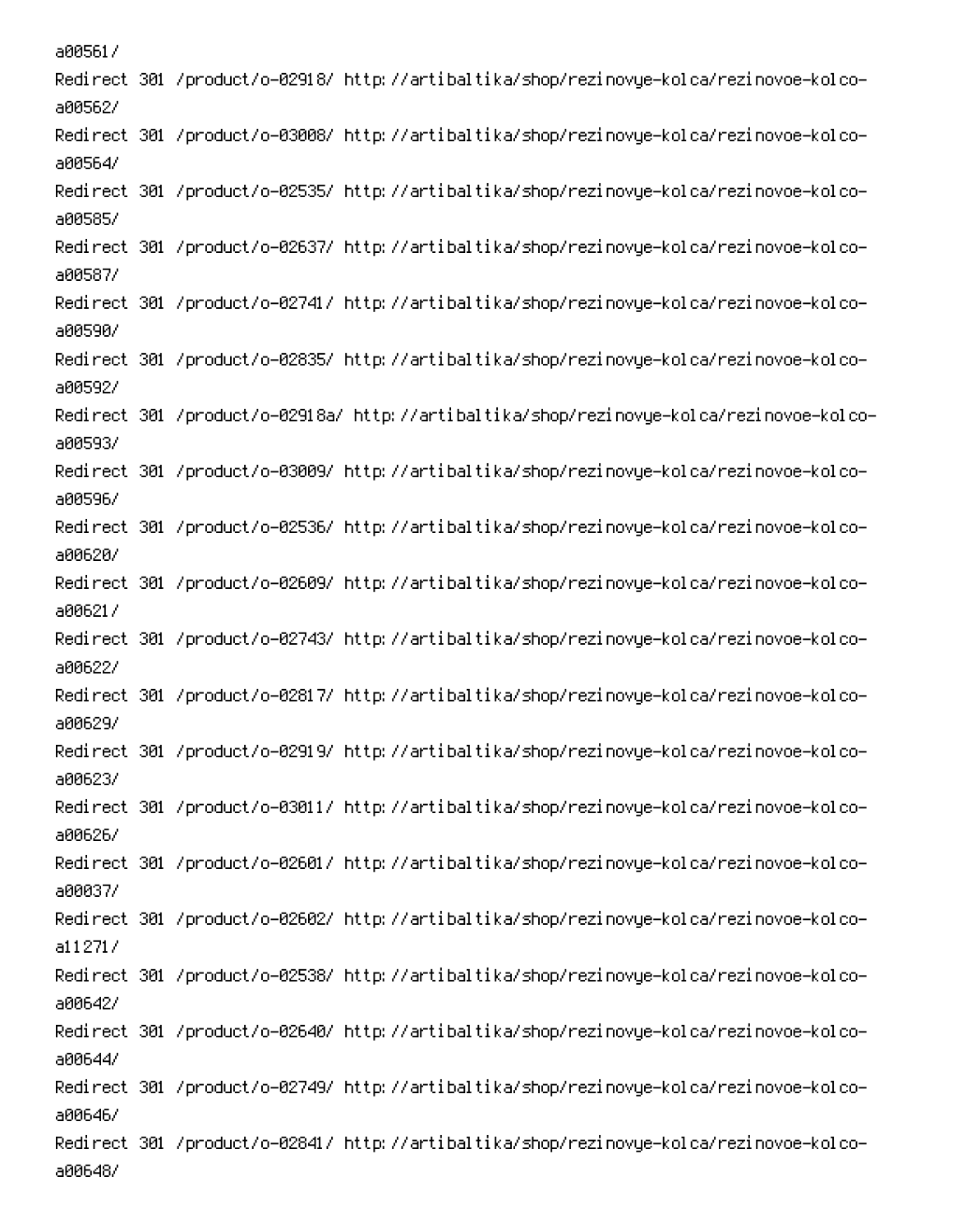Redirect 301 /product/l-10034/ http://artibaltika/shop/podzimi/vstavka-bokovogo-podzhimarulevoj–rejki–l–10034/ -Redirect 301 /product/o-02919a/ http://artibaltika/shop/rezinovye-kolca/rezinovoe-kolco a00649/ -Redirect 301 /product/o-03012/ http://artibaltika/shop/rezinovye-kolca/rezinovoe-kolco a00652/ -Redirect 301 /product/o-02539/ http://artibaltika/shop/rezinovye-kolca/rezinovoe-kolco a00674/ -Redirect 301 /product/o-02642/ http://artibaltika/shop/rezinovye-kolca/rezinovoe-kolco a00675/ -Redirect 301 /product/o-02753/ http://artibaltika/shop/rezinovye-kolca/rezinovoe-kolco a00678/ -Redirect 301 /product/o-02644/ http://artibaltika/shop/rezinovye-kolca/rezinovoe-kolco a00704/ -Redirect 301 /product/o-02755/ http://artibaltika/shop/rezinovye-kolca/rezinovoe-kolco a00705/ -Redirect 301 /product/o-02844/ http://artibaltika/shop/rezinovye-kolca/rezinovoe-kolco a00723/ -Redirect 301 /product/o-02915/ http://artibaltika/shop/rezinovye-kolca/rezinovoe-kolco a00707/ -Redirect 301 /product/o-03010/ http://artibaltika/shop/rezinovye-kolca/rezinovoe-kolco a00709/ -Redirect 301 /product/l-10033/ http://artibaltika/shop/podzimi/vstavka-bokovogo-podzhima rulevoj–rejki –l –10033/ -Redirect 301 /product/o-02541/ http://artibaltika/shop/rezinovye-kolca/rezinovoe-kolco a00728/ -Redirect 301 /product/o-02759/ http://artibaltika/shop/rezinovye-kolca/rezinovoe-kolco a00731/ -Redirect 301 /product/o-02847/ http://artibaltika/shop/rezinovye-kolca/rezinovoe-kolco a00733/ -Redirect 301 /product/o-02920a/ http://artibaltika/shop/rezinovye-kolca/rezinovoe-kolco a00734/ -Redirect 301 /product/o-02542/ http://artibaltika/shop/rezinovye-kolca/rezinovoe-kolco a00755/ Redirect 301 /product/l-10140/ http://artibaltika/shop/podzimi/vstavka-bokovogo-podzhimarulevoj–rejki–l–10140/ -Redirect 301 /product/o-02610/ http://artibaltika/shop/rezinovye-kolca/rezinovoe-kolco a00756/ Redirect 301 /product/o-02762/ http://artibaltika/shop/rezinovye-kolca/rezinovoe-kolcoa00757/ -Redirect 301 /product/o-02849/ http://artibaltika/shop/rezinovye-kolca/rezinovoe-kolco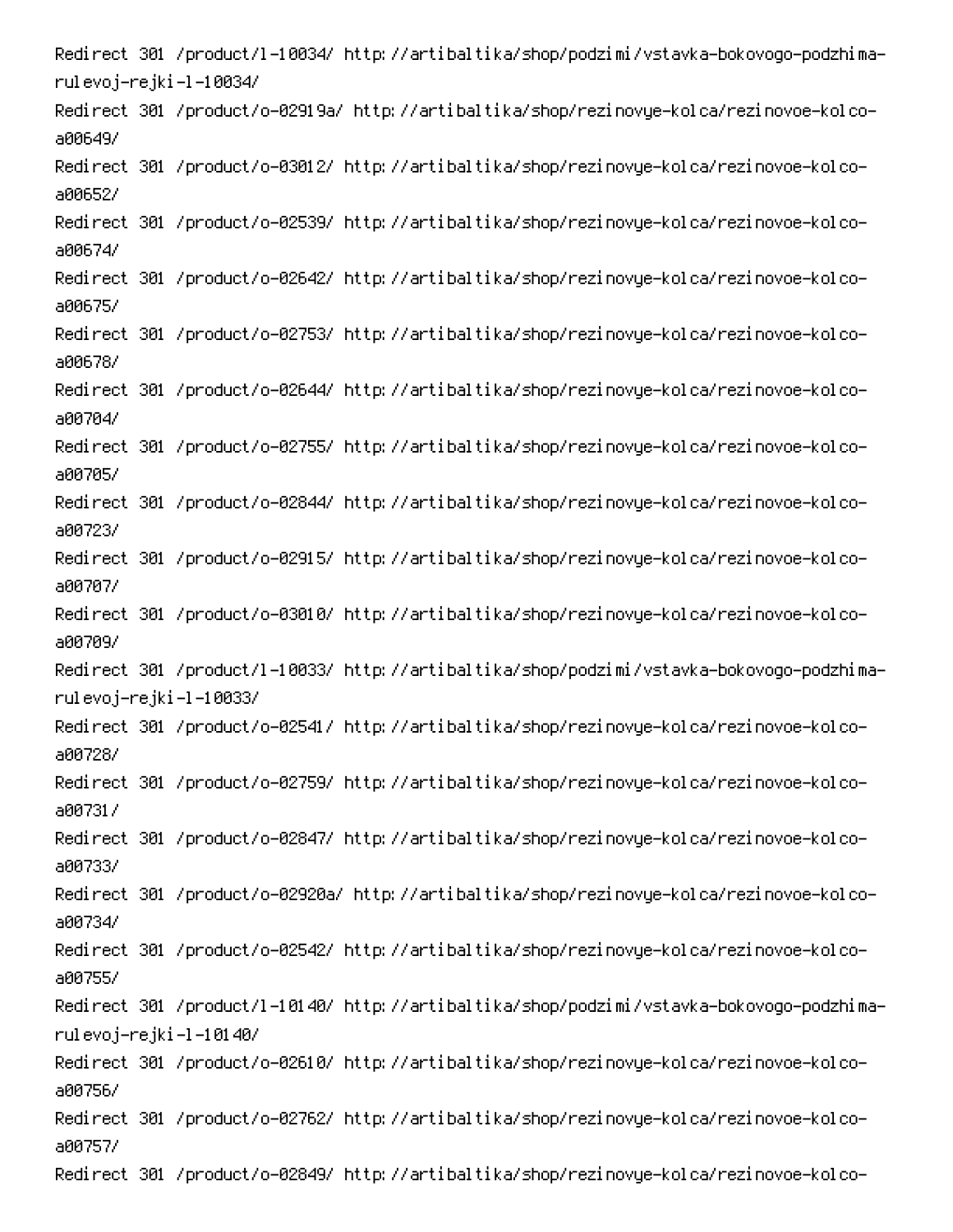a00758/ -Redirect 301 /product/o-02820/ http://artibaltika/shop/rezinovye-kolca/rezinovoe-kolco a00785/ -Redirect 301 /product/o-02851a/ http://artibaltika/shop/rezinovye-kolca/rezinovoe-kolco a00810/ -Redirect 301 /product/o-02851b/ http://artibaltika/shop/rezinovye-kolca/rezinovoe-kolco a00840/ -Redirect 301 /product/o-02852a/ http://artibaltika/shop/rezinovye-kolca/rezinovoe-kolco a00859/ -Redirect 301 /product/o-02821/ http://artibaltika/shop/rezinovye-kolca/rezinovoe-kolco a00901/ -Redirect 301 /product/o-02830/ http://artibaltika/shop/rezinovye-kolca/rezinovoe-kolco a00944/ -Redirect 301 /product/o-02910/ http://artibaltika/shop/rezinovye-kolca/rezinovoe-kolco a00759/ -Redirect 301 /product/o-03020/ http://artibaltika/shop/rezinovye-kolca/rezinovoe-kolco a00761/ -Redirect 301 /product/l-10035/ http://artibaltika/shop/podzimi/vstavka-bokovogo-podzhima rulevoj–rejki –l –10035/ -Redirect 301 /product/o-02543/ http://artibaltika/shop/rezinovye-kolca/rezinovoe-kolco a00781/ -Redirect 301 /product/o-02611/ http://artibaltika/shop/rezinovye-kolca/rezinovoe-kolco a00783/ -Redirect 301 /product/o-02716/ http://artibaltika/shop/rezinovye-kolca/rezinovoe-kolco a00784/ -Redirect 301 /product/o-02911/ http://artibaltika/shop/rezinovye-kolca/rezinovoe-kolco a00786/ -Redirect 301 /product/o-03015/ http://artibaltika/shop/rezinovye-kolca/rezinovoe-kolco a00788/ -Redirect 301 /product/o-02649/ http://artibaltika/shop/rezinovye-kolca/rezinovoe-kolco a00807/ -Redirect 301 /product/o-02717/ http://artibaltika/shop/rezinovye-kolca/rezinovoe-kolco ABBRAY -Redirect 301 /product/o-02921/ http://artibaltika/shop/rezinovye-kolca/rezinovoe-kolco a00811/ -Redirect 301 /product/o-02612/ http://artibaltika/shop/rezinovye-kolca/rezinovoe-kolco a00829/ -Redirect 301 /product/o-02766/ http://artibaltika/shop/rezinovye-kolca/rezinovoe-kolco a00830/ -Redirect 301 /product/o-02921a/ http://artibaltika/shop/rezinovye-kolca/rezinovoe-kolco a00832/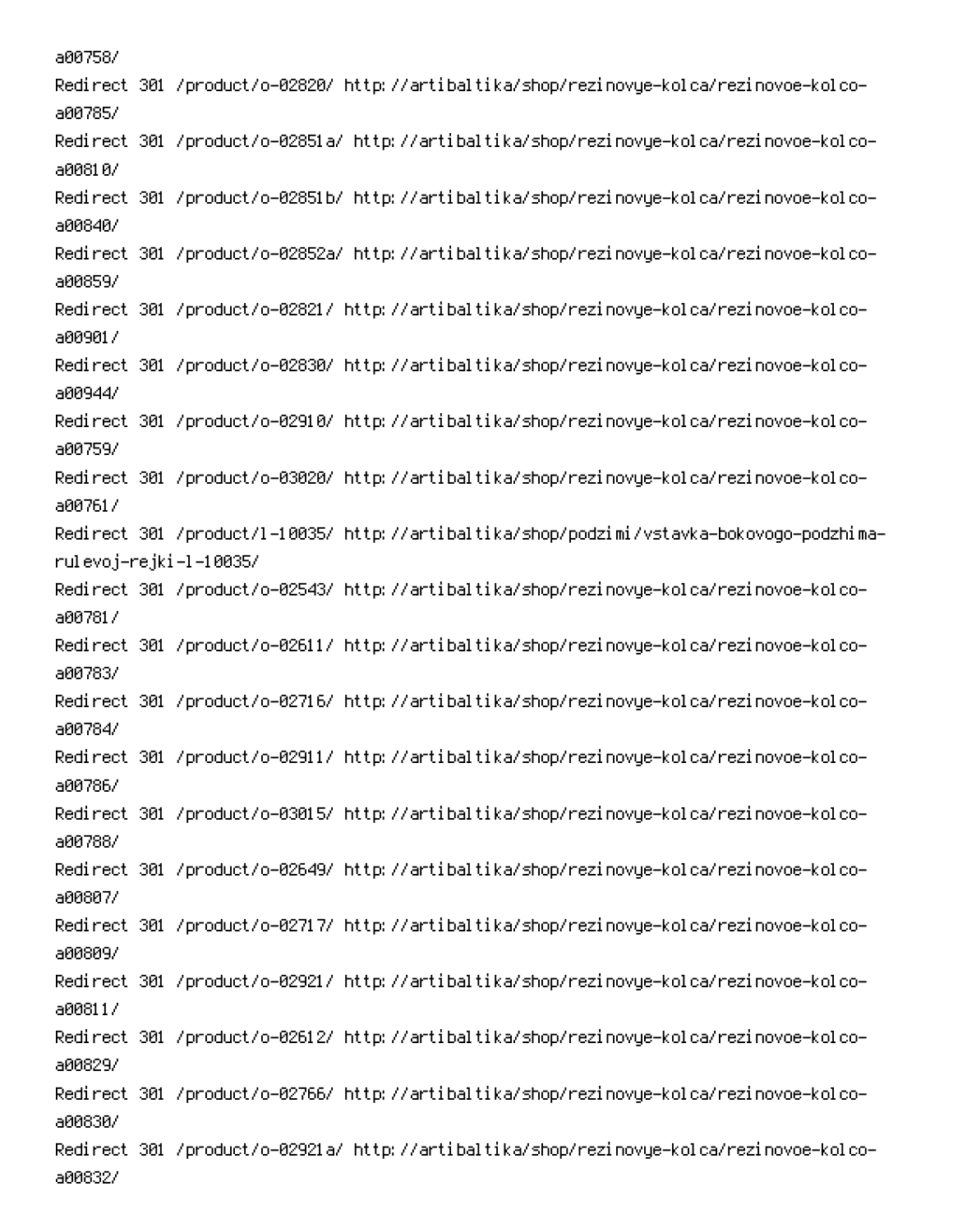-Redirect 301 /product/o-03017/ http://artibaltika/shop/rezinovye-kolca/rezinovoe-kolco a00835/ Redirect 301 /product/o-02652/ http://artibaltika/shop/rezinovye-kolca/rezinovoe-kolco-A00856/ -Redirect 301 /product/o-02768/ http://artibaltika/shop/rezinovye-kolca/rezinovoe-kolco A00857/ -Redirect 301 /product/o-02922/ http://artibaltika/shop/rezinovye-kolca/rezinovoe-kolco ARRAGAZ -Redirect 301 /product/o-02654/ http://artibaltika/shop/rezinovye-kolca/rezinovoe-kolco A008767 -Redirect 301 /product/o-02769/ http://artibaltika/shop/rezinovye-kolca/rezinovoe-kolco a00877/ -Redirect 301 /product/o-03019/ http://artibaltika/shop/rezinovye-kolca/rezinovoe-kolco AAA8817 -Redirect 301 /product/o-02702/ http://artibaltika/shop/rezinovye-kolca/rezinovoe-kolco a00073/ -Redirect 301 /product/o-02718/ http://artibaltika/shop/rezinovye-kolca/rezinovoe-kolco APP9PR/ -Redirect 301 /product/o-02929/ http://artibaltika/shop/rezinovye-kolca/rezinovoe-kolco a009027 -Redirect 301 /product/o-03021/ http://artibaltika/shop/rezinovye-kolca/rezinovoe-kolco ann9n4/ Redirect 301 /product/o-02771a/ http://artibaltika/shop/rezinovye-kolca/rezinovoe-kolcoa0091.97 -Redirect 301 /product/o-02930/ http://artibaltika/shop/rezinovye-kolca/rezinovoe-kolco a009217 -Redirect 301 /product/o-03022/ http://artibaltika/shop/rezinovye-kolca/rezinovoe-kolco a00923/ -Redirect 301 /product/o-02659/ http://artibaltika/shop/rezinovye-kolca/rezinovoe-kolco a00940/ -Redirect 301 /product/o-02719/ http://artibaltika/shop/rezinovye-kolca/rezinovoe-kolco a009427 Redirect 301 /product/o-02923/ http://artibaltika/shop/rezinovye-kolca/rezinovoe-kolcoa00946/ -Redirect 301 /product/o-03023/ http://artibaltika/shop/rezinovye-kolca/rezinovoe-kolco a00950/ -Redirect 301 /product/o-02772/ http://artibaltika/shop/rezinovye-kolca/rezinovoe-kolco a00965/ -Redirect 301 /product/o-03024/ http://artibaltika/shop/rezinovye-kolca/rezinovoe-kolco a00969/ -Redirect 301 /product/l-10083/ http://artibaltika/shop/podzimi/vstavka-bokovogo-podzhima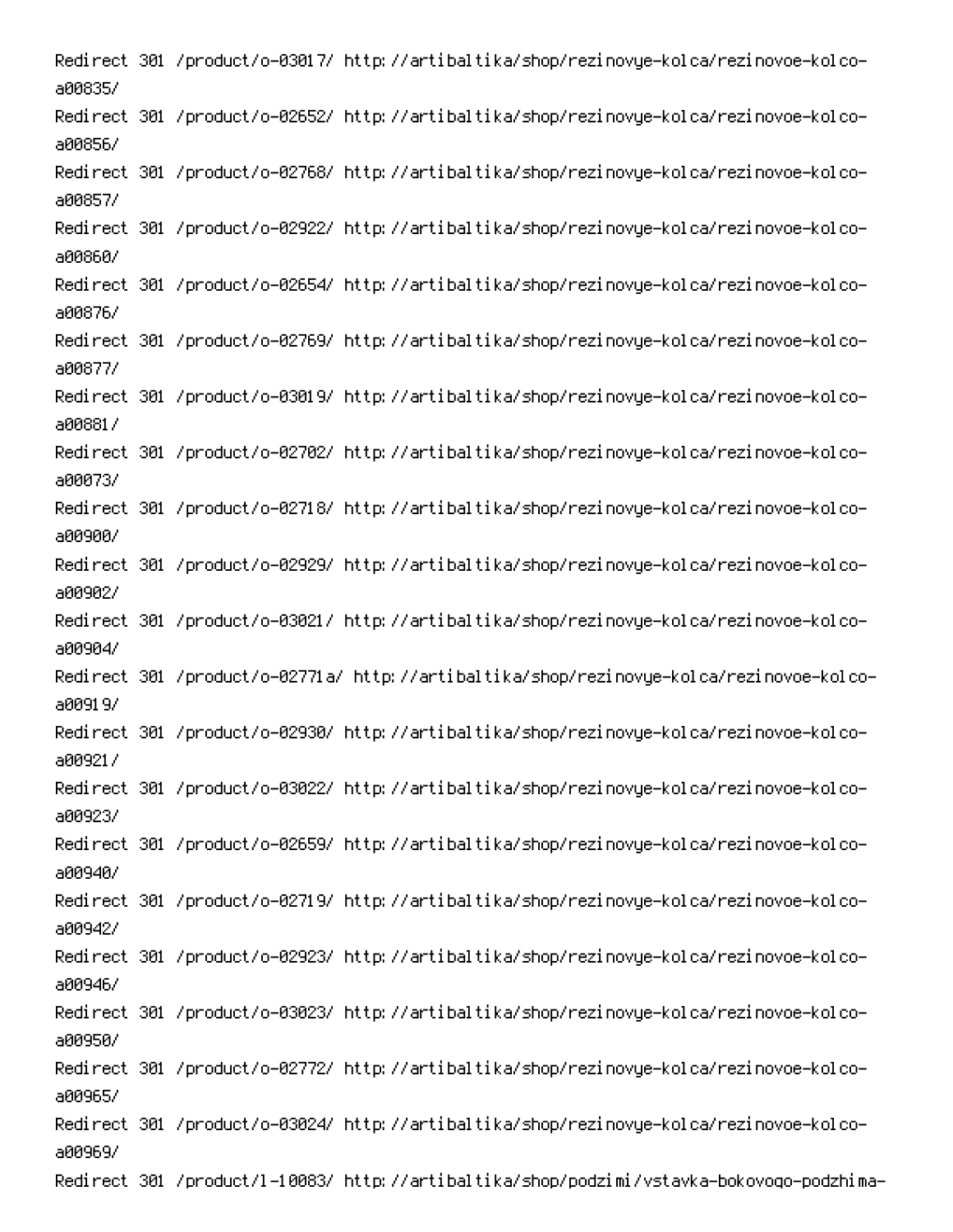rulevoj–rejki–l–10083/ -Redirect 301 /product/o-02721/ http://artibaltika/shop/rezinovye-kolca/rezinovoe-kolco a00987/ -Redirect 301 /product/o-03025/ http://artibaltika/shop/rezinovye-kolca/rezinovoe-kolco a00990/ -Redirect 301 /product/o-02720/ http://artibaltika/shop/rezinovye-kolca/rezinovoe-kolco a01008/ -Redirect 301 /product/o-02854b/ http://artibaltika/shop/rezinovye-kolca/rezinovoe-kolco a01010/ -Redirect 301 /product/o-03026/ http://artibaltika/shop/rezinovye-kolca/rezinovoe-kolco a01015/ -Redirect 301 /product/o-02730/ http://artibaltika/shop/rezinovye-kolca/rezinovoe-kolco a01030/ Redirect 301 /product/o-02925v/ http://artibaltika/shop/rezinovye-kolca/rezinovoe-kolcoa03747/ -Redirect 301 /product/o-03027/ http://artibaltika/shop/rezinovye-kolca/rezinovoe-kolco a01032/ -Redirect 301 /product/o-02731/ http://artibaltika/shop/rezinovye-kolca/rezinovoe-kolco a01049/ Redirect 301 /product/o-02925a/ http://artibaltika/shop/rezinovye-kolca/rezinovoe-kolcoa01051/ Redirect 301 /product/l-10032a/ http://artibaltika/shop/podzimi/vstavka-bokovogo-podzhimarulevoj–rejki–l–10032b/ Redirect 301 /product/l-40130/ http://artibaltika/shop/podzimi/vstavka-bokovogo-podzhimarulevoj–rejki –1 –40130/ Redirect 301 /product/l-10030/ http://artibaltika/shop/podzimi/vstavka-bokovogo-podzhimarulevoj–rejki–l–10030/ -Redirect 301 /product/l-10031/ http://artibaltika/shop/podzimi/vstavka-bokovogo-podzhima rulevoj–rejki–l–10031/ Redirect 301 /product/l-10032b/ http://artibaltika/shop/podzimi/vstavka-bokovogo-podzhimarulevoj-rejki –l –10032a/ -Redirect 301 /product/o-02667/ http://artibaltika/shop/rezinovye-kolca/rezinovoe-kolco a01071/ -Redirect 301 /product/o-02855a/ http://artibaltika/shop/rezinovye-kolca/rezinovoe-kolco a01073/ -Redirect 301 /product/o-02926/ http://artibaltika/shop/rezinovye-kolca/rezinovoe-kolco a01074/ -Redirect 301 /product/o-03029/ http://artibaltika/shop/rezinovye-kolca/rezinovoe-kolco a01075/ Redirect 301 /product/o-03040/ http://artibaltika/shop/rezinovye-kolca/rezinovoe-kolcoa01092/

PC And the second contract of the second contract of the second contract of the second contract of the second contract of the second contract of the second contract of the second contract of the second contract of the seco

**Contract Contract** 

 $\mathbf{L}$  and  $\mathbf{L}$ 

00 and 000 and 000 and 000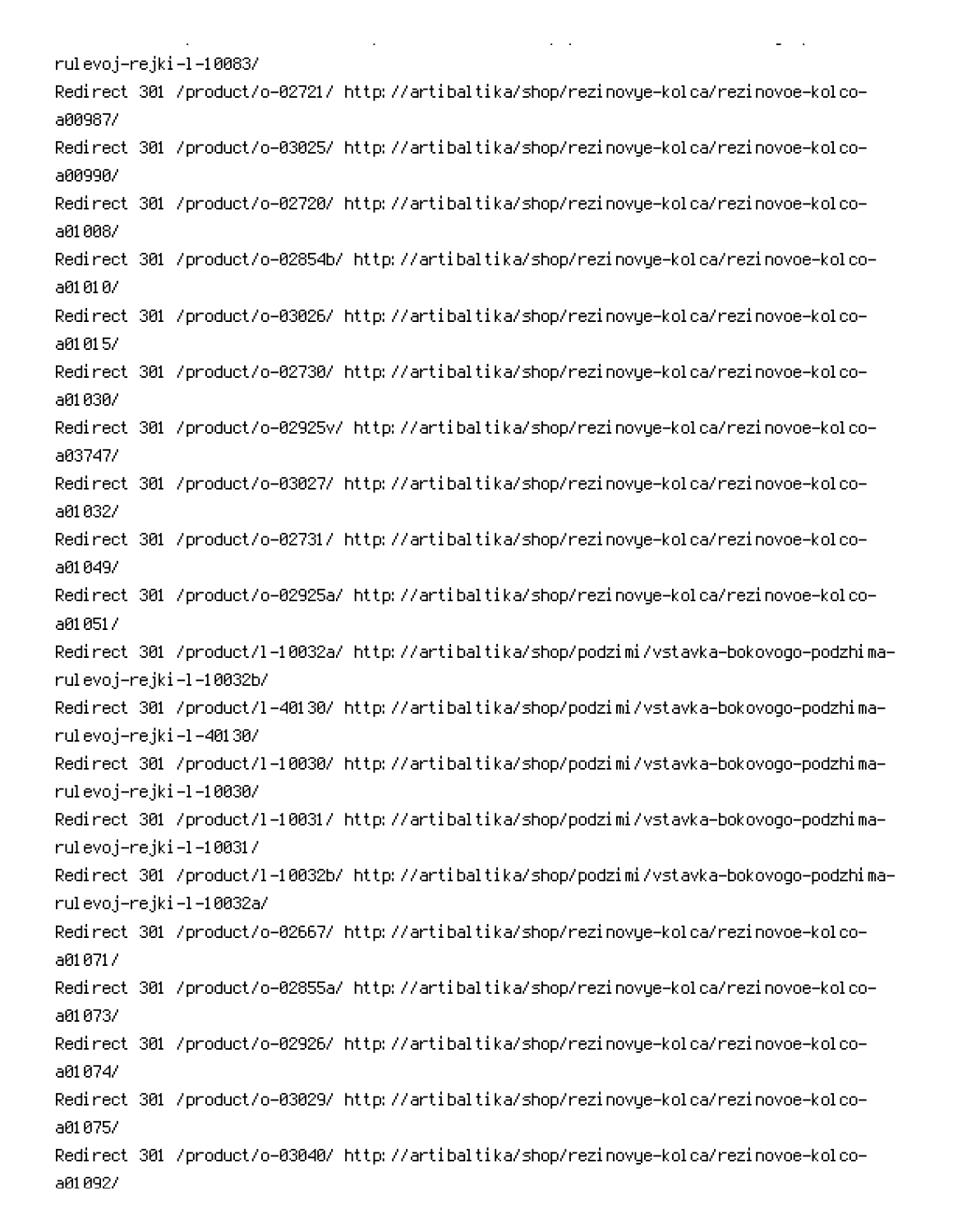-Redirect 301 /product/o-02606/ http://artibaltika/shop/rezinovye-kolca/rezinovoe-kolco a00107/ -Redirect 301 /product/o-02704/ http://artibaltika/shop/rezinovye-kolca/rezinovoe-kolco a00109/ -Redirect 301 /product/o-02630/ http://artibaltika/shop/rezinovye-kolca/rezinovoe-kolco a01112/ -Redirect 301 /product/o-02773a/ http://artibaltika/shop/rezinovye-kolca/rezinovoe-kolco a01113/ -Redirect 301 /product/o-02856b/ http://artibaltika/shop/rezinovye-kolca/rezinovoe-kolco  $a01114/$ -Redirect 301 /product/o-03030/ http://artibaltika/shop/rezinovye-kolca/rezinovoe-kolco  $a01117/$ -Redirect 301 /product/o-02774/ http://artibaltika/shop/rezinovye-kolca/rezinovoe-kolco a01132/ -Redirect 301 /product/o-02672/ http://artibaltika/shop/rezinovye-kolca/rezinovoe-kolco a01148/ -Redirect 301 /product/o-02774a/ http://artibaltika/shop/rezinovye-kolca/rezinovoe-kolco a01149/ -Redirect 301 /product/o-02857a/ http://artibaltika/shop/rezinovye-kolca/rezinovoe-kolco a01150/ -Redirect 301 /product/o-02928/ http://artibaltika/shop/rezinovye-kolca/rezinovoe-kolco a01151/ -Redirect 301 /product/o-03032/ http://artibaltika/shop/rezinovye-kolca/rezinovoe-kolco a01155/ -Redirect 301 /product/o-02745/ http://artibaltika/shop/rezinovye-kolca/rezinovoe-kolco a01170/ -Redirect 301 /product/o-03033/ http://artibaltika/shop/rezinovye-kolca/rezinovoe-kolco a01173/ -Redirect 301 /product/o-02746/ http://artibaltika/shop/rezinovye-kolca/rezinovoe-kolco a01188/ -Redirect 301 /product/o-02931/ http://artibaltika/shop/rezinovye-kolca/rezinovoe-kolco a01190/ -Redirect 301 /product/o-03034/ http://artibaltika/shop/rezinovye-kolca/rezinovoe-kolco a01191/ -Redirect 301 /product/o-02675/ http://artibaltika/shop/rezinovye-kolca/rezinovoe-kolco a01 2057 -Redirect 301 /product/o-02747/ http://artibaltika/shop/rezinovye-kolca/rezinovoe-kolco a01207/ -Redirect 301 /product/o-03035/ http://artibaltika/shop/rezinovye-kolca/rezinovoe-kolco a01 21 27 Dedirect 301 /oroduct/o-02748/ bttp://artibaltika/sbon/rezioovue-kolca/rezioovoe-kolco-

 $- - - - - -$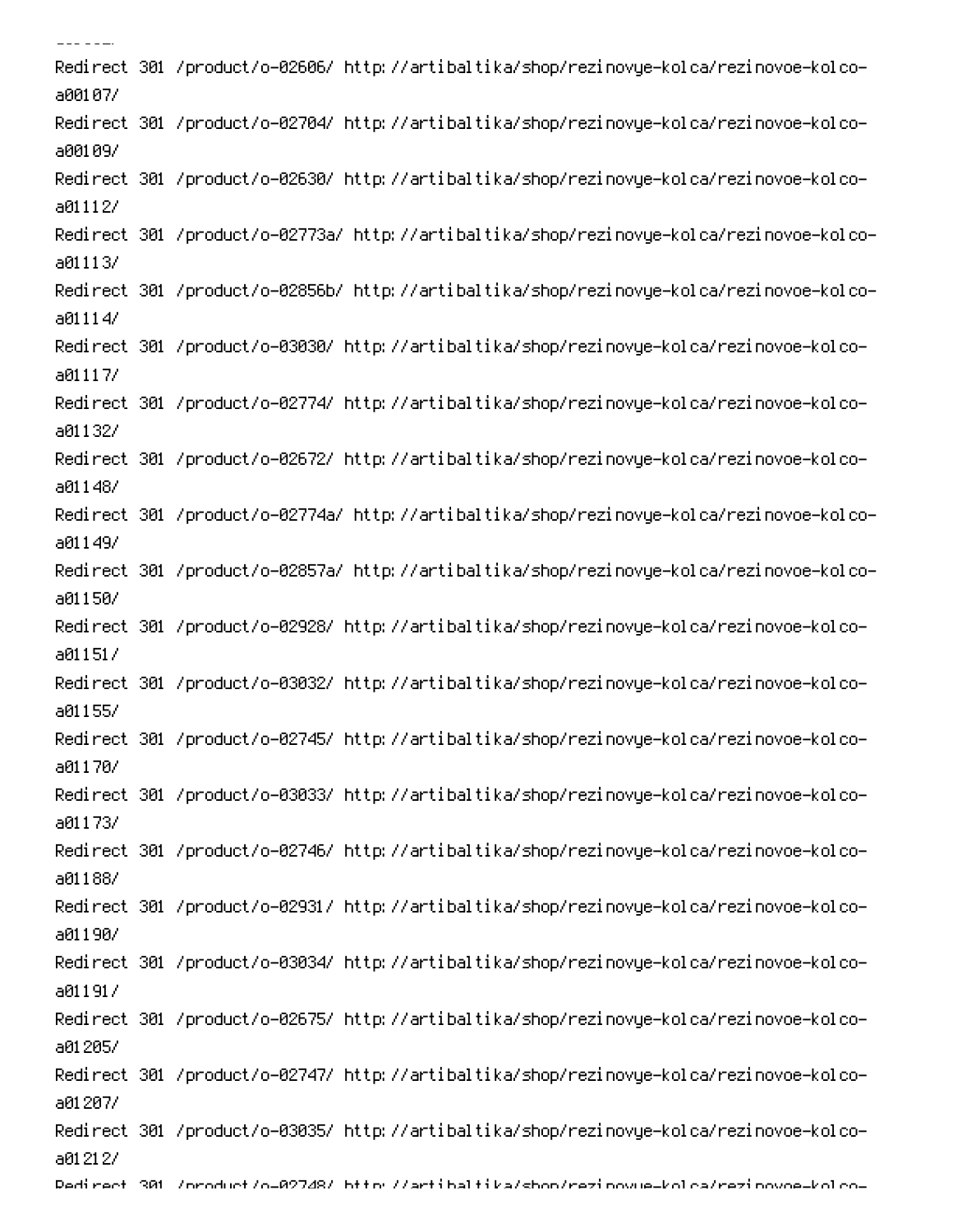אסטנו סטנ וטטנ וואף טטטטנו טדטבואטו ווגלף. זו סרננטסנגנאסו טוטטורוסבנווט ועסדוסטירסו וסבנווט וטסדאטנגטד a01229/ Redirect 301 /product/o-02932/ http://artibaltika/shop/rezinovye-kolca/rezinovoe-kolcoa012317 -Redirect 301 /product/o-02677/ http://artibaltika/shop/rezinovye-kolca/rezinovoe-kolco a012427 Redirect 301 /product/o-02775/ http://artibaltika/shop/rezinovye-kolca/rezinovoe-kolcoa01244/ -Redirect 301 /product/o-02859/ http://artibaltika/shop/rezinovye-kolca/rezinovoe-kolco a012457 Redirect 301 /product/o-02932a/ http://artibaltika/shop/rezinovye-kolca/rezinovoe-kolcoa012467 -Redirect 301 /product/o-03037/ http://artibaltika/shop/rezinovye-kolca/rezinovoe-kolco a01248/ -Redirect 301 /product/o-02750/ http://artibaltika/shop/rezinovye-kolca/rezinovoe-kolco a01265/ -Redirect 301 /product/o-02859a/ http://artibaltika/shop/rezinovye-kolca/rezinovoe-kolco a012667 Redirect 301 /product/o-02933/ http://artibaltika/shop/rezinovye-kolca/rezinovoe-kolcoa01267/ -Redirect 301 /product/o-03038/ http://artibaltika/shop/rezinovye-kolca/rezinovoe-kolco a01269/ Redirect 301 /product/o-02775a/ http://artibaltika/shop/rezinovye-kolca/rezinovoe-kolcoa01284/ -Redirect 301 /product/o-02837/ http://artibaltika/shop/rezinovye-kolca/rezinovoe-kolco a01285/ Redirect 301 /product/o-02933a/ http://artibaltika/shop/rezinovye-kolca/rezinovoe-kolcoa012867 -Redirect 301 /product/o-03039/ http://artibaltika/shop/rezinovye-kolca/rezinovoe-kolco a01288/ -Redirect 301 /product/o-02613/ http://artibaltika/shop/rezinovye-kolca/rezinovoe-kolco a111487 -Redirect 301 /product/o-02706/ http://artibaltika/shop/rezinovye-kolca/rezinovoe-kolco a001437 -Redirect 301 /product/o-02802/ http://artibaltika/shop/rezinovye-kolca/rezinovoe-kolco a001447 -Redirect 301 /product/o-02614/ http://artibaltika/shop/rezinovye-kolca/rezinovoe-kolco a001597 -Redirect 301 /product/o-02776/ http://artibaltika/shop/rezinovye-kolca/rezinovoe-kolco a01.3007 Redirect 301 /product/o-02859b/ http://artibaltika/shop/rezinovye-kolca/rezinovoe-kolco-LOL OGO <sup>2</sup>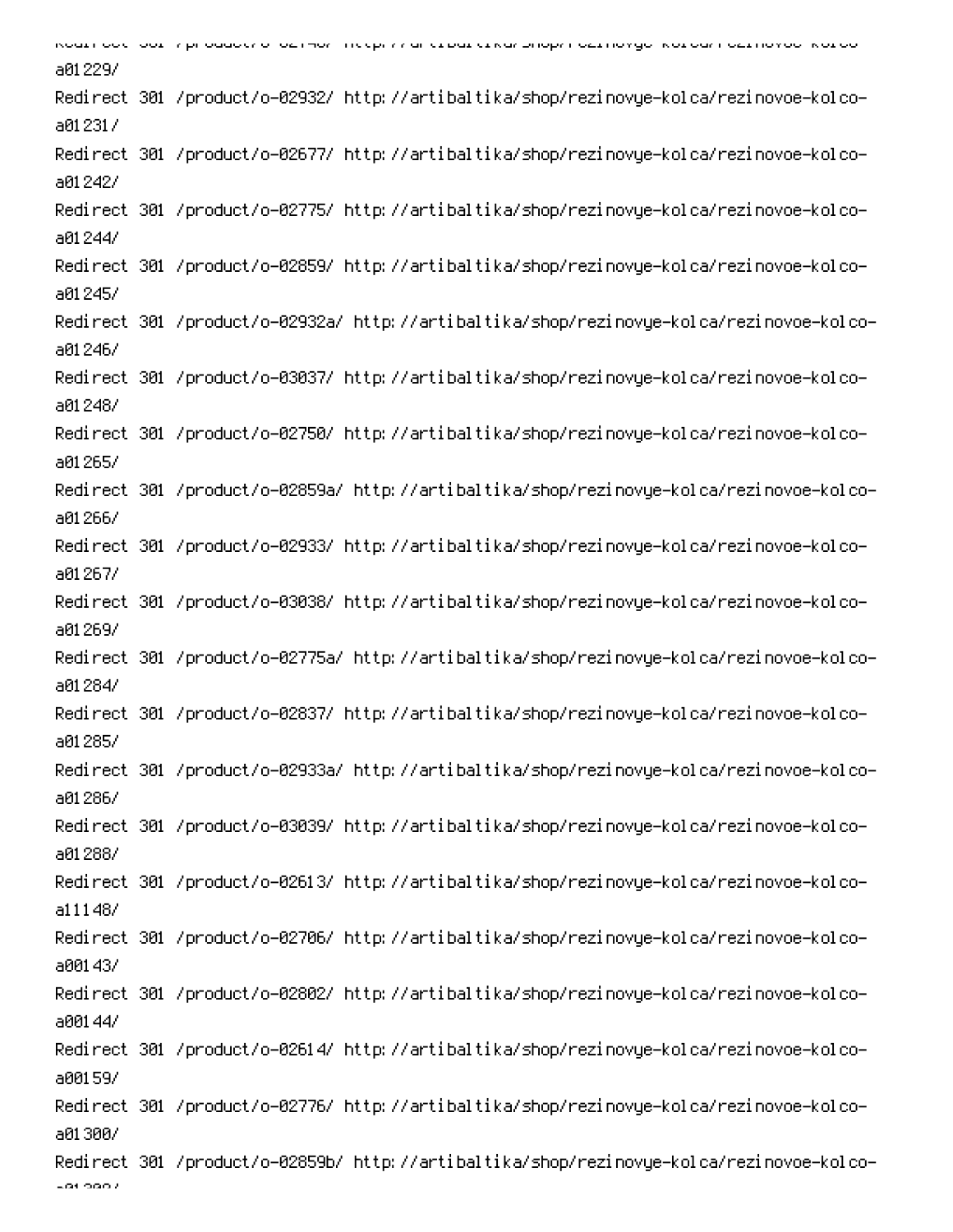abi 5627 -Redirect 301 /product/o-02934/ http://artibaltika/shop/rezinovye-kolca/rezinovoe-kolco a01303/ -Redirect 301 /product/o-03041/ http://artibaltika/shop/rezinovye-kolca/rezinovoe-kolco a01305/ -Redirect 301 /product/o-02752/ http://artibaltika/shop/rezinovye-kolca/rezinovoe-kolco a01337/ Redirect 301 /product/o-02936/ http://artibaltika/shop/rezinovye-kolca/rezinovoe-kolcoa01339/ -Redirect 301 /product/o-02777/ http://artibaltika/shop/rezinovye-kolca/rezinovoe-kolco a01350/ -Redirect 301 /product/o-02936a/ http://artibaltika/shop/rezinovye-kolca/rezinovoe-kolco a01352/ -Redirect 301 /product/o-02757/ http://artibaltika/shop/rezinovye-kolca/rezinovoe-kolco a01367/ Redirect 301 /product/o-02935a/ http://artibaltika/shop/rezinovye-kolca/rezinovoe-kolcoa01369/ -Redirect 301 /product/o-03045/ http://artibaltika/shop/rezinovye-kolca/rezinovoe-kolco a013717 -Redirect 301 /product/o-02777a/ http://artibaltika/shop/rezinovye-kolca/rezinovoe-kolco a01383/ -Redirect 301 /product/o-02937/ http://artibaltika/shop/rezinovye-kolca/rezinovoe-kolco a01385/ Redirect 301 /product/o-02861a/ http://artibaltika/shop/rezinovye-kolca/rezinovoe-kolcoa01404/ Redirect 301 /product/o-02937a/ http://artibaltika/shop/rezinovye-kolca/rezinovoe-kolcoa01405/ -Redirect 301 /product/o-02778/ http://artibaltika/shop/rezinovye-kolca/rezinovoe-kolco a01419/ Redirect 301 /product/o-02861b/ http://artibaltika/shop/rezinovye-kolca/rezinovoe-kolcoa01420/ Redirect 301 /product/o-02938/ http://artibaltika/shop/rezinovye-kolca/rezinovoe-kolcoa01421/ -Redirect 301 /product/o-02760/ http://artibaltika/shop/rezinovye-kolca/rezinovoe-kolco a01436/ Redirect 301 /product/o-02938a/ http://artibaltika/shop/rezinovye-kolca/rezinovoe-kolcoa01438/ -Redirect 301 /product/o-02778a/ http://artibaltika/shop/rezinovye-kolca/rezinovoe-kolco a01 450/ Redirect 301 /product/o-02862a/ http://artibaltika/shop/rezinovye-kolca/rezinovoe-kolcoa01457/

Q

-

and a sta

0

000 minutes

6 

PC Read of the PC Processes of<br>Constant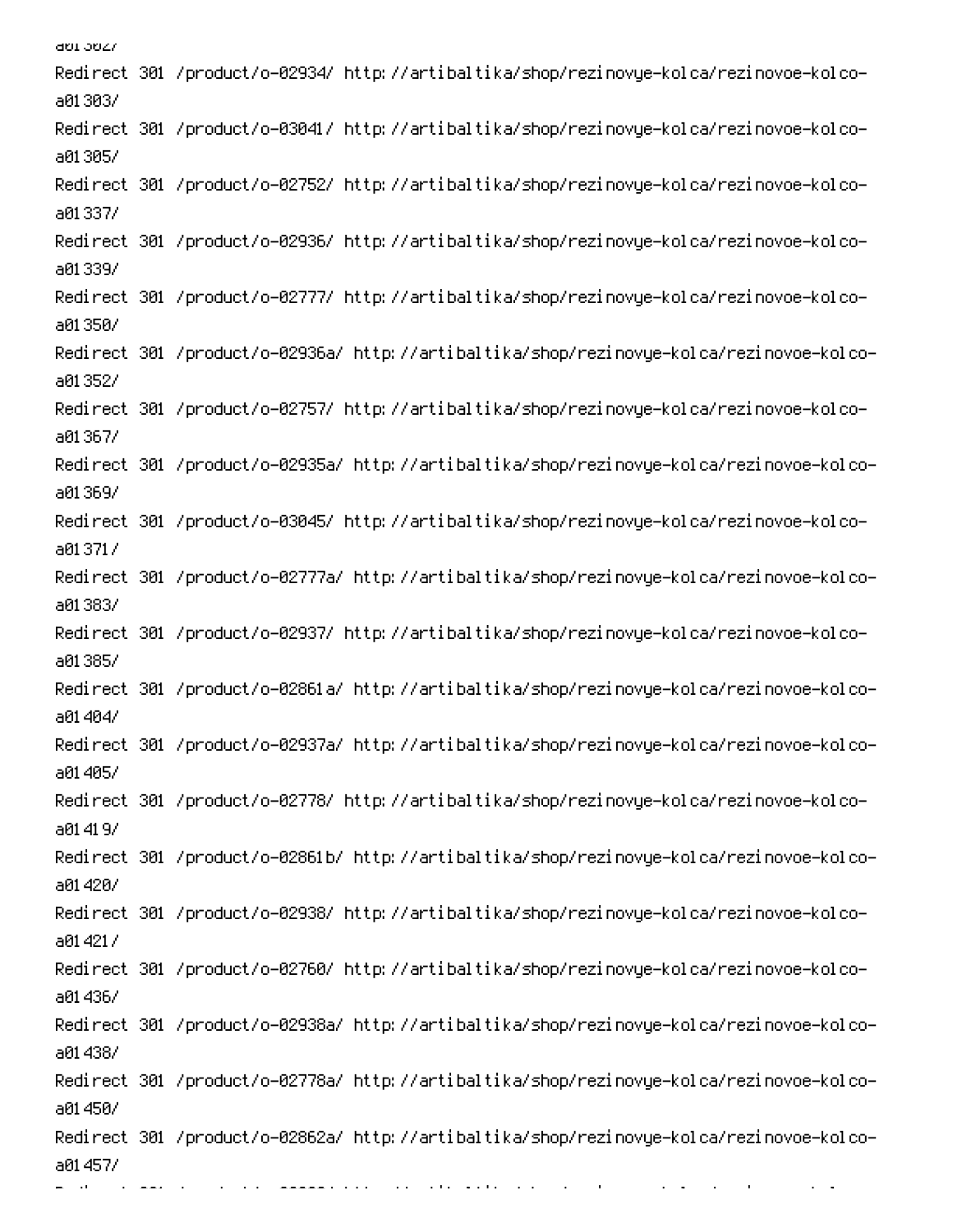Redirect 301 /product/o-02939/ http://artibaltika/shop/rezinovye-kolca/rezinovoe-kolcoa014517 -Redirect 301 /product/o-02615/ http://artibaltika/shop/rezinovye-kolca/rezinovoe-kolco a00175/ -Redirect 301 /product/o-02708/ http://artibaltika/shop/rezinovye-kolca/rezinovoe-kolco a11396/ -Redirect 301 /product/o-02904/ http://artibaltika/shop/rezinovye-kolca/rezinovoe-kolco a00180/ -Redirect 301 /product/o-02779/ http://artibaltika/shop/rezinovye-kolca/rezinovoe-kolco a01468/ -Redirect 301 /product/o-02862b/ http://artibaltika/shop/rezinovye-kolca/rezinovoe-kolco a01 4697 -Redirect 301 /product/o-02939a/ http://artibaltika/shop/rezinovye-kolca/rezinovoe-kolco a01470/ -Redirect 301 /product/o-02779a/ http://artibaltika/shop/rezinovye-kolca/rezinovoe-kolco a01 4837 -Redirect 301 /product/o-02863a/ http://artibaltika/shop/rezinovye-kolca/rezinovoe-kolco a01500/ -Redirect 301 /product/o-02940a/ http://artibaltika/shop/rezinovye-kolca/rezinovoe-kolco a01501/ -Redirect 301 /product/o-02692/ http://artibaltika/shop/rezinovye-kolca/rezinovoe-kolco a01512/ -Redirect 301 /product/o-02780a/ http://artibaltika/shop/rezinovye-kolca/rezinovoe-kolco a01513/ -Redirect 301 /product/o-02781/ http://artibaltika/shop/rezinovye-kolca/rezinovoe-kolco a01528/ -Redirect 301 /product/o-02941a/ http://artibaltika/shop/rezinovye-kolca/rezinovoe-kolco a01530/ -Redirect 301 /product/o-03042/ http://artibaltika/shop/rezinovye-kolca/rezinovoe-kolco a01532/ -Redirect 301 /product/o-02781a/ http://artibaltika/shop/rezinovye-kolca/rezinovoe-kolco a01546/ -Redirect 301 /product/o-02942/ http://artibaltika/shop/rezinovye-kolca/rezinovoe-kolco a01548/ -Redirect 301 /product/o-02782/ http://artibaltika/shop/rezinovye-kolca/rezinovoe-kolco a01559/ -Redirect 301 /product/o-02864b/ http://artibaltika/shop/rezinovye-kolca/rezinovoe-kolco a01560/ -Redirect 301 /product/o-02782a/ http://artibaltika/shop/rezinovye-kolca/rezinovoe-kolco a01575/ -Redirect 301 /product/o-02770/ http://artibaltika/shop/rezinovye-kolca/rezinovoe-kolco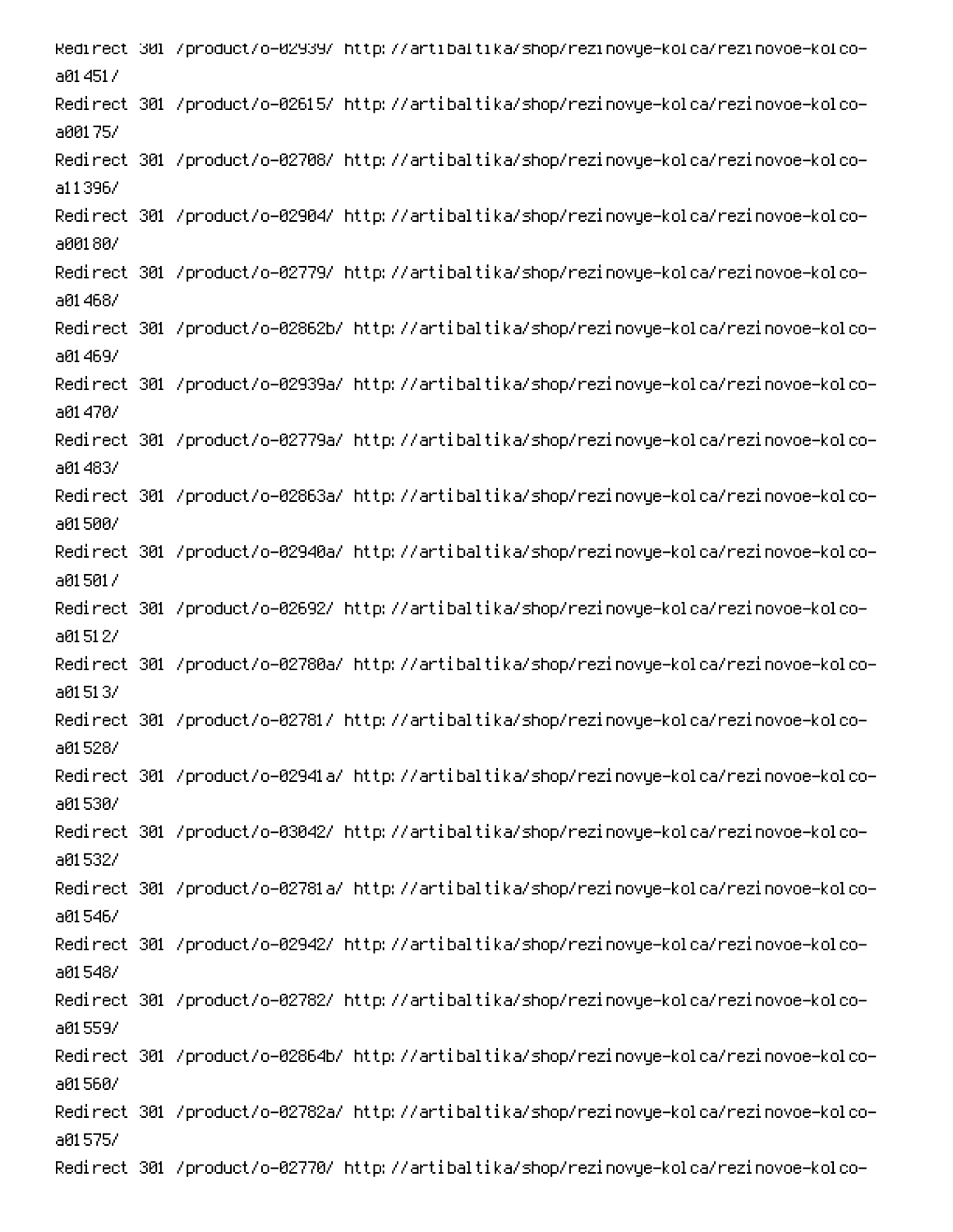a015917 -Redirect 301 /product/o-02943a/ http://artibaltika/shop/rezinovye-kolca/rezinovoe-kolco a01594/ -Redirect 301 /product/l-10029/ http://artibaltika/shop/podzimi/vstavka-bokovogo-podzhima rulevoj–rejki–l–10029/ -Redirect 301 /product/o-03046/ http://artibaltika/shop/rezinovye-kolca/rezinovoe-kolco a01595/ -Redirect 301 /product/l-10089/ http://artibaltika/shop/podzimi/vstavka-bokovogo-podzhima rulevoj–rejki–l–10089/ Redirect 301 /product/l-10089a/ http://artibaltika/shop/podzimi/vstavka-bokovogo-podzhimarulevoj-rejki –l –10089a/ Redirect 301 /product/l-10016/ http://artibaltika/shop/vtulki/uplotnitelnaya-vtulkarulevoj–rejki–l–10016/ Redirect 301 /product/l-10069/ http://artibaltika/shop/vtulki/uplotnitelnaya-vtulkarulevoj–rejki–l–10069/ Redirect 301 /product/l-10037/ http://artibaltika/shop/vtulki/uplotnitelnaya-vtulkarulevoj–rejki –l –10037/ Redirect 301 /product/l-10012/ http://artibaltika/shop/vtulki/uplotnitelnaya-vtulkarulevoj–rejki–l–10012/ Redirect 301 /product/l-10123/ http://artibaltika/shop/vtulki/uplotnitelnaya-vtulkarulevoj–rejki –l –10123/ Redirect 301 /product/l-10014/ http://artibaltika/shop/vtulki/uplotnitelnaya-vtulkarulevoj–rejki–l–10014/ Redirect 301 /product/l-m6008/ http://artibaltika/shop/vtulki/uplotnitelnaya-vtulkarulevoj–rejki–l–m6008/ Redirect 301 /product/l-m6046/ http://artibaltika/shop/vtulki/uplotnitelnaya-vtulkarulevoj–rejki–l–m6046/ Redirect 301 /product/l-m6002/ http://artibaltika/shop/vtulki/uplotnitelnaya-vtulkarulevoj–rejki–l–m6002/ /Redirect 301 /product/j-00500/ http://artibaltika/shop/gaiki/probka-zaglushka-j-00500 Redirect 301 /product/j-00501/ http://artibaltika/shop/gaiki/gajka-bokovogo-podzhimarulevoj–rejki–j–00501/ Redirect 301 /product/j-00502/ http://artibaltika/shop/gaiki/gajka-bokovogo-podzhimarulevoj–rejki–j–00502/ Redirect 301 /product/j-00503/ http://artibaltika/shop/gaiki/gajka-bokovogo-podzhimarulevoj–rejki–j–00503/ Redirect 301 /product/j-00504/ http://artibaltika/shop/gaiki/gajka-bokovogo-podzhimarulevoj–rejki–j–00504/ Redirect 301 /product/j-00505/ http://artibaltika/shop/gaiki/gajka-bokovogo-podzhimarulevoj–rejki–j–00505/ -Redirect 301 /product/h-07534/ http://artibaltika/shop/poshipnik/sharikovyj-podshipnik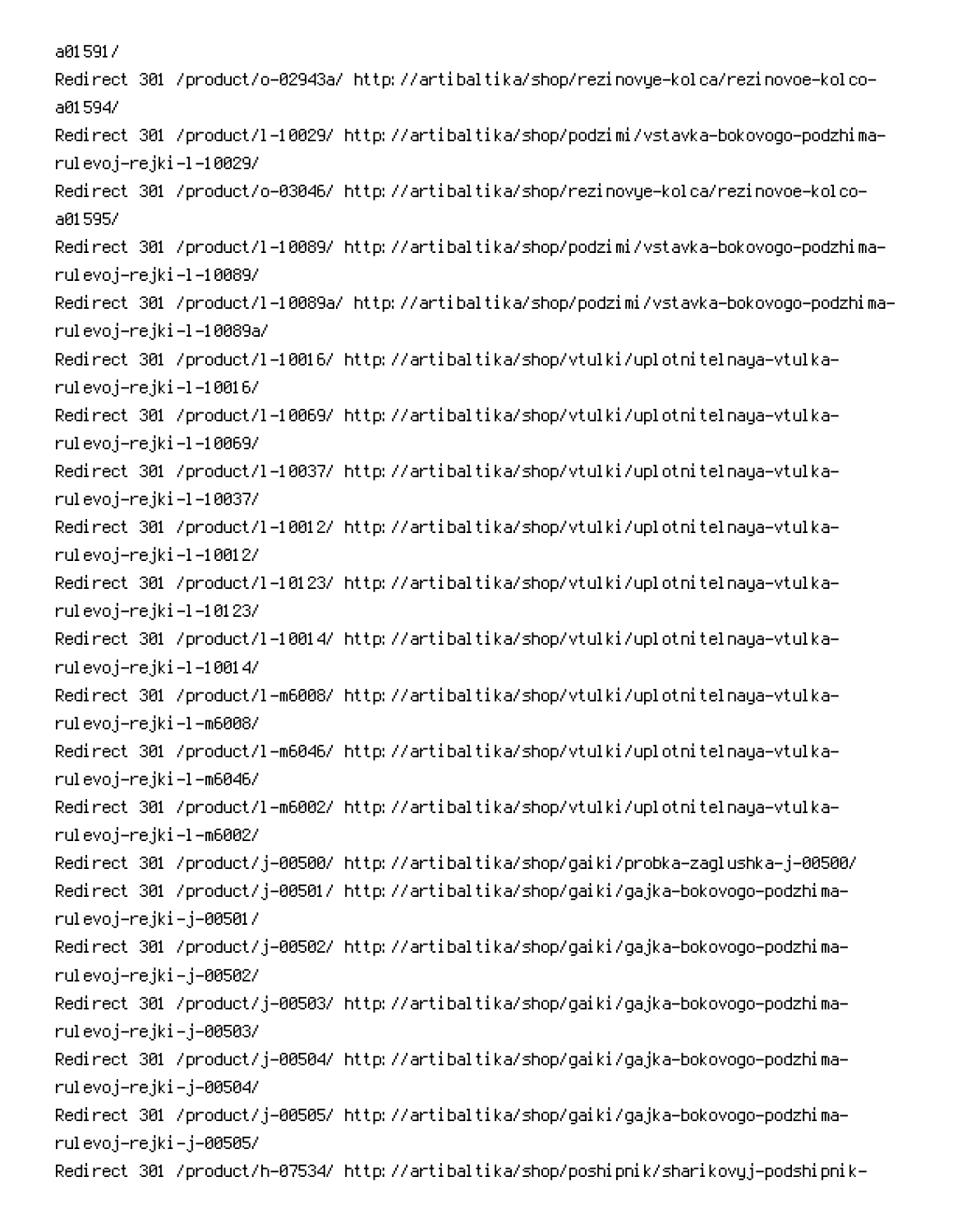rulevoj–rejki–h–07534/ -Redirect 301 /product/h-07502/ http://artibaltika/shop/poshipnik/sharikovyj-podshipnik rulevoj–rejki–h–07502/ -Redirect 301 /product/h-07549/ http://artibaltika/shop/poshipnik/sharikovyj-podshipnik rulevoj–rejki–h–07549/ -Redirect 301 /product/h-07558/ http://artibaltika/shop/poshipnik/sharikovyj-podshipnik rulevoj–rejki–h–07558/ -Redirect 301 /product/h-07555/ http://artibaltika/shop/poshipnik/sharikovyj-podshipnik rulevoj–rejki–h–07555/ -Redirect 301 /product/h-07576/ http://artibaltika/shop/poshipnik/sharikovyj-podshipnik rulevoj–rejki–h–07576/ -Redirect 301 /product/h-07557/ http://artibaltika/shop/poshipnik/sharikovyj-podshipnik rulevoj–rejki–h–07557/ -Redirect 301 /product/h-07552/ http://artibaltika/shop/poshipnik/sharikovyj-podshipnik rulevoj–rejki–h–07552/ -Redirect 301 /product/h-07553/ http://artibaltika/shop/poshipnik/igolchatyj-podshipnik rulevoj–rejki–h–07553/ -Redirect 301 /product/h-07554/ http://artibaltika/shop/poshipnik/igolchatyj-podshipnik rulevoj–rejki–h–07554/ -Redirect 301 /product/h-05001/ http://artibaltika/shop/poshipnik/igolchatyj-podshipnik rulevoj–rejki–h–05001/ -Redirect 301 /product/h-05002/ http://artibaltika/shop/poshipnik/sharikovyj-podshipnik rulevoj–rejki–h–05002/ -Redirect 301 /product/h-05003/ http://artibaltika/shop/poshipnik/sharikovyj-podshipnik rulevoj–rejki–h–05003/ -Redirect 301 /product/o-02605/ http://artibaltika/shop/rezinovye-kolca/rezinovoe-kolco a00217/ -Redirect 301 /product/o-02805/ http://artibaltika/shop/rezinovye-kolca/rezinovoe-kolco a00220/ -Redirect 301 /product/o-02905/ http://artibaltika/shop/rezinovye-kolca/rezinovoe-kolco  $a11201/$ Redirect 301 /product/o-02783a/ http://artibaltika/shop/rezinovye-kolca/rezinovoe-kolcoa01618/ -Redirect 301 /product/o-02845/ http://artibaltika/shop/rezinovye-kolca/rezinovoe-kolco a01620/ -Redirect 301 /product/o-02945/ http://artibaltika/shop/rezinovye-kolca/rezinovoe-kolco a01621/ -Redirect 301 /product/o-02784/ http://artibaltika/shop/rezinovye-kolca/rezinovoe-kolco a01630/ -Redirect 301 /product/o-02784a/ http://artibaltika/shop/rezinovye-kolca/rezinovoe-kolco a01643/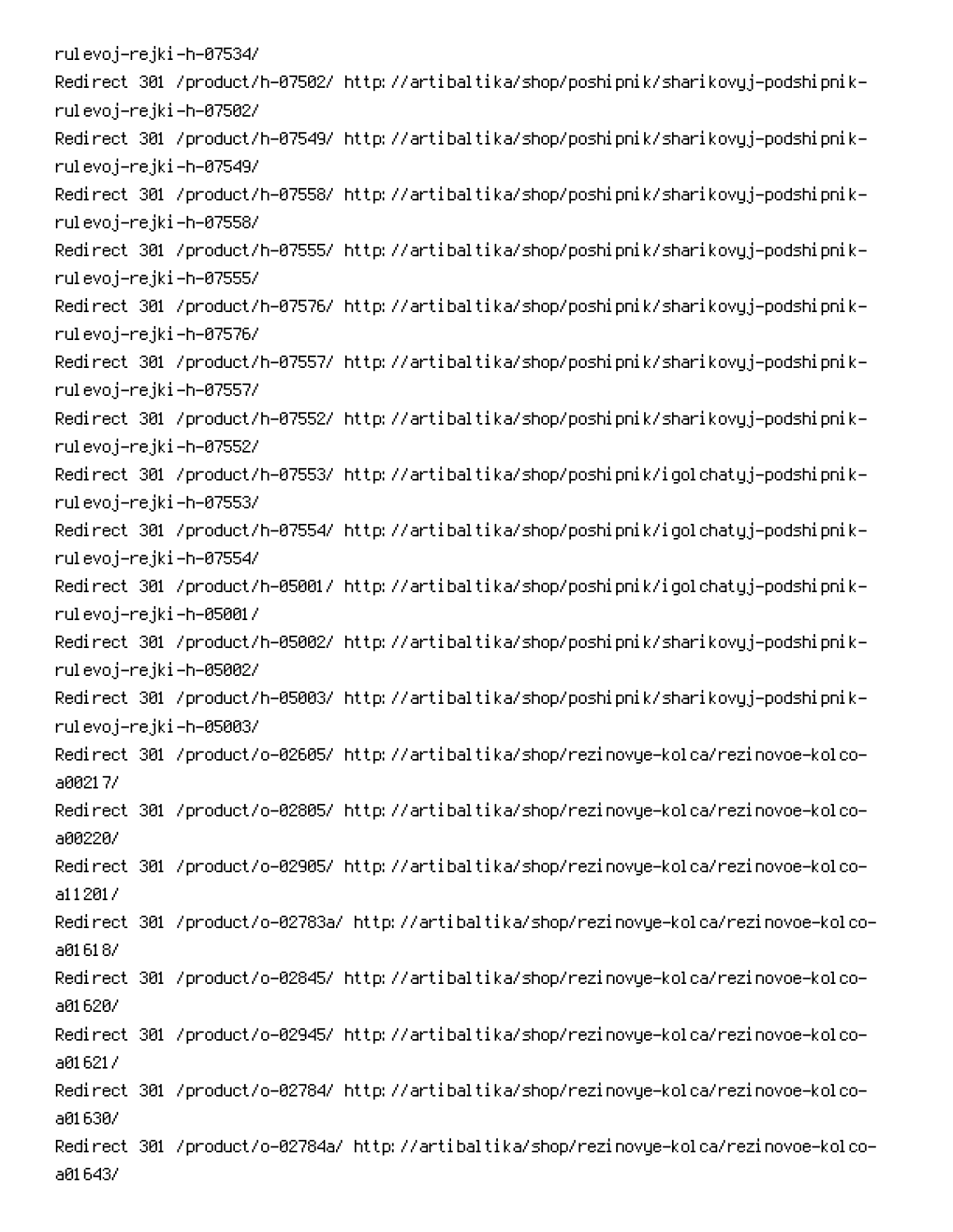-Redirect 301 /product/o-02850/ http://artibaltika/shop/rezinovye-kolca/rezinovoe-kolco a01644/ -Redirect 301 /product/o-02946/ http://artibaltika/shop/rezinovye-kolca/rezinovoe-kolco a01645/ -Redirect 301 /product/o-02785/ http://artibaltika/shop/rezinovye-kolca/rezinovoe-kolco a01659/ -Redirect 301 /product/o-02946a/ http://artibaltika/shop/rezinovye-kolca/rezinovoe-kolco a016617 -Redirect 301 /product/o-02785a/ http://artibaltika/shop/rezinovye-kolca/rezinovoe-kolco a01669/ -Redirect 301 /product/o-02947/ http://artibaltika/shop/rezinovye-kolca/rezinovoe-kolco a016717 -Redirect 301 /product/o-02786/ http://artibaltika/shop/rezinovye-kolca/rezinovoe-kolco a01684/ -Redirect 301 /product/o-02867/ http://artibaltika/shop/rezinovye-kolca/rezinovoe-kolco a01685/ -Redirect 301 /product/o-02950/ http://artibaltika/shop/rezinovye-kolca/rezinovoe-kolco a016867 -Redirect 301 /product/o-02786a/ http://artibaltika/shop/rezinovye-kolca/rezinovoe-kolco a01698/ -Redirect 301 /product/o-02867a/ http://artibaltika/shop/rezinovye-kolca/rezinovoe-kolco a01699/ -Redirect 301 /product/o-02947a/ http://artibaltika/shop/rezinovye-kolca/rezinovoe-kolco a01700/ -Redirect 301 /product/o-02789/ http://artibaltika/shop/rezinovye-kolca/rezinovoe-kolco a01 71 27 -Redirect 301 /product/o-02787a/ http://artibaltika/shop/rezinovye-kolca/rezinovoe-kolco a01725/ -Redirect 301 /product/o-02868/ http://artibaltika/shop/rezinovye-kolca/rezinovoe-kolco a01726/ -Redirect 301 /product/o-02948a/ http://artibaltika/shop/rezinovye-kolca/rezinovoe-kolco a01727/ -Redirect 301 /product/o-02949/ http://artibaltika/shop/rezinovye-kolca/rezinovoe-kolco a017387 -Redirect 301 /product/o-02618/ http://artibaltika/shop/rezinovye-kolca/rezinovoe-kolco a00258/ -Redirect 301 /product/o-02711v/ http://artibaltika/shop/rezinovye-kolca/rezinovoe-kolco a11242/ -Redirect 301 /product/o-02814/ http://artibaltika/shop/rezinovye-kolca/rezinovoe-kolco a00262/ -Redirect 301 /product/o-02906/ http://artibaltika/shop/rezinovye-kolca/rezinovoe-kolco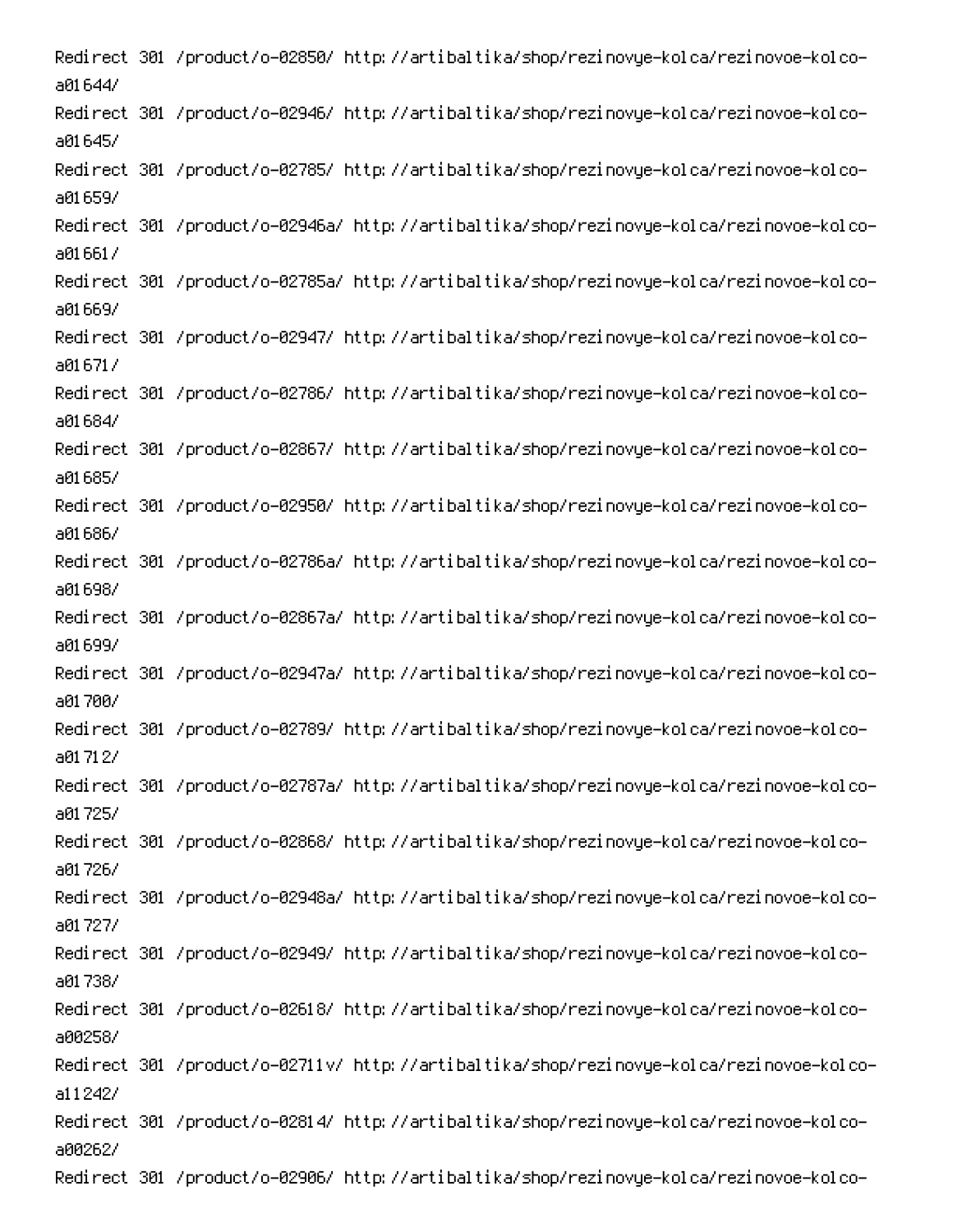a00264/ Redirect 301 /product/o-02788a/ http://artibaltika/shop/rezinovye-kolca/rezinovoe-kolcoa017497 -Redirect 301 /product/o-02869/ http://artibaltika/shop/rezinovye-kolca/rezinovoe-kolco a01750/ -Redirect 301 /product/o-02949a/ http://artibaltika/shop/rezinovye-kolca/rezinovoe-kolco a017517 -Redirect 301 /product/o-02789a/ http://artibaltika/shop/rezinovye-kolca/rezinovoe-kolco a01.7707 Redirect 301 /product/o-02951a/ http://artibaltika/shop/rezinovye-kolca/rezinovoe-kolcoa01772/ -Redirect 301 /product/o-03036/ http://artibaltika/shop/rezinovye-kolca/rezinovoe-kolco a01.7737 -Redirect 301 /product/o-02791/ http://artibaltika/shop/rezinovye-kolca/rezinovoe-kolco a01.787/ -Redirect 301 /product/o-02791a/ http://artibaltika/shop/rezinovye-kolca/rezinovoe-kolco a01.796/ -Redirect 301 /product/o-02879/ http://artibaltika/shop/rezinovye-kolca/rezinovoe-kolco a01.797/ Redirect 301 /product/o-02952a/ http://artibaltika/shop/rezinovye-kolca/rezinovoe-kolcoa01.798/ Redirect 301 /product/o-02952/ http://artibaltika/shop/rezinovye-kolca/rezinovoe-kolcoa01810/ -Redirect 301 /product/o-02799/ http://artibaltika/shop/rezinovye-kolca/rezinovoe-kolco a018237 -Redirect 301 /product/o-02870a/ http://artibaltika/shop/rezinovye-kolca/rezinovoe-kolco a01824/ Redirect 301 /product/o-02953v/ http://artibaltika/shop/rezinovye-kolca/rezinovoe-kolcoa01825/ -Redirect 301 /product/o-02792v/ http://artibaltika/shop/rezinovye-kolca/rezinovoe-kolco a01835/ Redirect 301 /product/o-02621/ http://artibaltika/shop/rezinovye-kolca/rezinovoe-kolcoa00289/ -Redirect 301 /product/o-02724/ http://artibaltika/shop/rezinovye-kolca/rezinovoe-kolco a002927 -Redirect 301 /product/o-02809/ http://artibaltika/shop/rezinovye-kolca/rezinovoe-kolco a00294/ -Redirect 301 /product/o-02907/ http://artibaltika/shop/rezinovye-kolca/rezinovoe-kolco a00295/ Redirect 301 /product/o-02793/ http://artibaltika/shop/rezinovye-kolca/rezinovoe-kolcoa01873/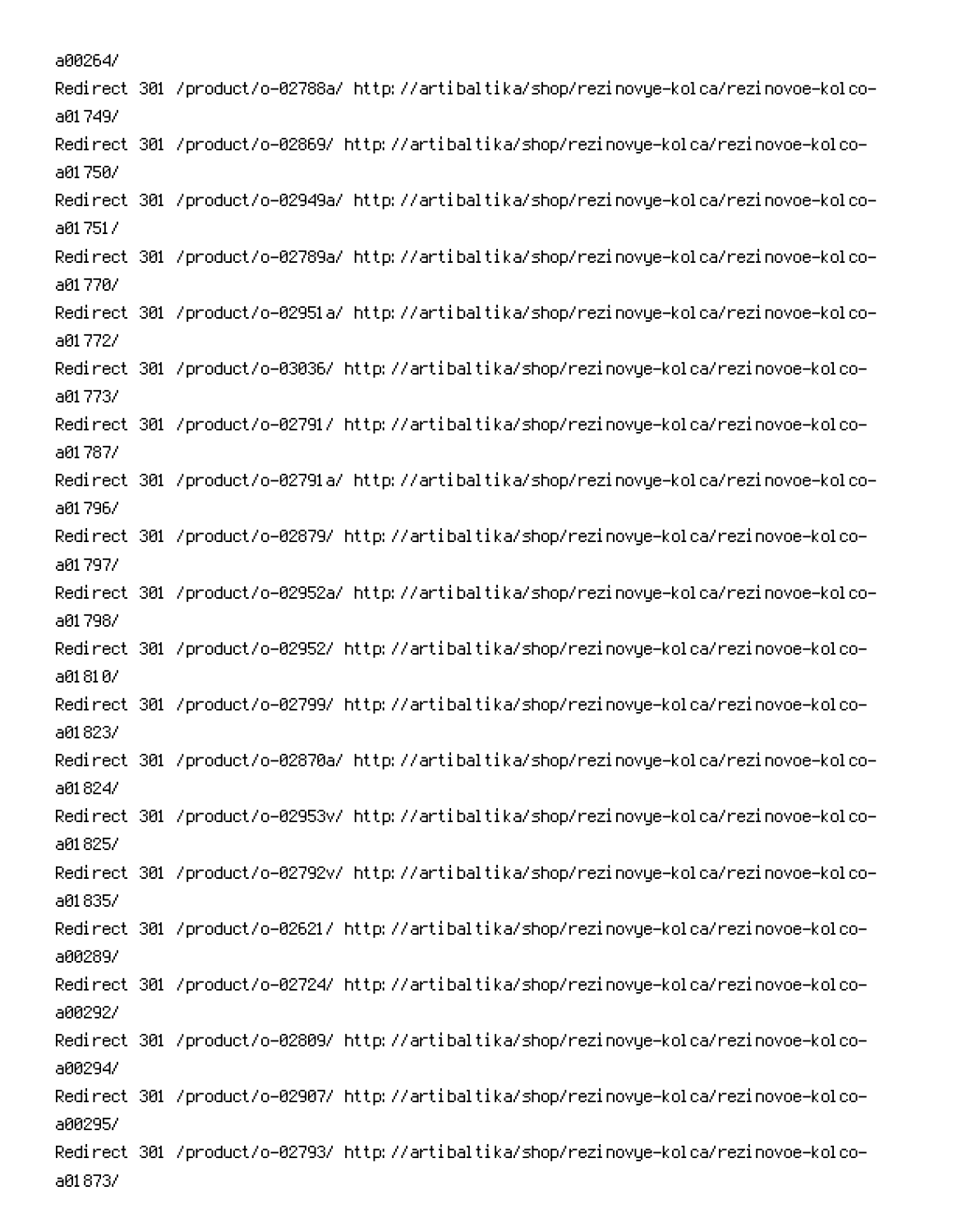Redirect 301 /product/o-02871a/ http://artibaltika/shop/rezinovye-kolca/rezinovoe-kolcoa01875/ Redirect 301 /product/o-02955/ http://artibaltika/shop/rezinovye-kolca/rezinovoe-kolcoa01876/ -Redirect 301 /product/o-03043/ http://artibaltika/shop/rezinovye-kolca/rezinovoe-kolco a01878/ -Redirect 301 /product/o-02957/ http://artibaltika/shop/rezinovye-kolca/rezinovoe-kolco a01918/ -Redirect 301 /product/o-03084/ http://artibaltika/shop/rezinovye-kolca/rezinovoe-kolco a01919/ Redirect 301 /product/o-02957a/ http://artibaltika/shop/rezinovye-kolca/rezinovoe-kolcoa01930/ -Redirect 301 /product/o-02873/ http://artibaltika/shop/rezinovye-kolca/rezinovoe-kolco a019417 Redirect 301 /product/o-02958/ http://artibaltika/shop/rezinovye-kolca/rezinovoe-kolco $a11284/$ Redirect 301 /product/o-02873a/ http://artibaltika/shop/rezinovye-kolca/rezinovoe-kolcoa01961/ -Redirect 301 /product/o-02959/ http://artibaltika/shop/rezinovye-kolca/rezinovoe-kolco a01962/ Redirect 301 /product/f-01236b/ http://artibaltika/shop/salniki-rulevyx-reek/verxnijpyl ni k-f-01 236b/ -Redirect 301 /product/k-00006/ http://artibaltika/shop/porshni/porshen-vala-rulevoj-rejki k-00006/ -Redirect 301 /product/o-04001/ http://artibaltika/shop/rezinovye-kolca/rezinovoe-kolco a00219/ Redirect 301 /product/o-04002/ http://artibaltika/shop/rezinovye-kolca/rezinovoe-kolcoa00625/ Redirect 301 /product/o-04003/ http://artibaltika/shop/rezinovye-kolca/rezinovoe-kolcoa00679/ Redirect 301 /product/o-04004/ http://artibaltika/shop/rezinovye-kolca/rezinovoe-kolcoa00706/ Redirect 301 /product/o-04005/ http://artibaltika/shop/rezinovye-kolca/rezinovoe-kolcoa01089/ Redirect 301 /product/o-04006/ http://artibaltika/shop/rezinovye-kolca/rezinovoe-kolcoa00874/ -Redirect 301 /product/o-04007/ http://artibaltika/shop/rezinovye-kolca/rezinovoe-kolco a00887/ Redirect 301 /product/o-04008/ http://artibaltika/shop/rezinovye-kolca/rezinovoe-kolcoa00920/ -Redirect 301 /product/o-04009/ http://artibaltika/shop/rezinovue-kolca/rezinovoe-kolco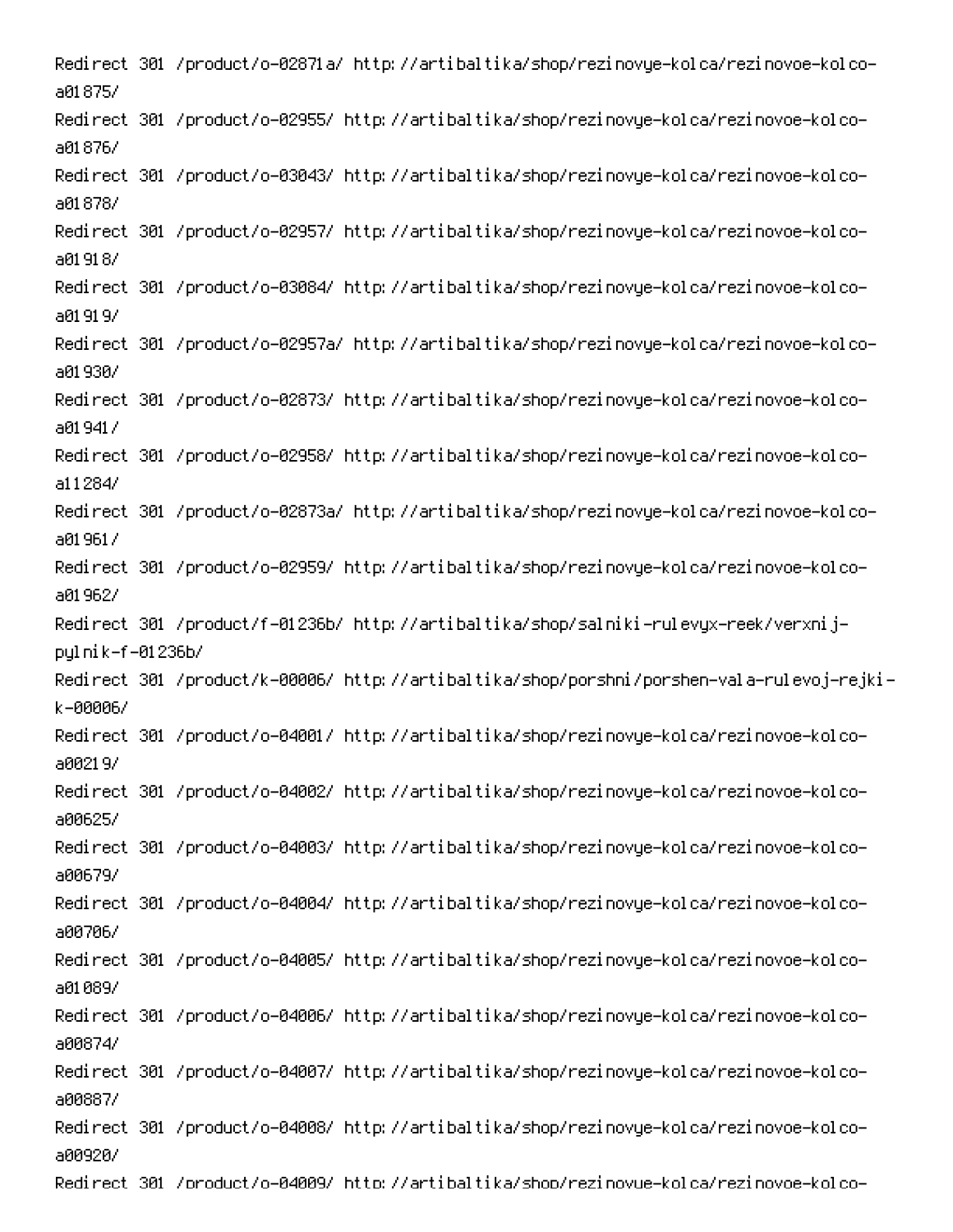. . . . . . .<br>2008 - Andre Japon Amerika Alemander (de special de anti-second accept cannonisty a continue de la constanti . . . . . . . . . . . . a00966/ -Redirect 301 /product/o-04010/ http://artibaltika/shop/rezinovye-kolca/rezinovoe-kolco a00968/ -Redirect 301 /product/o-04011/ http://artibaltika/shop/rezinovye-kolca/rezinovoe-kolco a00988/ -Redirect 301 /product/o-04012/ http://artibaltika/shop/rezinovye-kolca/rezinovoe-kolco a03746/ -Redirect 301 /product/o-04013/ http://artibaltika/shop/rezinovye-kolca/rezinovoe-kolco a00989/ -Redirect 301 /product/o-04014/ http://artibaltika/shop/rezinovye-kolca/rezinovoe-kolco a01012/ -Redirect 301 /product/o-04015/ http://artibaltika/shop/rezinovye-kolca/rezinovoe-kolco a01072/ -Redirect 301 /product/o-04016/ http://artibaltika/shop/rezinovye-kolca/rezinovoe-kolco a01098/ -Redirect 301 /product/o-04017/ http://artibaltika/shop/rezinovye-kolca/rezinovoe-kolco a01115/ -Redirect 301 /product/o-04018/ http://artibaltika/shop/rezinovye-kolca/rezinovoe-kolco a01134/ -Redirect 301 /product/o-04019/ http://artibaltika/shop/rezinovye-kolca/rezinovoe-kolco a01135/ -Redirect 301 /product/o-04020/ http://artibaltika/shop/rezinovye-kolca/rezinovoe-kolco a01172/ -Redirect 301 /product/o-04021/ http://artibaltika/shop/rezinovye-kolca/rezinovoe-kolco a01189/ -Redirect 301 /product/o-04022/ http://artibaltika/shop/rezinovye-kolca/rezinovoe-kolco a01209/ -Redirect 301 /product/o-04023/ http://artibaltika/shop/rezinovye-kolca/rezinovoe-kolco a01247/ -Redirect 301 /product/o-04024/ http://artibaltika/shop/rezinovye-kolca/rezinovoe-kolco a01403/ -Redirect 301 /product/o-04025/ http://artibaltika/shop/rezinovye-kolca/rezinovoe-kolco a01514/ -Redirect 301 /product/l-10115/ http://artibaltika/shop/vtulki/uplotnitelnaya-vtulka rulevoj–rejki–l–10115/ Redirect 301 /product/rk8001/ http://artibaltika/shop/remrulreek/remkomplekt-rulevojrejki–rk8001/ Redirect 301 /product/rk8002/ http://artibaltika/shop/remrulreek/remkomplekt-rulevojrejki–rk8002/ Redirect 301 /product/rk8004/ http://artibaltika/shop/remrulreek/remkomplekt-rulevojrejki -rk8004/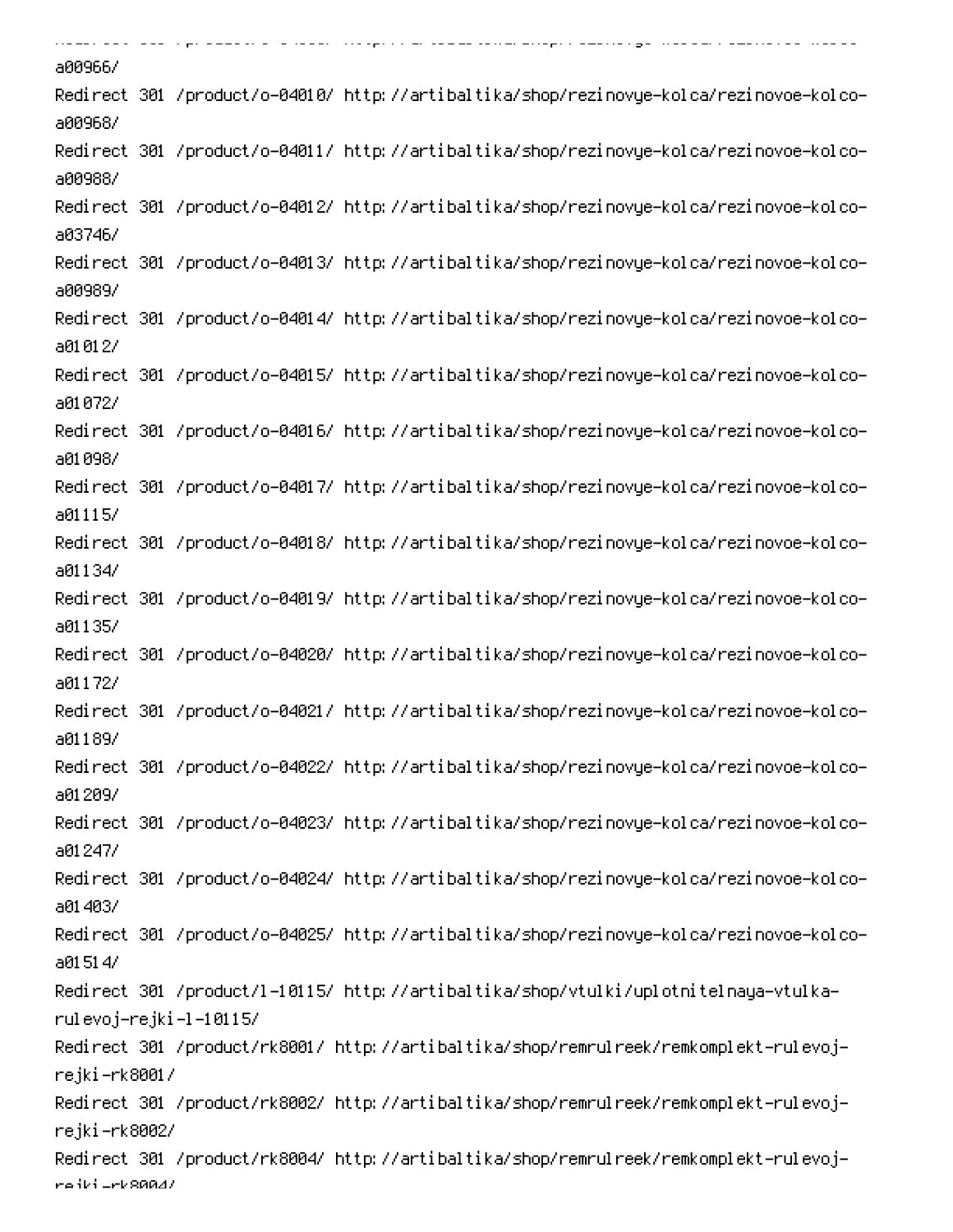י סטאנידו <mark>א</mark>יסטאן Redirect 301 /product/rk8003/ http://artibaltika/shop/remrulreek/remkomplekt-rulevojrejki–rk8003/ Redirect 301 /product/rk8061/ http://artibaltika/shop/remrulreek/remkomplekt-rulevojrejki–rk8061/ Redirect 301 /product/rk8062/ http://artibaltika/shop/remrulreek/remkomplekt-rulevojrejki–rk8062/ Redirect 301 /product/rk8063/ http://artibaltika/shop/remrulreek/remkomplekt-rulevojrejki–rk8063/ Redirect 301 /product/3981/ http://artibaltika/shop/salniki-razlichnogoprimeneniya/salnik-3981/ Redirect 301 /product/3982/ http://artibaltika/shop/salniki-razlichnogoprimeneniya/salnik-3982/ Redirect 301 /product/3983/ http://artibaltika/shop/salniki-razlichnogoprimeneniya/salnik-3983/ Redirect 301 /product/3984/ http://artibaltika/shop/salniki-razlichnogoprimeneniya/salnik-3984/ Redirect 301 /product/3985/ http://artibaltika/shop/salniki-razlichnogoprimeneniya/salnik-3985/ Redirect 301 /product/3986/ http://artibaltika/shop/salniki-razlichnogoprimeneniya/salnik-3986/ Redirect 301 /product/3987/ http://artibaltika/shop/salniki-razlichnogoprimeneniya/salnik-3987/ Redirect 301 /product/3988/ http://artibaltika/shop/salniki-razlichnogoprimeneniya/salnik-3988/ Redirect 301 /product/3989/ http://artibaltika/shop/salniki-razlichnogoprimeneniya/salnik-3989/ Redirect 301 /product/3990/ http://artibaltika/shop/salniki-razlichnogoprimeneniya/salnik-3990/ Redirect 301 /product/3991/ http://artibaltika/shop/salniki-razlichnogoprimeneniya/salnik-3991/ Redirect 301 /product/3992/ http://artibaltika/shop/salniki-razlichnogoprimeneniya/salnik-3992/ Redirect 301 /product/3993/ http://artibaltika/shop/salniki-razlichnogoprimeneniya/salnik-3993/ Redirect 301 /product/3994/ http://artibaltika/shop/salniki-razlichnogoprimeneniya/salnik-3994/ Redirect 301 /product/3995/ http://artibaltika/shop/salniki-razlichnogoprimeneniya/salnik-3995/ Redirect 301 /product/3996/ http://artibaltika/shop/salniki-razlichnogoprimeneniya/salnik-3996/ 6 PC 
PSS!-Q - 0 -0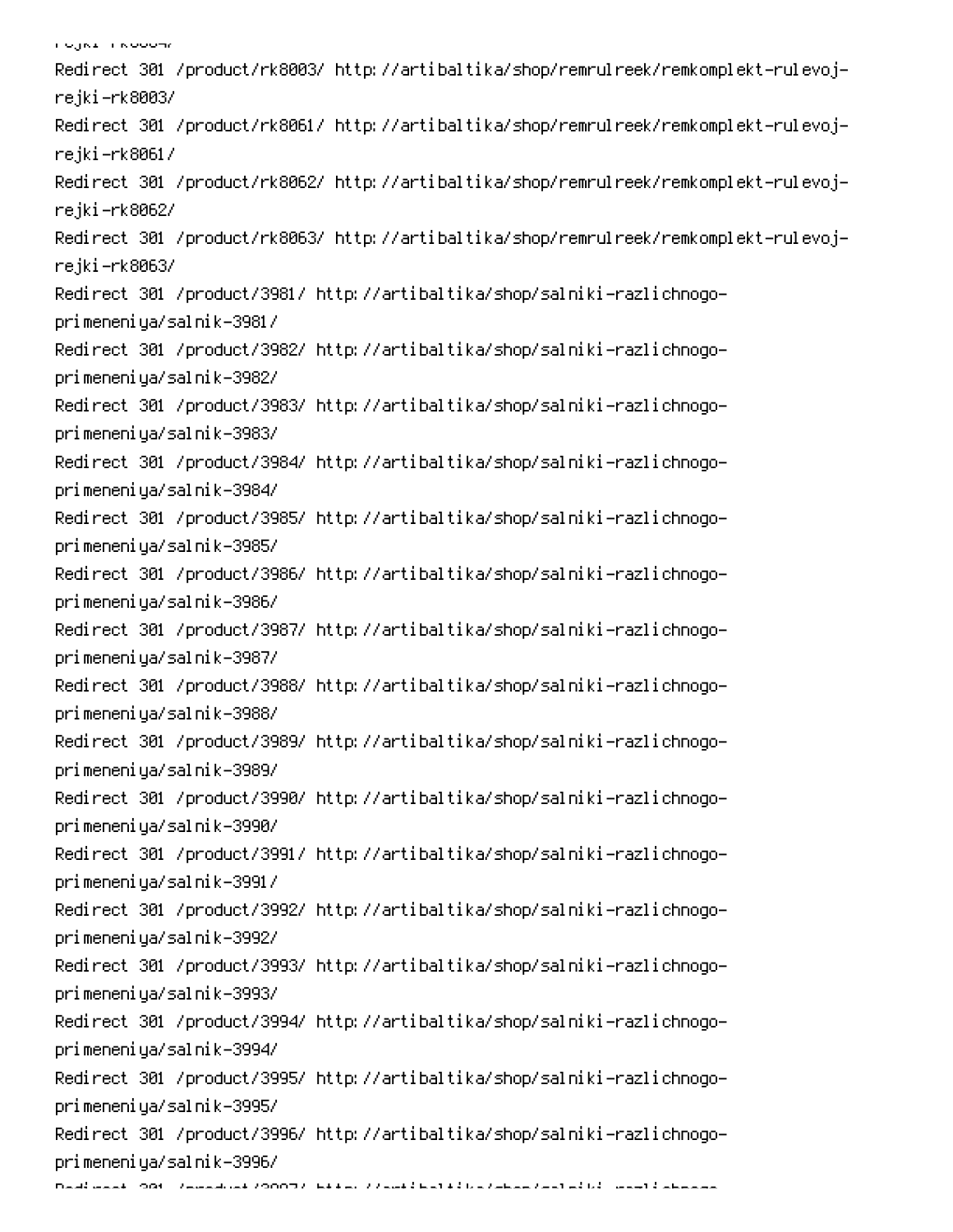kedirect 301 /product/3997/ http://artibaltika/shop/salniki-raziichnogoprimeneniya/salnik-p03500/ Redirect 301 /product/3998/ http://artibaltika/shop/salniki-razlichnogoprimeneniya/salnik-3998/ Redirect 301 /product/3999/ http://artibaltika/shop/salniki-razlichnogoprimeneniya/salnik-3999/ Redirect 301 /product/4000/ http://artibaltika/shop/salniki-razlichnogoprimeneniya/salnik-4000/ Redirect 301 /product/4001/ http://artibaltika/shop/salniki-razlichnogoprimeneniya/salnik-4001/ Redirect 301 /product/4002/ http://artibaltika/shop/salniki-razlichnogoprimeneniya/salnik-4002/ Redirect 301 /product/4003/ http://artibaltika/shop/salniki-razlichnogoprimeneniya/salnik-4003/ Redirect 301 /product/4004/ http://artibaltika/shop/salniki-razlichnogoprimeneniya/salnik-4004/ Redirect 301 /product/4005/ http://artibaltika/shop/salniki-razlichnogoprimeneniya/salnik-4005/ Redirect 301 /product/4006/ http://artibaltika/shop/salniki-razlichnogoprimeneniya/salnik-4006/ Redirect 301 /product/4007/ http://artibaltika/shop/salniki-razlichnogoprimeneniya/salnik-4007/ Redirect 301 /product/4008/ http://artibaltika/shop/salniki-razlichnogoprimeneniya/salnik-4008/ Redirect 301 /product/4009/ http://artibaltika/shop/salniki-razlichnogoprimeneniya/salnik-4009/ Redirect 301 /product/4010/ http://artibaltika/shop/salniki-razlichnogoprimeneniya/salnik-4010/ Redirect 301 /product/4011/ http://artibaltika/shop/salniki-razlichnogoprimeneniya/salnik-4011/ Redirect 301 /product/4012/ http://artibaltika/shop/salniki-razlichnogoprimeneniya/salnik-4012/ Redirect 301 /product/4013/ http://artibaltika/shop/salniki-razlichnogoprimeneniya/salnik-4013/ Redirect 301 /product/4014/ http://artibaltika/shop/salniki-razlichnogoprimeneniya/salnik-4014/ Redirect 301 /product/4015/ http://artibaltika/shop/salniki-razlichnogoprimeneniya/salnik-4015/ Redirect 301 /product/4016/ http://artibaltika/shop/salniki-razlichnogoprimeneniya/salnik-4016/ Redirect 301 /product/4017/ http://artibaltika/shop/salniki-razlichnogo-

- 1 an an T  $\mathcal{L}(\mathcal{L})$  and  $\mathcal{L}(\mathcal{L})$ 0C Presidentis<br>1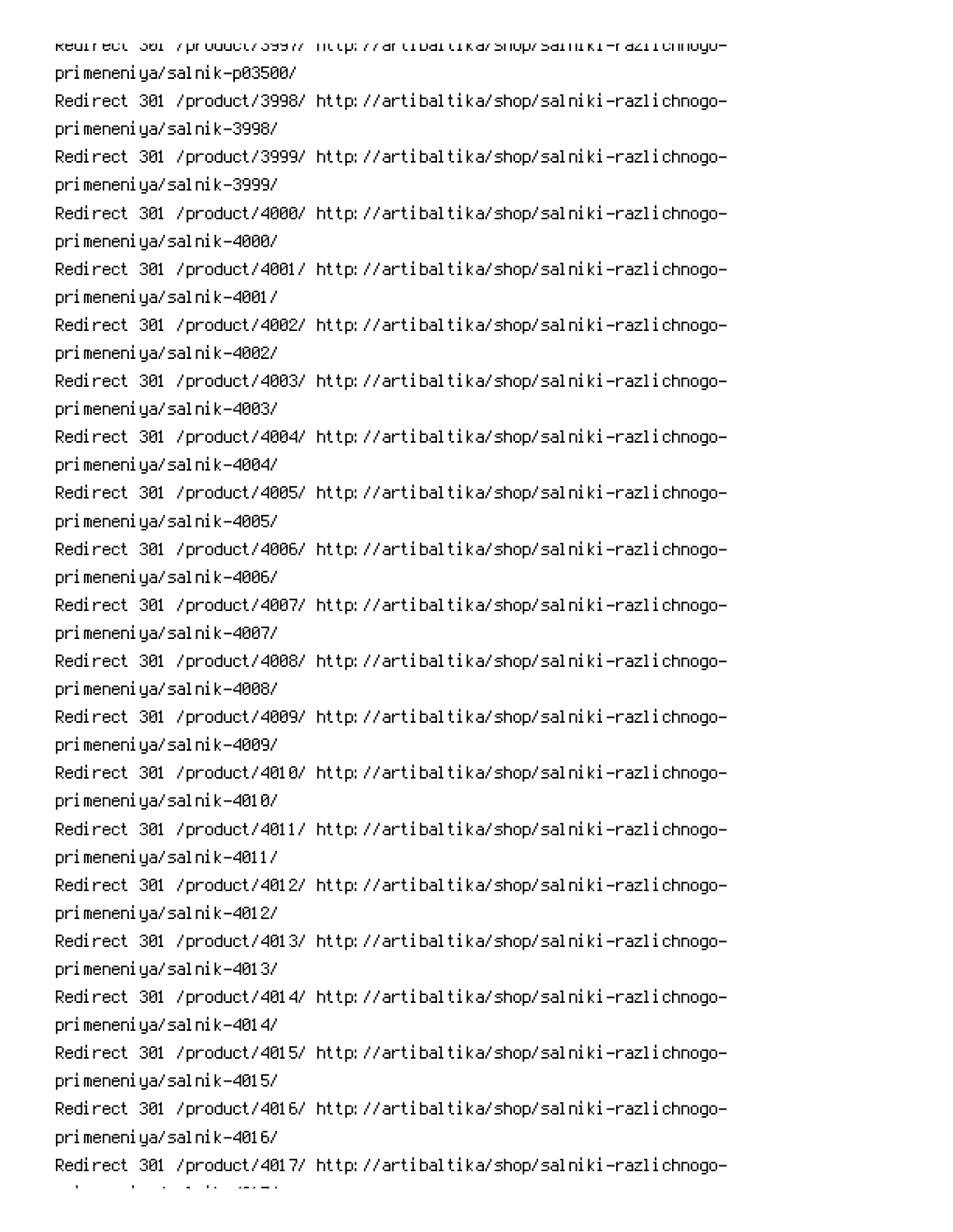pri meneni ya/sal ni k-401 7/ Redirect 301 /product/4018/ http://artibaltika/shop/salniki-razlichnogoprimeneniya/salnik-4018/ Redirect 301 /product/4019/ http://artibaltika/shop/salniki-razlichnogoprimeneniya/salnik-4019/ Redirect 301 /product/4020/ http://artibaltika/shop/salniki-razlichnogoprimeneniya/salnik-4020/ Redirect 301 /product/4021/ http://artibaltika/shop/salniki-razlichnogoprimeneniya/salnik-4021/ Redirect 301 /product/4022/ http://artibaltika/shop/salniki-razlichnogoprimeneniya/salnik-4022/ Redirect 301 /product/4023/ http://artibaltika/shop/salniki-razlichnogoprimeneniya/salnik-4023/ Redirect 301 /product/4024/ http://artibaltika/shop/salniki-razlichnogoprimeneniya/salnik-4024/ Redirect 301 /product/4025/ http://artibaltika/shop/salniki-razlichnogoprimeneniya/salnik-4025/ Redirect 301 /product/4026/ http://artibaltika/shop/salniki-razlichnogoprimeneniya/salnik-4026/ Redirect 301 /product/4027/ http://artibaltika/shop/salniki-razlichnogoprimeneniya/salnik-4027/ Redirect 301 /product/rk8064/ http://artibaltika/shop/remrulreek/remkomplekt-rulevojrejki–rk8064/ Redirect 301 /product/rk8065/ http://artibaltika/shop/remrulreek/remkomplekt-rulevojrejki-rk8065/ Redirect 301 /product/rk8066/ http://artibaltika/shop/remrulreek/remkomplekt-rulevojrejki–rk8066/ Redirect 301 /product/rk8067/ http://artibaltika/shop/remrulreek/remkomplekt-rulevojrejki-rk8067/ Redirect 301 /product/4028/ http://artibaltika/shop/salniki-razlichnogoprimeneniya/salnik-4028/ Redirect 301 /product/4029/ http://artibaltika/shop/salniki-razlichnogoprimeneniya/salnik-4029/ Redirect 301 /product/4031/ http://artibaltika/shop/salniki-razlichnogoprimeneniya/salnik-4031/ Redirect 301 /product/4032/ http://artibaltika/shop/salniki-razlichnogoprimeneniya/salnik-4032/ Redirect 301 /product/4033/ http://artibaltika/shop/salniki-razlichnogoprimeneniya/salnik-4033/ Redirect 301 /product/4034/ http://artibaltika/shop/salniki-razlichnogoprimeneniya/salnik-4034/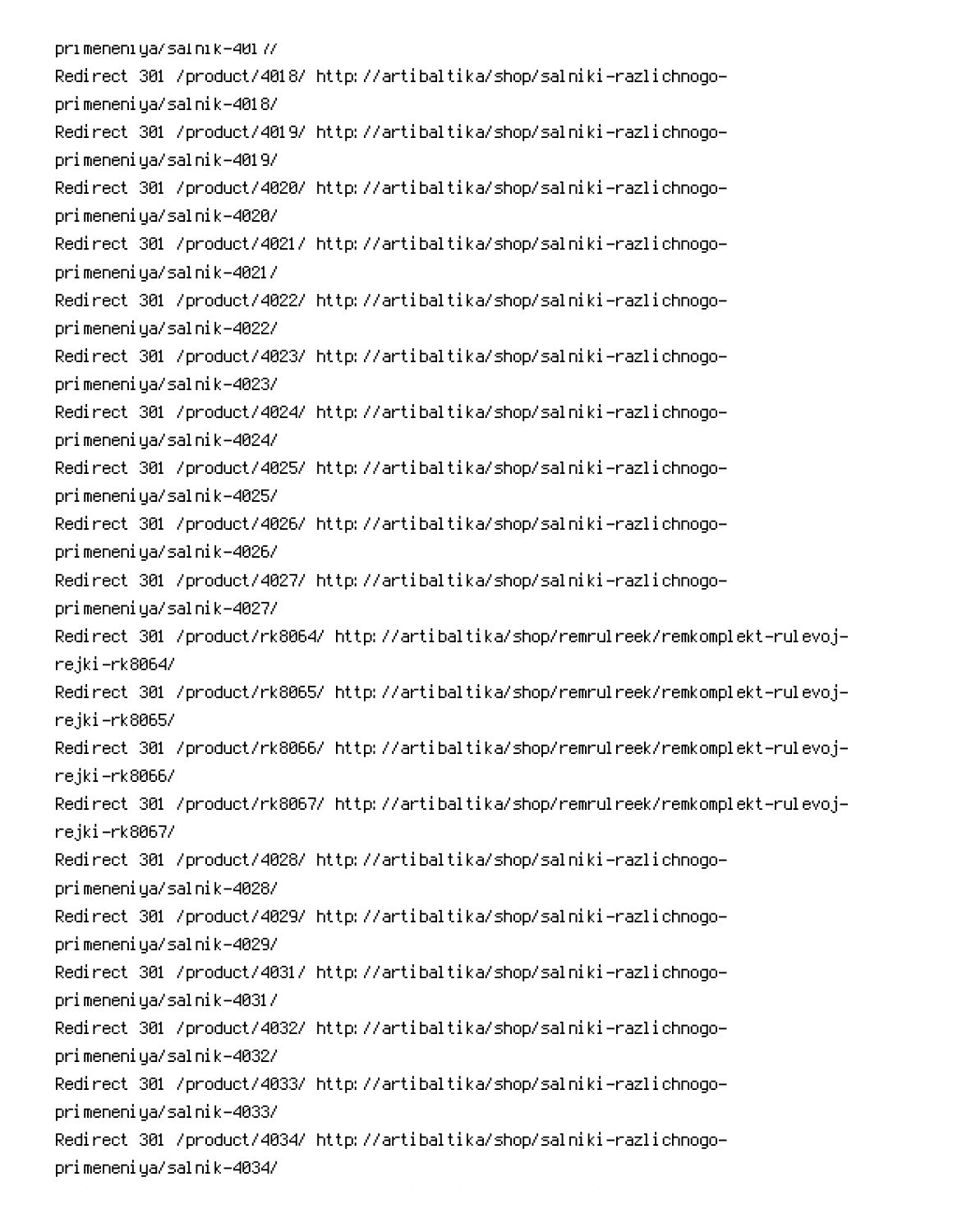Redirect 301 /product/4035/ http://artibaltika/shop/salniki-razlichnogoprimeneniya/salnik-4035/ Redirect 301 /product/4036/ http://artibaltika/shop/salniki-razlichnogoprimeneniya/salnik-4036/ Redirect 301 /product/4037/ http://artibaltika/shop/salniki-razlichnogoprimeneniya/salnik-4037/ Redirect 301 /product/4038/ http://artibaltika/shop/salniki-razlichnogoprimeneniya/salnik-4038/ Redirect 301 /product/4039/ http://artibaltika/shop/salniki-razlichnogoprimeneniya/salnik-4039/ Redirect 301 /product/4040/ http://artibaltika/shop/salniki-razlichnogoprimeneniya/salnik-4040/ Redirect 301 /product/4041/ http://artibaltika/shop/salniki-razlichnogoprimeneniya/salnik-4041/ Redirect 301 /product/4042/ http://artibaltika/shop/salniki-razlichnogoprimeneniya/salnik-4042/ Redirect 301 /product/4043/ http://artibaltika/shop/salniki-razlichnogoprimeneniya/salnik-4043/ Redirect 301 /product/4044/ http://artibaltika/shop/salniki-razlichnogoprimeneniya/salnik-4044/ Redirect 301 /product/4045/ http://artibaltika/shop/salniki-razlichnogoprimeneniya/salnik-4045/ Redirect 301 /product/4046/ http://artibaltika/shop/salniki-razlichnogoprimeneniya/salnik-4046/ Redirect 301 /product/4047/ http://artibaltika/shop/salniki-razlichnogoprimeneniya/salnik-4047/ Redirect 301 /product/4048/ http://artibaltika/shop/salniki-razlichnogoprimeneniya/salnik-4048/ Redirect 301 /product/4049/ http://artibaltika/shop/salniki-razlichnogoprimeneniya/salnik-4049/ Redirect 301 /product/4050/ http://artibaltika/shop/salniki-razlichnogoprimeneniya/salnik-4050/ Redirect 301 /product/4051/ http://artibaltika/shop/salniki-razlichnogoprimeneniya/salnik-4051/ Redirect 301 /product/4052/ http://artibaltika/shop/salniki-razlichnogoprimeneniya/salnik-4052/ Redirect 301 /product/4053/ http://artibaltika/shop/salniki-razlichnogoprimeneniya/salnik-4053/ Redirect 301 /product/4054/ http://artibaltika/shop/salniki-razlichnogoprimeneniya/salnik-4054/ Redirect 301 /product/4055/ http://artibaltika/shop/salniki-razlichnogo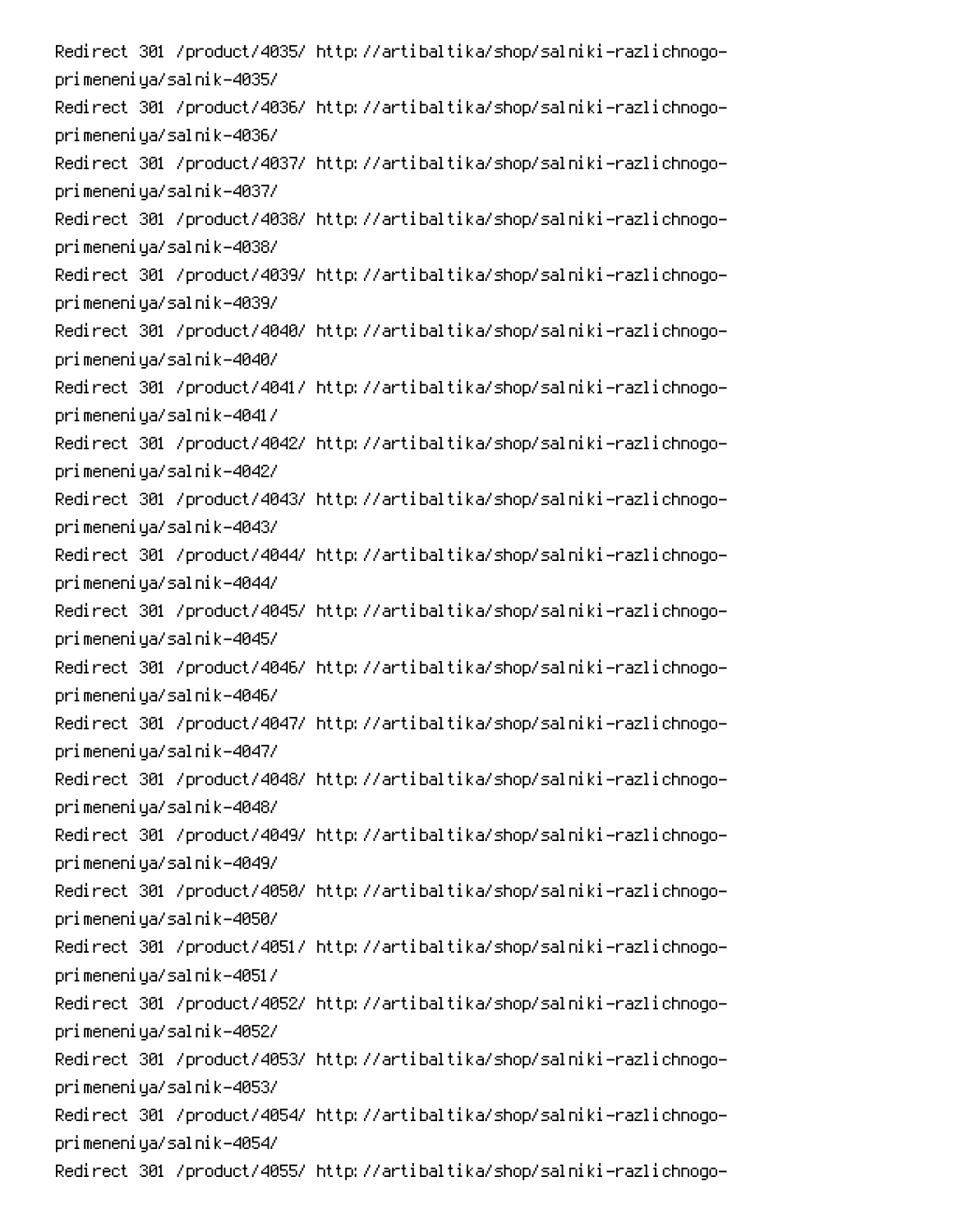primeneniya/salnik-4055/ Redirect 301 /product/4056/ http://artibaltika/shop/salniki-razlichnogoprimeneniya/salnik-4056/ Redirect 301 /product/4058/ http://artibaltika/shop/salniki-razlichnogoprimeneniya/salnik-p03989/ Redirect 301 /product/4059/ http://artibaltika/shop/salniki-razlichnogoprimeneniya/salnik-p04003/ Redirect 301 /product/4060/ http://artibaltika/shop/salniki-razlichnogoprimeneniya/salnik-4060/ Redirect 301 /product/4061/ http://artibaltika/shop/salniki-razlichnogoprimeneniya/salnik-4061/ Redirect 301 /product/4062/ http://artibaltika/shop/salniki-razlichnogoprimeneniya/salnik-4062/ Redirect 301 /product/4063/ http://artibaltika/shop/salniki-razlichnogoprimeneniya/salnik-4063/ Redirect 301 /product/4064/ http://artibaltika/shop/salniki-razlichnogoprimeneniya/salnik-4064/ Redirect 301 /product/4065/ http://artibaltika/shop/salniki-razlichnogoprimeneniya/salnik-4065/ Redirect 301 /product/4066/ http://artibaltika/shop/salniki-razlichnogoprimeneniya/salnik-4066/ Redirect 301 /product/4067/ http://artibaltika/shop/salniki-razlichnogoprimeneniya/salnik-4067/ Redirect 301 /product/4068/ http://artibaltika/shop/salniki-razlichnogoprimeneniya/salnik-4068/ Redirect 301 /product/4069/ http://artibaltika/shop/salniki-razlichnogoprimeneniya/salnik-4069/ Redirect 301 /product/4071/ http://artibaltika/shop/salniki-razlichnogoprimeneniya/salnik-4071/ Redirect 301 /product/4072/ http://artibaltika/shop/salniki-razlichnogoprimeneniya/salnik-4072/ Redirect 301 /product/4073/ http://artibaltika/shop/salniki-razlichnogoprimeneniya/salnik-4073/ Redirect 301 /product/4074/ http://artibaltika/shop/salniki-razlichnogoprimeneniya/salnik-4074/ Redirect 301 /product/4075/ http://artibaltika/shop/salniki-razlichnogoprimeneniya/salnik-4075/ Redirect 301 /product/4076/ http://artibaltika/shop/salniki-razlichnogoprimeneniya/salnik-4076/ Redirect 301 /product/4077/ http://artibaltika/shop/salniki-razlichnogoprimeneniya/salnik-4077/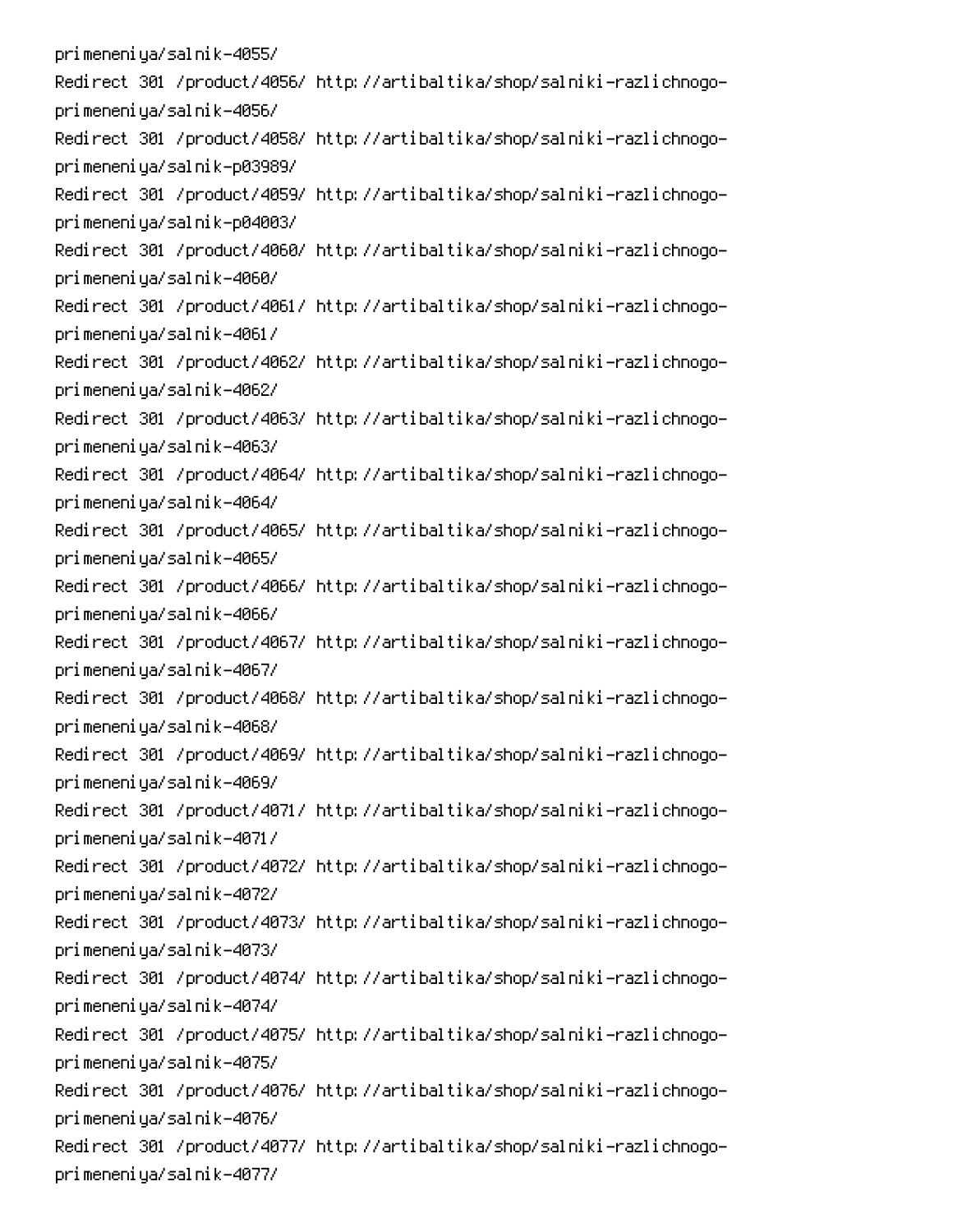Redirect 301 /product/4078/ http://artibaltika/shop/salniki-razlichnogoprimeneniya/salnik-4078/ Redirect 301 /product/4079/ http://artibaltika/shop/salniki-razlichnogoprimeneniya/salnik-4079/ Redirect 301 /product/4080/ http://artibaltika/shop/salniki-razlichnogoprimeneniya/salnik-4080/ Redirect 301 /product/4081/ http://artibaltika/shop/salniki-razlichnogoprimeneniya/salnik-4081/ Redirect 301 /product/4082/ http://artibaltika/shop/salniki-razlichnogoprimeneniya/salnik-4082/ Redirect 301 /product/4083/ http://artibaltika/shop/salniki-razlichnogoprimeneniya/salnik-4083/ Redirect 301 /product/4084/ http://artibaltika/shop/salniki-razlichnogoprimeneniya/salnik-4084/ Redirect 301 /product/4085/ http://artibaltika/shop/salniki-razlichnogoprimeneniya/salnik-4085/ Redirect 301 /product/4086/ http://artibaltika/shop/salniki-razlichnogoprimeneniya/salnik-4086/ -Redirect 301 /product/o-02003/ http://artibaltika/shop/rezinovye-kolca/rezinovoe-kolco a00072/ Redirect 301 /product/4087/ http://artibaltika/shop/salniki-razlichnogoprimeneniya/salnik-4087/ Redirect 301 /product/4088/ http://artibaltika/shop/salniki-razlichnogoprimeneniya/salnik-p04387/ Redirect 301 /product/4089/ http://artibaltika/shop/salniki-razlichnogoprimeneniya/salnik-4089/ Redirect 301 /product/4090/ http://artibaltika/shop/salniki-razlichnogoprimeneniya/salnik-4090/ Redirect 301 /product/4091/ http://artibaltika/shop/salniki-razlichnogoprimeneniya/salnik-4091/ Redirect 301 /product/4092/ http://artibaltika/shop/salniki-razlichnogoprimeneniya/salnik-4092/ Redirect 301 /product/4093/ http://artibaltika/shop/salniki-razlichnogoprimeneniya/salnik-4093/ Redirect 301 /product/4094/ http://artibaltika/shop/salniki-razlichnogoprimeneniya/salnik-4094/ Redirect 301 /product/4095/ http://artibaltika/shop/salniki-razlichnogoprimeneniya/salnik-4095/ Redirect 301 /product/4096/ http://artibaltika/shop/salniki-razlichnogoprimeneniya/salnik-4096/ Redirect 301 /product/4097/ http://artibaltika/shop/salniki-razlichnogo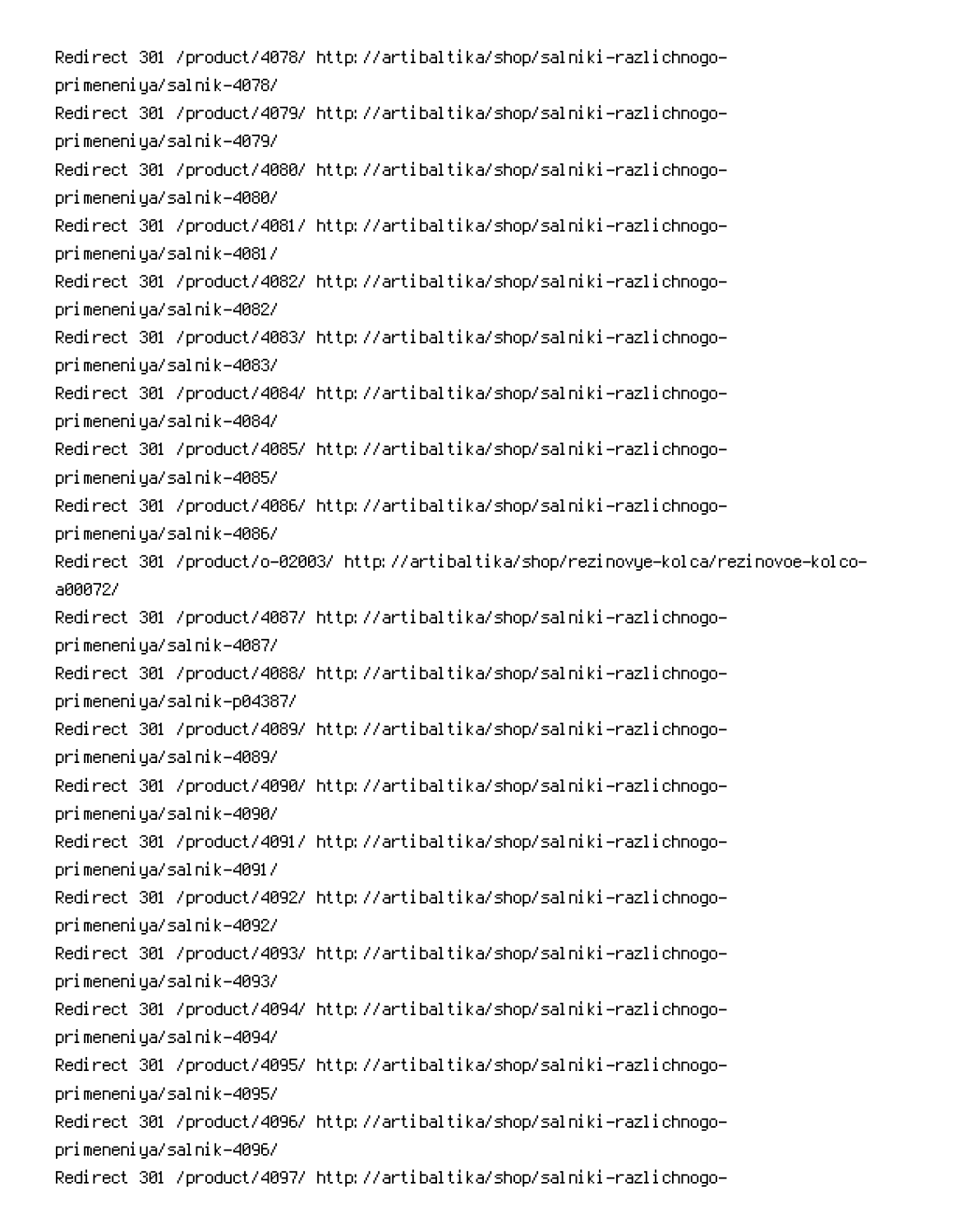primeneniya/salnik-4097/ Redirect 301 /product/4098/ http://artibaltika/shop/salniki-razlichnogoprimeneniya/salnik-4098/ Redirect 301 /product/4099/ http://artibaltika/shop/salniki-razlichnogoprimeneniya/salnik-4099/ Redirect 301 /product/4100/ http://artibaltika/shop/salniki-razlichnogoprimeneniya/salnik-4100/ Redirect 301 /product/4101/ http://artibaltika/shop/salniki-razlichnogoprimeneniya/salnik-4101/ Redirect 301 /product/4102/ http://artibaltika/shop/salniki-razlichnogoprimeneniya/salnik-4102/ Redirect 301 /product/4103/ http://artibaltika/shop/salniki-razlichnogoprimeneniya/salnik-4103/ Redirect 301 /product/4104/ http://artibaltika/shop/salniki-razlichnogoprimeneniya/salnik-4104/ Redirect 301 /product/4105/ http://artibaltika/shop/salniki-razlichnogoprimeneniya/salnik-4105/ Redirect 301 /product/4106/ http://artibaltika/shop/salniki-razlichnogoprimeneniya/salnik-4106/ Redirect 301 /product/4107/ http://artibaltika/shop/salniki-razlichnogoprimeneniya/salnik-4107/ Redirect 301 /product/4108/ http://artibaltika/shop/salniki-razlichnogoprimeneniya/salnik-4108/ Redirect 301 /product/4109/ http://artibaltika/shop/salniki-razlichnogoprimeneniya/salnik-4109/ Redirect 301 /product/4110/ http://artibaltika/shop/salniki-razlichnogoprimeneniya/salnik-4110/ Redirect 301 /product/4111/ http://artibaltika/shop/salniki-razlichnogoprimeneniya/salnik-4111/ Redirect 301 /product/4112/ http://artibaltika/shop/salniki-razlichnogoprimeneniya/salnik-4112/ Redirect 301 /product/4113/ http://artibaltika/shop/salniki-razlichnogoprimeneniya/salnik-4113/ Redirect 301 /product/4114/ http://artibaltika/shop/salniki-razlichnogoprimeneniya/salnik-4114/ Redirect 301 /product/4115/ http://artibaltika/shop/salniki-razlichnogoprimeneniya/salnik-4115/ Redirect 301 /product/4116/ http://artibaltika/shop/salniki-razlichnogoprimeneniya/salnik-p04660/ Redirect 301 /product/4117/ http://artibaltika/shop/salniki-razlichnogoprimeneniya/salnik-4117/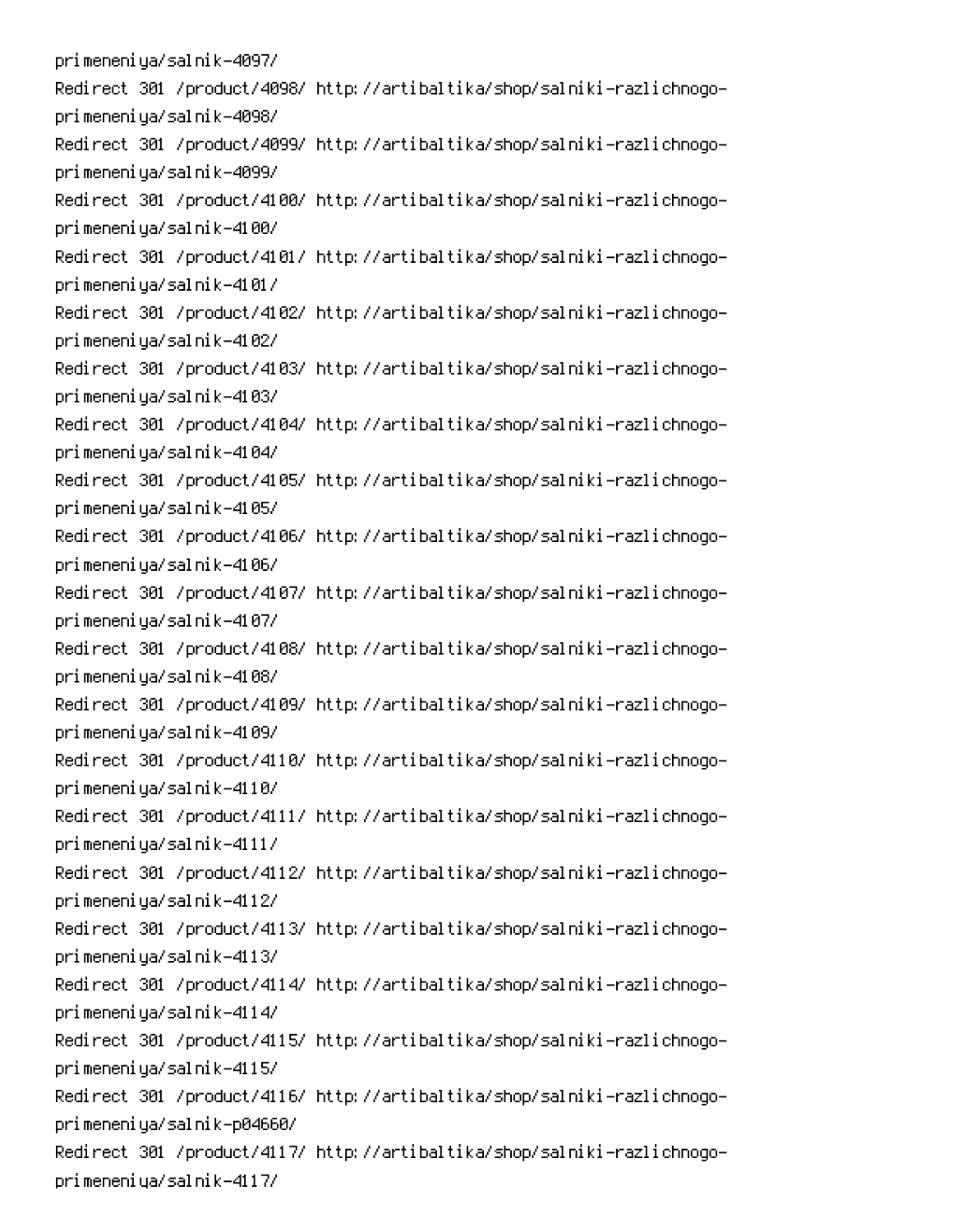i<br>Linda <u>a</u> sa sala Redirect 301 /product/4118/ http://artibaltika/shop/salniki-razlichnogoprimeneniya/salnik-4118/ Redirect 301 /product/4119/ http://artibaltika/shop/salniki-razlichnogoprimeneniya/salnik-4119/ Redirect 301 /product/4120/ http://artibaltika/shop/salniki-razlichnogoprimeneniya/salnik-4120/ Redirect 301 /product/4121/ http://artibaltika/shop/salniki-razlichnogoprimeneniya/salnik-4121/ Redirect 301 /product/4122/ http://artibaltika/shop/salniki-razlichnogoprimeneniya/salnik-4122/ Redirect 301 /product/4123/ http://artibaltika/shop/salniki-razlichnogoprimeneniya/salnik-4123/ Redirect 301 /product/4124/ http://artibaltika/shop/salniki-razlichnogoprimeneniya/salnik-4124/ Redirect 301 /product/4125/ http://artibaltika/shop/salniki-razlichnogoprimeneniya/salnik-4125/ Redirect 301 /product/4126/ http://artibaltika/shop/salniki-razlichnogoprimeneniya/salnik-4126/ Redirect 301 /product/4127/ http://artibaltika/shop/salniki-razlichnogoprimeneniya/salnik-4127/ Redirect 301 /product/4128/ http://artibaltika/shop/salniki-razlichnogoprimeneniya/salnik-4128/ Redirect 301 /product/4129/ http://artibaltika/shop/salniki-razlichnogoprimeneniya/salnik-4129/ Redirect 301 /product/4130/ http://artibaltika/shop/salniki-razlichnogoprimeneniya/salnik-4130/ Redirect 301 /product/4131/ http://artibaltika/shop/salniki-razlichnogoprimeneniya/salnik-4131/ Redirect 301 /product/4132/ http://artibaltika/shop/salniki-razlichnogoprimeneniya/salnik-4132/ Redirect 301 /product/4133/ http://artibaltika/shop/salniki-razlichnogoprimeneniya/salnik-4133/ Redirect 301 /product/4134/ http://artibaltika/shop/salniki-razlichnogoprimeneniya/salnik-p04989/ Redirect 301 /product/4135/ http://artibaltika/shop/salniki-razlichnogoprimeneniya/salnik-p05003/ Redirect 301 /product/4136/ http://artibaltika/shop/salniki-razlichnogoprimeneniya/salnik-4136/ Redirect 301 /product/4137/ http://artibaltika/shop/salniki-razlichnogoprimeneniya/salnik-4137/ Redirect 301 /product/4138/ http://artibaltika/shop/salniki-razlichnoqo-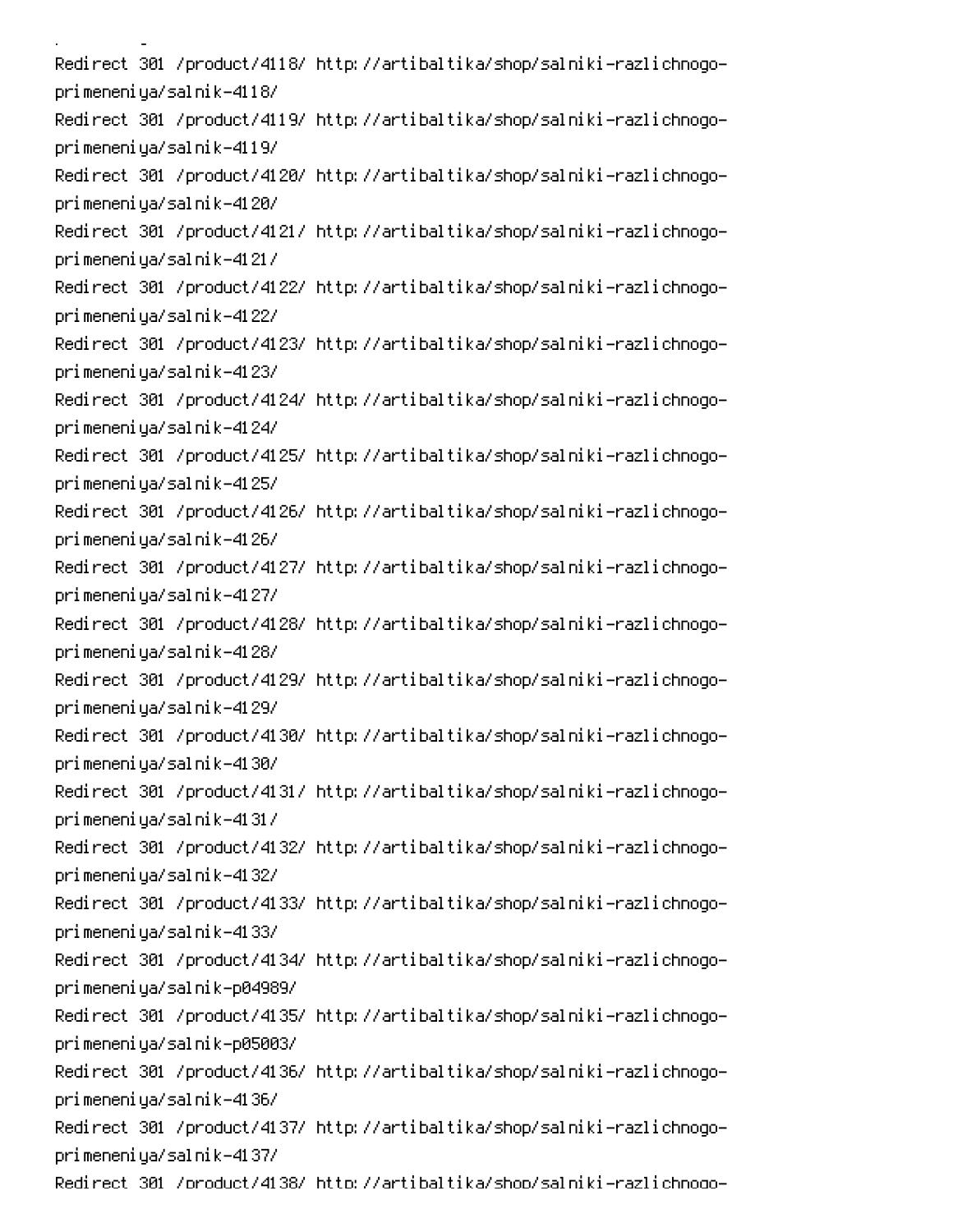.<br>Se an ord and the common common complete an order of -.<br>......... ...  $\ddot{\phantom{0}}$  . Then  $\ddot{\phantom{0}}$ -0 primeneniya/salnik-4138/ Redirect 301 /product/4139/ http://artibaltika/shop/salniki-razlichnogoprimeneniya/salnik-4139/ Redirect 301 /product/4140/ http://artibaltika/shop/salniki-razlichnogoprimeneniya/salnik-4140/ -Redirect 301 /product/o-03018/ http://artibaltika/shop/rezinovye-kolca/rezinovoe-kolco a00863/ Redirect 301 /product/4141/ http://artibaltika/shop/salniki-razlichnogoprimeneniya/salnik-4141/ Redirect 301 /product/4142/ http://artibaltika/shop/salniki-razlichnogoprimeneniya/salnik-4142/ Redirect 301 /product/4143/ http://artibaltika/shop/salniki-razlichnogoprimeneniya/salnik-4143/ Redirect 301 /product/4144/ http://artibaltika/shop/salniki-razlichnogoprimeneniya/salnik-4144/ Redirect 301 /product/4145/ http://artibaltika/shop/salniki-razlichnogoprimeneniya/salnik-4145/ Redirect 301 /product/4146/ http://artibaltika/shop/salniki-razlichnogoprimeneniya/salnik-4146/ Redirect 301 /product/4147/ http://artibaltika/shop/salniki-razlichnogoprimeneniya/salnik-4147/ Redirect 301 /product/4148/ http://artibaltika/shop/salniki-razlichnogoprimeneniya/salnik-4148/ Redirect 301 /product/4149/ http://artibaltika/shop/salniki-razlichnogoprimeneniya/salnik-4149/ Redirect 301 /product/4150/ http://artibaltika/shop/salniki-razlichnogoprimeneniya/salnik-4150/ Redirect 301 /product/4151/ http://artibaltika/shop/salniki-razlichnogoprimeneniya/salnik-4151/ Redirect 301 /product/4152/ http://artibaltika/shop/salniki-razlichnogoprimeneniya/salnik-4152/ Redirect 301 /product/4153/ http://artibaltika/shop/salniki-razlichnogoprimeneniya/salnik-4153/ Redirect 301 /product/4154/ http://artibaltika/shop/salniki-razlichnogoprimeneniya/salnik-4154/ Redirect 301 /product/4155/ http://artibaltika/shop/salniki-razlichnogoprimeneniya/salnik-4155/ Redirect 301 /product/4156/ http://artibaltika/shop/salniki-razlichnogoprimeneniya/salnik-4156/ Redirect 301 /product/4157/ http://artibaltika/shop/salniki-razlichnogoori meneni wa/sal ni ku41 57/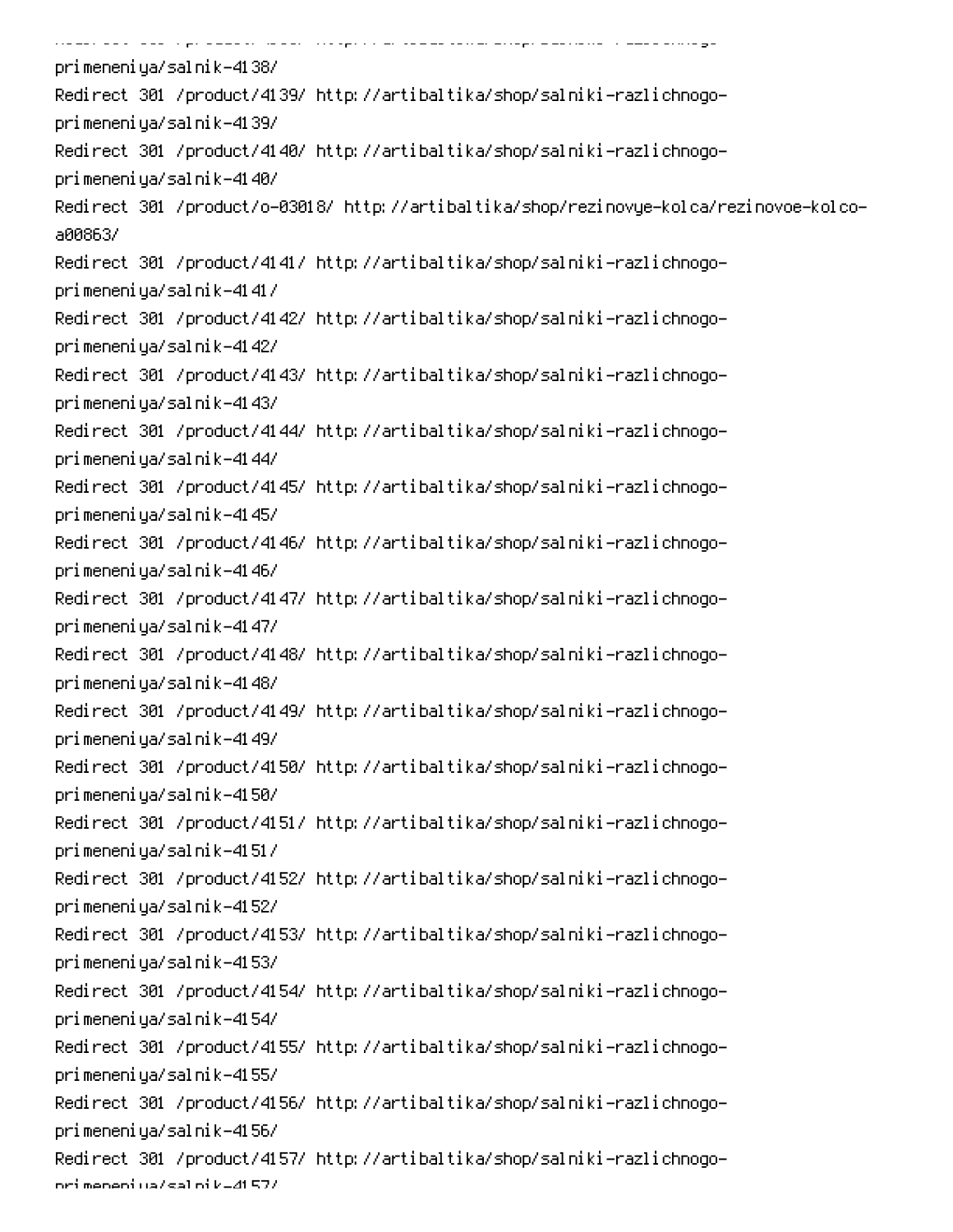Redirect 301 /product/4158/ http://artibaltika/shop/salniki-razlichnogoprimeneniya/salnik-4158/ Redirect 301 /product/4159/ http://artibaltika/shop/salniki-razlichnogoprimeneniya/salnik-4159/ Redirect 301 /product/4160/ http://artibaltika/shop/salniki-razlichnogoprimeneniya/salnik-4160/ Redirect 301 /product/4161/ http://artibaltika/shop/salniki-razlichnogoprimeneniya/salnik-4161/ Redirect 301 /product/4162/ http://artibaltika/shop/salniki-razlichnogoprimeneniya/salnik-4162/ Redirect 301 /product/4163/ http://artibaltika/shop/salniki-razlichnogoprimeneniya/salnik-4163/ Redirect 301 /product/4164/ http://artibaltika/shop/salniki-razlichnogoprimeneniya/salnik-4164/ Redirect 301 /product/4165/ http://artibaltika/shop/salniki-razlichnogoprimeneniya/salnik-4165/ Redirect 301 /product/4166/ http://artibaltika/shop/salniki-razlichnogoprimeneniya/salnik-4166/ Redirect 301 /product/4167/ http://artibaltika/shop/salniki-razlichnogoprimeneniya/salnik-4167/ Redirect 301 /product/4168/ http://artibaltika/shop/salniki-razlichnogoprimeneniya/salnik-4168/ Redirect 301 /product/4169/ http://artibaltika/shop/salniki-razlichnogoprimeneniya/salnik-4169/ Redirect 301 /product/4170/ http://artibaltika/shop/salniki-razlichnogoprimeneniya/salnik-4170/ Redirect 301 /product/4171/ http://artibaltika/shop/salniki-razlichnogoprimeneniya/salnik-4171/ Redirect 301 /product/4172/ http://artibaltika/shop/salniki-razlichnogoprimeneniya/salnik-4172/ Redirect 301 /product/4173/ http://artibaltika/shop/salniki-razlichnogoprimeneniya/salnik-4173/ Redirect 301 /product/4174/ http://artibaltika/shop/salniki-razlichnogoprimeneniya/salnik-4174/ Redirect 301 /product/4175/ http://artibaltika/shop/salniki-razlichnogoprimeneniya/salnik-4175/ Redirect 301 /product/4176/ http://artibaltika/shop/salniki-razlichnogoprimeneniya/salnik-4176/ Redirect 301 /product/4177/ http://artibaltika/shop/salniki-razlichnogoprimeneniya/salnik-4177/

0 and considered to the construction of the construction of the construction of the construction of the construction of the construction of the construction of the construction of the construction of the construction of th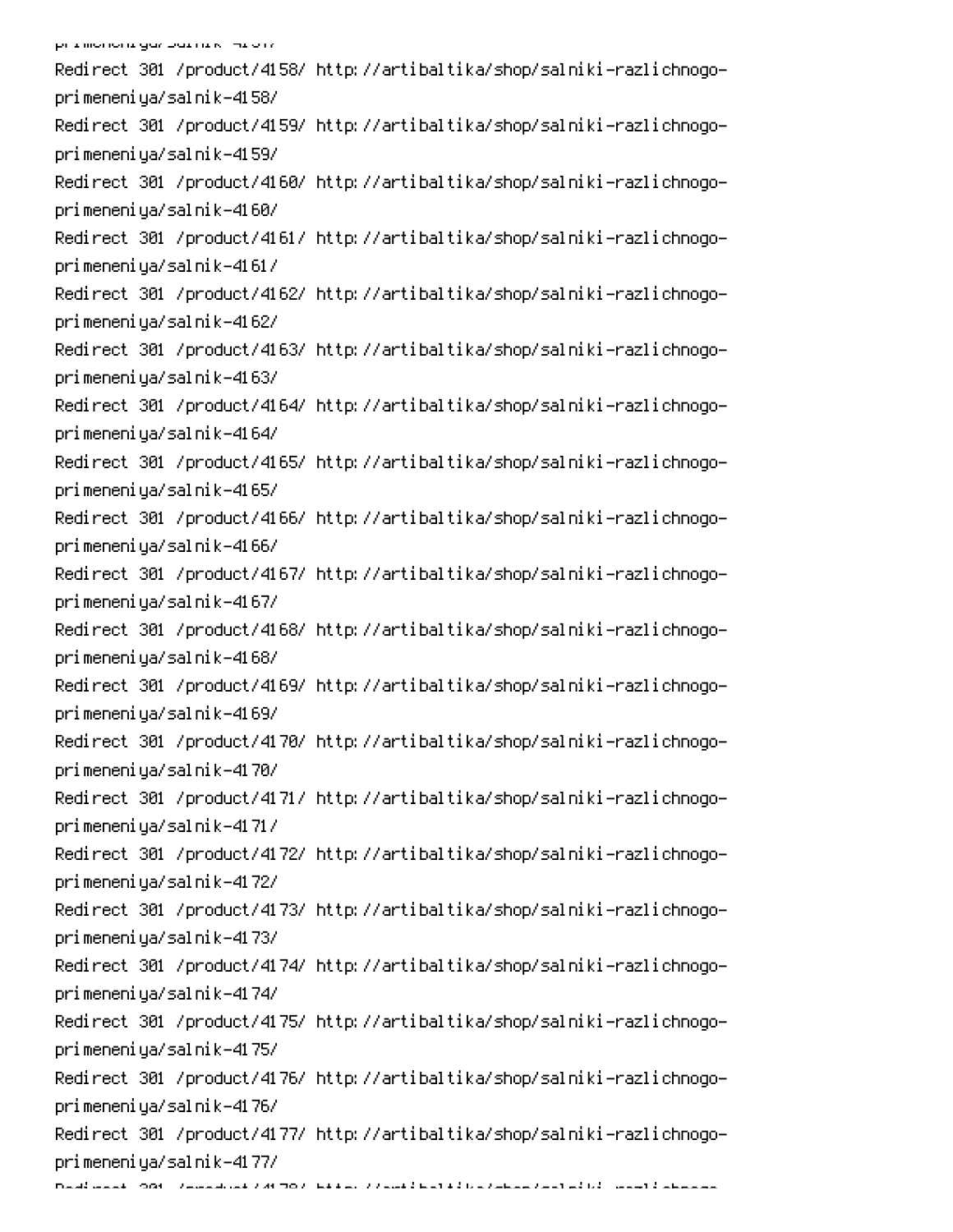kedirect 301 /product/41/6/ http://artibaltika/shop/salniki-raziichnogoprimeneniya/salnik-4178/ Redirect 301 /product/4179/ http://artibaltika/shop/salniki-razlichnogoprimeneniya/salnik-4179/ Redirect 301 /product/4180/ http://artibaltika/shop/salniki-razlichnogoprimeneniya/salnik-4180/ Redirect 301 /product/4181/ http://artibaltika/shop/salniki-razlichnogoprimeneniya/salnik-4181/ Redirect 301 /product/4182/ http://artibaltika/shop/salniki-razlichnogoprimeneniya/salnik-4182/ Redirect 301 /product/4183/ http://artibaltika/shop/salniki-razlichnogoprimeneniya/salnik-4183/ Redirect 301 /product/4184/ http://artibaltika/shop/salniki-razlichnogoprimeneniya/salnik-4184/ Redirect 301 /product/4185/ http://artibaltika/shop/salniki-razlichnogoprimeneniya/salnik-4185/ Redirect 301 /product/4186/ http://artibaltika/shop/salniki-razlichnogoprimeneniya/salnik-4186/ Redirect 301 /product/4187/ http://artibaltika/shop/salniki-razlichnogoprimeneniya/salnik-4187/ Redirect 301 /product/4188/ http://artibaltika/shop/salniki-razlichnogoprimeneniya/salnik-4188/ Redirect 301 /product/4189/ http://artibaltika/shop/salniki-razlichnogoprimeneniya/salnik-4189/ Redirect 301 /product/4190/ http://artibaltika/shop/salniki-razlichnogoprimeneniya/salnik-4190/ Redirect 301 /product/4191/ http://artibaltika/shop/salniki-razlichnogoprimeneniya/salnik-4191/ Redirect 301 /product/4192/ http://artibaltika/shop/salniki-razlichnogoprimeneniya/salnik-4192/ Redirect 301 /product/4193/ http://artibaltika/shop/salniki-razlichnogoprimeneniya/salnik-4193/ Redirect 301 /product/4400/ http://artibaltika/shop/salniki-razlichnogoprimeneniya/salnik-4400/ Redirect 301 /product/4194/ http://artibaltika/shop/salniki-razlichnogoprimeneniya/salnik-4194/ Redirect 301 /product/4195/ http://artibaltika/shop/salniki-razlichnogoprimeneniya/salnik-4195/ Redirect 301 /product/4196/ http://artibaltika/shop/salniki-razlichnogoprimeneniya/salnik-4196/ Redirect 301 /product/4197/ http://artibaltika/shop/salniki-razlichnogo-

- 1 an an T  $\mathcal{L}(\mathcal{L})$  and  $\mathcal{L}(\mathcal{L})$ 0CS!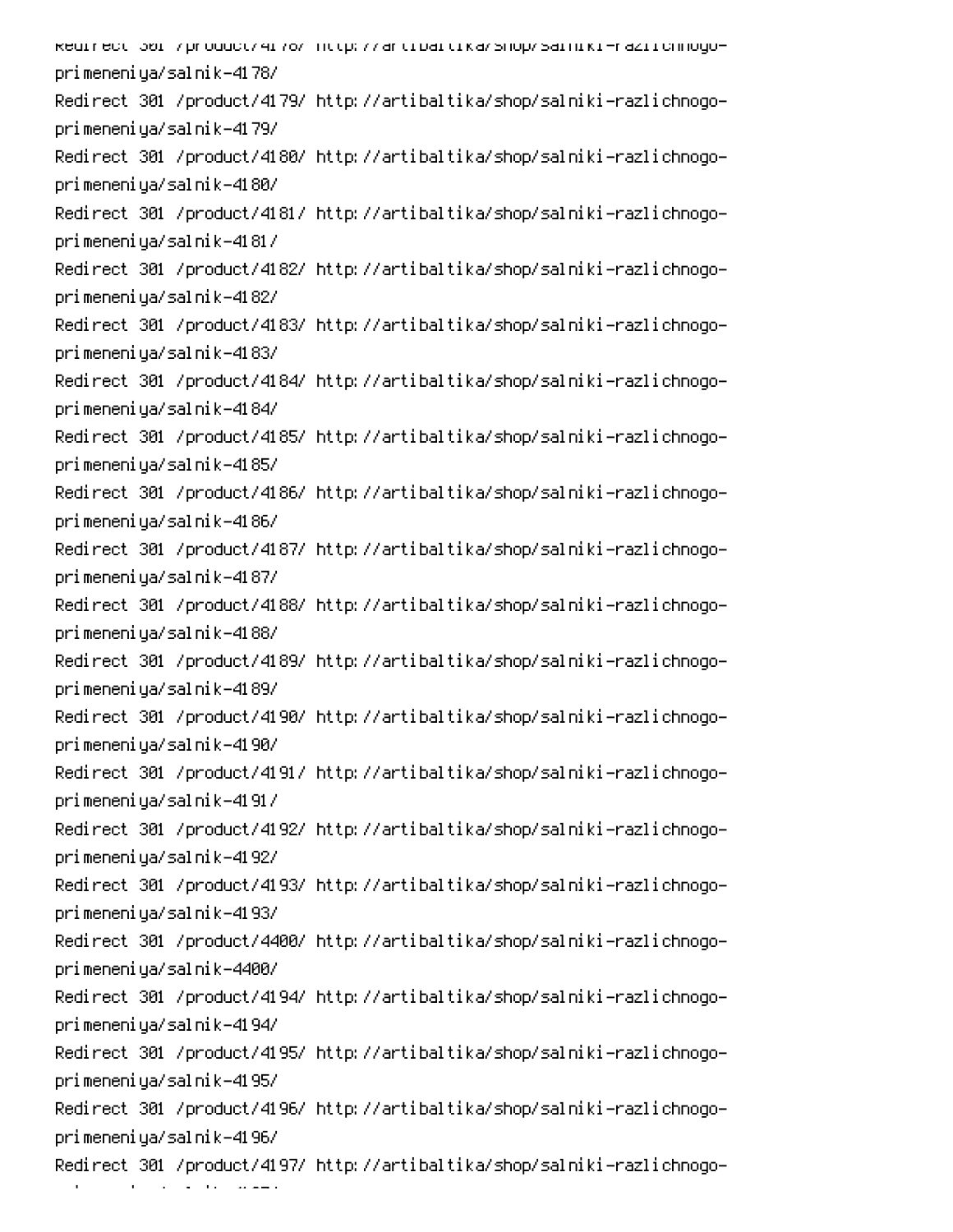pri meneni ya/sal ni k-41 97/ Redirect 301 /product/4198/ http://artibaltika/shop/salniki-razlichnogoprimeneniya/salnik-4198/ Redirect 301 /product/4199/ http://artibaltika/shop/salniki-razlichnogoprimeneniya/salnik-4199/ Redirect 301 /product/4200/ http://artibaltika/shop/salniki-razlichnogoprimeneniya/salnik-4200/ Redirect 301 /product/4201/ http://artibaltika/shop/salniki-razlichnogoprimeneniya/salnik-4201/ Redirect 301 /product/4202/ http://artibaltika/shop/salniki-razlichnogoprimeneniya/salnik-4202/ Redirect 301 /product/4203/ http://artibaltika/shop/salniki-razlichnogoprimeneniya/salnik-4203/ Redirect 301 /product/4204/ http://artibaltika/shop/salniki-razlichnogoprimeneniya/salnik-4204/ Redirect 301 /product/4205/ http://artibaltika/shop/salniki-razlichnogoprimeneniya/salnik-4205/ Redirect 301 /product/4206/ http://artibaltika/shop/salniki-razlichnogoprimeneniya/salnik-4206/ Redirect 301 /product/4207/ http://artibaltika/shop/salniki-razlichnogoprimeneniya/salnik-4207/ Redirect 301 /product/4208/ http://artibaltika/shop/salniki-razlichnogoprimeneniya/salnik-4208/ Redirect 301 /product/4209/ http://artibaltika/shop/salniki-razlichnogoprimeneniya/salnik-4209/ Redirect 301 /product/4210/ http://artibaltika/shop/salniki-razlichnogoprimeneniya/salnik-4210/ Redirect 301 /product/4211/ http://artibaltika/shop/salniki-razlichnogoprimeneniya/salnik-4211/ Redirect 301 /product/4212/ http://artibaltika/shop/salniki-razlichnogoprimeneniya/salnik-4212/ Redirect 301 /product/4213/ http://artibaltika/shop/salniki-razlichnogoprimeneniya/salnik-4213/ Redirect 301 /product/4214/ http://artibaltika/shop/salniki-razlichnogoprimeneniya/salnik-4214/ Redirect 301 /product/4215/ http://artibaltika/shop/salniki-razlichnogoprimeneniya/salnik-4215/ Redirect 301 /product/4216/ http://artibaltika/shop/salniki-razlichnogoprimeneniya/salnik-4216/ Redirect 301 /product/4217/ http://artibaltika/shop/salniki-razlichnogoprimeneniya/salnik-4217/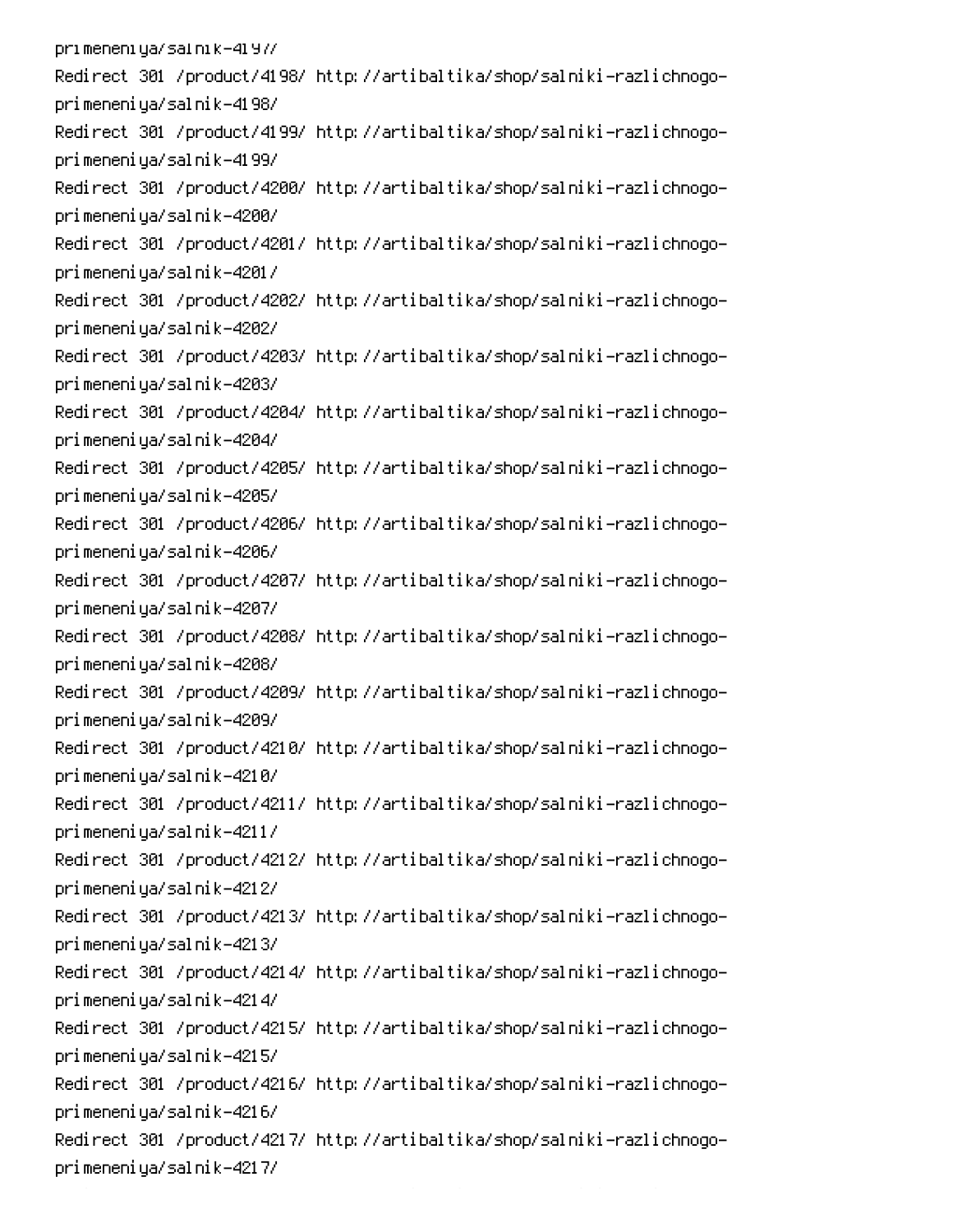Redirect 301 /product/4218/ http://artibaltika/shop/salniki-razlichnogoprimeneniya/salnik-4218/ Redirect 301 /product/4219/ http://artibaltika/shop/salniki-razlichnogoprimeneniya/salnik-4219/ Redirect 301 /product/4220/ http://artibaltika/shop/salniki-razlichnogoprimeneniya/salnik-4220/ Redirect 301 /product/4221/ http://artibaltika/shop/salniki-razlichnogoprimeneniya/salnik-4221/ Redirect 301 /product/4222/ http://artibaltika/shop/salniki-razlichnogoprimeneniya/salnik-4222/ Redirect 301 /product/4223/ http://artibaltika/shop/salniki-razlichnogoprimeneniya/salnik-4223/ Redirect 301 /product/4224/ http://artibaltika/shop/salniki-razlichnogoprimeneniya/salnik-4224/ Redirect 301 /product/4225/ http://artibaltika/shop/salniki-razlichnogoprimeneniya/salnik-4225/ Redirect 301 /product/4226/ http://artibaltika/shop/salniki-razlichnogoprimeneniya/salnik-4226/ -Redirect 301 /product/k-00002/ http://artibaltika/shop/porshni/porshen-vala-rulevoj-rejki  $k - 999921$ -Redirect 301 /product/k-00003/ http://artibaltika/shop/porshni/porshen-vala-rulevoj-rejki k-00003/ Redirect 301 /product/k-00004/ http://artibaltika/shop/porshni/porshen-vala-rulevoj-rejki $k - 99994$ Redirect 301 /product/4227/ http://artibaltika/shop/salniki-razlichnogoprimeneniya/salnik-4227/ Redirect 301 /product/4228/ http://artibaltika/shop/salniki-razlichnogoprimeneniya/salnik-4228/ Redirect 301 /product/4229/ http://artibaltika/shop/salniki-razlichnogoprimeneniya/salnik-4229/ Redirect 301 /product/4330/ http://artibaltika/shop/salniki-razlichnogoprimeneniya/salnik-4230/ Redirect 301 /product/4231/ http://artibaltika/shop/salniki-razlichnogoprimeneniya/salnik-4231/ Redirect 301 /product/4232/ http://artibaltika/shop/salniki-razlichnogoprimeneniya/salnik-4232/ Redirect 301 /product/4233/ http://artibaltika/shop/salniki-razlichnogoprimeneniya/salnik-4233/ Redirect 301 /product/4234/ http://artibaltika/shop/salniki-razlichnogoprimeneniya/salnik-4234/ Redirect 301 /product/4235/ http://artibaltika/shop/salniki-razlichnogo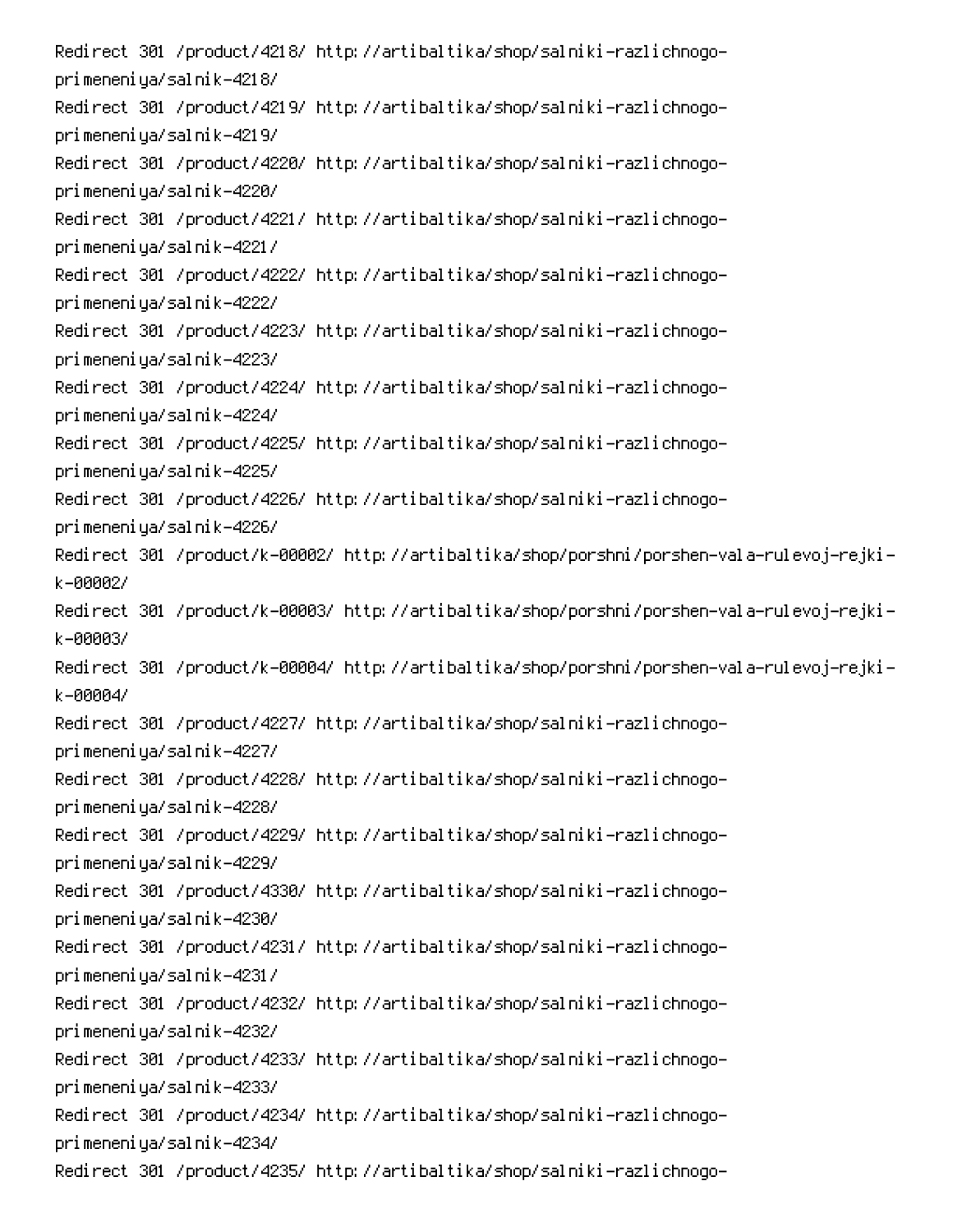primeneniya/salnik-4235/ Redirect 301 /product/4236/ http://artibaltika/shop/salniki-razlichnogoprimeneniya/salnik-4236/ Redirect 301 /product/4237/ http://artibaltika/shop/salniki-razlichnogoprimeneniya/salnik-4237/ Redirect 301 /product/4238/ http://artibaltika/shop/salniki-razlichnogoprimeneniya/salnik-4238/ Redirect 301 /product/4239/ http://artibaltika/shop/salniki-razlichnogoprimeneniya/salnik-4239/ Redirect 301 /product/4240/ http://artibaltika/shop/salniki-razlichnogoprimeneniya/salnik-4240/ Redirect 301 /product/4241/ http://artibaltika/shop/salniki-razlichnogoprimeneniya/salnik-4241/ Redirect 301 /product/4242/ http://artibaltika/shop/salniki-razlichnogoprimeneniya/salnik-4242/ Redirect 301 /product/4243/ http://artibaltika/shop/salniki-razlichnogoprimeneniya/salnik-4243/ Redirect 301 /product/4244/ http://artibaltika/shop/salniki-razlichnogoprimeneniya/salnik-4244/ Redirect 301 /product/4245/ http://artibaltika/shop/salniki-razlichnogoprimeneniya/salnik-4245/ Redirect 301 /product/4246/ http://artibaltika/shop/salniki-razlichnogoprimeneniya/salnik-4246/ Redirect 301 /product/4247/ http://artibaltika/shop/salniki-razlichnogoprimeneniya/salnik-4247/ Redirect 301 /product/4248/ http://artibaltika/shop/salniki-razlichnogoprimeneniya/salnik-4248/ Redirect 301 /product/4249/ http://artibaltika/shop/salniki-razlichnogoprimeneniya/salnik-4249/ Redirect 301 /product/4250/ http://artibaltika/shop/salniki-razlichnogoprimeneniya/salnik-4250/ Redirect 301 /product/4251/ http://artibaltika/shop/salniki-razlichnogoprimeneniya/salnik-4251/ Redirect 301 /product/4252/ http://artibaltika/shop/salniki-razlichnogoprimeneniya/salnik-4252/ Redirect 301 /product/4254/ http://artibaltika/shop/salniki-razlichnogoprimeneniya/salnik-4254/ Redirect 301 /product/4255/ http://artibaltika/shop/salniki-razlichnogoprimeneniya/salnik-4255/ Redirect 301 /product/4256/ http://artibaltika/shop/salniki-razlichnogoprimeneniya/salnik-4256/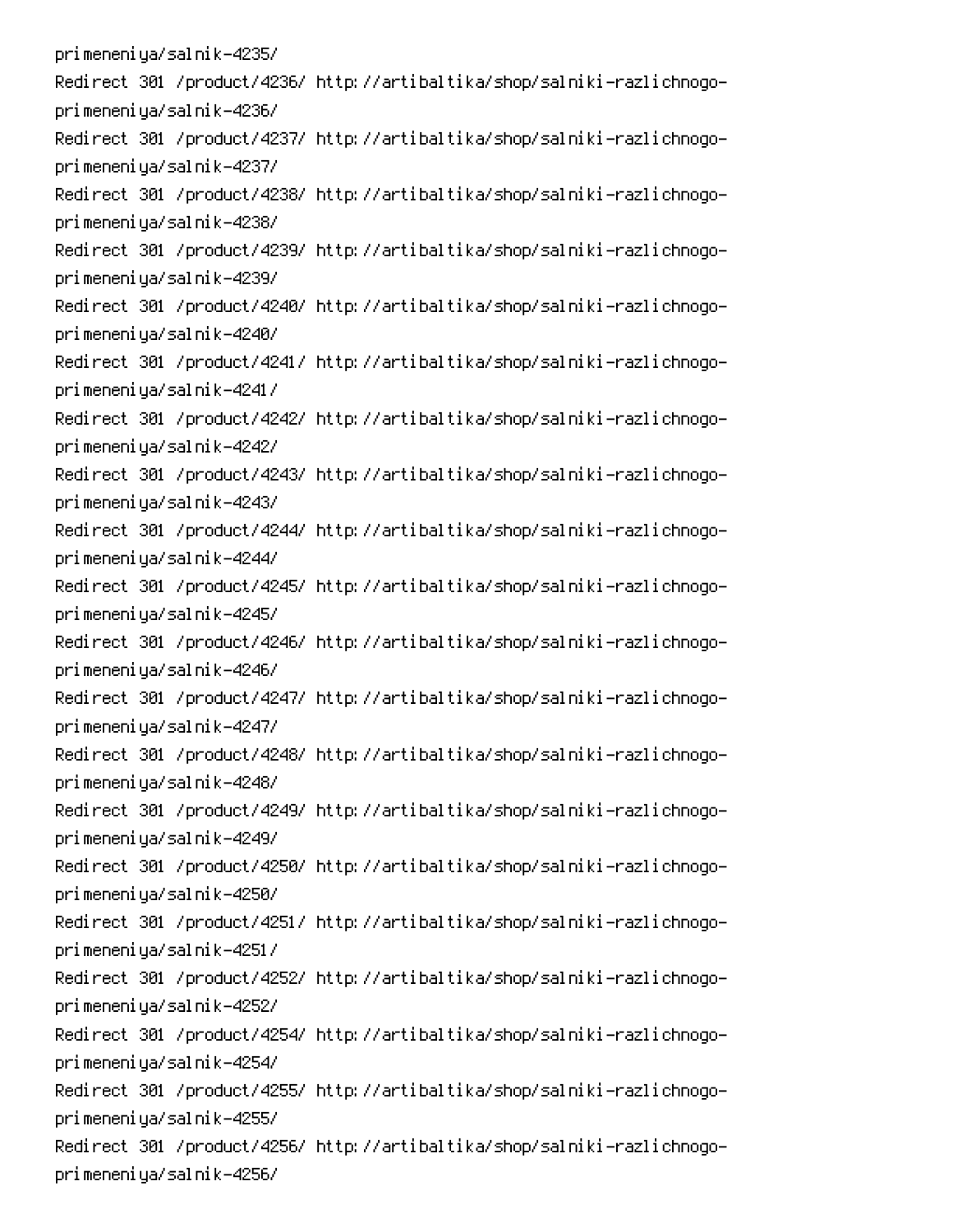Redirect 301 /product/4257/ http://artibaltika/shop/salniki-razlichnogoprimeneniya/salnik-4257/ Redirect 301 /product/4258/ http://artibaltika/shop/salniki-razlichnogoprimeneniya/salnik-4258/ Redirect 301 /product/4259/ http://artibaltika/shop/salniki-razlichnogoprimeneniya/salnik-4259/ Redirect 301 /product/4260/ http://artibaltika/shop/salniki-razlichnogoprimeneniya/salnik-p06204/ Redirect 301 /product/4261/ http://artibaltika/shop/salniki-razlichnogoprimeneniya/salnik-4261/ Redirect 301 /product/4262/ http://artibaltika/shop/salniki-razlichnogoprimeneniya/salnik-4262/ Redirect 301 /product/4263/ http://artibaltika/shop/salniki-razlichnogoprimeneniya/salnik-4263/ Redirect 301 /product/4264/ http://artibaltika/shop/salniki-razlichnogoprimeneniya/salnik-4264/ Redirect 301 /product/4265/ http://artibaltika/shop/salniki-razlichnogoprimeneniya/salnik-4265/ Redirect 301 /product/4266/ http://artibaltika/shop/salniki-razlichnogoprimeneniya/salnik-4266/ Redirect 301 /product/4267/ http://artibaltika/shop/salniki-razlichnogoprimeneniya/salnik-4267/ Redirect 301 /product/4268/ http://artibaltika/shop/salniki-razlichnogoprimeneniya/salnik-4268/ Redirect 301 /product/4269/ http://artibaltika/shop/salniki-razlichnogoprimeneniya/salnik-4269/ Redirect 301 /product/4271/ http://artibaltika/shop/salniki-razlichnogoprimeneniya/salnik-4271/ Redirect 301 /product/4272/ http://artibaltika/shop/salniki-razlichnogoprimeneniya/salnik-4272/ Redirect 301 /product/4273/ http://artibaltika/shop/salniki-razlichnogoprimeneniya/salnik-4273/ Redirect 301 /product/4274/ http://artibaltika/shop/salniki-razlichnogoprimeneniya/salnik-4274/ Redirect 301 /product/4275/ http://artibaltika/shop/salniki-razlichnogoprimeneniya/salnik-4275/ Redirect 301 /product/4276/ http://artibaltika/shop/salniki-razlichnogoprimeneniya/salnik-4276/ Redirect 301 /product/4277/ http://artibaltika/shop/salniki-razlichnogoprimeneniya/salnik-4277/ Redirect 301 /product/4278/ http://artibaltika/shop/salniki-razlichnogo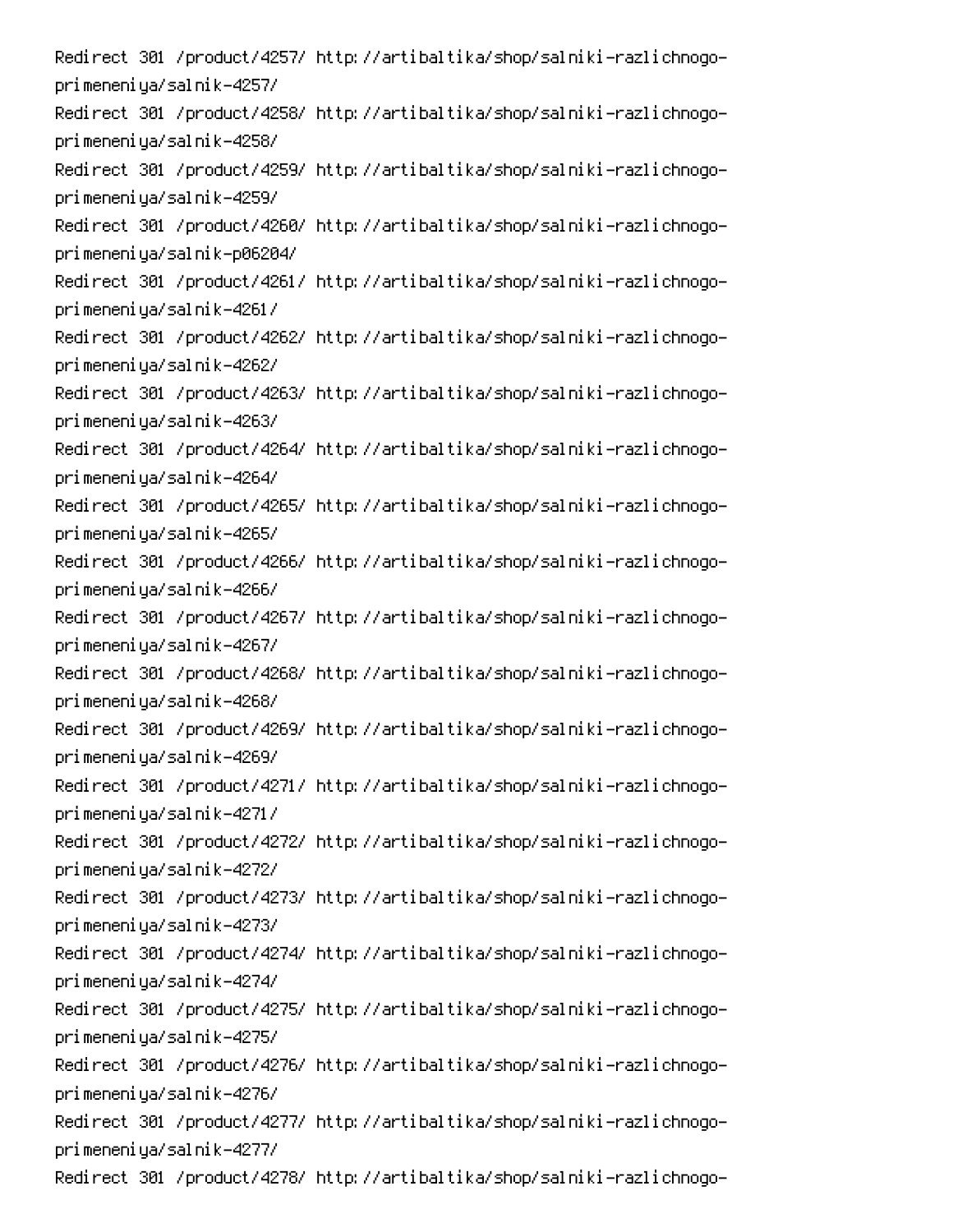primeneniya/salnik-4278/ Redirect 301 /product/4279/ http://artibaltika/shop/salniki-razlichnogoprimeneniya/salnik-4279/ Redirect 301 /product/4280/ http://artibaltika/shop/salniki-razlichnogoprimeneniya/salnik-4280/ Redirect 301 /product/4281/ http://artibaltika/shop/salniki-razlichnogoprimeneniya/salnik-4281/ Redirect 301 /product/4282/ http://artibaltika/shop/salniki-razlichnogoprimeneniya/salnik-4282/ Redirect 301 /product/4283/ http://artibaltika/shop/salniki-razlichnogoprimeneniya/salnik-4283/ Redirect 301 /product/4284/ http://artibaltika/shop/salniki-razlichnogoprimeneniya/salnik-4284/ Redirect 301 /product/4285/ http://artibaltika/shop/salniki-razlichnogoprimeneniya/salnik-4285/ Redirect 301 /product/4286/ http://artibaltika/shop/salniki-razlichnogoprimeneniya/salnik-4286/ Redirect 301 /product/4287/ http://artibaltika/shop/salniki-razlichnogoprimeneniya/salnik-4287/ Redirect 301 /product/4288/ http://artibaltika/shop/salniki-razlichnogoprimeneniya/salnik-4288/ Redirect 301 /product/4289/ http://artibaltika/shop/salniki-razlichnogoprimeneniya/salnik-4289/ Redirect 301 /product/4290/ http://artibaltika/shop/salniki-razlichnogoprimeneniya/salnik-4290/ Redirect 301 /product/4291/ http://artibaltika/shop/salniki-razlichnogoprimeneniya/salnik-4291/ Redirect 301 /product/4292/ http://artibaltika/shop/salniki-razlichnogoprimeneniya/salnik-4292/ Redirect 301 /product/4293/ http://artibaltika/shop/salniki-razlichnogoprimeneniya/salnik-4293/ Redirect 301 /product/4294/ http://artibaltika/shop/salniki-razlichnogoprimeneniya/salnik-4294/ Redirect 301 /product/4295/ http://artibaltika/shop/salniki-razlichnogoprimeneniya/salnik-4295/ Redirect 301 /product/4296/ http://artibaltika/shop/salniki-razlichnogoprimeneniya/salnik-4296/ Redirect 301 /product/4297/ http://artibaltika/shop/salniki-razlichnogoprimeneniya/salnik-4297/ Redirect 301 /product/4298/ http://artibaltika/shop/salniki-razlichnogoprimeneniya/salnik-4298/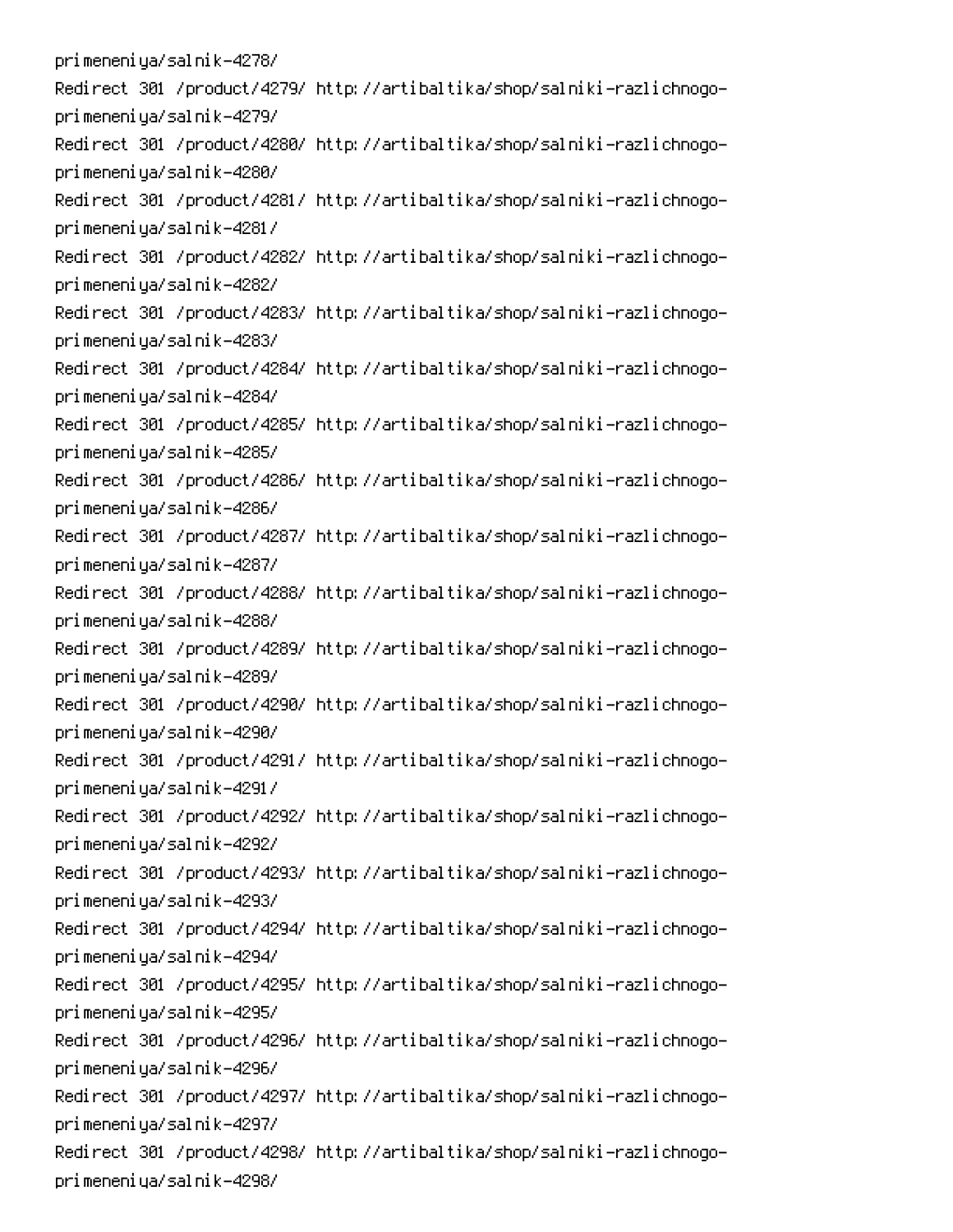i<br>Linda <u>a</u> sa sala Redirect 301 /product/4299/ http://artibaltika/shop/salniki-razlichnogoprimeneniya/salnik-4299/ Redirect 301 /product/4300/ http://artibaltika/shop/salniki-razlichnogoprimeneniya/salnik-4300/ Redirect 301 /product/4301/ http://artibaltika/shop/salniki-razlichnogoprimeneniya/salnik-4301/ Redirect 301 /product/4302/ http://artibaltika/shop/salniki-razlichnogoprimeneniya/salnik-4302/ Redirect 301 /product/4303/ http://artibaltika/shop/salniki-razlichnogoprimeneniya/salnik-4303/ Redirect 301 /product/4304/ http://artibaltika/shop/salniki-razlichnogoprimeneniya/salnik-p06567/ Redirect 301 /product/4305/ http://artibaltika/shop/salniki-razlichnogoprimeneniya/salnik-4305/ Redirect 301 /product/4306/ http://artibaltika/shop/salniki-razlichnogoprimeneniya/salnik-4306/ Redirect 301 /product/4307/ http://artibaltika/shop/salniki-razlichnogoprimeneniya/salnik-4307/ Redirect 301 /product/4308/ http://artibaltika/shop/salniki-razlichnogoprimeneniya/salnik-4308/ Redirect 301 /product/4309/ http://artibaltika/shop/salniki-razlichnogoprimeneniya/salnik-4309/ Redirect 301 /product/4310/ http://artibaltika/shop/salniki-razlichnogoprimeneniya/salnik-4310/ Redirect 301 /product/4311/ http://artibaltika/shop/salniki-razlichnogoprimeneniya/salnik-4311/ Redirect 301 /product/4312/ http://artibaltika/shop/salniki-razlichnogoprimeneniya/salnik-4312/ Redirect 301 /product/4313/ http://artibaltika/shop/salniki-razlichnogoprimeneniya/salnik-4313/ Redirect 301 /product/4314/ http://artibaltika/shop/salniki-razlichnogoprimeneniya/salnik-4314/ Redirect 301 /product/4315/ http://artibaltika/shop/salniki-razlichnogoprimeneniya/salnik-4315/ Redirect 301 /product/4316/ http://artibaltika/shop/salniki-razlichnogoprimeneniya/salnik-4316/ Redirect 301 /product/4317/ http://artibaltika/shop/salniki-razlichnogoprimeneniya/salnik-4317/ Redirect 301 /product/4318/ http://artibaltika/shop/salniki-razlichnogoprimeneniya/salnik-4318/ Redirect 301 /product/4319/ http://artibaltika/shop/salniki-razlichnoqo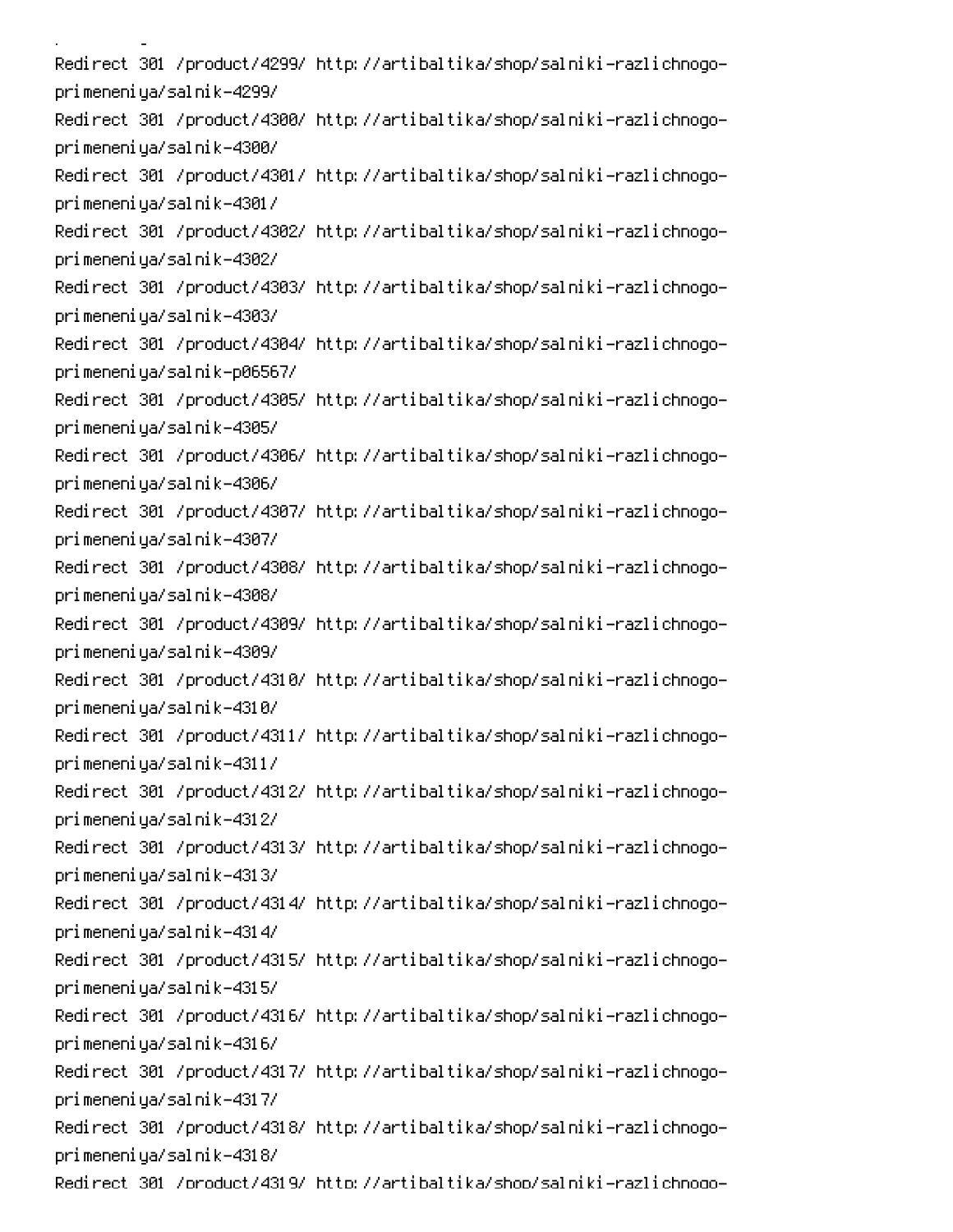.<br>PCS-2000 PCS-2000 PCS-2000 PCS-2000 PCS-2000 PCS-2000 PCS-2000 -.<br>......... ...  $\ddot{\phantom{0}}$  . Then  $\ddot{\phantom{0}}$ -0 primeneniya/salnik-4319/ Redirect 301 /product/4320/ http://artibaltika/shop/salniki-razlichnogoprimeneniya/salnik-4320/ Redirect 301 /product/4321/ http://artibaltika/shop/salniki-razlichnogoprimeneniya/salnik-4321/ Redirect 301 /product/4322/ http://artibaltika/shop/salniki-razlichnogoprimeneniya/salnik-4322/ Redirect 301 /product/4323/ http://artibaltika/shop/salniki-razlichnogoprimeneniya/salnik-4323/ Redirect 301 /product/4324/ http://artibaltika/shop/salniki-razlichnogoprimeneniya/salnik-4324/ Redirect 301 /product/4325/ http://artibaltika/shop/salniki-razlichnogoprimeneniya/salnik-4325/ Redirect 301 /product/4326/ http://artibaltika/shop/salniki-razlichnogoprimeneniya/salnik-4326/ Redirect 301 /product/4327/ http://artibaltika/shop/salniki-razlichnogoprimeneniya/salnik-4327/ Redirect 301 /product/4328/ http://artibaltika/shop/salniki-razlichnogoprimeneniya/salnik-4328/ Redirect 301 /product/4329/ http://artibaltika/shop/salniki-razlichnogoprimeneniya/salnik-4329/ Redirect 301 /product/4330-2/ http://artibaltika/shop/salniki-razlichnogoprimeneniya/salnik-4330/ Redirect 301 /product/4331/ http://artibaltika/shop/salniki-razlichnogoprimeneniya/salnik-4331/ Redirect 301 /product/4332/ http://artibaltika/shop/salniki-razlichnogoprimeneniya/salnik-4332/ Redirect 301 /product/4333/ http://artibaltika/shop/salniki-razlichnogoprimeneniya/salnik-4333/ Redirect 301 /product/4334/ http://artibaltika/shop/salniki-razlichnogoprimeneniya/salnik-4334/ Redirect 301 /product/4335/ http://artibaltika/shop/salniki-razlichnogoprimeneniya/salnik-4335/ Redirect 301 /product/4336/ http://artibaltika/shop/salniki-razlichnogoprimeneniya/salnik-4336/ Redirect 301 /product/4337/ http://artibaltika/shop/salniki-razlichnogoprimeneniya/salnik-4337/ Redirect 301 /product/4338/ http://artibaltika/shop/salniki-razlichnogoprimeneniya/salnik-4338/ Redirect 301 /product/4339/ http://artibaltika/shop/salniki-razlichnogoori meneni ya/sal ni k-4339/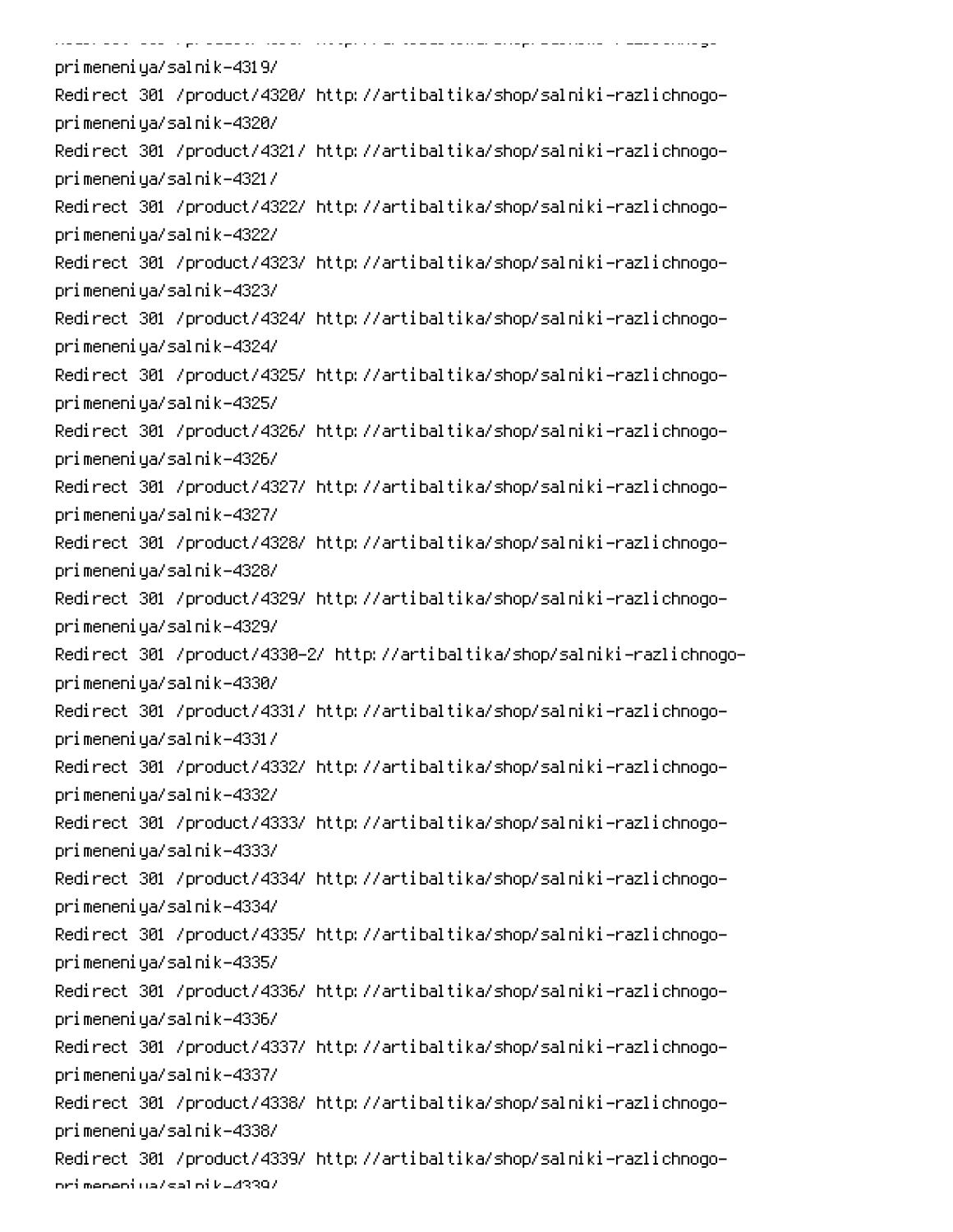Redirect 301 /product/4340/ http://artibaltika/shop/salniki-razlichnogoprimeneniya/salnik-4340/ Redirect 301 /product/4341/ http://artibaltika/shop/salniki-razlichnogoprimeneniya/salnik-4341/ Redirect 301 /product/4342/ http://artibaltika/shop/salniki-razlichnogoprimeneniya/salnik-4342/ Redirect 301 /product/4343/ http://artibaltika/shop/salniki-razlichnogoprimeneniya/salnik-4343/ Redirect 301 /product/4344/ http://artibaltika/shop/salniki-razlichnogoprimeneniya/salnik-4344/ Redirect 301 /product/4345/ http://artibaltika/shop/salniki-razlichnogoprimeneniya/salnik-4345/ Redirect 301 /product/4346/ http://artibaltika/shop/salniki-razlichnogoprimeneniya/salnik-4346/ Redirect 301 /product/4347/ http://artibaltika/shop/salniki-razlichnogoprimeneniya/salnik-4347/ Redirect 301 /product/4348/ http://artibaltika/shop/salniki-razlichnogoprimeneniya/salnik-4348/ Redirect 301 /product/4349/ http://artibaltika/shop/salniki-razlichnogoprimeneniya/salnik-4349/ Redirect 301 /product/4350/ http://artibaltika/shop/salniki-razlichnogoprimeneniya/salnik-4350/ Redirect 301 /product/4351/ http://artibaltika/shop/salniki-razlichnogoprimeneniya/salnik-4351/ Redirect 301 /product/4352/ http://artibaltika/shop/salniki-razlichnogoprimeneniya/salnik-4352/ Redirect 301 /product/4353/ http://artibaltika/shop/salniki-razlichnogoprimeneniya/salnik-4353/ Redirect 301 /product/4354/ http://artibaltika/shop/salniki-razlichnogoprimeneniya/salnik-4354/ Redirect 301 /product/4356/ http://artibaltika/shop/salniki-razlichnogoprimeneniya/salnik-4356/ Redirect 301 /product/4357/ http://artibaltika/shop/salniki-razlichnogoprimeneniya/salnik-4357/ Redirect 301 /product/4358/ http://artibaltika/shop/salniki-razlichnogoprimeneniya/salnik-4358/ Redirect 301 /product/4359/ http://artibaltika/shop/salniki-razlichnogoprimeneniya/salnik-4359/ Redirect 301 /product/4360/ http://artibaltika/shop/salniki-razlichnogoprimeneniya/salnik-p06913/ Daudi aansk (2006 - Zamandriak Zuloch Zulkken, Zulank is kolonischen Zantial (d. 1984)<br>1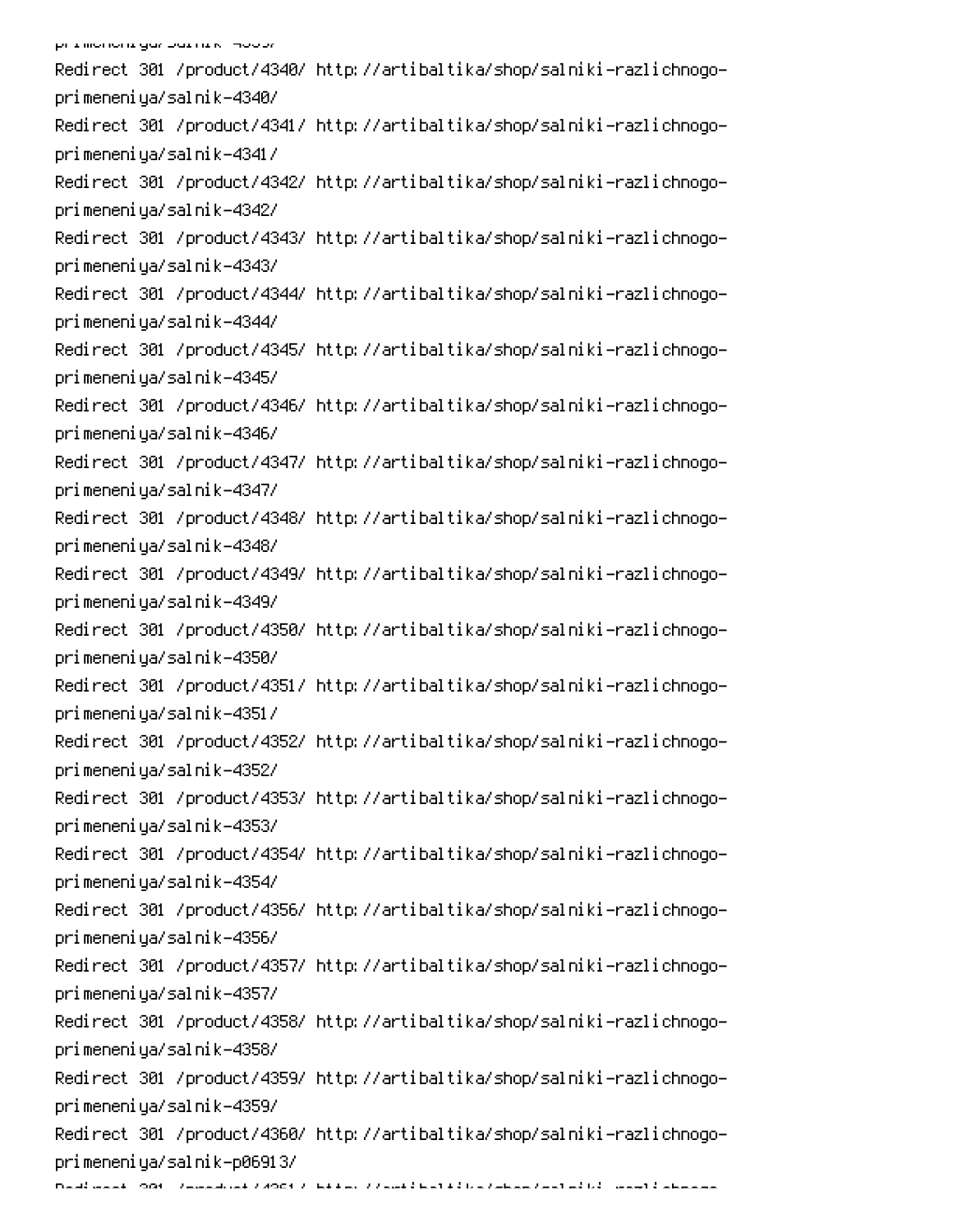kedirect 301 /product/4361/ http://artibaltika/shop/salniki-raziichnogoprimeneniya/salnik-4361/ Redirect 301 /product/4362/ http://artibaltika/shop/salniki-razlichnogoprimeneniya/salnik-4362/ Redirect 301 /product/4363/ http://artibaltika/shop/salniki-razlichnogoprimeneniya/salnik-4363/ Redirect 301 /product/4364/ http://artibaltika/shop/salniki-razlichnogoprimeneniya/salnik-4364/ Redirect 301 /product/4365/ http://artibaltika/shop/salniki-razlichnogoprimeneniya/salnik-4365/ Redirect 301 /product/4366/ http://artibaltika/shop/salniki-razlichnogoprimeneniya/salnik-p06962/ Redirect 301 /product/4367/ http://artibaltika/shop/salniki-razlichnogoprimeneniya/salnik-4367/ Redirect 301 /product/4368/ http://artibaltika/shop/salniki-razlichnogoprimeneniya/salnik-4368/ Redirect 301 /product/4369/ http://artibaltika/shop/salniki-razlichnogoprimeneniya/salnik-4369/ Redirect 301 /product/4370/ http://artibaltika/shop/salniki-razlichnogoprimeneniya/salnik-4370/ Redirect 301 /product/4371/ http://artibaltika/shop/salniki-razlichnogoprimeneniya/salnik-4371/ Redirect 301 /product/4372/ http://artibaltika/shop/salniki-razlichnogoprimeneniya/salnik-4372/ Redirect 301 /product/4373/ http://artibaltika/shop/salniki-razlichnogoprimeneniya/salnik-4373/ Redirect 301 /product/4374/ http://artibaltika/shop/salniki-razlichnogoprimeneniya/salnik-4374/ Redirect 301 /product/4375/ http://artibaltika/shop/salniki-razlichnogoprimeneniya/salnik-4375/ Redirect 301 /product/4376/ http://artibaltika/shop/salniki-razlichnogoprimeneniya/salnik-4376/ Redirect 301 /product/4377/ http://artibaltika/shop/salniki-razlichnogoprimeneniya/salnik-4377/ Redirect 301 /product/4378/ http://artibaltika/shop/salniki-razlichnogoprimeneniya/salnik-4378/ Redirect 301 /product/4379/ http://artibaltika/shop/salniki-razlichnogoprimeneniya/salnik-4379/ Redirect 301 /product/4380/ http://artibaltika/shop/salniki-razlichnogoprimeneniya/salnik-4380/ Redirect 301 /product/4381/ http://artibaltika/shop/salniki-razlichnogo-

- 1 an an T  $\mathcal{L}(\mathcal{L})$  and  $\mathcal{L}(\mathcal{L})$ 0PAC 1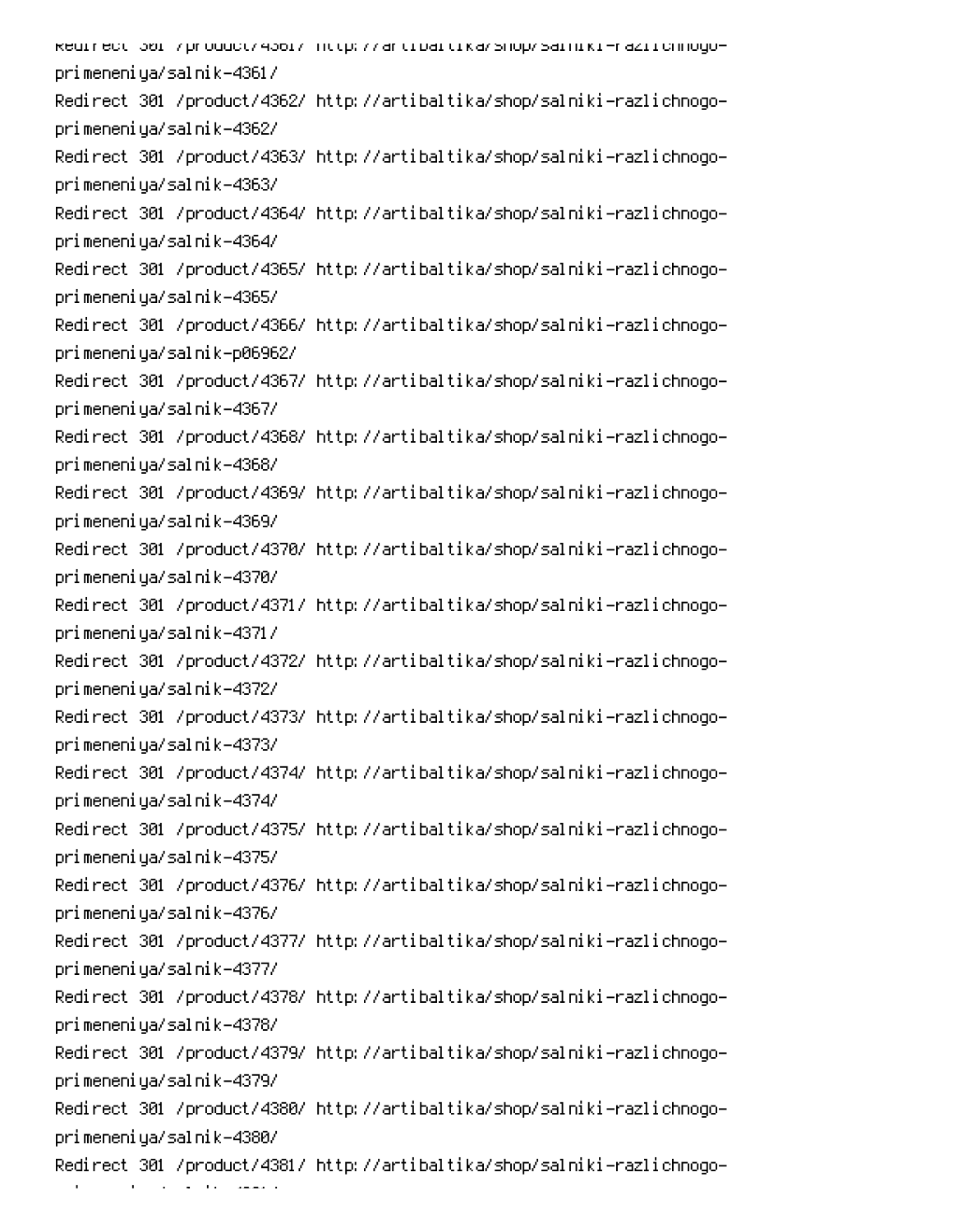pri meneni ya/sal ni k-4381/ Redirect 301 /product/4382/ http://artibaltika/shop/salniki-razlichnogoprimeneniya/salnik-4382/ Redirect 301 /product/4383/ http://artibaltika/shop/salniki-razlichnogoprimeneniya/salnik-4383/ Redirect 301 /product/4384/ http://artibaltika/shop/salniki-razlichnogoprimeneniya/salnik-4384/ Redirect 301 /product/4385/ http://artibaltika/shop/salniki-razlichnogoprimeneniya/salnik-4385/ Redirect 301 /product/4386/ http://artibaltika/shop/salniki-razlichnogoprimeneniya/salnik-4386/ Redirect 301 /product/4387/ http://artibaltika/shop/salniki-razlichnogoprimeneniya/salnik-4387/ Redirect 301 /product/4388/ http://artibaltika/shop/salniki-razlichnogoprimeneniya/salnik-4388/ Redirect 301 /product/4389/ http://artibaltika/shop/salniki-razlichnogoprimeneniya/salnik-4389/ Redirect 301 /product/4390/ http://artibaltika/shop/salniki-razlichnogoprimeneniya/salnik-4390/ Redirect 301 /product/4391/ http://artibaltika/shop/salniki-razlichnogoprimeneniya/salnik-4391/ Redirect 301 /product/4392/ http://artibaltika/shop/salniki-razlichnogoprimeneniya/salnik-4392/ Redirect 301 /product/4393/ http://artibaltika/shop/salniki-razlichnogoprimeneniya/salnik-4393/ Redirect 301 /product/4394/ http://artibaltika/shop/salniki-razlichnogoprimeneniya/salnik-4394/ Redirect 301 /product/4395/ http://artibaltika/shop/salniki-razlichnogoprimeneniya/salnik-4395/ Redirect 301 /product/4396/ http://artibaltika/shop/salniki-razlichnogoprimeneniya/salnik-4396/ Redirect 301 /product/4397/ http://artibaltika/shop/salniki-razlichnogoprimeneniya/salnik-4397/ Redirect 301 /product/4398/ http://artibaltika/shop/salniki-razlichnogoprimeneniya/salnik-4398/ Redirect 301 /product/4399/ http://artibaltika/shop/salniki-razlichnogoprimeneniya/salnik-4399/ Redirect 301 /product/4401/ http://artibaltika/shop/salniki-razlichnogoprimeneniya/salnik-4401/ Redirect 301 /product/4402/ http://artibaltika/shop/salniki-razlichnogoprimeneniya/salnik-4402/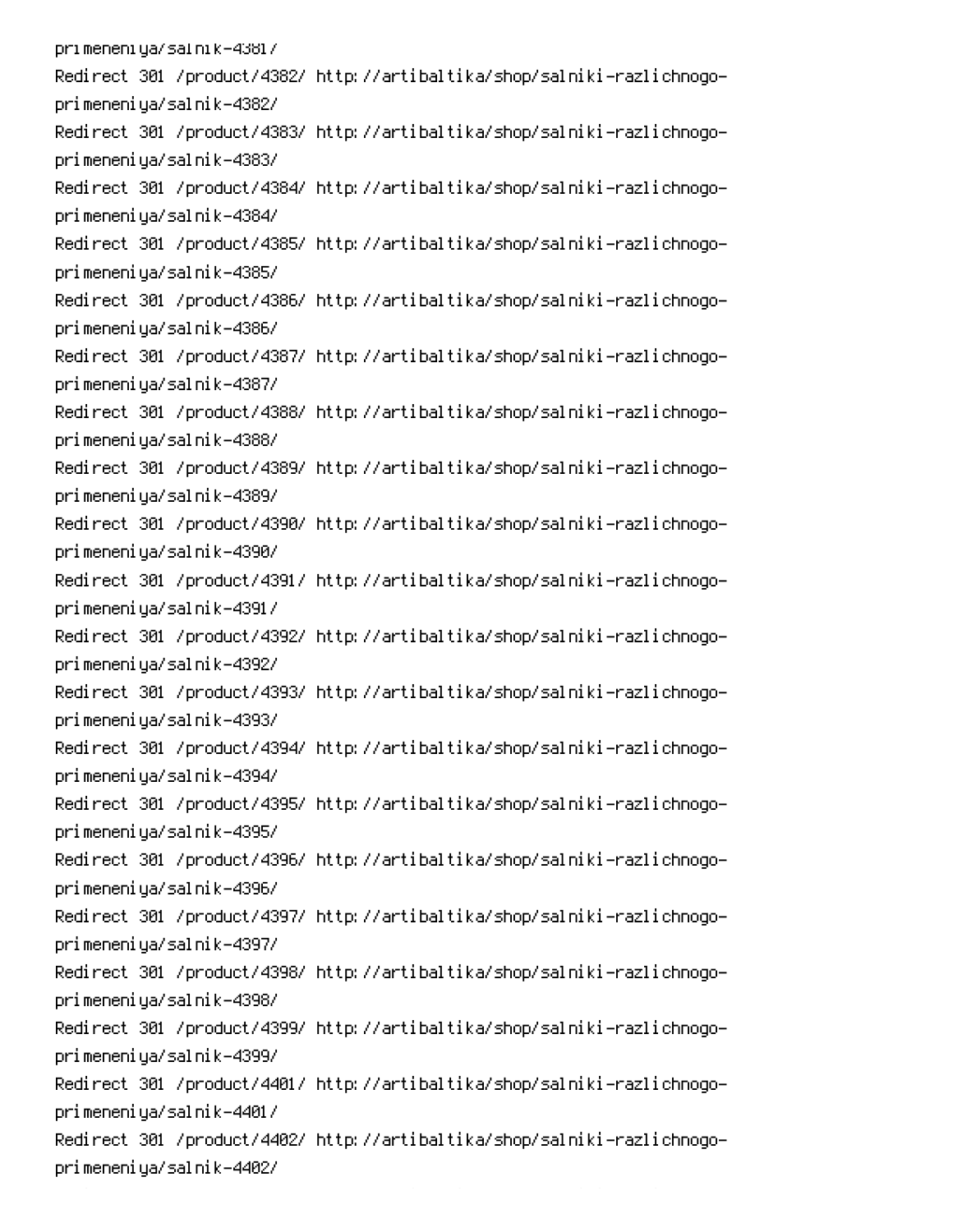Redirect 301 /product/4403/ http://artibaltika/shop/salniki-razlichnogoprimeneniya/salnik-4403/ Redirect 301 /product/4404/ http://artibaltika/shop/salniki-razlichnogoprimeneniya/salnik-4404/ Redirect 301 /product/4405/ http://artibaltika/shop/salniki-razlichnogoprimeneniya/salnik-4405/ Redirect 301 /product/4406/ http://artibaltika/shop/salniki-razlichnogoprimeneniya/salnik-4406/ Redirect 301 /product/4407/ http://artibaltika/shop/salniki-razlichnogoprimeneniya/salnik-4407/ Redirect 301 /product/4408/ http://artibaltika/shop/salniki-razlichnogoprimeneniya/salnik-4408/ Redirect 301 /product/4409/ http://artibaltika/shop/salniki-razlichnogoprimeneniya/salnik-4409/ Redirect 301 /product/4410/ http://artibaltika/shop/salniki-razlichnogoprimeneniya/salnik-4410/ -Redirect 301 /product/f-01343/ http://artibaltika/shop/salniki-rulevyx-reek/salnik rulevoj–rejki–f–01343/ -Redirect 301 /product/f-01347x/ http://artibaltika/shop/salniki-rulevyx-reek/salnik rulevoj–rejki –f–01347x/ -Redirect 301 /product/o-05001/ http://artibaltika/shop/rezinovye-kolca/rezinovoe-kolco a009487 Redirect 301 /product/4411/ http://artibaltika/shop/salniki-razlichnogoprimeneniya/salnik-4411/ Redirect 301 /product/4412/ http://artibaltika/shop/salniki-razlichnogoprimeneniya/salnik-4412/ Redirect 301 /product/4413/ http://artibaltika/shop/salniki-razlichnogoprimeneniya/salnik-4413/ Redirect 301 /product/4414/ http://artibaltika/shop/salniki-razlichnogoprimeneniya/salnik-4414/ Redirect 301 /product/4415/ http://artibaltika/shop/salniki-razlichnogoprimeneniya/salnik-4415/ Redirect 301 /product/4416/ http://artibaltika/shop/salniki-razlichnogoprimeneniya/salnik-4416/ Redirect 301 /product/4417/ http://artibaltika/shop/salniki-razlichnogoprimeneniya/salnik-4417/ Redirect 301 /product/4418/ http://artibaltika/shop/salniki-razlichnogoprimeneniya/salnik-4418/ Redirect 301 /product/4419/ http://artibaltika/shop/salniki-razlichnogoprimeneniya/salnik-4419/ Redirect 301 /product/4420/ http://artibaltika/shop/salniki-razlichnogo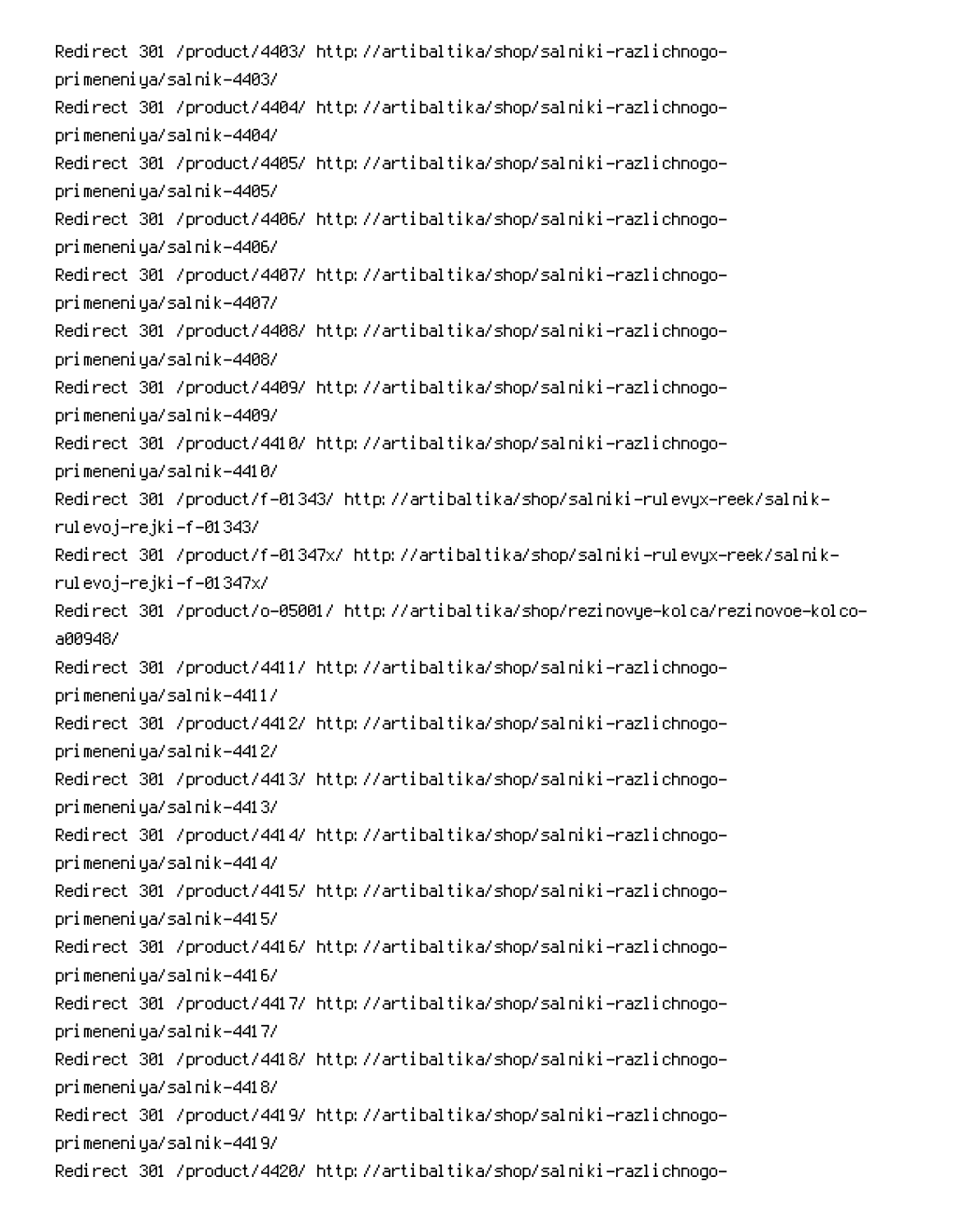primeneniya/salnik-4420/ Redirect 301 /product/4421/ http://artibaltika/shop/salniki-razlichnogoprimeneniya/salnik-4421/ Redirect 301 /product/4422/ http://artibaltika/shop/salniki-razlichnogoprimeneniya/salnik-4422/ Redirect 301 /product/4423/ http://artibaltika/shop/salniki-razlichnogoprimeneniya/salnik-4423/ Redirect 301 /product/4424/ http://artibaltika/shop/salniki-razlichnogoprimeneniya/salnik-4424/ Redirect 301 /product/4425/ http://artibaltika/shop/salniki-razlichnogoprimeneniya/salnik-4425/ Redirect 301 /product/4426/ http://artibaltika/shop/salniki-razlichnogoprimeneniya/salnik-4426/ Redirect 301 /product/4427/ http://artibaltika/shop/salniki-razlichnogoprimeneniya/salnik-4427/ Redirect 301 /product/4428/ http://artibaltika/shop/salniki-razlichnogoprimeneniya/salnik-4428/ Redirect 301 /product/4429/ http://artibaltika/shop/salniki-razlichnogoprimeneniya/salnik-4429/ Redirect 301 /product/4430/ http://artibaltika/shop/salniki-razlichnogoprimeneniya/salnik-4430/ Redirect 301 /product/4431/ http://artibaltika/shop/salniki-razlichnogoprimeneniya/salnik-4431/ Redirect 301 /product/4432/ http://artibaltika/shop/salniki-razlichnogoprimeneniya/salnik-4432/ Redirect 301 /product/4433/ http://artibaltika/shop/salniki-razlichnogoprimeneniya/salnik-4433/ Redirect 301 /product/4434/ http://artibaltika/shop/salniki-razlichnogoprimeneniya/salnik-4434/ Redirect 301 /product/4435/ http://artibaltika/shop/salniki-razlichnogoprimeneniya/salnik-4435/ Redirect 301 /product/4436/ http://artibaltika/shop/salniki-razlichnogoprimeneniya/salnik-4436/ Redirect 301 /product/4437/ http://artibaltika/shop/salniki-razlichnogoprimeneniya/salnik-4437/ Redirect 301 /product/4438/ http://artibaltika/shop/salniki-razlichnogoprimeneniya/salnik-4438/ Redirect 301 /product/4439/ http://artibaltika/shop/salniki-razlichnogoprimeneniya/salnik-4439/ Redirect 301 /product/4440/ http://artibaltika/shop/salniki-razlichnogoprimeneniya/salnik-4440/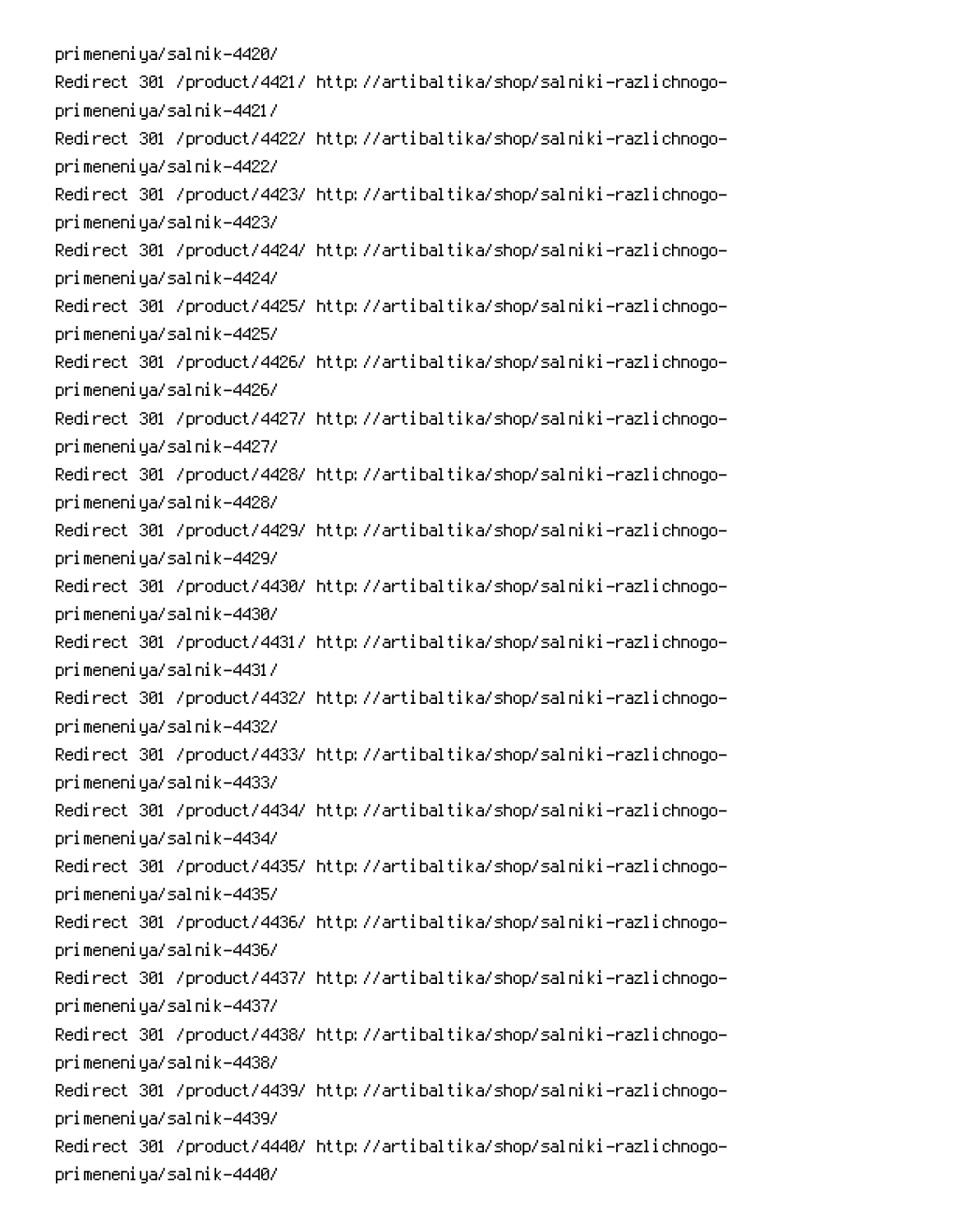Redirect 301 /product/4441/ http://artibaltika/shop/salniki-razlichnogoprimeneniya/salnik-4441/ Redirect 301 /product/4442/ http://artibaltika/shop/salniki-razlichnogoprimeneniya/salnik-4442/ Redirect 301 /product/4443/ http://artibaltika/shop/salniki-razlichnogoprimeneniya/salnik-4443/ Redirect 301 /product/4444/ http://artibaltika/shop/salniki-razlichnogoprimeneniya/salnik-4444/ Redirect 301 /product/4445/ http://artibaltika/shop/salniki-razlichnogoprimeneniya/salnik-4445/ Redirect 301 /product/4446/ http://artibaltika/shop/salniki-razlichnogoprimeneniya/salnik-4446/ Redirect 301 /product/4447/ http://artibaltika/shop/salniki-razlichnogoprimeneniya/salnik-4447/ Redirect 301 /product/4448/ http://artibaltika/shop/salniki-razlichnogoprimeneniya/salnik-4448/ Redirect 301 /product/4449/ http://artibaltika/shop/salniki-razlichnogoprimeneniya/salnik-4449/ Redirect 301 /product/4450/ http://artibaltika/shop/salniki-razlichnogoprimeneniya/salnik-4450/ Redirect 301 /product/4451/ http://artibaltika/shop/salniki-razlichnogoprimeneniya/salnik-4451/ Redirect 301 /product/4452/ http://artibaltika/shop/salniki-razlichnogoprimeneniya/salnik-4452/ Redirect 301 /product/4453/ http://artibaltika/shop/salniki-razlichnogoprimeneniya/salnik-4453/ Redirect 301 /product/4454/ http://artibaltika/shop/salniki-razlichnogoprimeneniya/salnik-4454/ Redirect 301 /product/4455/ http://artibaltika/shop/salniki-razlichnogoprimeneniya/salnik-4455/ Redirect 301 /product/4456/ http://artibaltika/shop/salniki-razlichnogoprimeneniya/salnik-4456/ Redirect 301 /product/4457/ http://artibaltika/shop/salniki-razlichnogoprimeneniya/salnik-4457/ Redirect 301 /product/4458/ http://artibaltika/shop/salniki-razlichnogoprimeneniya/salnik-4458/ Redirect 301 /product/4459/ http://artibaltika/shop/salniki-razlichnogoprimeneniya/salnik-4459/ Redirect 301 /product/4460/ http://artibaltika/shop/salniki-razlichnogoprimeneniya/salnik-4460/ Redirect 301 /product/4461/ http://artibaltika/shop/salniki-razlichnogo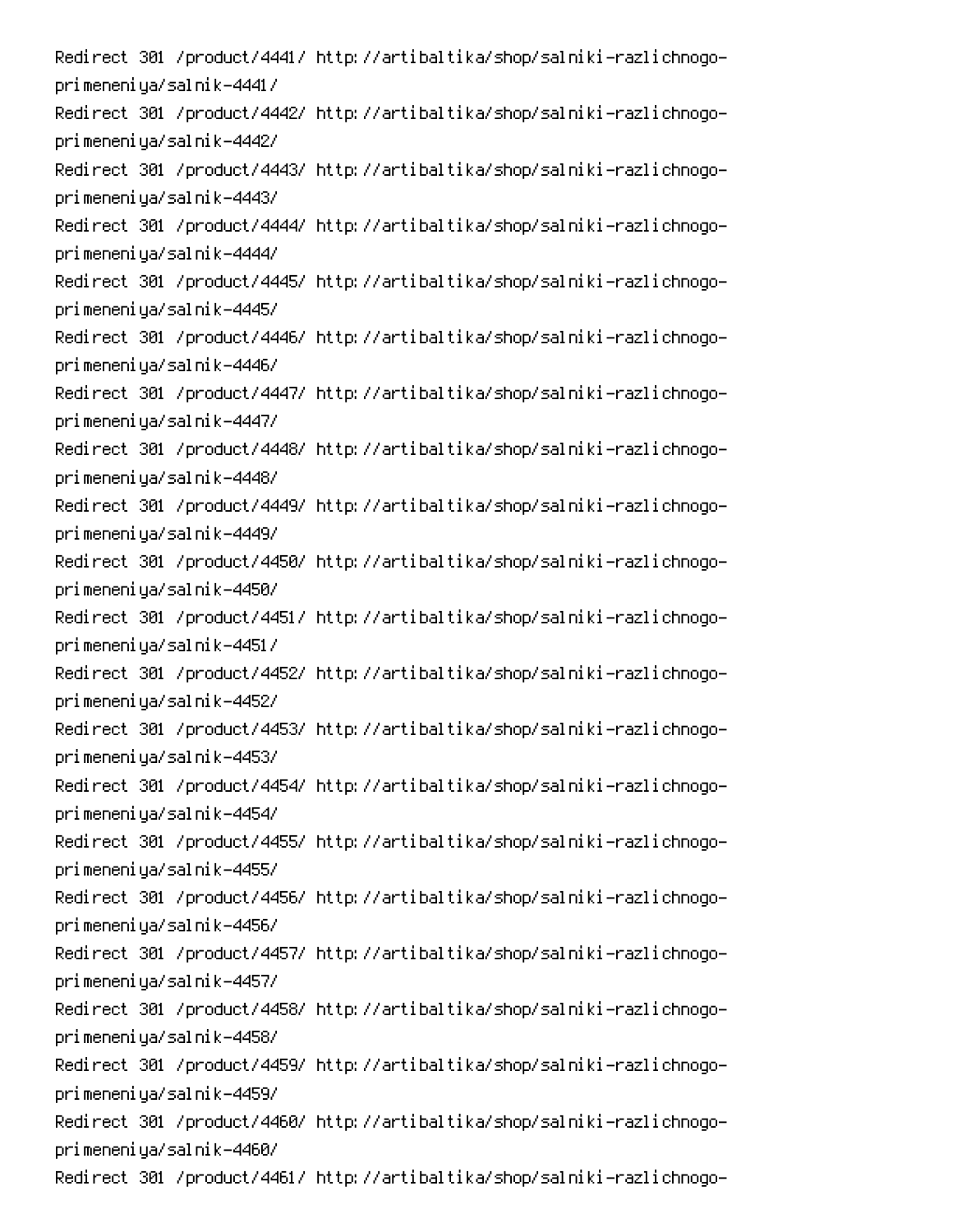primeneniya/salnik-4461/ Redirect 301 /product/4462/ http://artibaltika/shop/salniki-razlichnogoprimeneniya/salnik-4462/ Redirect 301 /product/4463/ http://artibaltika/shop/salniki-razlichnogoprimeneniya/salnik-4463/ Redirect 301 /product/4464/ http://artibaltika/shop/salniki-razlichnogoprimeneniya/salnik-4464/ Redirect 301 /product/4465/ http://artibaltika/shop/salniki-razlichnogoprimeneniya/salnik-4465/ Redirect 301 /product/4466/ http://artibaltika/shop/salniki-razlichnogoprimeneniya/salnik-4466/ Redirect 301 /product/4467/ http://artibaltika/shop/salniki-razlichnogoprimeneniya/salnik-4467/ Redirect 301 /product/4468/ http://artibaltika/shop/salniki-razlichnogoprimeneniya/salnik-4468/ Redirect 301 /product/4469/ http://artibaltika/shop/salniki-razlichnogoprimeneniya/salnik-4469/ Redirect 301 /product/4470/ http://artibaltika/shop/salniki-razlichnogoprimeneniya/salnik-p07655/ Redirect 301 /product/4471/ http://artibaltika/shop/salniki-razlichnogoprimeneniya/salnik-4471/ Redirect 301 /product/4472/ http://artibaltika/shop/salniki-razlichnogoprimeneniya/salnik-4472/ Redirect 301 /product/4473/ http://artibaltika/shop/salniki-razlichnogoprimeneniya/salnik-4473/ Redirect 301 /product/4474/ http://artibaltika/shop/salniki-razlichnogoprimeneniya/salnik-4474/ Redirect 301 /product/4475/ http://artibaltika/shop/salniki-razlichnogoprimeneniya/salnik-4475/ Redirect 301 /product/4476/ http://artibaltika/shop/salniki-razlichnogoprimeneniya/salnik-4476/ Redirect 301 /product/4477/ http://artibaltika/shop/salniki-razlichnogoprimeneniya/salnik-4477/ Redirect 301 /product/4478/ http://artibaltika/shop/salniki-razlichnogoprimeneniya/salnik-4478/ Redirect 301 /product/4479/ http://artibaltika/shop/salniki-razlichnogoprimeneniya/salnik-4479/ Redirect 301 /product/4480/ http://artibaltika/shop/salniki-razlichnogoprimeneniya/salnik-4480/ Redirect 301 /product/4481/ http://artibaltika/shop/salniki-razlichnogoprimeneniya/salnik-4481/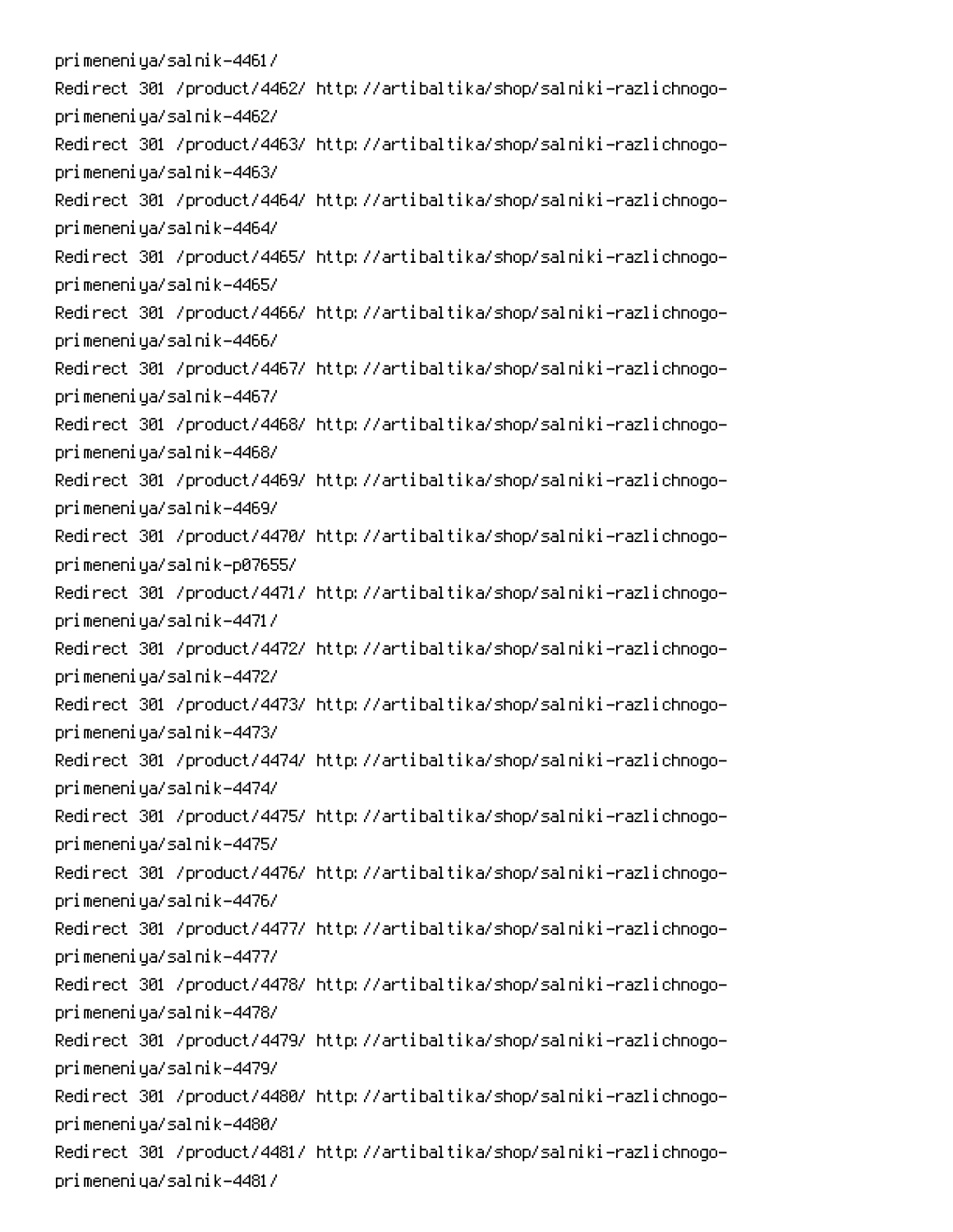i<br>Linda <u>a</u> sa sala Redirect 301 /product/4482/ http://artibaltika/shop/salniki-razlichnogoprimeneniya/salnik-4482/ Redirect 301 /product/4483/ http://artibaltika/shop/salniki-razlichnogoprimeneniya/salnik-4483/ Redirect 301 /product/4484/ http://artibaltika/shop/salniki-razlichnogoprimeneniya/salnik-4484/ Redirect 301 /product/4485/ http://artibaltika/shop/salniki-razlichnogoprimeneniya/salnik-4485/ Redirect 301 /product/4486/ http://artibaltika/shop/salniki-razlichnogoprimeneniya/salnik-4486/ Redirect 301 /product/4487/ http://artibaltika/shop/salniki-razlichnogoprimeneniya/salnik-4487/ Redirect 301 /product/4488/ http://artibaltika/shop/salniki-razlichnogoprimeneniya/salnik-4488/ Redirect 301 /product/4489/ http://artibaltika/shop/salniki-razlichnogoprimeneniya/salnik-4489/ Redirect 301 /product/4490/ http://artibaltika/shop/salniki-razlichnogoprimeneniya/salnik-4490/ Redirect 301 /product/4491/ http://artibaltika/shop/salniki-razlichnogoprimeneniya/salnik-4491/ Redirect 301 /product/4492/ http://artibaltika/shop/salniki-razlichnogoprimeneniya/salnik-4492/ Redirect 301 /product/4493/ http://artibaltika/shop/salniki-razlichnogoprimeneniya/salnik-4493/ Redirect 301 /product/4494/ http://artibaltika/shop/salniki-razlichnogoprimeneniya/salnik-4494/ Redirect 301 /product/4495/ http://artibaltika/shop/salniki-razlichnogoprimeneniya/salnik-4495/ Redirect 301 /product/4496/ http://artibaltika/shop/salniki-razlichnogoprimeneniya/salnik-4496/ Redirect 301 /product/4497/ http://artibaltika/shop/salniki-razlichnogoprimeneniya/salnik-4497/ Redirect 301 /product/4498/ http://artibaltika/shop/salniki-razlichnogoprimeneniya/salnik-4498/ Redirect 301 /product/4499/ http://artibaltika/shop/salniki-razlichnogoprimeneniya/salnik-p07892/ Redirect 301 /product/4500/ http://artibaltika/shop/salniki-razlichnogoprimeneniya/salnik-4500/ Redirect 301 /product/4501/ http://artibaltika/shop/salniki-razlichnogoprimeneniya/salnik-4501/ Redirect 301 /product/4502/ http://artibaltika/shop/salniki-razlichnoqo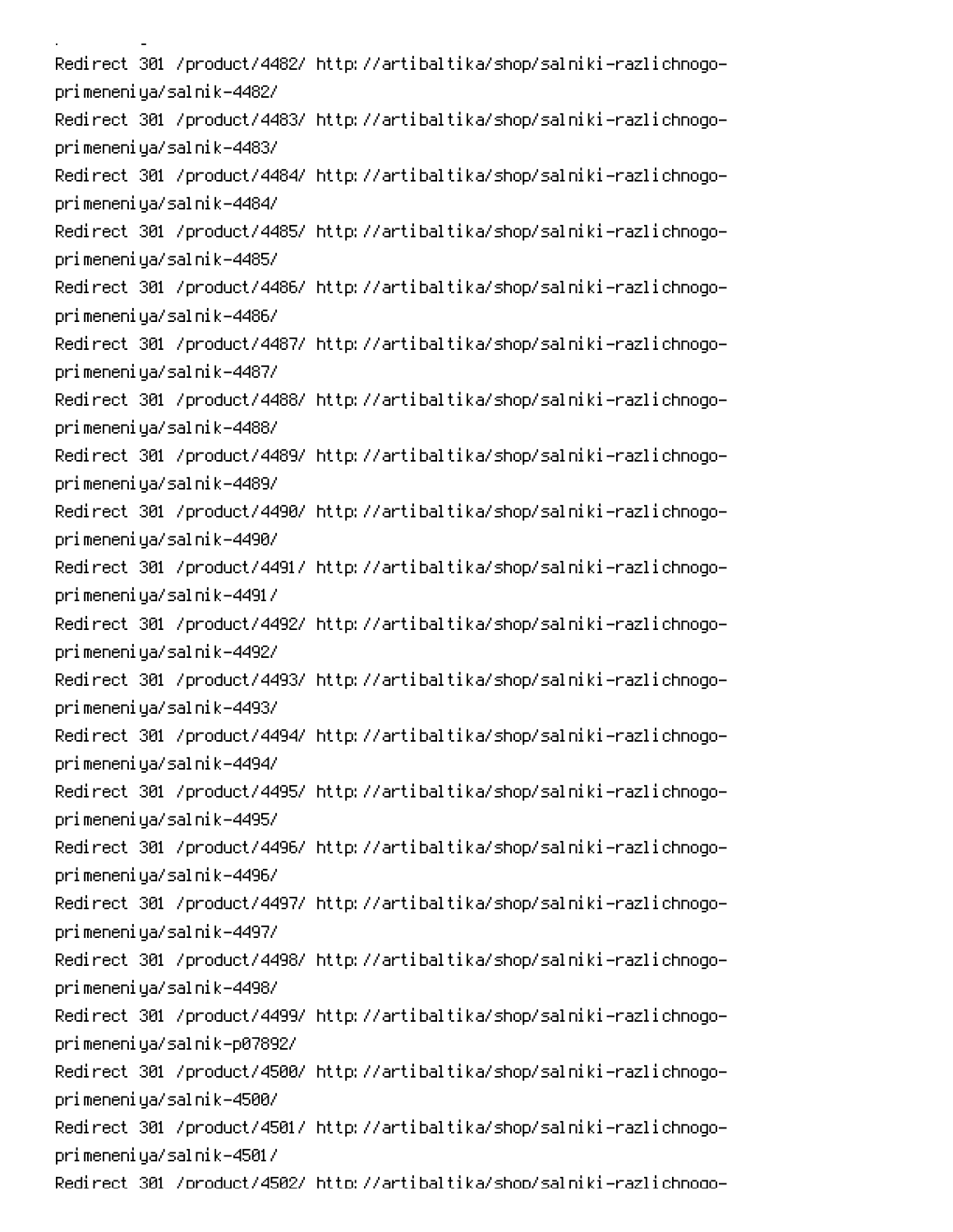.<br>Desember 2000 von de production de sur-legation de la section de -.<br>......... ...  $\ddot{\phantom{0}}$  . Then  $\ddot{\phantom{0}}$ -0 primeneniya/salnik-4502/ Redirect 301 /product/4503/ http://artibaltika/shop/salniki-razlichnogoprimeneniya/salnik-4503/ Redirect 301 /product/4504/ http://artibaltika/shop/salniki-razlichnogoprimeneniya/salnik-4504/ Redirect 301 /product/4505/ http://artibaltika/shop/salniki-razlichnogoprimeneniya/salnik-4505/ Redirect 301 /product/4506/ http://artibaltika/shop/salniki-razlichnogoprimeneniya/salnik-4506/ Redirect 301 /product/4507/ http://artibaltika/shop/salniki-razlichnogoprimeneniya/salnik-4507/ Redirect 301 /product/4508/ http://artibaltika/shop/salniki-razlichnogoprimeneniya/salnik-4508/ Redirect 301 /product/4509/ http://artibaltika/shop/salniki-razlichnogoprimeneniya/salnik-4509/ Redirect 301 /product/4510/ http://artibaltika/shop/salniki-razlichnogoprimeneniya/salnik-4510/ Redirect 301 /product/4511/ http://artibaltika/shop/salniki-razlichnogoprimeneniya/salnik-4511/ Redirect 301 /product/4512/ http://artibaltika/shop/salniki-razlichnogoprimeneniya/salnik-4512/ Redirect 301 /product/4513/ http://artibaltika/shop/salniki-razlichnogoprimeneniya/salnik-4513/ Redirect 301 /product/4514/ http://artibaltika/shop/salniki-razlichnogoprimeneniya/salnik-4514/ Redirect 301 /product/4515/ http://artibaltika/shop/salniki-razlichnogoprimeneniya/salnik-4515/ Redirect 301 /product/4516/ http://artibaltika/shop/salniki-razlichnogoprimeneniya/salnik-4516/ Redirect 301 /product/4517/ http://artibaltika/shop/salniki-razlichnogoprimeneniya/salnik-4517/ Redirect 301 /product/4518/ http://artibaltika/shop/salniki-razlichnogoprimeneniya/salnik-4518/ Redirect 301 /product/4519/ http://artibaltika/shop/salniki-razlichnogoprimeneniya/salnik-4519/ Redirect 301 /product/4520/ http://artibaltika/shop/salniki-razlichnogoprimeneniya/salnik-4520/ Redirect 301 /product/4521/ http://artibaltika/shop/salniki-razlichnogoprimeneniya/salnik-4521/ Redirect 301 /product/4522/ http://artibaltika/shop/salniki-razlichnogoori meneni ya/sal ni k-4522/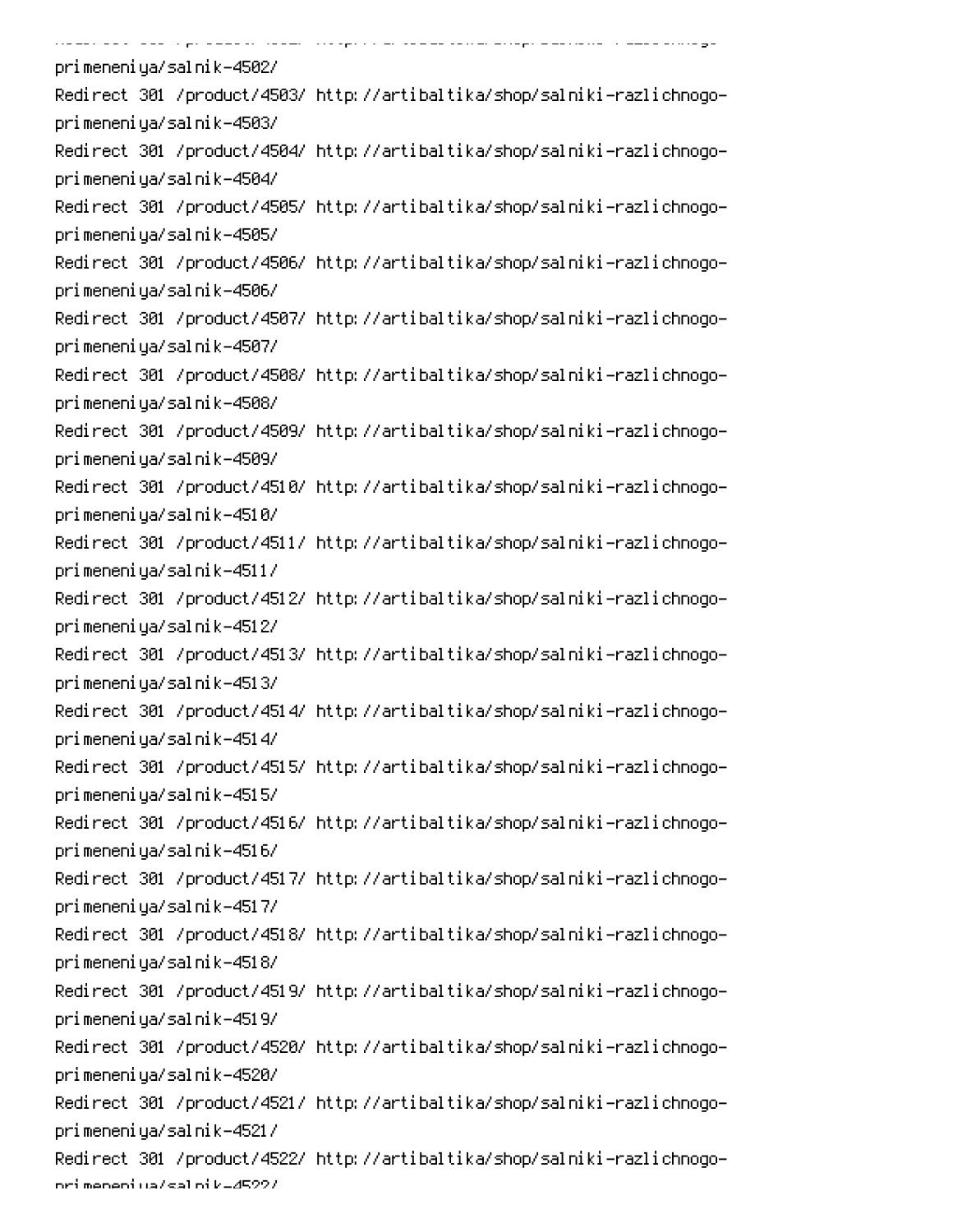Redirect 301 /product/4523/ http://artibaltika/shop/salniki-razlichnogoprimeneniya/salnik-4523/ Redirect 301 /product/4524/ http://artibaltika/shop/salniki-razlichnogoprimeneniya/salnik-4524/ Redirect 301 /product/4525/ http://artibaltika/shop/salniki-razlichnogoprimeneniya/salnik-4525/ Redirect 301 /product/4526/ http://artibaltika/shop/salniki-razlichnogoprimeneniya/salnik-4526/ Redirect 301 /product/4527/ http://artibaltika/shop/salniki-razlichnogoprimeneniya/salnik-4527/ Redirect 301 /product/4528/ http://artibaltika/shop/salniki-razlichnogoprimeneniya/salnik-4528/ Redirect 301 /product/4529/ http://artibaltika/shop/salniki-razlichnogoprimeneniya/salnik-4529/ Redirect 301 /product/4530/ http://artibaltika/shop/salniki-razlichnogoprimeneniya/salnik-4530/ Redirect 301 /product/4531/ http://artibaltika/shop/salniki-razlichnogoprimeneniya/salnik-4531/ Redirect 301 /product/4532/ http://artibaltika/shop/salniki-razlichnogoprimeneniya/salnik-4532/ Redirect 301 /product/4533/ http://artibaltika/shop/salniki-razlichnogoprimeneniya/salnik-4533/ Redirect 301 /product/4534/ http://artibaltika/shop/salniki-razlichnogoprimeneniya/salnik-4534/ Redirect 301 /product/4535/ http://artibaltika/shop/salniki-razlichnogoprimeneniya/salnik-4535/ Redirect 301 /product/4536/ http://artibaltika/shop/salniki-razlichnogoprimeneniya/salnik-4536/ Redirect 301 /product/4537/ http://artibaltika/shop/salniki-razlichnogoprimeneniya/salnik-4537/ Redirect 301 /product/4538/ http://artibaltika/shop/salniki-razlichnogoprimeneniya/salnik-4538/ Redirect 301 /product/4539/ http://artibaltika/shop/salniki-razlichnogoprimeneniya/salnik-4539/ Redirect 301 /product/4540/ http://artibaltika/shop/salniki-razlichnogoprimeneniya/salnik-4540/ Redirect 301 /product/4541/ http://artibaltika/shop/salniki-razlichnogoprimeneniya/salnik-4541/ Redirect 301 /product/4542/ http://artibaltika/shop/salniki-razlichnogoprimeneniya/salnik-4542/ naud aast ook vasaakad (1960) kuulu vuottu tuleetti tuskaasta valitti van tuskaasta valitti tuska valitti sii<br>.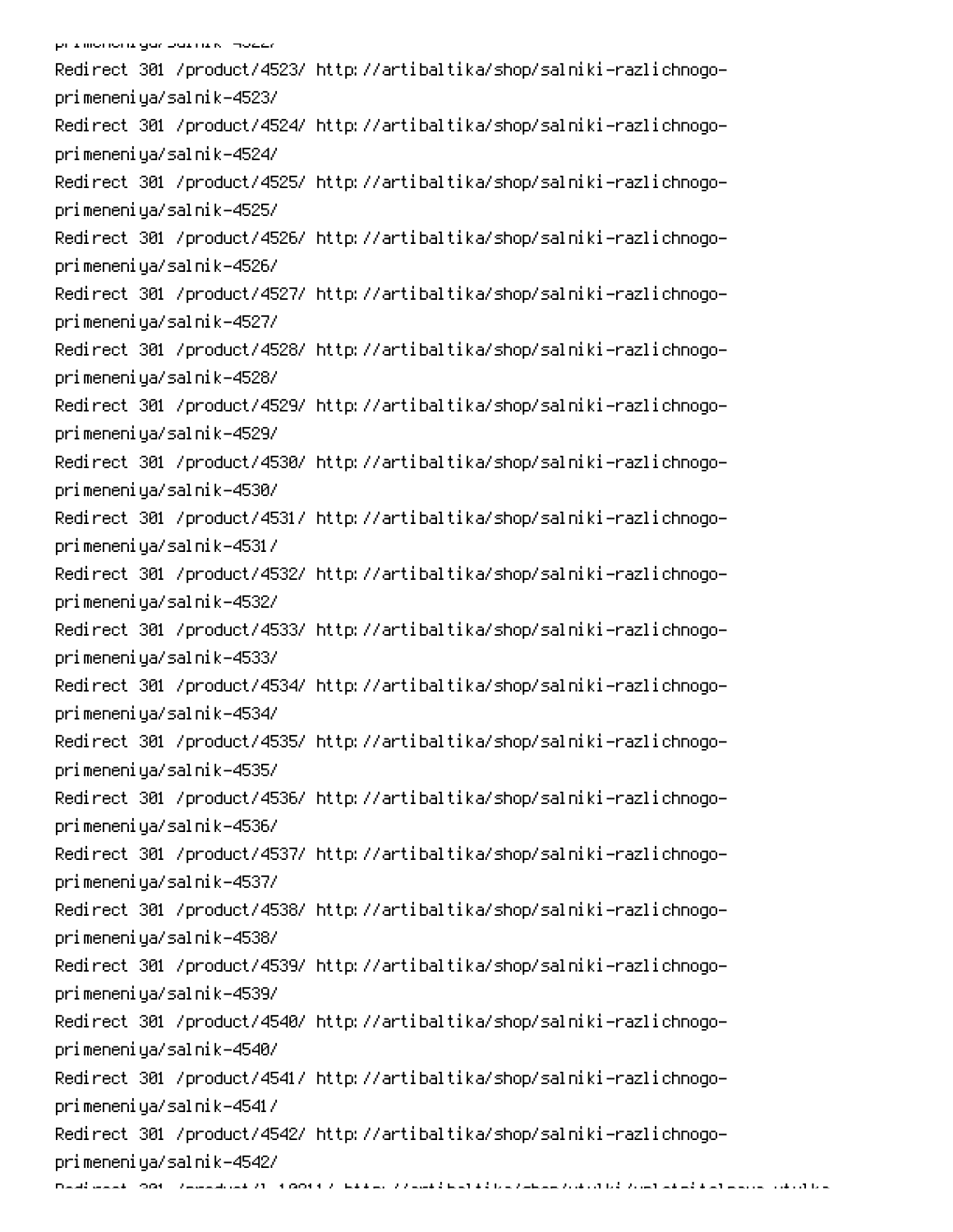kedirect 301 /product/i-i0211/ http://artibaltika/shop/vtuiki/uplotniteinaya-vtuikarulevoj–rejki–l–10211/ Redirect 301 /product/4543/ http://artibaltika/shop/salniki-razlichnogoprimeneniya/salnik-4543/ Redirect 301 /product/4544/ http://artibaltika/shop/salniki-razlichnogoprimeneniya/salnik-4544/ Redirect 301 /product/4545/ http://artibaltika/shop/salniki-razlichnogoprimeneniya/salnik-4545/ Redirect 301 /product/4546/ http://artibaltika/shop/salniki-razlichnogoprimeneniya/salnik-4546/ Redirect 301 /product/4547/ http://artibaltika/shop/salniki-razlichnogoprimeneniya/salnik-4547/ Redirect 301 /product/4548/ http://artibaltika/shop/salniki-razlichnogoprimeneniya/salnik-4548/ Redirect 301 /product/4549/ http://artibaltika/shop/salniki-razlichnogoprimeneniya/salnik-4549/ Redirect 301 /product/4550/ http://artibaltika/shop/salniki-razlichnogoprimeneniya/salnik-4550/ Redirect 301 /product/4551/ http://artibaltika/shop/salniki-razlichnogoprimeneniya/salnik-4551/ Redirect 301 /product/4552/ http://artibaltika/shop/salniki-razlichnogoprimeneniya/salnik-4552/ Redirect 301 /product/4553/ http://artibaltika/shop/salniki-razlichnogoprimeneniya/salnik-4553/ Redirect 301 /product/4554/ http://artibaltika/shop/salniki-razlichnogoprimeneniya/salnik-4554/ Redirect 301 /product/4555/ http://artibaltika/shop/salniki-razlichnogoprimeneniya/salnik-4555/ Redirect 301 /product/4556/ http://artibaltika/shop/salniki-razlichnogoprimeneniya/salnik-4556/ Redirect 301 /product/4557/ http://artibaltika/shop/salniki-razlichnogoprimeneniya/salnik-4557/ Redirect 301 /product/4558/ http://artibaltika/shop/salniki-razlichnogoprimeneniya/salnik-4558/ Redirect 301 /product/4559/ http://artibaltika/shop/salniki-razlichnogoprimeneniya/salnik-4559/ Redirect 301 /product/4560/ http://artibaltika/shop/salniki-razlichnogoprimeneniya/salnik-4560/ Redirect 301 /product/4561/ http://artibaltika/shop/salniki-razlichnogoprimeneniya/salnik-4561/ Redirect 301 /product/4562/ http://artibaltika/shop/salniki-razlichnogo-

- 1

an an T

 $\mathcal{L}(\mathcal{L})$  and  $\mathcal{L}(\mathcal{L})$ 

0. desember<br>1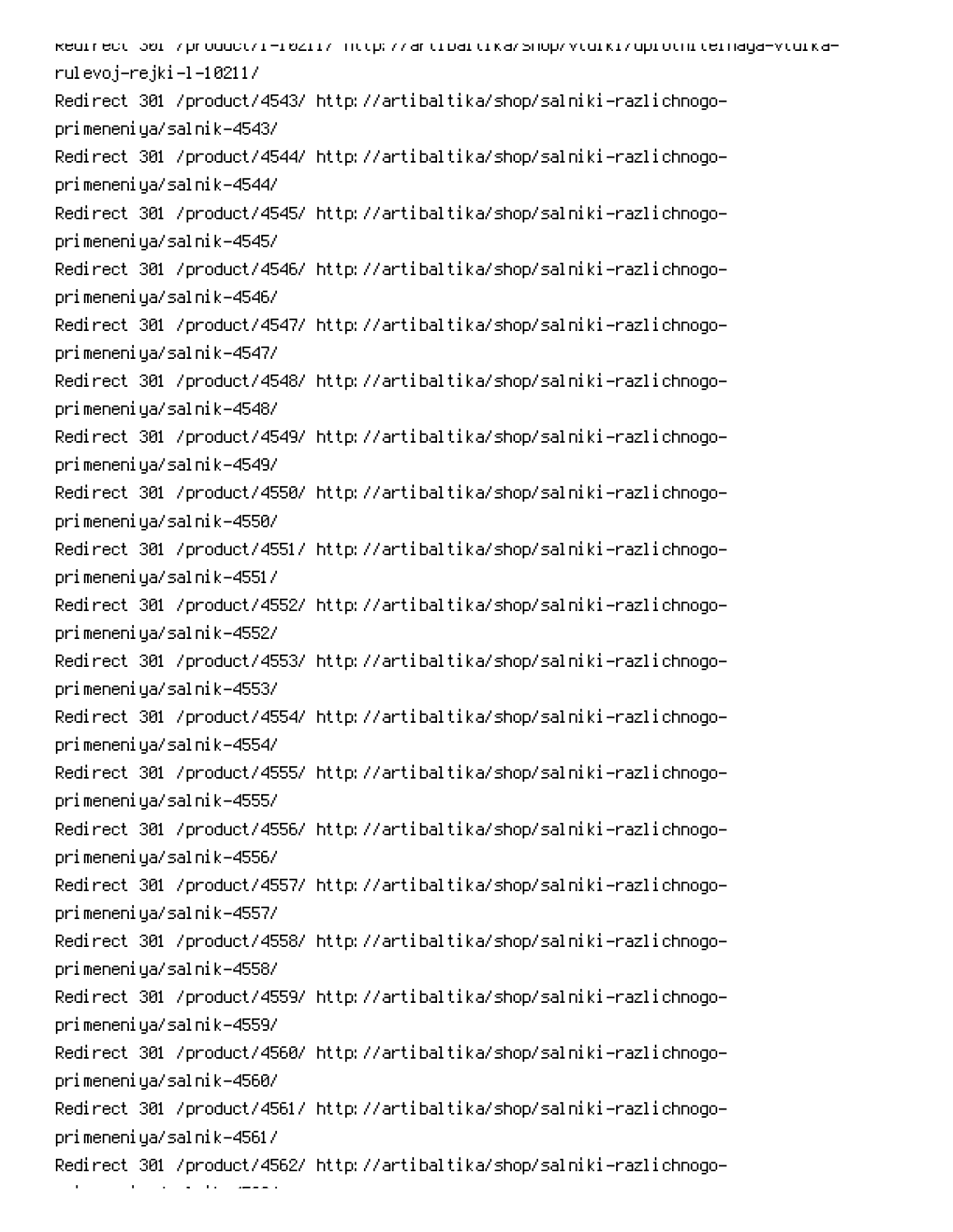pri meneni ya/sal ni k-4562/ Redirect 301 /product/4563/ http://artibaltika/shop/salniki-razlichnogoprimeneniya/salnik-4563/ Redirect 301 /product/4564/ http://artibaltika/shop/salniki-razlichnogoprimeneniya/salnik-4564/ Redirect 301 /product/4565/ http://artibaltika/shop/salniki-razlichnogoprimeneniya/salnik-4565/ Redirect 301 /product/4566/ http://artibaltika/shop/salniki-razlichnogoprimeneniya/salnik-4566/ Redirect 301 /product/4567/ http://artibaltika/shop/salniki-razlichnogoprimeneniya/salnik-4567/ Redirect 301 /product/4568/ http://artibaltika/shop/salniki-razlichnogoprimeneniya/salnik-4568/ Redirect 301 /product/4569/ http://artibaltika/shop/salniki-razlichnogoprimeneniya/salnik-4569/ Redirect 301 /product/4570/ http://artibaltika/shop/salniki-razlichnogoprimeneniya/salnik-4570/ Redirect 301 /product/4571/ http://artibaltika/shop/salniki-razlichnogoprimeneniya/salnik-4571/ Redirect 301 /product/4572/ http://artibaltika/shop/salniki-razlichnogoprimeneniya/salnik-4572/ Redirect 301 /product/4573/ http://artibaltika/shop/salniki-razlichnogoprimeneniya/salnik-4573/ Redirect 301 /product/4574/ http://artibaltika/shop/salniki-razlichnogoprimeneniya/salnik-4574/ Redirect 301 /product/4575/ http://artibaltika/shop/salniki-razlichnogoprimeneniya/salnik-4575/ Redirect 301 /product/4576/ http://artibaltika/shop/salniki-razlichnogoprimeneniya/salnik-4576/ Redirect 301 /product/4577/ http://artibaltika/shop/salniki-razlichnogoprimeneniya/salnik-4577/ Redirect 301 /product/4578/ http://artibaltika/shop/salniki-razlichnogoprimeneniya/salnik-4578/ Redirect 301 /product/4579/ http://artibaltika/shop/salniki-razlichnogoprimeneniya/salnik-4579/ Redirect 301 /product/4580/ http://artibaltika/shop/salniki-razlichnogoprimeneniya/salnik-4580/ -Redirect 301 /product/l-10036/ http://artibaltika/shop/vtulki/uplotnitelnaya-vtulka rulevoj–rejki –l –10036/ Redirect 301 /product/4581/ http://artibaltika/shop/salniki-razlichnogoprimeneniya/salnik-4581/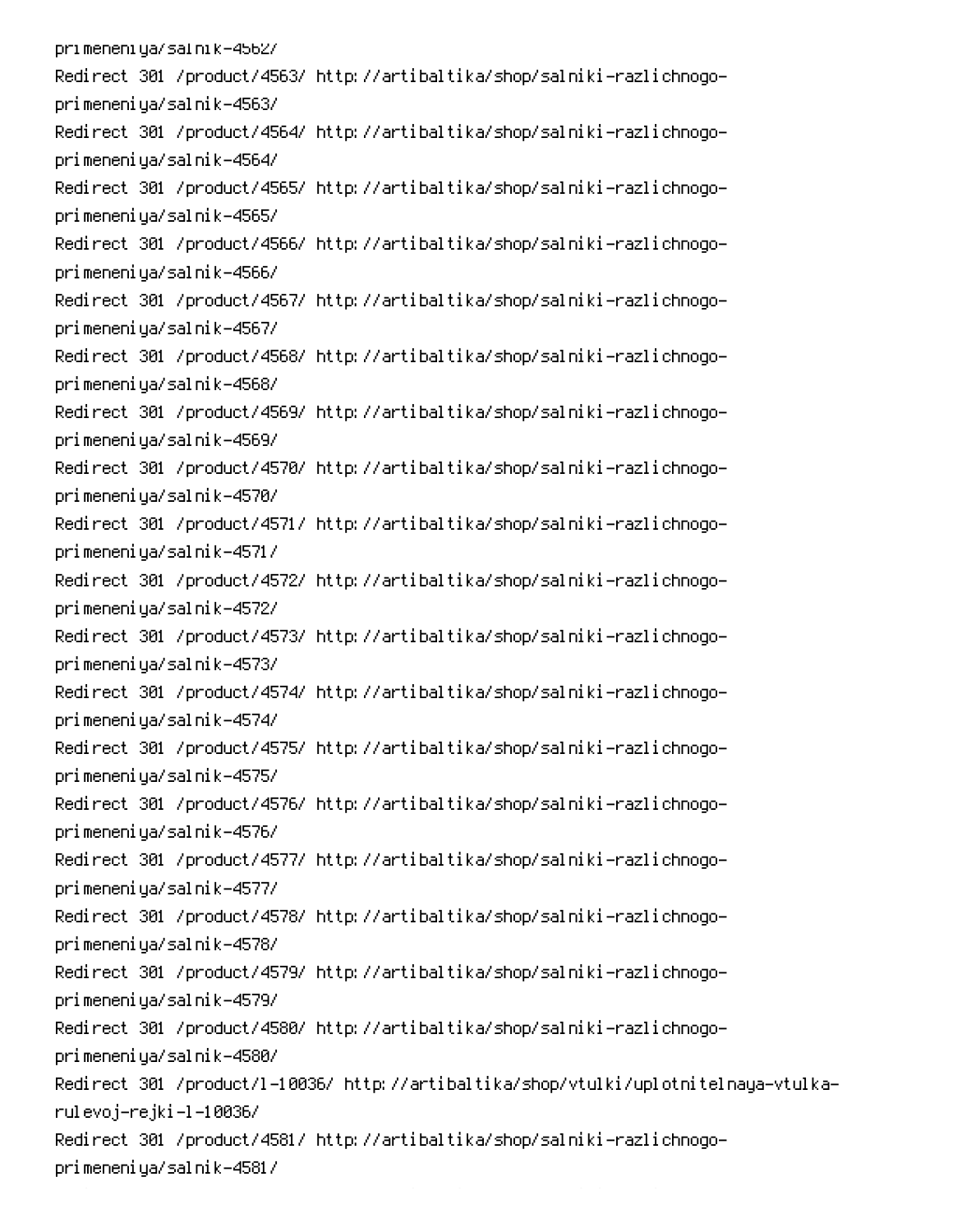Redirect 301 /product/4582/ http://artibaltika/shop/salniki-razlichnogoprimeneniya/salnik-4582/ Redirect 301 /product/4583/ http://artibaltika/shop/salniki-razlichnogoprimeneniya/salnik-4583/ Redirect 301 /product/4584/ http://artibaltika/shop/salniki-razlichnogoprimeneniya/salnik-4584/ Redirect 301 /product/4585/ http://artibaltika/shop/salniki-razlichnogoprimeneniya/salnik-p08809/ Redirect 301 /product/4586/ http://artibaltika/shop/salniki-razlichnogoprimeneniya/salnik-4586/ Redirect 301 /product/4587/ http://artibaltika/shop/salniki-razlichnogoprimeneniya/salnik-4587/ Redirect 301 /product/4588/ http://artibaltika/shop/salniki-razlichnogoprimeneniya/salnik-4588/ Redirect 301 /product/4589/ http://artibaltika/shop/salniki-razlichnogoprimeneniya/salnik-4589/ Redirect 301 /product/4590/ http://artibaltika/shop/salniki-razlichnogoprimeneniya/salnik-4590/ Redirect 301 /product/4591/ http://artibaltika/shop/salniki-razlichnogoprimeneniya/salnik-4591/ Redirect 301 /product/4592/ http://artibaltika/shop/salniki-rulevyx-reek/salnik-rulevojrejki-f-00279/ Redirect 301 /product/4593/ http://artibaltika/shop/salniki-razlichnogoprimeneniya/salnik-4593/ Redirect 301 /product/4594/ http://artibaltika/shop/salniki-razlichnogoprimeneniya/salnik-4594/ Redirect 301 /product/4595/ http://artibaltika/shop/salniki-razlichnogoprimeneniya/salnik-p09057/ Redirect 301 /product/4596/ http://artibaltika/shop/salniki-razlichnogoprimeneniya/salnik-4596/ Redirect 301 /product/4597/ http://artibaltika/shop/salniki-razlichnogoprimeneniya/salnik-4597/ Redirect 301 /product/4598/ http://artibaltika/shop/salniki-razlichnogoprimeneniya/salnik-4598/ Redirect 301 /product/4599/ http://artibaltika/shop/salniki-razlichnogoprimeneniya/salnik-4599/ Redirect 301 /product/4600/ http://artibaltika/shop/salniki-razlichnogoprimeneniya/salnik-4600/ Redirect 301 /product/4601/ http://artibaltika/shop/salniki-razlichnogoprimeneniya/salnik-4601/ Redirect 301 /product/l-10082/ http://artibaltika/shop/vtulki/uplotnitelnaya-vtulka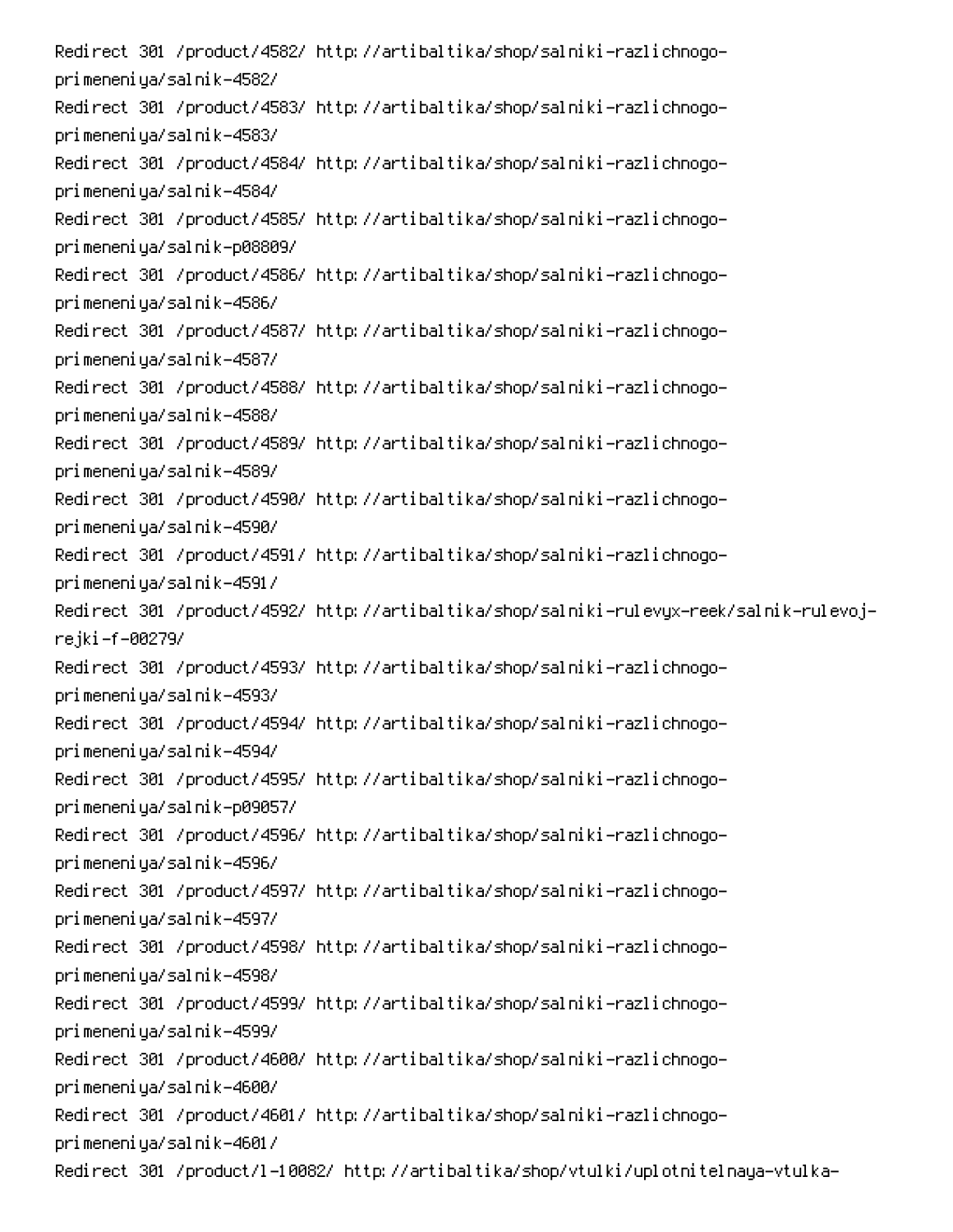rulevoj–rejki–l–10082/ Redirect 301 /product/4602/ http://artibaltika/shop/salniki-razlichnogoprimeneniya/salnik-4602/ Redirect 301 /product/l-10044/ http://artibaltika/shop/vtulki/uplotnitelnaya-vtulkarulevoj–rejki–l–10044/ Redirect 301 /product/4603/ http://artibaltika/shop/salniki-razlichnogoprimeneniya/salnik-4603/ Redirect 301 /product/4604/ http://artibaltika/shop/salniki-razlichnogoprimeneniya/salnik-4604/ Redirect 301 /product/4605/ http://artibaltika/shop/salniki-razlichnogoprimeneniya/salnik-4605/ Redirect 301 /product/4606/ http://artibaltika/shop/salniki-razlichnogoprimeneniya/salnik-4606/ Redirect 301 /product/4607/ http://artibaltika/shop/salniki-razlichnogoprimeneniya/salnik-4607/ Redirect 301 /product/4608/ http://artibaltika/shop/salniki-razlichnogoprimeneniya/salnik-4608/ Redirect 301 /product/4609/ http://artibaltika/shop/salniki-razlichnogoprimeneniya/salnik-4609/ Redirect 301 /product/4610/ http://artibaltika/shop/salniki-razlichnogoprimeneniya/salnik-4610/ Redirect 301 /product/4611/ http://artibaltika/shop/salniki-razlichnogoprimeneniya/salnik-4611/ -Redirect 301 /product/l-10035n/ http://artibaltika/shop/podzimi/vstavka-bokovogo-podzhima rulevoj–rejki–l–10035n/ Redirect 301 /product/l-10034n/ http://artibaltika/shop/podzimi/vstavka-bokovogo-podzhimarulevoj–rejki–l–10034n/ -Redirect 301 /product/l-10114n/ http://artibaltika/shop/podzimi/vstavka-bokovogo-podzhima rulevoj–rejki–l–10114n/ -Redirect 301 /product/l-10150n/ http://artibaltika/shop/podzimi/vstavka-bokovogo-podzhima rulevoj–rejki–l–10150n/ Redirect 301 /product/4612-2/ http://artibaltika/shop/salniki-razlichnogoprimeneniya/salnik-4612/ Redirect 301 /product/4613-2/ http://artibaltika/shop/salniki-razlichnogoprimeneniya/salnik-4613/ Redirect 301 /product/4614/ http://artibaltika/shop/salniki-razlichnogoprimeneniya/salnik-4614/ Redirect 301 /product/4615/ http://artibaltika/shop/salniki-razlichnogoprimeneniya/salnik-4615/ Redirect 301 /product/4616/ http://artibaltika/shop/salniki-razlichnogoprimeneniya/salnik-4616/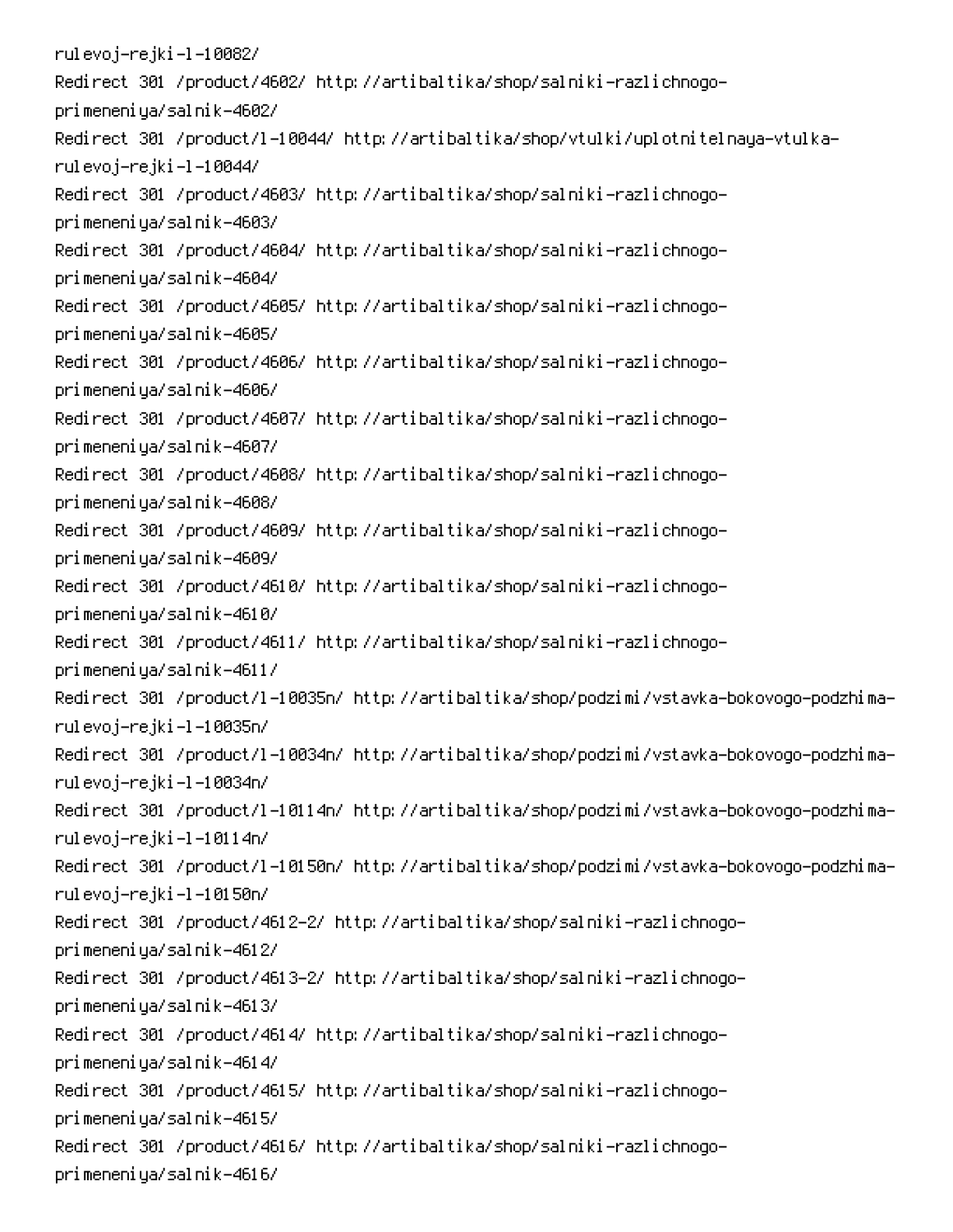Redirect 301 /product/4617/ http://artibaltika/shop/salniki-razlichnogoprimeneniya/salnik-4617/ Redirect 301 /product/4618/ http://artibaltika/shop/salniki-razlichnogoprimeneniya/salnik-4618/ Redirect 301 /product/4619/ http://artibaltika/shop/salniki-razlichnogoprimeneniya/salnik-4619/ Redirect 301 /product/4620/ http://artibaltika/shop/salniki-razlichnogoprimeneniya/salnik-4620/ Redirect 301 /product/4621/ http://artibaltika/shop/salniki-razlichnogoprimeneniya/salnik-4621/ Redirect 301 /product/4622/ http://artibaltika/shop/salniki-razlichnogoprimeneniya/salnik-4622/ Redirect 301 /product/4623/ http://artibaltika/shop/salniki-razlichnogoprimeneniya/salnik-4623/ Redirect 301 /product/4624/ http://artibaltika/shop/salniki-razlichnogoprimeneniya/salnik-4624/ Redirect 301 /product/4625/ http://artibaltika/shop/salniki-razlichnogoprimeneniya/salnik-4625/ Redirect 301 /product/4626/ http://artibaltika/shop/salniki-razlichnogoprimeneniya/salnik-4626/ Redirect 301 /product/4627/ http://artibaltika/shop/salniki-razlichnogoprimeneniya/salnik-4627/ Redirect 301 /product/4628/ http://artibaltika/shop/salniki-razlichnogoprimeneniya/salnik-4628/ Redirect 301 /product/4629/ http://artibaltika/shop/salniki-razlichnogoprimeneniya/salnik-4629/ Redirect 301 /product/4630/ http://artibaltika/shop/salniki-razlichnogoprimeneniya/salnik-4630/ Redirect 301 /product/4631/ http://artibaltika/shop/salniki-razlichnogoprimeneniya/salnik-4631/ Redirect 301 /product/4632/ http://artibaltika/shop/salniki-razlichnogoprimeneniya/salnik-p09462/ Redirect 301 /product/4633/ http://artibaltika/shop/salniki-razlichnogoprimeneniya/salnik-4633/ Redirect 301 /product/4634/ http://artibaltika/shop/salniki-razlichnogoprimeneniya/salnik-4634/ Redirect 301 /product/4635/ http://artibaltika/shop/salniki-razlichnogoprimeneniya/salnik-4635/ Redirect 301 /product/4636/ http://artibaltika/shop/salniki-razlichnogoprimeneniya/salnik-4636/ Redirect 301 /product/4637/ http://artibaltika/shop/salniki-razlichnogo-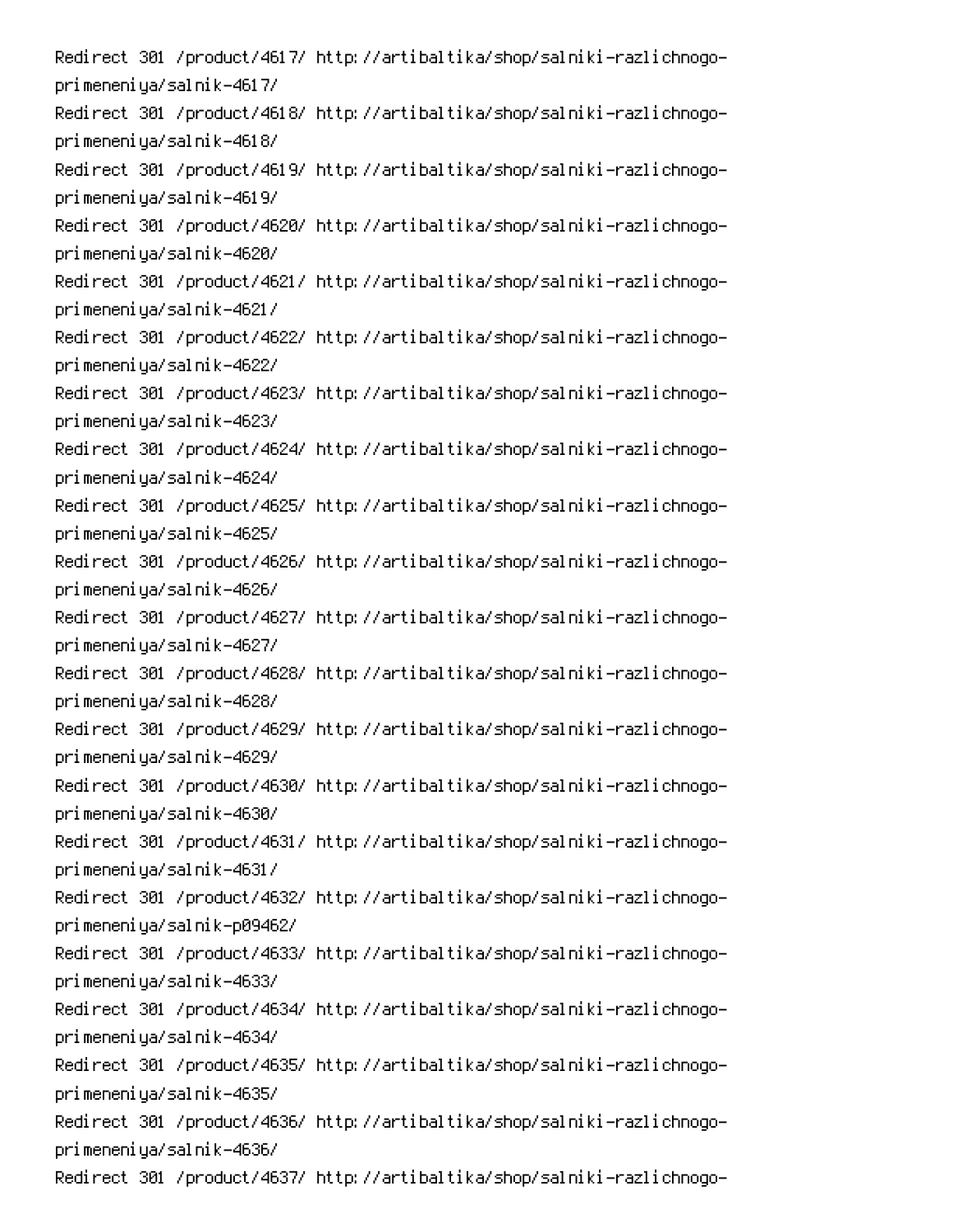primeneniya/salnik-p09556/ Redirect 301 /product/4638/ http://artibaltika/shop/salniki-razlichnogoprimeneniya/salnik-4638/ Redirect 301 /product/4639/ http://artibaltika/shop/salniki-razlichnogoprimeneniya/salnik-4639/ -Redirect 301 /product/l-10029n/ http://artibaltika/shop/podzimi/vstavka-bokovogo-podzhima rulevoj–rejki–l–10029n/ Redirect 301 /product/4640/ http://artibaltika/shop/salniki-razlichnogoprimeneniya/salnik-4640/ Redirect 301 /product/4641/ http://artibaltika/shop/salniki-razlichnogoprimeneniya/salnik-4641/ Redirect 301 /product/4642/ http://artibaltika/shop/salniki-razlichnogoprimeneniya/salnik-4642/ Redirect 301 /product/4643/ http://artibaltika/shop/salniki-razlichnogoprimeneniya/salnik-4643/ Redirect 301 /product/4644/ http://artibaltika/shop/salniki-razlichnogoprimeneniya/salnik-4644/ Redirect 301 /product/4645/ http://artibaltika/shop/salniki-razlichnogoprimeneniya/salnik-4645/ Redirect 301 /product/4646/ http://artibaltika/shop/salniki-razlichnogoprimeneniya/salnik-4646/ Redirect 301 /product/4647/ http://artibaltika/shop/salniki-razlichnogoprimeneniya/salnik-4647/ -Redirect 301 /product/l-10246/ http://artibaltika/shop/podzimi/vstavka-bokovogo-podzhima rulevoj–rejki–l–10246/ Redirect 301 /product/4648/ http://artibaltika/shop/salniki-razlichnogoprimeneniya/salnik-p09953/ Redirect 301 /product/4649/ http://artibaltika/shop/salniki-razlichnogoprimeneniya/salnik-4649/ Redirect 301 /product/4650/ http://artibaltika/shop/salniki-razlichnogoprimeneniya/salnik-4650/ -Redirect 301 /product/l-10201n/ http://artibaltika/shop/podzimi/vstavka-bokovogo-podzhima rulevoj–rejki–l–10201n/ Redirect 301 /product/j-00506/ http://artibaltika/shop/gaiki/gajka-bokovogo-podzhimarulevoj–rejki–j–00506/ Redirect 301 /product/st-1540/ http://artibaltika/shop/poshipnik/krestovina-rulevogo-vala $st - 15407$ Redirect 301 /product/st-1640/ http://artibaltika/shop/poshipnik/krestovina-rulevogo-vala $st - 1640/$ Redirect 301 /product/f-00393/ http://artibaltika/shop/salniki-rulevyx-reek/manzhetarulevoj–rejki–f–00393/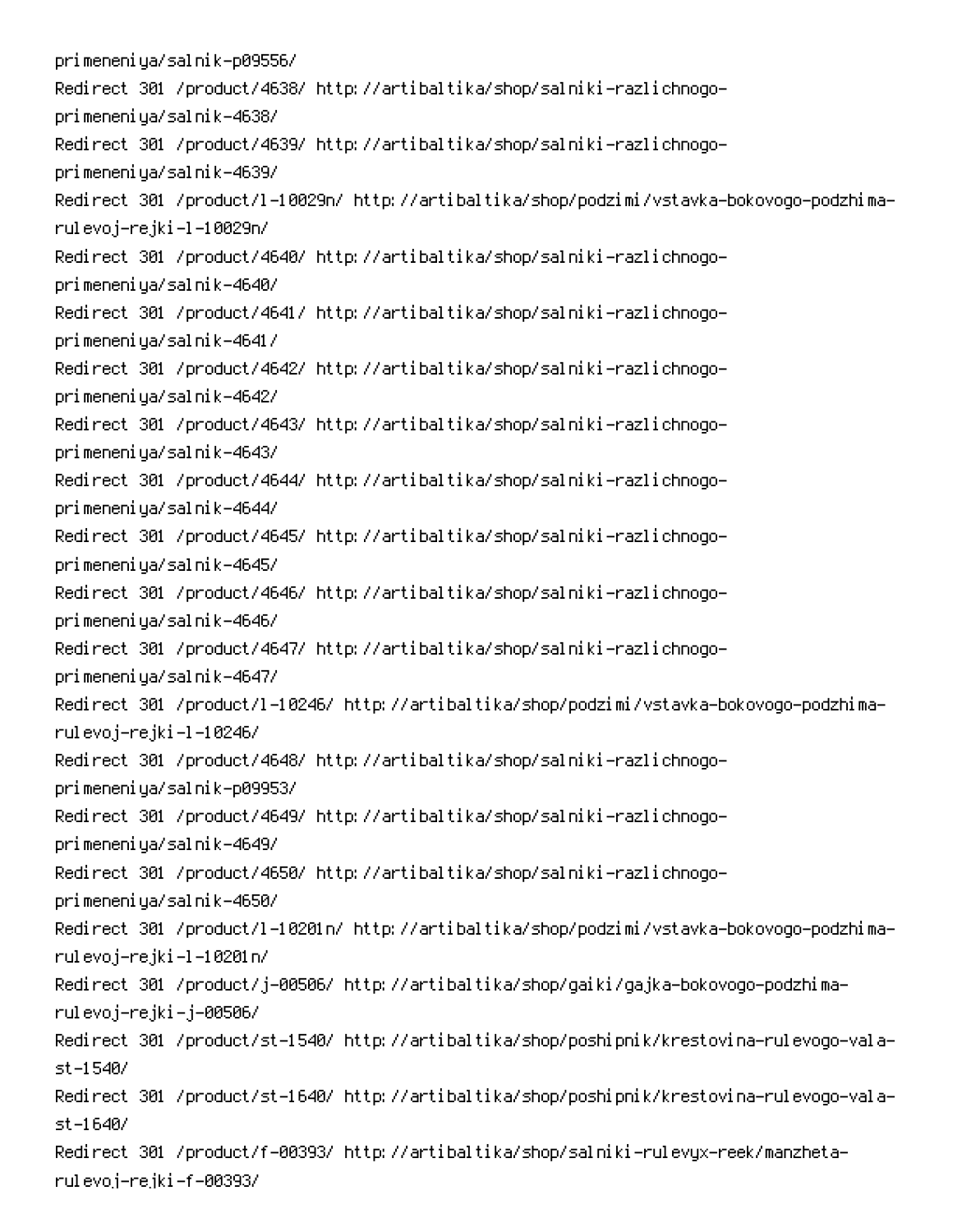Redirect 301 /product/f-00218/ http://artibaltika/shop/salniki-rulevyx-reek/manzhetarulevoj–rejki–f–00218/ Redirect 301 /product/f-00468/ http://artibaltika/shop/salniki-rulevyx-reek/manzhetarulevodo-reduktora-f-00468/ Redirect 301 /product/f-01186/ http://artibaltika/shop/salniki-rulevyx-reek/salnik-f-01186/ -Redirect 301 /product/f-01221/ http://artibaltika/shop/salniki-rulevyx-reek/salnik rulevoj–rejki–f–01221/ -Redirect 301 /product/f-00299/ http://artibaltika/shop/salniki-rulevyx-reek/salnik rulevoj–rejki–f–00299/ Redirect 301 /product/f-00038-2/ http://artibaltika/shop/salniki-rulevyx-reek/salnikrulevoj–rejki–f–00038/ Redirect 301 /product/4651/ http://artibaltika/shop/salniki-razlichnogoprimeneniya/salnik-4651/ Redirect 301 /product/4652/ http://artibaltika/shop/salniki-razlichnogoprimeneniya/salnik-4652/ Redirect 301 /product/4653/ http://artibaltika/shop/salniki-razlichnogoprimeneniya/salnik-4653/ Redirect 301 /product/4654/ http://artibaltika/shop/salniki-razlichnogoprimeneniya/salnik-4654/ Redirect 301 /product/4655/ http://artibaltika/shop/salniki-razlichnogoprimeneniya/salnik-4655/ Redirect 301 /product/4656/ http://artibaltika/shop/salniki-razlichnogoprimeneniya/salnik-4656/ Redirect 301 /product/4657/ http://artibaltika/shop/salniki-razlichnogoprimeneniya/salnik-4657/ Redirect 301 /product/4658/ http://artibaltika/shop/salniki-razlichnogoprimeneniya/salnik-4658/ Redirect 301 /product/4659/ http://artibaltika/shop/salniki-razlichnogoprimeneniya/salnik-4659/ Redirect 301 /product/4660/ http://artibaltika/shop/salniki-razlichnogoprimeneniya/salnik-4660/ Redirect 301 /product/4661/ http://artibaltika/shop/salniki-razlichnogoprimeneniya/salnik-4661/ Redirect 301 /product/4662/ http://artibaltika/shop/salniki-razlichnogoprimeneniya/salnik-4662/ Redirect 301 /product/4663/ http://artibaltika/shop/salniki-razlichnogoprimeneniya/salnik-4663/ Redirect 301 /product/4664/ http://artibaltika/shop/salniki-razlichnogoprimeneniya/salnik-4664/ Redirect 301 /product/4665/ http://artibaltika/shop/salniki-razlichnoqo-

M<sub>0</sub>M<sub>0</sub>M<sub>0</sub>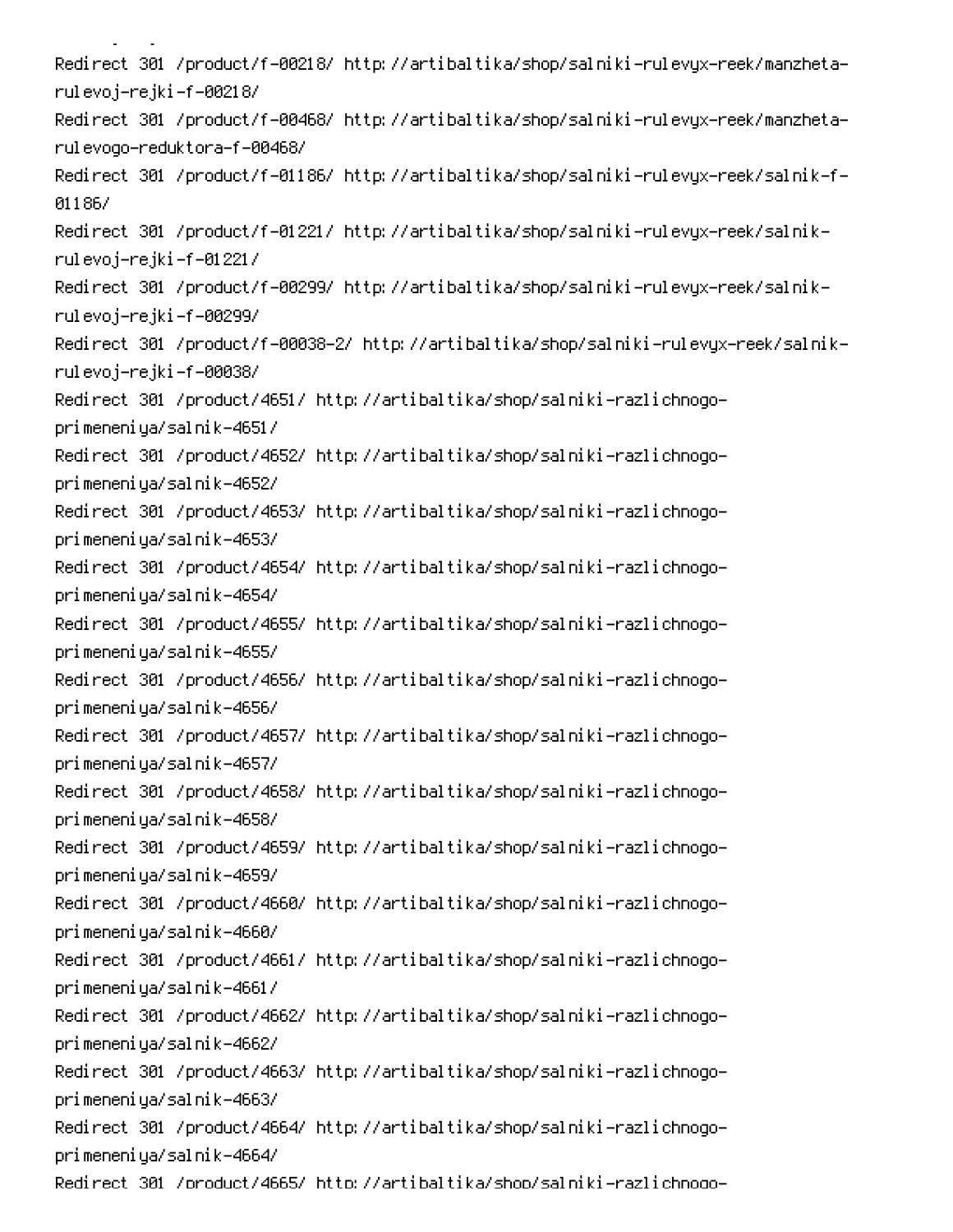| <u> 1980 - 200 - 200 - pisanan Bara, 1989 - 1989 - 1980 - 2080 - 2090 - 2090 - 2001 - 1980 - 1980 - 200</u> |
|-------------------------------------------------------------------------------------------------------------|
| primeneniya/salnik-4665/                                                                                    |
| Redirect 301 /product/4666/ http://artibaltika/shop/salniki-razlichnogo-                                    |
| primeneniya/salnik-4666/                                                                                    |
| Redirect 301 /product/4667/ http://artibaltika/shop/salniki-razlichnogo-                                    |
| primeneniya/salnik-4667/                                                                                    |
| Redirect 301 /product/4668/ http://artibaltika/shop/salniki-razlichnogo-                                    |
| primeneniya/salnik-4668/                                                                                    |
| Redirect 301 /product/4669/ http://artibaltika/shop/salniki-razlichnogo-                                    |
| primeneniya/salnik-4669/                                                                                    |
| Redirect 301 /product/4670/ http://artibaltika/shop/salniki-razlichnogo-                                    |
| primeneniya/salnik-4670/                                                                                    |
| Redirect 301 /product/4671/ http://artibaltika/shop/salniki-razlichnogo-                                    |
| primeneniya/salnik-4671/                                                                                    |
| Redirect 301 /product/4672/ http://artibaltika/shop/salniki-razlichnogo-                                    |
| primeneniya/salnik-4672/                                                                                    |
| Redirect 301 /product/4673/ http://artibaltika/shop/salniki-razlichnogo-                                    |
| primeneniya/salnik-4673/                                                                                    |
| Redirect 301 /product/4674/ http://artibaltika/shop/salniki-razlichnogo-                                    |
| primeneniya/salnik-4674/                                                                                    |
| Redirect 301 /product/4675/ http://artibaltika/shop/salniki-razlichnogo-                                    |
| primeneniya/salnik-4675/                                                                                    |
| Redirect 301 /product/4676/ http://artibaltika/shop/salniki-razlichnogo-                                    |
| primeneniya/salnik-4676/                                                                                    |
| Redirect 301 /product/4677/ http://artibaltika/shop/salniki-razlichnogo-                                    |
| primeneniya/salnik-4677/                                                                                    |
| Redirect 301 /product/4678/ http://artibaltika/shop/salniki-razlichnogo-                                    |
| primeneniya/salnik-4678/                                                                                    |
| Redirect 301 /product/4679/ http://artibaltika/shop/salniki-razlichnogo-                                    |
| primeneniya/salnik-4679/                                                                                    |
| Redirect 301 /product/4680/ http://artibaltika/shop/salniki-razlichnogo-                                    |
| primeneniya/salnik-4680/                                                                                    |
| Redirect 301 /product/4681/ http://artibaltika/shop/salniki-razlichnogo-                                    |
| primeneniya/salnik-4681/                                                                                    |
| Redirect 301 /product/4682/ http://artibaltika/shop/salniki-razlichnogo-                                    |
| primeneniya/salnik-4682/                                                                                    |
| Redirect 301 /product/4683/ http://artibaltika/shop/salniki-razlichnogo-                                    |
| primeneniya/salnik-p10166/                                                                                  |
| Redirect 301 /product/4684/ http://artibaltika/shop/salniki-razlichnogo-                                    |
| primeneniya/salnik-4684/                                                                                    |
| Redirect 301 /product/4685/ http://artibaltika/shop/salniki-razlichnogo-                                    |
| ori meneni ua/sal ni k=4685/                                                                                |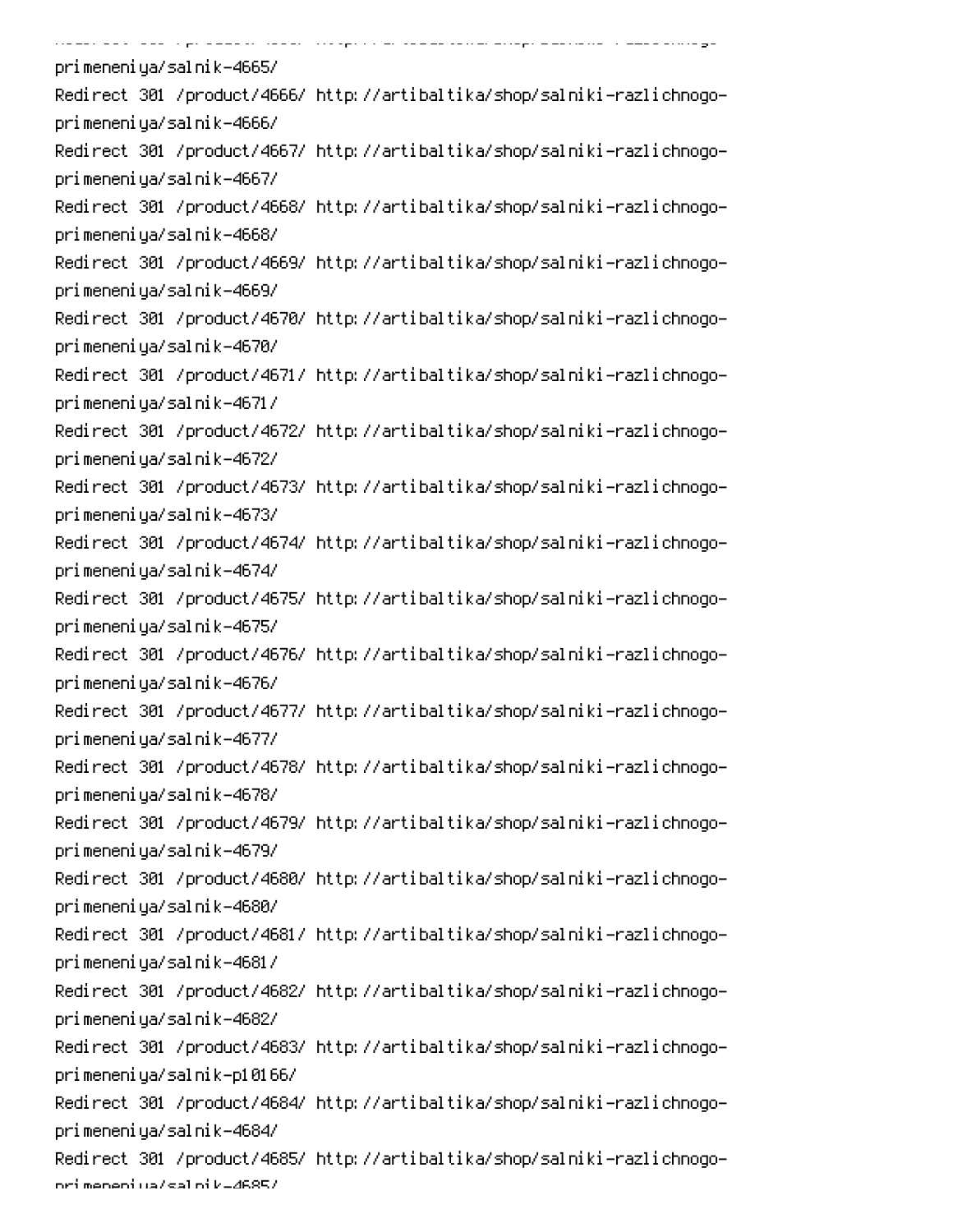Redirect 301 /product/4686/ http://artibaltika/shop/salniki-razlichnogoprimeneniya/salnik-4686/ Redirect 301 /product/4687/ http://artibaltika/shop/salniki-razlichnogoprimeneniya/salnik-p10193/ Redirect 301 /product/4688/ http://artibaltika/shop/salniki-razlichnogoprimeneniya/salnik-4688/ Redirect 301 /product/4689/ http://artibaltika/shop/salniki-razlichnogoprimeneniya/salnik-4689/ Redirect 301 /product/4690/ http://artibaltika/shop/salniki-razlichnogoprimeneniya/salnik-4690/ Redirect 301 /product/4691/ http://artibaltika/shop/salniki-razlichnogoprimeneniya/salnik-4691/ Redirect 301 /product/4692/ http://artibaltika/shop/salniki-razlichnogoprimeneniya/salnik-4692/ Redirect 301 /product/4693/ http://artibaltika/shop/salniki-razlichnogoprimeneniya/salnik-4693/ Redirect 301 /product/4694/ http://artibaltika/shop/salniki-razlichnogoprimeneniya/salnik-4694/ Redirect 301 /product/4695/ http://artibaltika/shop/salniki-razlichnogoprimeneniya/salnik-4695/ Redirect 301 /product/4696/ http://artibaltika/shop/salniki-razlichnogoprimeneniya/salnik-4696/ Redirect 301 /product/4697/ http://artibaltika/shop/salniki-razlichnogoprimeneniya/salnik-4697/ Redirect 301 /product/4698/ http://artibaltika/shop/salniki-razlichnogoprimeneniya/salnik-4698/ Redirect 301 /product/4699/ http://artibaltika/shop/salniki-razlichnogoprimeneniya/salnik-4699/ Redirect 301 /product/4700/ http://artibaltika/shop/salniki-razlichnogoprimeneniya/salnik-4700/ Redirect 301 /product/4701/ http://artibaltika/shop/salniki-razlichnogoprimeneniya/salnik-4701/ Redirect 301 /product/4702/ http://artibaltika/shop/salniki-razlichnogoprimeneniya/salnik-4702/ Redirect 301 /product/4703/ http://artibaltika/shop/salniki-razlichnogoprimeneniya/salnik-4703/ Redirect 301 /product/4704/ http://artibaltika/shop/salniki-razlichnogoprimeneniya/salnik-4704/ Redirect 301 /product/4705/ http://artibaltika/shop/salniki-razlichnogoprimeneniya/salnik-4705/ 6 PC 
!R-Q - 0 -0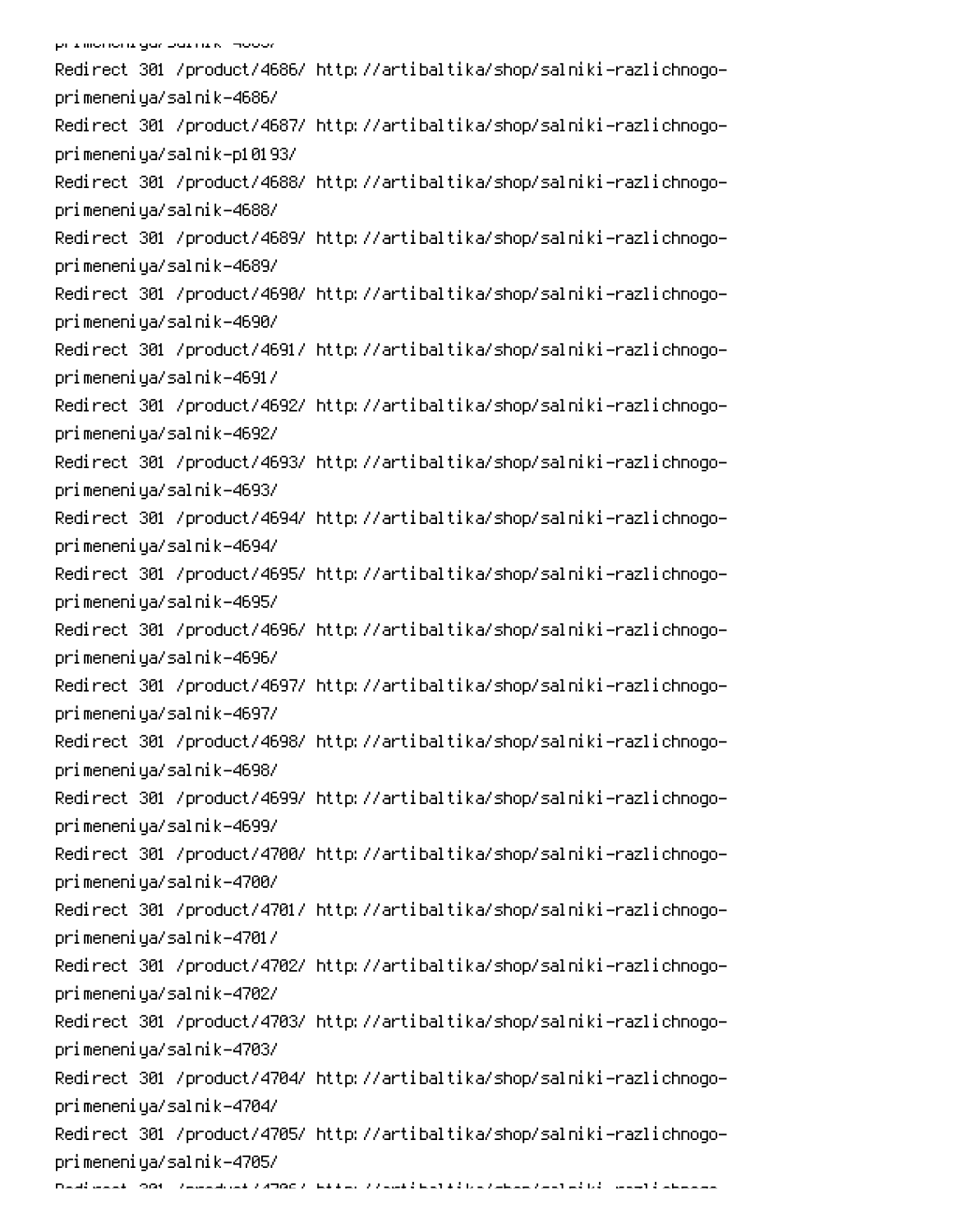kedirect 301 /product/4706/ http://artibaltika/shop/salniki-raziichnogoprimeneniya/salnik-4706/ Redirect 301 /product/4707/ http://artibaltika/shop/salniki-razlichnogoprimeneniya/salnik-4707/ Redirect 301 /product/4708/ http://artibaltika/shop/salniki-razlichnogoprimeneniya/salnik-4708/ Redirect 301 /product/4709/ http://artibaltika/shop/salniki-razlichnogoprimeneniya/salnik-4709/ Redirect 301 /product/4710/ http://artibaltika/shop/salniki-razlichnogoprimeneniya/salnik-4710/ Redirect 301 /product/4711/ http://artibaltika/shop/salniki-razlichnogoprimeneniya/salnik-4711/ Redirect 301 /product/4712/ http://artibaltika/shop/salniki-razlichnogoprimeneniya/salnik-4712/ Redirect 301 /product/4713/ http://artibaltika/shop/salniki-razlichnogoprimeneniya/salnik-4713/ Redirect 301 /product/4714/ http://artibaltika/shop/salniki-razlichnogoprimeneniya/salnik-4714/ Redirect 301 /product/4715/ http://artibaltika/shop/salniki-razlichnogoprimeneniya/salnik-4715/ Redirect 301 /product/4716/ http://artibaltika/shop/salniki-razlichnogoprimeneniya/salnik-4716/ Redirect 301 /product/4717/ http://artibaltika/shop/salniki-razlichnogoprimeneniya/salnik-p10292/ Redirect 301 /product/4718/ http://artibaltika/shop/salniki-razlichnogoprimeneniya/salnik-4718/ Redirect 301 /product/4719/ http://artibaltika/shop/salniki-razlichnogoprimeneniya/salnik-4719/ Redirect 301 /product/4720/ http://artibaltika/shop/salniki-razlichnogoprimeneniya/salnik-4720/ Redirect 301 /product/4721/ http://artibaltika/shop/salniki-razlichnogoprimeneniya/salnik-4721/ Redirect 301 /product/4722/ http://artibaltika/shop/salniki-razlichnogoprimeneniya/salnik-4722/ Redirect 301 /product/4723/ http://artibaltika/shop/salniki-razlichnogoprimeneniya/salnik-4723/ Redirect 301 /product/4724/ http://artibaltika/shop/salniki-razlichnogoprimeneniya/salnik-4724/ Redirect 301 /product/4725/ http://artibaltika/shop/salniki-razlichnogoprimeneniya/salnik-4725/ Redirect 301 /product/4726/ http://artibaltika/shop/salniki-razlichnogo-

- 1 an an T  $\mathcal{L}(\mathcal{L})$  and  $\mathcal{L}(\mathcal{L})$ 0. Prosesta<br>P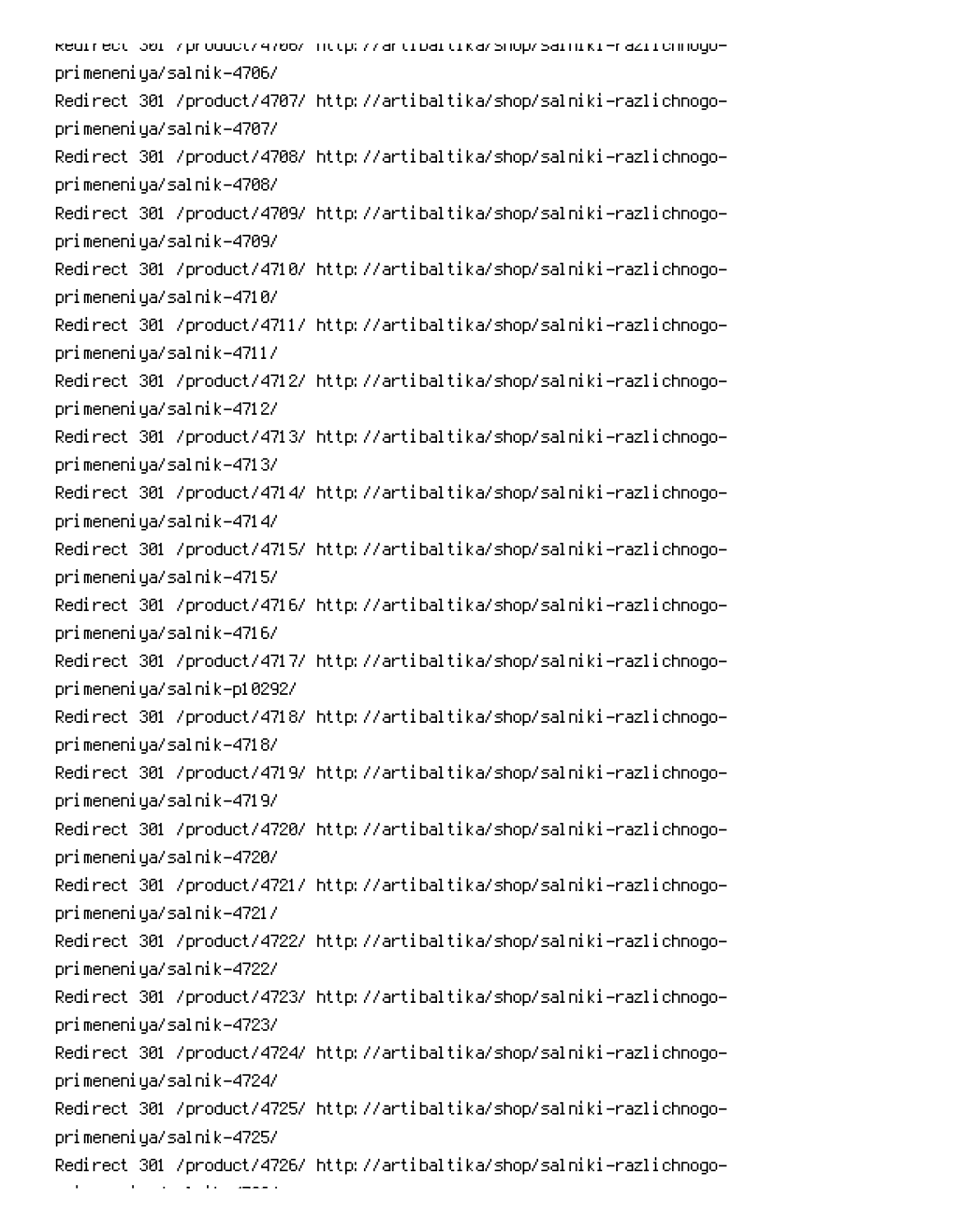pri meneni ya/sal ni k-4726/ Redirect 301 /product/4727/ http://artibaltika/shop/salniki-razlichnogoprimeneniya/salnik-4727/ Redirect 301 /product/4728/ http://artibaltika/shop/salniki-razlichnogoprimeneniya/salnik-4728/ Redirect 301 /product/4729/ http://artibaltika/shop/salniki-razlichnogoprimeneniya/salnik-4729/ Redirect 301 /product/4730/ http://artibaltika/shop/salniki-razlichnogoprimeneniya/salnik-4730/ Redirect 301 /product/4731/ http://artibaltika/shop/salniki-razlichnogoprimeneniya/salnik-4731/ Redirect 301 /product/4732/ http://artibaltika/shop/salniki-razlichnogoprimeneniya/salnik-4732/ Redirect 301 /product/4733/ http://artibaltika/shop/salniki-razlichnogoprimeneniya/salnik-4733/ Redirect 301 /product/4734/ http://artibaltika/shop/salniki-razlichnogoprimeneniya/salnik-4734/ Redirect 301 /product/4735/ http://artibaltika/shop/salniki-razlichnogoprimeneniya/salnik-4735/ Redirect 301 /product/4736/ http://artibaltika/shop/salniki-razlichnogoprimeneniya/salnik-4736/ Redirect 301 /product/4737/ http://artibaltika/shop/salniki-razlichnogoprimeneniya/salnik-4737/ Redirect 301 /product/4738/ http://artibaltika/shop/salniki-razlichnogoprimeneniya/salnik-4738/ Redirect 301 /product/4739/ http://artibaltika/shop/salniki-razlichnogoprimeneniya/salnik-4739/ Redirect 301 /product/4740/ http://artibaltika/shop/salniki-razlichnogoprimeneniya/salnik-4740/ Redirect 301 /product/4741/ http://artibaltika/shop/salniki-razlichnogoprimeneniya/salnik-4741/ Redirect 301 /product/4742/ http://artibaltika/shop/salniki-razlichnogoprimeneniya/salnik-4742/ Redirect 301 /product/4743/ http://artibaltika/shop/salniki-razlichnogoprimeneniya/salnik-4743/ Redirect 301 /product/4744/ http://artibaltika/shop/salniki-razlichnogoprimeneniya/salnik-4744/ Redirect 301 /product/4745/ http://artibaltika/shop/salniki-razlichnogoprimeneniya/salnik-4745/ Redirect 301 /product/4746/ http://artibaltika/shop/salniki-razlichnogoprimeneniya/salnik-4746/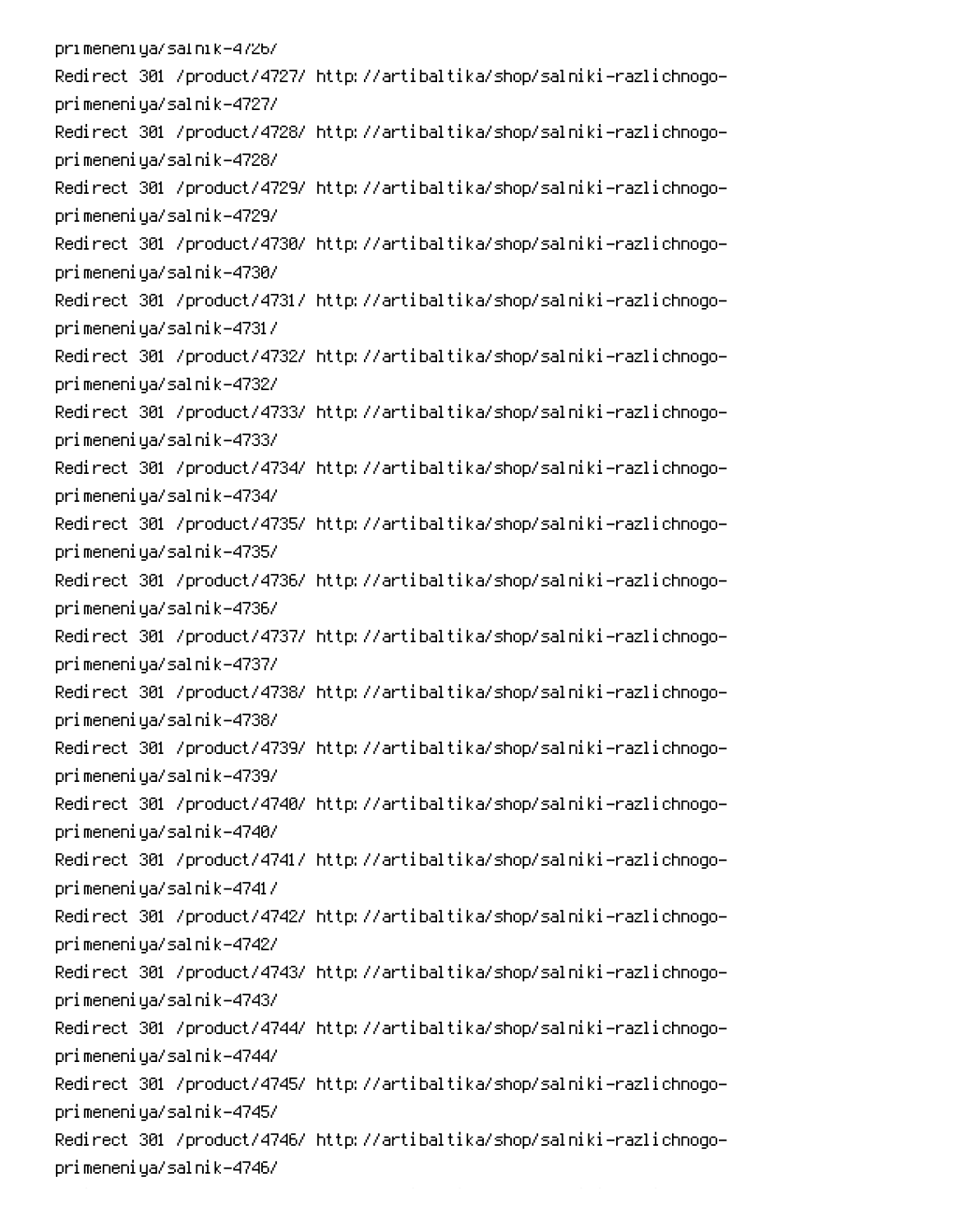Redirect 301 /product/4747/ http://artibaltika/shop/salniki-razlichnogoprimeneniya/salnik-4747/ Redirect 301 /product/4748/ http://artibaltika/shop/salniki-razlichnogoprimeneniya/salnik-4748/ Redirect 301 /product/4749/ http://artibaltika/shop/salniki-razlichnogoprimeneniya/salnik-4749/ Redirect 301 /product/4750/ http://artibaltika/shop/salniki-razlichnogoprimeneniya/salnik-4750/ Redirect 301 /product/4751/ http://artibaltika/shop/salniki-razlichnogoprimeneniya/salnik-4751/ Redirect 301 /product/4752/ http://artibaltika/shop/salniki-razlichnogoprimeneniya/salnik-4752/ Redirect 301 /product/4753/ http://artibaltika/shop/salniki-razlichnogoprimeneniya/salnik-4753/ Redirect 301 /product/4754/ http://artibaltika/shop/salniki-razlichnogoprimeneniya/salnik-4754/ Redirect 301 /product/4755/ http://artibaltika/shop/salniki-razlichnogoprimeneniya/salnik-4755/ Redirect 301 /product/4756/ http://artibaltika/shop/salniki-razlichnogoprimeneniya/salnik-4756/ Redirect 301 /product/4757/ http://artibaltika/shop/salniki-razlichnogoprimeneniya/salnik-4757/ Redirect 301 /product/4758/ http://artibaltika/shop/salniki-razlichnogoprimeneniya/salnik-4758/ Redirect 301 /product/4759/ http://artibaltika/shop/salniki-razlichnogoprimeneniya/salnik-4759/ Redirect 301 /product/4760/ http://artibaltika/shop/salniki-razlichnogoprimeneniya/salnik-4760/ Redirect 301 /product/4761/ http://artibaltika/shop/salniki-razlichnogoprimeneniya/salnik-4761/ Redirect 301 /product/4762/ http://artibaltika/shop/salniki-razlichnogoprimeneniya/salnik-4762/ Redirect 301 /product/4763/ http://artibaltika/shop/salniki-razlichnogoprimeneniya/salnik-4763/ Redirect 301 /product/4764/ http://artibaltika/shop/salniki-razlichnogoprimeneniya/salnik-4764/ Redirect 301 /product/4765/ http://artibaltika/shop/salniki-razlichnogoprimeneniya/salnik-4765/ Redirect 301 /product/4766/ http://artibaltika/shop/salniki-razlichnogoprimeneniya/salnik-4766/ Redirect 301 /product/4767/ http://artibaltika/shop/salniki-razlichnogo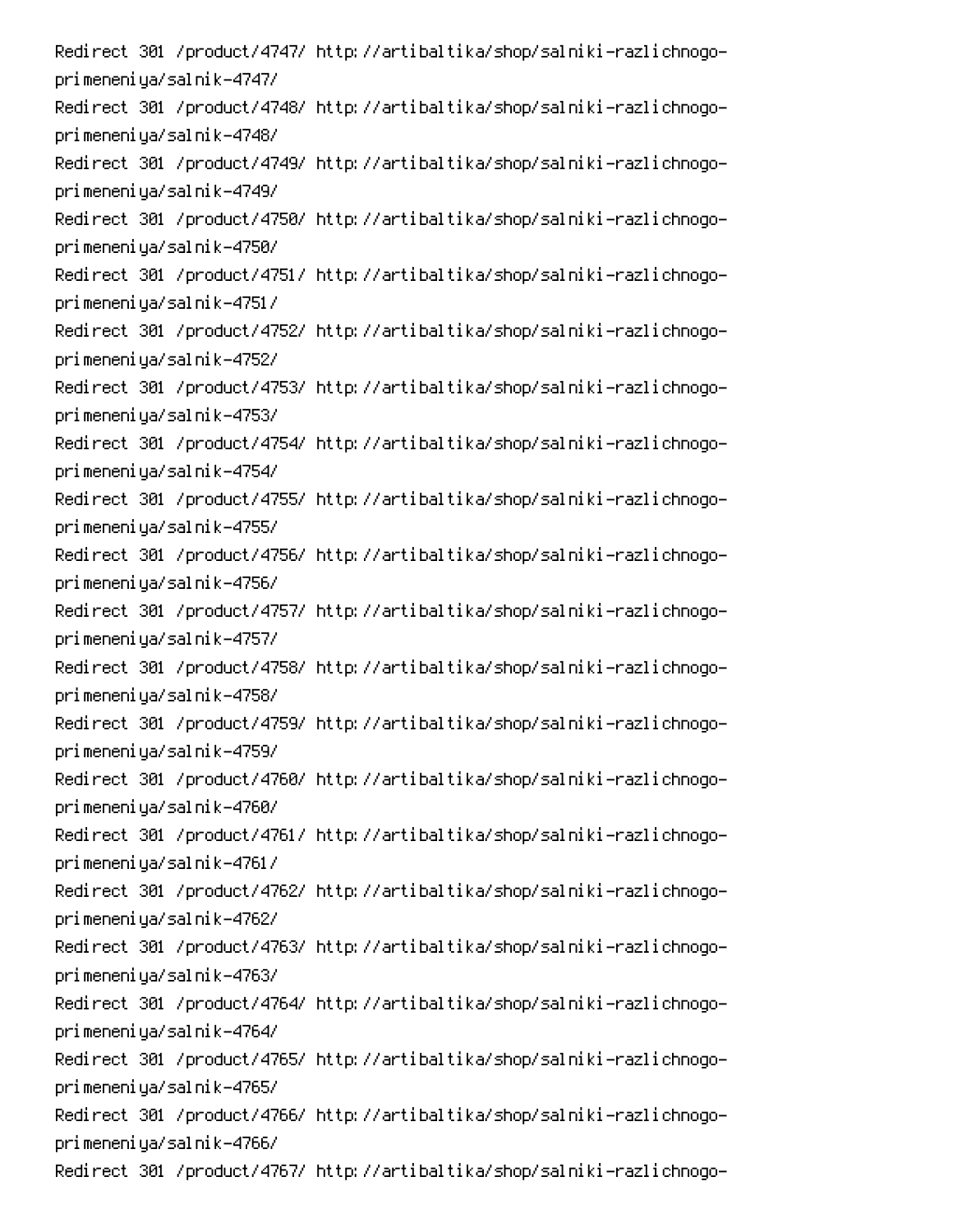primeneniya/salnik-4767/ Redirect 301 /product/4768/ http://artibaltika/shop/salniki-razlichnogoprimeneniya/salnik-4768/ Redirect 301 /product/4769/ http://artibaltika/shop/salniki-razlichnogoprimeneniya/salnik-4769/ Redirect 301 /product/4770/ http://artibaltika/shop/salniki-razlichnogoprimeneniya/salnik-4770/ Redirect 301 /product/4771/ http://artibaltika/shop/salniki-razlichnogoprimeneniya/salnik-4771/ Redirect 301 /product/4772/ http://artibaltika/shop/salniki-razlichnogoprimeneniya/salnik-4772/ Redirect 301 /product/4773/ http://artibaltika/shop/salniki-razlichnogoprimeneniya/salnik-4773/ Redirect 301 /product/4774/ http://artibaltika/shop/salniki-razlichnogoprimeneniya/salnik-4774/ Redirect 301 /product/4775/ http://artibaltika/shop/salniki-razlichnogoprimeneniya/salnik-4775/ Redirect 301 /product/4776/ http://artibaltika/shop/salniki-razlichnogoprimeneniya/salnik-4776/ Redirect 301 /product/4777/ http://artibaltika/shop/salniki-razlichnogoprimeneniya/salnik-4777/ Redirect 301 /product/4778/ http://artibaltika/shop/salniki-razlichnogoprimeneniya/salnik-4778/ Redirect 301 /product/4779/ http://artibaltika/shop/salniki-razlichnogoprimeneniya/salnik-4779/ Redirect 301 /product/4780/ http://artibaltika/shop/salniki-razlichnogoprimeneniya/salnik-4780/ Redirect 301 /product/4781/ http://artibaltika/shop/salniki-razlichnogoprimeneniya/salnik-4781/ Redirect 301 /product/4782/ http://artibaltika/shop/salniki-razlichnogoprimeneniya/salnik-4782/ Redirect 301 /product/4783/ http://artibaltika/shop/salniki-razlichnogoprimeneniya/salnik-4783/ Redirect 301 /product/4784/ http://artibaltika/shop/salniki-razlichnogoprimeneniya/salnik-4784/ Redirect 301 /product/4785/ http://artibaltika/shop/salniki-razlichnogoprimeneniya/salnik-4785/ Redirect 301 /product/4786/ http://artibaltika/shop/salniki-razlichnogoprimeneniya/salnik-4786/ Redirect 301 /product/4787/ http://artibaltika/shop/salniki-razlichnogoprimeneniya/salnik-4787/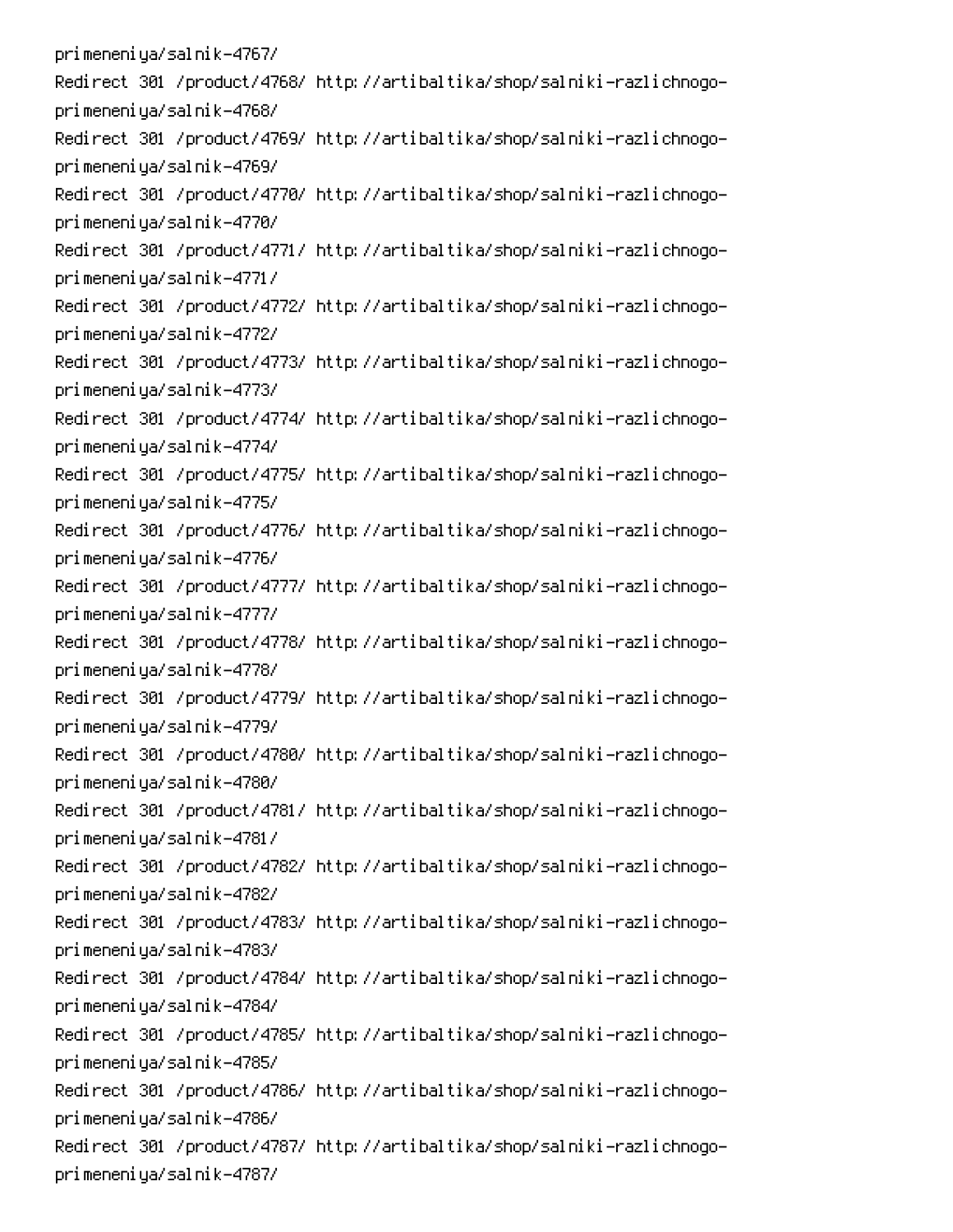Redirect 301 /product/4788/ http://artibaltika/shop/salniki-razlichnogoprimeneniya/salnik-4788/ Redirect 301 /product/4789/ http://artibaltika/shop/salniki-razlichnogoprimeneniya/salnik-4789/ Redirect 301 /product/4790/ http://artibaltika/shop/salniki-razlichnogoprimeneniya/salnik-4790/ Redirect 301 /product/4791/ http://artibaltika/shop/salniki-razlichnogoprimeneniya/salnik-4791/ Redirect 301 /product/4792/ http://artibaltika/shop/salniki-razlichnogoprimeneniya/salnik-4792/ Redirect 301 /product/4793/ http://artibaltika/shop/salniki-razlichnogoprimeneniya/salnik-4793/ Redirect 301 /product/4794/ http://artibaltika/shop/salniki-razlichnogoprimeneniya/salnik-4794/ Redirect 301 /product/4795/ http://artibaltika/shop/salniki-razlichnogoprimeneniya/salnik-4795/ Redirect 301 /product/4796/ http://artibaltika/shop/salniki-razlichnogoprimeneniya/salnik-4796/ Redirect 301 /product/4797/ http://artibaltika/shop/salniki-razlichnogoprimeneniya/salnik-4797/ Redirect 301 /product/4798/ http://artibaltika/shop/salniki-razlichnogoprimeneniya/salnik-4798/ Redirect 301 /product/4799/ http://artibaltika/shop/salniki-razlichnogoprimeneniya/salnik-4799/ Redirect 301 /product/4800/ http://artibaltika/shop/salniki-razlichnogoprimeneniya/salnik-4800/ Redirect 301 /product/4801/ http://artibaltika/shop/salniki-razlichnogoprimeneniya/salnik-4801/ Redirect 301 /product/4802/ http://artibaltika/shop/salniki-razlichnogoprimeneniya/salnik-4802/ Redirect 301 /product/4803/ http://artibaltika/shop/salniki-razlichnogoprimeneniya/salnik-4803/ Redirect 301 /product/4804/ http://artibaltika/shop/salniki-razlichnogoprimeneniya/salnik-4804/ Redirect 301 /product/4805/ http://artibaltika/shop/salniki-razlichnogoprimeneniya/salnik-4805/ Redirect 301 /product/4806/ http://artibaltika/shop/salniki-razlichnogoprimeneniya/salnik-4806/ Redirect 301 /product/4807/ http://artibaltika/shop/salniki-razlichnogoprimeneniya/salnik-4807/ Redirect 301 /product/4808/ http://artibaltika/shop/salniki-razlichnogo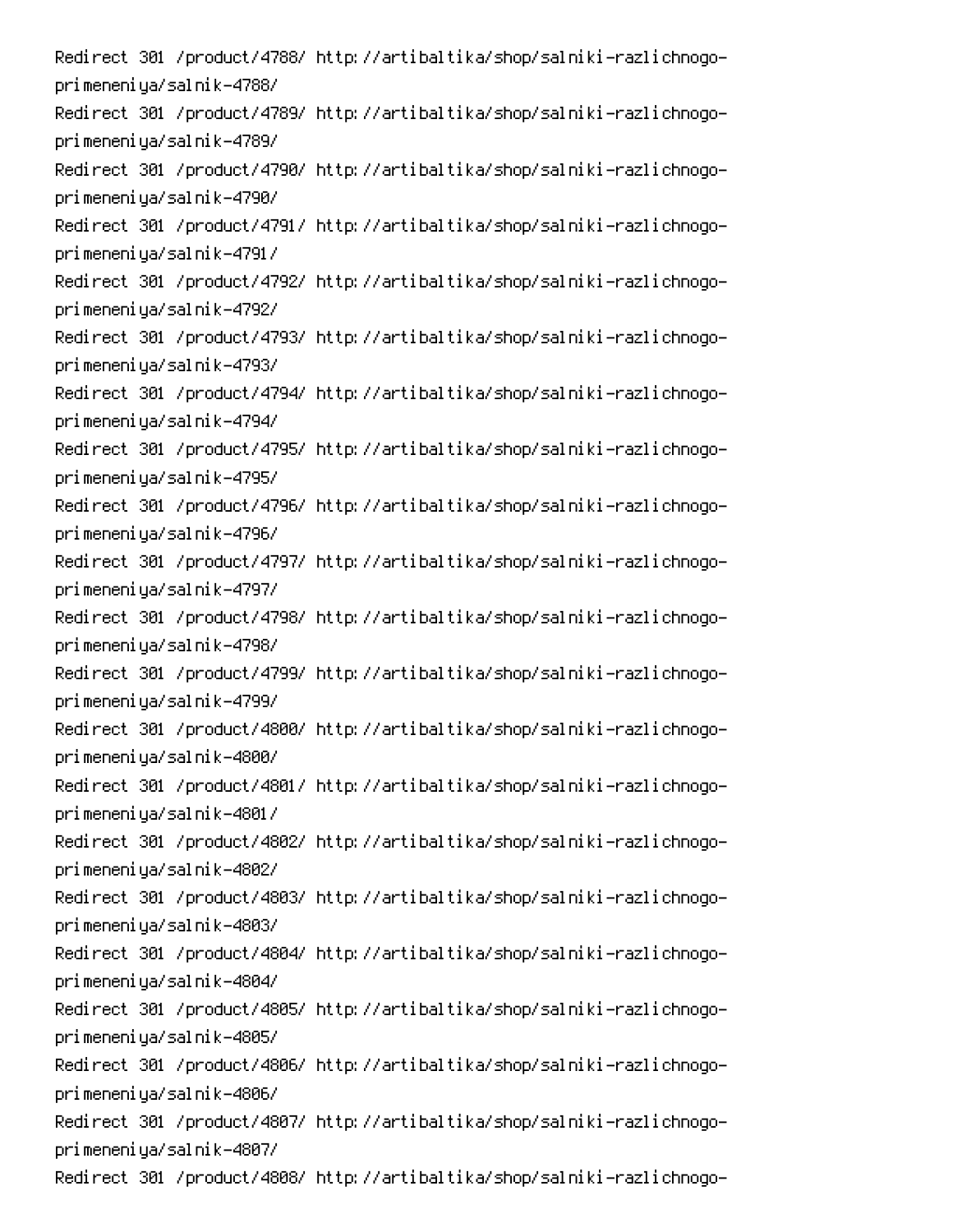primeneniya/salnik-4808/ Redirect 301 /product/4809/ http://artibaltika/shop/salniki-razlichnogoprimeneniya/salnik-4809/ Redirect 301 /product/4810/ http://artibaltika/shop/salniki-razlichnogoprimeneniya/salnik-4810/ Redirect 301 /product/4811/ http://artibaltika/shop/salniki-razlichnogoprimeneniya/salnik-4811/ Redirect 301 /product/4812/ http://artibaltika/shop/salniki-razlichnogoprimeneniya/salnik-4812/ Redirect 301 /product/4813/ http://artibaltika/shop/salniki-razlichnogoprimeneniya/salnik-4813/ Redirect 301 /product/4814/ http://artibaltika/shop/salniki-razlichnogoprimeneniya/salnik-4814/ Redirect 301 /product/4815/ http://artibaltika/shop/salniki-razlichnogoprimeneniya/salnik-4815/ Redirect 301 /product/4816/ http://artibaltika/shop/salniki-razlichnogoprimeneniya/salnik-4816/ Redirect 301 /product/4817/ http://artibaltika/shop/salniki-razlichnogoprimeneniya/salnik-4817/ Redirect 301 /product/4818/ http://artibaltika/shop/salniki-razlichnogoprimeneniya/salnik-4818/ Redirect 301 /product/4819/ http://artibaltika/shop/salniki-razlichnogoprimeneniya/salnik-4819/ Redirect 301 /product/4820/ http://artibaltika/shop/salniki-razlichnogoprimeneniya/salnik-4820/ Redirect 301 /product/4821/ http://artibaltika/shop/salniki-razlichnogoprimeneniya/salnik-4821/ Redirect 301 /product/4822/ http://artibaltika/shop/salniki-razlichnogoprimeneniya/salnik-4822/ Redirect 301 /product/4823/ http://artibaltika/shop/salniki-razlichnogoprimeneniya/salnik-4823/ Redirect 301 /product/4824/ http://artibaltika/shop/salniki-razlichnogoprimeneniya/salnik-4824/ Redirect 301 /product/4825/ http://artibaltika/shop/salniki-razlichnogoprimeneniya/salnik-4825/ Redirect 301 /product/4826/ http://artibaltika/shop/salniki-razlichnogoprimeneniya/salnik-4826/ Redirect 301 /product/4827/ http://artibaltika/shop/salniki-razlichnogoprimeneniya/salnik-4827/ Redirect 301 /product/4828/ http://artibaltika/shop/salniki-razlichnogoprimeneniya/salnik-4828/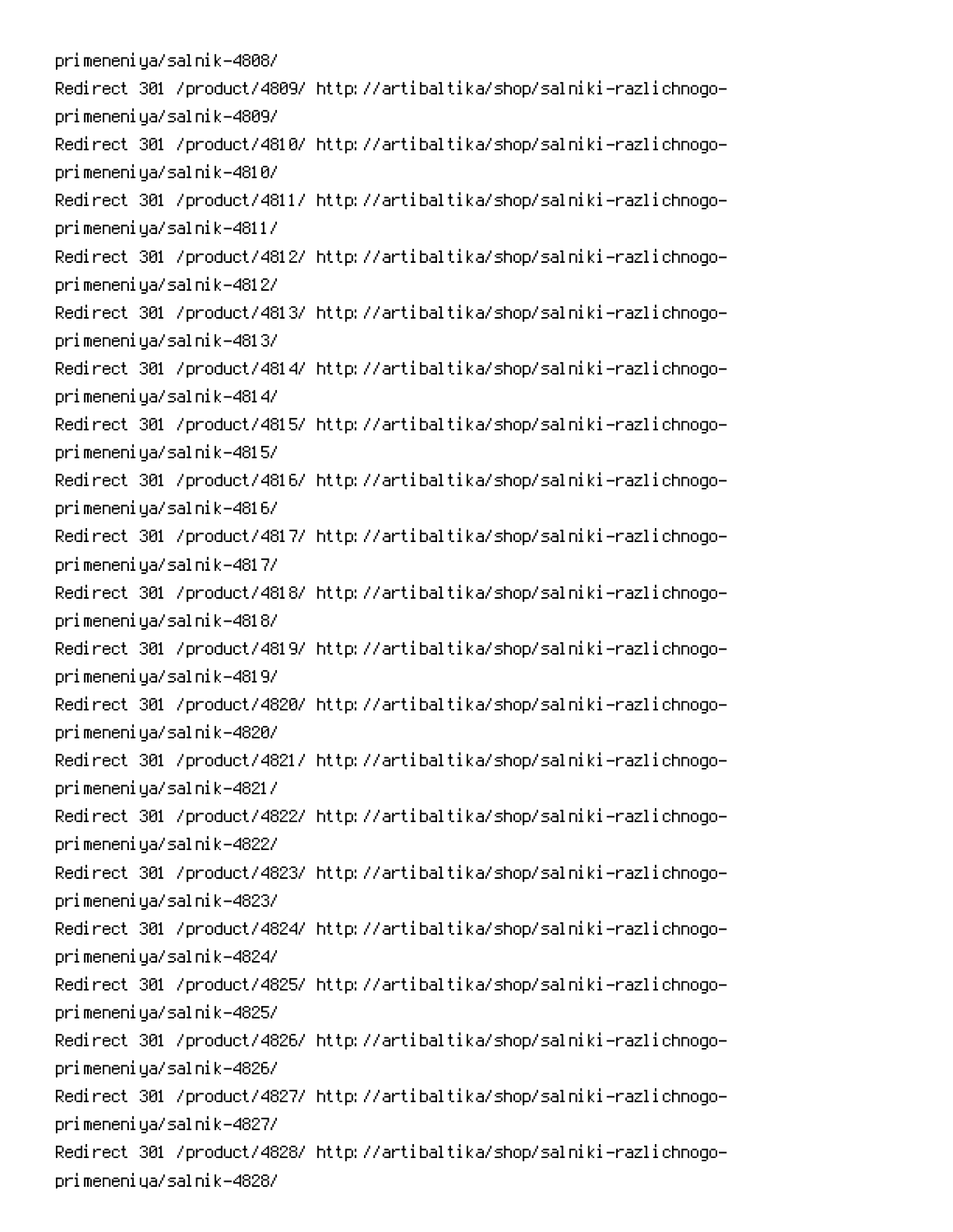i<br>Linda <u>a</u> sa sala Redirect 301 /product/4830/ http://artibaltika/shop/salniki-razlichnogoprimeneniya/salnik-4830/ Redirect 301 /product/4831/ http://artibaltika/shop/salniki-razlichnogoprimeneniya/salnik-4831/ Redirect 301 /product/4833/ http://artibaltika/shop/salniki-razlichnogoprimeneniya/salnik-4833/ Redirect 301 /product/4834/ http://artibaltika/shop/salniki-razlichnogoprimeneniya/salnik-4834/ Redirect 301 /product/4836/ http://artibaltika/shop/salniki-razlichnogoprimeneniya/salnik-4836/ Redirect 301 /product/4837/ http://artibaltika/shop/salniki-razlichnogoprimeneniya/salnik-4837/ Redirect 301 /product/4838/ http://artibaltika/shop/salniki-razlichnogoprimeneniya/salnik-4838/ Redirect 301 /product/4840/ http://artibaltika/shop/salniki-razlichnogoprimeneniya/salnik-4840/ Redirect 301 /product/4841/ http://artibaltika/shop/salniki-razlichnogoprimeneniya/salnik-4841/ Redirect 301 /product/4842/ http://artibaltika/shop/salniki-razlichnogoprimeneniya/salnik-4842/ Redirect 301 /product/4844/ http://artibaltika/shop/salniki-razlichnogoprimeneniya/salnik-4844/ Redirect 301 /product/4845/ http://artibaltika/shop/salniki-razlichnogoprimeneniya/salnik-4845/ Redirect 301 /product/4846/ http://artibaltika/shop/salniki-razlichnogoprimeneniya/salnik-4846/ Redirect 301 /product/4847/ http://artibaltika/shop/salniki-razlichnogoprimeneniya/salnik-4847/ Redirect 301 /product/4851/ http://artibaltika/shop/salniki-razlichnogoprimeneniya/salnik-4851/ Redirect 301 /product/4852/ http://artibaltika/shop/salniki-razlichnogoprimeneniya/salnik-4852/ Redirect 301 /product/4854/ http://artibaltika/shop/salniki-razlichnogoprimeneniya/salnik-4854/ Redirect 301 /product/4855/ http://artibaltika/shop/salniki-razlichnogoprimeneniya/salnik-4855/ Redirect 301 /product/4856/ http://artibaltika/shop/salniki-razlichnogoprimeneniya/salnik-4856/ Redirect 301 /product/4857/ http://artibaltika/shop/salniki-razlichnogoprimeneniya/salnik-4857/ Redirect 301 /product/4859/ http://artibaltika/shop/salniki-razlichnoqo-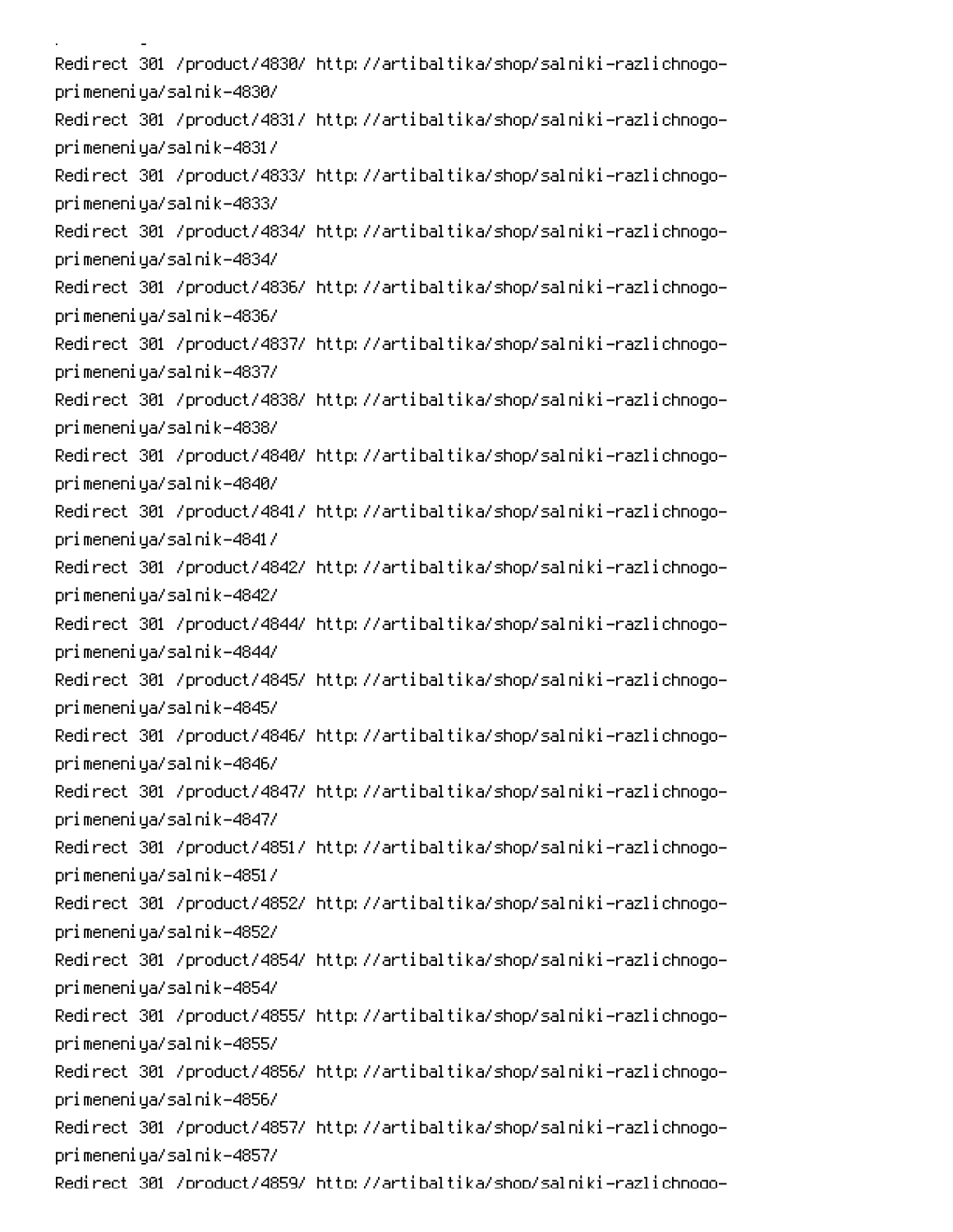| states and the sign about states strongers are contracted belogs buildings in the constant |
|--------------------------------------------------------------------------------------------|
| primeneniya/salnik-4859/                                                                   |
| Redirect 301 /product/4860/ http://artibaltika/shop/salniki-razlichnogo-                   |
| primeneniya/salnik-4860/                                                                   |
| Redirect 301 /product/4861/ http://artibaltika/shop/salniki-razlichnogo-                   |
| primeneniya/salnik-4861/                                                                   |
| Redirect 301 /product/4862/ http://artibaltika/shop/salniki-razlichnogo-                   |
| primeneniya/salnik-4862/                                                                   |
| Redirect 301 /product/4863/ http://artibaltika/shop/salniki-razlichnogo-                   |
| primeneniya/salnik-4863/                                                                   |
| Redirect 301 /product/4865/ http://artibaltika/shop/salniki-razlichnogo-                   |
| primeneniya/salnik-4865/                                                                   |
| Redirect 301 /product/4866/ http://artibaltika/shop/salniki-razlichnogo-                   |
| primeneniya/salnik-4866/                                                                   |
| Redirect 301 /product/4867/ http://artibaltika/shop/salniki-razlichnogo-                   |
| primeneniya/salnik-4867/                                                                   |
| Redirect 301 /product/4868/ http://artibaltika/shop/salniki-razlichnogo-                   |
| primeneniya/salnik-4868/                                                                   |
| Redirect 301 /product/4870/ http://artibaltika/shop/salniki-razlichnogo-                   |
| primeneniya/salnik-4870/                                                                   |
| Redirect 301 /product/4872/ http://artibaltika/shop/salniki-razlichnogo-                   |
| primeneniya/salnik-p11844/                                                                 |
| Redirect 301 /product/4874/ http://artibaltika/shop/salniki-razlichnogo-                   |
| primeneniya/salnik-4874/                                                                   |
| Redirect 301 /product/4875/ http://artibaltika/shop/salniki-razlichnogo-                   |
| primeneniya/salnik-p11848/                                                                 |
| Redirect 301 /product/4876/ http://artibaltika/shop/salniki-razlichnogo-                   |
| primeneniya/salnik-p11850/                                                                 |
| Redirect 301 /product/4879/ http://artibaltika/shop/salniki-razlichnogo-                   |
| primeneniya/salnik-p11856/                                                                 |
| Redirect 301 /product/4880/ http://artibaltika/shop/salniki-razlichnogo-                   |
| primeneniya/salnik-4880/                                                                   |
| Redirect 301 /product/4881/ http://artibaltika/shop/salniki-razlichnogo-                   |
| primeneniya/salnik-4881/                                                                   |
| Redirect 301 /product/4882/ http://artibaltika/shop/salniki-razlichnogo-                   |
| primeneniya/salnik-p11876/                                                                 |
| Redirect 301 /product/4883/ http://artibaltika/shop/salniki-razlichnogo-                   |
| primeneniya/salnik-4883/                                                                   |
| Redirect 301 /product/4884/ http://artibaltika/shop/salniki-razlichnogo-                   |
| primeneniya/salnik-p11885/                                                                 |
| Redirect 301 /product/4885/ http://artibaltika/shop/salniki-razlichnogo-                   |
| ori meneni ua/sal ni kuni 1898/                                                            |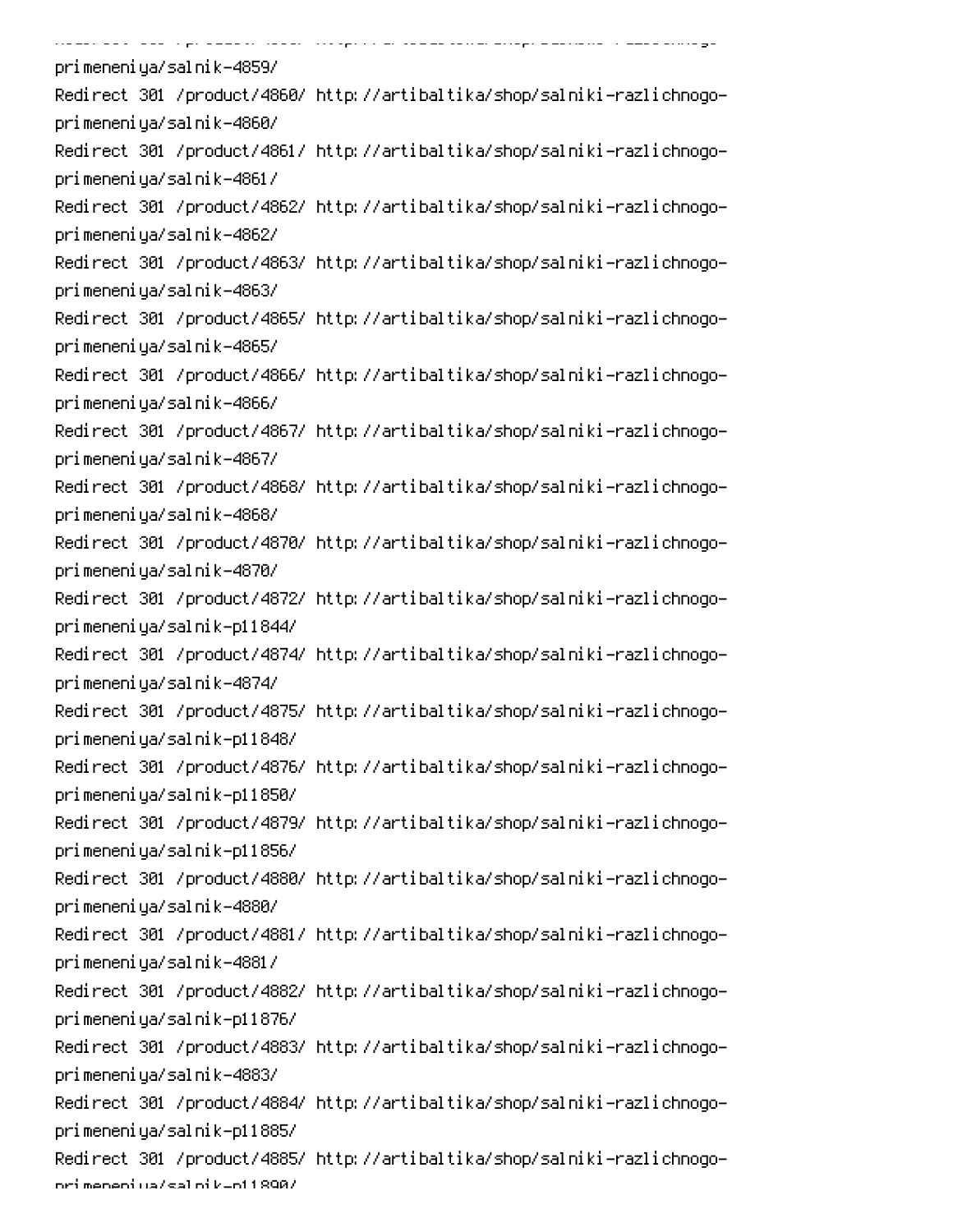Redirect 301 /product/4887/ http://artibaltika/shop/salniki-razlichnogoprimeneniya/salnik-4887/ Redirect 301 /product/4889/ http://artibaltika/shop/salniki-razlichnogoprimeneniya/salnik-p11913/ Redirect 301 /product/4890/ http://artibaltika/shop/salniki-razlichnogoprimeneniya/salnik-4890/ Redirect 301 /product/4892/ http://artibaltika/shop/salniki-razlichnogoprimeneniya/salnik-4892/ Redirect 301 /product/4893/ http://artibaltika/shop/salniki-razlichnogoprimeneniya/salnik-4893/ Redirect 301 /product/4894/ http://artibaltika/shop/salniki-razlichnogoprimeneniya/salnik-4894/ Redirect 301 /product/4895/ http://artibaltika/shop/salniki-razlichnogoprimeneniya/salnik-4895/ Redirect 301 /product/4896/ http://artibaltika/shop/salniki-razlichnogoprimeneniya/salnik-4896/ Redirect 301 /product/4898/ http://artibaltika/shop/salniki-razlichnogoprimeneniya/salnik-4898/ Redirect 301 /product/4899/ http://artibaltika/shop/salniki-razlichnogoprimeneniya/salnik-4899/ Redirect 301 /product/4901/ http://artibaltika/shop/salniki-razlichnogoprimeneniya/salnik-4901/ Redirect 301 /product/4902/ http://artibaltika/shop/salniki-razlichnogoprimeneniya/salnik-4902/ Redirect 301 /product/4903/ http://artibaltika/shop/salniki-razlichnogoprimeneniya/salnik-4903/ Redirect 301 /product/4905/ http://artibaltika/shop/salniki-razlichnogoprimeneniya/salnik-4905/ Redirect 301 /product/4906/ http://artibaltika/shop/salniki-razlichnogoprimeneniya/salnik-4906/ Redirect 301 /product/4907/ http://artibaltika/shop/salniki-razlichnogoprimeneniya/salnik-4907/ Redirect 301 /product/4908/ http://artibaltika/shop/salniki-razlichnogoprimeneniya/salnik-4908/ Redirect 301 /product/4911/ http://artibaltika/shop/salniki-razlichnogoprimeneniya/salnik-4911/ Redirect 301 /product/4913/ http://artibaltika/shop/salniki-razlichnogoprimeneniya/salnik-4913/ Redirect 301 /product/4914/ http://artibaltika/shop/salniki-razlichnogoprimeneniya/salnik-4914/ Daudi aansk (2006 - Zamandrosk Zubertz (1944 ar 22 mae it bref kij bre Zamana Zanet al bij "aanset indensmann"<br>.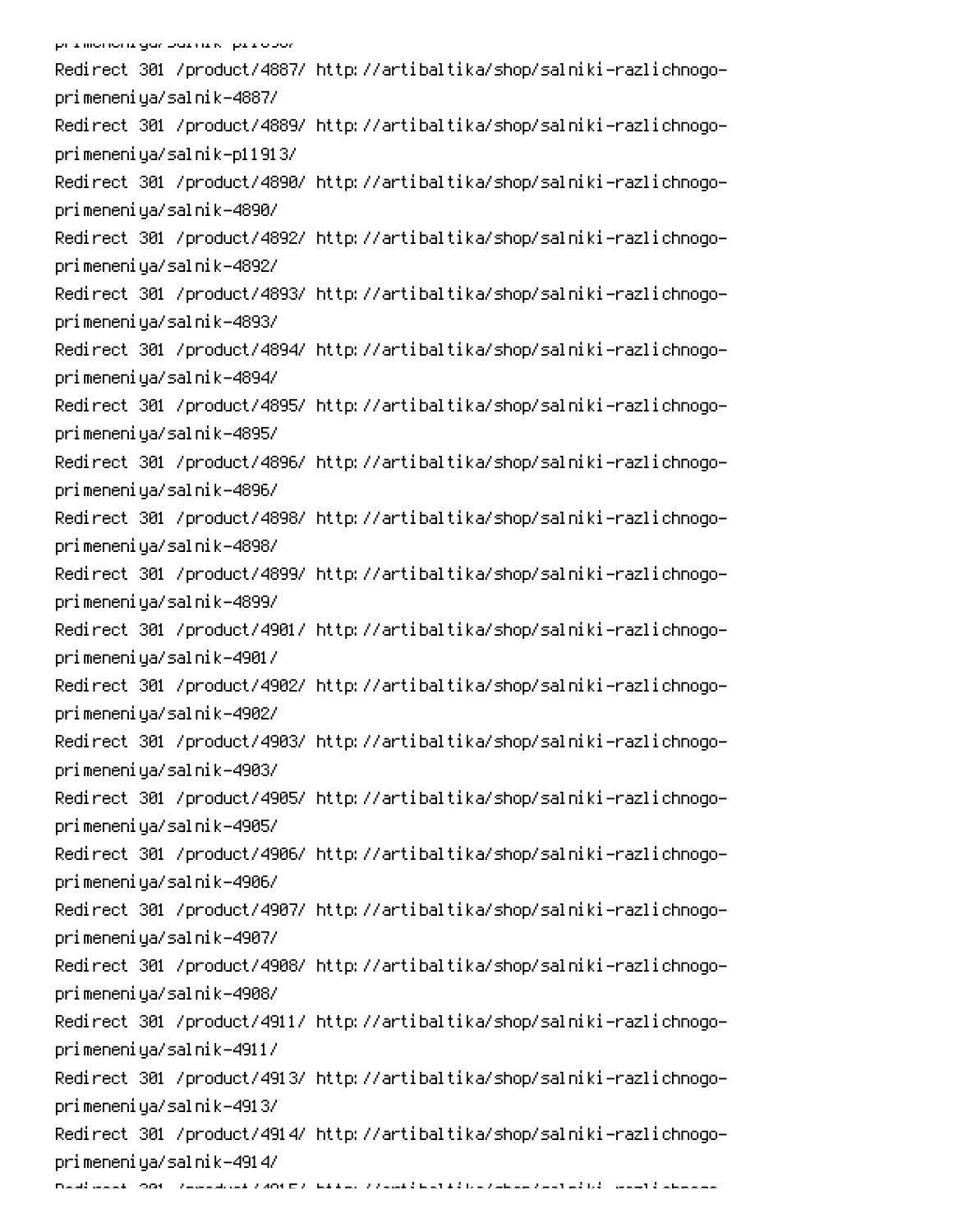kedirect 301 /product/4915/ http://artibaltika/shop/salniki-raziichnogoprimeneniya/salnik-4915/ Redirect 301 /product/4916/ http://artibaltika/shop/salniki-razlichnogoprimeneniya/salnik-4916/ Redirect 301 /product/4917/ http://artibaltika/shop/salniki-razlichnogoprimeneniya/salnik-4917/ Redirect 301 /product/4918/ http://artibaltika/shop/salniki-razlichnogoprimeneniya/salnik-4918/ Redirect 301 /product/4057/ http://artibaltika/shop/salniki-razlichnogoprimeneniya/salnik-4057/ -Redirect 301 /product/h-05004/ http://artibaltika/shop/poshipnik/igolchatyj-podshipnik rulevoj–rejki–h–05004/ -Redirect 301 /product/h-05005/ http://artibaltika/shop/poshipnik/igolchatyj-podshipnik rulevoj–rejki–h–05005/ Redirect 301 /product/j-00507/ http://artibaltika/shop/gaiki/gajka-bokovogo-podzhimarulevoj–rejki–j–00507/ -Redirect 301 /product/h-05006/ http://artibaltika/shop/poshipnik/sharikovyj-podshipnik rulevoj–rejki–h–05006/ -Redirect 301 /product/h-05007/ http://artibaltika/shop/poshipnik/sharikovyj-podshipnik rulevoj–rejki–h–05007/ -Redirect 301 /product/h-05008/ http://artibaltika/shop/poshipnik/sharikovyj-podshipnik rulevoj–rejki–h–05008/ Redirect 301 /product/b-08709/ http://artibaltika/shop/porshni/xomut-metallicheskijrulevoj–rejki–b–08709/ Redirect 301 /product/b-08710/ http://artibaltika/shop/porshni/xomut-metallicheskijrulevoj–rejki–b–08710/ Redirect 301 /product/b-08558/ http://artibaltika/shop/porshni/xomut-metallicheskijrulevoj–rejki–b–08558/ Redirect 301 /product/b-08507/ http://artibaltika/shop/porshni/xomut-metallicheskijrulevoj–rejki–b–08507/ Redirect 301 /product/b-08509/ http://artibaltika/shop/porshni/xomut-metallicheskijrulevoj–rejki–b–08509/ Redirect 301 /product/b-08512/ http://artibaltika/shop/porshni/xomut-metallicheskijrulevoj–rejki–b–08512/ Redirect 301 /product/b-08510/ http://artibaltika/shop/porshni/xomut-metallicheskijrulevoj–rejki–b–08510/ Redirect 301 /product/b-08562/ http://artibaltika/shop/porshni/xomut-metallicheskijrulevoj–rejki–b–08562/ Redirect 301 /product/b-08563/ http://artibaltika/shop/porshni/xomut-metallicheskijrulevoj–rejki–b–08563/ Redirect 301 /product/b-08564/ http://artibaltika/shop/porshni/xomut-metallicheskij-

Monte de la Cartella<br>Monte de la Cartella

00ADR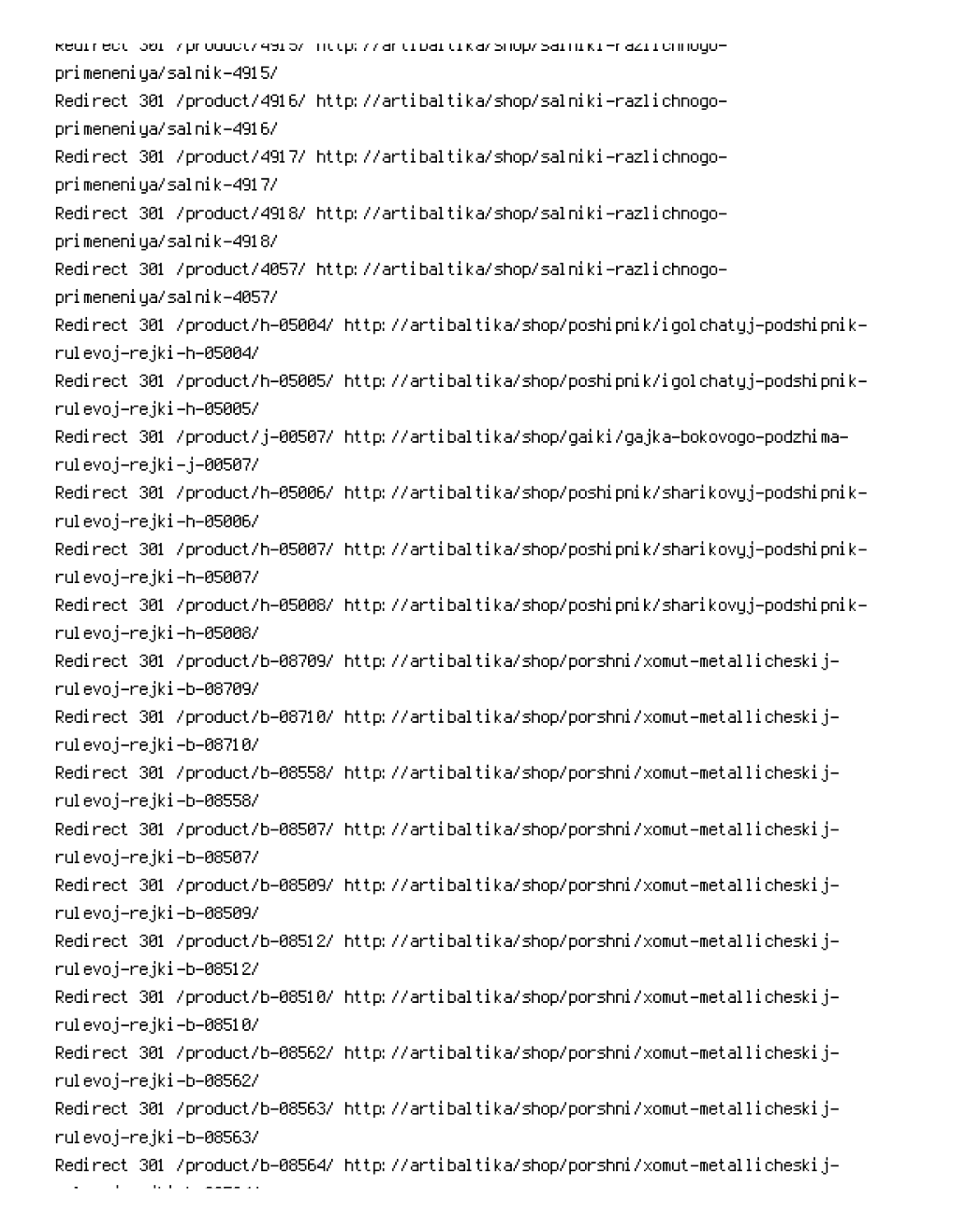rulevoj-rejki-b-08564/ Redirect 301 /product/p11292/ http://artibaltika/shop/salniki-razlichnogoprimeneniya/salnik-p11292/ Redirect 301 /product/p11372/ http://artibaltika/shop/salniki-razlichnogoprimeneniya/salnik-p11372/ Redirect 301 /product/p11105/ http://artibaltika/shop/salniki-razlichnogoprimeneniya/salnik-p11105/ Redirect 301 /product/p11910/ http://artibaltika/shop/salniki-razlichnogoprimeneniya/salnik-p11910/ Redirect 301 /product/p11042/ http://artibaltika/shop/salniki-razlichnogoprimeneniya/salnik-p11042/ Redirect 301 /product/p11606/ http://artibaltika/shop/salniki-razlichnogoprimeneniya/salnik-p11606/ Redirect 301 /product/p11556/ http://artibaltika/shop/salniki-razlichnogoprimeneniya/salnik-p11556/ Redirect 301 /product/p11492/ http://artibaltika/shop/salniki-razlichnogoprimeneniya/salnik-p11492/ Redirect 301 /product/p11441/ http://artibaltika/shop/salniki-razlichnogoprimeneniya/salnik-p11441/ Redirect 301 /product/p12006/ http://artibaltika/shop/salniki-razlichnogoprimeneniya/salnik-p12006/ Redirect 301 /product/p11974/ http://artibaltika/shop/salniki-razlichnogoprimeneniya/salnik-p11974/ Redirect 301 /product/p05984/ http://artibaltika/shop/salniki-razlichnogoprimeneniya/salnik-p05984/ Redirect 301 /product/p11434/ http://artibaltika/shop/salniki-razlichnogoprimeneniya/salnik-p11434/ Redirect 301 /product/p11356/ http://artibaltika/shop/salniki-razlichnogoprimeneniya/salnik-p11356/ Redirect 301 /product/p11880/ http://artibaltika/shop/salniki-razlichnogoprimeneniya/salnik-p11880/ Redirect 301 /product/p05966/ http://artibaltika/shop/salniki-razlichnogoprimeneniya/salnik-p05966/ Redirect 301 /product/p11236/ http://artibaltika/shop/salniki-razlichnogoprimeneniya/salnik-p11236/ Redirect 301 /product/p11238/ http://artibaltika/shop/salniki-razlichnogoprimeneniya/salnik-p11238/ Redirect 301 /product/p11810/ http://artibaltika/shop/salniki-razlichnogoprimeneniya/salnik-p11810/ Redirect 301 /product/p11183/ http://artibaltika/shop/salniki-razlichnogoprimeneniya/salnik-p11183/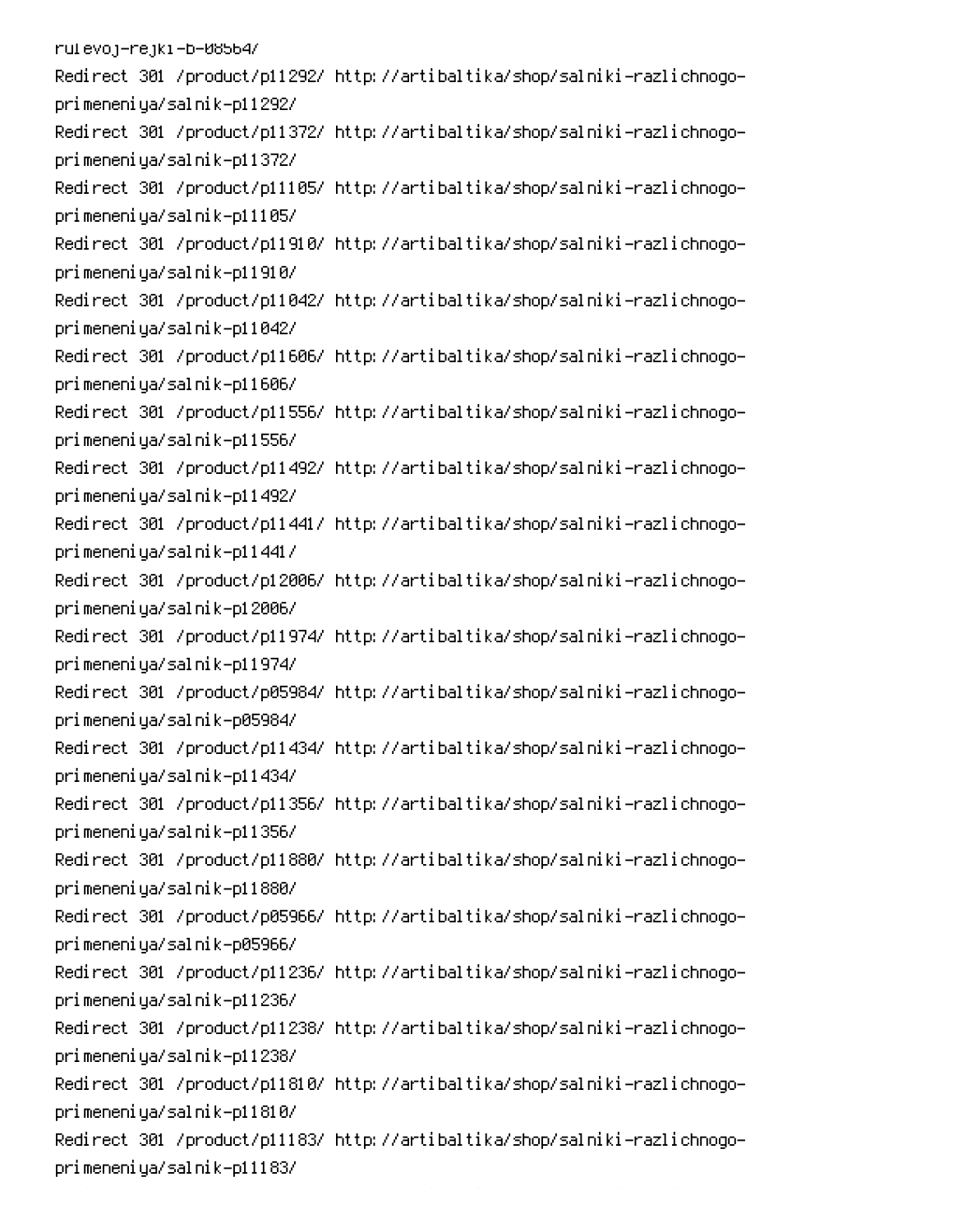Redirect 301 /product/p11853/ http://artibaltika/shop/salniki-razlichnogoprimeneniya/salnik-p11853/ Redirect 301 /product/p11826/ http://artibaltika/shop/salniki-razlichnogoprimeneniya/salnik-p11826/ Redirect 301 /product/p11854/ http://artibaltika/shop/salniki-razlichnogoprimeneniya/salnik-p11854/ Redirect 301 /product/p11987/ http://artibaltika/shop/salniki-razlichnogoprimeneniya/salnik-p11987/ Redirect 301 /product/p11685/ http://artibaltika/shop/salniki-razlichnogoprimeneniya/salnik-p11685/ Redirect 301 /product/p11917/ http://artibaltika/shop/salniki-razlichnogoprimeneniya/salnik-p11917/ Redirect 301 /product/p11640/ http://artibaltika/shop/salniki-razlichnogoprimeneniya/salnik-p11640/ Redirect 301 /product/p11830/ http://artibaltika/shop/salniki-razlichnogoprimeneniya/salnik-p11830/ Redirect 301 /product/p11843/ http://artibaltika/shop/salniki-razlichnogoprimeneniya/salnik-p11843/ Redirect 301 /product/p11846/ http://artibaltika/shop/salniki-razlichnogoprimeneniya/salnik-p11846/ Redirect 301 /product/p11174/ http://artibaltika/shop/salniki-razlichnogoprimeneniya/salnik-p11174/ Redirect 301 /product/p11694/ http://artibaltika/shop/salniki-razlichnogoprimeneniya/salnik-p11694/ Redirect 301 /product/p11812/ http://artibaltika/shop/salniki-razlichnogoprimeneniya/salnik-p11812/ Redirect 301 /product/p11001/ http://artibaltika/shop/salniki-razlichnogoprimeneniya/salnik-p11001/ Redirect 301 /product/p11842/ http://artibaltika/shop/salniki-razlichnogoprimeneniya/salnik-p11842/ Redirect 301 /product/p11038/ http://artibaltika/shop/salniki-razlichnogoprimeneniya/salnik-p11038/ Redirect 301 /product/p11355/ http://artibaltika/shop/salniki-razlichnogoprimeneniya/salnik-p11355/ Redirect 301 /product/p11653/ http://artibaltika/shop/salniki-razlichnogoprimeneniya/salnik-p11653/ Redirect 301 /product/p12028/ http://artibaltika/shop/salniki-razlichnogoprimeneniya/salnik-p12028/ Redirect 301 /product/p11405–2/ http://artibaltika/shop/salniki-razlichnogoprimeneniya/salnik-p11405/ Redirect 301 /product/p11693/ http://artibaltika/shop/salniki-razlichnogo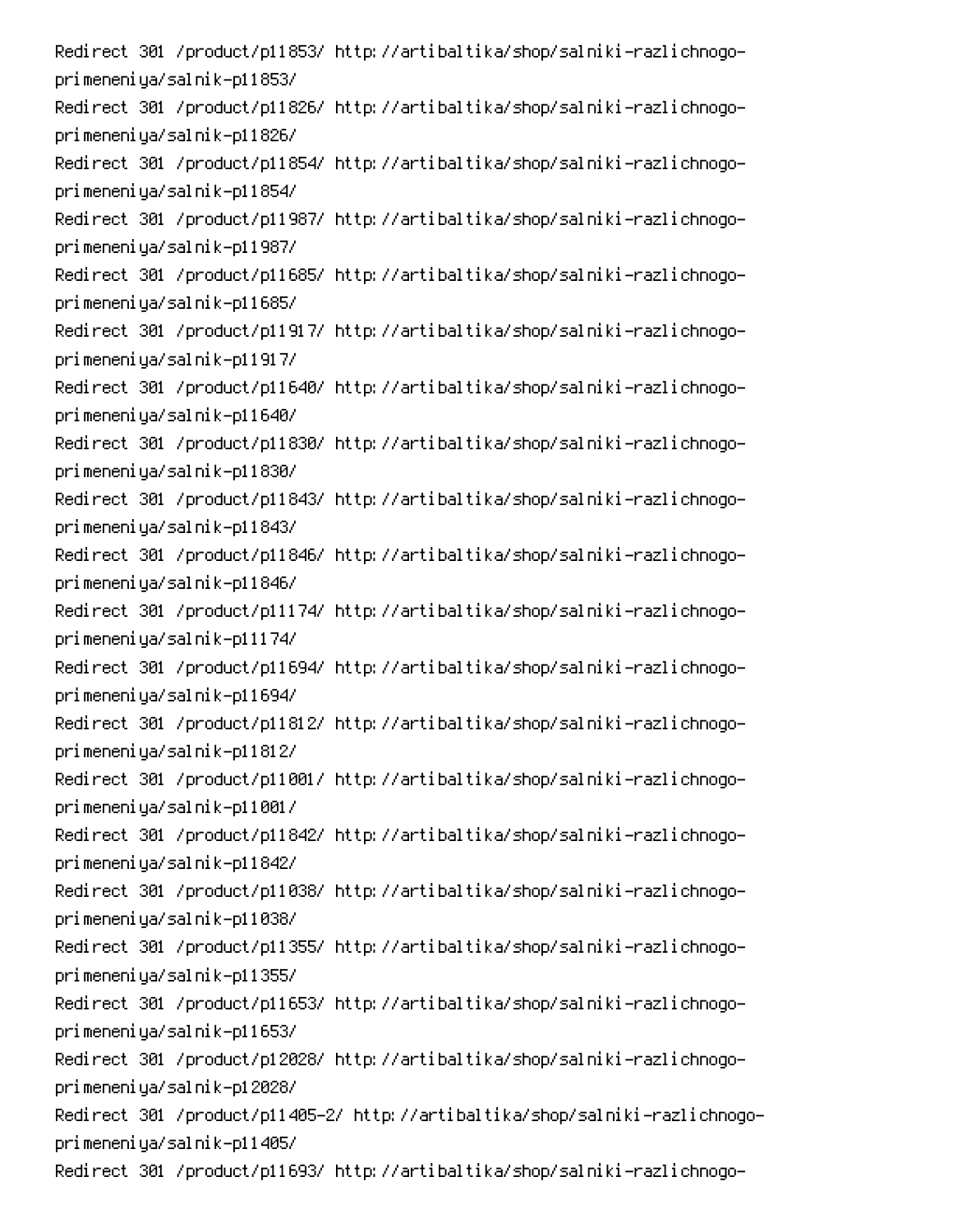primeneniya/salnik-p11693/ Redirect 301 /product/p11410/ http://artibaltika/shop/salniki-razlichnogoprimeneniya/salnik-p11410/ Redirect 301 /product/p11593/ http://artibaltika/shop/salniki-razlichnogoprimeneniya/salnik-p11593/ Redirect 301 /product/p12048/ http://artibaltika/shop/salniki-razlichnogoprimeneniya/salnik-p12048/ Redirect 301 /product/p11658/ http://artibaltika/shop/salniki-razlichnogoprimeneniya/salnik-p11658/ Redirect 301 /product/p12186/ http://artibaltika/shop/salniki-razlichnogoprimeneniya/salnik-p12186/ Redirect 301 /product/p12027/ http://artibaltika/shop/salniki-razlichnogoprimeneniya/salnik-p12027/ Redirect 301 /product/p11897/ http://artibaltika/shop/salniki-razlichnogoprimeneniya/salnik-p11897/ Redirect 301 /product/p11132/ http://artibaltika/shop/salniki-razlichnogoprimeneniya/salnik-p11132/ Redirect 301 /product/p03439/ http://artibaltika/shop/salniki-razlichnogoprimeneniya/salnik-p03439/ Redirect 301 /product/p06222/ http://artibaltika/shop/salniki-razlichnogoprimeneniya/salnik-p06222/ Redirect 301 /product/p06157/ http://artibaltika/shop/salniki-razlichnogoprimeneniya/salnik-p06157/ Redirect 301 /product/p06857/ http://artibaltika/shop/salniki-razlichnogoprimeneniya/salnik-p06857/ Redirect 301 /product/p04061/ http://artibaltika/shop/salniki-razlichnogoprimeneniya/salnik-p04061/ Redirect 301 /product/p07037/ http://artibaltika/shop/salniki-razlichnogoprimeneniya/salnik-p07037/ Redirect 301 /product/p03438/ http://artibaltika/shop/salniki-razlichnogoprimeneniya/salnik-p03438/ Redirect 301 /product/p03894/ http://artibaltika/shop/salniki-razlichnogoprimeneniya/salnik-p03894/ Redirect 301 /product/p07030/ http://artibaltika/shop/salniki-razlichnogoprimeneniya/salnik-p07030/ Redirect 301 /product/p03775/ http://artibaltika/shop/salniki-razlichnogoprimeneniya/salnik-p03775/ Redirect 301 /product/p04004/ http://artibaltika/shop/salniki-razlichnogoprimeneniya/salnik-p04004/ Redirect 301 /product/p04108/ http://artibaltika/shop/salniki-razlichnogoprimeneniya/salnik-p04108/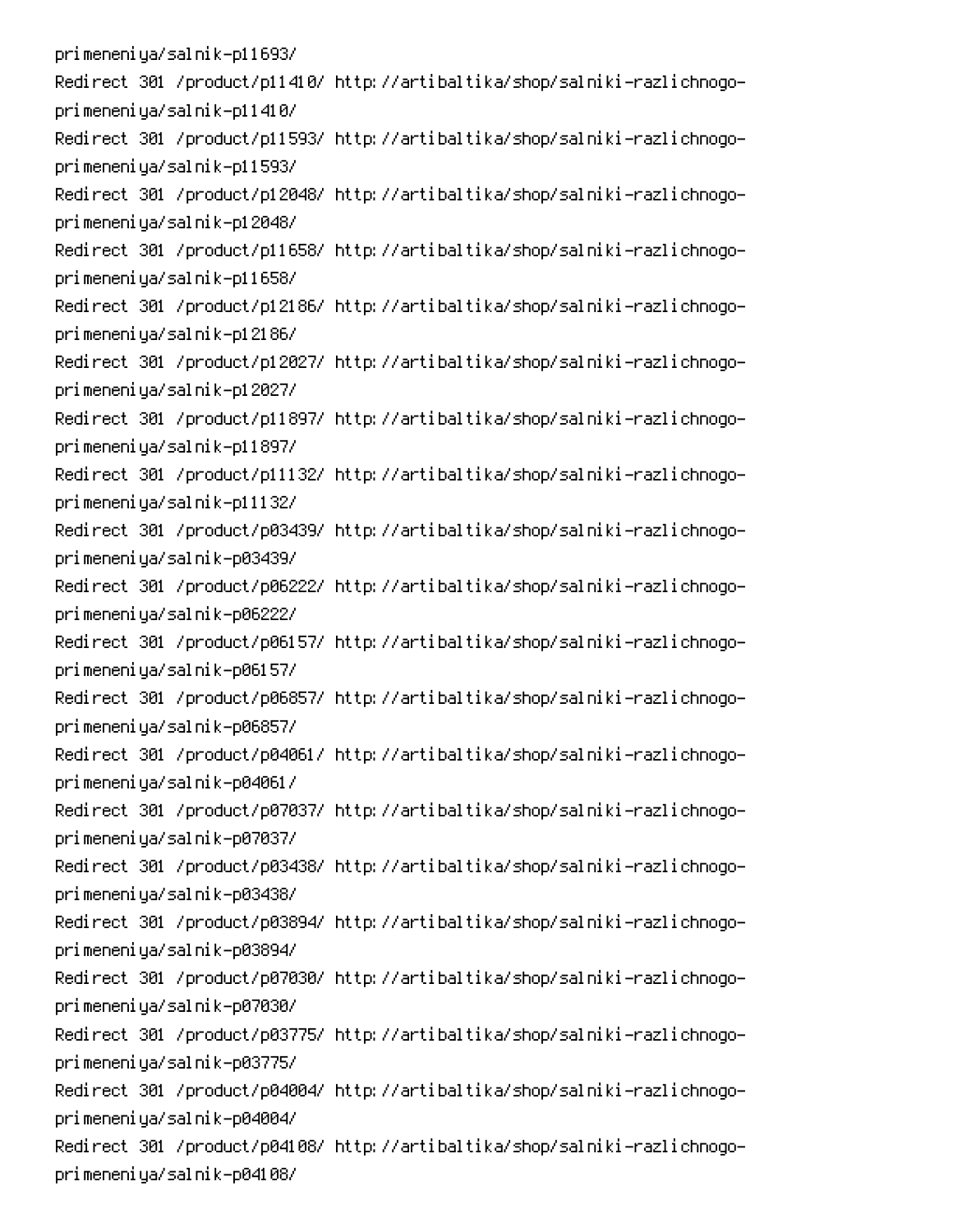Redirect 301 /product/p04060/ http://artibaltika/shop/salniki-razlichnogoprimeneniya/salnik-p04060/ Redirect 301 /product/p06177/ http://artibaltika/shop/salniki-razlichnogoprimeneniya/salnik-p06177/ Redirect 301 /product/p10294/ http://artibaltika/shop/salniki-razlichnogoprimeneniya/salnik-p10294/ Redirect 301 /product/04058/ http://artibaltika/shop/salniki-razlichnogoprimeneniya/salnik-p04058/ Redirect 301 /product/f-00415/ http://artibaltika/shop/salniki-rulevyx-reek/salnik-nasosaqur-f-00415/ -Redirect 301 /product/f-01415/ http://artibaltika/shop/salniki-rulevyx-reek/salnik rulevoj–rejki–f–01415/ -Redirect 301 /product/f-01167b/ http://artibaltika/shop/salniki-rulevyx-reek/salnik rulevoj–rejki–f–01167b/ -Redirect 301 /product/f-01250/ http://artibaltika/shop/salniki-rulevyx-reek/salnik rulevoj–rejki–f–01250/ -Redirect 301 /product/f-00250/ http://artibaltika/shop/salniki-rulevyx-reek/salnik rulevoj–rejki–f–00250/ -Redirect 301 /product/f-01351/ http://artibaltika/shop/salniki-rulevyx-reek/salnik rulevoj–rejki–f–01351/ Redirect 301 /product/p06096/ http://artibaltika/shop/salniki-razlichnogoprimeneniya/salnik-p06096/ -Redirect 301 /product/f-00937/ http://artibaltika/shop/salniki-rulevyx-reek/salnik rulevoj–rejki–f–00937/ -Redirect 301 /product/f-00977/ http://artibaltika/shop/salniki-rulevyx-reek/salnik rul evogo-reduktora-f-00977/ -Redirect 301 /product/f-01316/ http://artibaltika/shop/salniki-rulevyx-reek/salnik rul evogo-reduktora-f-01316/ -Redirect 301 /product/f-00843/ http://artibaltika/shop/salniki-rulevyx-reek/salnik rulevoj–rejki–f–00843/ -Redirect 301 /product/f-00131-2/ http://artibaltika/shop/salniki-rulevyx-reek/salnik rulevoj–rejki–f–00131/ -Redirect 301 /product/f-00340/ http://artibaltika/shop/salniki-rulevyx-reek/salnik rulevoj–rejki–f–00340/ -Redirect 301 /product/f-00419/ http://artibaltika/shop/salniki-rulevyx-reek/salnik rulevoj–rejki–f–00419/ -Redirect 301 /product/f-00127/ http://artibaltika/shop/salniki-rulevyx-reek/salnik rulevoj–rejki–f–00127/ -Redirect 301 /product/f-00772/ http://artibaltika/shop/salniki-rulevyx-reek/salnik rulevoj–rejki–f–00772/ -Redirect 301 /product/f-00566/ http://artibaltika/shop/salniki-rulevyx-reek/salnik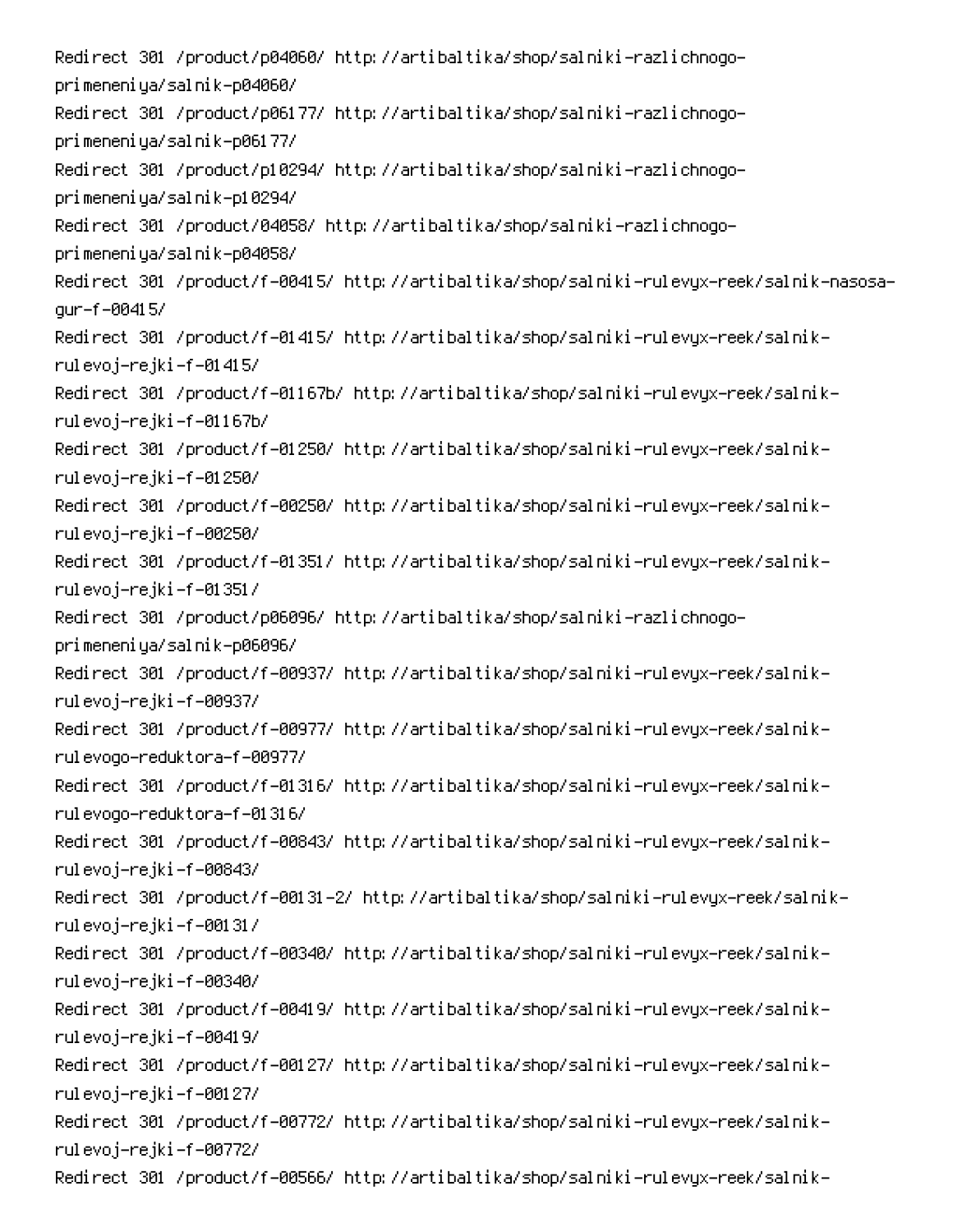rulevoj–rejki–f–00566/ -Redirect 301 /product/f-00864/ http://artibaltika/shop/salniki-rulevyx-reek/salnik rulevoj–rejki–f–00864/ -Redirect 301 /product/f-00215/ http://artibaltika/shop/salniki-rulevyx-reek/salnik rulevoj–rejki–f–00215/ -Redirect 301 /product/f-00557/ http://artibaltika/shop/salniki-rulevyx-reek/salnik rulevoj–rejki–f–00557/ Redirect 301 /product/f-01058/ http://artibaltika/shop/salniki-rulevyx-reek/manzhetarulevogo-reduktora-f-01058/ -Redirect 301 /product/f-00544b/ http://artibaltika/shop/salniki-rulevyx-reek/salnik rulevoj–rejki–f–00544b/ -Redirect 301 /product/f-01096x/ http://artibaltika/shop/salniki-rulevyx-reek/salnik rulevoj–rejki–f–01096x/ -Redirect 301 /product/f-00845/ http://artibaltika/shop/salniki-rulevyx-reek/salnik rulevoj–rejki–f–00845/ Redirect 301 /product/f-00548-2/ http://artibaltika/shop/salniki-rulevyx-reek/salnikrulevogo-reduktora-f-00548/ -Redirect 301 /product/f-00655/ http://artibaltika/shop/salniki-rulevyx-reek/salnik rulevoj–rejki–f–00655/ -Redirect 301 /product/f-00392/ http://artibaltika/shop/salniki-rulevyx-reek/salnik rulevoj–rejki–f–00392/ -Redirect 301 /product/f-00730/ http://artibaltika/shop/salniki-rulevyx-reek/salnik rulevoj–rejki–f–00730/ -Redirect 301 /product/f-00516/ http://artibaltika/shop/salniki-rulevyx-reek/salnik rulevoj–rejki–f–00516/ -Redirect 301 /product/f-00237xx/ http://artibaltika/shop/salniki-rulevyx-reek/salnik rulevoj–rejki–f–00237xx/ Redirect 301 /product/f-00282-2/ http://artibaltika/shop/salniki-rulevyx-reek/salnikrulevoj–rejki–f–00282/ -Redirect 301 /product/f-00557x/ http://artibaltika/shop/salniki-rulevyx-reek/salnik rulevoj–rejki–f–00557x/ -Redirect 301 /product/f-00370/ http://artibaltika/shop/salniki-rulevyx-reek/salnik rulevoj–rejki–f–00370/ -Redirect 301 /product/f-00067/ http://artibaltika/shop/salniki-rulevyx-reek/salnik rulevoj–rejki–f–00067/ -Redirect 301 /product/f-00186x/ http://artibaltika/shop/salniki-rulevyx-reek/salnik rulevoj–rejki–f–00186x/ -Redirect 301 /product/f-00100x/ http://artibaltika/shop/salniki-rulevyx-reek/salnik rulevoj–rejki–f–00100x/ -Redirect 301 /product/f-00691/ http://artibaltika/shop/salniki-rulevyx-reek/salnik rulevoj–rejki–f–00691/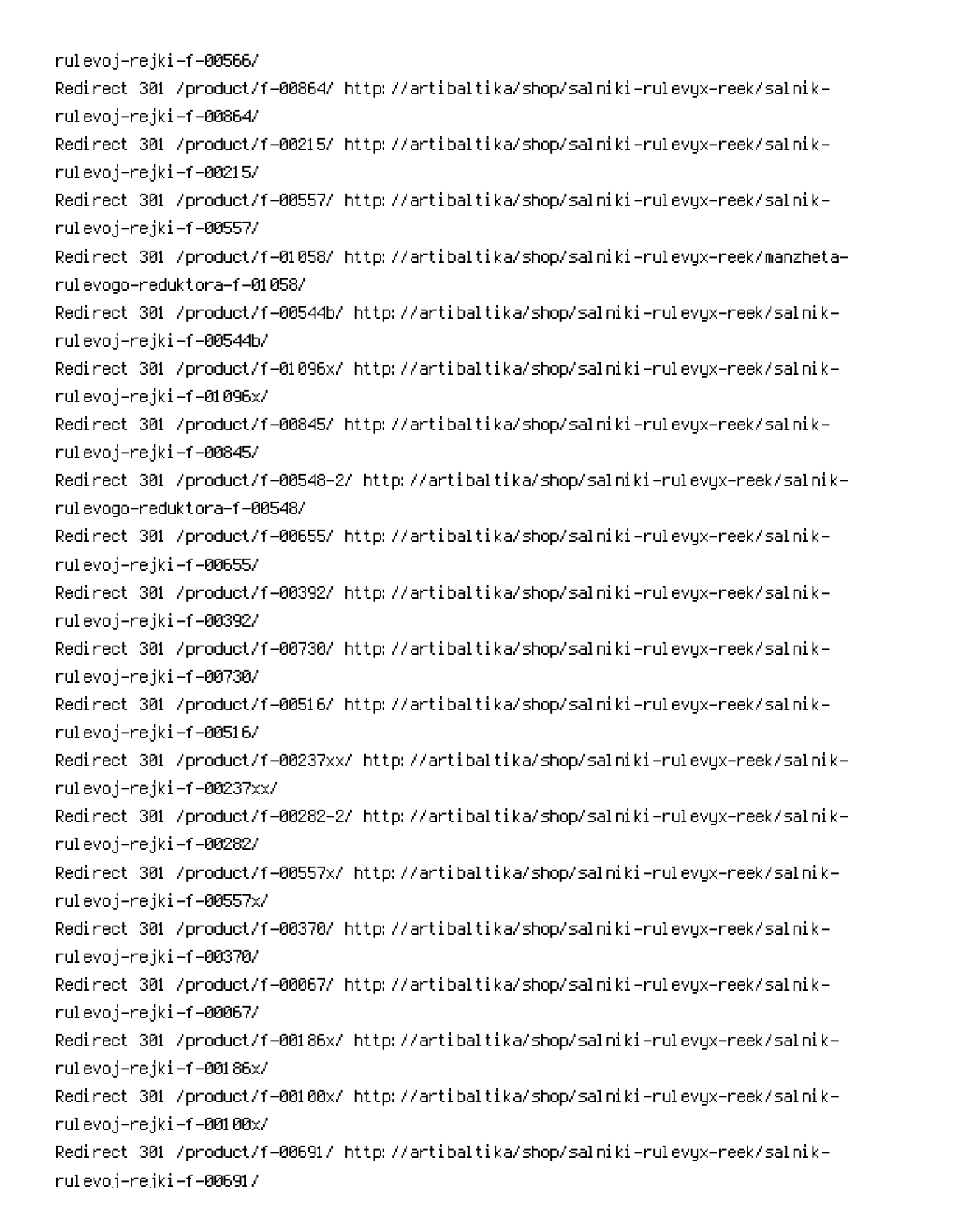M<sub>0</sub>M<sub>0</sub>M<sub>0</sub> -Redirect 301 /product/f-00041/ http://artibaltika/shop/salniki-rulevyx-reek/salnik rulevoj–rejki–f–00041/ -Redirect 301 /product/f-01193/ http://artibaltika/shop/salniki-rulevyx-reek/salnik rulevoj–rejki–f–01193/ -Redirect 301 /product/f-00534xa/ http://artibaltika/shop/salniki-rulevyx-reek/salnik rulevoj-rejki-f-00534xa/ Redirect 301 /product/m-01634/ http://artibaltika/shop/teflon/teflonovoe-kolco-dlyarulevoj–rejki–m–01634/ Redirect 301 /product/m-01723/ http://artibaltika/shop/teflon/teflonovoe-kolco-dlyarulevoj–rejki–m–01723/ Redirect 301 /product/m-01421/ http://artibaltika/shop/teflon/teflonovoe-kolco-dlyarulevoj–rejki–m–01421/ Redirect 301 /product/m-01376/ http://artibaltika/shop/teflon/teflonovoe-kolco-dlyarulevoj–rejki–m–01376/ Redirect 301 /product/m-01650/ http://artibaltika/shop/teflon/teflonovoe-kolco-dlyarulevoj–rejki–m–01650/ Redirect 301 /product/m-01627/ http://artibaltika/shop/teflon/teflonovoe-kolco-dlyarulevoj–rejki–m–01627/ Redirect 301 /product/m-01576/ http://artibaltika/shop/teflon/teflonovoe-kolco-dlyarulevoj–rejki–m–01576/ Redirect 301 /product/m-01721/ http://artibaltika/shop/teflon/teflonovoe-kolco-dlyarulevoj–rejki–m–01721/ Redirect 301 /product/m-01394/ http://artibaltika/shop/teflon/teflonovoe-kolco-dlyarulevoj–rejki–m–01394/ Redirect 301 /product/m-01530/ http://artibaltika/shop/teflon/teflonovoe-kolco-dlyarulevoj–rejki–m–01530/ -Redirect 301 /product/m-01304/ http://artibaltika/shop/teflon/teflonovoe-kolco-dlya rulevoj–rejki–m–01304/ Redirect 301 /product/m-01506/ http://artibaltika/shop/teflon/teflonovoe-kolco-dlyarulevoj–rejki–m–01506/ -Redirect 301 /product/m-01451/ http://artibaltika/shop/teflon/teflonovoe-kolco-dlya rulevoj–rejki–m–01451/ Redirect 301 /product/m-01720/ http://artibaltika/shop/teflon/teflonovoe-kolco-dlyarulevoj–rejki–m–01720/ -Redirect 301 /product/m-01314/ http://artibaltika/shop/teflon/teflonovoe-kolco-dlya rulevoj–rejki–m–01314/ Redirect 301 /product/m-01541/ http://artibaltika/shop/teflon/teflonovoe-kolco-dlyarulevoj–rejki–m–01541/ Redirect 301 /product/m-01482/ http://artibaltika/shop/teflon/teflonovoe-kolco-dlyarulevoj–rejki–m–01482/ -Redirect 301 /product/m-01507/ http://artibaltika/shop/teflon/teflonovoe-kolco-dlua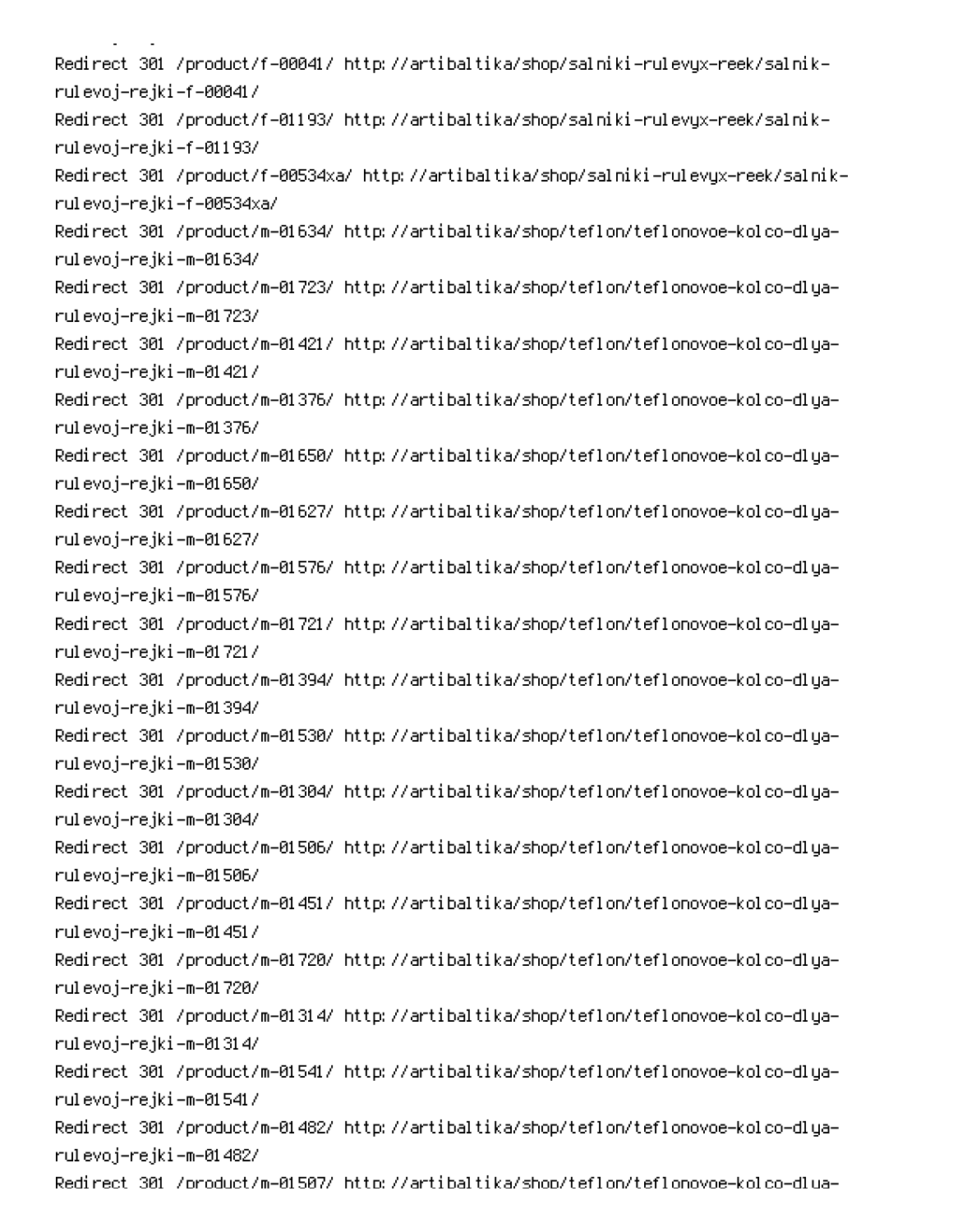.<br>State for the special continues of the special continues and the special continues and the special continues of rulevoj–rejki–m–01507/ -Redirect 301 /product/m-01752/ http://artibaltika/shop/teflon/teflonovoe-kolco-dlya rulevoj−rejki–m–01430/ -Redirect 301 /product/m-01370/ http://artibaltika/shop/teflon/teflonovoe-kolco-dlya rulevoj–rejki–m–01370/ -Redirect 301 /product/m-01464/ http://artibaltika/shop/teflon/teflonovoe-kolco-dlya rulevoj−rejki−m−01464/ -Redirect 301 /product/m-01423/ http://artibaltika/shop/teflon/teflonovoe-kolco-dlya rulevoj−rejki−m−01423/ -Redirect 301 /product/m-01410/ http://artibaltika/shop/teflon/teflonovoe-kolco-dlya rulevoj–rejki–m–01410/ -Redirect 301 /product/m-01436/ http://artibaltika/shop/teflon/teflonovoe-kolco-dlya rulevoj−rejki–m–01436/ -Redirect 301 /product/m-01442/ http://artibaltika/shop/teflon/teflonovoe-kolco-dlya rulevoj−rejki−m−01442/ -Redirect 301 /product/m-01486/ http://artibaltika/shop/teflon/teflonovoe-kolco-dlya rulevoj−rejki–m–01486/ -Redirect 301 /product/m-01433/ http://artibaltika/shop/teflon/teflonovoe-kolco-dlya rulevoj−rejki–m–01433/ -Redirect 301 /product/m-01437/ http://artibaltika/shop/teflon/teflonovoe-kolco-dlya rulevoj−rejki–m–01437/ -Redirect 301 /product/m-01494/ http://artibaltika/shop/teflon/teflonovoe-kolco-dlya rulevoj−rejki–m–01494/ -Redirect 301 /product/f-01424/ http://artibaltika/shop/teflon/teflonovoe-kolco-dlya rulevoj−rejki−m−01424/ -Redirect 301 /product/f-00311a/ http://artibaltika/shop/salniki-rulevyx-reek/salnik rulevoj-rejki-f-00311a/ -Redirect 301 /product/f-00303a/ http://artibaltika/shop/salniki-rulevyx-reek/salnik rulevoj-rejki-f-00303a/ -Redirect 301 /product/h-07582/ http://artibaltika/shop/poshipnik/sharikovyj-podshipnik rulevoj–rejki–h–07582/ Redirect 301 /product/rk8068–2/ http://artibaltika/shop/remrulreek/remkomplekt-rulevojrejki–rk8068/ Redirect 301 /product/rk8069–2/ http://artibaltika/shop/remrulreek/remkomplekt-rulevojrejki–rk8069/ Redirect 301 /product/rk8070/ http://artibaltika/shop/remrulreek/remkomplekt-rulevojrejki–rk8070/ Redirect 301 /product/rk8075/ http://artibaltika/shop/remrulreek/remkomplekt-rulevojrejki-rk8075/ Redirect 301 /product/rk8071/ http://artibaltika/shop/remrulreek/remkomplekt-rulevojrejki <mark>-rk</mark>80717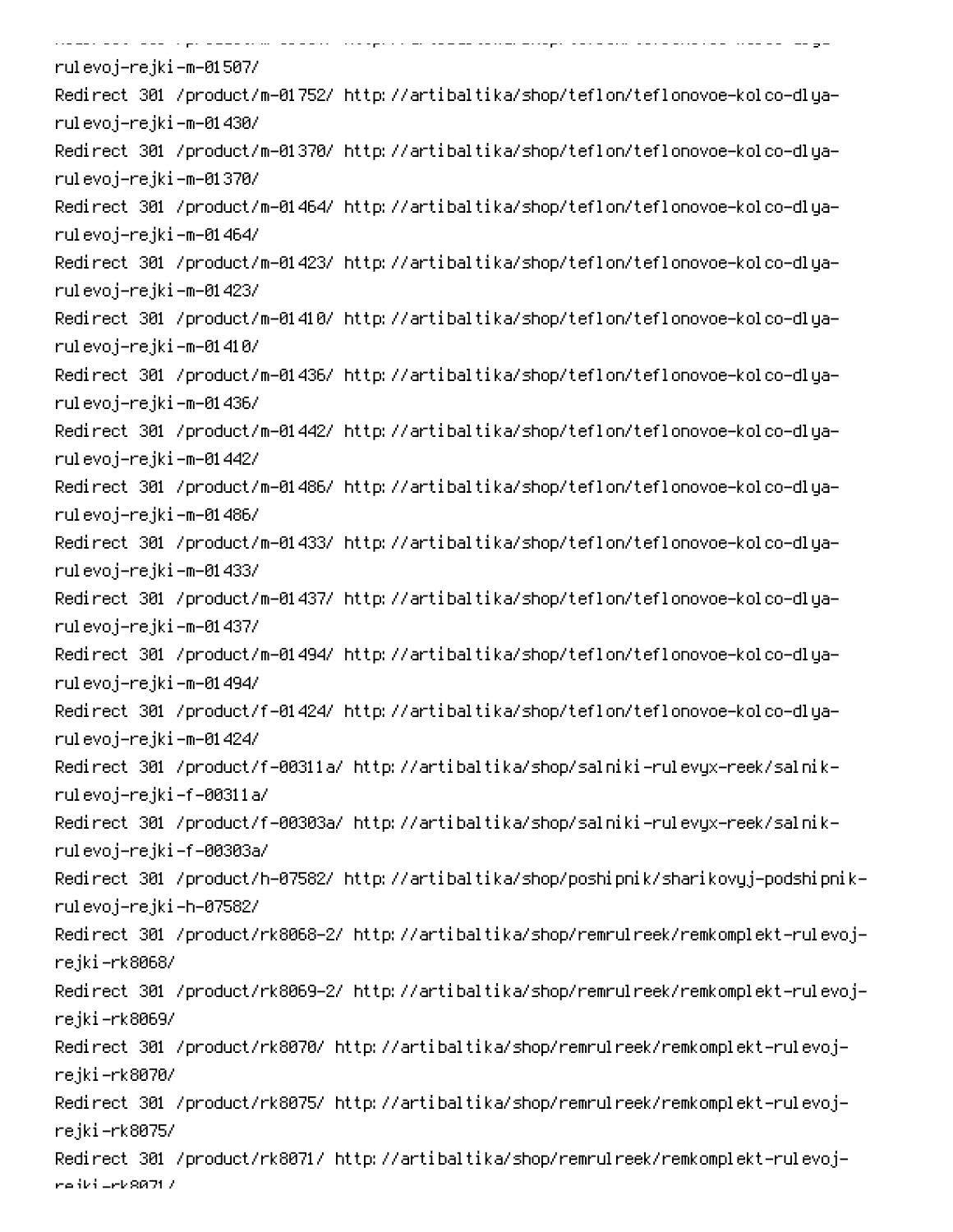ו סטאורי געט <mark>ווי</mark> Redirect 301 /product/rk8072/ http://artibaltika/shop/remrulreek/remkomplekt-rulevojrejki–rk8072/ Redirect 301 /product/rk8076/ http://artibaltika/shop/remrulreek/remkomplekt-rulevojrejki–rk8076/ Redirect 301 /product/rk8077/ http://artibaltika/shop/remrulreek/remkomplekt-rulevojrejki–rk8077/ Redirect 301 /product/rk8078/ http://artibaltika/shop/remrulreek/remkomplekt-rulevojrejki–rk8078/ Redirect 301 /product/rk8079/ http://artibaltika/shop/remrulreek/remkomplekt-rulevojrejki–rk8079/ Redirect 301 /product/rk8080/ http://artibaltika/shop/remrulreek/remkomplekt-rulevojrejki–rk8080/ Redirect 301 /product/rk8081/ http://artibaltika/shop/remrulreek/remkomplekt-rulevojrejki–rk8081/ Redirect 301 /product/rk8082/ http://artibaltika/shop/remrulreek/remkomplekt-rulevojrejki–rk8082/ Redirect 301 /product/rk8083/ http://artibaltika/shop/remrulreek/remkomplekt-rulevojrejki–rk8083/ Redirect 301 /product/f-01007/ http://artibaltika/shop/salniki-rulevyx-reek/manzhetarulevoj–rejki–f–01007/ -Redirect 301 /product/h-05009/ http://artibaltika/shop/poshipnik/igolchatyj-podshipnik rulevoj–rejki–h–05009/ -Redirect 301 /product/h-05010/ http://artibaltika/shop/poshipnik/igolchatyj-podshipnik rulevoj–rejki–h–05010/ -Redirect 301 /product/h-05011/ http://artibaltika/shop/poshipnik/igolchatyj-podshipnik rulevoj–rejki–h–05011/ -Redirect 301 /product/h-05012/ http://artibaltika/shop/poshipnik/igolchatyj-podshipnik rulevoj–rejki–h–05012/ -Redirect 301 /product/h-05013/ http://artibaltika/shop/poshipnik/igolchatyj-podshipnik rulevoj–rejki–h–05013/ Redirect 301 /product/p11657/ http://artibaltika/shop/salniki-razlichnogoprimeneniya/salnik-p11657/ Redirect 301 /product/p03190/ http://artibaltika/shop/salniki-razlichnogoprimeneniya/salnik-p03190/ Redirect 301 /product/n-47211/ http://artibaltika/shop/porshni/vnutrennee-stopornoe-kolcorulevoj–rejki–n–47211/ Redirect 301 /product/n-47123/ http://artibaltika/shop/porshni/naruzhnoe-stopornoe-kolcorulevoj–rejki –n–47123/ Redirect 301 /product/n-47120/ http://artibaltika/shop/porshni/naruzhnoe-stopornoe-kolcorulevoj–rejki–n–47120/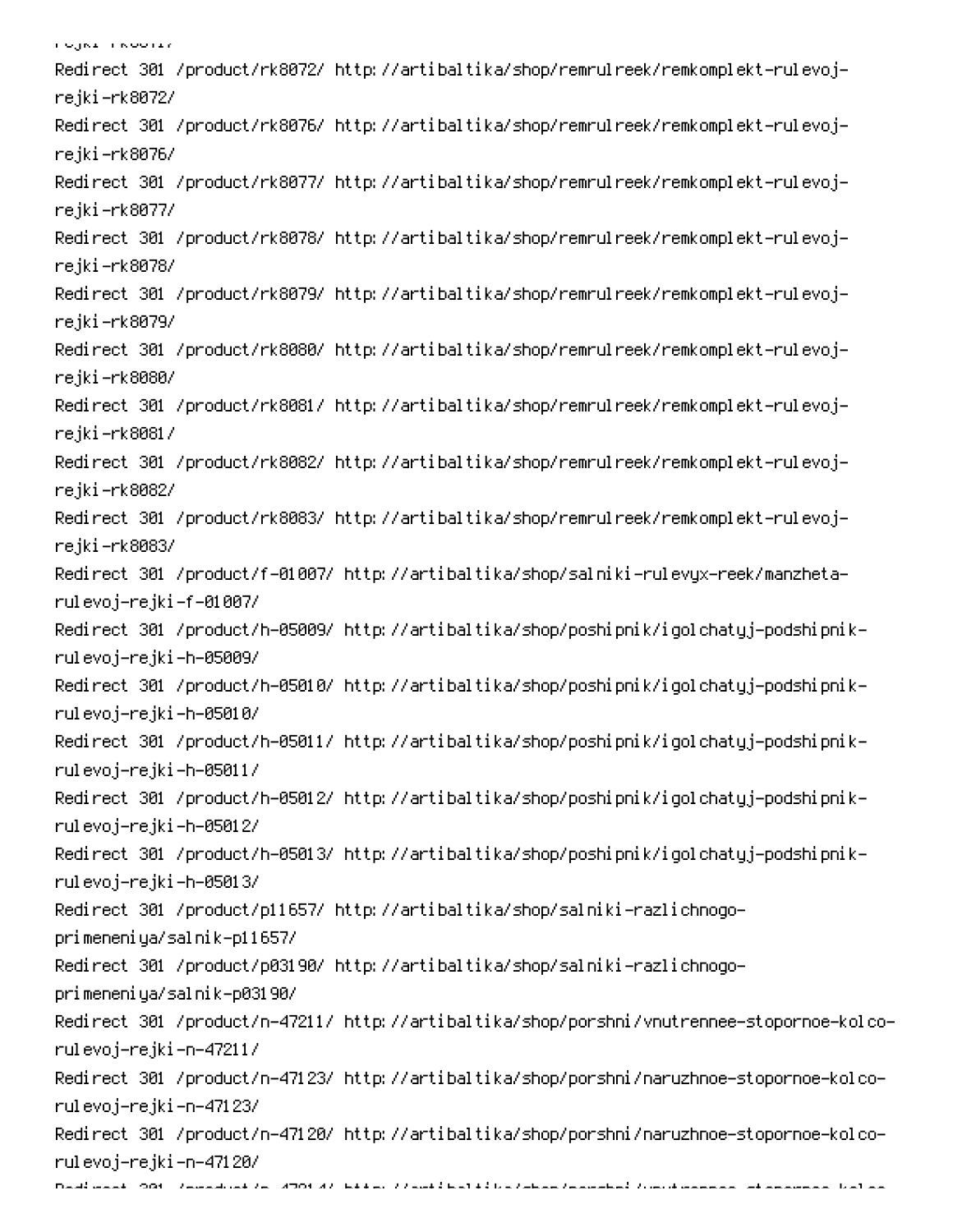kearrect 30r /product/n-472r4/ http://artroartika/shop/porshnr/vnutrennee-stopornoe-korcorulevoj–rejki –n–4721 4/ -Redirect 301 /product/n-47224/ http://artibaltika/shop/porshni/vnutrennee-stopornoe-kolco rulevoj–rejki–n–47224/ Redirect 301 /product/n-47219/ http://artibaltika/shop/porshni/vnutrennee-stopornoe-kolcorulevoj–rejki –n–47219/ Redirect 301 /product/n-47226/ http://artibaltika/shop/porshni/vnutrennee-stopornoe-kolcorulevoj–rejki–n–47226/ Redirect 301 /product/n-47217/ http://artibaltika/shop/porshni/vnutrennee-stopornoe-kolcorulevoj–rejki –n–47217/ Redirect 301 /product/n-47212/ http://artibaltika/shop/porshni/vnutrennee-stopornoe-kolcorulevoj–rejki–n–47212/ Redirect 301 /product/n-47117/ http://artibaltika/shop/porshni/naruzhnoe-stopornoe-kolcorulevoj–rejki–n–47117/ Redirect 301 /product/n-47232/ http://artibaltika/shop/porshni/vnutrennee-stopornoe-kolcorulevoj–rejki–n–47232/ Redirect 301 /product/n-47213/ http://artibaltika/shop/porshni/vnutrennee-stopornoe-kolcorulevoj–rejki –n–47213/ Redirect 301 /product/n-47124/ http://artibaltika/shop/porshni/naruzhnoe-stopornoe-kolcorulevoj–rejki–n–47124/ Redirect 301 /product/rk-8084/ http://artibaltika/shop/remrulreek/remkomplekt-rulevojrejki-rk-8084/ Redirect 301 /product/rk-8085/ http://artibaltika/shop/salniki-razlichnogoprimeneniya/remkomplekt-rulevoj-rejki-rk-8085/ Redirect 301 /product/rk-8086/ http://artibaltika/shop/remrulreek/remkomplekt-rulevojrejki-rk-8086/ Redirect 301 /product/rk-8087/ http://artibaltika/shop/remrulreek/remkomplekt-rulevojrejki-rk-8087/ Redirect 301 /product/rk-8088/ http://artibaltika/shop/remrulreek/remkomplekt-rulevojrejki-rk-8088/ Redirect 301 /product/rk-8089/ http://artibaltika/shop/remrulreek/remkomplekt-rulevojrejki-rk-8089/ Redirect 301 /product/rk-8090/ http://artibaltika/shop/remrulreek/remkomplekt-rulevojrejki–rk8090/ Redirect 301 /product/rk-8091/ http://artibaltika/shop/remrulreek/remkomplekt-rulevojrejki-rk-8091/ Redirect 301 /product/rk-8092/ http://artibaltika/shop/remrulreek/remkomplekt-rulevojrejki-rk-8092/ Redirect 301 /product/rk-8093/ http://artibaltika/shop/remrulreek/remkomplekt-rulevojrejki-rk-8093/ Redirect 301 /product/rk-8095/ http://artibaltika/shop/remrulreek/remkomplekt-rulevoj-M

 $\overline{\phantom{a}}$  0.450  $\overline{\phantom{a}}$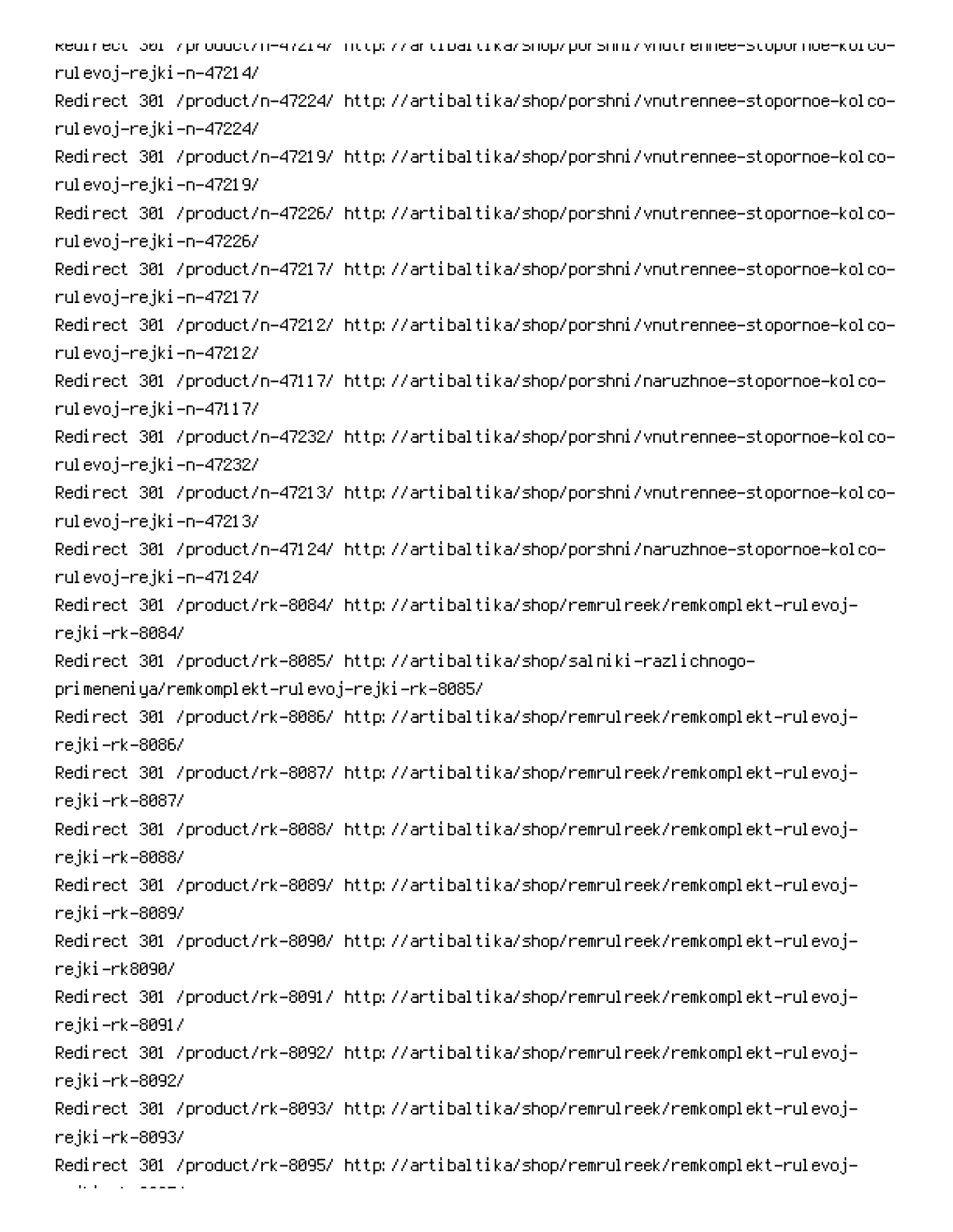rejki –rk–8095/ Redirect 301 /product/rk-8096/ http://artibaltika/shop/remrulreek/remkomplekt-rulevojrejki-rk-8096/ Redirect 301 /product/rk-8097/ http://artibaltika/shop/remrulreek/remkomplekt-rulevojrejki-rk-8097/ Redirect 301 /product/rk-8099/ http://artibaltika/shop/remrulreek/remkomplekt-rulevojrejki-rk-8099/ Redirect 301 /product/rk-8100/ http://artibaltika/shop/remrulreek/remkomplekt-rulevojrejki–rk–8100/ Redirect 301 /product/rk-8102/ http://artibaltika/shop/remrulreek/remkomplekt-rulevojrejki-rk-8102/ Redirect 301 /product/rk-8103/ http://artibaltika/shop/remrulreek/remkomplekt-rulevojrejki–rk–8103/ -Redirect 301 /product/n-47136/ http://artibaltika/shop/porshni/naruzhnoe-stopornoe-kolco rulevoj–rejki–n–47136/ -Redirect 301 /product/n-47121/ http://artibaltika/shop/porshni/naruzhnoe-stopornoe-kolco rulevoj–rejki–n–47121/ Redirect 301 /product/rk-8104/ http://artibaltika/shop/remrulreek/remkomplekt-rulevojrejki-rk-8104/ Redirect 301 /product/rk-8105/ http://artibaltika/shop/remrulreek/remkomplekt-rulevojrejki-rk-8105/ Redirect 301 /product/rk-8106/ http://artibaltika/shop/remrulreek/remkomplekt-rulevojrejki-rk-8106/ Redirect 301 /product/rk-8107/ http://artibaltika/shop/remrulreek/remkomplekt-rulevojrejki-rk-8107/ Redirect 301 /product/rk-8108/ http://artibaltika/shop/remrulreek/remkomplekt-rulevojrejki-rk-8108/ Redirect 301 /product/rk-8109/ http://artibaltika/shop/remrulreek/remkomplekt-rulevojrejki-rk-8109/ Redirect 301 /product/rk-8110/ http://artibaltika/shop/remrulreek/remkomplekt-rulevojrejki–rk–8110/ Redirect 301 /product/rk-8111/ http://artibaltika/shop/remrulreek/remkomplekt-rulevojrejki-rk-8111/ Redirect 301 /product/rk-8112/ http://artibaltika/shop/remrulreek/remkomplekt-rulevojrejki-rk-8112/ Redirect 301 /product/rk-8113/ http://artibaltika/shop/remrulreek/remkomplekt-rulevojrejki-rk-8113/ Redirect 301 /product/rk-8114/ http://artibaltika/shop/remrulreek/remkomplekt-rulevojrejki-rk-8114/ Redirect 301 /product/rk-8115/ http://artibaltika/shop/remrulreek/remkomplekt-rulevojrejki-rk8115/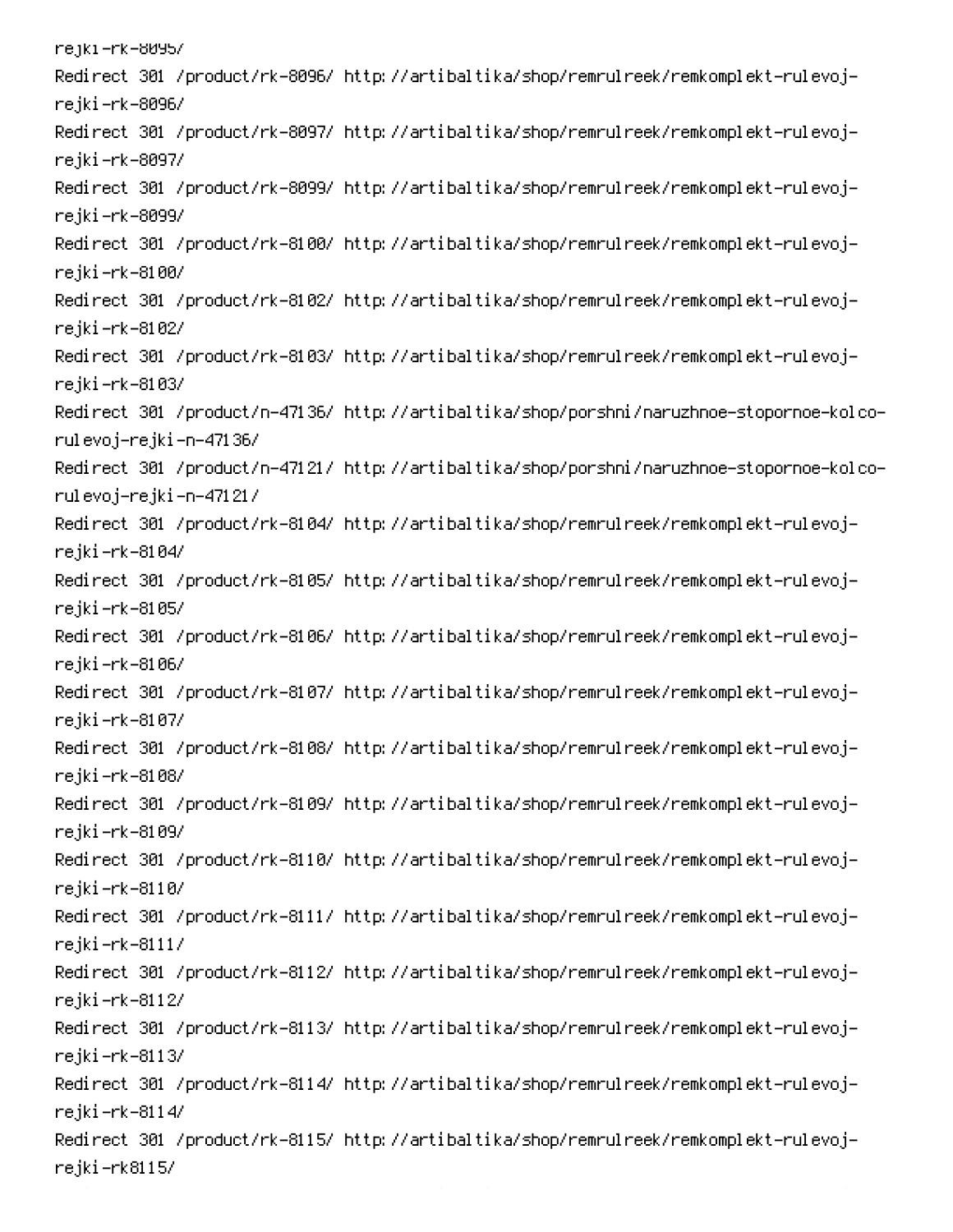Redirect 301 /product/rk-8116/ http://artibaltika/shop/remrulreek/remkomplekt-rulevojrejki-rk-8116/ Redirect 301 /product/rk-8117/ http://artibaltika/shop/remrulreek/remkomplekt-rulevojrejki-rk-8117/ Redirect 301 /product/rk-8118/ http://artibaltika/shop/remrulreek/remkomplekt-rulevojrejki-rk-8118/ Redirect 301 /product/rk-8119/ http://artibaltika/shop/remrulreek/remkomplekt-rulevojrejki-rk-8119/ Redirect 301 /product/rk-8120/ http://artibaltika/shop/remrulreek/remkomplekt-rulevojrejki-rk-8120/ Redirect 301 /product/rk-8121/ http://artibaltika/shop/remrulreek/remkomplekt-rulevojrejki-rk-8121/ Redirect 301 /product/rk-8122/ http://artibaltika/shop/remrulreek/remkomplekt-rulevojrejki-rk-8122/ Redirect 301 /product/rk-8123/ http://artibaltika/shop/remrulreek/remkomplekt-rulevojrejki –rk–8123/ Redirect 301 /product/rk-8124/ http://artibaltika/shop/remrulreek/remkomplekt-rulevojrejki –rk–8124/ Redirect 301 /product/rk-8125/ http://artibaltika/shop/remrulreek/remkomplekt-rulevojrejki –rk–8125/ Redirect 301 /product/rk-8126/ http://artibaltika/shop/remrulreek/remkomplekt-rulevojrejki –rk–8126/ Redirect 301 /product/rk-8127/ http://artibaltika/shop/remrulreek/remkomplekt-rulevojrejki –rk–8127/ Redirect 301 /product/rk-8128/ http://artibaltika/shop/remrulreek/remkomplekt-rulevojrejki –rk–8128/ Redirect 301 /product/rk-8129/ http://artibaltika/shop/remrulreek/remkomplekt-rulevojrejki –rk–8129/ Redirect 301 /product/rk-8130/ http://artibaltika/shop/remrulreek/remkomplekt-rulevojrejki-rk-8130/ Redirect 301 /product/rk-8131/ http://artibaltika/shop/remrulreek/remkomplekt-rulevojrejki-rk-8131/ Redirect 301 /product/rk-8134/ http://artibaltika/shop/remrulreek/remkomplekt-rulevojrejki –rk–8134/ Redirect 301 /product/rk-8135/ http://artibaltika/shop/remrulreek/remkomplekt-rulevojrejki –rk–8135/ Redirect 301 /product/rk-8136/ http://artibaltika/shop/remrulreek/remkomplekt-rulevojrejki-rk-8136/ Redirect 301 /product/rk-8137/ http://artibaltika/shop/remrulreek/remkomplekt-rulevojrejki –rk8137/ Redirect 301 /product/rk-8139/ http://artibaltika/shop/remrulreek/remkomplekt-rulevoj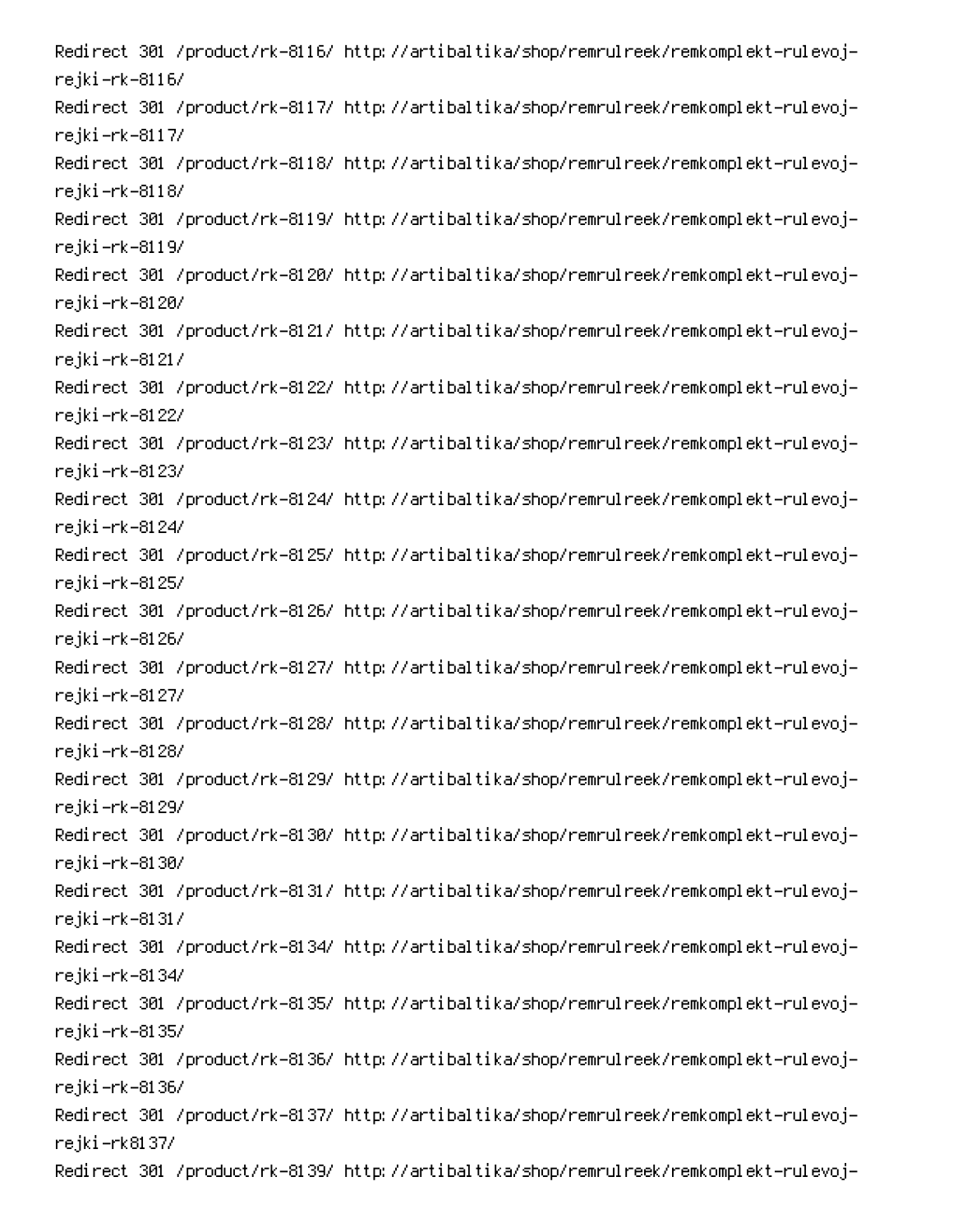rejki –rk–8139/ Redirect 301 /product/rk-8132/ http://artibaltika/shop/remrulreek/remkomplekt-rulevojrejki –rk–8132/ Redirect 301 /product/rk-8140/ http://artibaltika/shop/remrulreek/remkomplekt-rulevojrejki-rk-8140/ Redirect 301 /product/rk-8141/ http://artibaltika/shop/remrulreek/remkomplekt-rulevojrejki-rk-8141/ Redirect 301 /product/rk-8142/ http://artibaltika/shop/remrulreek/remkomplekt-rulevojrejki-rk-8142/ Redirect 301 /product/rk-8143/ http://artibaltika/shop/remrulreek/remkomplekt-rulevojrejki –rk–81 43/ Redirect 301 /product/rk-8145/ http://artibaltika/shop/remrulreek/remkomplekt-rulevojrejki –rk–81 45/ Redirect 301 /product/rk-8146/ http://artibaltika/shop/remrulreek/remkomplekt-rulevojrejki-rk-8146/ Redirect 301 /product/rk-8147/ http://artibaltika/shop/remrulreek/remkomplekt-rulevojrejki –rk–81 47/ Redirect 301 /product/rk-8149/ http://artibaltika/shop/remrulreek/remkomplekt-rulevojrejki –rk–81 49/ Redirect 301 /product/rk-8150/ http://artibaltika/shop/remrulreek/remkomplekt-rulevojrejki-rk-8150/ Redirect 301 /product/rk-8151/ http://artibaltika/shop/remrulreek/remkomplekt-rulevojrejki-rk-8151/ Redirect 301 /product/rk-8152/ http://artibaltika/shop/remrulreek/remkomplekt-rulevojrejki –rk–8152/ Redirect 301 /product/rk-8153/ http://artibaltika/shop/remrulreek/remkomplekt-rulevojrejki –rk–8153/ Redirect 301 /product/rk-8154/ http://artibaltika/shop/remrulreek/remkomplekt-rulevojrejki –rk–8154/ Redirect 301 /product/rk-8155/ http://artibaltika/shop/remrulreek/remkomplekt-rulevojrejki –rk–8155/ Redirect 301 /product/n-47236/ http://artibaltika/shop/porshni/vnutrennee-stopornoe-kolcorulevoj–rejki–n–47236/ Redirect 301 /product/n-47218/ http://artibaltika/shop/porshni/vnutrennee-stopornoe-kolcorulevoj–rejki–n–47218/ Redirect 301 /product/n-47129/ http://artibaltika/shop/porshni/naruzhnoe-stopornoe-kolcorulevoj–rejki –n–47129/ Redirect 301 /product/n-47225/ http://artibaltika/shop/porshni/vnutrennee-stopornoe-kolcorulevoj–rejki–n–47225/ Redirect 301 /product/n-47132/ http://artibaltika/shop/porshni/naruzhnoe-stopornoe-kolcorulevoj–rejki –n–47132/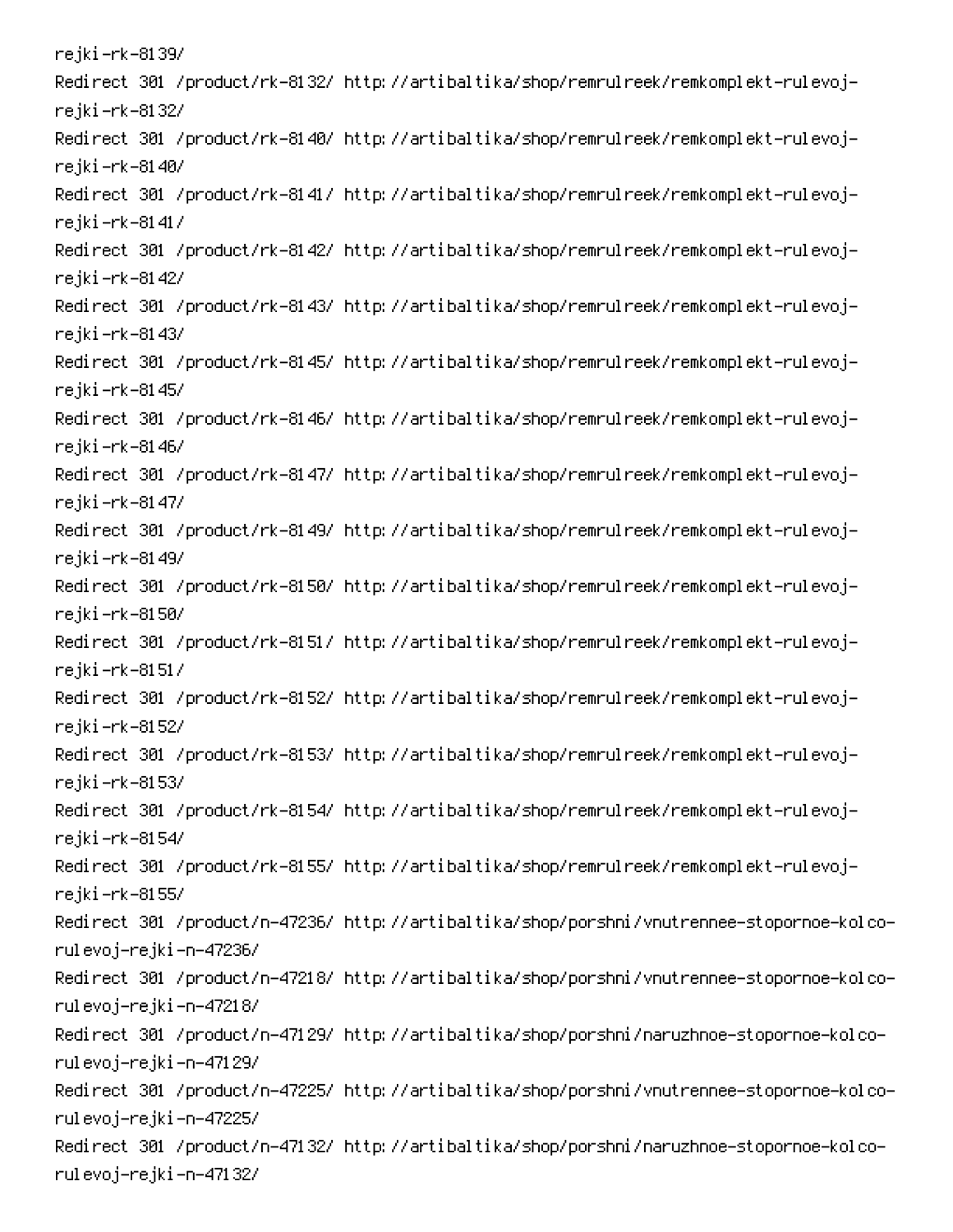-Redirect 301 /product/n-47222/ http://artibaltika/shop/porshni/vnutrennee-stopornoe-kolco rulevoj–rejki–n–47222/ Redirect 301 /product/rk-8156/ http://artibaltika/shop/remrulreek/remkomplekt-rulevojrejki-rk-8156/ Redirect 301 /product/rk-8158/ http://artibaltika/shop/remrulreek/remkomplekt-rulevojrejki-rk-8158/ Redirect 301 /product/rk-8161/ http://artibaltika/shop/remrulreek/remkomplekt-rulevojrejki-rk-8161/ Redirect 301 /product/rk-8162/ http://artibaltika/shop/remrulreek/remkomplekt-rulevojrejki-rk-8162/ Redirect 301 /product/rk-8157/ http://artibaltika/shop/remrulreek/remkomplekt-rulevojrejki –rk8157/ Redirect 301 /product/rk-8164/ http://artibaltika/shop/remrulreek/remkomplekt-rulevojrejki-rk8164/ Redirect 301 /product/rk-8165/ http://artibaltika/shop/remrulreek/remkomplekt-rulevojrejki-rk-8165/ Redirect 301 /product/rk-8166/ http://artibaltika/shop/remrulreek/remkomplekt-rulevojrejki-rk-8166/ Redirect 301 /product/rk-8168/ http://artibaltika/shop/remrulreek/remkomplekt-rulevojrejki-rk-8168/ -Redirect 301 /product/n-47116/ http://artibaltika/shop/porshni/naruzhnoe-stopornoe-kolco rulevoj–rejki–n–47116/ -Redirect 301 /product/n-47126/ http://artibaltika/shop/porshni/naruzhnoe-stopornoe-kolco rulevoj–rejki–n–47126/ -Redirect 301 /product/n-47229/ http://artibaltika/shop/porshni/vnutrennee-stopornoe-kolco rulevoj–rejki–n–47229/ Redirect 301 /product/rk-8169/ http://artibaltika/shop/remrulreek/remkomplekt-rulevojrejki-rk-8169/ Redirect 301 /product/rk-8170/ http://artibaltika/shop/remrulreek/remkomplekt-rulevojrejki-rk-8170/ -Redirect 301 /product/n-47118/ http://artibaltika/shop/porshni/naruzhnoe-stopornoe-kolco rulevoj-rejki-n-47118/ Redirect 301 /product/rk-8172/ http://artibaltika/shop/remrulreek/remkomplekt-rulevojrejki –rk–81 72/ -Redirect 301 /product/n-47134/ http://artibaltika/shop/porshni/naruzhnoe-stopornoe-kolco rulevoj–rejki–n–47134/ -Redirect 301 /product/n-47133/ http://artibaltika/shop/porshni/naruzhnoe-stopornoe-kolco rulevoj–rejki –n–47133/ -Redirect 301 /product/n-47216/ http://artibaltika/shop/porshni/vnutrennee-stopornoe-kolco rulevoj–rejki–n–47216/ -Redirect 301 /product/n-47239/ http://artibaltika/shop/porshni/vnutrennee-stopornoe-kolco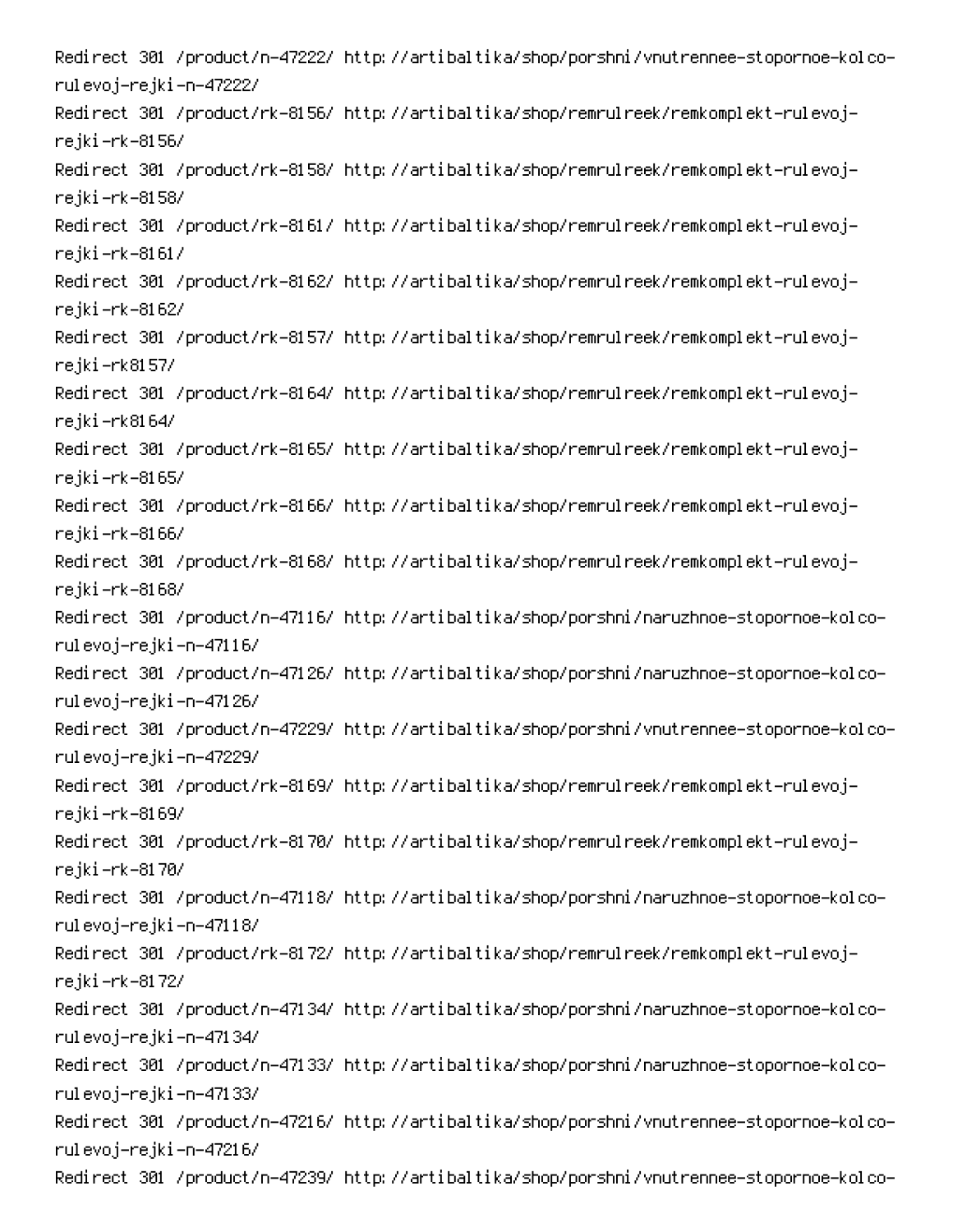rulevoj–rejki–n–47239/ Redirect 301 /product/rk-8188/ http://artibaltika/shop/remrulreek/remkomplekt-rulevojrejki-rk-8188/ Redirect 301 /product/rk-8180/ http://artibaltika/shop/remrulreek/remkomplekt-rulevojrejki-rk-8180/ Redirect 301 /product/rk-8173/ http://artibaltika/shop/remrulreek/remkomplekt-rulevojrejki –rk–81 73/ Redirect 301 /product/rk-8174/ http://artibaltika/shop/remrulreek/remkomplekt-rulevojrejki –rk–8174/ Redirect 301 /product/rk-8175/ http://artibaltika/shop/remrulreek/remkomplekt-rulevojrejki –rk–81 75/ Redirect 301 /product/rk-8189/ http://artibaltika/shop/remrulreek/remkomplekt-rulevojrejki–rk8189/ Redirect 301 /product/rk-8098/ http://artibaltika/shop/remrulreek/remkomplekt-rulevojrejki-rk-8098/ Redirect 301 /product/rk-8190/ http://artibaltika/shop/remrulreek/remkomplekt-rulevojrejki-rk-8190/ Redirect 301 /product/rk-8191/ http://artibaltika/shop/remrulreek/remkomplekt-rulevojrejki–rk8191/ Redirect 301 /product/rk-8192/ http://artibaltika/shop/remrulreek/remkomplekt-rulevojrejki-rk-8192/ Redirect 301 /product/rk-8176/ http://artibaltika/shop/remrulreek/remkomplekt-rulevojrejki –rk–81 76/ Redirect 301 /product/rk-8177/ http://artibaltika/shop/remrulreek/remkomplekt-rulevojrejki –rk–81 77/ Redirect 301 /product/rk-8182/ http://artibaltika/shop/remrulreek/remkomplekt-rulevojrejki-rk-8182/ Redirect 301 /product/rk-8183/ http://artibaltika/shop/remrulreek/remkomplekt-rulevojrejki –rk–8183/ Redirect 301 /product/rk-8184/ http://artibaltika/shop/remrulreek/remkomplekt-rulevojrejki-rk-8184/ Redirect 301 /product/rk-8185/ http://artibaltika/shop/remrulreek/remkomplekt-rulevojrejki –rk–8185/ Redirect 301 /product/rk8187/ http://artibaltika/shop/remrulreek/remkomplekt-rulevojrejki-rk8187/ Redirect 301 /product/rk8193/ http://artibaltika/shop/remrulreek/remkomplekt-rulevojrejki–rk8193/ Redirect 301 /product/rk8194/ http://artibaltika/shop/remrulreek/remkomplekt-rulevojrejki–rk8194/ Redirect 301 /product/n-47127/ http://artibaltika/shop/porshni/naruzhnoe-stopornoe-kolcorulevoj–rejki –n–47127/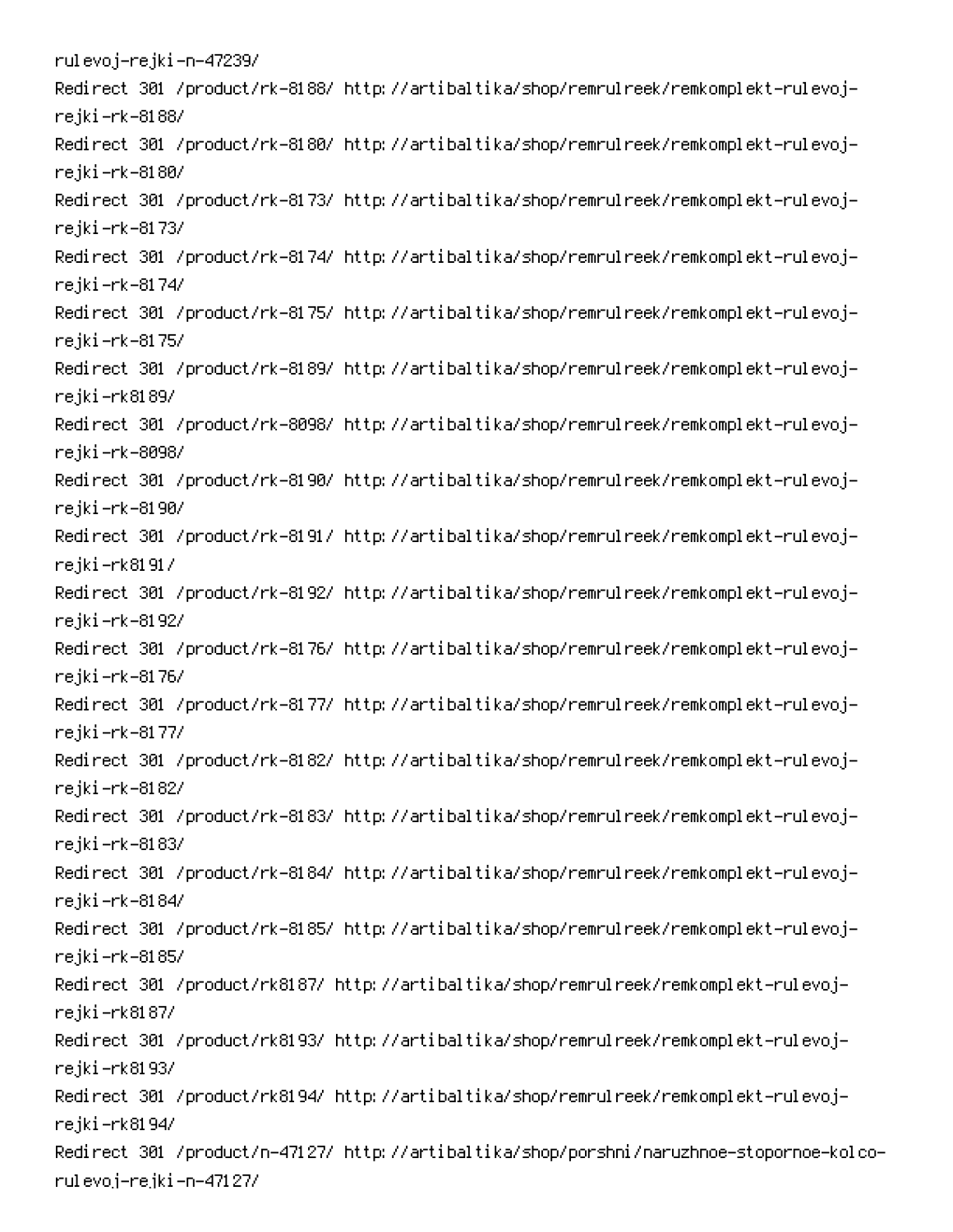Redirect 301 /product/n-47238/ http://artibaltika/shop/porshni/vnutrennee-stopornoe-kolcorulevoj–rejki–n–47238/ Redirect 301 /product/n-47230/ http://artibaltika/shop/porshni/vnutrennee-stopornoe-kolcorulevoj–rejki–n–47230/ Redirect 301 /product/n-47235/ http://artibaltika/shop/porshni/vnutrennee-stopornoe-kolcorulevoj–rejki –n–47235/ -Redirect 301 /product/n-47220/ http://artibaltika/shop/porshni/vnutrennee-stopornoe-kolco rulevoj–rejki–n–47220/ Redirect 301 /product/n-47125/ http://artibaltika/shop/porshni/naruzhnoe-stopornoe-kolcorulevoj–rejki –n–47125/ Redirect 301 /product/rk8195/ http://artibaltika/shop/remrulreek/remkomplekt-rulevojrejki –rk8195/ Redirect 301 /product/rk8196/ http://artibaltika/shop/remrulreek/remkomplekt-rulevojrejki–rk8196/ Redirect 301 /product/n-47140/ http://artibaltika/shop/porshni/naruzhnoe-stopornoe-kolcorulevoj–rejki–n–47140/ Redirect 301 /product/n-47223/ http://artibaltika/shop/porshni/vnutrennee-stopornoe-kolcorulevoj–rejki –n–47223/ Redirect 301 /product/n-47113/ http://artibaltika/shop/porshni/naruzhnoe-stopornoe-kolcorulevoj–rejki–n–47113/ Redirect 301 /product/n-47110/ http://artibaltika/shop/porshni/naruzhnoe-stopornoe-kolcorulevoj–rejki–n–47110/ Redirect 301 /product/n-47122/ http://artibaltika/shop/porshni/naruzhnoe-stopornoe-kolcorulevoj–rejki–n–47122/ Redirect 301 /product/n-47138/ http://artibaltika/shop/porshni/naruzhnoe-stopornoe-kolcorulevoj–rejki–n–47138/ Redirect 301 /product/rk8197/ http://artibaltika/shop/remrulreek/remkomplekt-rulevojrejki–rk8197/ Redirect 301 /product/rk8198/ http://artibaltika/shop/remrulreek/remkomplekt-rulevojrejki–rk8198/ Redirect 301 /product/rk8199/ http://artibaltika/shop/remrulreek/remkomplekt-rulevojrejki–rk8199/ Redirect 301 /product/rk8200/ http://artibaltika/shop/remrulreek/remkomplekt-rulevojrejki–rk8200/ Redirect 301 /product/rk8201/ http://artibaltika/shop/remrulreek/remkomplekt-rulevojrejki–rk8201/ Redirect 301 /product/rk8202/ http://artibaltika/shop/remrulreek/remkomplekt-rulevojrejki–rk8202/ Redirect 301 /product/n-47237/ http://artibaltika/shop/porshni/vnutrennee-stopornoe-kolcorulevoj–rejki –n–47237/ Redirect 301 /product/rk8203/ http://artibaltika/shop/remrulreek/remkomplekt-rulevoi-

Monte de la Caraca.<br>Monte de la Caraca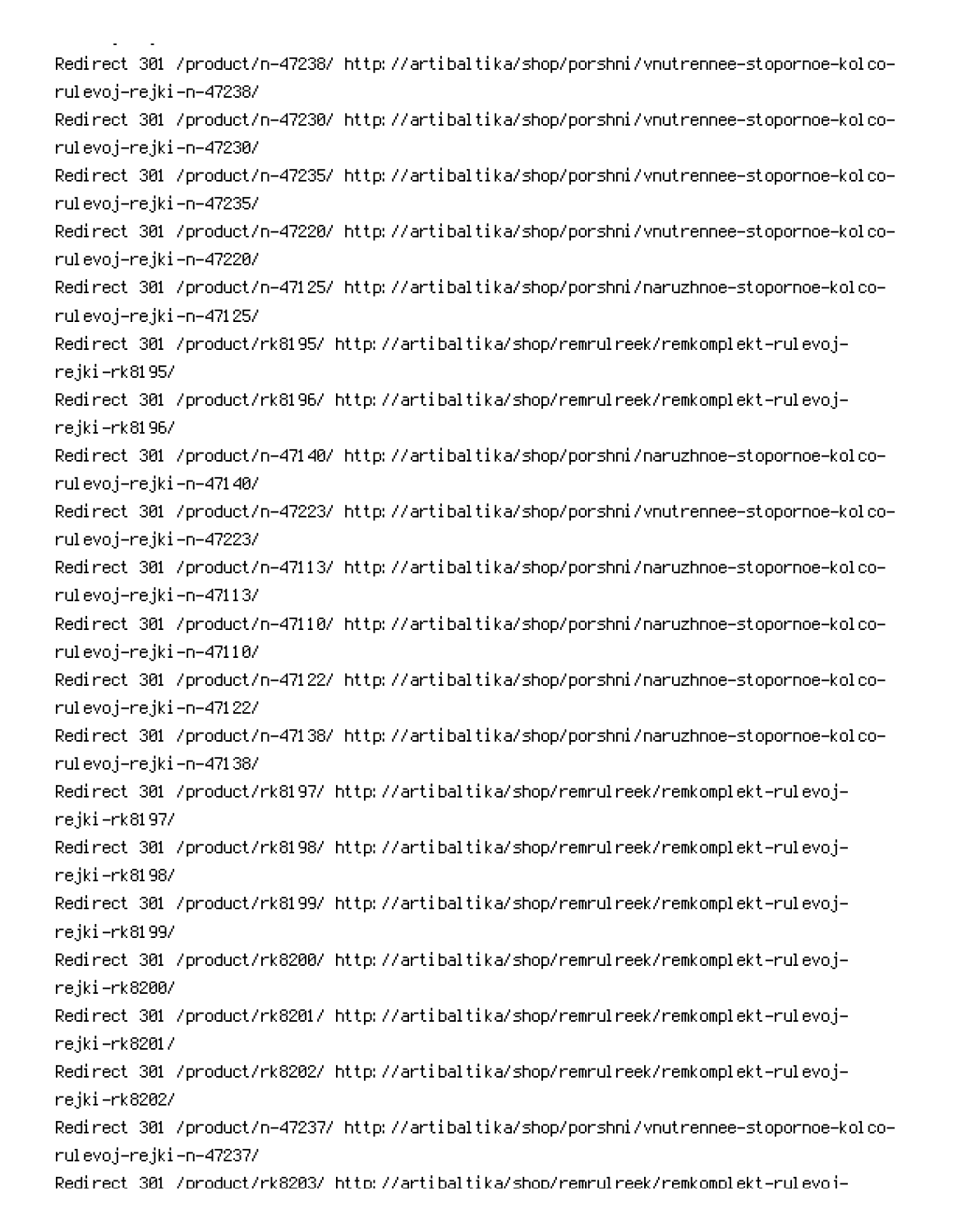dia and the special community of the second second second second second second second second second second second second second second second second second second second second second second second second second second sec .<br>Supra con un senso de construção do sem ser o securido no presenta a ser sauga. rejki–rk8203/ Redirect 301 /product/rk8204/ http://artibaltika/shop/remrulreek/remkomplekt-rulevojrejki–rk8204/ Redirect 301 /product/rk8205/ http://artibaltika/shop/remrulreek/remkomplekt-rulevojrejki-rk8205/ Redirect 301 /product/rk8206/ http://artibaltika/shop/remrulreek/remkomplekt-rulevojrejki-rk8206/ -Redirect 301 /product/n-47240/ http://artibaltika/shop/porshni/vnutrennee-stopornoe-kolco rulevoj–rejki–n–47240/ Redirect 301 /product/rk8207/ http://artibaltika/shop/remrulreek/remkomplekt-rulevojrejki-rk8207/ -Redirect 301 /product/n-47115/ http://artibaltika/shop/porshni/naruzhnoe-stopornoe-kolco rulevoj-rejki-n-47115/ Redirect 301 /product/rk8208/ http://artibaltika/shop/remrulreek/remkomplekt-rulevojrejki-rk8208/ -Redirect 301 /product/n-47137/ http://artibaltika/shop/porshni/naruzhnoe-stopornoe-kolco rulevoj–rejki –n–47137/ -Redirect 301 /product/n-47130/ http://artibaltika/shop/porshni/naruzhnoe-stopornoe-kolco rulevoj–rejki–n–47130/ Redirect 301 /product/rk8209/ http://artibaltika/shop/remrulreek/remkomplekt-rulevojrejki–rk8209/ -Redirect 301 /product/n-47135/ http://artibaltika/shop/porshni/naruzhnoe-stopornoe-kolco rulevoj-rejki-n-47135/ -Redirect 301 /product/n-47114/ http://artibaltika/shop/porshni/naruzhnoe-stopornoe-kolco rulevoj–rejki–n–47114/ -Redirect 301 /product/n-47228/ http://artibaltika/shop/porshni/vnutrennee-stopornoe-kolco rulevoj–rejki–n–47228/ Redirect 301 /product/rk8211/ http://artibaltika/shop/remrulreek/remkomplekt-rulevojrejki-rk8211/ -Redirect 301 /product/n-47227/ http://artibaltika/shop/porshni/vnutrennee-stopornoe-kolco rulevoj–rejki –n–47227/ Redirect 301 /product/rk8212/ http://artibaltika/shop/remrulreek/remkomplekt-rulevojrejki-rk8212/ -Redirect 301 /product/n-47139/ http://artibaltika/shop/porshni/naruzhnoe-stopornoe-kolco rulevoj–rejki –n–47139/ -Redirect 301 /product/n-47231/ http://artibaltika/shop/porshni/vnutrennee-stopornoe-kolco rulevoj–rejki–n–47231/ Redirect 301 /product/rk8213/ http://artibaltika/shop/remrulreek/remkomplekt-rulevojrejki-rk8213/ Redirect 301 /product/rk8214/ http://artibaltika/shop/remrulreek/remkomplekt-rulevojre iki <mark>-rk</mark>891 47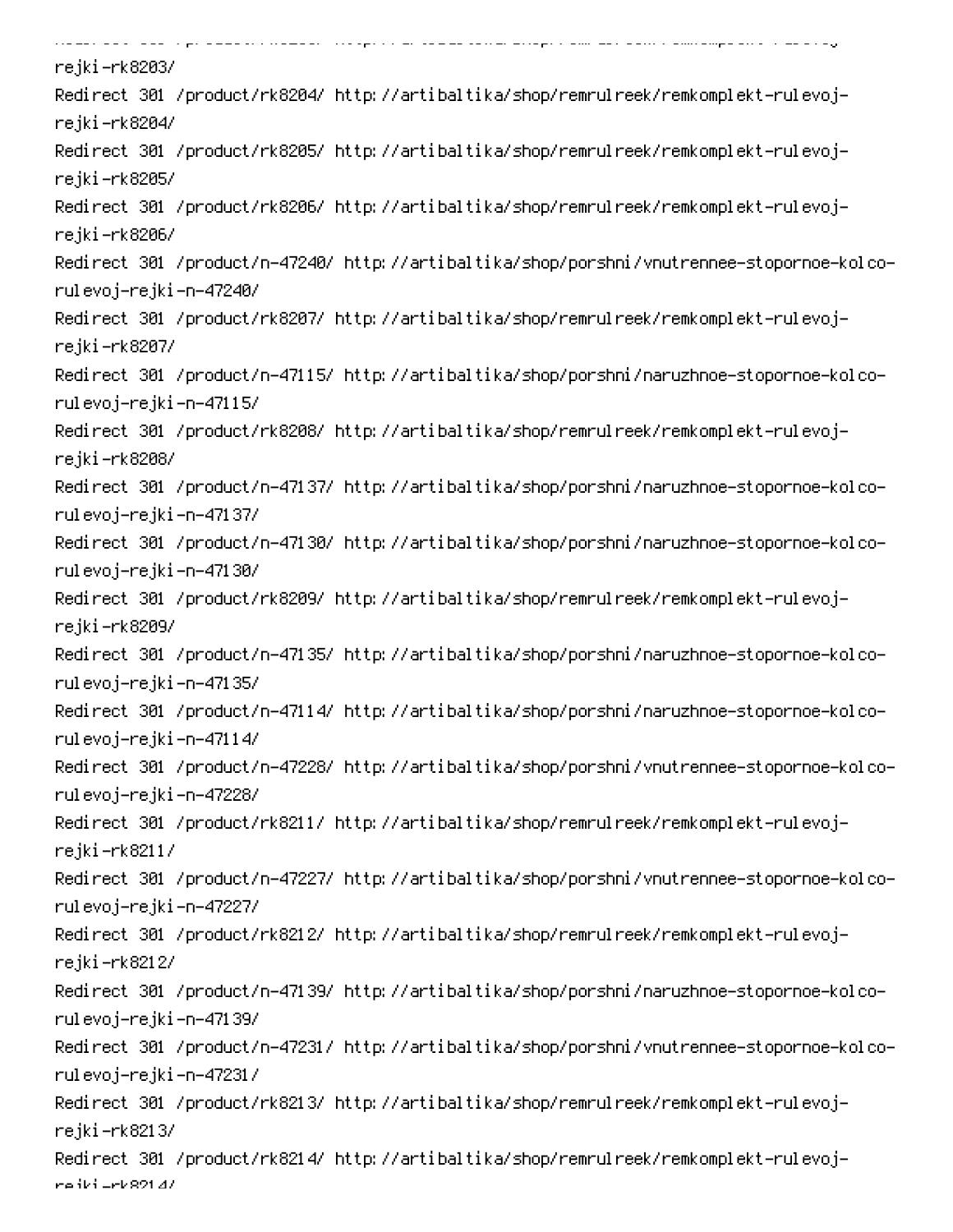אי בשטח ודי געבר.<br>אי Redirect 301 /product/n-47128/ http://artibaltika/shop/porshni/naruzhnoe-stopornoe-kolcorulevoj–rejki –n–47128/ Redirect 301 /product/n-47215/ http://artibaltika/shop/porshni/vnutrennee-stopornoe-kolcorulevoj–rejki –n–47215/ Redirect 301 /product/rk8215/ http://artibaltika/shop/remrulreek/remkomplekt-rulevojrejki-rk8215/ Redirect 301 /product/rk8217/ http://artibaltika/shop/remrulreek/remkomplekt-rulevojrejki-rk8217/ Redirect 301 /product/rk8218/ http://artibaltika/shop/remrulreek/remkomplekt-rulevojrejki-rk8218/ Redirect 301 /product/rk8219/ http://artibaltika/shop/remrulreek/remkomplekt-rulevojrejki–rk8219/ Redirect 301 /product/rk8220/ http://artibaltika/shop/remrulreek/remkomplekt-rulevojrejki–rk8220/ Redirect 301 /product/rk8221/ http://artibaltika/shop/remrulreek/remkomplekt-rulevojrejki-rk8221/ Redirect 301 /product/rk8222/ http://artibaltika/shop/remrulreek/remkomplekt-rulevojrejki–rk8222/ Redirect 301 /product/rk8223/ http://artibaltika/shop/remrulreek/remkomplekt-rulevojrejki–rk8223/ Redirect 301 /product/rk8224/ http://artibaltika/shop/remrulreek/remkomplekt-rulevojrejki–rk8224/ Redirect 301 /product/rk8225/ http://artibaltika/shop/remrulreek/remkomplekt-rulevojrejki-rk8225/ Redirect 301 /product/rk8226/ http://artibaltika/shop/remrulreek/remkomplekt-rulevojrejki–rk8226/ Redirect 301 /product/rk8227/ http://artibaltika/shop/remrulreek/remkomplekt-rulevojrejki-rk8227/ Redirect 301 /product/rk8228/ http://artibaltika/shop/remrulreek/remkomplekt-rulevojrejki-rk8228/ Redirect 301 /product/rk8229/ http://artibaltika/shop/remrulreek/remkomplekt-rulevojrejki–rk8229/ Redirect 301 /product/rk8230/ http://artibaltika/shop/remrulreek/remkomplekt-rulevojrejki–rk8230/ Redirect 301 /product/rk8231/ http://artibaltika/shop/remrulreek/remkomplekt-rulevojrejki-rk8231/ Redirect 301 /product/rk8232/ http://artibaltika/shop/remrulreek/remkomplekt-rulevojrejki–rk8232/ Redirect 301 /product/rk8233/ http://artibaltika/shop/remrulreek/remkomplekt-rulevojrejki–rk8233/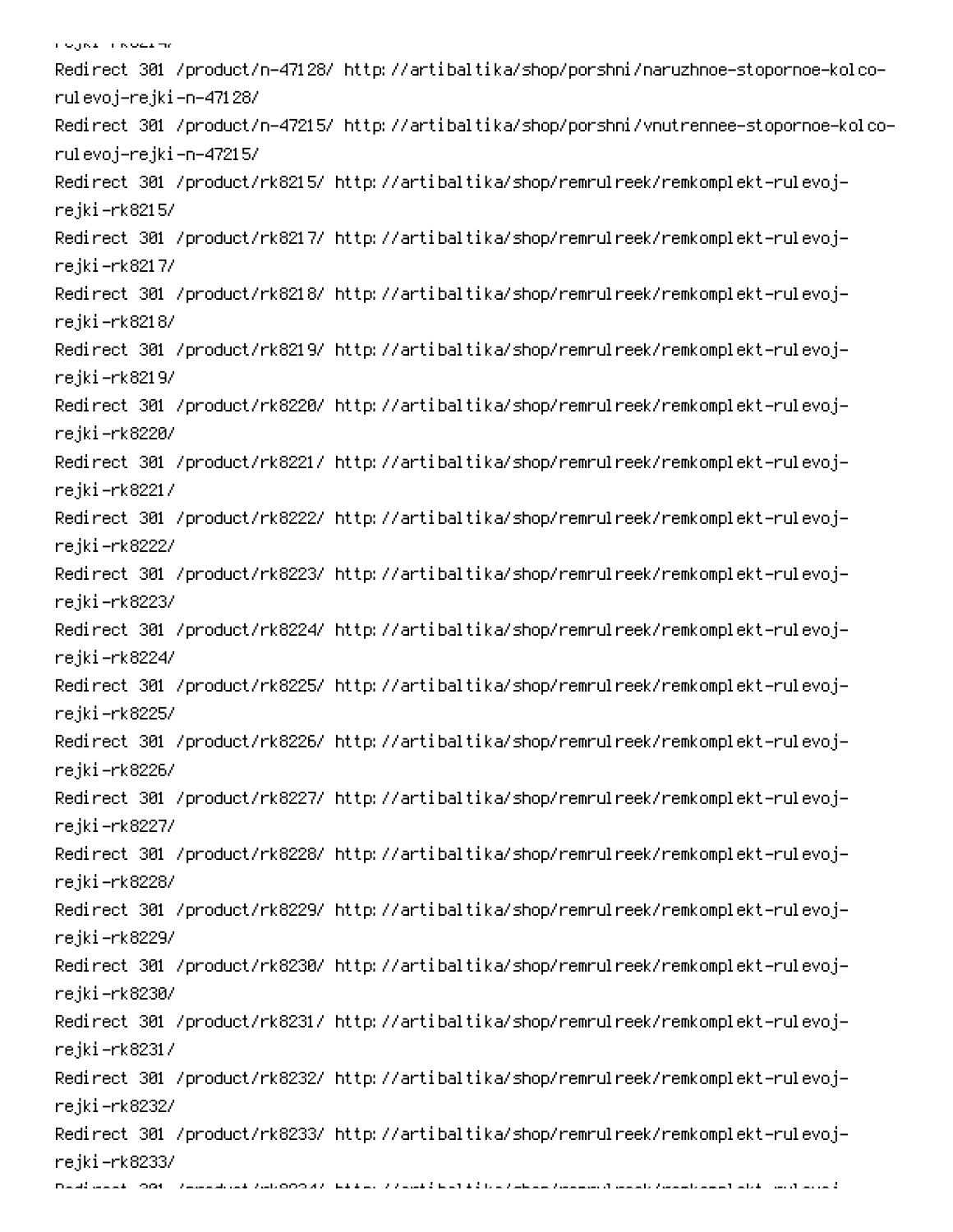kedirect 301 /product/rköz34/ nttp://artibaltika/shop/remruireek/remkomplekt-ruievojrejki–rk8234/ Redirect 301 /product/rk8235/ http://artibaltika/shop/remrulreek/remkomplekt-rulevojrejki-rk8235/ Redirect 301 /product/rk8236/ http://artibaltika/shop/remrulreek/remkomplekt-rulevojrejki–rk8236/ Redirect 301 /product/rk8237/ http://artibaltika/shop/remrulreek/remkomplekt-rulevojrejki-rk8237/ Redirect 301 /product/rk8238/ http://artibaltika/shop/remrulreek/remkomplekt-rulevojrejki–rk8238/ Redirect 301 /product/rk8239/ http://artibaltika/shop/remrulreek/remkomplekt-rulevojrejki–rk8239/ Redirect 301 /product/rk8240/ http://artibaltika/shop/remrulreek/remkomplekt-rulevojrejki–rk8241/ Redirect 301 /product/rk8240–2/ http://artibaltika/shop/remrulreek/remkomplekt-rulevojrejki–rk8240/ Redirect 301 /product/rk8242/ http://artibaltika/shop/remrulreek/remkomplekt-rulevojrejki–rk8242/ Redirect 301 /product/rk8243/ http://artibaltika/shop/remrulreek/remkomplekt-rulevojrejki–rk8243/ Redirect 301 /product/rk8244/ http://artibaltika/shop/remrulreek/remkomplekt-rulevojrejki–rk8244/ Redirect 301 /product/rk8245/ http://artibaltika/shop/remrulreek/remkomplekt-rulevojrejki-rk8245/ Redirect 301 /product/rk8246/ http://artibaltika/shop/remrulreek/remkomplekt-rulevojrejki–rk8246/ Redirect 301 /product/rk8247/ http://artibaltika/shop/remrulreek/remkomplekt-rulevojrejki-rk8247/ Redirect 301 /product/rk8248/ http://artibaltika/shop/remrulreek/remkomplekt-rulevojrejki–rk8248/ Redirect 301 /product/rk8249/ http://artibaltika/shop/remrulreek/remkomplekt-rulevojrejki–rk8249/ Redirect 301 /product/rk8250/ http://artibaltika/shop/remrulreek/remkomplekt-rulevojrejki–rk8250/ Redirect 301 /product/rk8251/ http://artibaltika/shop/remrulreek/remkomplekt-rulevojrejki-rk8251/ Redirect 301 /product/rk8252/ http://artibaltika/shop/remrulreek/remkomplekt-rulevojrejki-rk8252/ Redirect 301 /product/rk8253/ http://artibaltika/shop/remrulreek/remkomplekt-rulevojrejki-rk8253/ Redirect 301 /product/rk8254/ http://artibaltika/shop/remrulreek/remkomplekt-rulevoj-

M  $\overline{\phantom{a}}$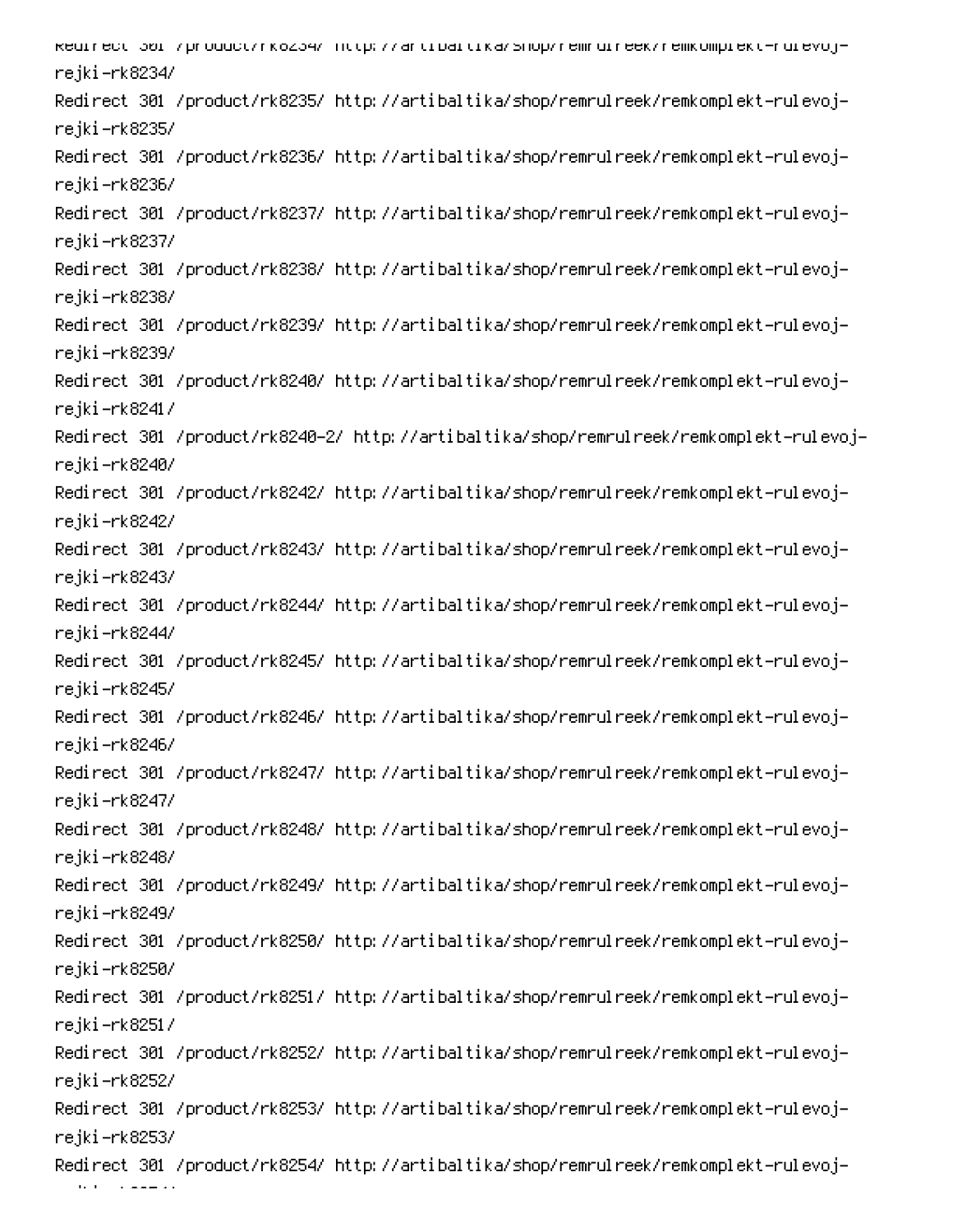rejki –rk8254/ Redirect 301 /product/rk8255/ http://artibaltika/shop/remrulreek/remkomplekt-rulevojrejki-rk8255/ Redirect 301 /product/rk8256/ http://artibaltika/shop/remrulreek/remkomplekt-rulevojrejki-rk8256/ Redirect 301 /product/rk8257/ http://artibaltika/shop/remrulreek/remkomplekt-rulevojrejki-rk8257/ Redirect 301 /product/rk8258/ http://artibaltika/shop/remrulreek/remkomplekt-rulevojrejki-rk8258/ Redirect 301 /product/rk8259/ http://artibaltika/shop/remrulreek/remkomplekt-rulevojrejki-rk8259/ Redirect 301 /product/rk8260/ http://artibaltika/shop/remrulreek/remkomplekt-rulevojrejki-rk8260/ Redirect 301 /product/rk8261/ http://artibaltika/shop/remrulreek/remkomplekt-rulevojrejki-rk8261/ Redirect 301 /product/rk8262/ http://artibaltika/shop/remrulreek/remkomplekt-rulevojrejki-rk8262/ Redirect 301 /product/rk8263/ http://artibaltika/shop/remrulreek/remkomplekt-rulevojrejki-rk8263/ Redirect 301 /product/rk8264/ http://artibaltika/shop/remrulreek/remkomplekt-rulevojrejki-rk8264/ Redirect 301 /product/rk8265/ http://artibaltika/shop/remrulreek/remkomplekt-rulevojrejki-rk8265/ Redirect 301 /product/rk8266/ http://artibaltika/shop/remrulreek/remkomplekt-rulevojrejki-rk8266/ Redirect 301 /product/rk8267/ http://artibaltika/shop/remrulreek/remkomplekt-rulevojrejki-rk8267/ -Redirect 301 /product/f-01174/ http://artibaltika/shop/salniki-rulevyx-reek/salnik rulevoj–rejki–f–01174/ Redirect 301 /product/f-000009/ http://artibaltika/shop/salniki-rulevyx-reek/verxnijpylnik-f-01078m/ Redirect 301 /product/rk8268/ http://artibaltika/shop/remrulreek/remkomplekt-rulevojrejki-rk8268/ Redirect 301 /product/rk8269/ http://artibaltika/shop/remrulreek/remkomplekt-rulevojrejki-rk8269/ Redirect 301 /product/rk8270/ http://artibaltika/shop/remrulreek/remkomplekt-rulevojrejki-rk8270/ Redirect 301 /product/rk8271/ http://artibaltika/shop/remrulreek/remkomplekt-rulevojrejki –rk8271/ Redirect 301 /product/rk8272/ http://artibaltika/shop/remrulreek/remkomplekt-rulevojrejki –rk8272/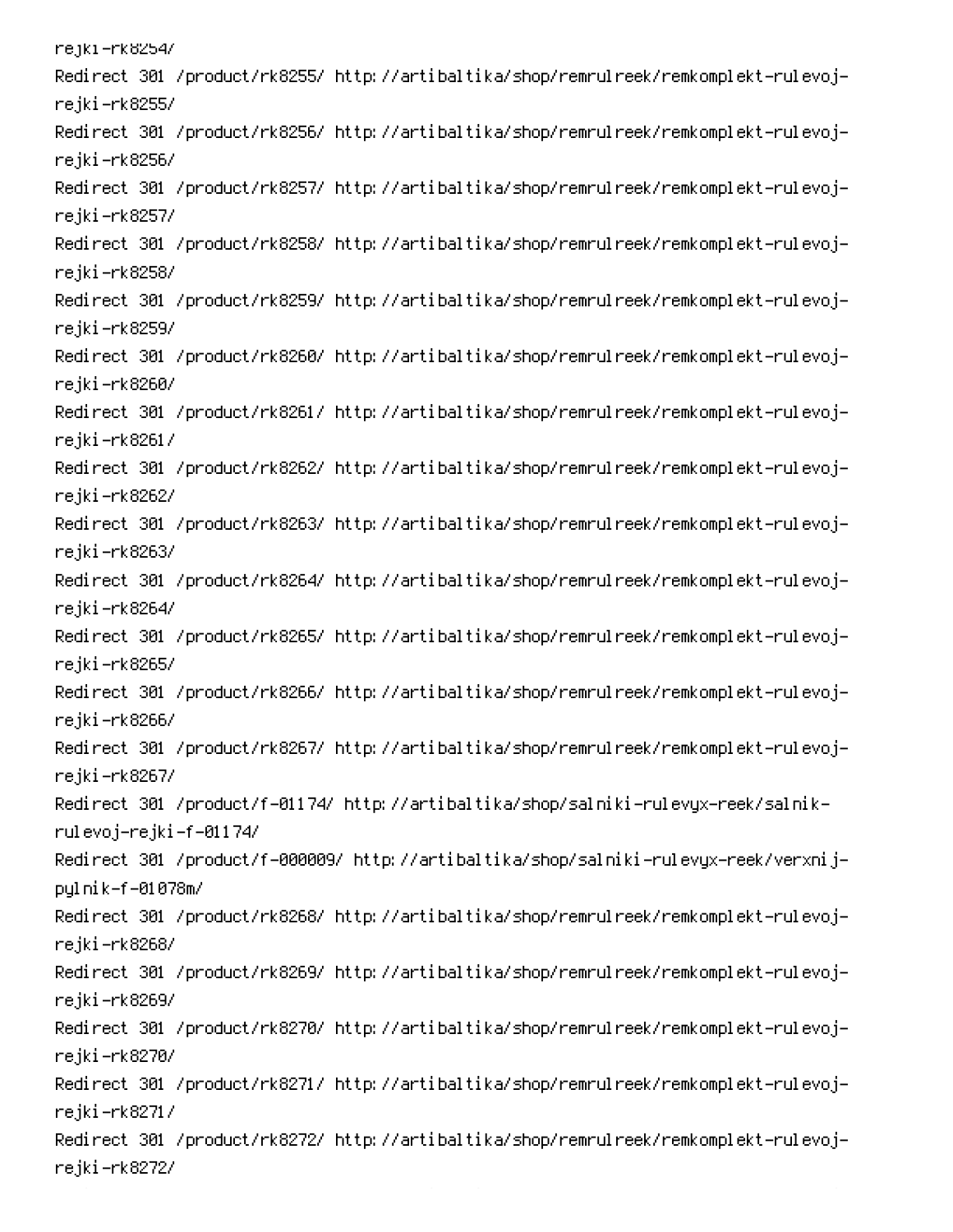Redirect 301 /product/rk8273/ http://artibaltika/shop/remrulreek/remkomplekt-rulevojrejki–rk8273/ Redirect 301 /product/rk8274/ http://artibaltika/shop/remrulreek/remkomplekt-rulevojrejki–rk8274/ Redirect 301 /product/rk8275/ http://artibaltika/shop/remrulreek/remkomplekt-rulevojrejki-rk8275/ Redirect 301 /product/rk8276/ http://artibaltika/shop/remrulreek/remkomplekt-rulevojrejki-rk8276/ Redirect 301 /product/rk8277/ http://artibaltika/shop/remrulreek/remkomplekt-rulevojrejki –rk8277/ Redirect 301 /product/rk8278/ http://artibaltika/shop/remrulreek/remkomplekt-rulevojrejki-rk8278/ Redirect 301 /product/t485410/ http://artibaltika/shop/pilniki/pylnik-rulevoj-rejki-**+48541 R/** Redirect 301 /product/t485210/ http://artibaltika/shop/pilniki/pylnik-rulevoj-rejkit485210/ Redirect 301 /product/t485010/ http://artibaltika/shop/pilniki/pylnik-rulevoj-rejki-**+485010/** Redirect 301 /product/t485110/ http://artibaltika/shop/pilniki/pylnik-rulevoj-rejkit485110/ Redirect 301 /product/t484910/ http://artibaltika/shop/pilniki/pylnik-rulevoj-rejkit484910/ /Redirect 301 /product/481010/ http://artibaltika/shop/pilniki/pylnik-rulevoj-rejki-481010 Redirect 301 /product/t464710/ http://artibaltika/shop/pilniki/pylnik-rulevoj-rejki**f 46471 R/** /Redirect 301 /product/464810/ http://artibaltika/shop/pilniki/pylnik-rulevoj-rejki-464810 Redirect 301 /product/485810/ http://artibaltika/shop/pilniki/pylnik-rulevoj-rejki- $A$ assa $D$ /Redirect 301 /product/445020/ http://artibaltika/shop/pilniki/pylnik-rulevoj-rejki-445020 Redirect 301 /product/t488610/ http://artibaltika/shop/pilniki/pylnik-rulevoj-rejkit488610/ Redirect 301 /product/t489510/ http://artibaltika/shop/pilniki/pylnik-rulevoj-rejkit489510/ Redirect 301 /product/t488710/ http://artibaltika/shop/pilniki/pylnik-rulevoj-rejki-**+4887187** Redirect 301 /product/t491000/ http://artibaltika/shop/pilniki/pylnik-rulevoj-rejkit491000/ Redirect 301 /product/t491200/ http://artibaltika/shop/pilniki/pylnik-rulevoj-rejkit 491 2007 /Redirect 301 /product/446710/ http://artibaltika/shop/pilniki/pylnik-rulevoj-rejki-446710 Redirect 301 /product/1525009/ http://artibaltika/shop/pilniki/pylnik-rulevoj-rejki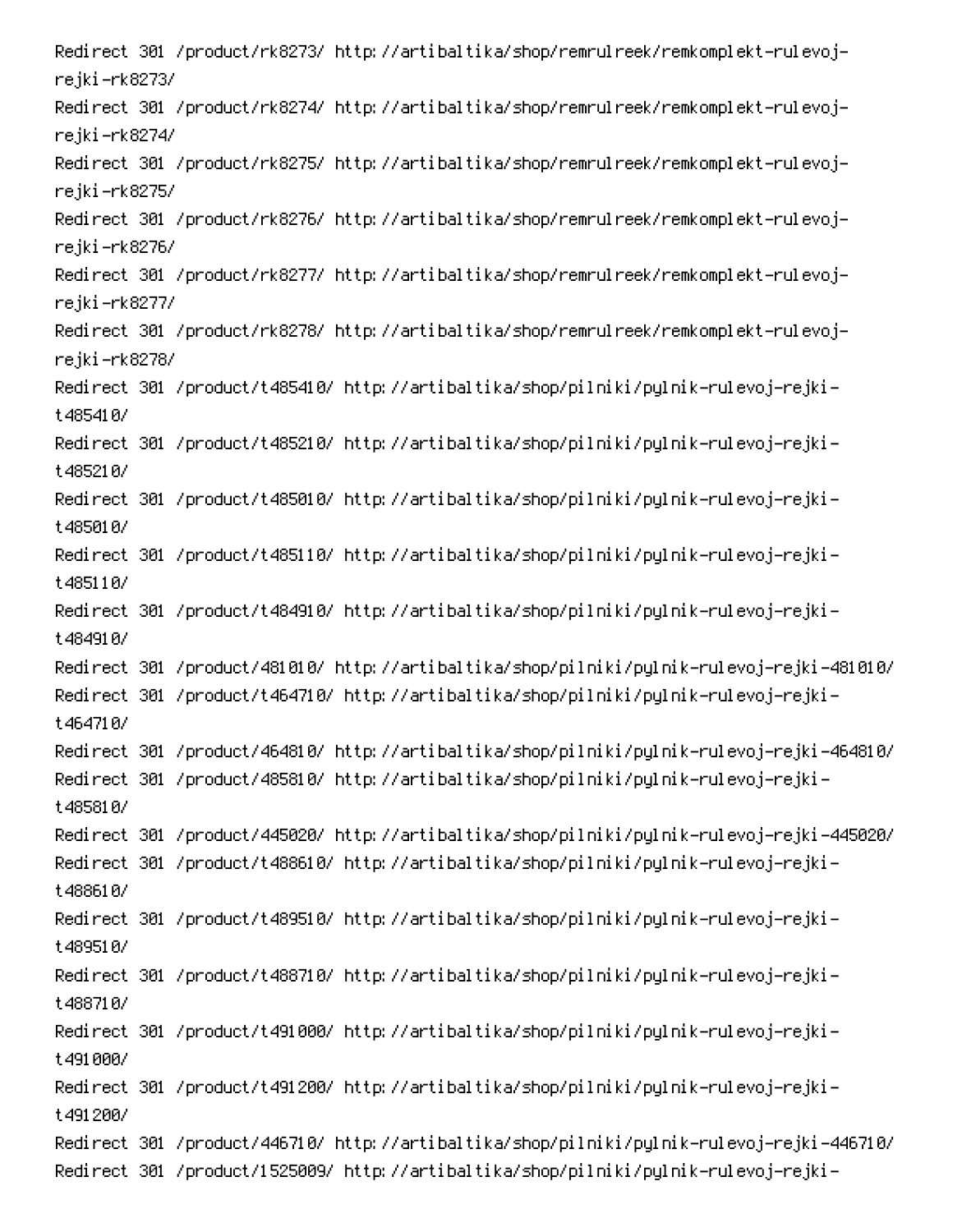1525009/ /Redirect 301 /product/446610/ http://artibaltika/shop/pilniki/pylnik-rulevoj-rejki-446610 /Redirect 301 /product/446620/ http://artibaltika/shop/pilniki/pylnik-rulevoj-rejki-446620 Redirect 301 /product/1525007/ http://artibaltika/shop/pilniki/pylnik-rulevoj-rejki-1525007/ /Redirect 301 /product/446810/ http://artibaltika/shop/pilniki/pylnik-rulevoj-rejki-446810 /Redirect 301 /product/446520/ http://artibaltika/shop/pilniki/pylnik-rulevoj-rejki-446520 /Redirect 301 /product/466710/ http://artibaltika/shop/pilniki/pylnik-rulevoj-rejki-466710 /Redirect 301 /product/466610/ http://artibaltika/shop/pilniki/pylnik-rulevoj-rejki-466610 /Redirect 301 /product/466720/ http://artibaltika/shop/pilniki/pylnik-rulevoj-rejki-466720 /Redirect 301 /product/462410/ http://artibaltika/shop/pilniki/pylnik-rulevoj-rejki-462410 /Redirect 301 /product/462510/ http://artibaltika/shop/pilniki/pylnik-rulevoj-rejki-462510 /Redirect 301 /product/466810/ http://artibaltika/shop/pilniki/pylnik-rulevoj-rejki-466810 Redirect 301 /product/t494510/ http://artibaltika/shop/pilniki/pylnik-rulevoj-rejkit494810/ Redirect 301 /product/t495910/ http://artibaltika/shop/pilniki/pylnik-rulevoj-rejkit495910/ Redirect 301 /product/t495610/ http://artibaltika/shop/pilniki/pylnik-rulevoj-rejkit495610/ Redirect 301 /product/t494610/ http://artibaltika/shop/pilniki/pylnik-rulevoj-rejkit494610/ Redirect 301 /product/t494310/ http://artibaltika/shop/pilniki/pylnik-rulevoj-rejkit494310/ Redirect 301 /product/t494210/ http://artibaltika/shop/pilniki/pylnik-rulevoj-rejkit494210/ -Redirect 301 /product/t494510-2/ http://artibaltika/shop/pilniki/pylnik-rulevoj-rejki t494510/ /Redirect 301 /product/469510/ http://artibaltika/shop/pilniki/pylnik-rulevoj-rejki-469510 /Redirect 301 /product/469710/ http://artibaltika/shop/pilniki/pylnik-rulevoj-rejki-469710 /Redirect 301 /product/469310/ http://artibaltika/shop/pilniki/pylnik-rulevoj-rejki-469310 /Redirect 301 /product/469610/ http://artibaltika/shop/pilniki/pylnik-rulevoj-rejki-469610 /Redirect 301 /product/469210/ http://artibaltika/shop/pilniki/pylnik-rulevoj-rejki-469210 /Redirect 301 /product/468610/ http://artibaltika/shop/pilniki/pylnik-rulevoj-rejki-468610 /Redirect 301 /product/463110/ http://artibaltika/shop/pilniki/pylnik-rulevoj-rejki-463110 Redirect 301 /product/t477612/ http://artibaltika/shop/pilniki/pylnik-rulevoj-rejkit477612/ -Redirect 301 /product/t477710/ http://artibaltika/shop/pilniki/pylnik-rulevoj-rejki t477710/ Redirect 301 /product/t477611/ http://artibaltika/shop/pilniki/pylnik-rulevoj-rejkit477611/ Redirect 301 /product/t477610/ http://artibaltika/shop/pilniki/pylnik-rulevoj-rejki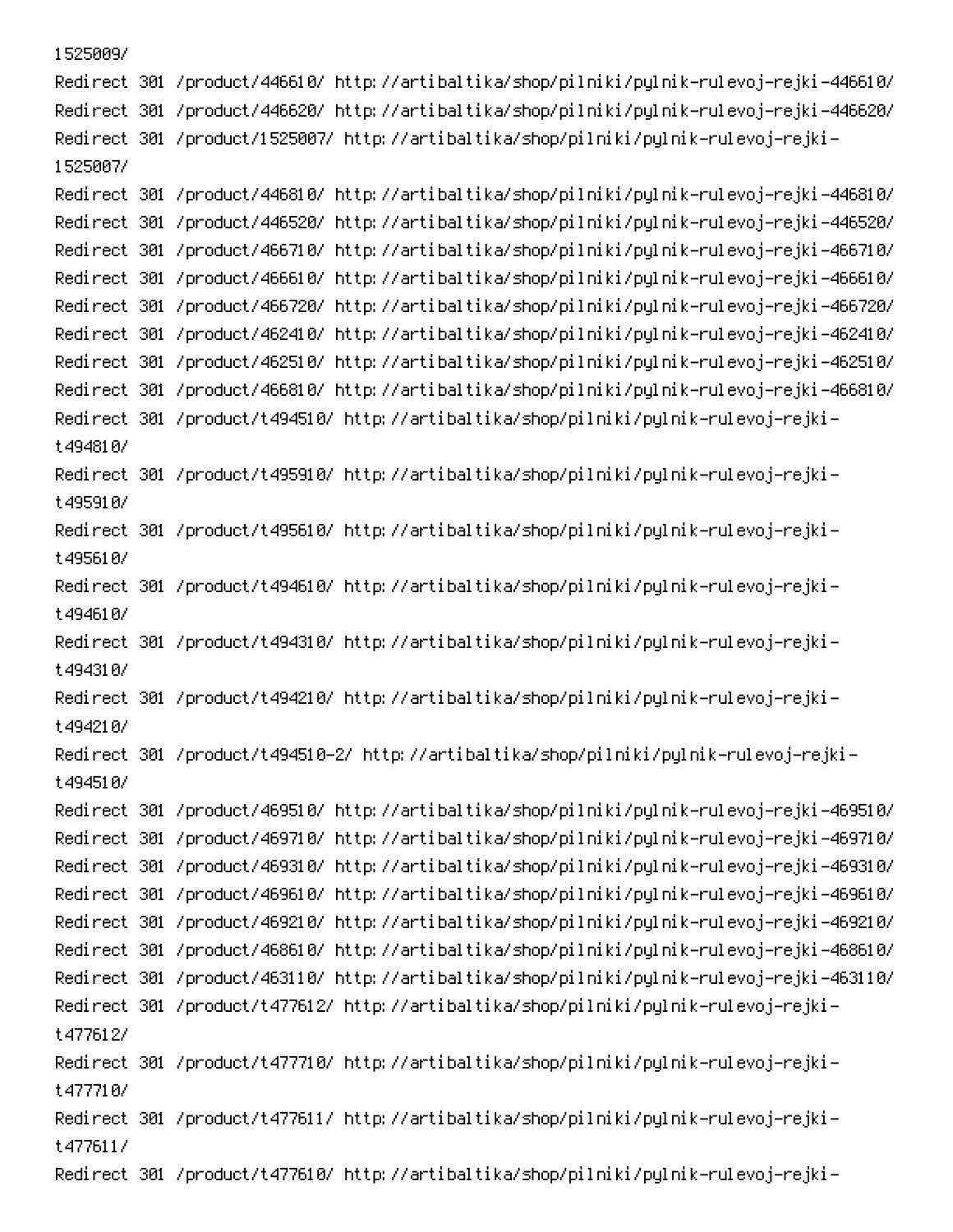t477610/ -Redirect 301 /product/t488510/ http://artibaltika/shop/pilniki/pylnik-rulevoj-rejki t488510/ /Redirect 301 /product/476510/ http://artibaltika/shop/pilniki/pylnik-rulevoj-rejki-476510 Redirect 301 /product/1518002/ http://artibaltika/shop/pilniki/pylnik-rulevoj-rejki-1518002/ /Redirect 301 /product/469110/ http://artibaltika/shop/pilniki/pylnik-rulevoj-rejki-469110 -Redirect 301 /product/t478410/ http://artibaltika/shop/pilniki/pylnik-rulevoj-rejki t478410/ Redirect 301 /product/1537011/ http://artibaltika/shop/pilniki/pylnik-rulevoj-rejki-15370117 Redirect 301 /product/1537013/ http://artibaltika/shop/pilniki/pylnik-rulevoj-rejki-1537013/ -Redirect 301 /product/1537013-2/ http://artibaltika/shop/pilniki/pylnik-rulevoj-rejki 1537007/ /Redirect 301 /product/449310/ http://artibaltika/shop/pilniki/pylnik-rulevoj-rejki-449310 -Redirect 301 /product/1537001/ http://artibaltika/shop/pilniki/pylnik-rulevoj-rejki 15370017 /Redirect 301 /product/44920/ http://artibaltika/shop/pilniki/pylnik-rulevoj-rejki-44920 -Redirect 301 /product/1537005/ http://artibaltika/shop/pilniki/pylnik-rulevoj-rejki 1537005/ -Redirect 301 /product/t477410/ http://artibaltika/shop/pilniki/pylnik-rulevoj-rejki t477410/ -Redirect 301 /product/t477310/ http://artibaltika/shop/pilniki/pylnik-rulevoj-rejki t477310/ -Redirect 301 /product/t477010/ http://artibaltika/shop/pilniki/pylnik-rulevoj-rejki t477010/ -Redirect 301 /product/t477110/ http://artibaltika/shop/pilniki/pylnik-rulevoj-rejki t477110/ -Redirect 301 /product/t477210/ http://artibaltika/shop/pilniki/pylnik-rulevoj-rejki t477210/ /Redirect 301 /product/466910/ http://artibaltika/shop/pilniki/pylnik-rulevoj-rejki-466910 /Redirect 301 /product/462820/ http://artibaltika/shop/pilniki/pylnik-rulevoj-rejki-462820 /Redirect 301 /product/462830/ http://artibaltika/shop/pilniki/pylnik-rulevoj-rejki-462830 /Redirect 301 /product/462620/ http://artibaltika/shop/pilniki/pylnik-rulevoj-rejki-462620 -Redirect 301 /product/44920-2/ http://artibaltika/shop/pilniki/pylnik-rulevoj-rejki 462810/ /Redirect 301 /product/466820/ http://artibaltika/shop/pilniki/pylnik-rulevoj-rejki-466820 /Redirect 301 /product/464310/ http://artibaltika/shop/pilniki/pylnik-rulevoj-rejki-464310 /Redirect 301 /product/477910/ http://artibaltika/shop/pilniki/pylnik-rulevoj-rejki-477910 /Redirect 301 /product/477920/ http://artibaltika/shop/pilniki/pylnik-rulevoj-rejki-477920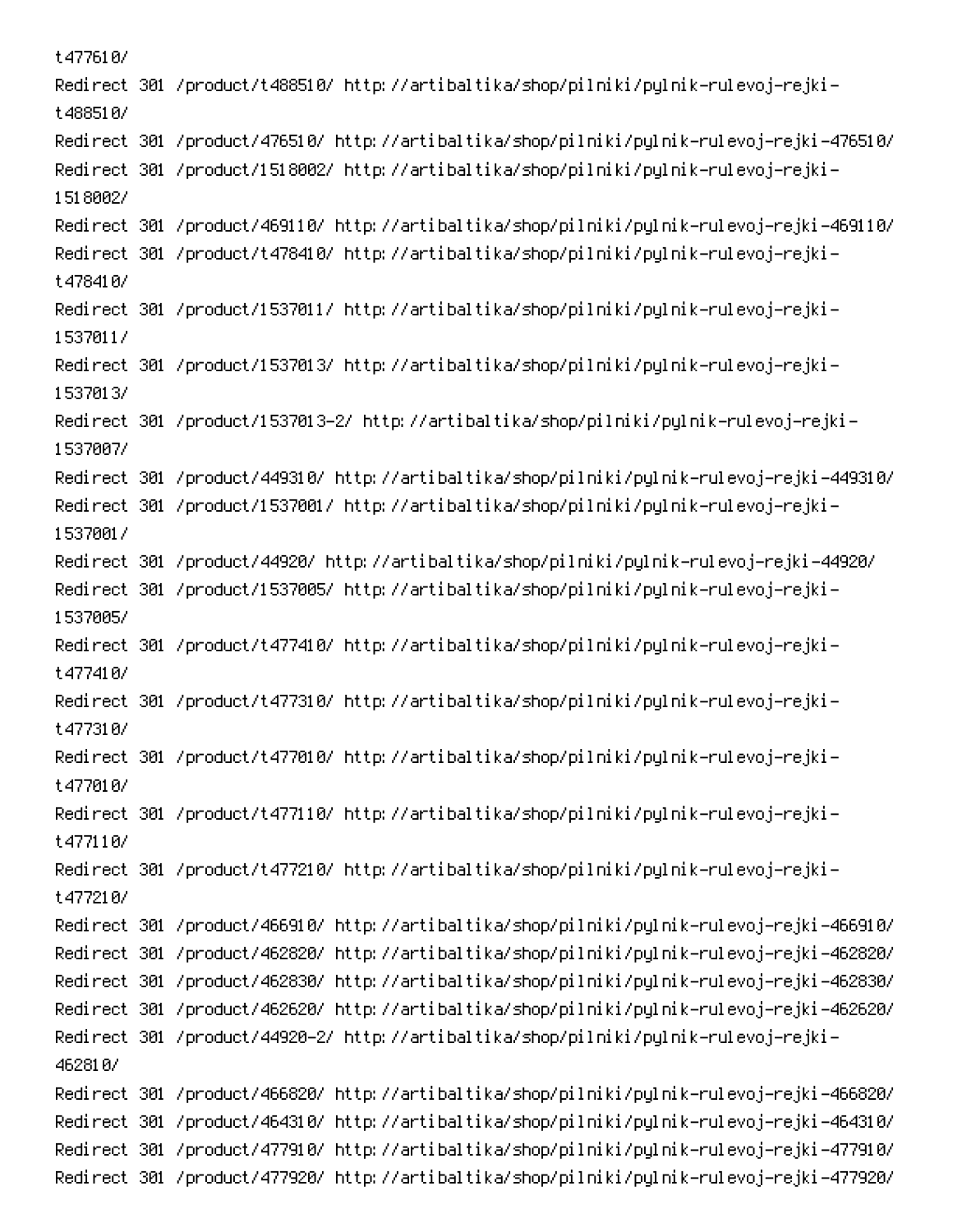/Redirect 301 /product/476610/ http://artibaltika/shop/pilniki/pylnik-rulevoj-rejki-476610 /Redirect 301 /product/473810/ http://artibaltika/shop/pilniki/pylnik-rulevoj-rejki-473810 /Redirect 301 /product/473710/ http://artibaltika/shop/pilniki/pylnik-rulevoj-rejki-473710 /Redirect 301 /product/476410/ http://artibaltika/shop/pilniki/pylnik-rulevoj-rejki-476410 -Redirect 301 /product/t471810/ http://artibaltika/shop/pilniki/pylnik-rulevoj-rejki t471810/ -Redirect 301 /product/t471610/ http://artibaltika/shop/pilniki/pylnik-rulevoj-rejki t471610/ Redirect 301 /product/t466110/ http://artibaltika/shop/pilniki/pylnik-rulevoj-rejki-**REGION** Redirect 301 /product/t469020/ http://artibaltika/shop/pilniki/pylnik-rulevoj-rejkit469020/ Redirect 301 /product/t465110b/ http://artibaltika/shop/pilniki/pylnik-rulevoj-rejkit465110b/ /Redirect 301 /product/461610/ http://artibaltika/shop/pilniki/pylnik-rulevoj-rejki-461610 /Redirect 301 /product/461410/ http://artibaltika/shop/pilniki/pylnik-rulevoj-rejki-461410 /Redirect 301 /product/466210/ http://artibaltika/shop/pilniki/pylnik-rulevoj-rejki-466210 /Redirect 301 /product/461510/ http://artibaltika/shop/pilniki/pylnik-rulevoj-rejki-461510 /Redirect 301 /product/465810/ http://artibaltika/shop/pilniki/pylnik-rulevoj-rejki-465810 /Redirect 301 /product/465820/ http://artibaltika/shop/pilniki/pylnik-rulevoj-rejki-465820 /Redirect 301 /product/465610/ http://artibaltika/shop/pilniki/pylnik-rulevoj-rejki-465610 Redirect 301 /product/1534007/ http://artibaltika/shop/pilniki/pylnik-rulevoj-rejki-1534007/ Redirect 301 /product/1534003/ http://artibaltika/shop/pilniki/pylnik-rulevoj-rejki-1534003/ Redirect 301 /product/1533019/ http://artibaltika/shop/pilniki/pylnik-rulevoj-rejki-15330197 /Redirect 301 /product/448110/ http://artibaltika/shop/pilniki/pylnik-rulevoj-rejki-448110 Redirect 301 /product/1533021/ http://artibaltika/shop/pilniki/pylnik-rulevoj-rejki-15330217 /Redirect 301 /product/461920/ http://artibaltika/shop/pilniki/pylnik-rulevoj-rejki-461920 /Redirect 301 /product/466510/ http://artibaltika/shop/pilniki/pylnik-rulevoj-rejki-466510 /Redirect 301 /product/461710/ http://artibaltika/shop/pilniki/pylnik-rulevoj-rejki-461710 /Redirect 301 /product/466410/ http://artibaltika/shop/pilniki/pylnik-rulevoj-rejki-466410 Redirect 301 /product/466010s/ http://artibaltika/shop/pilniki/pylnik-rulevoj-rejki-466010s/ /Redirect 301 /product/474710/ http://artibaltika/shop/pilniki/pylnik-rulevoj-rejki-474710 /Redirect 301 /product/476110/ http://artibaltika/shop/pilniki/pylnik-rulevoj-rejki-476110 /Redirect 301 /product/466310/ http://artibaltika/shop/pilniki/pylnik-rulevoj-rejki-466310 Redirect 301 /product/1517009/ http://artibaltika/shop/pilniki/pylnik-rulevoj-rejki-1517009/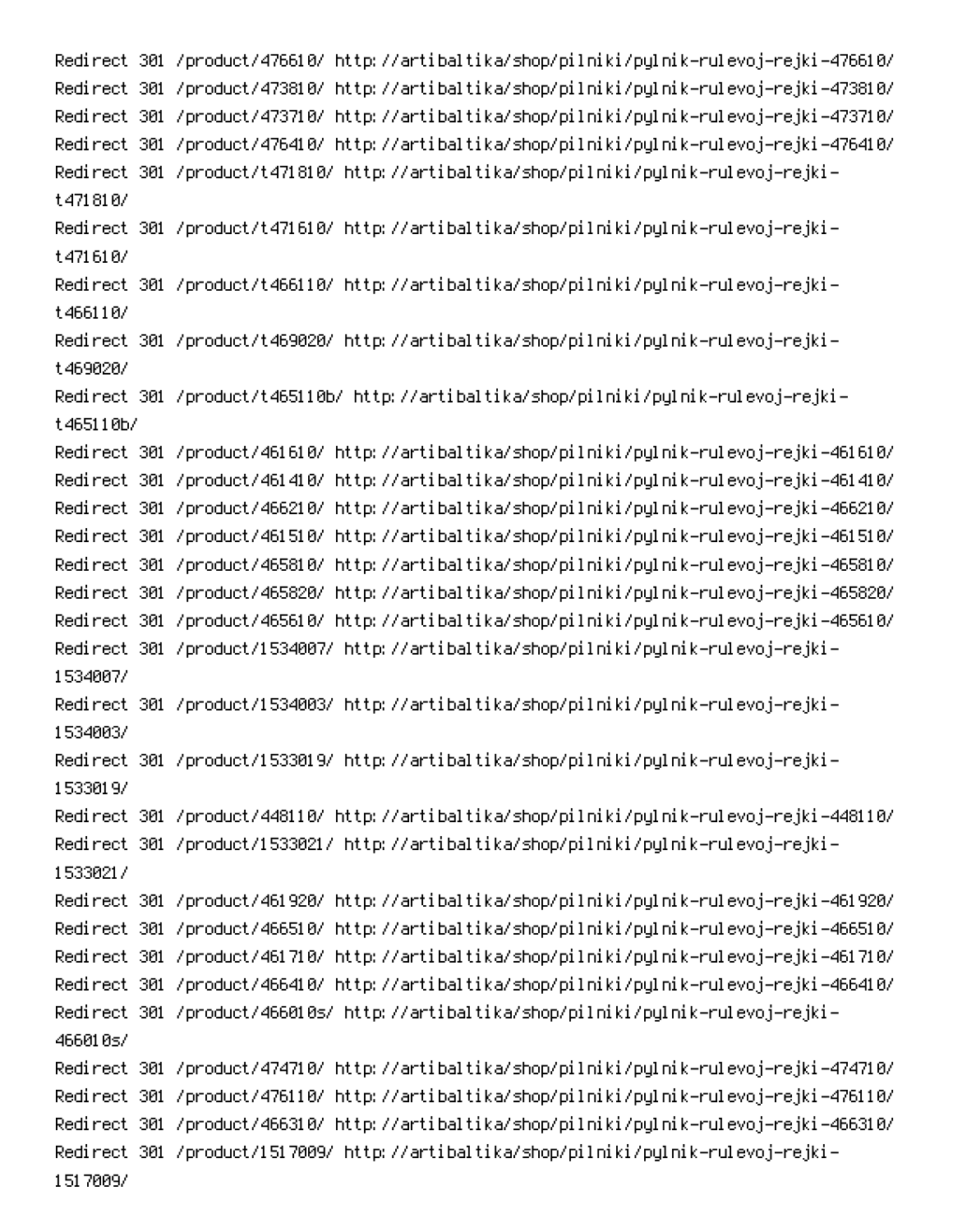Redirect 301 /product/1517003/ http://artibaltika/shop/pilniki/pylnik-rulevoj-rejki-1517003/ Redirect 301 /product/1517007/ http://artibaltika/shop/pilniki/pylnik-rulevoj-rejki-1517007/ Redirect 301 /product/1517005/ http://artibaltika/shop/pilniki/pylnik-rulevoj-rejki-1517005/ /Redirect 301 /product/452221/ http://artibaltika/shop/pilniki/pylnik-rulevoj-rejki-452221 /Redirect 301 /product/449410/ http://artibaltika/shop/pilniki/pylnik-rulevoj-rejki-449410 Redirect 301 /product/1544015/ http://artibaltika/shop/pilniki/pylnik-rulevoj-rejki-1544015/ Redirect 301 /product/1544007/ http://artibaltika/shop/pilniki/pylnik-rulevoj-rejki-1544007/ /Redirect 301 /product/451010/ http://artibaltika/shop/pilniki/pylnik-rulevoj-rejki-451010 /Redirect 301 /product/451510/ http://artibaltika/shop/pilniki/pylnik-rulevoj-rejki-451510 /Redirect 301 /product/451110/ http://artibaltika/shop/pilniki/pylnik-rulevoj-rejki-451110 /Redirect 301 /product/447610/ http://artibaltika/shop/pilniki/pylnik-rulevoj-rejki-447610 /Redirect 301 /product/447710/ http://artibaltika/shop/pilniki/pylnik-rulevoj-rejki-447710 Redirect 301 /product/1533001/ http://artibaltika/shop/pilniki/pylnik-rulevoj-rejki-15330017 Redirect 301 /product/1532021/ http://artibaltika/shop/pilniki/pylnik-rulevoj-rejki-15320217 /Redirect 301 /product/447520/ http://artibaltika/shop/pilniki/pylnik-rulevoj-rejki-447520 Redirect 301 /product/1532005/ http://artibaltika/shop/pilniki/pylnik-rulevoj-rejki-1532005/ -Redirect 301 /product/1538001/ http://artibaltika/shop/pilniki/pylnik-rulevoj-rejki 15380017 /Redirect 301 /product/449610/ http://artibaltika/shop/pilniki/pylnik-rulevoj-rejki-449610 /Redirect 301 /product/449710/ http://artibaltika/shop/pilniki/pylnik-rulevoj-rejki-449710 /Redirect 301 /product/449720/ http://artibaltika/shop/pilniki/pylnik-rulevoj-rejki-449720 Redirect 301 /product/1537043/ http://artibaltika/shop/pilniki/pylnik-rulevoj-rejki-15370437 Redirect 301 /product/1537017/ http://artibaltika/shop/pilniki/pylnik-rulevoj-rejki-1537017/ Redirect 301 /product/a01090/ http://artibaltika/shop/rezinovye-kolca/rezinovoe-kolcoa01090/ Redirect 301 /product/t497710/ http://artibaltika/shop/pilniki/pylnik-rulevoj-rejkit497710/ Redirect 301 /product/t497510/ http://artibaltika/shop/pilniki/pylnik-rulevoj-rejkit497510/ Redirect 301 /product/t497410/ http://artibaltika/shop/pilniki/pylnik-rulevoj-rejkit497410/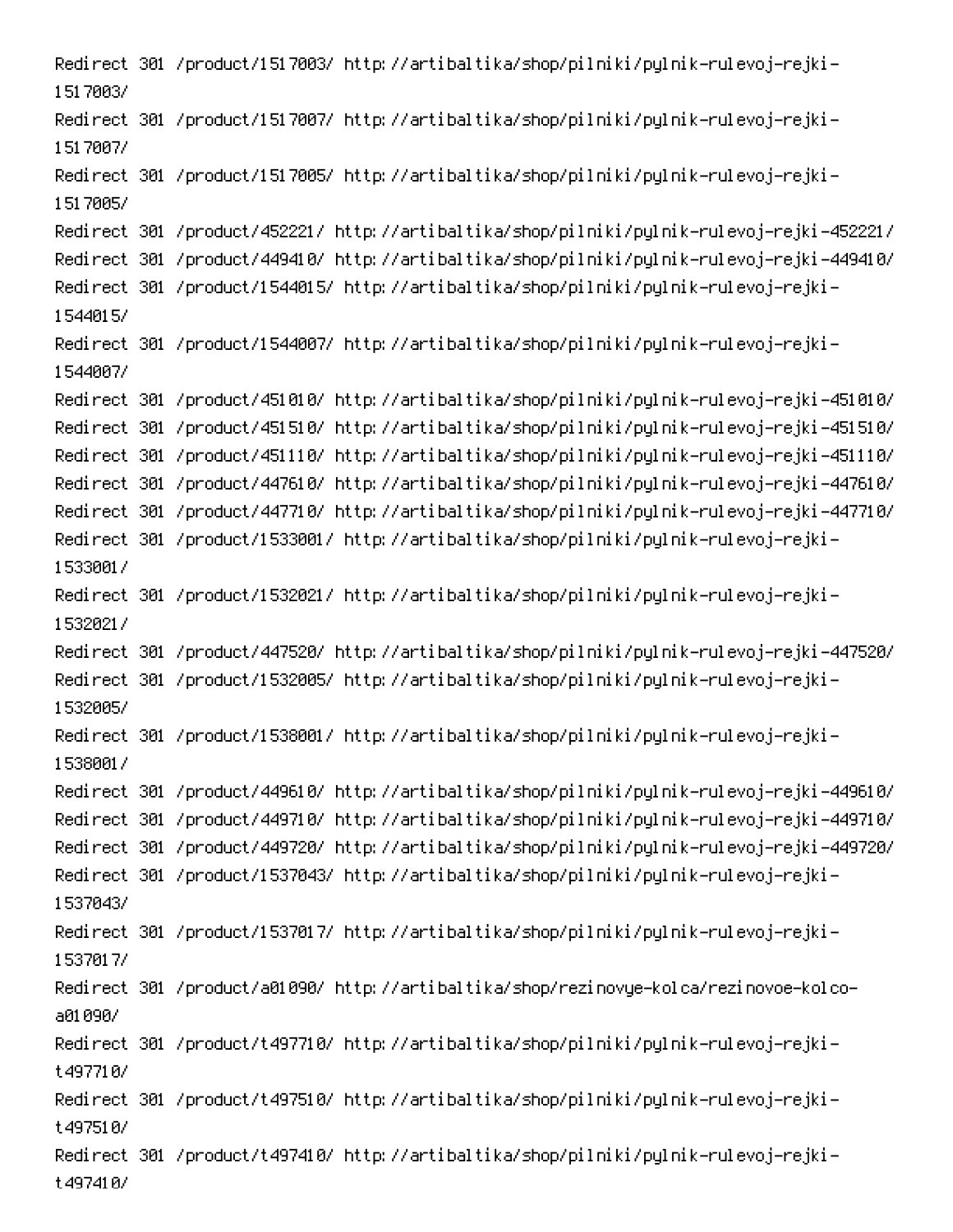S! Can be completed -Redirect 301 /product/t497420/ http://artibaltika/shop/pilniki/pylnik-rulevoj-rejki t497420/ -Redirect 301 /product/t497310/ http://artibaltika/shop/pilniki/pylnik-rulevoj-rejki t497310/ /Redirect 301 /product/463820/ http://artibaltika/shop/pilniki/pylnik-rulevoj-rejki-463820 /Redirect 301 /product/465310/ http://artibaltika/shop/pilniki/pylnik-rulevoj-rejki-465310 /Redirect 301 /product/464910/ http://artibaltika/shop/pilniki/pylnik-rulevoj-rejki-464910 /Redirect 301 /product/471010/ http://artibaltika/shop/pilniki/pylnik-rulevoj-rejki-471010 /Redirect 301 /product/471000/ http://artibaltika/shop/pilniki/pylnik-rulevoj-rejki-471000 /Redirect 301 /product/471110/ http://artibaltika/shop/pilniki/pylnik-rulevoj-rejki-471110 /Redirect 301 /product/471210/ http://artibaltika/shop/pilniki/pylnik-rulevoj-rejki-471210 /Redirect 301 /product/447310/ http://artibaltika/shop/pilniki/pylnik-rulevoj-rejki-447310 -Redirect 301 /product/1531003/ http://artibaltika/shop/pilniki/pylnik-rulevoj-rejki 1531003/ -Redirect 301 /product/1531001/ http://artibaltika/shop/pilniki/pylnik-rulevoj-rejki 15310017 /Redirect 301 /product/447110/ http://artibaltika/shop/pilniki/pylnik-rulevoj-rejki-447110 /Redirect 301 /product/447010/ http://artibaltika/shop/pilniki/pylnik-rulevoj-rejki-447010 Redirect 301 /product/1526005/ http://artibaltika/shop/pilniki/pylnik-rulevoj-rejki-1526005/ -Redirect 301 /product/t493112/ http://artibaltika/shop/pilniki/pylnik-rulevoj-rejki t493112/ -Redirect 301 /product/t493010/ http://artibaltika/shop/pilniki/pylnik-rulevoj-rejki t493010/ -Redirect 301 /product/t492710/ http://artibaltika/shop/pilniki/pylnik-rulevoj-rejki t492710/ -Redirect 301 /product/t492910/ http://artibaltika/shop/pilniki/pylnik-rulevoj-rejki t492910/ -Redirect 301 /product/t492810/ http://artibaltika/shop/pilniki/pylnik-rulevoj-rejki  $t$ 492810/ Redirect 301 /product/t492610/ http://artibaltika/shop/pilniki/pylnik-rulevoj-rejkit492610/ -Redirect 301 /product/1546017/ http://artibaltika/shop/pilniki/pylnik-rulevoj-rejki 1546017/ /Redirect 301 /product/453720/ http://artibaltika/shop/pilniki/pylnik-rulevoj-rejki-453720 /Redirect 301 /product/453710/ http://artibaltika/shop/pilniki/pylnik-rulevoj-rejki-453710 /Redirect 301 /product/441510/ http://artibaltika/shop/pilniki/pylnik-rulevoj-rejki-441510 /Redirect 301 /product/453810/ http://artibaltika/shop/pilniki/pylnik-rulevoj-rejki-453810 Redirect 301 /product/1546013/ http://artibaltika/shop/pilniki/pylnik-rulevoj-rejki-1546013/ Dedirect 301 /oroduct/447320/ bttp://artibaltika/sboo/oiloiki/ouloik-rulevoi-reiki-447320/<br>-